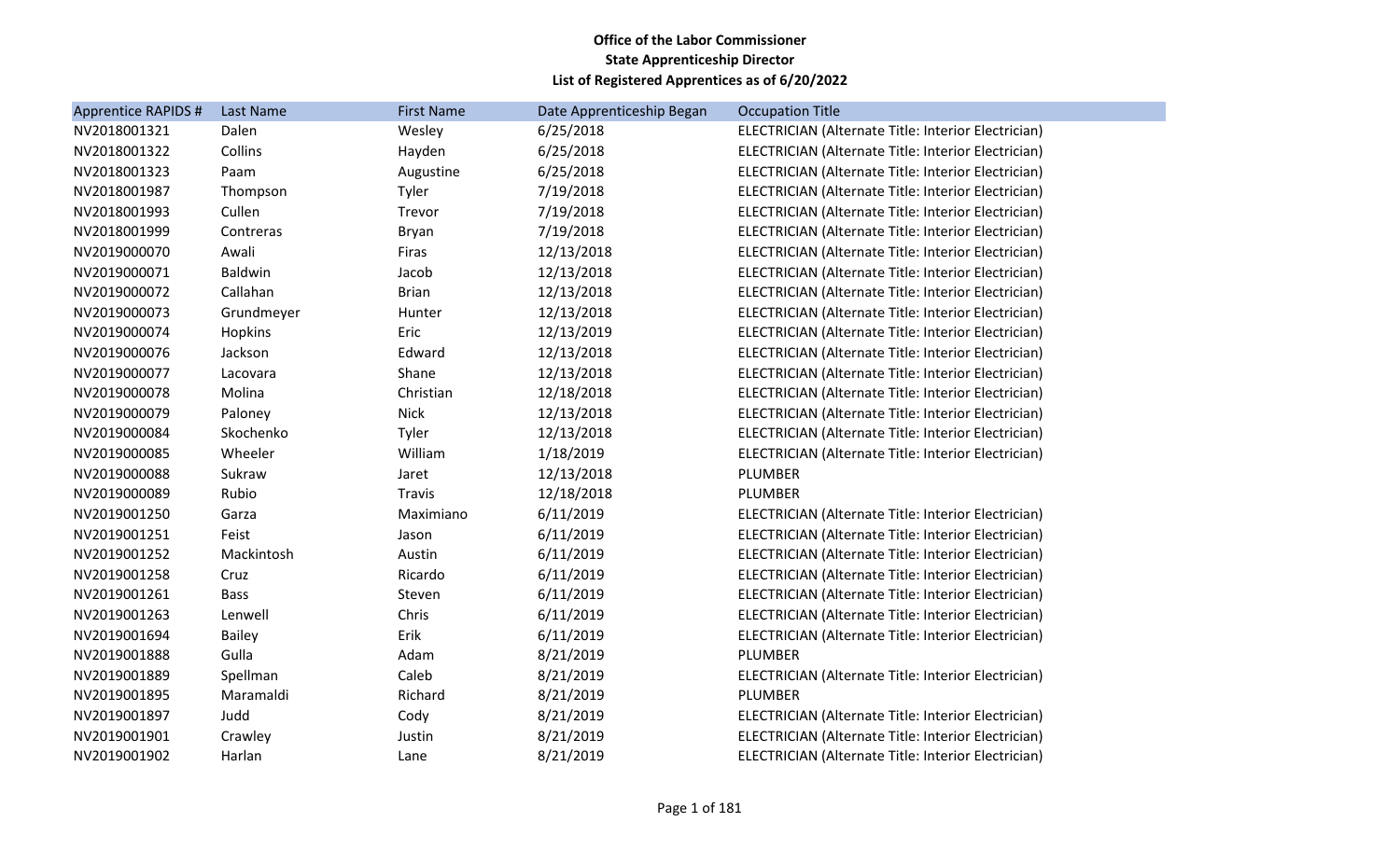| <b>Apprentice RAPIDS #</b> | Last Name         | <b>First Name</b> | Date Apprenticeship Began | <b>Occupation Title</b>                             |
|----------------------------|-------------------|-------------------|---------------------------|-----------------------------------------------------|
| NV2019001903               | Villa             | Anthony           | 8/21/2019                 | ELECTRICIAN (Alternate Title: Interior Electrician) |
| NV2019001904               | Purgitt           | Jacob             | 8/21/2019                 | ELECTRICIAN (Alternate Title: Interior Electrician) |
| NV2019001905               | Hunter            | Casey             | 8/21/2019                 | ELECTRICIAN (Alternate Title: Interior Electrician) |
| NV2019001906               | <b>Baradic</b>    | <b>Brandon</b>    | 8/21/2019                 | ELECTRICIAN (Alternate Title: Interior Electrician) |
| NV2019002868               | Riolo             | Peter             | 12/16/2019                | ELECTRICIAN (Alternate Title: Interior Electrician) |
| NV2019002869               | Lopez             | Richard           | 12/16/2019                | ELECTRICIAN (Alternate Title: Interior Electrician) |
| NV2019002873               | Olivarez          | Daniel            | 12/16/2019                | ELECTRICIAN (Alternate Title: Interior Electrician) |
| NV2020000896               | Cerritos          | Jose              | 6/23/2020                 | ELECTRICIAN (Alternate Title: Interior Electrician) |
| NV2020000899               | Longley           | Steven            | 6/23/2020                 | ELECTRICIAN (Alternate Title: Interior Electrician) |
| NV2020000900               | Watt              | Dustin            | 6/23/2020                 | ELECTRICIAN (Alternate Title: Interior Electrician) |
| NV2020000902               | Hernandez-Vasquez | Carlos            | 6/23/2020                 | ELECTRICIAN (Alternate Title: Interior Electrician) |
| NV2020000907               | Montenegro        | Dominic           | 6/23/2020                 | ELECTRICIAN (Alternate Title: Interior Electrician) |
| NV2020000910               | Dyer              | Joseph            | 6/23/2020                 | ELECTRICIAN (Alternate Title: Interior Electrician) |
| NV2020000911               | Gillis            | Austin            | 6/23/2020                 | ELECTRICIAN (Alternate Title: Interior Electrician) |
| NV2020001671               | Carney            | Chase             | 11/23/2020                | ELECTRICIAN (Alternate Title: Interior Electrician) |
| NV2020001673               | Gilbert           | Matthew           | 11/23/2020                | ELECTRICIAN (Alternate Title: Interior Electrician) |
| NV2020001675               | Kohls             | Zachary           | 11/23/2020                | ELECTRICIAN (Alternate Title: Interior Electrician) |
| NV2020001677               | Eckel             | Timothy           | 11/23/2020                | ELECTRICIAN (Alternate Title: Interior Electrician) |
| NV2020001680               | Fernandez         | Humberto          | 11/23/2020                | PLUMBER                                             |
| NV2020001683               | Lugo              | <b>Brad</b>       | 11/23/2020                | ELECTRICIAN (Alternate Title: Interior Electrician) |
| NV2020001685               | McDaniels         | Kevin             | 11/23/2020                | ELECTRICIAN (Alternate Title: Interior Electrician) |
| NV2020001686               | Hayward           | Gage              | 11/23/2020                | ELECTRICIAN (Alternate Title: Interior Electrician) |
| NV2020001687               | Calamateos        | <b>Brian</b>      | 11/23/2020                | PLUMBER                                             |
| NV2020001690               | Goodell           | <b>Brock</b>      | 11/23/2020                | PLUMBER                                             |
| NV2021000532               | Lee               | Jaewon            | 4/26/2021                 | PLUMBER                                             |
| NV2021000533               | Velasquez         | Johnny            | 4/26/2021                 | ELECTRICIAN (Alternate Title: Interior Electrician) |
| NV2021000535               | Crockett          | Alexander         | 4/26/2021                 | ELECTRICIAN (Alternate Title: Interior Electrician) |
| NV2021000536               | Penick            | Cole              | 4/26/2021                 | ELECTRICIAN (Alternate Title: Interior Electrician) |
| NV2021000539               | Hernandez         | Nestor            | 4/26/2021                 | ELECTRICIAN (Alternate Title: Interior Electrician) |
| NV2021000541               | Marine            | Theodore          | 4/26/2021                 | ELECTRICIAN (Alternate Title: Interior Electrician) |
| NV2021000543               | Martin            | Tommy             | 4/26/2021                 | ELECTRICIAN (Alternate Title: Interior Electrician) |
| NV2021000547               | <b>Berumen</b>    | Sergio            | 4/26/2021                 | ELECTRICIAN (Alternate Title: Interior Electrician) |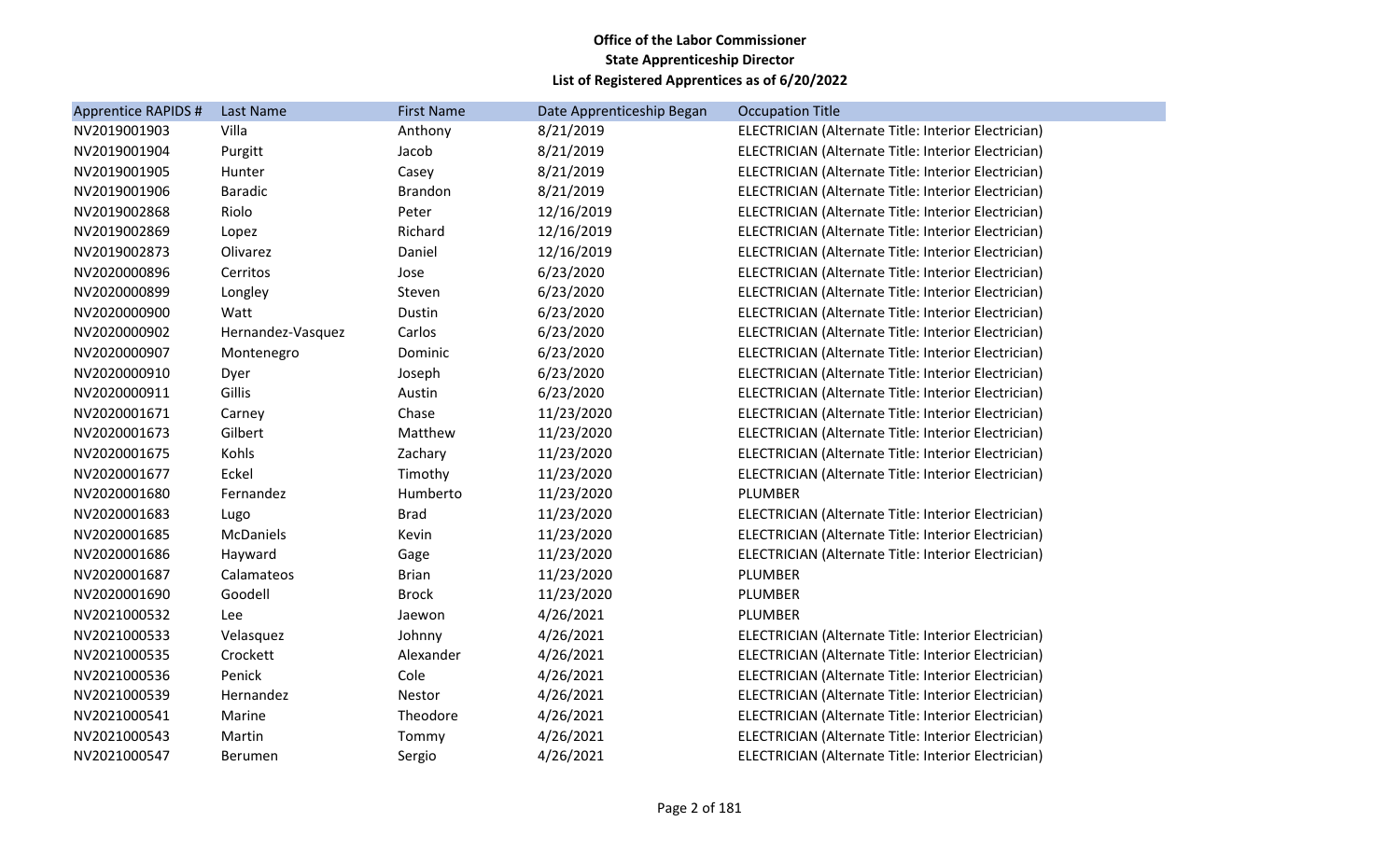| <b>Apprentice RAPIDS #</b> | Last Name               | <b>First Name</b> | Date Apprenticeship Began | <b>Occupation Title</b>                             |
|----------------------------|-------------------------|-------------------|---------------------------|-----------------------------------------------------|
| NV2021000548               | Hilliary                | Morgan            | 4/26/2021                 | ELECTRICIAN (Alternate Title: Interior Electrician) |
| NV2021000549               | Moore                   | Jordan            | 4/26/2021                 | ELECTRICIAN (Alternate Title: Interior Electrician) |
| NV2021000550               | Rivera Castro           | Cesar             | 4/26/2021                 | ELECTRICIAN (Alternate Title: Interior Electrician) |
| NV2021000551               | Castro-Zamilpa          | Fernando          | 4/26/2021                 | ELECTRICIAN (Alternate Title: Interior Electrician) |
| NV2021001119               | <b>Bump</b>             | Chase             | 7/26/2021                 | ELECTRICIAN (Alternate Title: Interior Electrician) |
| NV2021001121               | Mora                    | Juan              | 7/26/2021                 | PLUMBER                                             |
| NV2021001124               | <b>Contreras Chavez</b> | Daniel            | 7/26/2021                 | ELECTRICIAN (Alternate Title: Interior Electrician) |
| NV2021001872               | Wang                    | Cheng             | 11/22/2021                | ELECTRICIAN (Alternate Title: Interior Electrician) |
| NV2021001873               | Martinez Cerda          | Jason             | 11/22/2021                | ELECTRICIAN (Alternate Title: Interior Electrician) |
| NV2021001874               | Matthews                | Jacob             | 11/22/2021                | ELECTRICIAN (Alternate Title: Interior Electrician) |
| NV2021001875               | Alvarado                | Ottoniel          | 11/22/2021                | ELECTRICIAN (Alternate Title: Interior Electrician) |
| NV2021001876               | Calderon                | Erik              | 11/22/2021                | ELECTRICIAN (Alternate Title: Interior Electrician) |
| NV2021001877               | Old                     | Henry             | 11/22/2021                | ELECTRICIAN (Alternate Title: Interior Electrician) |
| NV2021001880               | Tonino                  | Giuseppe          | 11/22/2021                | ELECTRICIAN (Alternate Title: Interior Electrician) |
| NV2021001882               | Velasquez-Ruiz          | Ricardo           | 11/22/2021                | ELECTRICIAN (Alternate Title: Interior Electrician) |
| NV2022000677               | Collins                 | Jordan            | 4/25/2022                 | ELECTRICIAN (Alternate Title: Interior Electrician) |
| NV2022000678               | <b>Barks</b>            | Dustin            | 4/25/2022                 | ELECTRICIAN (Alternate Title: Interior Electrician) |
| NV2022000680               | Jones                   | Owen              | 4/25/2022                 | ELECTRICIAN (Alternate Title: Interior Electrician) |
| NV2022000681               | Domenici                | Brenden           | 4/25/2022                 | ELECTRICIAN (Alternate Title: Interior Electrician) |
| NV2022000683               | Echard                  | Anthony           | 4/25/2022                 | ELECTRICIAN (Alternate Title: Interior Electrician) |
| NV2022000684               | Castro                  | Xzavier           | 4/25/2022                 | ELECTRICIAN (Alternate Title: Interior Electrician) |
| NV2022000686               | <b>Nartates</b>         | James             | 4/25/2022                 | ELECTRICIAN (Alternate Title: Interior Electrician) |
| NV2022000687               | Manzo                   | D'Ante            | 4/25/2022                 | ELECTRICIAN (Alternate Title: Interior Electrician) |
| NV2022000690               | Ghilieri                | Kyle              | 4/25/2022                 | ELECTRICIAN (Alternate Title: Interior Electrician) |
| NV2022000692               | Nielsen                 | Carter            | 4/25/2022                 | ELECTRICIAN (Alternate Title: Interior Electrician) |
| NV2022000693               | Jessee                  | Robin             | 4/25/2022                 | ELECTRICIAN (Alternate Title: Interior Electrician) |
| NV2020000020               | Arreola                 | Luis              | 1/2/2020                  | SHEET METAL WORKER                                  |
| NV2020000022               | Hernandez               | Luis              | 1/2/2020                  | SHEET METAL WORKER                                  |
| NV2020000023               | Beltran                 | Mark              | 1/2/2020                  | SHEET METAL WORKER                                  |
| NV2020000024               | Lopez                   | Julius            | 8/20/2020                 | SHEET METAL WORKER                                  |
| NV2018002016               | Guiry                   | Michael           | 1/22/2020                 | ELECTRICIAN (Alternate Title: Interior Electrician) |
| NV2019000099               | Ahern                   | Donald            | 12/13/2018                | ELECTRICIAN (Alternate Title: Interior Electrician) |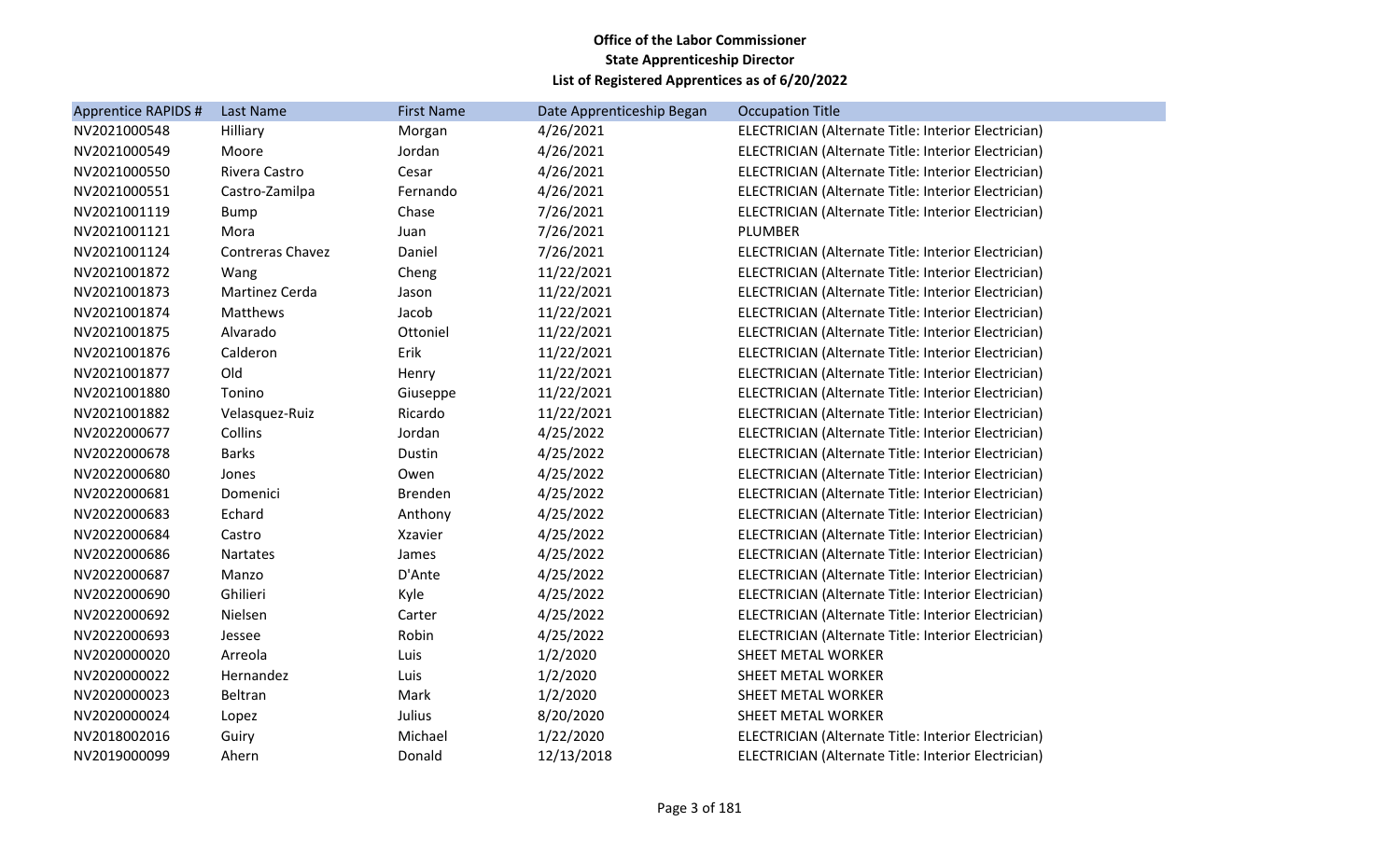| <b>Apprentice RAPIDS #</b> | Last Name                   | <b>First Name</b> | Date Apprenticeship Began | <b>Occupation Title</b>                             |
|----------------------------|-----------------------------|-------------------|---------------------------|-----------------------------------------------------|
| NV2019000102               | Castillo                    | Oscar             | 12/13/2018                | ELECTRICIAN (Alternate Title: Interior Electrician) |
| NV2019000104               | Cossin                      | Christopher       | 12/13/2018                | ELECTRICIAN (Alternate Title: Interior Electrician) |
| NV2019000106               | Dean                        | Cale              | 12/13/2018                | ELECTRICIAN (Alternate Title: Interior Electrician) |
| NV2019000107               | Dewey                       | Zachary           | 12/13/2018                | ELECTRICIAN (Alternate Title: Interior Electrician) |
| NV2019000109               | Fairchild                   | Justin            | 12/13/2018                | ELECTRICIAN (Alternate Title: Interior Electrician) |
| NV2019000114               | Klingler                    | Aaron             | 12/13/2018                | ELECTRICIAN (Alternate Title: Interior Electrician) |
| NV2019000115               | Manymules                   | Larold            | 1/7/2019                  | ELECTRICIAN (Alternate Title: Interior Electrician) |
| NV2019000116               | <b>Montesinos-Hernandez</b> | Sabrina           | 12/13/2018                | ELECTRICIAN (Alternate Title: Interior Electrician) |
| NV2019000117               | Munoz                       | Rolando           | 12/13/2018                | ELECTRICIAN (Alternate Title: Interior Electrician) |
| NV2019000118               | Okamoto                     | Carlene           | 12/13/2018                | ELECTRICIAN (Alternate Title: Interior Electrician) |
| NV2019000119               | Saenz                       | Rene              | 12/13/2018                | ELECTRICIAN (Alternate Title: Interior Electrician) |
| NV2019000122               | Sanders                     | David             | 12/13/2018                | ELECTRICIAN (Alternate Title: Interior Electrician) |
| NV2019000123               | Solis                       | Eicaiah           | 12/13/2018                | ELECTRICIAN (Alternate Title: Interior Electrician) |
| NV2019000124               | Surko                       | Brandon           | 12/13/2018                | ELECTRICIAN (Alternate Title: Interior Electrician) |
| NV2019000126               | Villard                     | Trent             | 12/13/2018                | ELECTRICIAN (Alternate Title: Interior Electrician) |
| NV2019000127               | Werber                      | Cody              | 12/13/2018                | ELECTRICIAN (Alternate Title: Interior Electrician) |
| NV2019000128               | Werber                      | Rudolph           | 12/13/2018                | ELECTRICIAN (Alternate Title: Interior Electrician) |
| NV2019001230               | Ceniceros                   | Pedro             | 6/11/2019                 | ELECTRICIAN (Alternate Title: Interior Electrician) |
| NV2019001231               | Miranda                     | Rony              | 6/11/2019                 | ELECTRICIAN (Alternate Title: Interior Electrician) |
| NV2019001233               | Fernandez                   | Allen             | 6/11/2019                 | ELECTRICIAN (Alternate Title: Interior Electrician) |
| NV2019001234               | Flores-Garcia               | Marvin            | 6/11/2019                 | ELECTRICIAN (Alternate Title: Interior Electrician) |
| NV2019001235               | Reyes-Huerta                | Humberto          | 6/11/2019                 | ELECTRICIAN (Alternate Title: Interior Electrician) |
| NV2019001238               | Gomez Ruiz                  | Luis              | 6/11/2019                 | ELECTRICIAN (Alternate Title: Interior Electrician) |
| NV2019001239               | Thomas                      | Samuel            | 12/1/2020                 | ELECTRICIAN (Alternate Title: Interior Electrician) |
| NV2019001241               | Elizalde                    | David             | 6/11/2019                 | ELECTRICIAN (Alternate Title: Interior Electrician) |
| NV2019001863               | Bentley                     | Michelle          | 8/21/2019                 | ELECTRICIAN (Alternate Title: Interior Electrician) |
| NV2019001866               | Gutierrez                   | Antonio           | 8/21/2019                 | ELECTRICIAN (Alternate Title: Interior Electrician) |
| NV2019001869               | Garcia                      | Eddie             | 8/21/2019                 | ELECTRICIAN (Alternate Title: Interior Electrician) |
| NV2019001871               | Huth                        | Christopher       | 8/21/2019                 | ELECTRICIAN (Alternate Title: Interior Electrician) |
| NV2019001876               | Sengkhamvilay               | Duran             | 8/21/2019                 | ELECTRICIAN (Alternate Title: Interior Electrician) |
| NV2019001878               | Radosevich                  | Joshua            | 8/21/2019                 | ELECTRICIAN (Alternate Title: Interior Electrician) |
| NV2019001881               | Gephart                     | Justin            | 8/21/2019                 | ELECTRICIAN (Alternate Title: Interior Electrician) |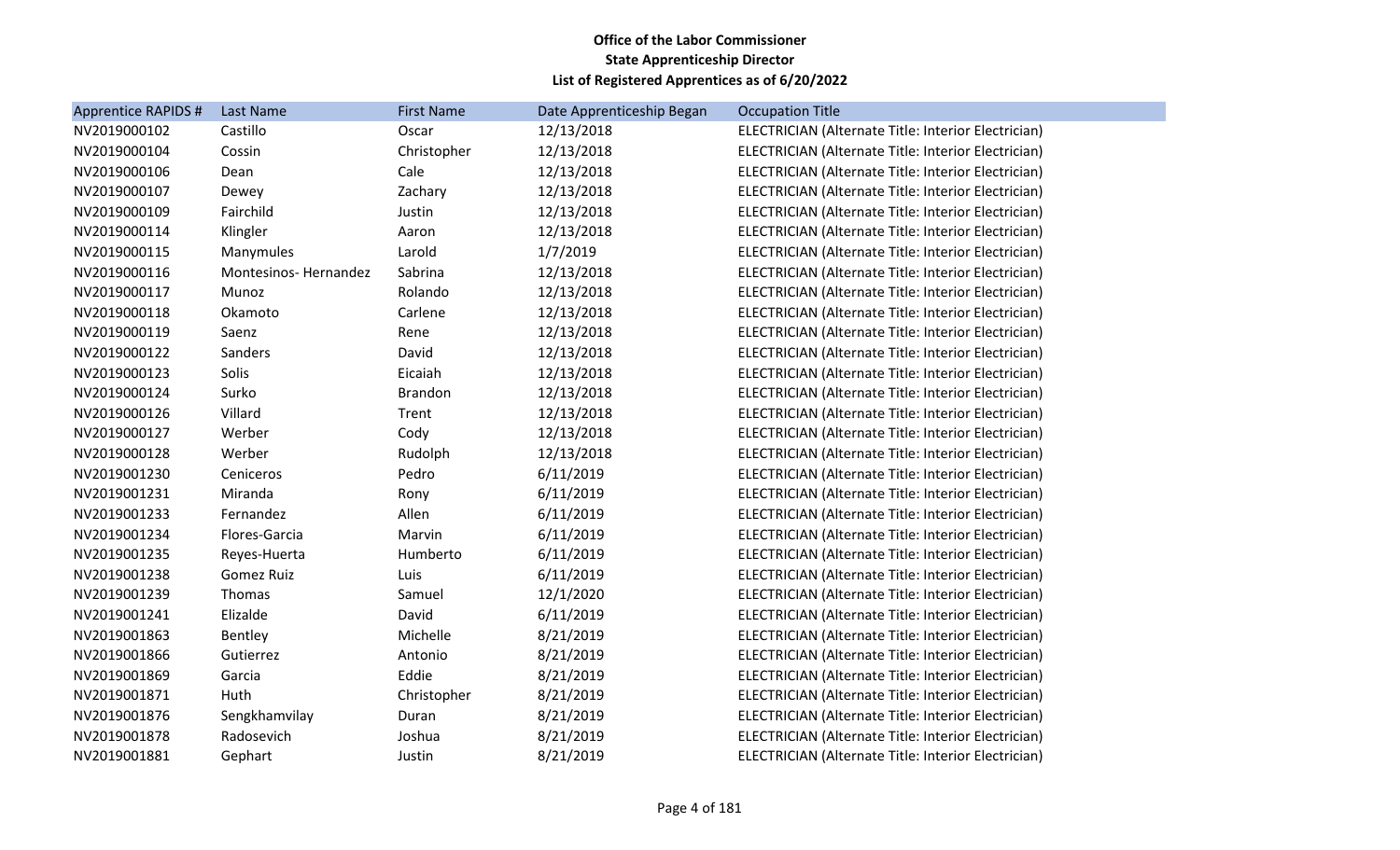| Apprentice RAPIDS # | Last Name              | <b>First Name</b> | Date Apprenticeship Began | <b>Occupation Title</b>                                                     |
|---------------------|------------------------|-------------------|---------------------------|-----------------------------------------------------------------------------|
| NV2019002805        | Warren                 | Tristan           | 12/9/2019                 | ELECTRICIAN (Alternate Title: Interior Electrician)                         |
| NV2019002806        | Guevara                | Luis              | 12/9/2019                 | ELECTRICIAN (Alternate Title: Interior Electrician)                         |
| NV2019002808        | Ochoa                  | Vanessa           | 12/9/2019                 | ELECTRICIAN (Alternate Title: Interior Electrician)                         |
| NV2019002809        | Kowalczik              | Austen            | 12/9/2019                 | ELECTRICIAN (Alternate Title: Interior Electrician)                         |
| NV2019002810        | <b>Burgess</b>         | Jason             | 12/9/2019                 | ELECTRICIAN (Alternate Title: Interior Electrician)                         |
| NV2019002812        | Tellez                 | Mary              | 9/13/2021                 | ELECTRICIAN (Alternate Title: Interior Electrician)                         |
| NV2019002813        | Dillon                 | Riley             | 12/9/2019                 | ELECTRICIAN (Alternate Title: Interior Electrician)                         |
| NV2019002815        | Benitez                | Jose              | 12/9/2019                 | ELECTRICIAN (Alternate Title: Interior Electrician)                         |
| NV2019002816        | <b>Basurto</b>         | Fabian            | 12/9/2019                 | ELECTRICIAN (Alternate Title: Interior Electrician)                         |
| NV2019002817        | Washington             | Joseph            | 12/9/2019                 | ELECTRICIAN (Alternate Title: Interior Electrician)                         |
| NV2019002818        | <b>Brandon</b>         | David             | 12/9/2019                 | ELECTRICIAN (Alternate Title: Interior Electrician)                         |
| NV2019002820        | Galvan                 | Ariel             | 12/9/2019                 | ELECTRICIAN (Alternate Title: Interior Electrician)                         |
| NV2019002822        | McGhie                 | Daniel            | 12/9/2019                 | ELECTRICIAN (Alternate Title: Interior Electrician)                         |
| NV2019002825        | Damore                 | Daniel            | 12/9/2019                 | ELECTRICIAN (Alternate Title: Interior Electrician)                         |
| NV2019002826        | Vesely                 | Joshua            | 12/9/2019                 | ELECTRICIAN (Alternate Title: Interior Electrician)                         |
| NV2019002832        | Ibarra                 | Angel             | 12/9/2019                 | ELECTRICIAN (Alternate Title: Interior Electrician)                         |
| NV2020000039        | Boehrer                | Joshua            | 1/2/2020                  | TELECOMMUNICATIONS TECHNICIAN (Alternate Title: Broadband Technician)       |
| NV2020000040        | Feleski                | Allen             | 1/2/2020                  | TELECOMMUNICATIONS TECHNICIAN (Alternate Title: Broadband Technician)       |
| NV2020000043        | Cordoba                | Luis              | 1/2/2020                  | <b>CARPENTER</b>                                                            |
| NV2020000044        | Hoffman                | Joshua            | 1/2/2020                  | <b>CARPENTER</b>                                                            |
| NV2020000045        | Nielsen                | <b>Bradley</b>    | 1/2/2020                  | <b>CARPENTER</b>                                                            |
| NV2020000048        | Heimbigner             | Christopher       | 1/2/2020                  | OPERATING ENGINEER (Alternate Title: Heavy Construction Equipment Mechanic) |
| NV2020000050        | Thompson               | Hunter            | 1/2/2020                  | OPERATING ENGINEER (Alternate Title: Heavy Construction Equipment Mechanic) |
| NV2020000051        | <b>Cortes Casillas</b> | Jorge             | 1/2/2020                  | OPERATING ENGINEER (Alternate Title: Heavy Construction Equipment Mechanic) |
| NV2020000052        | Appleyard              | Jeremy            | 1/2/2020                  | OPERATING ENGINEER (Alternate Title: Heavy Construction Equipment Mechanic) |
| NV2020000071        | Johnson                | Cameron           | 1/2/2020                  | TELECOMMUNICATIONS TECHNICIAN (Alternate Title: Broadband Technician)       |
| NV2020000145        | Dominguez              | Joshua            | 1/21/2020                 | TELECOMMUNICATIONS TECHNICIAN (Alternate Title: Broadband Technician)       |
| NV2020000146        | Ramsay                 | Grayson           | 1/21/2020                 | TELECOMMUNICATIONS TECHNICIAN (Alternate Title: Broadband Technician)       |
| NV2020000147        | Enriquez               | Jimmy             | 1/21/2020                 | TELECOMMUNICATIONS TECHNICIAN (Alternate Title: Broadband Technician)       |
| NV2020000324        | Doss                   | Dean              | 2/20/2020                 | TELECOMMUNICATIONS TECHNICIAN (Alternate Title: Broadband Technician)       |
| NV2020000329        | Van Diest              | Preston           | 2/20/2020                 | TELECOMMUNICATIONS TECHNICIAN (Alternate Title: Broadband Technician)       |
| NV2020000331        | Acosta                 | Omar              | 2/20/2020                 | TELECOMMUNICATIONS TECHNICIAN (Alternate Title: Broadband Technician)       |
|                     |                        |                   |                           |                                                                             |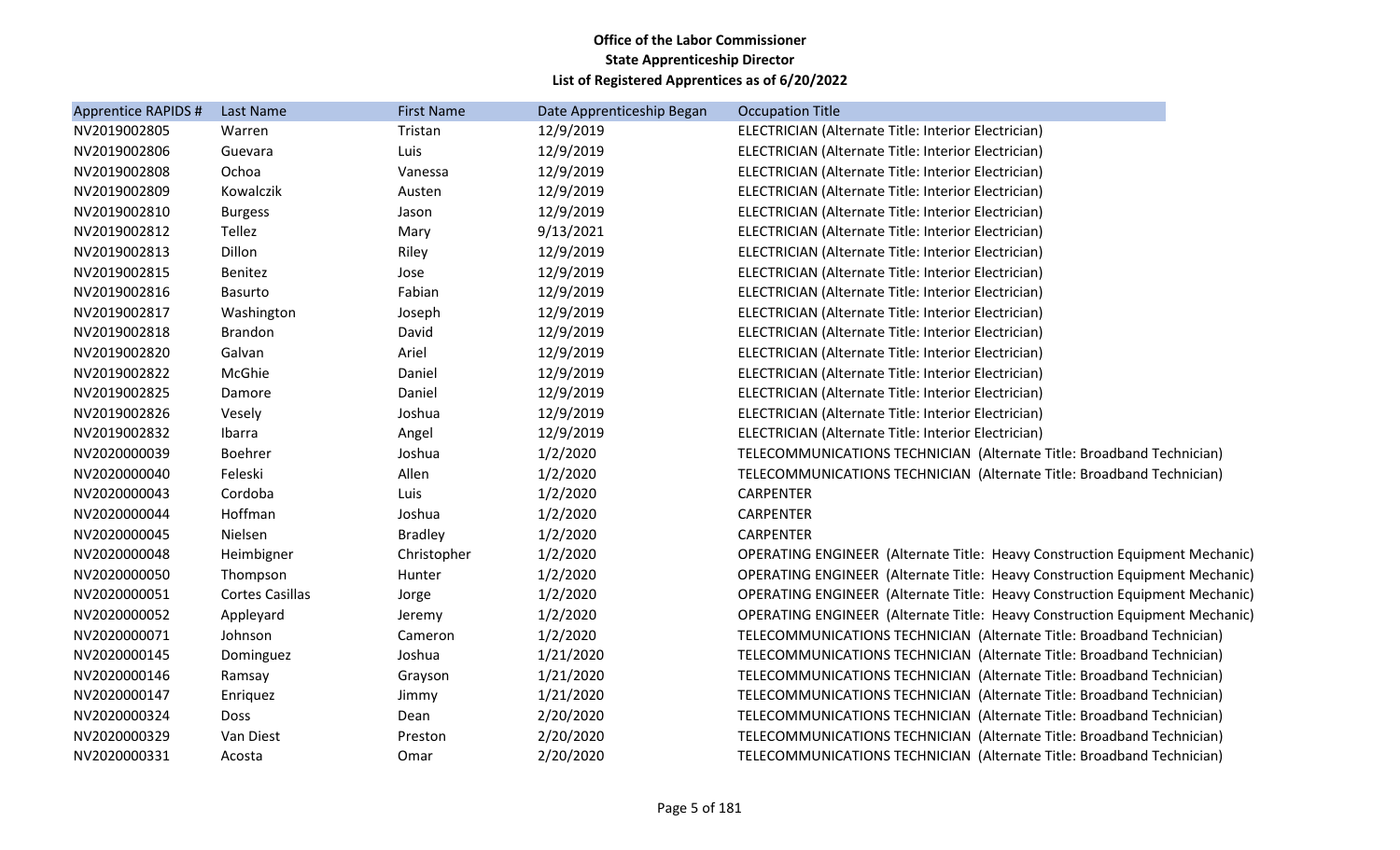| Apprentice RAPIDS # | <b>Last Name</b>     | <b>First Name</b> | Date Apprenticeship Began | <b>Occupation Title</b>                                                            |
|---------------------|----------------------|-------------------|---------------------------|------------------------------------------------------------------------------------|
| NV2020000615        | Kasperek             | Joshua            | 4/15/2020                 | TELECOMMUNICATIONS TECHNICIAN (Alternate Title: Broadband Technician)              |
| NV2020000617        | Heil                 | Zachary           | 4/15/2020                 | TELECOMMUNICATIONS TECHNICIAN (Alternate Title: Broadband Technician)              |
| NV2020000934        | Logan                | Randall           | 6/29/2020                 | TELECOMMUNICATIONS TECHNICIAN (Alternate Title: Broadband Technician)              |
| NV2020000935        | Thielman             | Colby             | 6/29/2020                 | TELECOMMUNICATIONS TECHNICIAN (Alternate Title: Broadband Technician)              |
| NV2020000966        | Abrego               | Cristopher        | 7/6/2020                  | ELECTRICIAN (Alternate Title: Interior Electrician)                                |
| NV2020000967        | <b>Torres Larez</b>  | Rigoberto         | 4/25/2022                 | ELECTRICIAN (Alternate Title: Interior Electrician)                                |
| NV2020000971        | Ralyea               | Curtis            | 7/6/2020                  | ELECTRICIAN (Alternate Title: Interior Electrician)                                |
| NV2020000973        | Noone                | Christopher       | 7/6/2020                  | ELECTRICIAN (Alternate Title: Interior Electrician)                                |
| NV2020000984        | DeGuzman             | Jed               | 7/6/2020                  | ELECTRICIAN (Alternate Title: Interior Electrician)                                |
| NV2020000985        | Tiburcio             | Joselito          | 7/6/2020                  | ELECTRICIAN (Alternate Title: Interior Electrician)                                |
| NV2020000986        | Tapia-Armstrong      | Jordan            | 7/6/2020                  | ELECTRICIAN (Alternate Title: Interior Electrician)                                |
| NV2020000993        | Montano              | Jonathan          | 7/6/2020                  | ELECTRICIAN (Alternate Title: Interior Electrician)                                |
| NV2020000999        | Handerman-Garcia     | Gibran            | 7/6/2020                  | ELECTRICIAN (Alternate Title: Interior Electrician)                                |
| NV2020001092        | <b>Escobar Reyes</b> | Daniel            | 7/27/2020                 | <b>OPERATING ENGINEER (Alternate Title: Heavy Construction Equipment Mechanic)</b> |
| NV2020001093        | Hannah               | Brendan           | 7/27/2020                 | <b>OPERATING ENGINEER (Alternate Title: Heavy Construction Equipment Mechanic)</b> |
| NV2020001499        | Westbay              | Cameron           | 9/23/2020                 | OPERATING ENGINEER (Alternate Title: Heavy Construction Equipment Mechanic)        |
| NV2020001501        | Arellano             | Edgar             | 9/23/2020                 | OPERATING ENGINEER (Alternate Title: Heavy Construction Equipment Mechanic)        |
| NV2020001707        | Cox                  | Ryan              | 12/1/2020                 | ELECTRICIAN (Alternate Title: Interior Electrician)                                |
| NV2020001708        | Henslee              | Jared             | 12/1/2020                 | ELECTRICIAN (Alternate Title: Interior Electrician)                                |
| NV2020001709        | <b>Bradley</b>       | Julian            | 12/1/2020                 | ELECTRICIAN (Alternate Title: Interior Electrician)                                |
| NV2020001712        | Chanice              | Garrett           | 12/1/2020                 | TELECOMMUNICATIONS TECHNICIAN (Alternate Title: Broadband Technician)              |
| NV2020001713        | Pineda               | Angelo            | 12/1/2020                 | ELECTRICIAN (Alternate Title: Interior Electrician)                                |
| NV2020001714        | Andrews              | Stormie           | 12/1/2020                 | <b>CARPENTER</b>                                                                   |
| NV2020001715        | Lynch                | Kobe              | 12/1/2020                 | ELECTRICIAN (Alternate Title: Interior Electrician)                                |
| NV2020001716        | Martinez             | Jesus             | 12/1/2020                 | <b>OPERATING ENGINEER (Alternate Title: Heavy Construction Equipment Mechanic)</b> |
| NV2021000477        | Ceniceros            | Matthew           | 4/26/2021                 | ELECTRICIAN (Alternate Title: Interior Electrician)                                |
| NV2021000478        | Ceniceros            | Dominick          | 4/26/2021                 | ELECTRICIAN (Alternate Title: Interior Electrician)                                |
| NV2021000479        | Aguilera             | Jason             | 4/26/2021                 | ELECTRICIAN (Alternate Title: Interior Electrician)                                |
| NV2021000481        | <b>Barajas</b>       | Juan              | 4/26/2021                 | ELECTRICIAN (Alternate Title: Interior Electrician)                                |
| NV2021000482        | <b>Burt</b>          | Jonah             | 4/26/2021                 | ELECTRICIAN (Alternate Title: Interior Electrician)                                |
| NV2021000484        | Bagy                 | Tyler             | 4/26/2021                 | ELECTRICIAN (Alternate Title: Interior Electrician)                                |
| NV2021000486        | Bernal-Velazco       | Victor            | 4/26/2021                 | ELECTRICIAN (Alternate Title: Interior Electrician)                                |
|                     |                      |                   |                           |                                                                                    |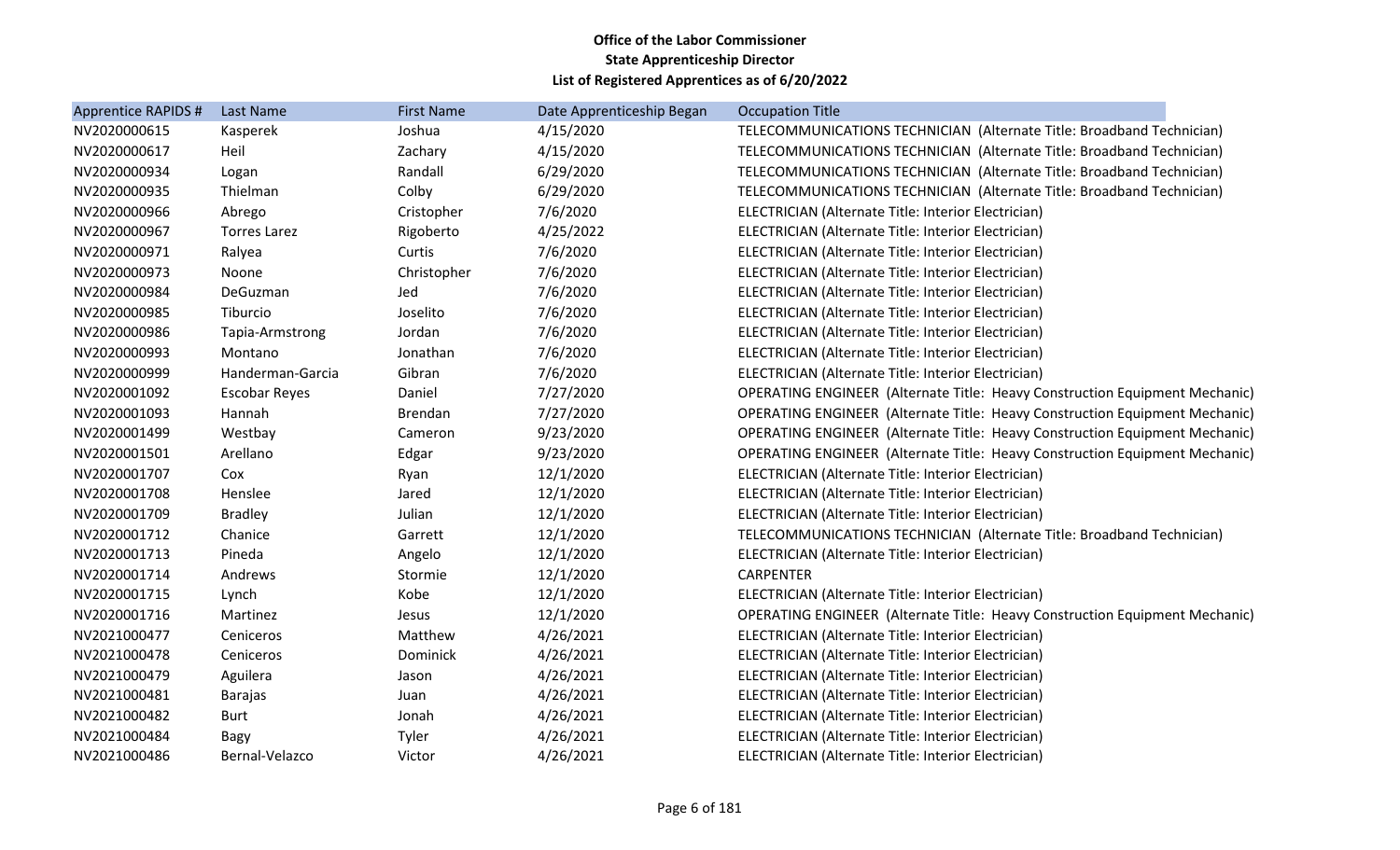| Apprentice RAPIDS # | Last Name       | <b>First Name</b> | Date Apprenticeship Began | <b>Occupation Title</b>                                                     |
|---------------------|-----------------|-------------------|---------------------------|-----------------------------------------------------------------------------|
| NV2021000489        | Carrizzo        | John              | 4/21/2022                 | ELECTRICIAN (Alternate Title: Interior Electrician)                         |
| NV2021000491        | Magana          | Jorge             | 4/26/2021                 | ELECTRICIAN (Alternate Title: Interior Electrician)                         |
| NV2021000496        | Inman           | Jeffrey           | 4/26/2021                 | ELECTRICIAN (Alternate Title: Interior Electrician)                         |
| NV2021000499        | Miller          | Sean              | 4/26/2021                 | ELECTRICIAN (Alternate Title: Interior Electrician)                         |
| NV2021000500        | Miller          | Skylar            | 4/26/2021                 | ELECTRICIAN (Alternate Title: Interior Electrician)                         |
| NV2021000501        | Moore           | Tevin             | 4/26/2021                 | ELECTRICIAN (Alternate Title: Interior Electrician)                         |
| NV2021000503        | Negrete         | Manuel            | 4/26/2021                 | ELECTRICIAN (Alternate Title: Interior Electrician)                         |
| NV2021000504        | Garcia          | Manuel            | 4/26/2021                 | ELECTRICIAN (Alternate Title: Interior Electrician)                         |
| NV2021000505        | Quick           | Marcus            | 4/26/2021                 | ELECTRICIAN (Alternate Title: Interior Electrician)                         |
| NV2021000509        | Santoyo         | Martin            | 4/26/2021                 | ELECTRICIAN (Alternate Title: Interior Electrician)                         |
| NV2021000510        | Shujaa          | Kenyares          | 4/26/2021                 | ELECTRICIAN (Alternate Title: Interior Electrician)                         |
| NV2021000511        | Skougard        | Kaleb             | 4/26/2021                 | ELECTRICIAN (Alternate Title: Interior Electrician)                         |
| NV2021000512        | Vasquez         | Jonathan          | 4/26/2021                 | ELECTRICIAN (Alternate Title: Interior Electrician)                         |
| NV2021000514        | Vega            | Marco             | 4/26/2021                 | ELECTRICIAN (Alternate Title: Interior Electrician)                         |
| NV2021000516        | Reyes           | Irvin             | 4/26/2021                 | TELECOMMUNICATIONS TECHNICIAN (Alternate Title: Broadband Technician)       |
| NV2021000518        | Feleski         | <b>Brian</b>      | 4/26/2021                 | TELECOMMUNICATIONS TECHNICIAN (Alternate Title: Broadband Technician)       |
| NV2021000519        | Lyon            | Addison           | 4/26/2021                 | TELECOMMUNICATIONS TECHNICIAN (Alternate Title: Broadband Technician)       |
| NV2021000522        | Velasquez       | Jennifer          | 4/26/2021                 | <b>CARPENTER</b>                                                            |
| NV2021000523        | Cruz            | Manuel            | 4/26/2021                 | OPERATING ENGINEER (Alternate Title: Heavy Construction Equipment Mechanic) |
| NV2021001082        | Flores Gonzalez | Guillermo         | 7/22/2021                 | ELECTRICIAN (Alternate Title: Interior Electrician)                         |
| NV2021001085        | Saenz Alvarez   | Gerardo           | 7/22/2021                 | ELECTRICIAN (Alternate Title: Interior Electrician)                         |
| NV2021001087        | Foltz           | KC                | 7/22/2021                 | ELECTRICIAN (Alternate Title: Interior Electrician)                         |
| NV2021001088        | <b>Bruins</b>   | <b>Braden</b>     | 7/22/2021                 | ELECTRICIAN (Alternate Title: Interior Electrician)                         |
| NV2021001092        | Johnson         | Mason             | 7/22/2021                 | ELECTRICIAN (Alternate Title: Interior Electrician)                         |
| NV2021001095        | Eddington       | Kryshauna         | 7/22/2021                 | ELECTRICIAN (Alternate Title: Interior Electrician)                         |
| NV2021001096        | Calinao         | Logan             | 7/22/2021                 | ELECTRICIAN (Alternate Title: Interior Electrician)                         |
| NV2021001097        | Avilez          | Daniel            | 7/22/2021                 | ELECTRICIAN (Alternate Title: Interior Electrician)                         |
| NV2021001102        | George          | Dakota            | 7/22/2021                 | ELECTRICIAN (Alternate Title: Interior Electrician)                         |
| NV2021001104        | Lopez           | Jose              | 7/22/2021                 | ELECTRICIAN (Alternate Title: Interior Electrician)                         |
| NV2021001105        | Cortez          | Christopher       | 7/22/2021                 | ELECTRICIAN (Alternate Title: Interior Electrician)                         |
| NV2021001108        | Preston         | Stephen           | 7/22/2021                 | ELECTRICIAN (Alternate Title: Interior Electrician)                         |
| NV2021001110        | Sanchez         | <b>Brandon</b>    | 7/22/2021                 | ELECTRICIAN (Alternate Title: Interior Electrician)                         |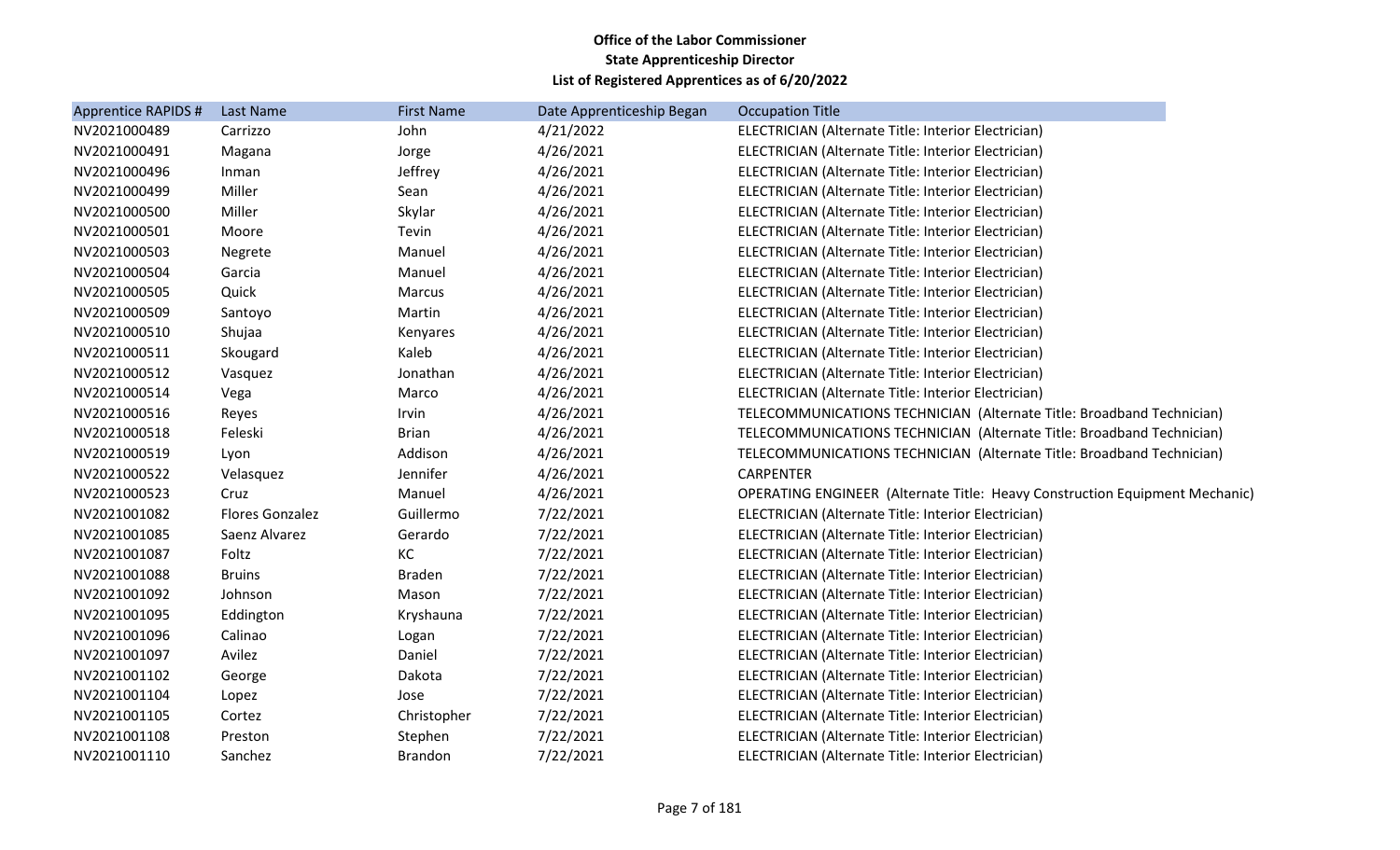| Apprentice RAPIDS # | Last Name         | <b>First Name</b> | Date Apprenticeship Began | <b>Occupation Title</b>                                               |
|---------------------|-------------------|-------------------|---------------------------|-----------------------------------------------------------------------|
| NV2021001111        | Paul-Cruz         | Ahbram            | 7/22/2021                 | ELECTRICIAN (Alternate Title: Interior Electrician)                   |
| NV2021001140        | Smothers          | Andrew            | 7/29/2021                 | TELECOMMUNICATIONS TECHNICIAN (Alternate Title: Broadband Technician) |
| NV2021001851        | Zimmerman         | Joshua            | 11/15/2021                | ELECTRICIAN (Alternate Title: Interior Electrician)                   |
| NV2021001858        | Catumber          | Verdel            | 11/15/2021                | ELECTRICIAN (Alternate Title: Interior Electrician)                   |
| NV2021001859        | Poulson           | Zachary           | 11/15/2021                | ELECTRICIAN (Alternate Title: Interior Electrician)                   |
| NV2021001860        | Williams          | Corey             | 11/15/2021                | ELECTRICIAN (Alternate Title: Interior Electrician)                   |
| NV2021001861        | Marvin            | Jimmy             | 11/15/2021                | ELECTRICIAN (Alternate Title: Interior Electrician)                   |
| NV2021001862        | Perez             | Omar              | 11/15/2021                | ELECTRICIAN (Alternate Title: Interior Electrician)                   |
| NV2021001863        | Fragoso           | Jorge             | 11/15/2021                | ELECTRICIAN (Alternate Title: Interior Electrician)                   |
| NV2021001865        | Loza              | Miguel            | 11/15/2021                | ELECTRICIAN (Alternate Title: Interior Electrician)                   |
| NV2021001867        | Aragon            | Enrique           | 11/15/2021                | ELECTRICIAN (Alternate Title: Interior Electrician)                   |
| NV2021001868        | Klinger           | Ethan             | 11/15/2021                | ELECTRICIAN (Alternate Title: Interior Electrician)                   |
| NV2021001869        | Sines             | Zachary           | 11/15/2021                | ELECTRICIAN (Alternate Title: Interior Electrician)                   |
| NV2021001921        | Robles            | Alfonso           | 12/15/2021                | ELECTRICIAN (Alternate Title: Interior Electrician)                   |
| NV2021001924        | Ryan              | Anthony           | 12/14/2021                | ELECTRICIAN (Alternate Title: Interior Electrician)                   |
| NV2021001926        | Galtney           | Nicholas          | 12/14/2021                | ELECTRICIAN (Alternate Title: Interior Electrician)                   |
| NV2022000009        | Gallimore         | David             | 1/5/2022                  | ELECTRICIAN (Alternate Title: Interior Electrician)                   |
| NV2022000010        | Schwab            | Jason             | 1/5/2022                  | ELECTRICIAN (Alternate Title: Interior Electrician)                   |
| NV2022000641        | Jimmerson         | Isaiah            | 4/21/2022                 | ELECTRICIAN (Alternate Title: Interior Electrician)                   |
| NV2022000642        | Adams             | Cody              | 4/21/2022                 | ELECTRICIAN (Alternate Title: Interior Electrician)                   |
| NV2022000643        | Gonzalez Medina   | Luis              | 4/21/2022                 | ELECTRICIAN (Alternate Title: Interior Electrician)                   |
| NV2022000644        | <b>Barbilla</b>   | Caden             | 4/21/2022                 | ELECTRICIAN (Alternate Title: Interior Electrician)                   |
| NV2022000645        | Ospina-Santamaria | Daniel            | 4/21/2022                 | ELECTRICIAN (Alternate Title: Interior Electrician)                   |
| NV2022000647        | Curell            | Ryan              | 4/21/2022                 | ELECTRICIAN (Alternate Title: Interior Electrician)                   |
| NV2022000651        | Clark             | Trevor            | 4/21/2022                 | ELECTRICIAN (Alternate Title: Interior Electrician)                   |
| NV2022000652        | Stenger           | Michael           | 4/21/2022                 | ELECTRICIAN (Alternate Title: Interior Electrician)                   |
| NV2022000653        | White             | William           | 4/21/2022                 | ELECTRICIAN (Alternate Title: Interior Electrician)                   |
| NV2022000654        | Abram             | Kamisha           | 4/21/2022                 | ELECTRICIAN (Alternate Title: Interior Electrician)                   |
| NV2022000656        | <b>Epling</b>     | Erik              | 4/21/2022                 | ELECTRICIAN (Alternate Title: Interior Electrician)                   |
| NV2022000657        | Molina            | <b>Brent</b>      | 4/21/2022                 | ELECTRICIAN (Alternate Title: Interior Electrician)                   |
| NV2022000659        | Cesena            | Luis              | 4/21/2022                 | ELECTRICIAN (Alternate Title: Interior Electrician)                   |
| NV2022000660        | Leon              | Angel             | 4/21/2022                 | ELECTRICIAN (Alternate Title: Interior Electrician)                   |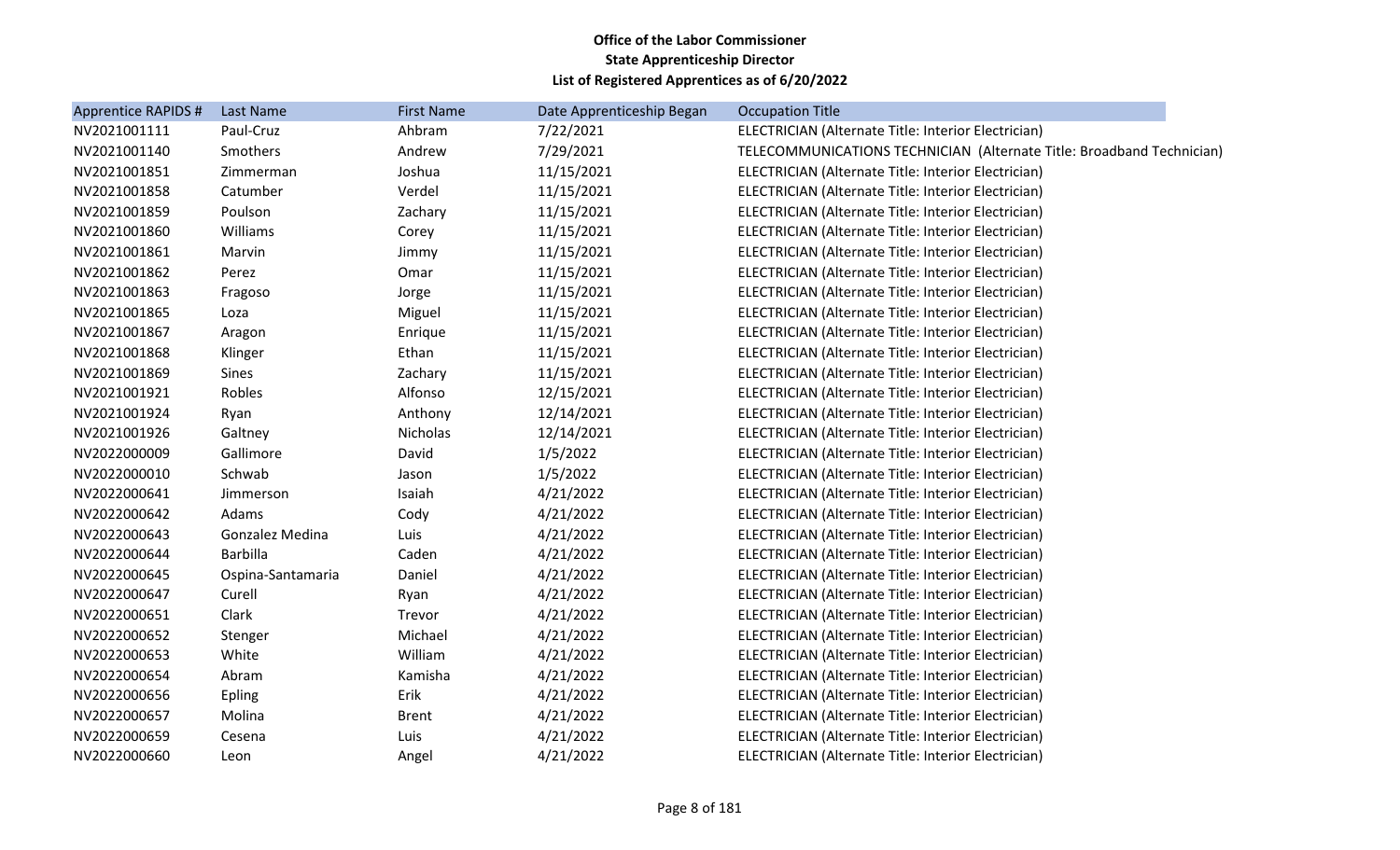| <b>Apprentice RAPIDS #</b> | Last Name       | <b>First Name</b>  | Date Apprenticeship Began | <b>Occupation Title</b>                             |
|----------------------------|-----------------|--------------------|---------------------------|-----------------------------------------------------|
| NV2022000661               | Gutierrez       | Daniel             | 4/21/2022                 | ELECTRICIAN (Alternate Title: Interior Electrician) |
| NV2022000662               | Torres          | Marco              | 4/21/2022                 | ELECTRICIAN (Alternate Title: Interior Electrician) |
| NV2022000663               | Boteo-Juarez    | Rodolfo            | 4/21/2022                 | ELECTRICIAN (Alternate Title: Interior Electrician) |
| NV2022000664               | <b>Bryner</b>   | Chase              | 4/21/2022                 | ELECTRICIAN (Alternate Title: Interior Electrician) |
| NV2022000665               | Hickman         | Cody               | 4/21/2022                 | ELECTRICIAN (Alternate Title: Interior Electrician) |
| NV2022000666               | Martinez        | Jacob              | 4/21/2022                 | ELECTRICIAN (Alternate Title: Interior Electrician) |
| NV2022000667               | Guardado        | <b>Brandon</b>     | 4/21/2022                 | ELECTRICIAN (Alternate Title: Interior Electrician) |
| NV2022000668               | Sotomayor       | Roberto            | 4/21/2022                 | ELECTRICIAN (Alternate Title: Interior Electrician) |
| NV2022000124               | Hettenbaugh     | Richard            | 2/1/2022                  | <b>MILLWRIGHT</b>                                   |
| NV2022000125               | Fuller          | Garry              | 2/1/2022                  | <b>MILLWRIGHT</b>                                   |
| NV2022000805               | <b>Starling</b> | <b>Travis</b>      | 5/11/2022                 | <b>INSTRUMENT REPAIRER (Any Ind)</b>                |
| NV11N028218                | <b>BARNES.</b>  | <b>RODNEY</b>      | 10/10/2011                | LINE ERECTOR (POWER-LINE DISTRIBUTION ERECTOR)      |
| CA15N140098                | <b>SCHUSTER</b> | <b>JIMMIE</b>      | 8/3/2015                  | LINE ERECTOR (POWER-LINE DISTRIBUTION ERECTOR)      |
| CA15N145726                | <b>ZINKL</b>    | <b>MATTHEW</b>     | 11/2/2015                 | LINE ERECTOR (POWER-LINE DISTRIBUTION ERECTOR)      |
| CA08N054204                | <b>JIMENEZ</b>  | PONSIANO           | 6/6/2016                  | LINE ERECTOR (POWER-LINE DISTRIBUTION ERECTOR)      |
| CA16N164156                | CAMACHO         | <b>CHRISTOPHER</b> | 10/3/2016                 | LINE ERECTOR (POWER-LINE DISTRIBUTION ERECTOR)      |
| CA16N166794                | <b>CEDILLO</b>  | <b>CEASAR</b>      | 11/20/2016                | LINE ERECTOR (POWER-LINE DISTRIBUTION ERECTOR)      |
| CA16N166810                | <b>MARTINEZ</b> | <b>MATTHEW</b>     | 11/20/2016                | LINE ERECTOR (POWER-LINE DISTRIBUTION ERECTOR)      |
| CA16N166814                | <b>ROWLEY</b>   | <b>KYLE</b>        | 11/20/2016                | LINE ERECTOR (POWER-LINE DISTRIBUTION ERECTOR)      |
| CA17N173580                | SANDOVAL        | <b>ROGELIO</b>     | 4/24/2017                 | LINE ERECTOR (POWER-LINE DISTRIBUTION ERECTOR)      |
| CA17N173565                | <b>BULLARD</b>  | <b>JONATHAN</b>    | 4/24/2017                 | LINE ERECTOR (POWER-LINE DISTRIBUTION ERECTOR)      |
| NV2017034684               | Archuleta       | Jarrid             | 8/21/2017                 | LINE ERECTOR (POWER-LINE DISTRIBUTION ERECTOR)      |
| NV2017034685               | <b>Bushey</b>   | Trevor             | 8/21/2017                 | LINE ERECTOR (POWER-LINE DISTRIBUTION ERECTOR)      |
| NV2017034692               | Goosic          | Adam               | 8/21/2017                 | LINE ERECTOR (POWER-LINE DISTRIBUTION ERECTOR)      |
| NV2017034696               | Leone           | Michael            | 8/21/2017                 | LINE ERECTOR (POWER-LINE DISTRIBUTION ERECTOR)      |
| NV2018000135               | Hutchason       | Nicholas           | 10/16/2017                | LINE ERECTOR (POWER-LINE DISTRIBUTION ERECTOR)      |
| NV2018000139               | Lopez           | Othaniel           | 10/16/2017                | LINE ERECTOR (POWER-LINE DISTRIBUTION ERECTOR)      |
| NV2018000147               | Taliaferro      | David              | 10/16/2017                | LINE ERECTOR (POWER-LINE DISTRIBUTION ERECTOR)      |
| NV2018000148               | Vaught          | Darren             | 10/16/2017                | LINE ERECTOR (POWER-LINE DISTRIBUTION ERECTOR)      |
| NV2018000149               | Verkler         | Jacob              | 10/16/2017                | LINE ERECTOR (POWER-LINE DISTRIBUTION ERECTOR)      |
| NV2018000333               | Juarez          | Daniel             | 12/4/2017                 | LINE ERECTOR (POWER-LINE DISTRIBUTION ERECTOR)      |
| NV2018000335               | Martinez-Varela | Gerardo            | 12/4/2017                 | LINE ERECTOR (POWER-LINE DISTRIBUTION ERECTOR)      |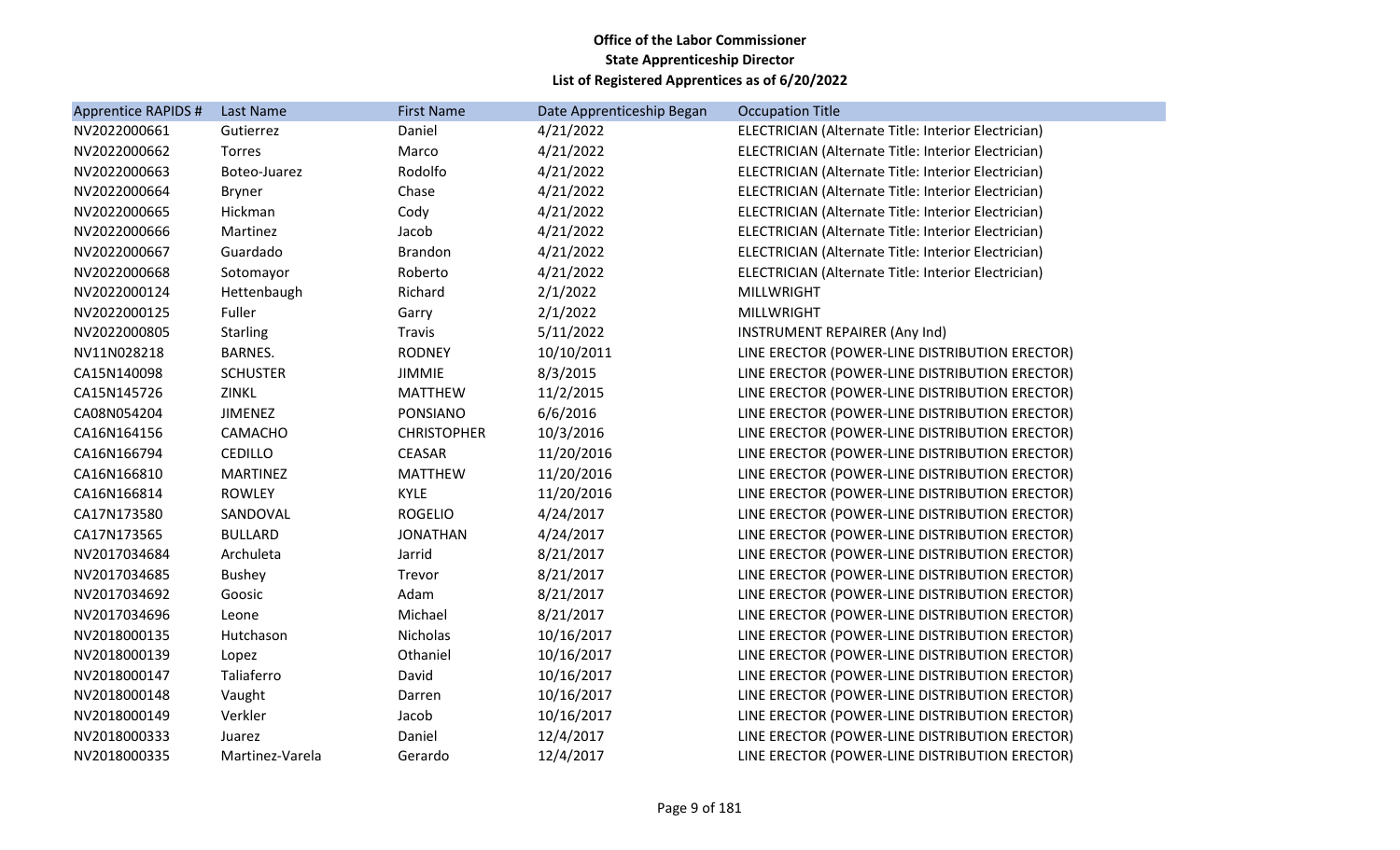| <b>Apprentice RAPIDS #</b> | Last Name     | <b>First Name</b> | Date Apprenticeship Began | <b>Occupation Title</b>                        |
|----------------------------|---------------|-------------------|---------------------------|------------------------------------------------|
| NV2018000848               | Gonzalez      | Eduardo           | 3/26/2018                 | LINE ERECTOR (POWER-LINE DISTRIBUTION ERECTOR) |
| NV2018000849               | Guevara       | Carlos            | 3/26/2018                 | LINE ERECTOR (POWER-LINE DISTRIBUTION ERECTOR) |
| NV2018000851               | Jaramillo     | Gabriel           | 3/26/2018                 | LINE ERECTOR (POWER-LINE DISTRIBUTION ERECTOR) |
| NV2018000854               | McKinney      | Justin            | 3/26/2018                 | LINE ERECTOR (POWER-LINE DISTRIBUTION ERECTOR) |
| NV2018000858               | Quinliven     | Justin            | 3/26/2018                 | LINE ERECTOR (POWER-LINE DISTRIBUTION ERECTOR) |
| NV2018000861               | Richardson    | March             | 3/26/2018                 | LINE ERECTOR (POWER-LINE DISTRIBUTION ERECTOR) |
| NV2018001458               | Buchanan      | Samori            | 7/16/2018                 | LINE ERECTOR (POWER-LINE DISTRIBUTION ERECTOR) |
| NV2018001465               | Davis         | Robby             | 7/16/2018                 | LINE ERECTOR (POWER-LINE DISTRIBUTION ERECTOR) |
| NV2018001469               | Gonzalez      | Rodolfo           | 7/16/2018                 | LINE ERECTOR (POWER-LINE DISTRIBUTION ERECTOR) |
| NV2018001478               | Oviedo        | <b>Brett</b>      | 7/16/2018                 | LINE ERECTOR (POWER-LINE DISTRIBUTION ERECTOR) |
| NV2018001480               | Ramos         | Anthony           | 7/16/2018                 | LINE ERECTOR (POWER-LINE DISTRIBUTION ERECTOR) |
| NV2018001485               | Shea          | Michael           | 7/16/2018                 | LINE ERECTOR (POWER-LINE DISTRIBUTION ERECTOR) |
| NV2018001487               | Vitela Castro | Ivan              | 7/16/2018                 | LINE ERECTOR (POWER-LINE DISTRIBUTION ERECTOR) |
| NV2018002203               | Murillo       | Miguel            | 8/24/2018                 | LINE ERECTOR (POWER-LINE DISTRIBUTION ERECTOR) |
| NV2018002205               | Rios          | Billedo           | 8/24/2018                 | LINE ERECTOR (POWER-LINE DISTRIBUTION ERECTOR) |
| NV2018002283               | Barstow       | Chas              | 8/24/2018                 | LINE ERECTOR (POWER-LINE DISTRIBUTION ERECTOR) |
| NV2018002289               | Meza          | Alex              | 8/24/2018                 | LINE ERECTOR (POWER-LINE DISTRIBUTION ERECTOR) |
| NV2018002608               | Alvarez       | Jesse             | 9/28/2018                 | LINE ERECTOR (POWER-LINE DISTRIBUTION ERECTOR) |
| NV2018002610               | Carvajal      | Carlos            | 9/28/2018                 | LINE ERECTOR (POWER-LINE DISTRIBUTION ERECTOR) |
| NV2018002611               | Davidson      | Zachary           | 9/28/2018                 | LINE ERECTOR (POWER-LINE DISTRIBUTION ERECTOR) |
| NV2018002613               | Dhuyvetter    | Patrick           | 9/28/2018                 | LINE ERECTOR (POWER-LINE DISTRIBUTION ERECTOR) |
| NV2018002614               | Dorado        | Jesus             | 9/28/2018                 | LINE ERECTOR (POWER-LINE DISTRIBUTION ERECTOR) |
| NV2018002621               | Knight        | Chase             | 9/28/2018                 | LINE ERECTOR (POWER-LINE DISTRIBUTION ERECTOR) |
| NV2018002622               | Lajocies      | William           | 9/28/2018                 | LINE ERECTOR (POWER-LINE DISTRIBUTION ERECTOR) |
| NV2018002623               | Liakopoulos   | Andrew            | 9/28/2018                 | LINE ERECTOR (POWER-LINE DISTRIBUTION ERECTOR) |
| NV2018002625               | Marquez       | Jorge             | 9/28/2018                 | LINE ERECTOR (POWER-LINE DISTRIBUTION ERECTOR) |
| NV2018002626               | Medina        | Ricardo           | 9/28/2018                 | LINE ERECTOR (POWER-LINE DISTRIBUTION ERECTOR) |
| NV2018002630               | Potts         | Noah              | 9/28/2018                 | LINE ERECTOR (POWER-LINE DISTRIBUTION ERECTOR) |
| NV2018002636               | Schoettger    | Christopher       | 9/28/2018                 | LINE ERECTOR (POWER-LINE DISTRIBUTION ERECTOR) |
| NV2018002637               | Sepulveda     | Oscar             | 9/28/2018                 | LINE ERECTOR (POWER-LINE DISTRIBUTION ERECTOR) |
| NV2018002638               | Valdez        | Robert            | 9/28/2018                 | LINE ERECTOR (POWER-LINE DISTRIBUTION ERECTOR) |
| NV2018002639               | Vasquez       | Benito            | 9/28/2018                 | LINE ERECTOR (POWER-LINE DISTRIBUTION ERECTOR) |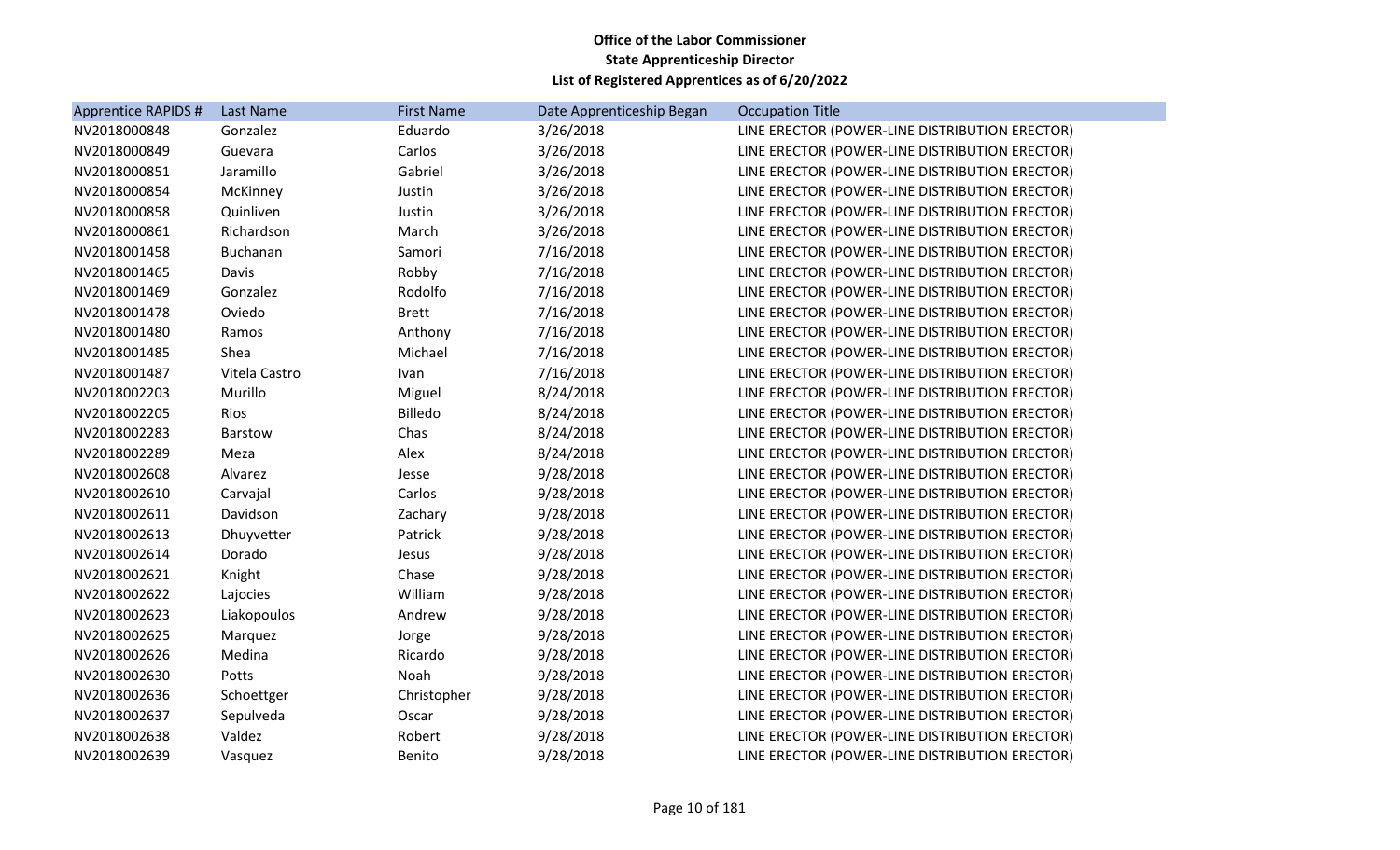| Apprentice RAPIDS # | Last Name     | <b>First Name</b> | Date Apprenticeship Began | <b>Occupation Title</b>                        |
|---------------------|---------------|-------------------|---------------------------|------------------------------------------------|
| NV2018002641        | Yako          | John              | 9/28/2018                 | LINE ERECTOR (POWER-LINE DISTRIBUTION ERECTOR) |
| NV2018002853        | Almanza       | Matthew           | 11/2/2018                 | LINE ERECTOR (POWER-LINE DISTRIBUTION ERECTOR) |
| NV2018002854        | Arroyo        | Jose              | 11/2/2018                 | LINE ERECTOR (POWER-LINE DISTRIBUTION ERECTOR) |
| NV2018002855        | <b>Baker</b>  | Logan             | 11/2/2018                 | LINE ERECTOR (POWER-LINE DISTRIBUTION ERECTOR) |
| NV2018002857        | <b>Browne</b> | Elliott           | 11/2/2018                 | LINE ERECTOR (POWER-LINE DISTRIBUTION ERECTOR) |
| NV2018002858        | Chandler      | Hugh              | 11/2/2018                 | LINE ERECTOR (POWER-LINE DISTRIBUTION ERECTOR) |
| NV2018002859        | Cochrane      | Kevin             | 11/2/2018                 | LINE ERECTOR (POWER-LINE DISTRIBUTION ERECTOR) |
| NV2018002860        | De Yager      | Andrew            | 11/2/2018                 | LINE ERECTOR (POWER-LINE DISTRIBUTION ERECTOR) |
| NV2018002861        | Dunne         | Liam              | 11/2/2018                 | LINE ERECTOR (POWER-LINE DISTRIBUTION ERECTOR) |
| NV2018002863        | Hernandez     | David             | 11/2/2018                 | LINE ERECTOR (POWER-LINE DISTRIBUTION ERECTOR) |
| NV2018002865        | Holt          | Aaron             | 11/2/2018                 | LINE ERECTOR (POWER-LINE DISTRIBUTION ERECTOR) |
| NV2018002866        | Jones         | David             | 11/2/2018                 | LINE ERECTOR (POWER-LINE DISTRIBUTION ERECTOR) |
| NV2018002869        | Kutchera      | Michael           | 11/2/2018                 | LINE ERECTOR (POWER-LINE DISTRIBUTION ERECTOR) |
| NV2018002871        | Kvapil        | Bryan             | 11/2/2018                 | LINE ERECTOR (POWER-LINE DISTRIBUTION ERECTOR) |
| NV2018002879        | Miller        | Cory              | 11/2/2018                 | LINE ERECTOR (POWER-LINE DISTRIBUTION ERECTOR) |
| NV2018002880        | <b>Mills</b>  | Hunter            | 11/2/2018                 | LINE ERECTOR (POWER-LINE DISTRIBUTION ERECTOR) |
| NV2018002881        | Muetterties   | Albert            | 11/2/2018                 | LINE ERECTOR (POWER-LINE DISTRIBUTION ERECTOR) |
| NV2018002883        | Mundlin       | <b>Brice</b>      | 11/2/2018                 | LINE ERECTOR (POWER-LINE DISTRIBUTION ERECTOR) |
| NV2018002886        | Peyrucain     | Christian         | 11/2/2018                 | LINE ERECTOR (POWER-LINE DISTRIBUTION ERECTOR) |
| NV2018002889        | Rojas         | <b>Nicolas</b>    | 11/2/2018                 | LINE ERECTOR (POWER-LINE DISTRIBUTION ERECTOR) |
| NV2018002891        | Sheedy        | Harkin            | 11/2/2018                 | LINE ERECTOR (POWER-LINE DISTRIBUTION ERECTOR) |
| NV2018002892        | Stafford      | David             | 11/2/2018                 | LINE ERECTOR (POWER-LINE DISTRIBUTION ERECTOR) |
| NV2018002894        | Stewart       | Shane             | 11/2/2018                 | LINE ERECTOR (POWER-LINE DISTRIBUTION ERECTOR) |
| NV2018002895        | Taylor        | Jerome            | 11/2/2018                 | LINE ERECTOR (POWER-LINE DISTRIBUTION ERECTOR) |
| NV2018002896        | <b>Terry</b>  | Cody              | 11/2/2018                 | LINE ERECTOR (POWER-LINE DISTRIBUTION ERECTOR) |
| NV2018002898        | Vaughan       | Jacob             | 11/2/2018                 | LINE ERECTOR (POWER-LINE DISTRIBUTION ERECTOR) |
| NV2018002899        | McLeod        | Dennis            | 11/2/2018                 | LINE ERECTOR (POWER-LINE DISTRIBUTION ERECTOR) |
| NV2019000275        | Campbell      | Logan             | 1/18/2019                 | LINE ERECTOR (POWER-LINE DISTRIBUTION ERECTOR) |
| NV2019000276        | Estrada       | Xavier            | 1/18/2019                 | LINE ERECTOR (POWER-LINE DISTRIBUTION ERECTOR) |
| NV2019000279        | Hernandez     | Moises            | 1/18/2019                 | LINE ERECTOR (POWER-LINE DISTRIBUTION ERECTOR) |
| NV2019000282        | Pulido        | Hipolito          | 1/18/2019                 | LINE ERECTOR (POWER-LINE DISTRIBUTION ERECTOR) |
| NV2019000284        | Stephens      | Richard           | 1/18/2019                 | LINE ERECTOR (POWER-LINE DISTRIBUTION ERECTOR) |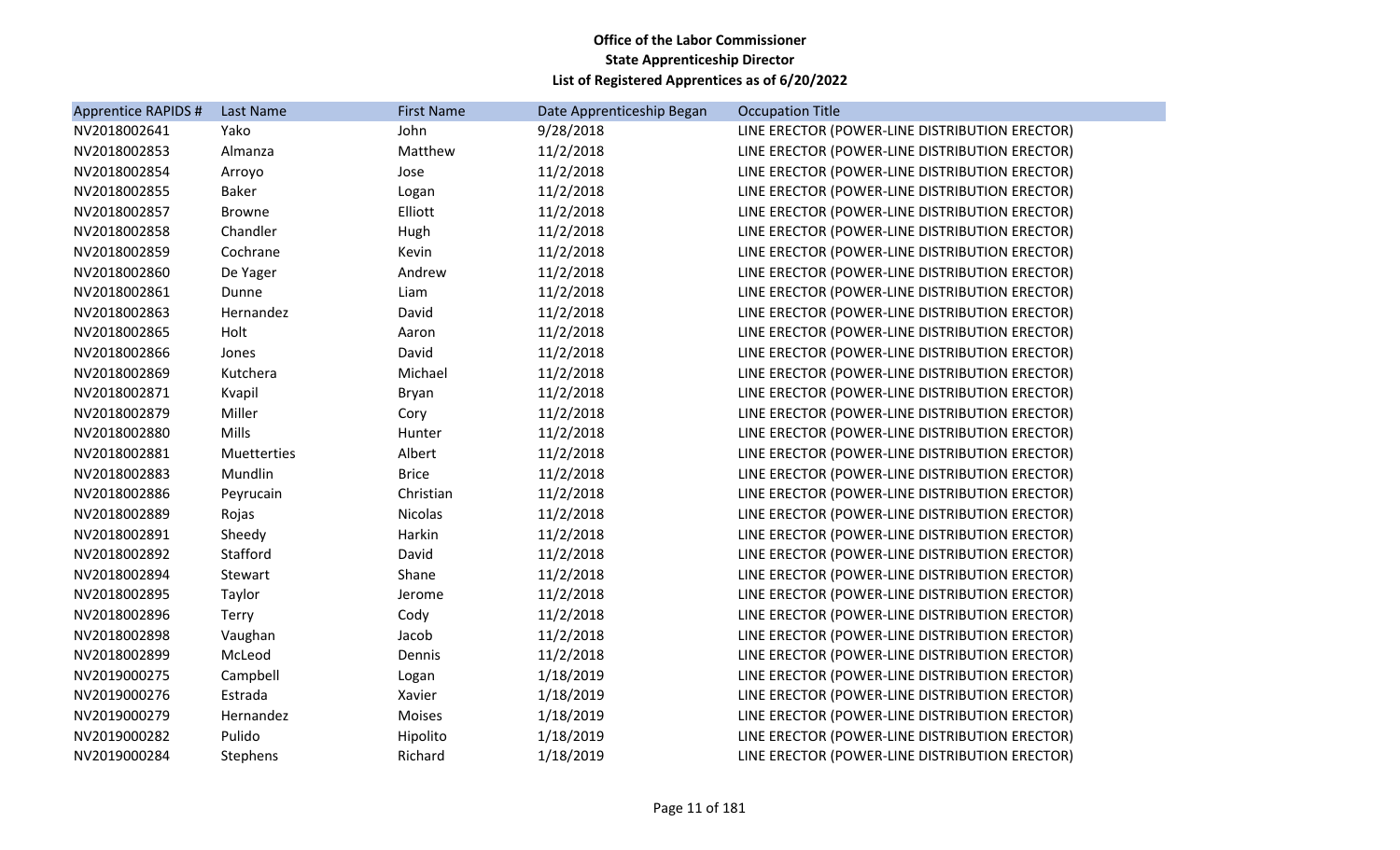| Apprentice RAPIDS # | Last Name  | <b>First Name</b> | Date Apprenticeship Began | <b>Occupation Title</b>                        |
|---------------------|------------|-------------------|---------------------------|------------------------------------------------|
| NV2019000285        | Stone      | Jacob             | 1/18/2019                 | LINE ERECTOR (POWER-LINE DISTRIBUTION ERECTOR) |
| NV2019000288        | Canche     | Noah              | 1/18/2019                 | LINE ERECTOR (POWER-LINE DISTRIBUTION ERECTOR) |
| NV2019000289        | Fowler     | Jordan            | 1/18/2019                 | LINE ERECTOR (POWER-LINE DISTRIBUTION ERECTOR) |
| NV2019000290        | Humlick    | Adam              | 1/18/2019                 | LINE ERECTOR (POWER-LINE DISTRIBUTION ERECTOR) |
| NV2019000292        | Pacheco    | Elfego            | 1/18/2019                 | LINE ERECTOR (POWER-LINE DISTRIBUTION ERECTOR) |
| NV2019000293        | Perez Ruiz | Miguel            | 1/18/2019                 | LINE ERECTOR (POWER-LINE DISTRIBUTION ERECTOR) |
| NV2019000294        | Rico       | Michael           | 1/18/2019                 | LINE ERECTOR (POWER-LINE DISTRIBUTION ERECTOR) |
| NV2019000295        | Rivas      | Gabriel           | 1/18/2019                 | LINE ERECTOR (POWER-LINE DISTRIBUTION ERECTOR) |
| NV2019000296        | Schoettler | Jason             | 1/18/2019                 | LINE ERECTOR (POWER-LINE DISTRIBUTION ERECTOR) |
| NV2019000297        | Stone      | Justin            | 1/18/2019                 | LINE ERECTOR (POWER-LINE DISTRIBUTION ERECTOR) |
| NV2019000300        | Fishler    | James             | 1/18/2019                 | LINE ERECTOR (POWER-LINE DISTRIBUTION ERECTOR) |
| NV2019000302        | Mitchell   | Curtis            | 1/18/2019                 | LINE ERECTOR (POWER-LINE DISTRIBUTION ERECTOR) |
| NV2019000305        | Wolfe      | Chad              | 1/18/2019                 | LINE ERECTOR (POWER-LINE DISTRIBUTION ERECTOR) |
| NV2019000306        | Wysocki    | Ryan              | 1/18/2019                 | LINE ERECTOR (POWER-LINE DISTRIBUTION ERECTOR) |
| NV2019000455        | Peterson   | Preston           | 2/8/2019                  | LINE ERECTOR (POWER-LINE DISTRIBUTION ERECTOR) |
| NV2019000456        | Salas      | Renier            | 2/8/2019                  | LINE ERECTOR (POWER-LINE DISTRIBUTION ERECTOR) |
| NV2019000457        | Velasquez  | Gabriel           | 2/8/2019                  | LINE ERECTOR (POWER-LINE DISTRIBUTION ERECTOR) |
| NV2019000458        | Gonzalez   | Jose              | 2/8/2019                  | LINE ERECTOR (POWER-LINE DISTRIBUTION ERECTOR) |
| NV2019000459        | Gonzalez   | Matthew           | 2/8/2019                  | LINE ERECTOR (POWER-LINE DISTRIBUTION ERECTOR) |
| NV2019000460        | Pepin      | Christopher       | 2/8/2019                  | LINE ERECTOR (POWER-LINE DISTRIBUTION ERECTOR) |
| NV2019000461        | Raines     | <b>Bradley</b>    | 2/8/2019                  | LINE ERECTOR (POWER-LINE DISTRIBUTION ERECTOR) |
| NV2019000462        | Macias     | Nicholas          | 2/8/2019                  | LINE ERECTOR (POWER-LINE DISTRIBUTION ERECTOR) |
| NV2019000463        | Aubuchon   | Nicholas          | 2/8/2019                  | LINE ERECTOR (POWER-LINE DISTRIBUTION ERECTOR) |
| NV2019000469        | Rocha      | Alexander         | 2/8/2019                  | LINE ERECTOR (POWER-LINE DISTRIBUTION ERECTOR) |
| NV2019000470        | Hernandez  | Fernando          | 2/8/2019                  | LINE ERECTOR (POWER-LINE DISTRIBUTION ERECTOR) |
| NV2019000473        | Mendez     | Zeke              | 2/8/2019                  | LINE ERECTOR (POWER-LINE DISTRIBUTION ERECTOR) |
| NV2019000476        | Aguilar    | Erik              | 2/8/2019                  | LINE ERECTOR (POWER-LINE DISTRIBUTION ERECTOR) |
| NV2019000478        | Chaparro   | Alejandro         | 2/8/2019                  | LINE ERECTOR (POWER-LINE DISTRIBUTION ERECTOR) |
| NV2019000481        | Page       | Edward            | 2/8/2019                  | LINE ERECTOR (POWER-LINE DISTRIBUTION ERECTOR) |
| NV2019000482        | Verissimo  | Victor            | 2/8/2019                  | LINE ERECTOR (POWER-LINE DISTRIBUTION ERECTOR) |
| NV2019000484        | Ramirez    | Mark              | 2/8/2019                  | LINE ERECTOR (POWER-LINE DISTRIBUTION ERECTOR) |
| NV2019000485        | Rivas      | Salvador          | 2/8/2019                  | LINE ERECTOR (POWER-LINE DISTRIBUTION ERECTOR) |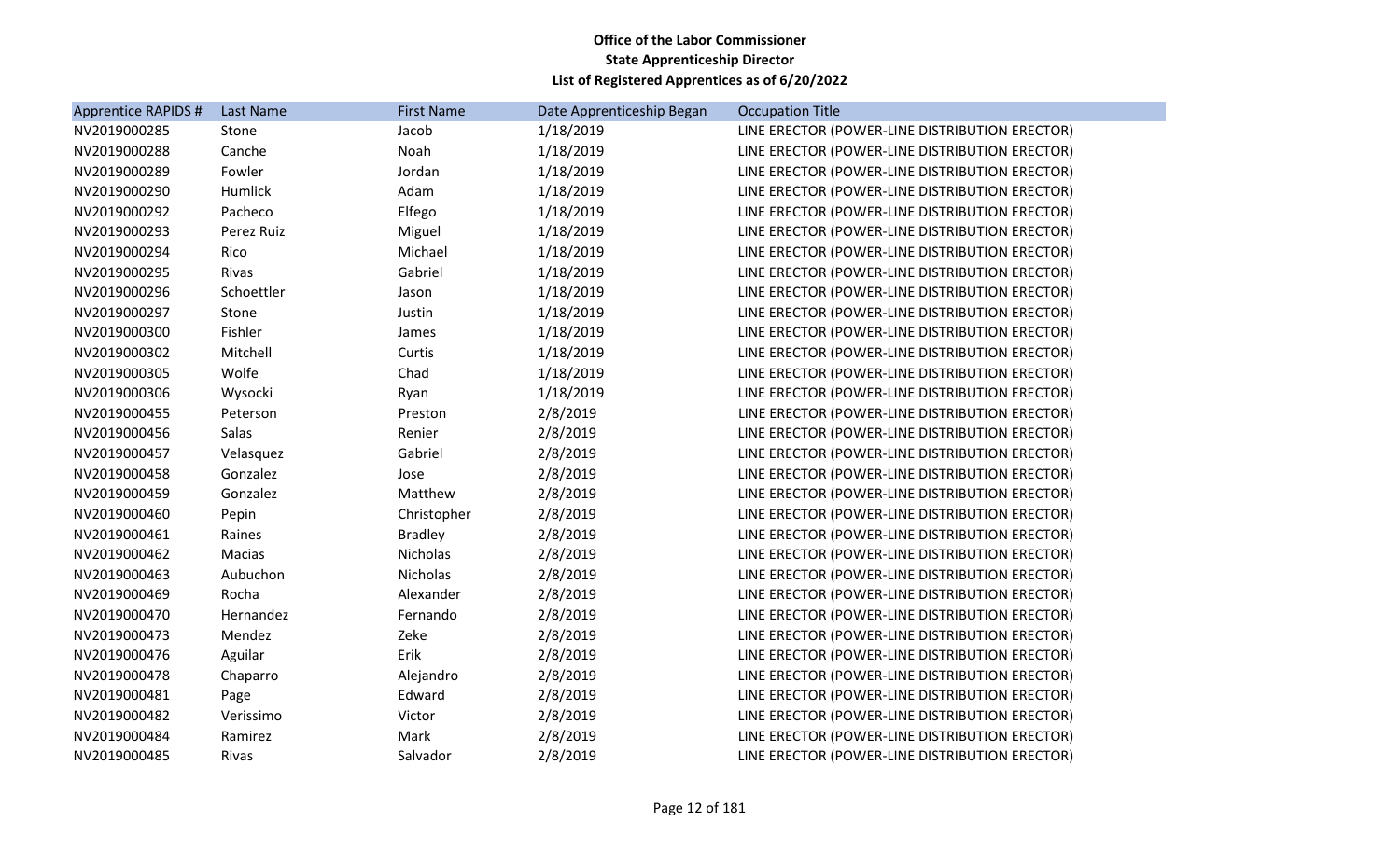| Apprentice RAPIDS # | Last Name     | <b>First Name</b> | Date Apprenticeship Began | <b>Occupation Title</b>                        |
|---------------------|---------------|-------------------|---------------------------|------------------------------------------------|
| NV2019000487        | Diaz          | Michael           | 2/8/2019                  | LINE ERECTOR (POWER-LINE DISTRIBUTION ERECTOR) |
| NV2019000491        | Vega          | Adrian            | 2/8/2019                  | LINE ERECTOR (POWER-LINE DISTRIBUTION ERECTOR) |
| NV2019000495        | Heitkamp      | Taylor            | 2/8/2019                  | LINE ERECTOR (POWER-LINE DISTRIBUTION ERECTOR) |
| NV2019000739        | Aguilar       | Hugh              | 3/29/2019                 | LINE ERECTOR (POWER-LINE DISTRIBUTION ERECTOR) |
| NV2019000740        | Alvarez       | Rafael            | 3/29/2019                 | LINE ERECTOR (POWER-LINE DISTRIBUTION ERECTOR) |
| NV2019000741        | Avalos        | Dominic           | 3/29/2019                 | LINE ERECTOR (POWER-LINE DISTRIBUTION ERECTOR) |
| NV2019000742        | Baez          | Benjamin          | 3/29/2019                 | LINE ERECTOR (POWER-LINE DISTRIBUTION ERECTOR) |
| NV2019000743        | <b>Battle</b> | Leonard           | 3/29/2019                 | LINE ERECTOR (POWER-LINE DISTRIBUTION ERECTOR) |
| NV2019000746        | Bennett       | Kevin             | 3/29/2019                 | LINE ERECTOR (POWER-LINE DISTRIBUTION ERECTOR) |
| NV2019000748        | Bettinelli    | Rio               | 3/29/2019                 | LINE ERECTOR (POWER-LINE DISTRIBUTION ERECTOR) |
| NV2019000749        | Calvillo      | Ramon             | 3/29/2019                 | LINE ERECTOR (POWER-LINE DISTRIBUTION ERECTOR) |
| NV2019000755        | Castellon     | Luis              | 3/29/2019                 | LINE ERECTOR (POWER-LINE DISTRIBUTION ERECTOR) |
| NV2019000757        | Cvek          | lan               | 3/29/2019                 | LINE ERECTOR (POWER-LINE DISTRIBUTION ERECTOR) |
| NV2019000759        | Gutierrez     | Antonio           | 3/29/2019                 | LINE ERECTOR (POWER-LINE DISTRIBUTION ERECTOR) |
| NV2019000760        | Long          | Scott             | 3/29/2019                 | LINE ERECTOR (POWER-LINE DISTRIBUTION ERECTOR) |
| NV2019000761        | Manry         | Monte             | 3/29/2019                 | LINE ERECTOR (POWER-LINE DISTRIBUTION ERECTOR) |
| NV2019000762        | Murguia       | Oscar             | 3/29/2019                 | LINE ERECTOR (POWER-LINE DISTRIBUTION ERECTOR) |
| NV2019000763        | Papion        | Michael           | 3/29/2019                 | LINE ERECTOR (POWER-LINE DISTRIBUTION ERECTOR) |
| NV2019000766        | Paschall      | Kyle              | 3/29/2019                 | LINE ERECTOR (POWER-LINE DISTRIBUTION ERECTOR) |
| NV2019000767        | Payne         | Jeffrey           | 3/29/2019                 | LINE ERECTOR (POWER-LINE DISTRIBUTION ERECTOR) |
| NV2019000769        | Perez         | Trinidad          | 3/29/2019                 | LINE ERECTOR (POWER-LINE DISTRIBUTION ERECTOR) |
| NV2019000771        | Ramirez       | Joseph            | 3/29/2019                 | LINE ERECTOR (POWER-LINE DISTRIBUTION ERECTOR) |
| NV2019000772        | Rice          | Alec              | 3/29/2019                 | LINE ERECTOR (POWER-LINE DISTRIBUTION ERECTOR) |
| NV2019000773        | Rodriguez     | Juan              | 3/29/2019                 | LINE ERECTOR (POWER-LINE DISTRIBUTION ERECTOR) |
| NV2019000774        | Tandy         | Joel              | 3/29/2019                 | LINE ERECTOR (POWER-LINE DISTRIBUTION ERECTOR) |
| NV2019000776        | <b>Browne</b> | Michael           | 4/5/2019                  | LINE ERECTOR (POWER-LINE DISTRIBUTION ERECTOR) |
| NV2019000777        | Cruz          | Armando           | 4/5/2019                  | LINE ERECTOR (POWER-LINE DISTRIBUTION ERECTOR) |
| NV2019000782        | Gore          | Lane              | 4/5/2019                  | LINE ERECTOR (POWER-LINE DISTRIBUTION ERECTOR) |
| NV2019000784        | Montoya       | Anthony           | 4/5/2019                  | LINE ERECTOR (POWER-LINE DISTRIBUTION ERECTOR) |
| NV2019000786        | Rodriguez     | Carlos            | 4/5/2019                  | LINE ERECTOR (POWER-LINE DISTRIBUTION ERECTOR) |
| NV2019000787        | Ruiz          | <b>Brian</b>      | 4/5/2019                  | LINE ERECTOR (POWER-LINE DISTRIBUTION ERECTOR) |
| NV2019000788        | Santana       | Jose              | 4/5/2019                  | LINE ERECTOR (POWER-LINE DISTRIBUTION ERECTOR) |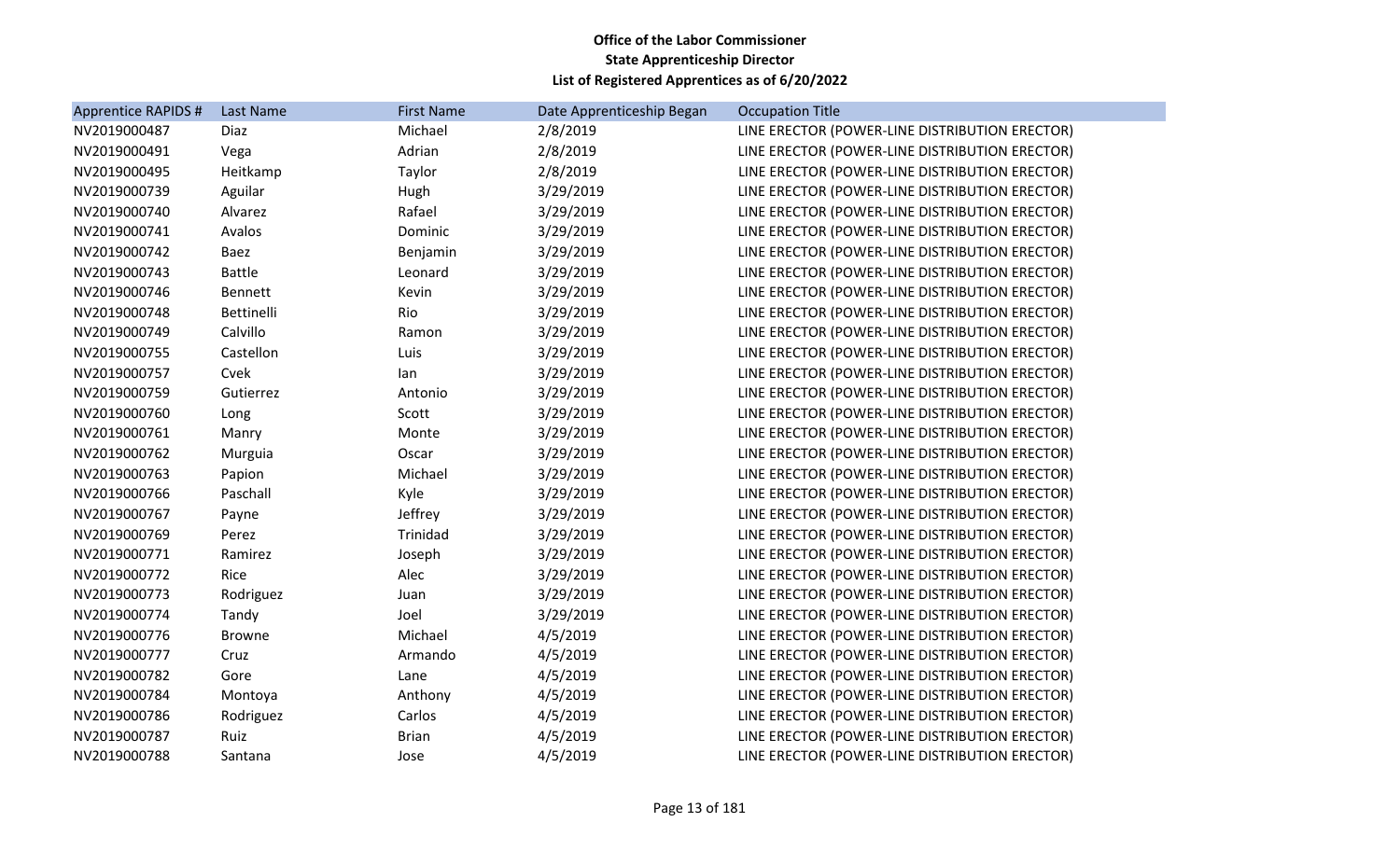| <b>Apprentice RAPIDS #</b> | Last Name       | <b>First Name</b> | Date Apprenticeship Began | <b>Occupation Title</b>                        |
|----------------------------|-----------------|-------------------|---------------------------|------------------------------------------------|
| NV2019000789               | VanCamp         | Jeffery           | 4/5/2019                  | LINE ERECTOR (POWER-LINE DISTRIBUTION ERECTOR) |
| NV2019000790               | Villa           | Jesus             | 4/5/2019                  | LINE ERECTOR (POWER-LINE DISTRIBUTION ERECTOR) |
| NV2019000831               | Becerra         | Luis              | 4/12/2019                 | LINE ERECTOR (POWER-LINE DISTRIBUTION ERECTOR) |
| NV2019000832               | Carlson         | Dylan             | 4/12/2019                 | LINE ERECTOR (POWER-LINE DISTRIBUTION ERECTOR) |
| NV2019000833               | Castanon        | Juan              | 4/12/2019                 | LINE ERECTOR (POWER-LINE DISTRIBUTION ERECTOR) |
| NV2019000834               | Cervantes       | Devon             | 4/12/2019                 | LINE ERECTOR (POWER-LINE DISTRIBUTION ERECTOR) |
| NV2019000835               | Cervantez       | Fabian            | 4/12/2019                 | LINE ERECTOR (POWER-LINE DISTRIBUTION ERECTOR) |
| NV2019000836               | Flores          | Jose              | 4/12/2019                 | LINE ERECTOR (POWER-LINE DISTRIBUTION ERECTOR) |
| NV2019000838               | Gibson          | Chase             | 4/12/2019                 | LINE ERECTOR (POWER-LINE DISTRIBUTION ERECTOR) |
| NV2019000839               | Minero          | Robert            | 4/12/2019                 | LINE ERECTOR (POWER-LINE DISTRIBUTION ERECTOR) |
| NV2019000840               | Nation          | LeeAnn            | 4/12/2019                 | LINE ERECTOR (POWER-LINE DISTRIBUTION ERECTOR) |
| NV2019000841               | Rowland         | Joshua            | 4/12/2019                 | LINE ERECTOR (POWER-LINE DISTRIBUTION ERECTOR) |
| NV2019000842               | Tarin           | <b>Brandon</b>    | 4/12/2019                 | LINE ERECTOR (POWER-LINE DISTRIBUTION ERECTOR) |
| NV2019000843               | Villa           | Miguel Angel      | 4/12/2019                 | LINE ERECTOR (POWER-LINE DISTRIBUTION ERECTOR) |
| NV2019000933               | Barraza         | Steve             | 4/26/2019                 | LINE ERECTOR (POWER-LINE DISTRIBUTION ERECTOR) |
| NV2019000934               | Diaz            | David             | 4/26/2019                 | LINE ERECTOR (POWER-LINE DISTRIBUTION ERECTOR) |
| NV2019000935               | Easton          | <b>Blake</b>      | 4/26/2019                 | LINE ERECTOR (POWER-LINE DISTRIBUTION ERECTOR) |
| NV2019000936               | Everitt         | Devin             | 4/26/2019                 | LINE ERECTOR (POWER-LINE DISTRIBUTION ERECTOR) |
| NV2019000937               | Matute          | Jerson            | 4/26/2019                 | LINE ERECTOR (POWER-LINE DISTRIBUTION ERECTOR) |
| NV2019000938               | McAbee          | Jeramy            | 4/26/2019                 | LINE ERECTOR (POWER-LINE DISTRIBUTION ERECTOR) |
| NV2019000939               | <b>Morales</b>  | Kevin             | 4/26/2019                 | LINE ERECTOR (POWER-LINE DISTRIBUTION ERECTOR) |
| NV2019000940               | <b>Morales</b>  | Paul              | 4/26/2019                 | LINE ERECTOR (POWER-LINE DISTRIBUTION ERECTOR) |
| NV2019000942               | Ramirez         | Eric              | 4/26/2019                 | LINE ERECTOR (POWER-LINE DISTRIBUTION ERECTOR) |
| NV2019000943               | Romero          | Fabian            | 4/26/2019                 | LINE ERECTOR (POWER-LINE DISTRIBUTION ERECTOR) |
| NV2019000944               | Seoane          | Agusten           | 4/26/2019                 | LINE ERECTOR (POWER-LINE DISTRIBUTION ERECTOR) |
| NV2019000945               | Van Deventer    | Daniel            | 4/26/2019                 | LINE ERECTOR (POWER-LINE DISTRIBUTION ERECTOR) |
| NV2019000946               | Woods           | Anthony           | 4/26/2019                 | LINE ERECTOR (POWER-LINE DISTRIBUTION ERECTOR) |
| NV2019000947               | Jimenez         | Jakob             | 4/26/2019                 | LINE ERECTOR (POWER-LINE DISTRIBUTION ERECTOR) |
| NV2019000948               | Plinski         | Dana              | 4/26/2019                 | LINE ERECTOR (POWER-LINE DISTRIBUTION ERECTOR) |
| NV2019000949               | Sausedo         | John              | 4/26/2019                 | LINE ERECTOR (POWER-LINE DISTRIBUTION ERECTOR) |
| NV2019001092               | Alvarez         | Vincent           | 5/20/2019                 | LINE ERECTOR (POWER-LINE DISTRIBUTION ERECTOR) |
| NV2019001093               | <b>Brownlee</b> | Dylan             | 5/20/2019                 | LINE ERECTOR (POWER-LINE DISTRIBUTION ERECTOR) |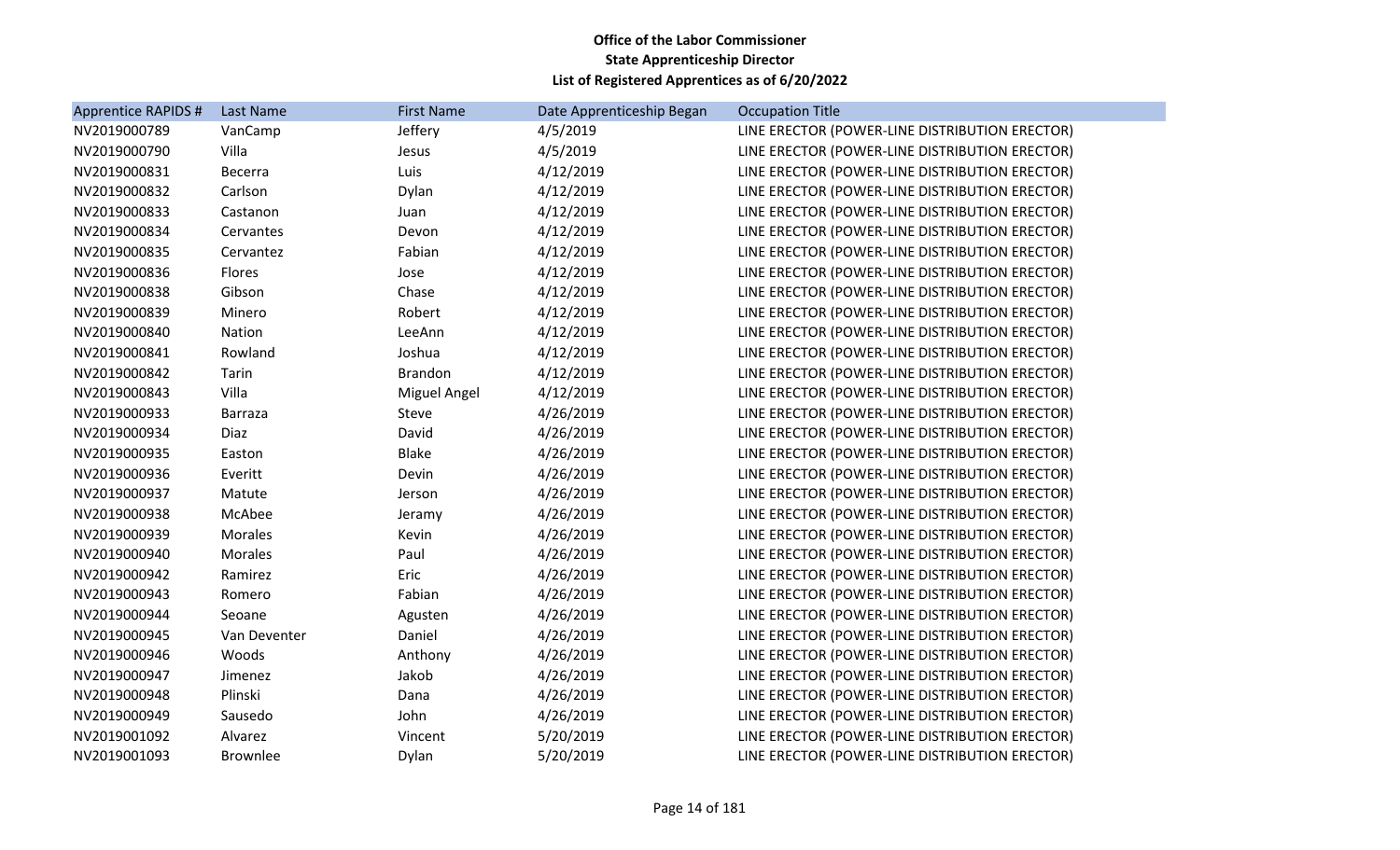| Apprentice RAPIDS # | Last Name        | <b>First Name</b> | Date Apprenticeship Began | <b>Occupation Title</b>                        |
|---------------------|------------------|-------------------|---------------------------|------------------------------------------------|
| NV2019001094        | Cardenas Carreno | Jose              | 5/20/2019                 | LINE ERECTOR (POWER-LINE DISTRIBUTION ERECTOR) |
| NV2019001095        | Damron           | Matthew           | 5/20/2019                 | LINE ERECTOR (POWER-LINE DISTRIBUTION ERECTOR) |
| NV2019001096        | Esparza          | Robert            | 5/20/2019                 | LINE ERECTOR (POWER-LINE DISTRIBUTION ERECTOR) |
| NV2019001097        | Feigel           | Tyler             | 5/20/2019                 | LINE ERECTOR (POWER-LINE DISTRIBUTION ERECTOR) |
| NV2019001098        | Hetzner          | Corey             | 5/20/2019                 | LINE ERECTOR (POWER-LINE DISTRIBUTION ERECTOR) |
| NV2019001099        | Ingle            | Skylar            | 5/20/2019                 | LINE ERECTOR (POWER-LINE DISTRIBUTION ERECTOR) |
| NV2019001100        | Jimenez          | Rony              | 5/20/2019                 | LINE ERECTOR (POWER-LINE DISTRIBUTION ERECTOR) |
| NV2019001102        | Scott            | Joseph            | 5/20/2019                 | LINE ERECTOR (POWER-LINE DISTRIBUTION ERECTOR) |
| NV2019001103        | Tharp            | Marcus            | 5/20/2019                 | LINE ERECTOR (POWER-LINE DISTRIBUTION ERECTOR) |
| NV2019001105        | Weaver           | Erik              | 5/20/2019                 | LINE ERECTOR (POWER-LINE DISTRIBUTION ERECTOR) |
| NV2019001165        | Ames             | Alfonso           | 5/31/2019                 | LINE ERECTOR (POWER-LINE DISTRIBUTION ERECTOR) |
| NV2019001166        | <b>Burkett</b>   | Daniel            | 5/31/2019                 | LINE ERECTOR (POWER-LINE DISTRIBUTION ERECTOR) |
| NV2019001169        | Leyva            | Jorge             | 5/31/2019                 | LINE ERECTOR (POWER-LINE DISTRIBUTION ERECTOR) |
| NV2019001171        | Manos            | Daniel            | 5/31/2019                 | LINE ERECTOR (POWER-LINE DISTRIBUTION ERECTOR) |
| NV2019001174        | Montes           | Daniel            | 5/31/2019                 | LINE ERECTOR (POWER-LINE DISTRIBUTION ERECTOR) |
| NV2019001175        | Morelos          | Javier            | 5/31/2019                 | LINE ERECTOR (POWER-LINE DISTRIBUTION ERECTOR) |
| NV2019001176        | Nance            | Tyler             | 5/31/2019                 | LINE ERECTOR (POWER-LINE DISTRIBUTION ERECTOR) |
| NV2019001177        | Robles           | Daniel            | 5/31/2019                 | LINE ERECTOR (POWER-LINE DISTRIBUTION ERECTOR) |
| NV2019001179        | Sarabia          | Joseph            | 5/31/2019                 | LINE ERECTOR (POWER-LINE DISTRIBUTION ERECTOR) |
| NV2019001181        | Villasenor       | Adrian            | 5/31/2019                 | LINE ERECTOR (POWER-LINE DISTRIBUTION ERECTOR) |
| NV2019001182        | Walker-Harris    | Nathanial         | 5/31/2019                 | LINE ERECTOR (POWER-LINE DISTRIBUTION ERECTOR) |
| NV2019001268        | Apalategui       | Randall           | 6/7/2019                  | LINE ERECTOR (POWER-LINE DISTRIBUTION ERECTOR) |
| NV2019001269        | Barzan           | Sean              | 6/7/2019                  | LINE ERECTOR (POWER-LINE DISTRIBUTION ERECTOR) |
| NV2019001270        | Cabrera          | Jose              | 6/7/2019                  | LINE ERECTOR (POWER-LINE DISTRIBUTION ERECTOR) |
| NV2019001272        | Legaspi          | Delfin            | 6/7/2019                  | LINE ERECTOR (POWER-LINE DISTRIBUTION ERECTOR) |
| NV2019001273        | Ortega           | Diego             | 6/7/2019                  | LINE ERECTOR (POWER-LINE DISTRIBUTION ERECTOR) |
| NV2019001274        | Paniagua         | Raul              | 6/7/2019                  | LINE ERECTOR (POWER-LINE DISTRIBUTION ERECTOR) |
| NV2019001275        | Pulido           | Arturo            | 6/7/2019                  | LINE ERECTOR (POWER-LINE DISTRIBUTION ERECTOR) |
| NV2019001276        | Salazar          | Antonio           | 6/7/2019                  | LINE ERECTOR (POWER-LINE DISTRIBUTION ERECTOR) |
| NV2019001277        | Soghoian         | Alan              | 6/7/2019                  | LINE ERECTOR (POWER-LINE DISTRIBUTION ERECTOR) |
| NV2019001279        | Vega             | Eduardo           | 6/7/2019                  | LINE ERECTOR (POWER-LINE DISTRIBUTION ERECTOR) |
| NV2019001280        | Villarama        | Mark              | 6/7/2019                  | LINE ERECTOR (POWER-LINE DISTRIBUTION ERECTOR) |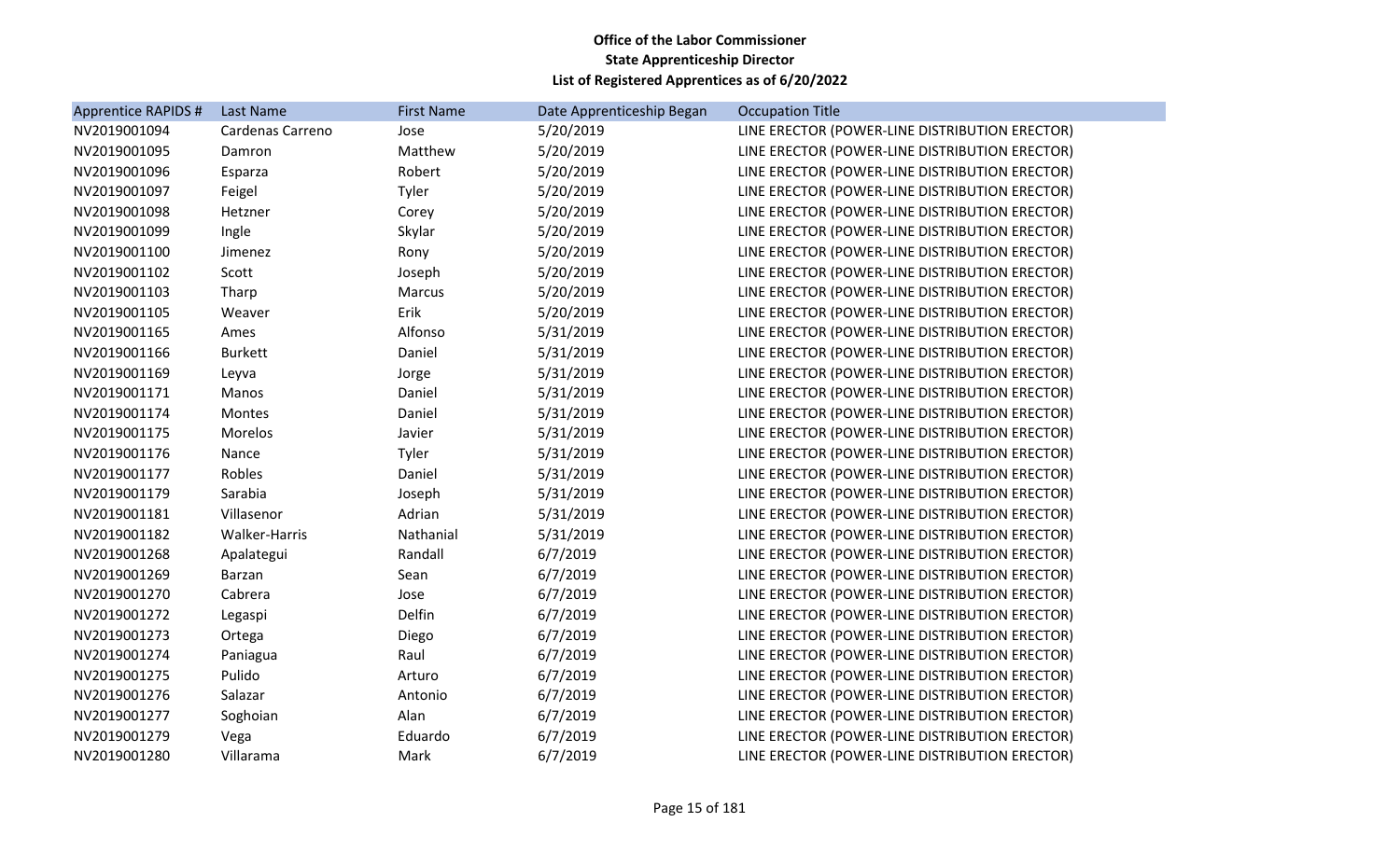| Apprentice RAPIDS # | Last Name     | <b>First Name</b> | Date Apprenticeship Began | <b>Occupation Title</b>                        |
|---------------------|---------------|-------------------|---------------------------|------------------------------------------------|
| NV2019001281        | Zuniga        | <b>Brady</b>      | 6/7/2019                  | LINE ERECTOR (POWER-LINE DISTRIBUTION ERECTOR) |
| NV2019001282        | Rogers        | Timothy           | 6/7/2019                  | LINE ERECTOR (POWER-LINE DISTRIBUTION ERECTOR) |
| NV2019001322        | Alvarez       | John              | 6/14/2019                 | LINE ERECTOR (POWER-LINE DISTRIBUTION ERECTOR) |
| NV2019001323        | Cortez        | Rodolfo           | 6/14/2019                 | LINE ERECTOR (POWER-LINE DISTRIBUTION ERECTOR) |
| NV2019001325        | Esquer        | Aaron             | 6/14/2019                 | LINE ERECTOR (POWER-LINE DISTRIBUTION ERECTOR) |
| NV2019001326        | Forbes        | Tanner            | 6/14/2019                 | LINE ERECTOR (POWER-LINE DISTRIBUTION ERECTOR) |
| NV2019001327        | Herbruck      | Hayden            | 6/14/2019                 | LINE ERECTOR (POWER-LINE DISTRIBUTION ERECTOR) |
| NV2019001330        | Morales       | Horacio           | 6/14/2019                 | LINE ERECTOR (POWER-LINE DISTRIBUTION ERECTOR) |
| NV2019001331        | Perez         | Alberto           | 6/14/2019                 | LINE ERECTOR (POWER-LINE DISTRIBUTION ERECTOR) |
| NV2019001333        | Salcido       | Angel             | 6/14/2019                 | LINE ERECTOR (POWER-LINE DISTRIBUTION ERECTOR) |
| NV2019001334        | Speers        | Jaydin            | 6/14/2019                 | LINE ERECTOR (POWER-LINE DISTRIBUTION ERECTOR) |
| NV2019001337        | Williams      | Hunter            | 6/14/2019                 | LINE ERECTOR (POWER-LINE DISTRIBUTION ERECTOR) |
| NV2019001338        | Wogenrich     | Lucas             | 6/14/2019                 | LINE ERECTOR (POWER-LINE DISTRIBUTION ERECTOR) |
| NV2019001340        | Vaudrey       | <b>Nicholas</b>   | 6/14/2019                 | LINE ERECTOR (POWER-LINE DISTRIBUTION ERECTOR) |
| NV2019001396        | Banez         | Jordan            | 6/21/2019                 | LINE ERECTOR (POWER-LINE DISTRIBUTION ERECTOR) |
| NV2019001397        | <b>Barron</b> | Samuel            | 6/21/2019                 | LINE ERECTOR (POWER-LINE DISTRIBUTION ERECTOR) |
| NV2019001398        | <b>Beck</b>   | David             | 6/21/2019                 | LINE ERECTOR (POWER-LINE DISTRIBUTION ERECTOR) |
| NV2019001399        | Beeson        | Chad              | 6/21/2019                 | LINE ERECTOR (POWER-LINE DISTRIBUTION ERECTOR) |
| NV2019001400        | <b>Bethel</b> | Joshua            | 6/21/2019                 | LINE ERECTOR (POWER-LINE DISTRIBUTION ERECTOR) |
| NV2019001401        | Birdsbill     | Christopher       | 6/21/2019                 | LINE ERECTOR (POWER-LINE DISTRIBUTION ERECTOR) |
| NV2019001402        | Cowan         | Chad              | 6/21/2019                 | LINE ERECTOR (POWER-LINE DISTRIBUTION ERECTOR) |
| NV2019001403        | Duran         | Robert            | 6/21/2019                 | LINE ERECTOR (POWER-LINE DISTRIBUTION ERECTOR) |
| NV2019001404        | Kelly         | Andrew            | 6/21/2019                 | LINE ERECTOR (POWER-LINE DISTRIBUTION ERECTOR) |
| NV2019001405        | Mangual       | Michael           | 6/21/2019                 | LINE ERECTOR (POWER-LINE DISTRIBUTION ERECTOR) |
| NV2019001407        | Tone          | Nicholas          | 6/21/2019                 | LINE ERECTOR (POWER-LINE DISTRIBUTION ERECTOR) |
| NV2019001408        | Zepeda        | Joseph            | 6/21/2019                 | LINE ERECTOR (POWER-LINE DISTRIBUTION ERECTOR) |
| NV2019001567        | Atteberry     | Ronald            | 7/5/2019                  | LINE ERECTOR (POWER-LINE DISTRIBUTION ERECTOR) |
| NV2019001568        | Barrera       | Michael           | 7/5/2019                  | LINE ERECTOR (POWER-LINE DISTRIBUTION ERECTOR) |
| NV2019001569        | Bernal        | Carlos            | 7/5/2019                  | LINE ERECTOR (POWER-LINE DISTRIBUTION ERECTOR) |
| NV2019001571        | Blount        | <b>Bryce</b>      | 7/5/2019                  | LINE ERECTOR (POWER-LINE DISTRIBUTION ERECTOR) |
| NV2019001573        | Castro        | Joshua            | 7/5/2019                  | LINE ERECTOR (POWER-LINE DISTRIBUTION ERECTOR) |
| NV2019001574        | Garza         | Kenneth           | 7/5/2019                  | LINE ERECTOR (POWER-LINE DISTRIBUTION ERECTOR) |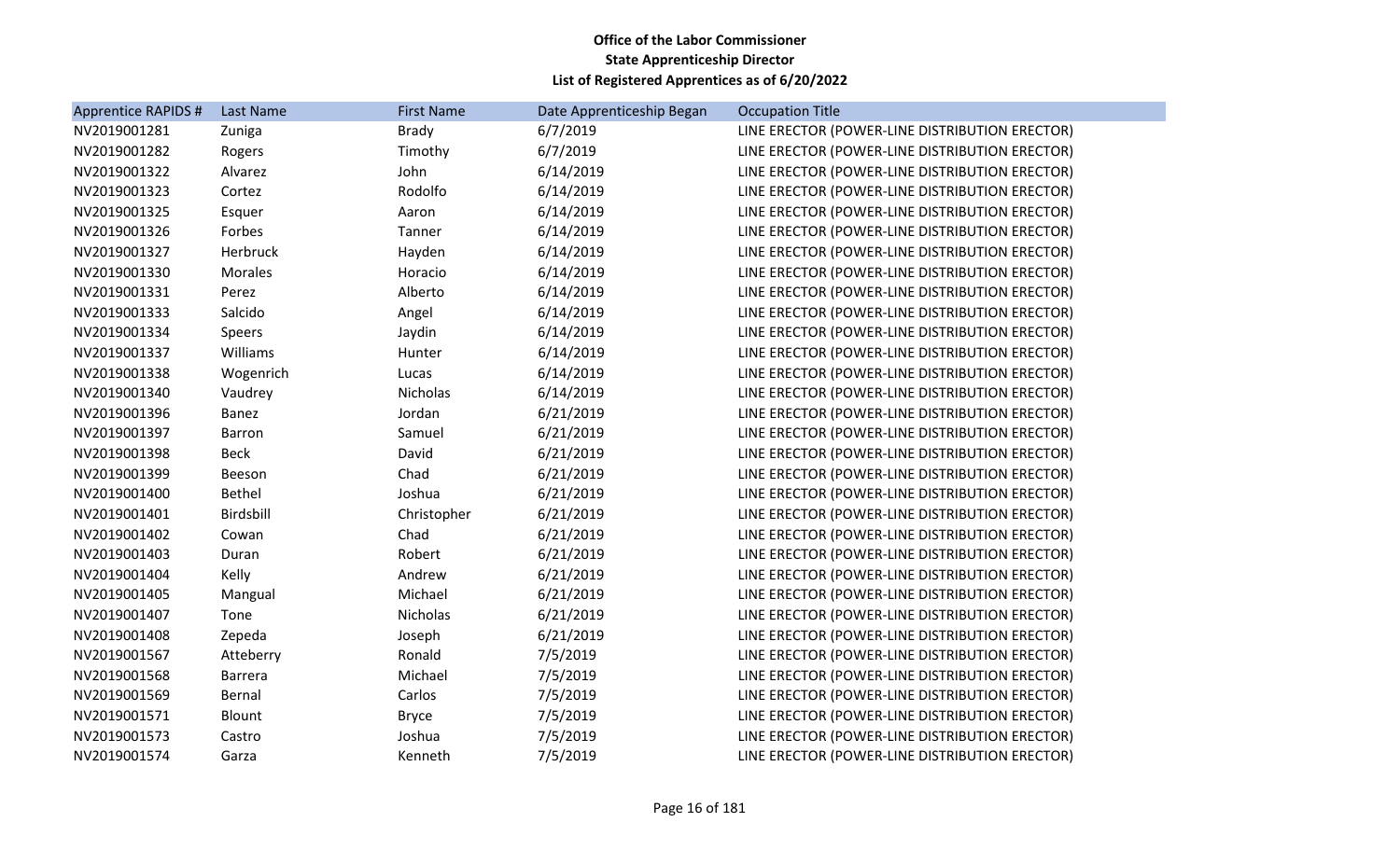| Apprentice RAPIDS # | Last Name       | <b>First Name</b> | Date Apprenticeship Began | <b>Occupation Title</b>                        |
|---------------------|-----------------|-------------------|---------------------------|------------------------------------------------|
| NV2019001575        | Griffith        | Kyle              | 7/5/2019                  | LINE ERECTOR (POWER-LINE DISTRIBUTION ERECTOR) |
| NV2019001576        | Maurer          | Aaron             | 7/5/2019                  | LINE ERECTOR (POWER-LINE DISTRIBUTION ERECTOR) |
| NV2019001577        | Ornelas         | Omar              | 7/5/2019                  | LINE ERECTOR (POWER-LINE DISTRIBUTION ERECTOR) |
| NV2019001578        | Ortuno          | Isaac             | 7/5/2019                  | LINE ERECTOR (POWER-LINE DISTRIBUTION ERECTOR) |
| NV2019001640        | Arendse         | Owen              | 7/12/2019                 | LINE ERECTOR (POWER-LINE DISTRIBUTION ERECTOR) |
| NV2019001645        | <b>Belford</b>  | David             | 7/12/2019                 | LINE ERECTOR (POWER-LINE DISTRIBUTION ERECTOR) |
| NV2019001646        | <b>Bickner</b>  | Mackenzie         | 7/12/2019                 | LINE ERECTOR (POWER-LINE DISTRIBUTION ERECTOR) |
| NV2019001647        | Bolognia        | Randall           | 7/12/2019                 | LINE ERECTOR (POWER-LINE DISTRIBUTION ERECTOR) |
| NV2019001649        | Chapella        | Chip              | 7/12/2019                 | LINE ERECTOR (POWER-LINE DISTRIBUTION ERECTOR) |
| NV2019001651        | Fowler          | Austin            | 7/12/2019                 | LINE ERECTOR (POWER-LINE DISTRIBUTION ERECTOR) |
| NV2019001652        | Gonzalez        | Oscar             | 7/12/2019                 | LINE ERECTOR (POWER-LINE DISTRIBUTION ERECTOR) |
| NV2019001653        | Kinney          | Phillip           | 7/12/2019                 | LINE ERECTOR (POWER-LINE DISTRIBUTION ERECTOR) |
| NV2019001655        | Kopenski        | Jesse             | 7/12/2019                 | LINE ERECTOR (POWER-LINE DISTRIBUTION ERECTOR) |
| NV2019001656        | <b>Mines</b>    | Davion            | 7/12/2019                 | LINE ERECTOR (POWER-LINE DISTRIBUTION ERECTOR) |
| NV2019001658        | Montoya         | Eduardo           | 7/12/2019                 | LINE ERECTOR (POWER-LINE DISTRIBUTION ERECTOR) |
| NV2019001739        | Arias           | Albert            | 8/2/2019                  | LINE ERECTOR (POWER-LINE DISTRIBUTION ERECTOR) |
| NV2019001741        | DePaola         | Jacob             | 8/2/2019                  | LINE ERECTOR (POWER-LINE DISTRIBUTION ERECTOR) |
| NV2019001742        | Dixon           | Dustin            | 8/2/2019                  | LINE ERECTOR (POWER-LINE DISTRIBUTION ERECTOR) |
| NV2019001743        | Dominguez       | Dillion           | 8/2/2019                  | LINE ERECTOR (POWER-LINE DISTRIBUTION ERECTOR) |
| NV2019001744        | Evans           | Kurt              | 8/2/2019                  | LINE ERECTOR (POWER-LINE DISTRIBUTION ERECTOR) |
| NV2019001745        | Helms           | Adam              | 8/2/2019                  | LINE ERECTOR (POWER-LINE DISTRIBUTION ERECTOR) |
| NV2019001746        | Lemus           | Luis              | 8/2/2019                  | LINE ERECTOR (POWER-LINE DISTRIBUTION ERECTOR) |
| NV2019001747        | O'Brien         | Lance             | 8/2/2019                  | LINE ERECTOR (POWER-LINE DISTRIBUTION ERECTOR) |
| NV2019001748        | Ott             | Donald            | 8/2/2019                  | LINE ERECTOR (POWER-LINE DISTRIBUTION ERECTOR) |
| NV2019001750        | Shaw-Sunderland | Christopher       | 8/2/2019                  | LINE ERECTOR (POWER-LINE DISTRIBUTION ERECTOR) |
| NV2019001751        | Vincent         | Eric              | 8/2/2019                  | LINE ERECTOR (POWER-LINE DISTRIBUTION ERECTOR) |
| NV2019001771        | Streelman       | Dakota            | 8/9/2019                  | LINE ERECTOR (POWER-LINE DISTRIBUTION ERECTOR) |
| NV2019001773        | Aguilar         | Victor            | 8/9/2019                  | LINE ERECTOR (POWER-LINE DISTRIBUTION ERECTOR) |
| NV2019001775        | Baca            | Adam              | 8/9/2019                  | LINE ERECTOR (POWER-LINE DISTRIBUTION ERECTOR) |
| NV2019001778        | Campos          | Adrian            | 8/9/2019                  | LINE ERECTOR (POWER-LINE DISTRIBUTION ERECTOR) |
| NV2019001779        | Chavez          | Ramses            | 8/9/2019                  | LINE ERECTOR (POWER-LINE DISTRIBUTION ERECTOR) |
| NV2019001780        | Flores          | Anthony           | 8/9/2019                  | LINE ERECTOR (POWER-LINE DISTRIBUTION ERECTOR) |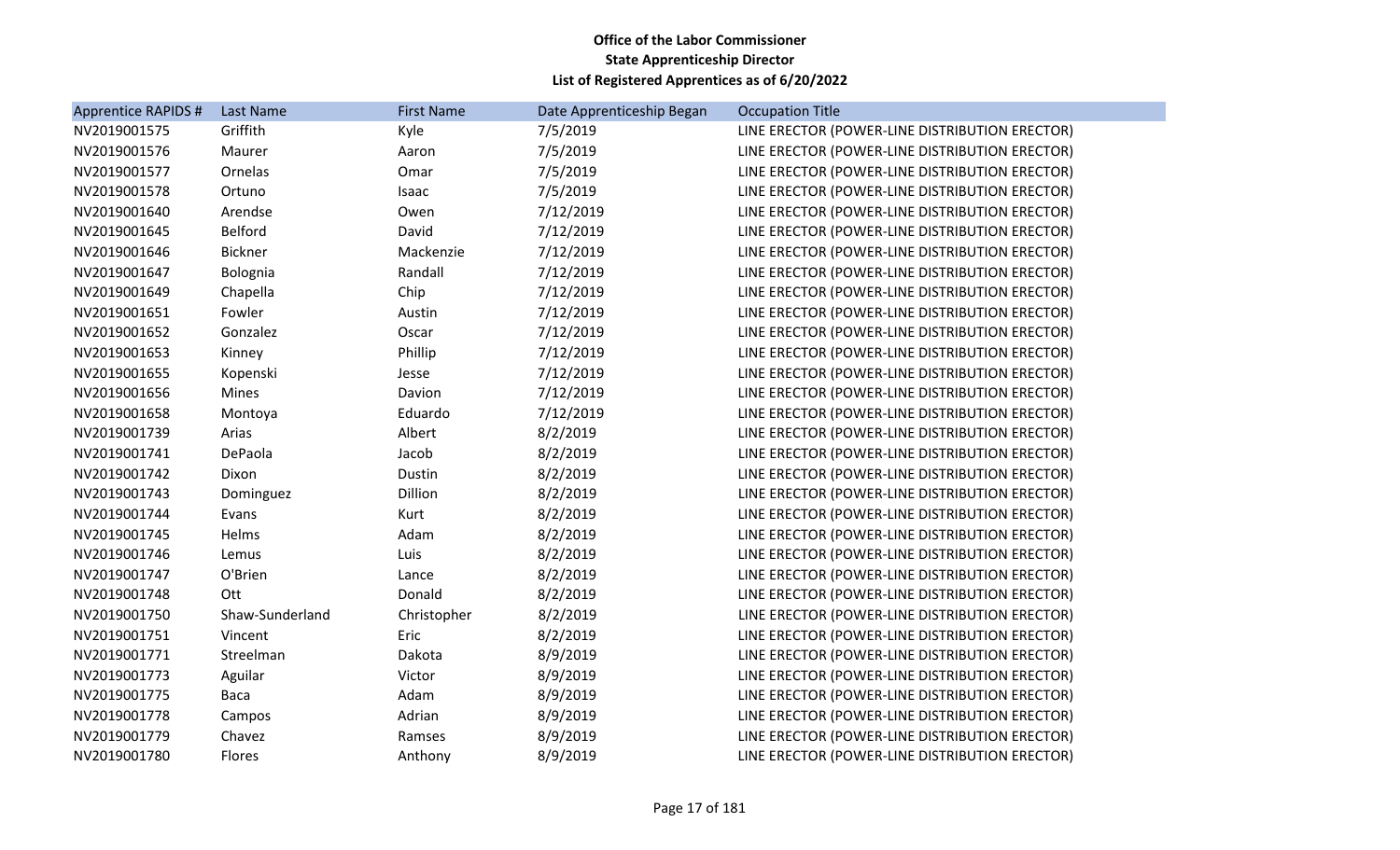| Apprentice RAPIDS # | Last Name  | <b>First Name</b> | Date Apprenticeship Began | <b>Occupation Title</b>                        |
|---------------------|------------|-------------------|---------------------------|------------------------------------------------|
| NV2019001781        | Hegr       | Eric              | 8/9/2019                  | LINE ERECTOR (POWER-LINE DISTRIBUTION ERECTOR) |
| NV2019001782        | Linker     | Gregory           | 8/9/2019                  | LINE ERECTOR (POWER-LINE DISTRIBUTION ERECTOR) |
| NV2019001783        | Mader      | Christopher       | 8/9/2019                  | LINE ERECTOR (POWER-LINE DISTRIBUTION ERECTOR) |
| NV2019001784        | Orosco     | Nicholas          | 8/9/2019                  | LINE ERECTOR (POWER-LINE DISTRIBUTION ERECTOR) |
| NV2019001786        | Patterson  | Jordan            | 8/9/2019                  | LINE ERECTOR (POWER-LINE DISTRIBUTION ERECTOR) |
| NV2019001787        | Perez      | Anthony           | 8/9/2019                  | LINE ERECTOR (POWER-LINE DISTRIBUTION ERECTOR) |
| NV2019001788        | Roldan     | Raymond           | 8/9/2019                  | LINE ERECTOR (POWER-LINE DISTRIBUTION ERECTOR) |
| NV2019001789        | Yuriar     | Ryan              | 8/9/2019                  | LINE ERECTOR (POWER-LINE DISTRIBUTION ERECTOR) |
| NV2019001790        | Inskeep    | Alexander         | 8/2/2019                  | LINE ERECTOR (POWER-LINE DISTRIBUTION ERECTOR) |
| NV2019001840        | Anzar      | Gabriel           | 8/16/2019                 | LINE ERECTOR (POWER-LINE DISTRIBUTION ERECTOR) |
| NV2019001842        | Hutchison  | Keith             | 8/16/2019                 | LINE ERECTOR (POWER-LINE DISTRIBUTION ERECTOR) |
| NV2019001843        | Iribe      | Jesus             | 8/16/2019                 | LINE ERECTOR (POWER-LINE DISTRIBUTION ERECTOR) |
| NV2019001844        | McIntyre   | Johnathan         | 8/16/2019                 | LINE ERECTOR (POWER-LINE DISTRIBUTION ERECTOR) |
| NV2019001845        | Pope       | Aric              | 8/16/2019                 | LINE ERECTOR (POWER-LINE DISTRIBUTION ERECTOR) |
| NV2019001846        | Rivera     | Eron              | 8/16/2019                 | LINE ERECTOR (POWER-LINE DISTRIBUTION ERECTOR) |
| NV2019001848        | Saiz       | Robert            | 8/16/2019                 | LINE ERECTOR (POWER-LINE DISTRIBUTION ERECTOR) |
| NV2019001849        | Steen      | Troy              | 8/16/2019                 | LINE ERECTOR (POWER-LINE DISTRIBUTION ERECTOR) |
| NV2019001850        | Terrones   | Nathanial         | 8/16/2019                 | LINE ERECTOR (POWER-LINE DISTRIBUTION ERECTOR) |
| NV2019001851        | Williams   | Joseph            | 8/16/2019                 | LINE ERECTOR (POWER-LINE DISTRIBUTION ERECTOR) |
| NV2019001927        | Fowler     | <b>Blake</b>      | 8/23/2019                 | LINE ERECTOR (POWER-LINE DISTRIBUTION ERECTOR) |
| NV2019001928        | Garcia     | Edward            | 8/23/2019                 | LINE ERECTOR (POWER-LINE DISTRIBUTION ERECTOR) |
| NV2019001929        | King       | Michael           | 8/23/2019                 | LINE ERECTOR (POWER-LINE DISTRIBUTION ERECTOR) |
| NV2019001930        | Lanier     | David             | 8/23/2019                 | LINE ERECTOR (POWER-LINE DISTRIBUTION ERECTOR) |
| NV2019001931        | Crosby     | Nicholas          | 8/23/2019                 | LINE ERECTOR (POWER-LINE DISTRIBUTION ERECTOR) |
| NV2019001933        | Miller     | Jakob             | 8/23/2019                 | LINE ERECTOR (POWER-LINE DISTRIBUTION ERECTOR) |
| NV2019001936        | Paredes    | Vincent           | 8/23/2019                 | LINE ERECTOR (POWER-LINE DISTRIBUTION ERECTOR) |
| NV2019001937        | Quinones   | Leopoldo          | 8/23/2019                 | LINE ERECTOR (POWER-LINE DISTRIBUTION ERECTOR) |
| NV2019001939        | Silva      | Kristian          | 8/23/2019                 | LINE ERECTOR (POWER-LINE DISTRIBUTION ERECTOR) |
| NV2019001940        | Thorpe     | Kyle              | 8/23/2019                 | LINE ERECTOR (POWER-LINE DISTRIBUTION ERECTOR) |
| NV2019001942        | Trillo     | Raul              | 8/23/2019                 | LINE ERECTOR (POWER-LINE DISTRIBUTION ERECTOR) |
| NV2019001943        | Van Gorder | Justin            | 8/23/2019                 | LINE ERECTOR (POWER-LINE DISTRIBUTION ERECTOR) |
| NV2019001944        | Vella      | Joseph            | 8/23/2019                 | LINE ERECTOR (POWER-LINE DISTRIBUTION ERECTOR) |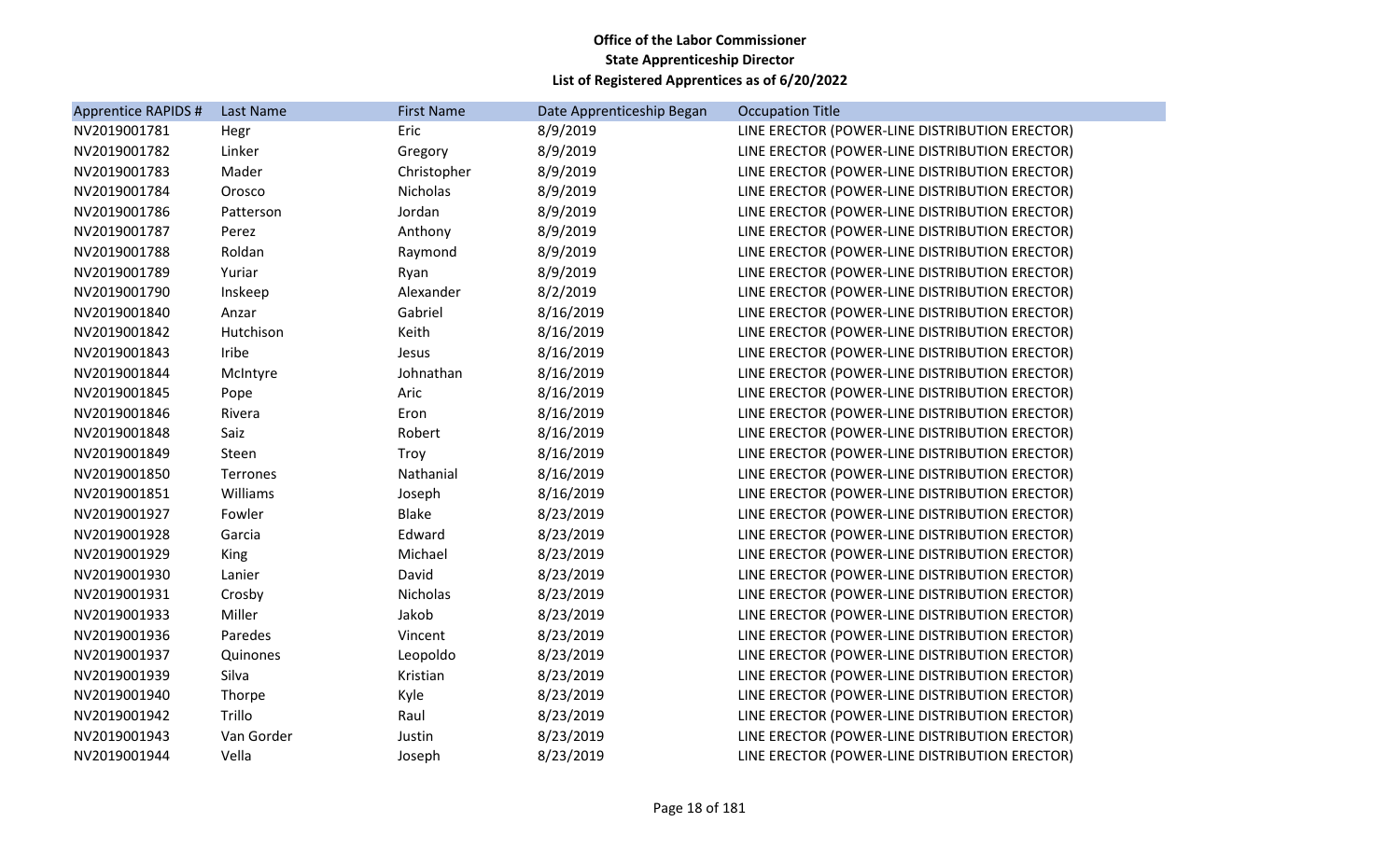| Apprentice RAPIDS # | <b>Last Name</b>     | <b>First Name</b> | Date Apprenticeship Began | <b>Occupation Title</b>                        |
|---------------------|----------------------|-------------------|---------------------------|------------------------------------------------|
| NV2019002248        | <b>Bottoms Clark</b> | Clayton           | 9/6/2019                  | LINE ERECTOR (POWER-LINE DISTRIBUTION ERECTOR) |
| NV2019002249        | Chavez               | Joshua            | 9/6/2019                  | LINE ERECTOR (POWER-LINE DISTRIBUTION ERECTOR) |
| NV2019002250        | Dull                 | Adam              | 9/6/2019                  | LINE ERECTOR (POWER-LINE DISTRIBUTION ERECTOR) |
| NV2019002251        | Garcia               | Salvador          | 9/6/2019                  | LINE ERECTOR (POWER-LINE DISTRIBUTION ERECTOR) |
| NV2019002252        | Gast                 | Bennett           | 9/6/2019                  | LINE ERECTOR (POWER-LINE DISTRIBUTION ERECTOR) |
| NV2019002253        | Gollehon             | Nolan             | 9/6/2019                  | LINE ERECTOR (POWER-LINE DISTRIBUTION ERECTOR) |
| NV2019002254        | Hart                 | Chace             | 9/6/2019                  | LINE ERECTOR (POWER-LINE DISTRIBUTION ERECTOR) |
| NV2019002256        | Johnson              | Avery             | 9/6/2019                  | LINE ERECTOR (POWER-LINE DISTRIBUTION ERECTOR) |
| NV2019002258        | Pena                 | Christopher       | 9/6/2019                  | LINE ERECTOR (POWER-LINE DISTRIBUTION ERECTOR) |
| NV2019002260        | Petitt               | Guillermo         | 9/6/2019                  | LINE ERECTOR (POWER-LINE DISTRIBUTION ERECTOR) |
| NV2019002261        | Rivera               | Andrew            | 9/6/2019                  | LINE ERECTOR (POWER-LINE DISTRIBUTION ERECTOR) |
| NV2019002262        | Smasne               | Riley             | 9/6/2019                  | LINE ERECTOR (POWER-LINE DISTRIBUTION ERECTOR) |
| NV2019002331        | Contreras            | Rogelio           | 9/20/2019                 | LINE ERECTOR (POWER-LINE DISTRIBUTION ERECTOR) |
| NV2019002333        | Durant               | Steven            | 9/20/2019                 | LINE ERECTOR (POWER-LINE DISTRIBUTION ERECTOR) |
| NV2019002334        | Espinoza             | Nathaniel         | 9/20/2019                 | LINE ERECTOR (POWER-LINE DISTRIBUTION ERECTOR) |
| NV2019002335        | Granger              | Joseph            | 9/20/2019                 | LINE ERECTOR (POWER-LINE DISTRIBUTION ERECTOR) |
| NV2019002336        | Harutunyan           | Hrach             | 9/20/2019                 | LINE ERECTOR (POWER-LINE DISTRIBUTION ERECTOR) |
| NV2019002337        | Mallard              | <b>Brian</b>      | 9/20/2019                 | LINE ERECTOR (POWER-LINE DISTRIBUTION ERECTOR) |
| NV2019002338        | Martinez             | Freddy            | 9/20/2019                 | LINE ERECTOR (POWER-LINE DISTRIBUTION ERECTOR) |
| NV2019002339        | Pettis               | Walker            | 9/20/2019                 | LINE ERECTOR (POWER-LINE DISTRIBUTION ERECTOR) |
| NV2019002341        | Ramirez              | Joaquin           | 9/20/2019                 | LINE ERECTOR (POWER-LINE DISTRIBUTION ERECTOR) |
| NV2019002342        | Rayo                 | Jose              | 9/20/2019                 | LINE ERECTOR (POWER-LINE DISTRIBUTION ERECTOR) |
| NV2019002343        | Rivera               | Eric              | 9/20/2019                 | LINE ERECTOR (POWER-LINE DISTRIBUTION ERECTOR) |
| NV2019002367        | <b>Beville</b>       | Garrett           | 9/27/2019                 | LINE ERECTOR (POWER-LINE DISTRIBUTION ERECTOR) |
| NV2019002368        | <b>Blas Quiamas</b>  | John Paul         | 9/27/2019                 | LINE ERECTOR (POWER-LINE DISTRIBUTION ERECTOR) |
| NV2019002370        | Chavers              | Dane              | 9/27/2019                 | LINE ERECTOR (POWER-LINE DISTRIBUTION ERECTOR) |
| NV2019002371        | Clark                | Andrew            | 9/27/2019                 | LINE ERECTOR (POWER-LINE DISTRIBUTION ERECTOR) |
| NV2019002373        | Elias                | Tanner            | 9/27/2019                 | LINE ERECTOR (POWER-LINE DISTRIBUTION ERECTOR) |
| NV2019002374        | Feliz Quesada        | Jose              | 9/27/2019                 | LINE ERECTOR (POWER-LINE DISTRIBUTION ERECTOR) |
| NV2019002375        | Garcia               | Gustavo           | 9/27/2019                 | LINE ERECTOR (POWER-LINE DISTRIBUTION ERECTOR) |
| NV2019002376        | Greene               | Joshua            | 9/27/2019                 | LINE ERECTOR (POWER-LINE DISTRIBUTION ERECTOR) |
| NV2019002379        | Thepprasit           | Jefferson         | 9/27/2019                 | LINE ERECTOR (POWER-LINE DISTRIBUTION ERECTOR) |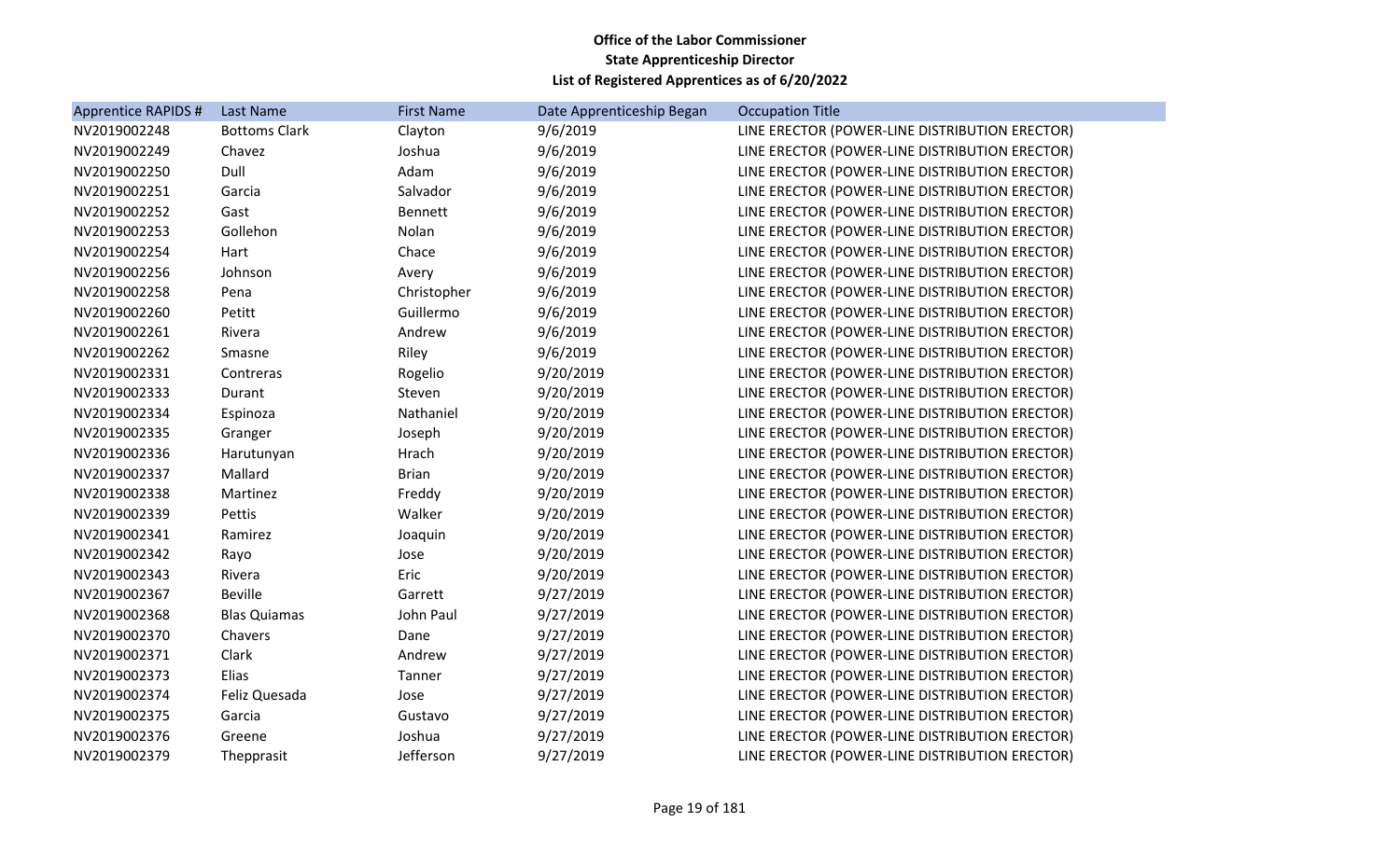| Apprentice RAPIDS # | <b>Last Name</b>  | <b>First Name</b> | Date Apprenticeship Began | <b>Occupation Title</b>                        |
|---------------------|-------------------|-------------------|---------------------------|------------------------------------------------|
| NV2019002380        | Gochenouer        | Jacob             | 9/27/2019                 | LINE ERECTOR (POWER-LINE DISTRIBUTION ERECTOR) |
| NV2020001002        | Allen             | Kory              | 7/6/2020                  | LINE ERECTOR (POWER-LINE DISTRIBUTION ERECTOR) |
| NV2020001003        | Arciga            | Oscar             | 7/6/2020                  | LINE ERECTOR (POWER-LINE DISTRIBUTION ERECTOR) |
| NV2020001005        | Cox               | Chance            | 7/6/2020                  | LINE ERECTOR (POWER-LINE DISTRIBUTION ERECTOR) |
| NV2020001006        | Garcia            | Gabriel           | 7/6/2020                  | LINE ERECTOR (POWER-LINE DISTRIBUTION ERECTOR) |
| NV2020001007        | Inman             | Aaron             | 7/6/2020                  | LINE ERECTOR (POWER-LINE DISTRIBUTION ERECTOR) |
| NV2020001008        | Jensen            | Charles           | 7/6/2020                  | LINE ERECTOR (POWER-LINE DISTRIBUTION ERECTOR) |
| NV2020001009        | Ramage            | Travis            | 7/6/2020                  | LINE ERECTOR (POWER-LINE DISTRIBUTION ERECTOR) |
| NV2020001010        | Sawtell           | Jeffrey           | 7/6/2020                  | LINE ERECTOR (POWER-LINE DISTRIBUTION ERECTOR) |
| NV2020001011        | Schaad            | Christian         | 7/6/2020                  | LINE ERECTOR (POWER-LINE DISTRIBUTION ERECTOR) |
| NV2020001012        | Seltz             | Nikolas           | 7/6/2020                  | LINE ERECTOR (POWER-LINE DISTRIBUTION ERECTOR) |
| NV2020001013        | Williams          | Tyler             | 7/6/2020                  | LINE ERECTOR (POWER-LINE DISTRIBUTION ERECTOR) |
| NV2020001021        | Ensz              | Mason             | 7/13/2020                 | LINE ERECTOR (POWER-LINE DISTRIBUTION ERECTOR) |
| NV2020001022        | Oden              | Chase             | 7/13/2020                 | LINE ERECTOR (POWER-LINE DISTRIBUTION ERECTOR) |
| NV2020001023        | Walsh             | <b>Brandon</b>    | 7/13/2020                 | LINE ERECTOR (POWER-LINE DISTRIBUTION ERECTOR) |
| NV2020001024        | Williams          | Brandon           | 7/13/2020                 | LINE ERECTOR (POWER-LINE DISTRIBUTION ERECTOR) |
| NV2020001025        | Winter            | William           | 7/13/2020                 | LINE ERECTOR (POWER-LINE DISTRIBUTION ERECTOR) |
| NV2020001514        | <b>Bills</b>      | Connor            | 10/5/2020                 | LINE ERECTOR (POWER-LINE DISTRIBUTION ERECTOR) |
| NV2020001516        | Cheek             | Benjamin          | 10/5/2020                 | LINE ERECTOR (POWER-LINE DISTRIBUTION ERECTOR) |
| NV2020001517        | Farrell           | Jacob             | 10/5/2020                 | LINE ERECTOR (POWER-LINE DISTRIBUTION ERECTOR) |
| NV2020001520        | Perez Bonal       | Antonio           | 10/5/2020                 | LINE ERECTOR (POWER-LINE DISTRIBUTION ERECTOR) |
| NV2020001521        | Silva             | David             | 10/5/2020                 | LINE ERECTOR (POWER-LINE DISTRIBUTION ERECTOR) |
| NV2020001522        | Wallace           | Jonathan          | 10/5/2020                 | LINE ERECTOR (POWER-LINE DISTRIBUTION ERECTOR) |
| NV2020001523        | Lopez             | Daniel            | 10/5/2020                 | LINE ERECTOR (POWER-LINE DISTRIBUTION ERECTOR) |
| NV2020001524        | Valenzuela        | Mark              | 10/5/2020                 | LINE ERECTOR (POWER-LINE DISTRIBUTION ERECTOR) |
| NV2020001599        | Contreras Urrutia | Alejandro         | 10/26/2020                | LINE ERECTOR (POWER-LINE DISTRIBUTION ERECTOR) |
| NV2020001601        | Eubank            | Gregory           | 10/26/2020                | LINE ERECTOR (POWER-LINE DISTRIBUTION ERECTOR) |
| NV2020001602        | Gallegos          | Kevin             | 10/26/2020                | LINE ERECTOR (POWER-LINE DISTRIBUTION ERECTOR) |
| NV2020001605        | Hedberg           | Alexander         | 10/26/2020                | LINE ERECTOR (POWER-LINE DISTRIBUTION ERECTOR) |
| NV2020001606        | Kliever           | Kyle              | 10/26/2020                | LINE ERECTOR (POWER-LINE DISTRIBUTION ERECTOR) |
| NV2020001608        | Slovak            | Parker            | 10/26/2020                | LINE ERECTOR (POWER-LINE DISTRIBUTION ERECTOR) |
| NV2020001609        | Stanley           | Patrick           | 10/26/2020                | LINE ERECTOR (POWER-LINE DISTRIBUTION ERECTOR) |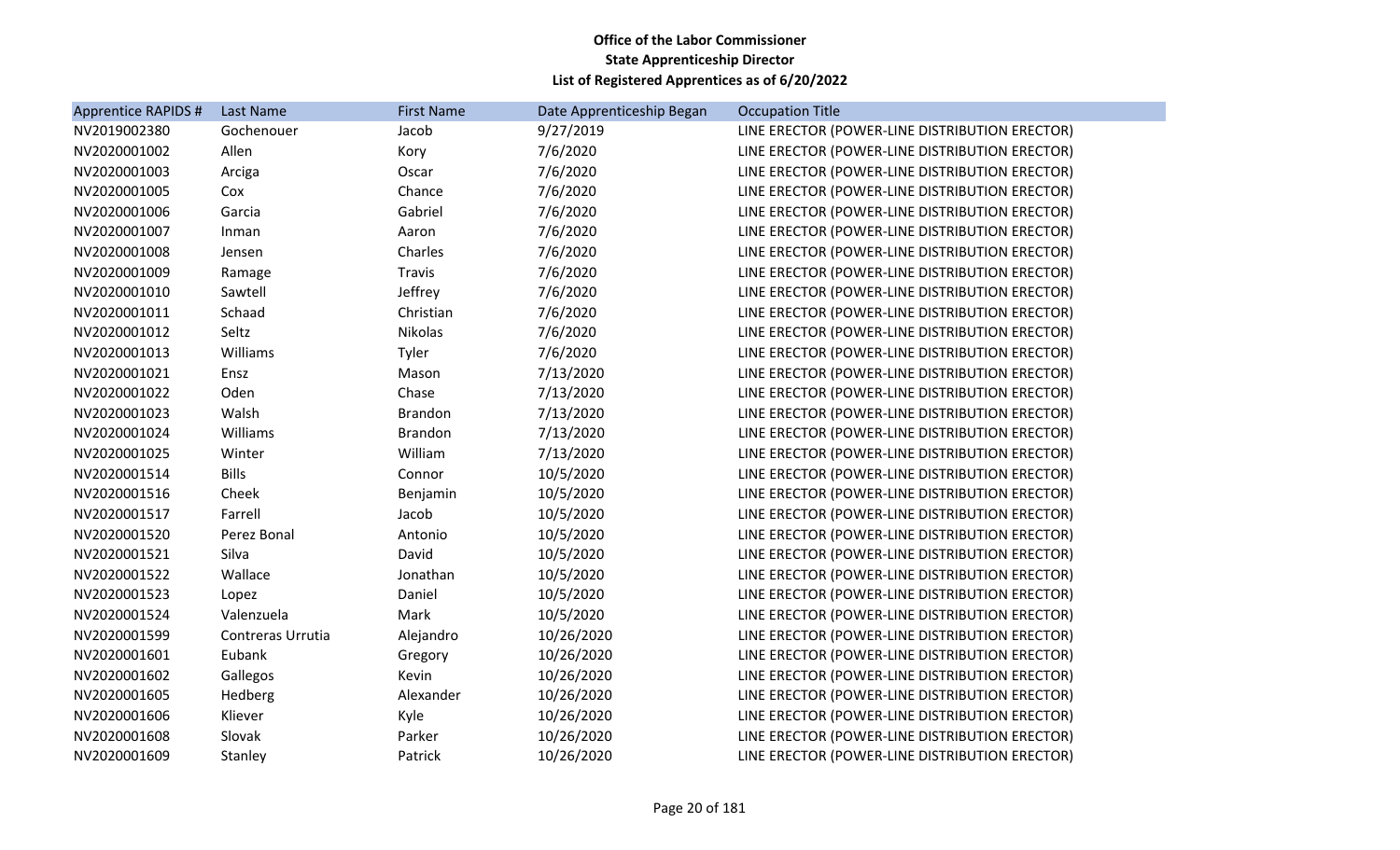| Apprentice RAPIDS # | Last Name             | <b>First Name</b> | Date Apprenticeship Began | <b>Occupation Title</b>                        |
|---------------------|-----------------------|-------------------|---------------------------|------------------------------------------------|
| NV2020001611        | O'Neil                | Samuel            | 10/26/2020                | LINE ERECTOR (POWER-LINE DISTRIBUTION ERECTOR) |
| NV2020001661        | Amar                  | Jose              | 11/16/2020                | LINE ERECTOR (POWER-LINE DISTRIBUTION ERECTOR) |
| NV2020001662        | Fisher                | Michael           | 11/16/2020                | LINE ERECTOR (POWER-LINE DISTRIBUTION ERECTOR) |
| NV2020001664        | Huezo                 | Eric              | 11/16/2020                | LINE ERECTOR (POWER-LINE DISTRIBUTION ERECTOR) |
| NV2020001665        | Miranda               | Pedro             | 11/16/2020                | LINE ERECTOR (POWER-LINE DISTRIBUTION ERECTOR) |
| NV2020001666        | Sheets                | <b>Brandon</b>    | 11/16/2020                | LINE ERECTOR (POWER-LINE DISTRIBUTION ERECTOR) |
| NV2020001667        | Whitley               | Sterling          | 11/16/2020                | LINE ERECTOR (POWER-LINE DISTRIBUTION ERECTOR) |
| NV2020001668        | Norcutt               | <b>Brody</b>      | 11/16/2020                | LINE ERECTOR (POWER-LINE DISTRIBUTION ERECTOR) |
| NV2020001717        | <b>Biro</b>           | <b>Brandon</b>    | 11/30/2020                | LINE ERECTOR (POWER-LINE DISTRIBUTION ERECTOR) |
| NV2020001718        | Davis                 | Lance             | 11/30/2020                | LINE ERECTOR (POWER-LINE DISTRIBUTION ERECTOR) |
| NV2020001719        | Diem                  | Charles           | 11/30/2020                | LINE ERECTOR (POWER-LINE DISTRIBUTION ERECTOR) |
| NV2020001720        | Flores                | Mainor            | 11/30/2020                | LINE ERECTOR (POWER-LINE DISTRIBUTION ERECTOR) |
| NV2020001721        | Gonzalez              | Jerardo           | 11/30/2020                | LINE ERECTOR (POWER-LINE DISTRIBUTION ERECTOR) |
| NV2020001722        | Kidder                | Mark              | 11/30/2020                | LINE ERECTOR (POWER-LINE DISTRIBUTION ERECTOR) |
| NV2020001724        | Ramirez               | Kenton            | 11/30/2020                | LINE ERECTOR (POWER-LINE DISTRIBUTION ERECTOR) |
| NV2020001727        | Swoboda               | Sean              | 11/30/2020                | LINE ERECTOR (POWER-LINE DISTRIBUTION ERECTOR) |
| NV2021000096        | <b>Botkin</b>         | Jeremy            | 2/12/2021                 | LINE ERECTOR (POWER-LINE DISTRIBUTION ERECTOR) |
| NV2021000097        | Grandia               | John              | 2/12/2021                 | LINE ERECTOR (POWER-LINE DISTRIBUTION ERECTOR) |
| NV2021000098        | Griffin               | Derrick           | 2/12/2021                 | LINE ERECTOR (POWER-LINE DISTRIBUTION ERECTOR) |
| NV2021000099        | Holben                | Chase             | 2/12/2021                 | LINE ERECTOR (POWER-LINE DISTRIBUTION ERECTOR) |
| NV2021000100        | <b>Miranda Flores</b> | Enrique           | 2/12/2021                 | LINE ERECTOR (POWER-LINE DISTRIBUTION ERECTOR) |
| NV2021000101        | Tejeda                | Roberto           | 2/12/2021                 | LINE ERECTOR (POWER-LINE DISTRIBUTION ERECTOR) |
| NV2021000102        | Vandergriff           | Paul              | 2/12/2021                 | LINE ERECTOR (POWER-LINE DISTRIBUTION ERECTOR) |
| NV2021000178        | Abbene                | Nathaniel         | 2/22/2021                 | LINE ERECTOR (POWER-LINE DISTRIBUTION ERECTOR) |
| NV2021000179        | Barragan              | Carlos            | 2/22/2021                 | LINE ERECTOR (POWER-LINE DISTRIBUTION ERECTOR) |
| NV2021000180        | Basham                | James             | 2/22/2021                 | LINE ERECTOR (POWER-LINE DISTRIBUTION ERECTOR) |
| NV2021000185        | Moore                 | George            | 2/22/2021                 | LINE ERECTOR (POWER-LINE DISTRIBUTION ERECTOR) |
| NV2021000274        | Clayton               | Tyler             | 3/15/2021                 | LINE ERECTOR (POWER-LINE DISTRIBUTION ERECTOR) |
| NV2021000275        | Cottier               | Alec              | 3/15/2021                 | LINE ERECTOR (POWER-LINE DISTRIBUTION ERECTOR) |
| NV2021000278        | Gomez                 | Kyle              | 3/15/2021                 | LINE ERECTOR (POWER-LINE DISTRIBUTION ERECTOR) |
| NV2021000279        | Morales               | Eduardo           | 3/15/2021                 | LINE ERECTOR (POWER-LINE DISTRIBUTION ERECTOR) |
| NV2021000281        | Ros                   | Christian         | 3/15/2021                 | LINE ERECTOR (POWER-LINE DISTRIBUTION ERECTOR) |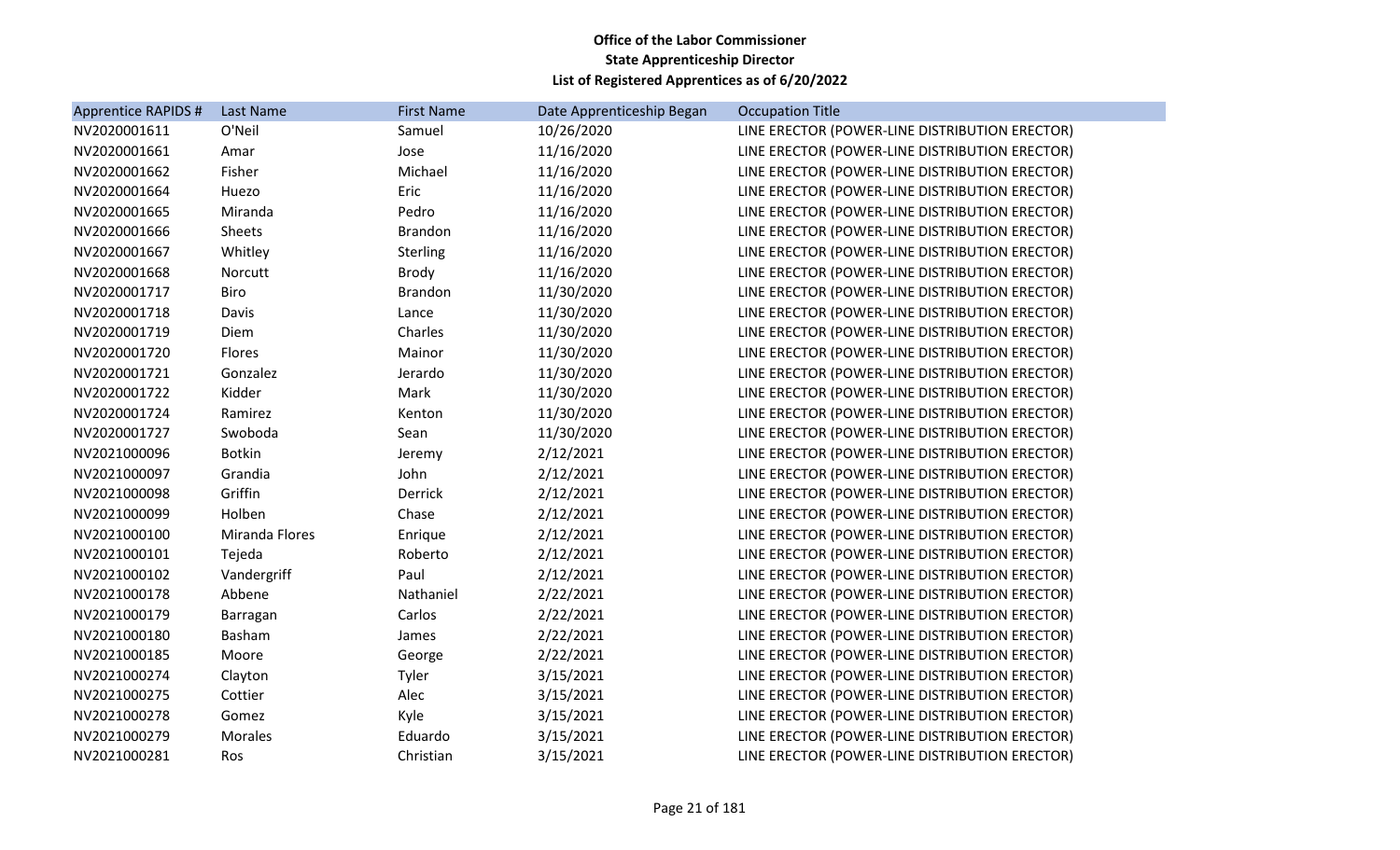| <b>Apprentice RAPIDS #</b> | Last Name          | <b>First Name</b> | Date Apprenticeship Began | <b>Occupation Title</b>                        |
|----------------------------|--------------------|-------------------|---------------------------|------------------------------------------------|
| NV2021000282               | Scarborough        | Spencer           | 3/15/2021                 | LINE ERECTOR (POWER-LINE DISTRIBUTION ERECTOR) |
| NV2021000283               | <b>Stallings</b>   | Dawson            | 3/15/2021                 | LINE ERECTOR (POWER-LINE DISTRIBUTION ERECTOR) |
| NV2021000284               | Templeton          | Philip            | 3/15/2021                 | LINE ERECTOR (POWER-LINE DISTRIBUTION ERECTOR) |
| NV2021000285               | Root               | Jacob             | 3/15/2021                 | LINE ERECTOR (POWER-LINE DISTRIBUTION ERECTOR) |
| NV2021000308               | Athey              | Joseph            | 3/22/2021                 | LINE ERECTOR (POWER-LINE DISTRIBUTION ERECTOR) |
| NV2021000310               | Garcia             | Daniel            | 3/22/2021                 | LINE ERECTOR (POWER-LINE DISTRIBUTION ERECTOR) |
| NV2021000313               | Hernandez          | Cesar             | 3/22/2021                 | LINE ERECTOR (POWER-LINE DISTRIBUTION ERECTOR) |
| NV2021000314               | Lindbo             | Chad              | 3/22/2021                 | LINE ERECTOR (POWER-LINE DISTRIBUTION ERECTOR) |
| NV2021000315               | Lloyd              | Mikel             | 3/22/2021                 | LINE ERECTOR (POWER-LINE DISTRIBUTION ERECTOR) |
| NV2021000316               | Mayo-Corallo       | Trevor            | 3/22/2021                 | LINE ERECTOR (POWER-LINE DISTRIBUTION ERECTOR) |
| NV2021000317               | Papion             | Ryan              | 3/22/2021                 | LINE ERECTOR (POWER-LINE DISTRIBUTION ERECTOR) |
| NV2021000318               | Sandoval           | Drew              | 3/22/2021                 | LINE ERECTOR (POWER-LINE DISTRIBUTION ERECTOR) |
| NV2021000319               | Slaght             | Shane             | 3/22/2021                 | LINE ERECTOR (POWER-LINE DISTRIBUTION ERECTOR) |
| NV2021000320               | Suethae            | Cheep             | 3/22/2021                 | LINE ERECTOR (POWER-LINE DISTRIBUTION ERECTOR) |
| NV2021000365               | Williams           | Garret            | 3/22/2021                 | LINE ERECTOR (POWER-LINE DISTRIBUTION ERECTOR) |
| NV2021000437               | <b>Burciaga</b>    | Manuel            | 4/12/2021                 | LINE ERECTOR (POWER-LINE DISTRIBUTION ERECTOR) |
| NV2021000438               | Keil               | Andrew            | 4/12/2021                 | LINE ERECTOR (POWER-LINE DISTRIBUTION ERECTOR) |
| NV2021000439               | Hempen             | Eric              | 4/12/2021                 | LINE ERECTOR (POWER-LINE DISTRIBUTION ERECTOR) |
| NV2021000440               | Morales            | Zachary           | 4/12/2021                 | LINE ERECTOR (POWER-LINE DISTRIBUTION ERECTOR) |
| NV2021000441               | Paredes            | Edward            | 4/12/2021                 | LINE ERECTOR (POWER-LINE DISTRIBUTION ERECTOR) |
| NV2021000442               | Paschall           | Jonathan          | 4/12/2021                 | LINE ERECTOR (POWER-LINE DISTRIBUTION ERECTOR) |
| NV2021000443               | San Andres         | Ryan Stephen      | 4/12/2021                 | LINE ERECTOR (POWER-LINE DISTRIBUTION ERECTOR) |
| NV2021000444               | Vierra             | <b>Brandon</b>    | 4/12/2021                 | LINE ERECTOR (POWER-LINE DISTRIBUTION ERECTOR) |
| NV2021000445               | Wallace            | Derek             | 4/12/2021                 | LINE ERECTOR (POWER-LINE DISTRIBUTION ERECTOR) |
| NV2021000760               | <b>Butts</b>       | Garrett           | 6/7/2021                  | LINE ERECTOR (POWER-LINE DISTRIBUTION ERECTOR) |
| NV2021000761               | Diaz               | Nahum             | 6/7/2021                  | LINE ERECTOR (POWER-LINE DISTRIBUTION ERECTOR) |
| NV2021000762               | Goforth            | Kaden             | 6/7/2021                  | LINE ERECTOR (POWER-LINE DISTRIBUTION ERECTOR) |
| NV2021000763               | Gomez              | Francisco         | 6/7/2021                  | LINE ERECTOR (POWER-LINE DISTRIBUTION ERECTOR) |
| NV2021000765               | Lizarraga Gonzalez | Leonardo          | 6/7/2021                  | LINE ERECTOR (POWER-LINE DISTRIBUTION ERECTOR) |
| NV2021000766               | Marin              | Osvaldo           | 6/7/2021                  | LINE ERECTOR (POWER-LINE DISTRIBUTION ERECTOR) |
| NV2021000767               | Millar             | Scott             | 6/7/2021                  | LINE ERECTOR (POWER-LINE DISTRIBUTION ERECTOR) |
| NV2021000768               | Sanchez            | Gabriel           | 6/7/2021                  | LINE ERECTOR (POWER-LINE DISTRIBUTION ERECTOR) |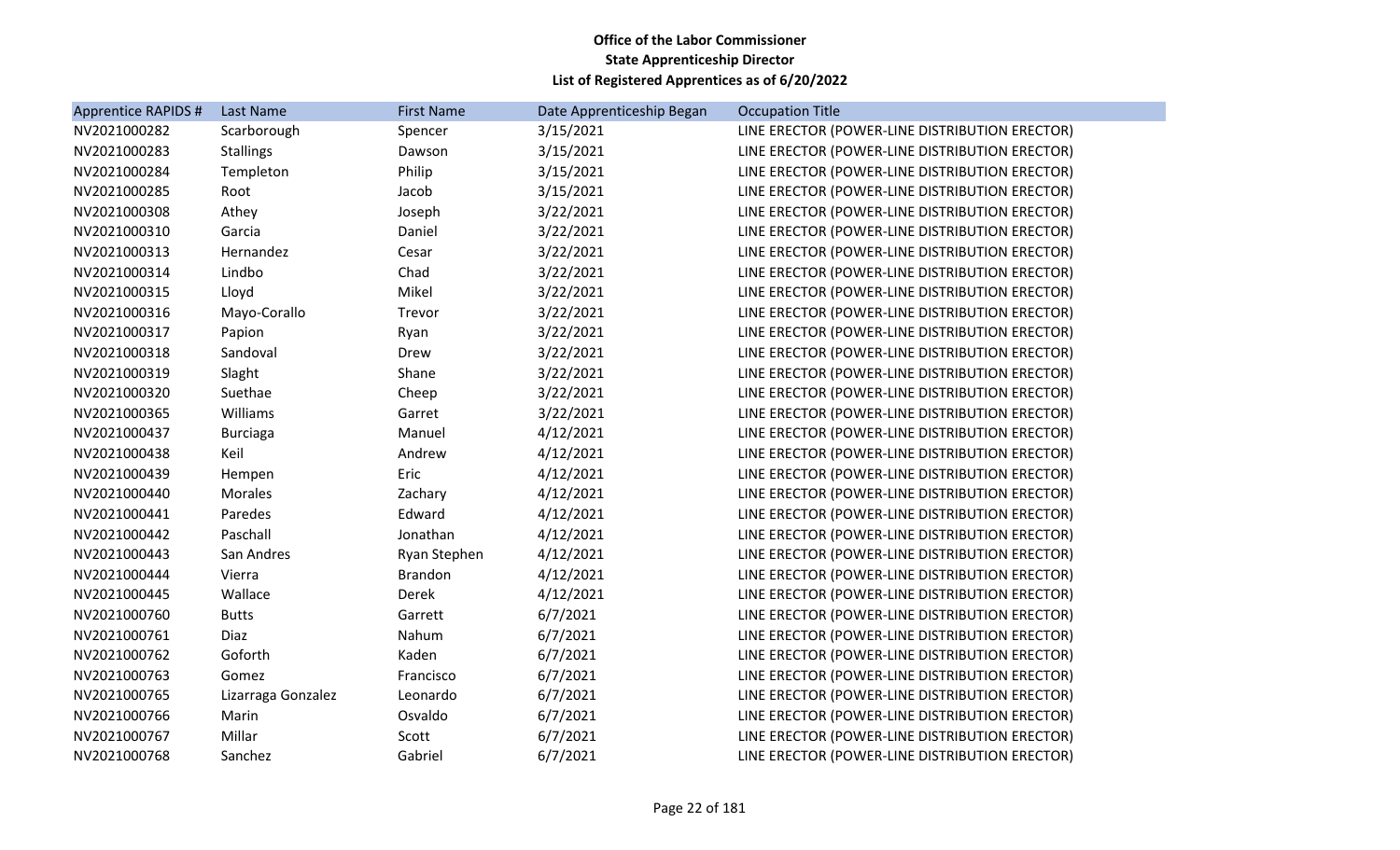| Apprentice RAPIDS # | <b>Last Name</b> | <b>First Name</b> | Date Apprenticeship Began | <b>Occupation Title</b>                        |
|---------------------|------------------|-------------------|---------------------------|------------------------------------------------|
| NV2021000769        | Tellez           | Christopher       | 6/7/2021                  | LINE ERECTOR (POWER-LINE DISTRIBUTION ERECTOR) |
| NV2021000811        | Aceves           | Steven            | 6/14/2021                 | LINE ERECTOR (POWER-LINE DISTRIBUTION ERECTOR) |
| NV2021000812        | Banda            | Luis              | 6/14/2021                 | LINE ERECTOR (POWER-LINE DISTRIBUTION ERECTOR) |
| NV2021000813        | Bohnstedt        | Rico              | 6/14/2021                 | LINE ERECTOR (POWER-LINE DISTRIBUTION ERECTOR) |
| NV2021000814        | Croxon           | Chadwick          | 6/14/2021                 | LINE ERECTOR (POWER-LINE DISTRIBUTION ERECTOR) |
| NV2021000815        | Davis            | Christian         | 6/14/2021                 | LINE ERECTOR (POWER-LINE DISTRIBUTION ERECTOR) |
| NV2021000816        | Dorado           | Edwin             | 6/14/2021                 | LINE ERECTOR (POWER-LINE DISTRIBUTION ERECTOR) |
| NV2021000817        | Fletcher         | Jake              | 6/14/2021                 | LINE ERECTOR (POWER-LINE DISTRIBUTION ERECTOR) |
| NV2021000818        | Marmion          | Erik              | 6/14/2021                 | LINE ERECTOR (POWER-LINE DISTRIBUTION ERECTOR) |
| NV2021000819        | Norman           | Craig             | 6/14/2021                 | LINE ERECTOR (POWER-LINE DISTRIBUTION ERECTOR) |
| NV2021000820        | Perales          | Jose              | 6/14/2021                 | LINE ERECTOR (POWER-LINE DISTRIBUTION ERECTOR) |
| NV2021000821        | Souza            | Christopher       | 6/14/2021                 | LINE ERECTOR (POWER-LINE DISTRIBUTION ERECTOR) |
| NV2021000822        | Valencia         | Joseph            | 6/14/2021                 | LINE ERECTOR (POWER-LINE DISTRIBUTION ERECTOR) |
| NV2021000868        | Archuleta        | Clynt             | 6/28/2021                 | LINE ERECTOR (POWER-LINE DISTRIBUTION ERECTOR) |
| NV2021000869        | <b>Burns</b>     | Chad              | 6/28/2021                 | LINE ERECTOR (POWER-LINE DISTRIBUTION ERECTOR) |
| NV2021000871        | Gonzalez         | Jonathan          | 6/28/2021                 | LINE ERECTOR (POWER-LINE DISTRIBUTION ERECTOR) |
| NV2021000872        | Gonzalez         | Joseph            | 6/28/2021                 | LINE ERECTOR (POWER-LINE DISTRIBUTION ERECTOR) |
| NV2021000873        | Hall             | Michael           | 6/28/2021                 | LINE ERECTOR (POWER-LINE DISTRIBUTION ERECTOR) |
| NV2021000874        | Janecka          | Wyatt             | 6/28/2021                 | LINE ERECTOR (POWER-LINE DISTRIBUTION ERECTOR) |
| NV2021000875        | Liddicote        | Colin             | 6/28/2021                 | LINE ERECTOR (POWER-LINE DISTRIBUTION ERECTOR) |
| NV2021000876        | Paras            | Errol             | 6/28/2021                 | LINE ERECTOR (POWER-LINE DISTRIBUTION ERECTOR) |
| NV2021000878        | Ulrich           | John              | 6/28/2021                 | LINE ERECTOR (POWER-LINE DISTRIBUTION ERECTOR) |
| NV2021000902        | Rojas            | Alejandro         | 6/28/2021                 | LINE ERECTOR (POWER-LINE DISTRIBUTION ERECTOR) |
| NV2021001000        | Cortez           | Jose              | 7/12/2021                 | LINE ERECTOR (POWER-LINE DISTRIBUTION ERECTOR) |
| NV2021001001        | Dillon           | Shawn             | 7/12/2021                 | LINE ERECTOR (POWER-LINE DISTRIBUTION ERECTOR) |
| NV2021001003        | Garcia           | Nicholas          | 7/12/2021                 | LINE ERECTOR (POWER-LINE DISTRIBUTION ERECTOR) |
| NV2021001005        | Garibay          | Arturo            | 7/12/2021                 | LINE ERECTOR (POWER-LINE DISTRIBUTION ERECTOR) |
| NV2021001007        | Jimenez          | Juan              | 7/12/2021                 | LINE ERECTOR (POWER-LINE DISTRIBUTION ERECTOR) |
| NV2021001008        | Marquez          | Christian         | 7/12/2021                 | LINE ERECTOR (POWER-LINE DISTRIBUTION ERECTOR) |
| NV2021001010        | Weststeyn        | Arlen             | 7/12/2021                 | LINE ERECTOR (POWER-LINE DISTRIBUTION ERECTOR) |
| NV2021001270        | Conklin          | Lucas             | 8/16/2021                 | LINE ERECTOR (POWER-LINE DISTRIBUTION ERECTOR) |
| NV2021001271        | Gunter           | John              | 8/16/2021                 | LINE ERECTOR (POWER-LINE DISTRIBUTION ERECTOR) |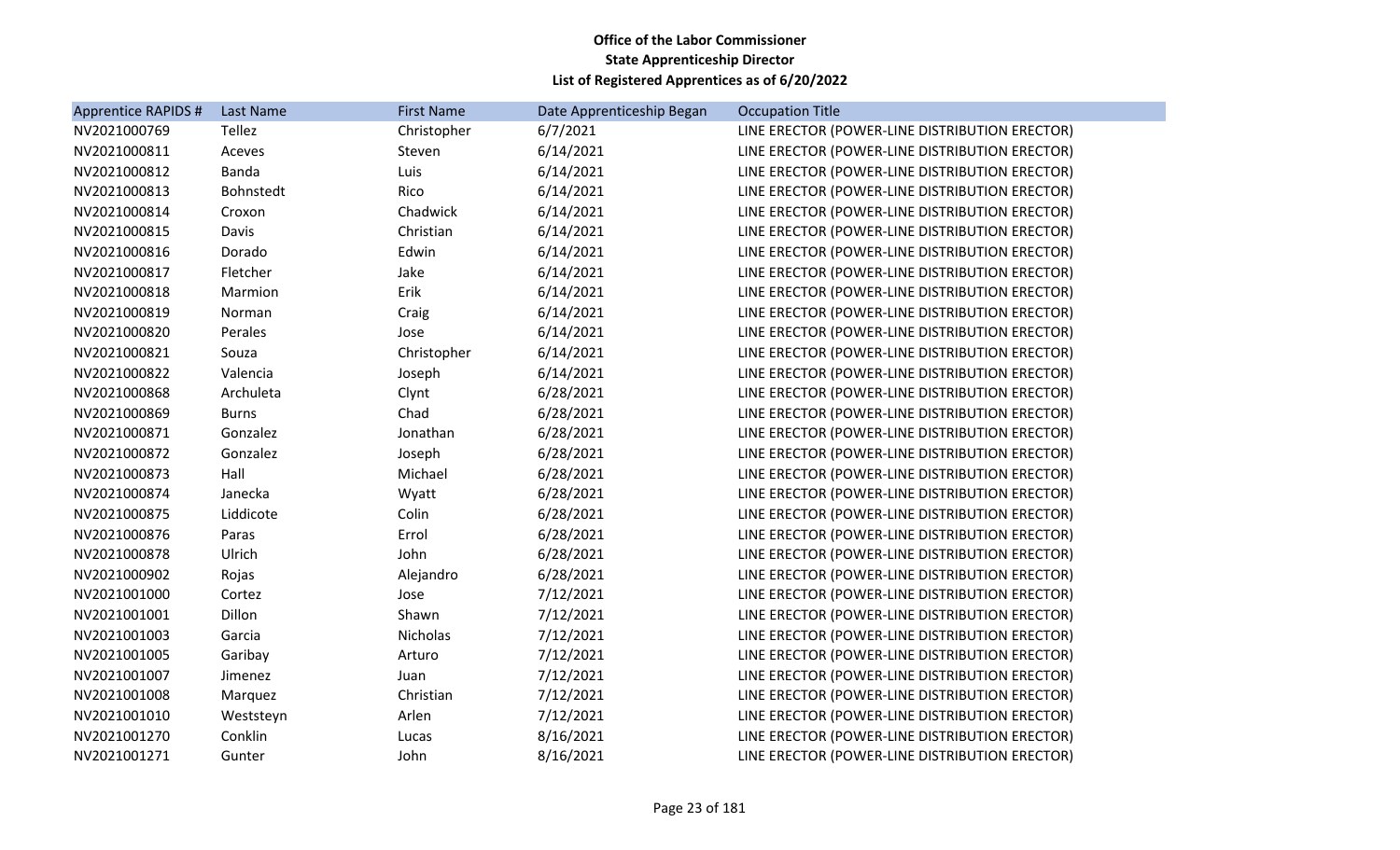| Apprentice RAPIDS # | <b>Last Name</b> | <b>First Name</b> | Date Apprenticeship Began | <b>Occupation Title</b>                        |
|---------------------|------------------|-------------------|---------------------------|------------------------------------------------|
| NV2021001272        | Hayes            | Dakota            | 8/16/2021                 | LINE ERECTOR (POWER-LINE DISTRIBUTION ERECTOR) |
| NV2021001274        | Homan            | Travis            | 8/16/2021                 | LINE ERECTOR (POWER-LINE DISTRIBUTION ERECTOR) |
| NV2021001276        | Nault            | Ronald            | 8/16/2021                 | LINE ERECTOR (POWER-LINE DISTRIBUTION ERECTOR) |
| NV2021001278        | Presley-Porter   | Riley             | 8/16/2021                 | LINE ERECTOR (POWER-LINE DISTRIBUTION ERECTOR) |
| NV2021001279        | Prewett          | Tyrell            | 8/16/2021                 | LINE ERECTOR (POWER-LINE DISTRIBUTION ERECTOR) |
| NV2021001280        | Ricci Gomez      | Juvin             | 8/16/2021                 | LINE ERECTOR (POWER-LINE DISTRIBUTION ERECTOR) |
| NV2021001282        | Santillan        | Julian            | 8/16/2021                 | LINE ERECTOR (POWER-LINE DISTRIBUTION ERECTOR) |
| NV2021001283        | Schaller         | David             | 8/16/2021                 | LINE ERECTOR (POWER-LINE DISTRIBUTION ERECTOR) |
| NV2021001284        | Villasenor       | Jose              | 8/16/2021                 | LINE ERECTOR (POWER-LINE DISTRIBUTION ERECTOR) |
| NV2021001285        | Zamora           | Codey             | 8/16/2021                 | LINE ERECTOR (POWER-LINE DISTRIBUTION ERECTOR) |
| NV2021001291        | Matthews         | Bryon             | 8/16/2021                 | LINE ERECTOR (POWER-LINE DISTRIBUTION ERECTOR) |
| NV2021001299        | Alvarez          | Kevin             | 8/23/2021                 | LINE ERECTOR (POWER-LINE DISTRIBUTION ERECTOR) |
| NV2021001300        | Chavez           | Robert            | 8/23/2021                 | LINE ERECTOR (POWER-LINE DISTRIBUTION ERECTOR) |
| NV2021001301        | Grant            | Nathan            | 8/23/2021                 | LINE ERECTOR (POWER-LINE DISTRIBUTION ERECTOR) |
| NV2021001303        | McKenzie         | James             | 8/23/2021                 | LINE ERECTOR (POWER-LINE DISTRIBUTION ERECTOR) |
| NV2021001304        | Quintana         | Rigoberto         | 8/23/2021                 | LINE ERECTOR (POWER-LINE DISTRIBUTION ERECTOR) |
| NV2021001305        | Scroggins        | <b>Blake</b>      | 8/23/2021                 | LINE ERECTOR (POWER-LINE DISTRIBUTION ERECTOR) |
| NV2021001306        | Webster          | Scott             | 8/23/2021                 | LINE ERECTOR (POWER-LINE DISTRIBUTION ERECTOR) |
| NV2021001457        | Cox              | Denton            | 9/20/2021                 | LINE ERECTOR (POWER-LINE DISTRIBUTION ERECTOR) |
| NV2021001458        | McKnight         | Maurice           | 9/20/2021                 | LINE ERECTOR (POWER-LINE DISTRIBUTION ERECTOR) |
| NV2021001459        | Pelfrey          | Reid              | 9/20/2021                 | LINE ERECTOR (POWER-LINE DISTRIBUTION ERECTOR) |
| NV2021001460        | Suniga           | Cody              | 9/20/2021                 | LINE ERECTOR (POWER-LINE DISTRIBUTION ERECTOR) |
| NV2021001461        | Sutton           | lan               | 9/20/2021                 | LINE ERECTOR (POWER-LINE DISTRIBUTION ERECTOR) |
| NV2021001462        | Sutton           | Ty                | 9/20/2021                 | LINE ERECTOR (POWER-LINE DISTRIBUTION ERECTOR) |
| NV2021001467        | Magstadt         | Justin            | 9/20/2021                 | LINE ERECTOR (POWER-LINE DISTRIBUTION ERECTOR) |
| NV2021001497        | Carrillo         | Matthew           | 9/27/2021                 | LINE ERECTOR (POWER-LINE DISTRIBUTION ERECTOR) |
| NV2021001498        | Castro           | Rojelio           | 9/27/2021                 | LINE ERECTOR (POWER-LINE DISTRIBUTION ERECTOR) |
| NV2021001499        | Cazares          | Kenneth           | 9/27/2021                 | LINE ERECTOR (POWER-LINE DISTRIBUTION ERECTOR) |
| NV2021001500        | Escalante        | Nicolas           | 9/27/2021                 | LINE ERECTOR (POWER-LINE DISTRIBUTION ERECTOR) |
| NV2021001501        | Garcia           | Joshua            | 9/27/2021                 | LINE ERECTOR (POWER-LINE DISTRIBUTION ERECTOR) |
| NV2021001502        | Gomes            | <b>Brian</b>      | 9/27/2021                 | LINE ERECTOR (POWER-LINE DISTRIBUTION ERECTOR) |
| NV2021001503        | Hernandez        | Saul              | 9/27/2021                 | LINE ERECTOR (POWER-LINE DISTRIBUTION ERECTOR) |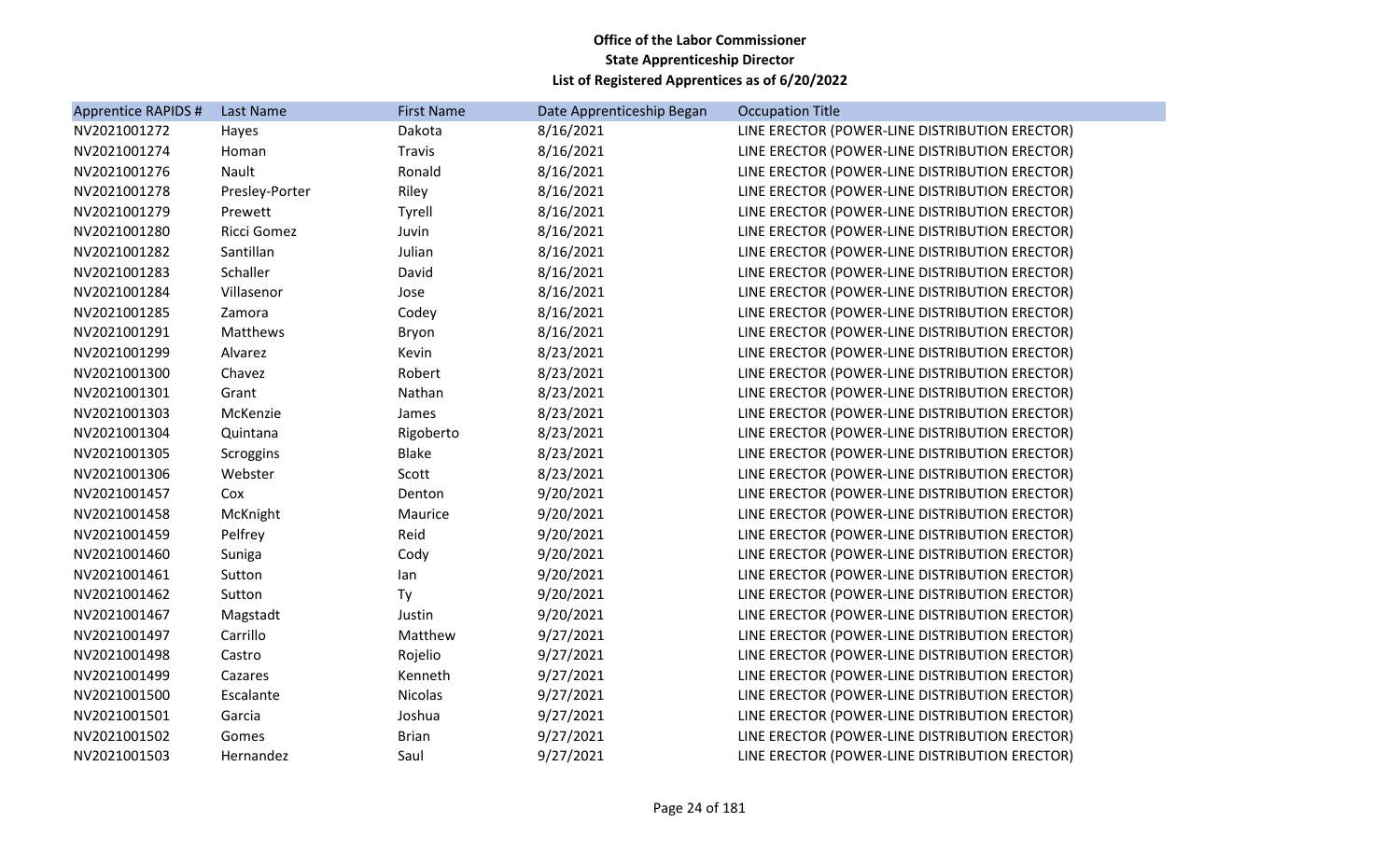| Apprentice RAPIDS # | Last Name          | <b>First Name</b> | Date Apprenticeship Began | <b>Occupation Title</b>                        |
|---------------------|--------------------|-------------------|---------------------------|------------------------------------------------|
| NV2021001504        | Jara               | Alexander         | 9/27/2021                 | LINE ERECTOR (POWER-LINE DISTRIBUTION ERECTOR) |
| NV2021001505        | Kelley             | Garrett           | 9/27/2021                 | LINE ERECTOR (POWER-LINE DISTRIBUTION ERECTOR) |
| NV2021001506        | Klemm              | Eric              | 9/27/2021                 | LINE ERECTOR (POWER-LINE DISTRIBUTION ERECTOR) |
| NV2021001507        | Ledesma            | Samidt            | 9/27/2021                 | LINE ERECTOR (POWER-LINE DISTRIBUTION ERECTOR) |
| NV2021001508        | Linares            | Mauricio          | 9/27/2021                 | LINE ERECTOR (POWER-LINE DISTRIBUTION ERECTOR) |
| NV2021001509        | Maldonado          | Shane             | 9/27/2021                 | LINE ERECTOR (POWER-LINE DISTRIBUTION ERECTOR) |
| NV2021001510        | Manning            | Sean              | 9/27/2021                 | LINE ERECTOR (POWER-LINE DISTRIBUTION ERECTOR) |
| NV2021001511        | Martinez           | Sergio            | 9/27/2021                 | LINE ERECTOR (POWER-LINE DISTRIBUTION ERECTOR) |
| NV2021001512        | McDonald           | Kreshawn          | 9/27/2021                 | LINE ERECTOR (POWER-LINE DISTRIBUTION ERECTOR) |
| NV2021001513        | Meza               | Emmanuel          | 9/27/2021                 | LINE ERECTOR (POWER-LINE DISTRIBUTION ERECTOR) |
| NV2021001514        | Minton             | <b>Brady</b>      | 9/27/2021                 | LINE ERECTOR (POWER-LINE DISTRIBUTION ERECTOR) |
| NV2021001515        | Morning            | William           | 9/27/2021                 | LINE ERECTOR (POWER-LINE DISTRIBUTION ERECTOR) |
| NV2021001516        | Mount              | Ryan              | 9/27/2021                 | LINE ERECTOR (POWER-LINE DISTRIBUTION ERECTOR) |
| NV2021001550        | Nelson             | William           | 9/27/2021                 | LINE ERECTOR (POWER-LINE DISTRIBUTION ERECTOR) |
| NV2021001551        | Powers             | <b>Drake</b>      | 9/27/2021                 | LINE ERECTOR (POWER-LINE DISTRIBUTION ERECTOR) |
| NV2021001552        | Renteria Hernandez | German            | 9/27/2021                 | LINE ERECTOR (POWER-LINE DISTRIBUTION ERECTOR) |
| NV2021001554        | Serna              | Edwin             | 9/27/2021                 | LINE ERECTOR (POWER-LINE DISTRIBUTION ERECTOR) |
| NV2021001555        | Warnock            | Nash              | 9/27/2021                 | LINE ERECTOR (POWER-LINE DISTRIBUTION ERECTOR) |
| NV2021001556        | Wood               | Samuel            | 9/27/2021                 | LINE ERECTOR (POWER-LINE DISTRIBUTION ERECTOR) |
| NV2021001574        | <b>Boldi</b>       | Trevor            | 10/4/2021                 | LINE ERECTOR (POWER-LINE DISTRIBUTION ERECTOR) |
| NV2021001575        | Cartwright         | Alex              | 10/4/2021                 | LINE ERECTOR (POWER-LINE DISTRIBUTION ERECTOR) |
| NV2021001576        | DiStefano          | Arthur            | 10/4/2021                 | LINE ERECTOR (POWER-LINE DISTRIBUTION ERECTOR) |
| NV2021001577        | Galindo            | Johnathan         | 10/4/2021                 | LINE ERECTOR (POWER-LINE DISTRIBUTION ERECTOR) |
| NV2021001578        | Gonzales           | Steven            | 10/4/2021                 | LINE ERECTOR (POWER-LINE DISTRIBUTION ERECTOR) |
| NV2021001579        | Gossard            | Derek             | 10/4/2021                 | LINE ERECTOR (POWER-LINE DISTRIBUTION ERECTOR) |
| NV2021001580        | Hutton             | Tanner            | 10/4/2021                 | LINE ERECTOR (POWER-LINE DISTRIBUTION ERECTOR) |
| NV2021001582        | Queen              | Shane             | 10/4/2021                 | LINE ERECTOR (POWER-LINE DISTRIBUTION ERECTOR) |
| NV2021001583        | Regalado           | Jose              | 10/4/2021                 | LINE ERECTOR (POWER-LINE DISTRIBUTION ERECTOR) |
| NV2021001584        | Roach              | Justin            | 10/4/2021                 | LINE ERECTOR (POWER-LINE DISTRIBUTION ERECTOR) |
| NV2021001585        | Surface            | Ronal             | 10/4/2021                 | LINE ERECTOR (POWER-LINE DISTRIBUTION ERECTOR) |
| NV2021001586        | Crispin            | Corey             | 10/4/2021                 | LINE ERECTOR (POWER-LINE DISTRIBUTION ERECTOR) |
| NV2021001587        | Erbst              | Michael Johnathan | 10/4/2021                 | LINE ERECTOR (POWER-LINE DISTRIBUTION ERECTOR) |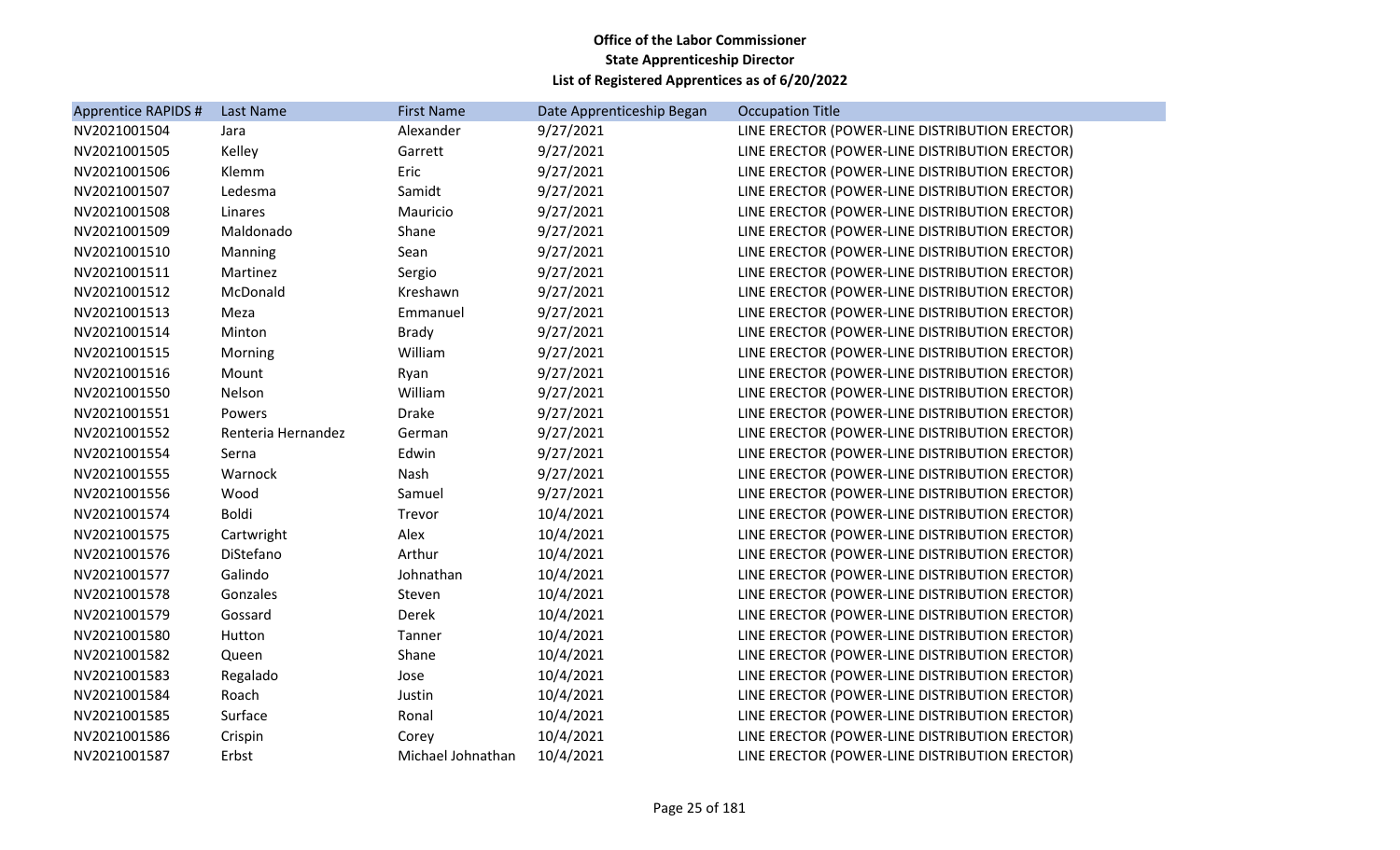| Apprentice RAPIDS # | Last Name          | <b>First Name</b> | Date Apprenticeship Began | <b>Occupation Title</b>                        |
|---------------------|--------------------|-------------------|---------------------------|------------------------------------------------|
| NV2021001588        | Gerhards           | Emrick            | 10/4/2021                 | LINE ERECTOR (POWER-LINE DISTRIBUTION ERECTOR) |
| NV2021001589        | Gil                | Rosario           | 10/4/2021                 | LINE ERECTOR (POWER-LINE DISTRIBUTION ERECTOR) |
| NV2021001590        | Groeneveld         | Michael           | 10/4/2021                 | LINE ERECTOR (POWER-LINE DISTRIBUTION ERECTOR) |
| NV2021001591        | Hansen             | Michael           | 10/4/2021                 | LINE ERECTOR (POWER-LINE DISTRIBUTION ERECTOR) |
| NV2021001592        | Haworth            | Asher             | 10/4/2021                 | LINE ERECTOR (POWER-LINE DISTRIBUTION ERECTOR) |
| NV2021001595        | Otto               | Duane             | 10/4/2021                 | LINE ERECTOR (POWER-LINE DISTRIBUTION ERECTOR) |
| NV2021001596        | Solis              | Louis             | 10/4/2021                 | LINE ERECTOR (POWER-LINE DISTRIBUTION ERECTOR) |
| NV2021001597        | Van Rossen         | Jonathan          | 10/4/2021                 | LINE ERECTOR (POWER-LINE DISTRIBUTION ERECTOR) |
| NV2021001598        | Chadwick           | Couper            | 10/4/2021                 | LINE ERECTOR (POWER-LINE DISTRIBUTION ERECTOR) |
| NV2021001611        | Benedict           | Cole              | 10/11/2021                | LINE ERECTOR (POWER-LINE DISTRIBUTION ERECTOR) |
| NV2021001612        | Bernal             | Tyler             | 10/11/2021                | LINE ERECTOR (POWER-LINE DISTRIBUTION ERECTOR) |
| NV2021001613        | <b>Bilik</b>       | Vladimir          | 10/11/2021                | LINE ERECTOR (POWER-LINE DISTRIBUTION ERECTOR) |
| NV2021001614        | Blea               | Cecilio           | 10/11/2021                | LINE ERECTOR (POWER-LINE DISTRIBUTION ERECTOR) |
| NV2021001615        | Cook               | Nicholas          | 10/11/2021                | LINE ERECTOR (POWER-LINE DISTRIBUTION ERECTOR) |
| NV2021001616        | De La Torre        | Nelson            | 10/11/2021                | LINE ERECTOR (POWER-LINE DISTRIBUTION ERECTOR) |
| NV2021001617        | Dishman            | Matthew           | 10/11/2021                | LINE ERECTOR (POWER-LINE DISTRIBUTION ERECTOR) |
| NV2021001618        | Eastlick           | Conner            | 10/11/2021                | LINE ERECTOR (POWER-LINE DISTRIBUTION ERECTOR) |
| NV2021001619        | Ellis              | <b>Bryce</b>      | 10/11/2021                | LINE ERECTOR (POWER-LINE DISTRIBUTION ERECTOR) |
| NV2021001620        | Farmer             | Jarrett           | 10/11/2021                | LINE ERECTOR (POWER-LINE DISTRIBUTION ERECTOR) |
| NV2021001621        | <b>Fierro Ruiz</b> | Jose              | 10/11/2021                | LINE ERECTOR (POWER-LINE DISTRIBUTION ERECTOR) |
| NV2021001622        | Galindo            | Anthony           | 10/11/2021                | LINE ERECTOR (POWER-LINE DISTRIBUTION ERECTOR) |
| NV2021001623        | Hanoum             | John              | 10/11/2021                | LINE ERECTOR (POWER-LINE DISTRIBUTION ERECTOR) |
| NV2021001624        | Hart               | David             | 10/11/2021                | LINE ERECTOR (POWER-LINE DISTRIBUTION ERECTOR) |
| NV2021001625        | Keeney             | Draven            | 10/11/2021                | LINE ERECTOR (POWER-LINE DISTRIBUTION ERECTOR) |
| NV2021001626        | Leanos             | Daniel            | 10/11/2021                | LINE ERECTOR (POWER-LINE DISTRIBUTION ERECTOR) |
| NV2021001627        | Meyers             | <b>Brian</b>      | 10/11/2021                | LINE ERECTOR (POWER-LINE DISTRIBUTION ERECTOR) |
| NV2021001628        | Montes             | Emilio            | 10/11/2021                | LINE ERECTOR (POWER-LINE DISTRIBUTION ERECTOR) |
| NV2021001630        | Reed               | Steven            | 10/11/2021                | LINE ERECTOR (POWER-LINE DISTRIBUTION ERECTOR) |
| NV2021001631        | Rivera             | Andrew            | 10/11/2021                | LINE ERECTOR (POWER-LINE DISTRIBUTION ERECTOR) |
| NV2021001632        | Smith              | Joel              | 10/11/2021                | LINE ERECTOR (POWER-LINE DISTRIBUTION ERECTOR) |
| NV2021001633        | Stewart            | Todd              | 10/11/2021                | LINE ERECTOR (POWER-LINE DISTRIBUTION ERECTOR) |
| NV2021001634        | Villegas           | Ismael            | 10/11/2021                | LINE ERECTOR (POWER-LINE DISTRIBUTION ERECTOR) |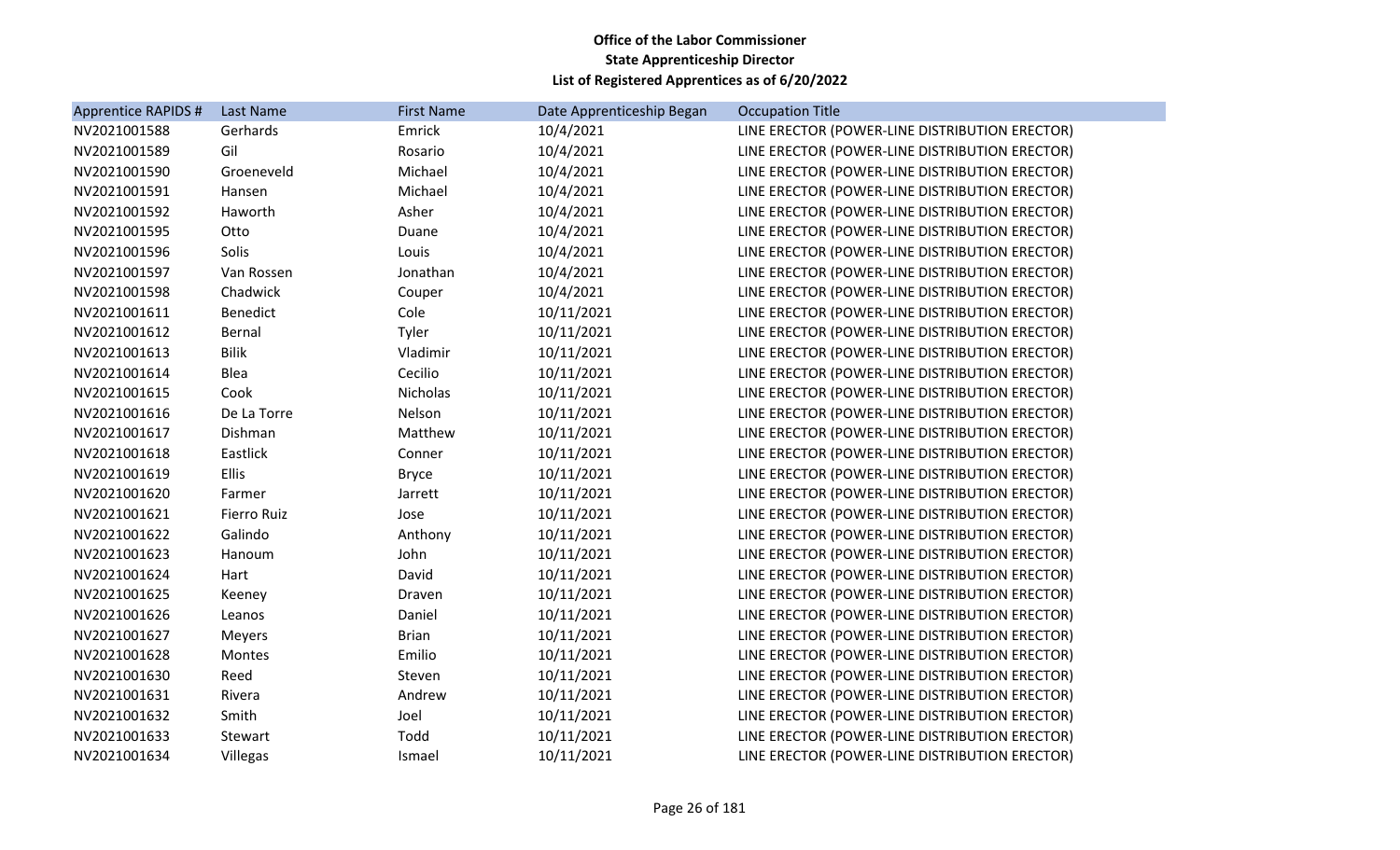| Apprentice RAPIDS # | Last Name       | <b>First Name</b> | Date Apprenticeship Began | <b>Occupation Title</b>                        |
|---------------------|-----------------|-------------------|---------------------------|------------------------------------------------|
| NV2021001635        | Zachwieja       | Robert            | 10/11/2021                | LINE ERECTOR (POWER-LINE DISTRIBUTION ERECTOR) |
| NV2021001657        | <b>Hutchins</b> | <b>Travis</b>     | 10/11/2021                | LINE ERECTOR (POWER-LINE DISTRIBUTION ERECTOR) |
| NV2021001674        | Arteaga         | Sergio            | 10/18/2021                | LINE ERECTOR (POWER-LINE DISTRIBUTION ERECTOR) |
| NV2021001675        | Bain            | Jakson            | 10/18/2021                | LINE ERECTOR (POWER-LINE DISTRIBUTION ERECTOR) |
| NV2021001676        | Castellanos     | Jesus             | 10/18/2021                | LINE ERECTOR (POWER-LINE DISTRIBUTION ERECTOR) |
| NV2021001678        | Gouthro         | Robert            | 10/18/2021                | LINE ERECTOR (POWER-LINE DISTRIBUTION ERECTOR) |
| NV2021001679        | Jimenez         | Israel            | 10/18/2021                | LINE ERECTOR (POWER-LINE DISTRIBUTION ERECTOR) |
| NV2021001680        | Ramirez         | Alejandro         | 10/18/2021                | LINE ERECTOR (POWER-LINE DISTRIBUTION ERECTOR) |
| NV2021001681        | <b>Black</b>    | Cody              | 10/18/2021                | LINE ERECTOR (POWER-LINE DISTRIBUTION ERECTOR) |
| NV2021001685        | Cazares         | Anthony           | 10/18/2021                | LINE ERECTOR (POWER-LINE DISTRIBUTION ERECTOR) |
| NV2021001686        | Harmon          | John              | 10/18/2021                | LINE ERECTOR (POWER-LINE DISTRIBUTION ERECTOR) |
| NV2021001687        | Hernandez       | Joshua            | 10/18/2021                | LINE ERECTOR (POWER-LINE DISTRIBUTION ERECTOR) |
| NV2021001689        | Howard          | Lucas             | 10/18/2021                | LINE ERECTOR (POWER-LINE DISTRIBUTION ERECTOR) |
| NV2021001690        | Huegel          | Tristan           | 10/18/2021                | LINE ERECTOR (POWER-LINE DISTRIBUTION ERECTOR) |
| NV2021001692        | Hupp            | Lindley           | 10/18/2021                | LINE ERECTOR (POWER-LINE DISTRIBUTION ERECTOR) |
| NV2021001693        | Kinney          | Adam              | 10/18/2021                | LINE ERECTOR (POWER-LINE DISTRIBUTION ERECTOR) |
| NV2021001694        | Lopez           | Augustin          | 10/18/2021                | LINE ERECTOR (POWER-LINE DISTRIBUTION ERECTOR) |
| NV2021001695        | Mendoza         | Daniel            | 10/18/2021                | LINE ERECTOR (POWER-LINE DISTRIBUTION ERECTOR) |
| NV2021001696        | Mercado         | David             | 10/18/2021                | LINE ERECTOR (POWER-LINE DISTRIBUTION ERECTOR) |
| NV2021001697        | Naber-Romero    | Anthony           | 10/18/2021                | LINE ERECTOR (POWER-LINE DISTRIBUTION ERECTOR) |
| NV2021001698        | Serrano         | Joey              | 10/18/2021                | LINE ERECTOR (POWER-LINE DISTRIBUTION ERECTOR) |
| NV2021001699        | Williams        | Jacoby            | 10/18/2021                | LINE ERECTOR (POWER-LINE DISTRIBUTION ERECTOR) |
| NV2021001701        | Fuentes         | Bryan             | 10/18/2021                | LINE ERECTOR (POWER-LINE DISTRIBUTION ERECTOR) |
| NV2021001728        | Dyer            | Jacob             | 10/25/2021                | LINE ERECTOR (POWER-LINE DISTRIBUTION ERECTOR) |
| NV2021001729        | Gamero          | Joseph            | 10/25/2021                | LINE ERECTOR (POWER-LINE DISTRIBUTION ERECTOR) |
| NV2021001730        | Gonzalez        | Manuel            | 10/25/2021                | LINE ERECTOR (POWER-LINE DISTRIBUTION ERECTOR) |
| NV2021001731        | Jones           | Preston           | 10/25/2021                | LINE ERECTOR (POWER-LINE DISTRIBUTION ERECTOR) |
| NV2021001732        | Lopez           | Samuel            | 10/25/2021                | LINE ERECTOR (POWER-LINE DISTRIBUTION ERECTOR) |
| NV2021001733        | Maynes          | Jared             | 10/25/2021                | LINE ERECTOR (POWER-LINE DISTRIBUTION ERECTOR) |
| NV2021001734        | Mckay           | Christopher       | 10/25/2021                | LINE ERECTOR (POWER-LINE DISTRIBUTION ERECTOR) |
| NV2021001735        | Osuna           | Jesse             | 10/25/2021                | LINE ERECTOR (POWER-LINE DISTRIBUTION ERECTOR) |
| NV2021001736        | Pedregon        | Andrew            | 10/25/2021                | LINE ERECTOR (POWER-LINE DISTRIBUTION ERECTOR) |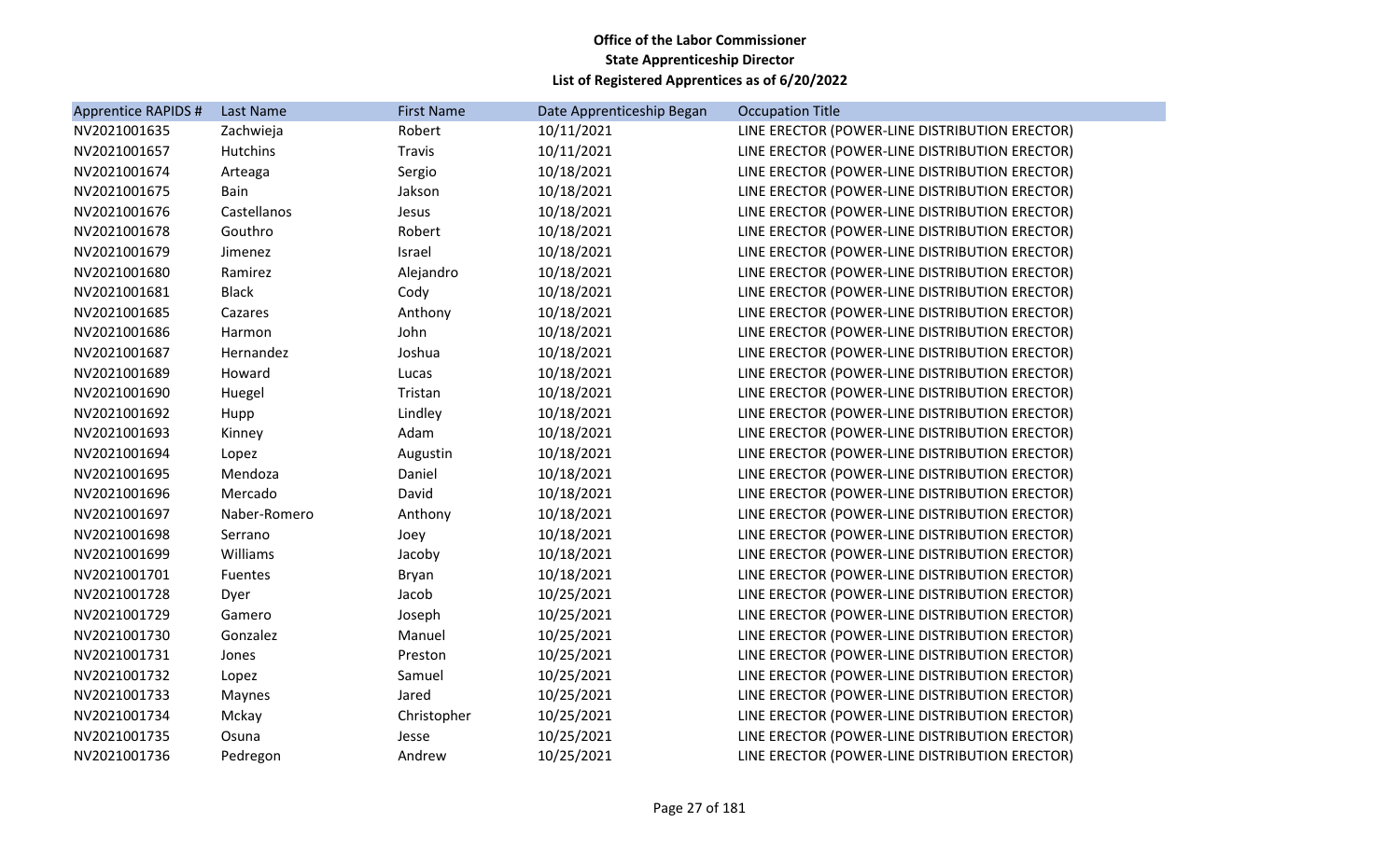| Apprentice RAPIDS # | Last Name        | <b>First Name</b> | Date Apprenticeship Began | <b>Occupation Title</b>                        |
|---------------------|------------------|-------------------|---------------------------|------------------------------------------------|
| NV2021001737        | Perez            | Diego             | 10/25/2021                | LINE ERECTOR (POWER-LINE DISTRIBUTION ERECTOR) |
| NV2021001738        | Rolin            | Cody              | 10/25/2021                | LINE ERECTOR (POWER-LINE DISTRIBUTION ERECTOR) |
| NV2021001740        | Serrano          | Moses             | 10/25/2021                | LINE ERECTOR (POWER-LINE DISTRIBUTION ERECTOR) |
| NV2021001742        | Colbert          | Christopher       | 10/25/2021                | LINE ERECTOR (POWER-LINE DISTRIBUTION ERECTOR) |
| NV2021001746        | Gomez            | Vincent           | 10/25/2021                | LINE ERECTOR (POWER-LINE DISTRIBUTION ERECTOR) |
| NV2021001747        | Hakansson        | Mikael            | 10/25/2021                | LINE ERECTOR (POWER-LINE DISTRIBUTION ERECTOR) |
| NV2021001748        | Hammell          | Garrett           | 10/25/2021                | LINE ERECTOR (POWER-LINE DISTRIBUTION ERECTOR) |
| NV2021001749        | Koepplin         | Kade              | 10/25/2021                | LINE ERECTOR (POWER-LINE DISTRIBUTION ERECTOR) |
| NV2021001750        | Lara             | Damian            | 10/25/2021                | LINE ERECTOR (POWER-LINE DISTRIBUTION ERECTOR) |
| NV2021001751        | Mancha           | Tucson            | 10/25/2021                | LINE ERECTOR (POWER-LINE DISTRIBUTION ERECTOR) |
| NV2021001752        | Moore            | Dayton            | 10/25/2021                | LINE ERECTOR (POWER-LINE DISTRIBUTION ERECTOR) |
| NV2021001753        | Quiamas          | Renz              | 10/25/2021                | LINE ERECTOR (POWER-LINE DISTRIBUTION ERECTOR) |
| NV2021001754        | Valencia         | Joseph            | 10/25/2021                | LINE ERECTOR (POWER-LINE DISTRIBUTION ERECTOR) |
| NV2021001755        | Dang             | <b>Bing</b>       | 10/25/2021                | LINE ERECTOR (POWER-LINE DISTRIBUTION ERECTOR) |
| NV2021001761        | Johnson          | Dylan             | 10/25/2021                | LINE ERECTOR (POWER-LINE DISTRIBUTION ERECTOR) |
| NV2021001769        | Aceves           | <b>Brandon</b>    | 11/1/2021                 | LINE ERECTOR (POWER-LINE DISTRIBUTION ERECTOR) |
| NV2021001771        | Crookshanks      | Neil              | 11/1/2021                 | LINE ERECTOR (POWER-LINE DISTRIBUTION ERECTOR) |
| NV2021001772        | Gonzalez         | Dylan             | 11/1/2021                 | LINE ERECTOR (POWER-LINE DISTRIBUTION ERECTOR) |
| NV2021001773        | Hernandez        | Andy              | 11/1/2021                 | LINE ERECTOR (POWER-LINE DISTRIBUTION ERECTOR) |
| NV2021001774        | Kimrey           | Adam              | 11/1/2021                 | LINE ERECTOR (POWER-LINE DISTRIBUTION ERECTOR) |
| NV2021001775        | Loll             | <b>Marcus</b>     | 11/1/2021                 | LINE ERECTOR (POWER-LINE DISTRIBUTION ERECTOR) |
| NV2021001776        | Mondragon-Onofre | Gabriel           | 11/1/2021                 | LINE ERECTOR (POWER-LINE DISTRIBUTION ERECTOR) |
| NV2021001777        | Pilzon           | Matthew           | 11/1/2021                 | LINE ERECTOR (POWER-LINE DISTRIBUTION ERECTOR) |
| NV2021001778        | Ramirez          | Jose              | 11/1/2021                 | LINE ERECTOR (POWER-LINE DISTRIBUTION ERECTOR) |
| NV2021001779        | Sanchez          | Octavio           | 11/1/2021                 | LINE ERECTOR (POWER-LINE DISTRIBUTION ERECTOR) |
| NV2021001780        | Serhal           | Elie              | 11/1/2021                 | LINE ERECTOR (POWER-LINE DISTRIBUTION ERECTOR) |
| NV2021001781        | Stevenson        | Alfredo           | 11/1/2021                 | LINE ERECTOR (POWER-LINE DISTRIBUTION ERECTOR) |
| NV2021001782        | Van Sickle       | Reed              | 10/25/2021                | LINE ERECTOR (POWER-LINE DISTRIBUTION ERECTOR) |
| NV2021001789        | Hathcock         | Colby Colbert     | 11/1/2021                 | LINE ERECTOR (POWER-LINE DISTRIBUTION ERECTOR) |
| NV2022000266        | <b>Boster</b>    | Ricky             | 2/21/2022                 | LINE ERECTOR (POWER-LINE DISTRIBUTION ERECTOR) |
| NV2022000268        | Cole             | Pongpech          | 2/21/2022                 | LINE ERECTOR (POWER-LINE DISTRIBUTION ERECTOR) |
| NV2022000269        | Ginn             | Phillip           | 2/21/2022                 | LINE ERECTOR (POWER-LINE DISTRIBUTION ERECTOR) |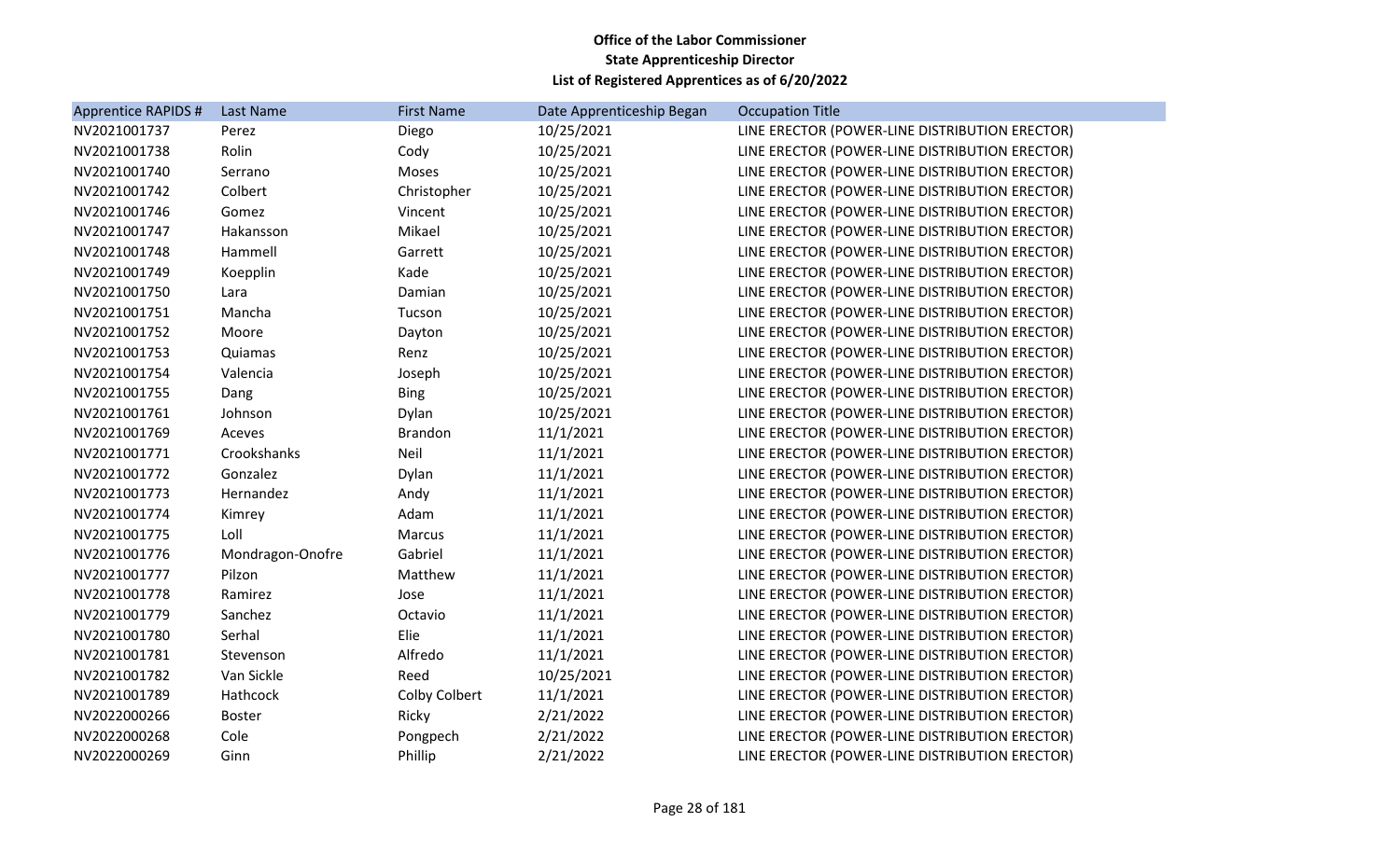| Apprentice RAPIDS # | Last Name                 | <b>First Name</b> | Date Apprenticeship Began | <b>Occupation Title</b>                        |
|---------------------|---------------------------|-------------------|---------------------------|------------------------------------------------|
| NV2022000270        | Herring                   | Daryl             | 2/21/2022                 | LINE ERECTOR (POWER-LINE DISTRIBUTION ERECTOR) |
| NV2022000271        | Lewis                     | Paul              | 2/21/2022                 | LINE ERECTOR (POWER-LINE DISTRIBUTION ERECTOR) |
| NV2022000272        | Martinez                  | Julian            | 2/21/2022                 | LINE ERECTOR (POWER-LINE DISTRIBUTION ERECTOR) |
| NV2022000273        | Mendoza                   | Andres            | 2/21/2022                 | LINE ERECTOR (POWER-LINE DISTRIBUTION ERECTOR) |
| NV2022000274        | Reyes                     | Kyle              | 2/21/2022                 | LINE ERECTOR (POWER-LINE DISTRIBUTION ERECTOR) |
| NV2022000275        | Rodriguez                 | Nathaniel         | 2/21/2022                 | LINE ERECTOR (POWER-LINE DISTRIBUTION ERECTOR) |
| NV2022000276        | Torres                    | Carlos            | 2/21/2022                 | LINE ERECTOR (POWER-LINE DISTRIBUTION ERECTOR) |
| NV2022000317        | <b>Alatorre Navarrete</b> | Cristian          | 2/28/2022                 | LINE ERECTOR (POWER-LINE DISTRIBUTION ERECTOR) |
| NV2022000318        | Baldizon                  | Michael           | 2/28/2022                 | LINE ERECTOR (POWER-LINE DISTRIBUTION ERECTOR) |
| NV2022000319        | <b>Burciaga</b>           | Anthony           | 2/28/2022                 | LINE ERECTOR (POWER-LINE DISTRIBUTION ERECTOR) |
| NV2022000320        | Crossley                  | Carson            | 2/28/2022                 | LINE ERECTOR (POWER-LINE DISTRIBUTION ERECTOR) |
| NV2022000321        | Fuentes                   | Alfredo           | 2/28/2022                 | LINE ERECTOR (POWER-LINE DISTRIBUTION ERECTOR) |
| NV2022000322        | Greene                    | Connor            | 2/28/2022                 | LINE ERECTOR (POWER-LINE DISTRIBUTION ERECTOR) |
| NV2022000323        | Hamilton                  | Matthew           | 2/28/2022                 | LINE ERECTOR (POWER-LINE DISTRIBUTION ERECTOR) |
| NV2022000324        | Honorato                  | Armando           | 2/28/2022                 | LINE ERECTOR (POWER-LINE DISTRIBUTION ERECTOR) |
| NV2022000325        | Lopez Garcia              | Edwin             | 2/28/2022                 | LINE ERECTOR (POWER-LINE DISTRIBUTION ERECTOR) |
| NV2022000326        | Martin                    | Phillip           | 2/28/2022                 | LINE ERECTOR (POWER-LINE DISTRIBUTION ERECTOR) |
| NV2022000327        | Otero                     | Michael           | 2/28/2022                 | LINE ERECTOR (POWER-LINE DISTRIBUTION ERECTOR) |
| NV2022000328        | Ruiz                      | Sonny             | 2/28/2022                 | LINE ERECTOR (POWER-LINE DISTRIBUTION ERECTOR) |
| NV2022000351        | Magana                    | Raul              | 3/7/2022                  | LINE ERECTOR (POWER-LINE DISTRIBUTION ERECTOR) |
| NV2022000352        | Pierre                    | Evan              | 3/7/2022                  | LINE ERECTOR (POWER-LINE DISTRIBUTION ERECTOR) |
| NV2022000353        | Ruelas                    | Jose              | 3/7/2022                  | LINE ERECTOR (POWER-LINE DISTRIBUTION ERECTOR) |
| NV2022000354        | <b>Bailey</b>             | David             | 3/7/2022                  | LINE ERECTOR (POWER-LINE DISTRIBUTION ERECTOR) |
| NV2022000355        | <b>Barajas</b>            | Roman             | 3/7/2022                  | LINE ERECTOR (POWER-LINE DISTRIBUTION ERECTOR) |
| NV2022000356        | Bermudez-Jacuinde         | Kevin             | 3/7/2022                  | LINE ERECTOR (POWER-LINE DISTRIBUTION ERECTOR) |
| NV2022000357        | Collette                  | Tyler             | 3/7/2022                  | LINE ERECTOR (POWER-LINE DISTRIBUTION ERECTOR) |
| NV2022000358        | Demello                   | Zachary           | 3/7/2022                  | LINE ERECTOR (POWER-LINE DISTRIBUTION ERECTOR) |
| NV2022000359        | Diaz                      | Steve             | 3/7/2022                  | LINE ERECTOR (POWER-LINE DISTRIBUTION ERECTOR) |
| NV2022000360        | Dodd                      | William           | 3/7/2022                  | LINE ERECTOR (POWER-LINE DISTRIBUTION ERECTOR) |
| NV2022000361        | Ensz                      | Raymond           | 3/7/2022                  | LINE ERECTOR (POWER-LINE DISTRIBUTION ERECTOR) |
| NV2022000362        | Gomez                     | Armando           | 3/7/2022                  | LINE ERECTOR (POWER-LINE DISTRIBUTION ERECTOR) |
| NV2022000363        | Lamberton                 | <b>Nicklaus</b>   | 3/7/2022                  | LINE ERECTOR (POWER-LINE DISTRIBUTION ERECTOR) |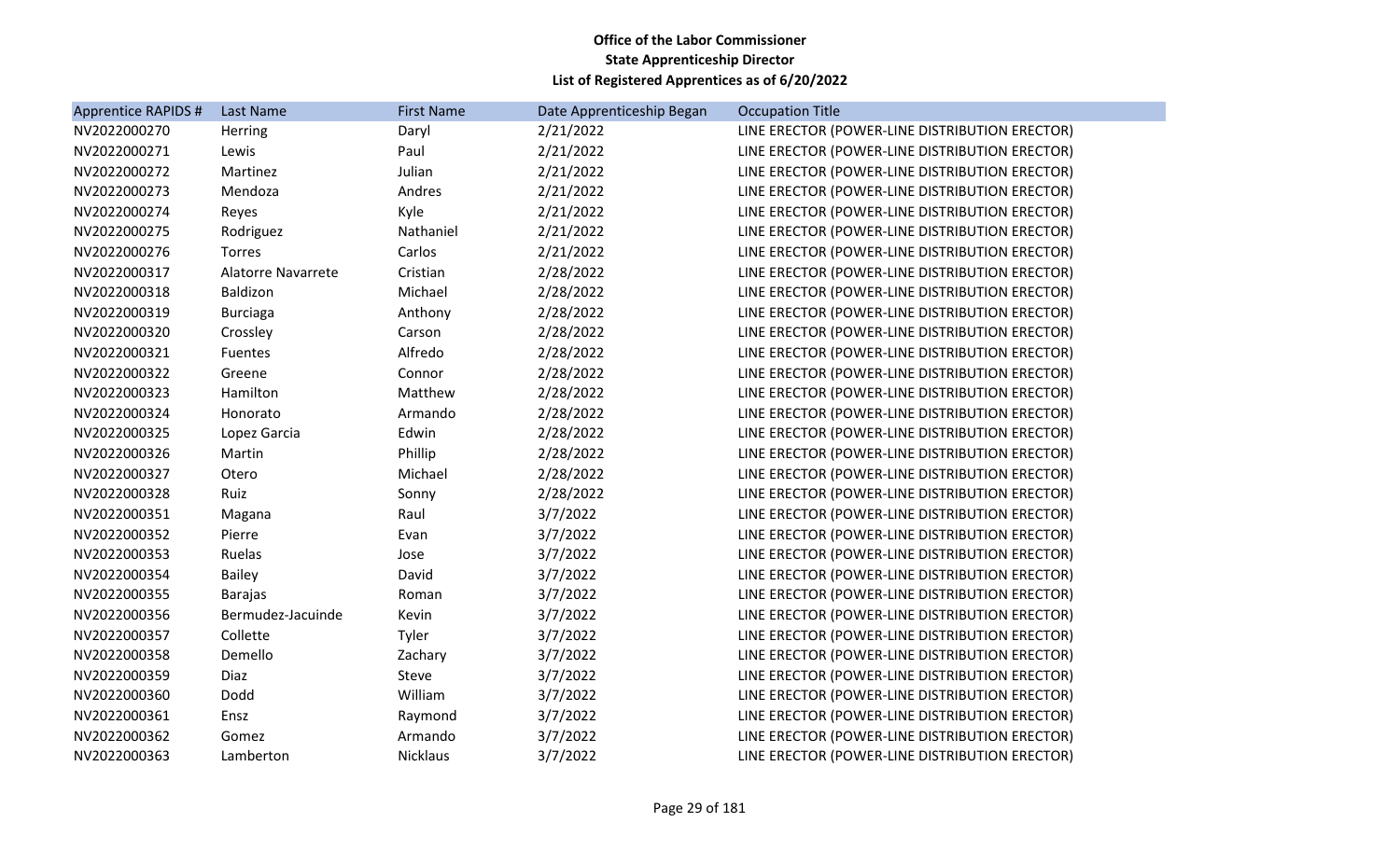| Apprentice RAPIDS # | Last Name        | <b>First Name</b> | Date Apprenticeship Began | <b>Occupation Title</b>                        |
|---------------------|------------------|-------------------|---------------------------|------------------------------------------------|
| NV2022000364        | Leon             | Miguel            | 3/7/2022                  | LINE ERECTOR (POWER-LINE DISTRIBUTION ERECTOR) |
| NV2022000365        | Vazquez          | Juan              | 3/7/2022                  | LINE ERECTOR (POWER-LINE DISTRIBUTION ERECTOR) |
| NV2022000366        | Trammell         | <b>Bryce</b>      | 3/7/2022                  | LINE ERECTOR (POWER-LINE DISTRIBUTION ERECTOR) |
| NV2022000369        | Albrecht         | Lucas             | 2/28/2022                 | LINE ERECTOR (POWER-LINE DISTRIBUTION ERECTOR) |
| NV2022000587        | Ashlock          | Thomas            | 4/11/2022                 | LINE ERECTOR (POWER-LINE DISTRIBUTION ERECTOR) |
| NV2022000588        | Corona           | Fernando          | 4/11/2022                 | LINE ERECTOR (POWER-LINE DISTRIBUTION ERECTOR) |
| NV2022000589        | Lizarraga        | Arnoldo           | 4/11/2022                 | LINE ERECTOR (POWER-LINE DISTRIBUTION ERECTOR) |
| NV2022000590        | Montalvo         | Cesar             | 4/11/2022                 | LINE ERECTOR (POWER-LINE DISTRIBUTION ERECTOR) |
| NV2022000591        | Moore            | Zachariah         | 4/11/2022                 | LINE ERECTOR (POWER-LINE DISTRIBUTION ERECTOR) |
| NV2022000592        | Sanchez          | Jacob             | 4/11/2022                 | LINE ERECTOR (POWER-LINE DISTRIBUTION ERECTOR) |
| NV2022000593        | Starkey          | Kurtis            | 4/11/2022                 | LINE ERECTOR (POWER-LINE DISTRIBUTION ERECTOR) |
| NV2022000605        | Grigolava        | George            | 4/11/2022                 | LINE ERECTOR (POWER-LINE DISTRIBUTION ERECTOR) |
| NV2022000606        | Hijazin          | Andrew            | 4/11/2022                 | LINE ERECTOR (POWER-LINE DISTRIBUTION ERECTOR) |
| NV2022000607        | Krupa            | Kevin             | 4/11/2022                 | LINE ERECTOR (POWER-LINE DISTRIBUTION ERECTOR) |
| NV2022000608        | Mendoza          | Alejandro         | 4/11/2022                 | LINE ERECTOR (POWER-LINE DISTRIBUTION ERECTOR) |
| NV2022000609        | Redona           | Jose              | 4/11/2022                 | LINE ERECTOR (POWER-LINE DISTRIBUTION ERECTOR) |
| NV2022000610        | Regennitter      | Anthony           | 4/11/2022                 | LINE ERECTOR (POWER-LINE DISTRIBUTION ERECTOR) |
| NV2022000611        | Romero           | David             | 4/11/2022                 | LINE ERECTOR (POWER-LINE DISTRIBUTION ERECTOR) |
| NV2022000612        | San Nicolas      | Cameron           | 4/11/2022                 | LINE ERECTOR (POWER-LINE DISTRIBUTION ERECTOR) |
| NV2022000613        | Strong           | Tanner            | 4/11/2022                 | LINE ERECTOR (POWER-LINE DISTRIBUTION ERECTOR) |
| NV2022000614        | <b>Burchett</b>  | Westley           | 4/11/2022                 | LINE ERECTOR (POWER-LINE DISTRIBUTION ERECTOR) |
| NV2022000615        | Frahm            | Alan              | 4/11/2022                 | LINE ERECTOR (POWER-LINE DISTRIBUTION ERECTOR) |
| NV2022000619        | Trost            | Kyle              | 4/11/2022                 | LINE ERECTOR (POWER-LINE DISTRIBUTION ERECTOR) |
| NV2022001039        | <b>Bartley</b>   | Trever            | 6/13/2022                 | LINE ERECTOR (POWER-LINE DISTRIBUTION ERECTOR) |
| NV2022001040        | <b>Bustillos</b> | Michele           | 6/13/2022                 | LINE ERECTOR (POWER-LINE DISTRIBUTION ERECTOR) |
| NV2022001041        | Callaway         | Chandler          | 6/13/2022                 | LINE ERECTOR (POWER-LINE DISTRIBUTION ERECTOR) |
| NV2022001042        | Chavez           | Adrian            | 6/13/2022                 | LINE ERECTOR (POWER-LINE DISTRIBUTION ERECTOR) |
| NV2022001043        | Coleman-Tutogi   | Taimi             | 6/13/2022                 | LINE ERECTOR (POWER-LINE DISTRIBUTION ERECTOR) |
| NV2022001044        | DeAnda           | Stephen           | 6/13/2022                 | LINE ERECTOR (POWER-LINE DISTRIBUTION ERECTOR) |
| NV2022001045        | Figueroa         | Tristan           | 6/13/2022                 | LINE ERECTOR (POWER-LINE DISTRIBUTION ERECTOR) |
| NV2022001046        | Gomez            | <b>Brian</b>      | 6/13/2022                 | LINE ERECTOR (POWER-LINE DISTRIBUTION ERECTOR) |
| NV2022001047        | Gutierrez        | James             | 6/13/2022                 | LINE ERECTOR (POWER-LINE DISTRIBUTION ERECTOR) |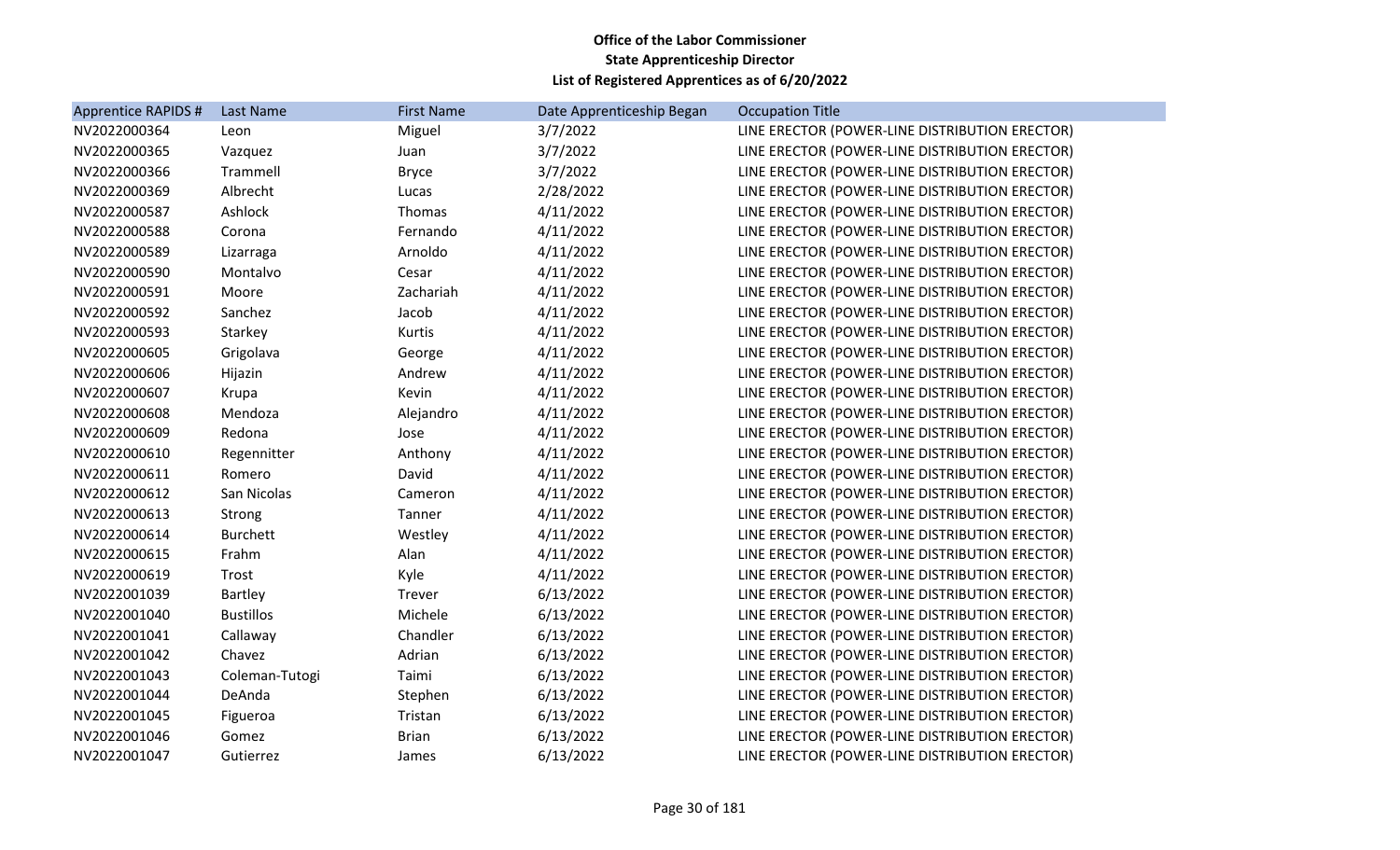| Apprentice RAPIDS # | Last Name               | <b>First Name</b> | Date Apprenticeship Began | <b>Occupation Title</b>                                              |
|---------------------|-------------------------|-------------------|---------------------------|----------------------------------------------------------------------|
| NV2022001048        | Hiller                  | Devon             | 6/13/2022                 | LINE ERECTOR (POWER-LINE DISTRIBUTION ERECTOR)                       |
| NV2022001049        | Hires-Caulk             | John              | 6/13/2022                 | LINE ERECTOR (POWER-LINE DISTRIBUTION ERECTOR)                       |
| NV2022001050        | Huerta                  | Pablo             | 6/13/2022                 | LINE ERECTOR (POWER-LINE DISTRIBUTION ERECTOR)                       |
| NV2022001051        | Hurtado                 | Herman            | 6/13/2022                 | LINE ERECTOR (POWER-LINE DISTRIBUTION ERECTOR)                       |
| NV2022001052        | Keel                    | Kyle              | 6/13/2022                 | LINE ERECTOR (POWER-LINE DISTRIBUTION ERECTOR)                       |
| NV2022001053        | Littlefield             | Dylan             | 6/13/2022                 | LINE ERECTOR (POWER-LINE DISTRIBUTION ERECTOR)                       |
| NV2022001054        | Martinez                | Reggie            | 6/13/2022                 | LINE ERECTOR (POWER-LINE DISTRIBUTION ERECTOR)                       |
| NV2022001055        | Pedroza                 | David             | 6/13/2022                 | LINE ERECTOR (POWER-LINE DISTRIBUTION ERECTOR)                       |
| NV2022001056        | Pickett                 | Cole              | 6/13/2022                 | LINE ERECTOR (POWER-LINE DISTRIBUTION ERECTOR)                       |
| NV2022001057        | Sheets                  | Dylan             | 6/13/2022                 | LINE ERECTOR (POWER-LINE DISTRIBUTION ERECTOR)                       |
| NV2022001058        | Suttle                  | Jared             | 6/13/2022                 | LINE ERECTOR (POWER-LINE DISTRIBUTION ERECTOR)                       |
| NV16N033039         | <b>SILVA</b>            | <b>JOSEPH</b>     | 7/28/2016                 | DRY-WALL APPLICATOR (Alternate Title: Drywall Applicator Specialist) |
| NV16N033245         | <b>NAVES</b>            | <b>PATRICK</b>    | 9/19/2016                 | DRY-WALL APPLICATOR (Alternate Title: Drywall Applicator Specialist) |
| NV16N033157         | <b>BRAKEBILL</b>        | WARREN            | 9/1/2016                  | DRY-WALL APPLICATOR (Alternate Title: Drywall Applicator Specialist) |
| NV15N031230         | <b>MONTES</b>           | <b>GUSTAVO</b>    | 11/17/2016                | DRY-WALL APPLICATOR (Alternate Title: Drywall Applicator Specialist) |
| NV16N033036         | <b>ROSEBUSH</b>         | <b>TRISTEN</b>    | 8/12/2016                 | DRY-WALL APPLICATOR (Alternate Title: Drywall Applicator Specialist) |
| NV17N033792         | <b>GARCIA</b>           | <b>LUIS</b>       | 2/1/2017                  | DRY-WALL APPLICATOR (Alternate Title: Drywall Applicator Specialist) |
| NV14N030793         | <b>SYKES</b>            | <b>ISAAC</b>      | 2/14/2017                 | DRY-WALL APPLICATOR (Alternate Title: Drywall Applicator Specialist) |
| NV17N033971         | <b>BATRES</b>           | <b>MILTON</b>     | 4/14/2017                 | DRY-WALL APPLICATOR (Alternate Title: Drywall Applicator Specialist) |
| NV17N033804         | <b>EVANS</b>            | ZACHARY           | 2/21/2017                 | DRY-WALL APPLICATOR (Alternate Title: Drywall Applicator Specialist) |
| NV17N033970         | GONZALEZ                | <b>FRANCISCO</b>  | 4/13/2017                 | DRY-WALL APPLICATOR (Alternate Title: Drywall Applicator Specialist) |
| NV16N032545         | <b>TORRES</b>           | <b>CESAR</b>      | 2/16/2017                 | DRY-WALL APPLICATOR (Alternate Title: Drywall Applicator Specialist) |
| NV16N032367         | <b>AVILA</b>            | <b>GEORGE</b>     | 2/22/2017                 | DRY-WALL APPLICATOR (Alternate Title: Drywall Applicator Specialist) |
| NV17N033947         | <b>RODRIGUEZ</b>        | <b>RICARDO</b>    | 3/20/2017                 | DRY-WALL APPLICATOR (Alternate Title: Drywall Applicator Specialist) |
| NV2017034197        | <b>MARTIN DEL CAMPO</b> | <b>GABRIEL</b>    | 5/8/2017                  | DRY-WALL APPLICATOR (Alternate Title: Drywall Applicator Specialist) |
| NV2017034198        | <b>CITY</b>             | <b>GERALD</b>     | 5/8/2017                  | DRY-WALL APPLICATOR (Alternate Title: Drywall Applicator Specialist) |
| NV2017034210        | <b>MERLO</b>            | <b>EZEQUIEL</b>   | 5/8/2017                  | DRY-WALL APPLICATOR (Alternate Title: Drywall Applicator Specialist) |
| NV2017034215        | VILLA-HERNANDEZ         | <b>MARTIN</b>     | 5/8/2017                  | DRY-WALL APPLICATOR (Alternate Title: Drywall Applicator Specialist) |
| NV2017034394        | <b>ROBERTS</b>          | <b>JOSHUA</b>     | 5/24/2017                 | DRY-WALL APPLICATOR (Alternate Title: Drywall Applicator Specialist) |
| NV2017034395        | <b>GUZMAN</b>           | <b>DAVID</b>      | 6/2/2017                  | DRY-WALL APPLICATOR (Alternate Title: Drywall Applicator Specialist) |
| NV2017034396        | HERNANDEZ               | RAUL              | 6/2/2017                  | DRY-WALL APPLICATOR (Alternate Title: Drywall Applicator Specialist) |
| NV2017034566        | <b>VORIS</b>            | <b>MICHAEL</b>    | 6/30/2017                 | DRY-WALL APPLICATOR (Alternate Title: Drywall Applicator Specialist) |
|                     |                         |                   |                           |                                                                      |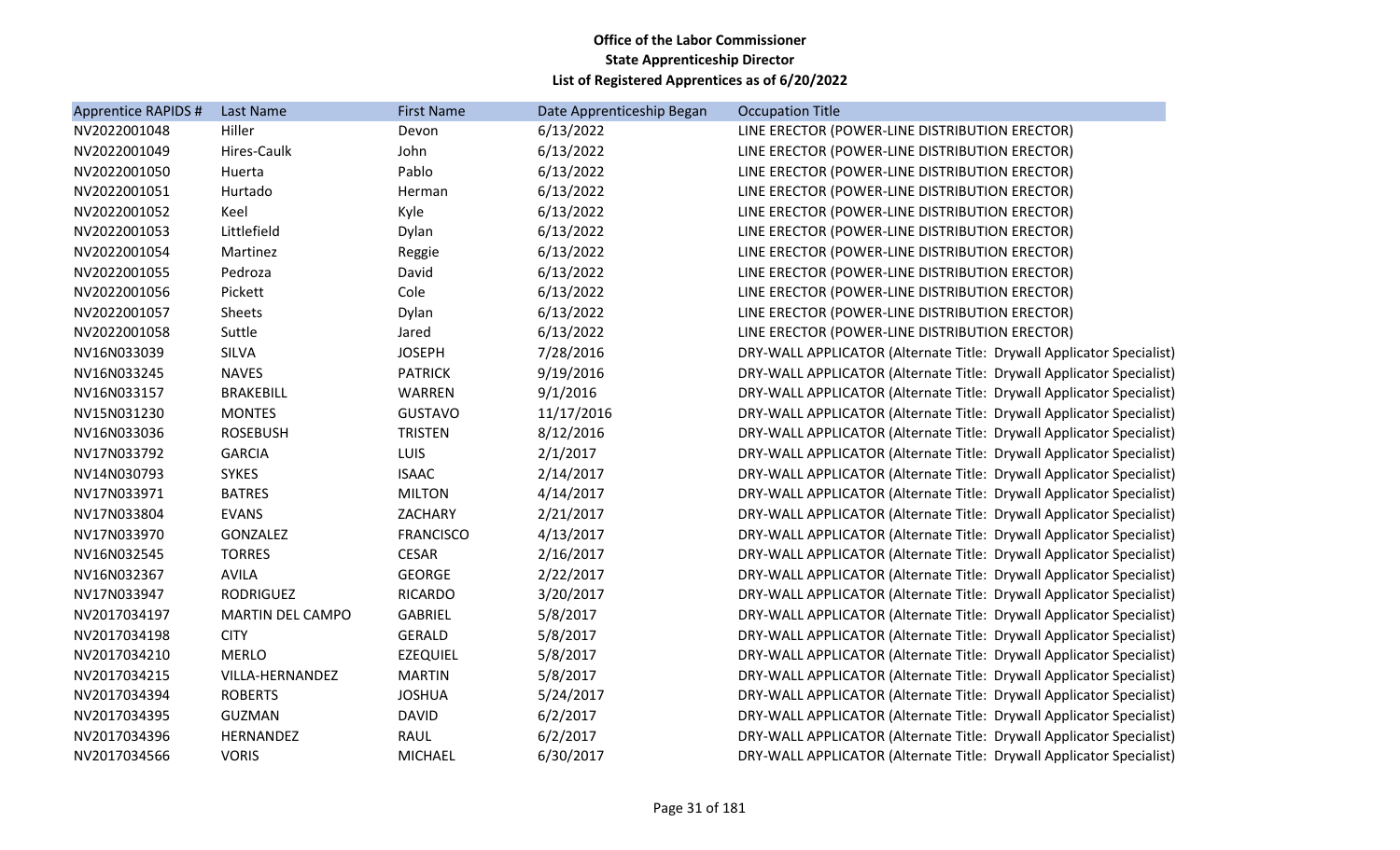| Apprentice RAPIDS # | Last Name       | <b>First Name</b> | Date Apprenticeship Began | <b>Occupation Title</b>                                              |
|---------------------|-----------------|-------------------|---------------------------|----------------------------------------------------------------------|
| NV2017034980        | CALDWELL        | <b>MICHAEL</b>    | 8/3/2017                  | DRY-WALL APPLICATOR (Alternate Title: Drywall Applicator Specialist) |
| NV2018000648        | Garcia-Garcia   | Alexis            | 2/7/2018                  | DRY-WALL APPLICATOR (Alternate Title: Drywall Applicator Specialist) |
| NV2018000649        | Felix-Felix     | Alexis            | 12/22/2017                | DRY-WALL APPLICATOR (Alternate Title: Drywall Applicator Specialist) |
| NV2018000727        | Correll         | James             | 12/4/2017                 | DRY-WALL APPLICATOR (Alternate Title: Drywall Applicator Specialist) |
| NV2018000728        | Jaimes-Corona   | Silverio          | 12/14/2017                | DRY-WALL APPLICATOR (Alternate Title: Drywall Applicator Specialist) |
| NV2018000729        | Martinez        | Alex              | 1/4/2018                  | DRY-WALL APPLICATOR (Alternate Title: Drywall Applicator Specialist) |
| NV2018000730        | Messinger       | Zachary           | 1/16/2018                 | DRY-WALL APPLICATOR (Alternate Title: Drywall Applicator Specialist) |
| NV2018000731        | <b>Norris</b>   | Wiiliam           | 3/8/2018                  | DRY-WALL APPLICATOR (Alternate Title: Drywall Applicator Specialist) |
| NV2018002482        | Guerrero        | Victor            | 8/31/2018                 | DRY-WALL APPLICATOR (Alternate Title: Drywall Applicator Specialist) |
| NV2018002872        | Lapp            | Nicholas          | 8/14/2018                 | DRY-WALL APPLICATOR (Alternate Title: Drywall Applicator Specialist) |
| NV2018002874        | Ward            | <b>Travis</b>     | 8/1/2018                  | DRY-WALL APPLICATOR (Alternate Title: Drywall Applicator Specialist) |
| NV2018002877        | Garcia          | Casey             | 9/18/2018                 | DRY-WALL APPLICATOR (Alternate Title: Drywall Applicator Specialist) |
| NV2019000435        | Lucien          | Christopher       | 9/7/2018                  | DRY-WALL APPLICATOR (Alternate Title: Drywall Applicator Specialist) |
| NV2019000505        | Filburn         | Nathan            | 1/23/2019                 | DRY-WALL APPLICATOR (Alternate Title: Drywall Applicator Specialist) |
| NV2019000624        | Rios            | Armando           | 3/12/2019                 | DRY-WALL APPLICATOR (Alternate Title: Drywall Applicator Specialist) |
| NV2019001380        | Massera         | Richard           | 2/22/2019                 | DRY-WALL APPLICATOR (Alternate Title: Drywall Applicator Specialist) |
| NV2019002151        | Graves          | Desiree           | 9/3/2019                  | DRY-WALL APPLICATOR (Alternate Title: Drywall Applicator Specialist) |
| NV2019002203        | Perez-Sanchez   | Jesus             | 7/16/2019                 | DRY-WALL APPLICATOR (Alternate Title: Drywall Applicator Specialist) |
| NV2019002391        | Niemi           | Mark              | 9/24/2019                 | DRY-WALL APPLICATOR (Alternate Title: Drywall Applicator Specialist) |
| NV2019002566        | Herpner         | Wyatt             | 10/22/2019                | DRY-WALL APPLICATOR (Alternate Title: Drywall Applicator Specialist) |
| NV2019002602        | Osgood          | Jeremiah          | 8/19/2019                 | DRY-WALL APPLICATOR (Alternate Title: Drywall Applicator Specialist) |
| NV2019002852        | Guerra-Valle    | Daniel            | 12/9/2019                 | DRY-WALL APPLICATOR (Alternate Title: Drywall Applicator Specialist) |
| NV2019002928        | Joerns          | Sebastian         | 12/6/2019                 | DRY-WALL APPLICATOR (Alternate Title: Drywall Applicator Specialist) |
| NV2020000212        | Valdivia        | Julio             | 1/23/2020                 | DRY-WALL APPLICATOR (Alternate Title: Drywall Applicator Specialist) |
| NV2020000314        | Emberton        | Norman            | 2/4/2020                  | DRY-WALL APPLICATOR (Alternate Title: Drywall Applicator Specialist) |
| NV2020000431        | Mena-Saldana    | Daniel            | 3/2/2020                  | DRY-WALL APPLICATOR (Alternate Title: Drywall Applicator Specialist) |
| NV2020000815        | Rosales-Barrios | Roberto           | 4/15/2020                 | DRY-WALL APPLICATOR (Alternate Title: Drywall Applicator Specialist) |
| NV2020001051        | Lechuga         | German            | 7/10/2020                 | DRY-WALL APPLICATOR (Alternate Title: Drywall Applicator Specialist) |
| NV2020001054        | <b>Boulet</b>   | Paul              | 7/9/2020                  | DRY-WALL APPLICATOR (Alternate Title: Drywall Applicator Specialist) |
| NV2020001084        | Roman           | <b>Brian</b>      | 7/21/2020                 | DRY-WALL APPLICATOR (Alternate Title: Drywall Applicator Specialist) |
| NV2020001085        | Guy             | Jacob             | 7/16/2020                 | DRY-WALL APPLICATOR (Alternate Title: Drywall Applicator Specialist) |
| NV2020001283        | Crowther        | Samuel            | 8/21/2020                 | DRY-WALL APPLICATOR (Alternate Title: Drywall Applicator Specialist) |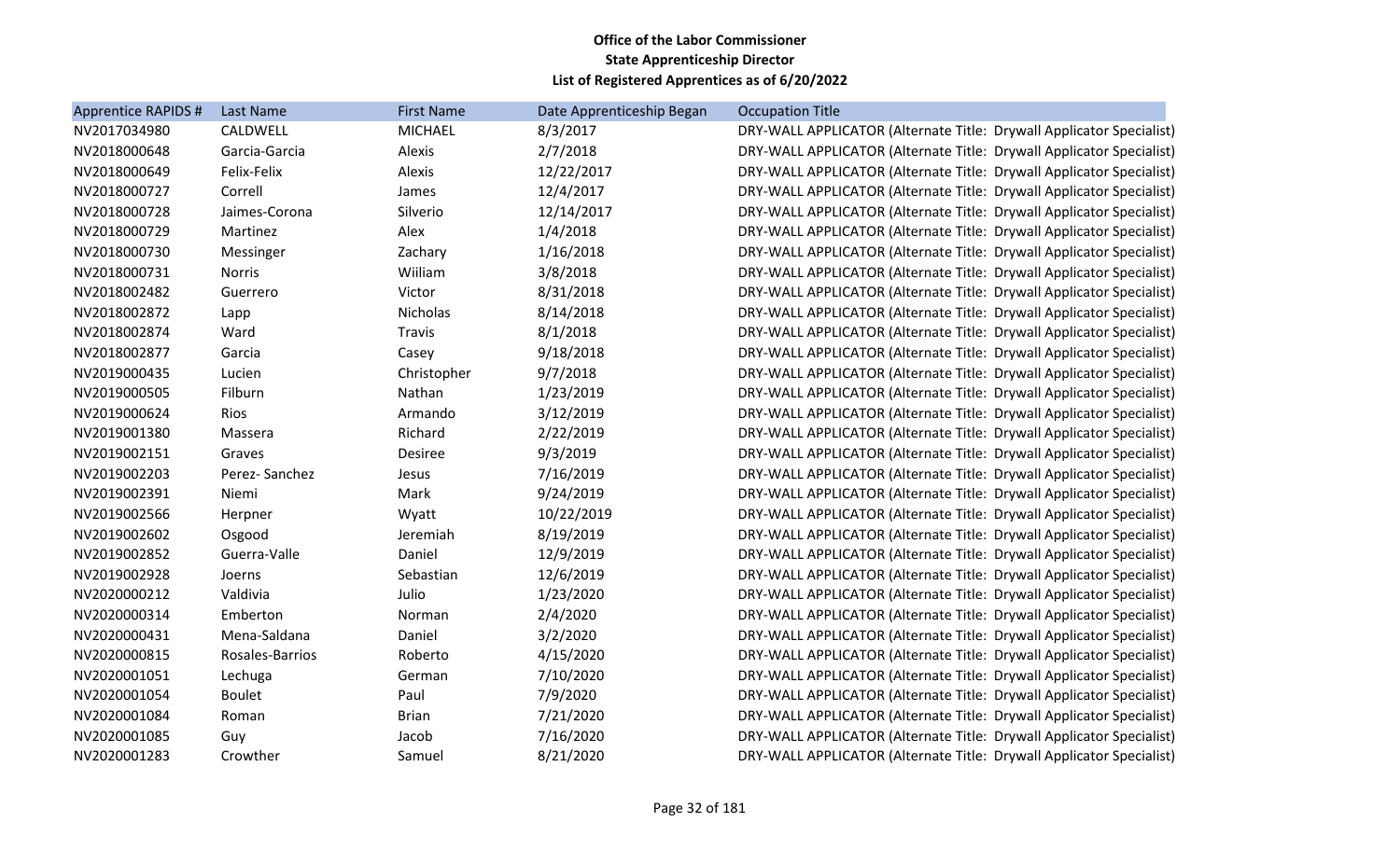| Apprentice RAPIDS # | Last Name       | <b>First Name</b> | Date Apprenticeship Began | <b>Occupation Title</b>                                              |
|---------------------|-----------------|-------------------|---------------------------|----------------------------------------------------------------------|
| NV2020001284        | Cedillo-Hickey  | Francisco         | 8/20/2020                 | DRY-WALL APPLICATOR (Alternate Title: Drywall Applicator Specialist) |
| NV2020001288        | Larsen          | Charles           | 7/23/2020                 | DRY-WALL APPLICATOR (Alternate Title: Drywall Applicator Specialist) |
| NV2020001322        | McMullen        | Wesley            | 8/27/2020                 | DRY-WALL APPLICATOR (Alternate Title: Drywall Applicator Specialist) |
| NV2020001323        | Gutierrez       | Gorgonio          | 8/27/2020                 | DRY-WALL APPLICATOR (Alternate Title: Drywall Applicator Specialist) |
| NV2020001660        | Agramon         | Carlos            | 11/9/2020                 | DRY-WALL APPLICATOR (Alternate Title: Drywall Applicator Specialist) |
| NV2020001808        | Vaile           | Anthony           | 12/8/2020                 | DRY-WALL APPLICATOR (Alternate Title: Drywall Applicator Specialist) |
| NV2021000002        | Shields         | Damon             | 12/8/2020                 | DRY-WALL APPLICATOR (Alternate Title: Drywall Applicator Specialist) |
| NV2021000009        | Villa           | Raul              | 1/4/2021                  | DRY-WALL APPLICATOR (Alternate Title: Drywall Applicator Specialist) |
| NV2021000010        | <b>Barajas</b>  | Jose              | 12/18/2020                | DRY-WALL APPLICATOR (Alternate Title: Drywall Applicator Specialist) |
| NV2021000028        | Togores         | Bobby             | 1/6/2021                  | DRY-WALL APPLICATOR (Alternate Title: Drywall Applicator Specialist) |
| NV2021000056        | Anaya-Jacinto   | Gerardo           | 1/21/2021                 | DRY-WALL APPLICATOR (Alternate Title: Drywall Applicator Specialist) |
| NV2021000063        | Ruiz-Garcia     | Angel             | 2/1/2021                  | DRY-WALL APPLICATOR (Alternate Title: Drywall Applicator Specialist) |
| NV2021000118        | <b>Banuelos</b> | Tony              | 2/4/2021                  | DRY-WALL APPLICATOR (Alternate Title: Drywall Applicator Specialist) |
| NV2021000392        | Vera            | Vincent           | 3/11/2021                 | DRY-WALL APPLICATOR (Alternate Title: Drywall Applicator Specialist) |
| NV2021000395        | Swanson         | Ronald            | 3/11/2021                 | DRY-WALL APPLICATOR (Alternate Title: Drywall Applicator Specialist) |
| NV2021000526        | Openlander      | Teghan            | 4/29/2021                 | DRY-WALL APPLICATOR (Alternate Title: Drywall Applicator Specialist) |
| NV2021000596        | Dunham          | Raymond           | 3/2/2021                  | DRY-WALL APPLICATOR (Alternate Title: Drywall Applicator Specialist) |
| NV2021000646        | Rodriguez       | Richard           | 5/12/2021                 | DRY-WALL APPLICATOR (Alternate Title: Drywall Applicator Specialist) |
| NV2021000652        | Vicar           | Ever              | 5/7/2021                  | DRY-WALL APPLICATOR (Alternate Title: Drywall Applicator Specialist) |
| NV2021000663        | Scott           | Denver            | 5/20/2021                 | DRY-WALL APPLICATOR (Alternate Title: Drywall Applicator Specialist) |
| NV2021000692        | Sedano          | Christopher       | 5/26/2021                 | DRY-WALL APPLICATOR (Alternate Title: Drywall Applicator Specialist) |
| NV2021000794        | Alvarez         | Ernesto           | 6/15/2021                 | DRY-WALL APPLICATOR (Alternate Title: Drywall Applicator Specialist) |
| NV2021000809        | Smith           | Caleb             | 6/16/2021                 | DRY-WALL APPLICATOR (Alternate Title: Drywall Applicator Specialist) |
| NV2021001218        | Martinez        | Benjamin          | 8/6/2021                  | DRY-WALL APPLICATOR (Alternate Title: Drywall Applicator Specialist) |
| NV2021001223        | <b>Burchett</b> | Dillon            | 8/4/2021                  | DRY-WALL APPLICATOR (Alternate Title: Drywall Applicator Specialist) |
| NV2021001917        | Sanchez Linan   | Isaac             | 11/29/2021                | DRY-WALL APPLICATOR (Alternate Title: Drywall Applicator Specialist) |
| NV16N032615         | <b>URIBE</b>    | <b>JERMAINE</b>   | 5/19/2016                 | <b>DRY-WALL APPLICATOR</b>                                           |
| NV2017034420        | Orozco          | Armando           | 6/27/2017                 | DRY-WALL APPLICATOR                                                  |
| NV2017034755        | Walter          | Hilleger          | 9/5/2017                  | DRY-WALL APPLICATOR                                                  |
| NV2017034961        | Lopez           | Jose              | 9/19/2017                 | DRY-WALL APPLICATOR                                                  |
| NV2017034979        | Thraikill       | Augustine         | 9/21/2017                 | DRY-WALL APPLICATOR                                                  |
| NV2017034989        | Zarata Becerra  | Adrian            | 8/28/2017                 | <b>DRY-WALL APPLICATOR</b>                                           |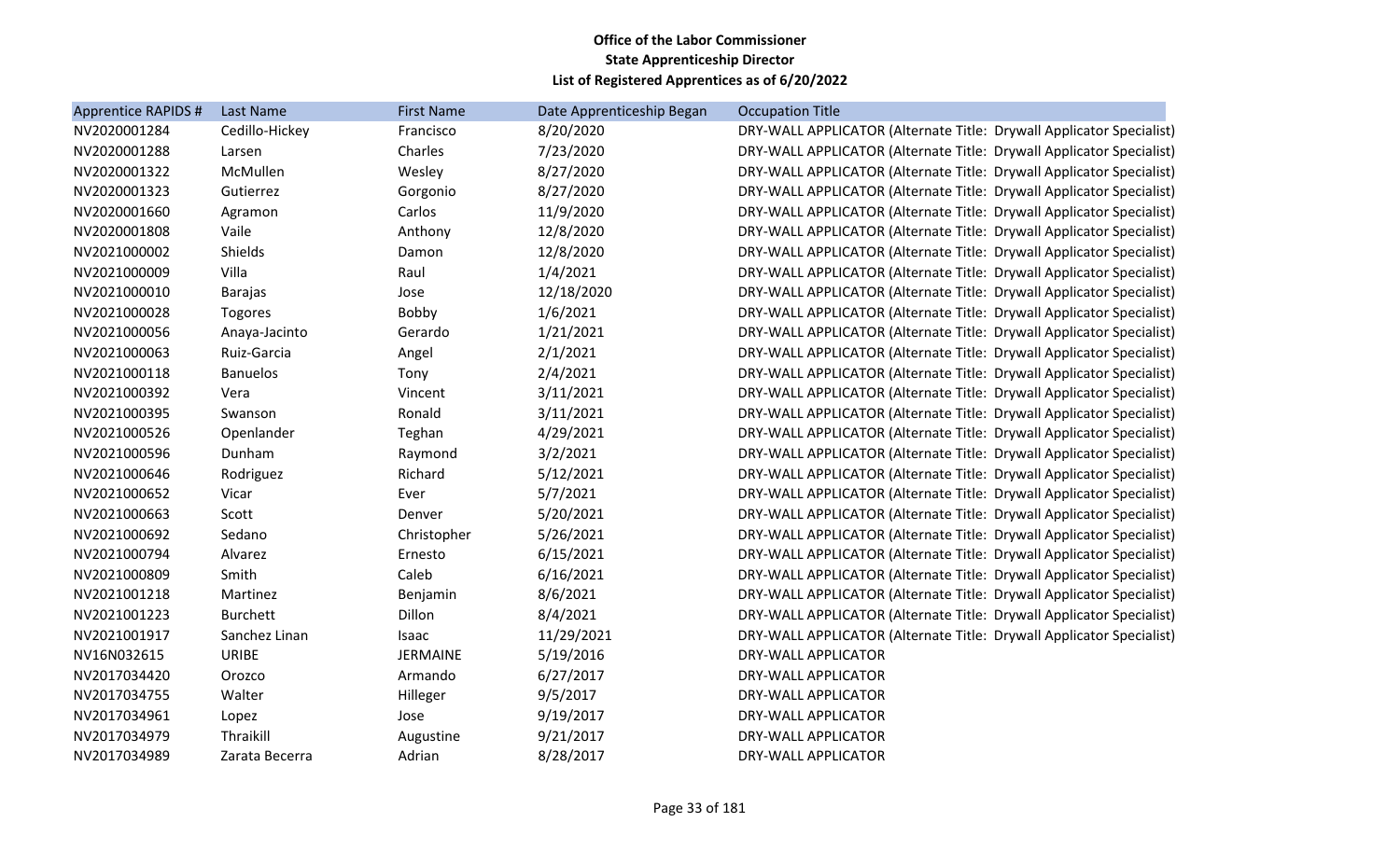| <b>Apprentice RAPIDS #</b> | Last Name           | <b>First Name</b> | Date Apprenticeship Began | <b>Occupation Title</b>    |
|----------------------------|---------------------|-------------------|---------------------------|----------------------------|
| NV2018000561               | Mendoza             | Omar              | 11/15/2017                | <b>DRY-WALL APPLICATOR</b> |
| NV2018000918               | Ramirez             | Jorge             | 1/30/2018                 | DRY-WALL APPLICATOR        |
| NV2018000964               | Quintero-Tapia      | Heder             | 4/4/2018                  | DRY-WALL APPLICATOR        |
| NV2018000966               | Roy                 | Levi              | 2/14/2018                 | DRY-WALL APPLICATOR        |
| NV2018002661               | Saucedo             | Alejandro         | 6/22/2018                 | DRY-WALL APPLICATOR        |
| NV2018002663               | Wilkinson           | Sam               | 7/11/2018                 | DRY-WALL APPLICATOR        |
| NV2018002693               | Wiechowski          | Steven            | 8/3/2018                  | DRY-WALL APPLICATOR        |
| NV2018002696               | Mercado             | Jose              | 8/3/2018                  | DRY-WALL APPLICATOR        |
| NV2018002700               | Kovaci              | Fatos             | 8/20/2018                 | DRY-WALL APPLICATOR        |
| NV2019000009               | Maciel              | Jose              | 11/5/2018                 | DRY-WALL APPLICATOR        |
| NV2019000011               | Tomlin              | Jacob             | 12/27/2018                | DRY-WALL APPLICATOR        |
| NV2019000013               | Plair               | Ricky             | 11/7/2018                 | DRY-WALL APPLICATOR        |
| NV2019000039               | Perez               | Jorge             | 1/3/2019                  | <b>DRY-WALL APPLICATOR</b> |
| NV2019000040               | King - Wood         | Devin             | 3/1/2021                  | DRY-WALL APPLICATOR        |
| NV2019000174               | Venegas             | Richard           | 12/3/2018                 | DRY-WALL APPLICATOR        |
| NV2019000503               | Lara Padilla        | Roberto           | 2/14/2019                 | DRY-WALL APPLICATOR        |
| NV2019000640               | Payton              | Benjamin          | 3/22/2019                 | DRY-WALL APPLICATOR        |
| NV2019000708               | Kenneth             | Michael           | 10/25/2017                | DRY-WALL APPLICATOR        |
| NV2019000984               | Ramirez             | Gorge             | 5/1/2019                  | DRY-WALL APPLICATOR        |
| NV2019001050               | Rodriguez           | Tyrell            | 5/16/2019                 | DRY-WALL APPLICATOR        |
| NV2019001071               | Sims                | Timothy           | 5/16/2019                 | DRY-WALL APPLICATOR        |
| NV2019001074               | Sandoval            | Moises            | 5/20/2019                 | DRY-WALL APPLICATOR        |
| NV2019001080               | Silva-Naranjo       | Fernando          | 5/20/2019                 | DRY-WALL APPLICATOR        |
| NV2019001081               | Soria               | Antonio           | 5/21/2019                 | DRY-WALL APPLICATOR        |
| NV2019001107               | Sanabria            | Juan              | 5/23/2019                 | DRY-WALL APPLICATOR        |
| NV2019001207               | Mcsweeney           | Stephen           | 6/6/2019                  | DRY-WALL APPLICATOR        |
| NV2019001265               | Yanez               | <b>Brian</b>      | 6/12/2019                 | DRY-WALL APPLICATOR        |
| NV2019001286               | Lopez Resendiz      | Abraham           | 6/13/2019                 | DRY-WALL APPLICATOR        |
| NV2019001294               | Munoz Banuelos      | Jose              | 6/14/2019                 | DRY-WALL APPLICATOR        |
| NV2019001296               | <b>Trejo Montes</b> | Adam              | 6/12/2019                 | DRY-WALL APPLICATOR        |
| NV2019001312               | Sauceda Murrieta    | Natanael          | 6/18/2019                 | DRY-WALL APPLICATOR        |
| NV2019001353               | Martinez            | Jesus             | 6/21/2019                 | DRY-WALL APPLICATOR        |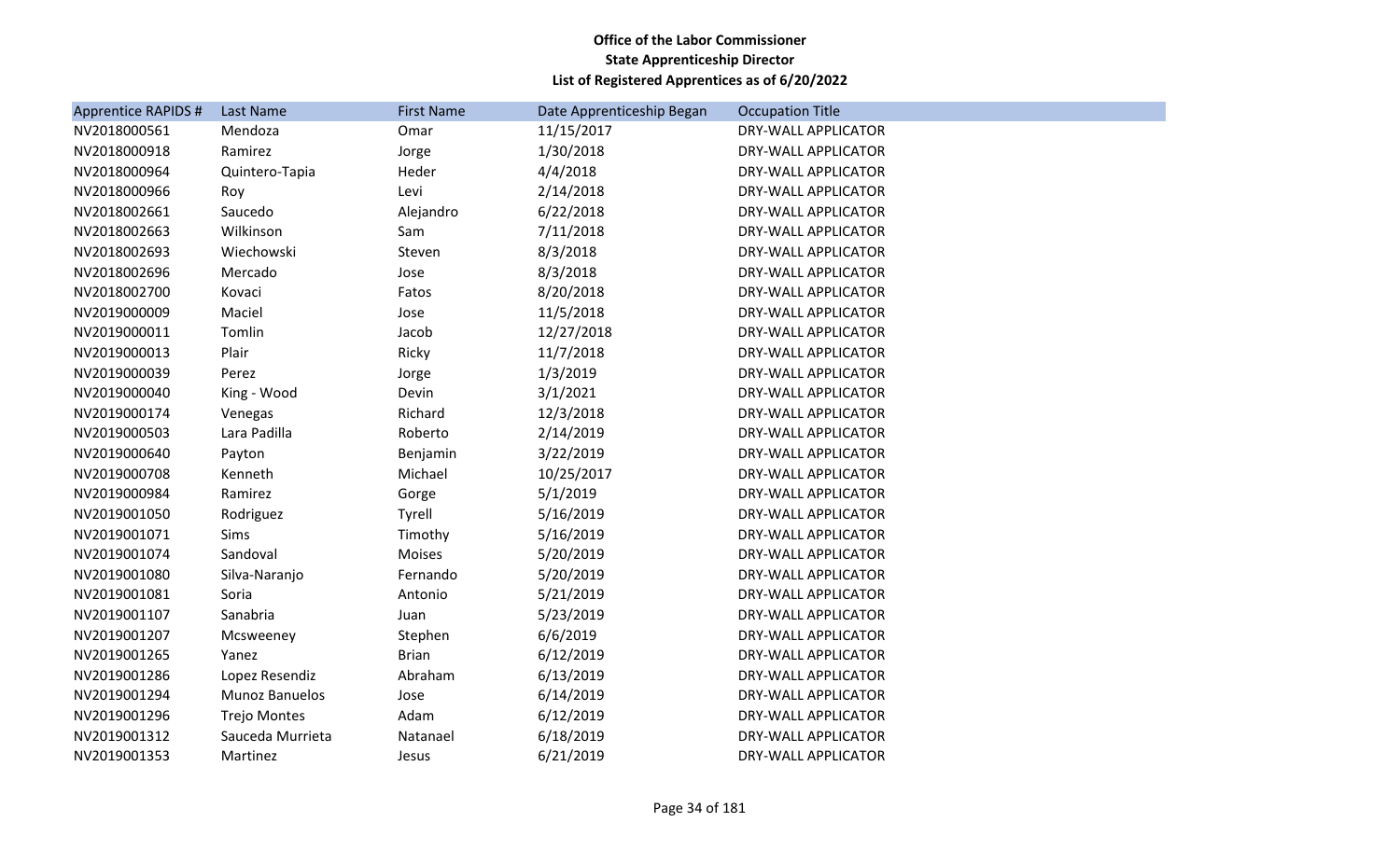| <b>Apprentice RAPIDS #</b> | Last Name             | <b>First Name</b> | Date Apprenticeship Began | <b>Occupation Title</b>    |
|----------------------------|-----------------------|-------------------|---------------------------|----------------------------|
| NV2019001795               | Torres                | Jonathan          | 7/25/2019                 | <b>DRY-WALL APPLICATOR</b> |
| NV2019001800               | Rodriguez             | Henry             | 7/25/2019                 | DRY-WALL APPLICATOR        |
| NV2019001952               | Ortego                | Gilberto          | 7/24/2019                 | DRY-WALL APPLICATOR        |
| NV2019001964               | Walls                 | Nathan            | 8/27/2019                 | DRY-WALL APPLICATOR        |
| NV2019002049               | Perez                 | Christian         | 8/26/2019                 | DRY-WALL APPLICATOR        |
| NV2019002145               | Reynolds              | <b>Brian</b>      | 9/9/2019                  | DRY-WALL APPLICATOR        |
| NV2019002271               | Schilling             | Henry             | 8/2/2019                  | DRY-WALL APPLICATOR        |
| NV2019002290               | Mota-Guerrero         | Francisco         | 5/13/2019                 | DRY-WALL APPLICATOR        |
| NV2019002356               | Vallejo Parra         | Salvador          | 9/19/2019                 | DRY-WALL APPLICATOR        |
| NV2019002381               | Rodriguez Rodriguez   | Rodolfo           | 10/2/2019                 | DRY-WALL APPLICATOR        |
| NV2019002440               | Lopez                 | Daniel            | 10/4/2019                 | DRY-WALL APPLICATOR        |
| NV2019002465               | Ramirez               | Angel             | 10/10/2019                | DRY-WALL APPLICATOR        |
| NV2019002483               | Murray                | Jordan            | 10/16/2019                | DRY-WALL APPLICATOR        |
| NV2019002490               | Lagunas-Castro        | Diego             | 10/14/2019                | DRY-WALL APPLICATOR        |
| NV2019002508               | Mejia                 | Armando           | 10/11/2019                | DRY-WALL APPLICATOR        |
| NV2019002511               | Rangel Balcazar       | Jesus             | 10/24/2019                | DRY-WALL APPLICATOR        |
| NV2019002529               | Vargas Ramirez        | Leonel            | 10/24/2019                | <b>DRY-WALL APPLICATOR</b> |
| NV2019002541               | Pena-Gomez            | Steven            | 10/10/2019                | DRY-WALL APPLICATOR        |
| NV2019002553               | Kelleher              | Cody              | 10/15/2019                | DRY-WALL APPLICATOR        |
| NV2019002569               | Ruiz                  | Alex              | 11/1/2019                 | DRY-WALL APPLICATOR        |
| NV2019002597               | Williams              | Dalton            | 11/4/2019                 | DRY-WALL APPLICATOR        |
| NV2019002741               | Ramos                 | Felix             | 11/19/2019                | DRY-WALL APPLICATOR        |
| NV2019002799               | <b>Martinez Ponce</b> | David             | 12/5/2019                 | DRY-WALL APPLICATOR        |
| NV2019002842               | Perez                 | Tristen           | 12/11/2019                | DRY-WALL APPLICATOR        |
| NV2019002845               | Kumia                 | Edward            | 11/12/2019                | DRY-WALL APPLICATOR        |
| NV2019002848               | Medina                | Jorge             | 12/11/2019                | DRY-WALL APPLICATOR        |
| NV2019002856               | Ramirez               | Jose              | 12/13/2019                | DRY-WALL APPLICATOR        |
| NV2019002898               | Kay                   | Aaron             | 12/19/2019                | DRY-WALL APPLICATOR        |
| NV2019002899               | Vitela-Dominguez      | Jonathan          | 12/19/2019                | DRY-WALL APPLICATOR        |
| NV2019002901               | Mendoza               | Joshua            | 12/17/2019                | DRY-WALL APPLICATOR        |
| NV2019002905               | Peral                 | David             | 12/20/2019                | DRY-WALL APPLICATOR        |
| NV2020000011               | Joor                  | Asante            | 1/6/2020                  | DRY-WALL APPLICATOR        |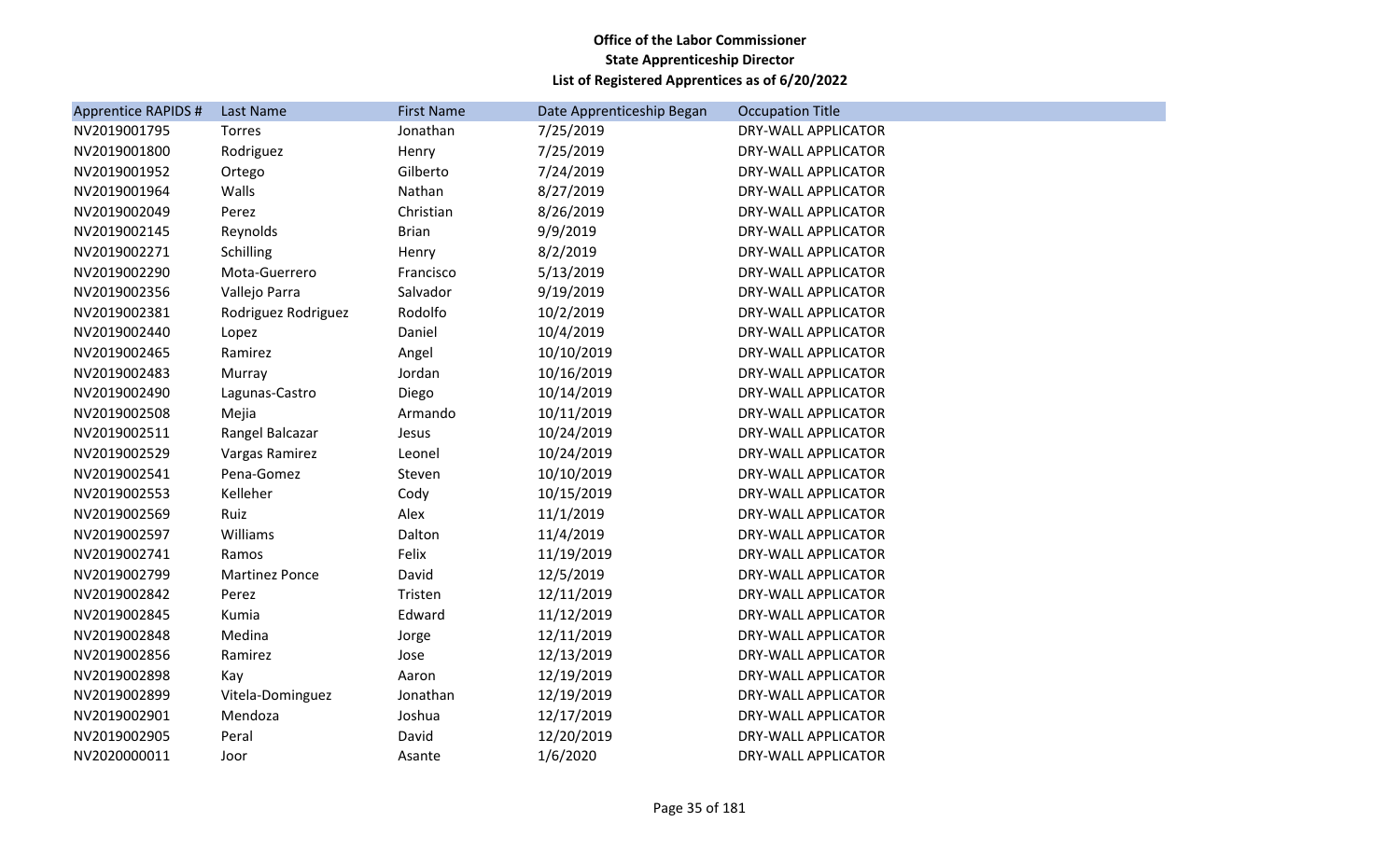| <b>Apprentice RAPIDS #</b> | Last Name          | <b>First Name</b> | Date Apprenticeship Began | <b>Occupation Title</b>    |
|----------------------------|--------------------|-------------------|---------------------------|----------------------------|
| NV2020000030               | Vega               | Leonardo          | 12/20/2019                | <b>DRY-WALL APPLICATOR</b> |
| NV2020000031               | Ochoa              | Victor            | 12/18/2019                | <b>DRY-WALL APPLICATOR</b> |
| NV2020000034               | Torres             | Sergio            | 1/3/2020                  | DRY-WALL APPLICATOR        |
| NV2020000037               | <b>Morales</b>     | Luis              | 1/7/2020                  | DRY-WALL APPLICATOR        |
| NV2020000066               | Navarrette         | Ismael            | 1/10/2020                 | DRY-WALL APPLICATOR        |
| NV2020000099               | <b>Ruiz Prieto</b> | Ramon             | 1/16/2020                 | DRY-WALL APPLICATOR        |
| NV2020000104               | Soto Moreno        | Miguel            | 1/14/2020                 | DRY-WALL APPLICATOR        |
| NV2020000107               | Jurado Estrada     | Armando           | 1/16/2020                 | DRY-WALL APPLICATOR        |
| NV2020000172               | Lopez Cabrera      | Remi              | 1/27/2020                 | <b>DRY-WALL APPLICATOR</b> |
| NV2020000175               | Pena-Forcado       | Sergio            | 1/24/2020                 | DRY-WALL APPLICATOR        |
| NV2020000178               | Villa              | Fabian            | 1/23/2020                 | <b>DRY-WALL APPLICATOR</b> |
| NV2020000234               | Ortiz Chaidez      | Gabriel           | 1/28/2020                 | DRY-WALL APPLICATOR        |
| NV2020000318               | Perea              | Oscar             | 2/10/2020                 | <b>DRY-WALL APPLICATOR</b> |
| NV2020000398               | Rangel             | Eduardo           | 3/2/2020                  | DRY-WALL APPLICATOR        |
| NV2020000415               | Murillo-Ortega     | Francisco         | 3/4/2020                  | DRY-WALL APPLICATOR        |
| NV2020000435               | Sullivan           | Konstantino       | 3/9/2020                  | DRY-WALL APPLICATOR        |
| NV2020000437               | Lewis              | Christopher       | 3/3/2020                  | DRY-WALL APPLICATOR        |
| NV2020000454               | Valverdo           | Roberto           | 3/2/2020                  | <b>DRY-WALL APPLICATOR</b> |
| NV2020000460               | Leon               | Joshua            | 3/13/2020                 | DRY-WALL APPLICATOR        |
| NV2020000461               | Ramos-Zamora       | Ramiro            | 3/13/2020                 | DRY-WALL APPLICATOR        |
| NV2020000464               | Kwak               | Clayton           | 3/13/2020                 | <b>DRY-WALL APPLICATOR</b> |
| NV2020000465               | Stroh              | Joshua            | 3/13/2020                 | DRY-WALL APPLICATOR        |
| NV2020000500               | Martinez           | David             | 3/19/2020                 | DRY-WALL APPLICATOR        |
| NV2020000548               | Martinez           | Kevin             | 3/23/2020                 | DRY-WALL APPLICATOR        |
| NV2020000550               | Landeros           | Ryan              | 1/13/2020                 | DRY-WALL APPLICATOR        |
| NV2020000596               | Schuerger          | Kyle              | 4/8/2020                  | DRY-WALL APPLICATOR        |
| NV2020000760               | Rhodes             | James             | 5/22/2020                 | DRY-WALL APPLICATOR        |
| NV2020000915               | Ruiz               | Juan              | 6/16/2020                 | <b>DRY-WALL APPLICATOR</b> |
| NV2020000964               | Lopez Perez        | Saul              | 7/6/2020                  | DRY-WALL APPLICATOR        |
| NV2020001169               | Licea              | Martin            | 8/12/2020                 | DRY-WALL APPLICATOR        |
| NV2020001321               | Lagunas-Botello    | Vicente           | 9/4/2020                  | DRY-WALL APPLICATOR        |
| NV2020001375               | Saavedra           | Edgar             | 7/20/2020                 | DRY-WALL APPLICATOR        |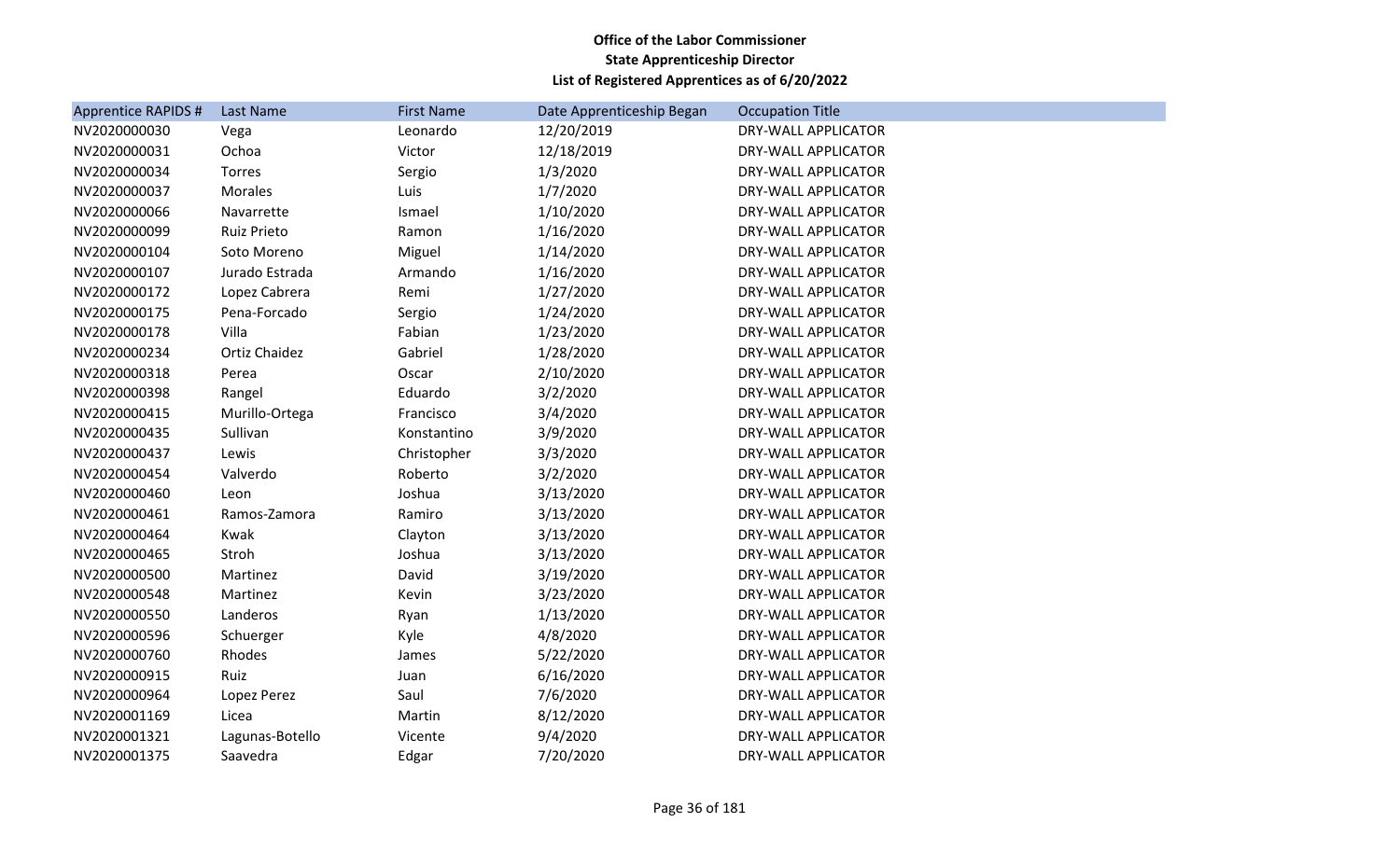| <b>Apprentice RAPIDS #</b> | Last Name       | <b>First Name</b> | Date Apprenticeship Began | <b>Occupation Title</b>                    |
|----------------------------|-----------------|-------------------|---------------------------|--------------------------------------------|
| NV2020001594               | Lowrance        | Andrew            | 10/26/2020                | DRY-WALL APPLICATOR                        |
| NV2020001798               | Sanchez         | Salvador          | 12/15/2020                | DRY-WALL APPLICATOR                        |
| NV2020001800               | Ramirez-Barbier | Carlos            | 12/4/2020                 | DRY-WALL APPLICATOR                        |
| NV2021000049               | O'Dell          | Dustin            | 9/10/2020                 | DRY-WALL APPLICATOR                        |
| NV2021000106               | splittgaber     | Dylan             | 10/1/2020                 | DRY-WALL APPLICATOR                        |
| NV2021000388               | Ries            | Jasmine           | 3/8/2021                  | DRY-WALL APPLICATOR                        |
| NV2021000457               | Roper           | Samuel            | 4/16/2021                 | DRY-WALL APPLICATOR                        |
| NV2021000459               | Ramirez         | Abram             | 4/1/2021                  | DRY-WALL APPLICATOR                        |
| NV2021000725               | Loya Gandara    | Sergio            | 6/3/2021                  | DRY-WALL APPLICATOR                        |
| NV2021001146               | <b>Nick</b>     | Matthew           | 7/20/2021                 | DRY-WALL APPLICATOR                        |
| NV2021001319               | Robinson        | Cody              | 3/12/2021                 | DRY-WALL APPLICATOR                        |
| NV2021001376               | Rios            | Byron             | 8/20/2021                 | DRY-WALL APPLICATOR                        |
| NV2021001726               | Verdin Ambriz   | Ivan              | 10/25/2021                | DRY-WALL APPLICATOR                        |
| NV2022000005               | Saucedo         | Arturo            | 12/30/2021                | DRY-WALL APPLICATOR                        |
| NV2022000007               | Spellman        | Tynikqua          | 1/5/2022                  | <b>DRY-WALL APPLICATOR</b>                 |
| NV2021000472               | Castaneda       | Jorge             | 2/23/2021                 | FLOOR LAYER (Alternate Title: Floor Cover) |
| NV2021000772               | Cortez          | Marco             | 6/3/2021                  | FLOOR LAYER (Alternate Title: Floor Cover) |
| NV2021000773               | Gonzalez        | Oscar             | 6/9/2021                  | FLOOR LAYER (Alternate Title: Floor Cover) |
| NV2021000774               | Alonso          | Manuel            | 6/9/2021                  | FLOOR LAYER (Alternate Title: Floor Cover) |
| NV2021000775               | Moran           | Jose              | 6/9/2021                  | FLOOR LAYER (Alternate Title: Floor Cover) |
| NV2021000776               | Contreras       | Raul              | 6/9/2021                  | FLOOR LAYER (Alternate Title: Floor Cover) |
| NV2021001217               | Luciano         | Donovan           | 8/6/2021                  | FLOOR LAYER (Alternate Title: Floor Cover) |
| NV2021001297               | Carreon         | Osvaldo           | 8/1/2021                  | FLOOR LAYER (Alternate Title: Floor Cover) |
| NV2021001377               | Vargas-Ovalle   | Oscar             | 8/12/2021                 | FLOOR LAYER (Alternate Title: Floor Cover) |
| NV2021001381               | Cerda           | Kevin             | 8/4/2021                  | FLOOR LAYER (Alternate Title: Floor Cover) |
| NV2021001392               | Gutierrez       | Cesar             | 8/4/2021                  | FLOOR LAYER (Alternate Title: Floor Cover) |
| NV2021001440               | Carreon         | Cesar             | 9/17/2021                 | FLOOR LAYER (Alternate Title: Floor Cover) |
| NV2021001445               | Garcia          | Alexander         | 9/13/2021                 | FLOOR LAYER (Alternate Title: Floor Cover) |
| NV2022000090               | Sanchez         | Diego             | 12/23/2021                | FLOOR LAYER (Alternate Title: Floor Cover) |
| NV2022000333               | Garcia          | Oscar             | 2/28/2022                 | FLOOR LAYER (Alternate Title: Floor Cover) |
| NV2022000780               | Cervantes       | Oscar             | 5/6/2022                  | FLOOR LAYER (Alternate Title: Floor Cover) |
| NV07N018804                | <b>BUYTEN</b>   | <b>BENJAMIN</b>   | 1/22/2007                 | <b>CARPENTER</b>                           |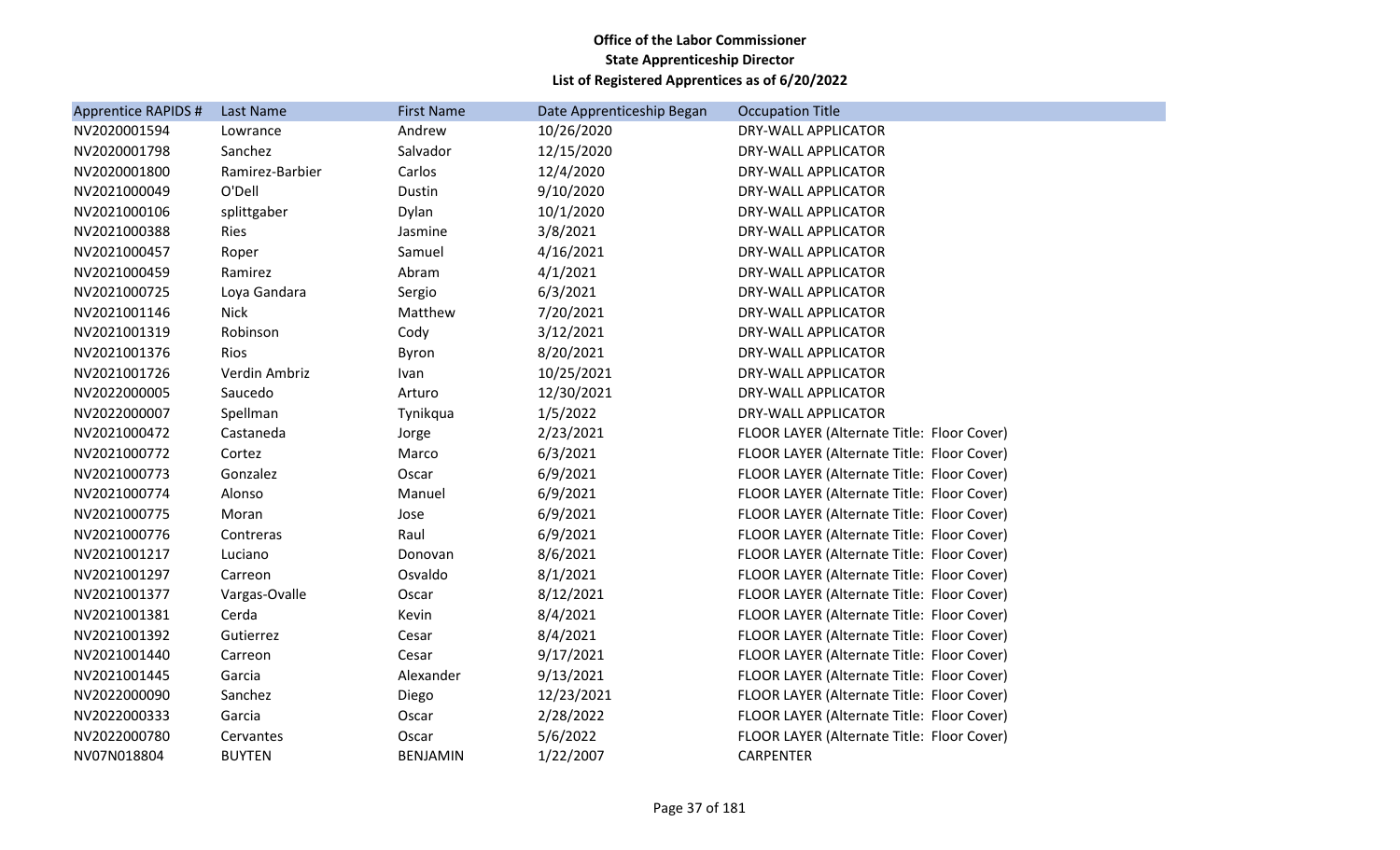| Apprentice RAPIDS # | <b>Last Name</b>     | <b>First Name</b> | Date Apprenticeship Began | <b>Occupation Title</b>    |
|---------------------|----------------------|-------------------|---------------------------|----------------------------|
| NV08N022152         | SANTIAGO CAMACHO     | EDGARIVAN         | 2/21/2008                 | <b>CARPENTER</b>           |
| NV08N022137         | <b>MEDINA</b>        | JAIME             | 10/24/2007                | CARPENTER                  |
| NV13N029315         | VELAZQUEZ            | <b>JORGE</b>      | 5/21/2013                 | <b>CARPENTER</b>           |
| NV08N024069         | CORDOVA              | <b>JESS</b>       | 5/30/2013                 | DRY-WALL APPLICATOR        |
| NV13N029232         | MCDONALD             | <b>RYAN</b>       | 3/25/2013                 | <b>CARPENTER</b>           |
| NV13N029296         | D'ANDRADE            | <b>CHRISTIAN</b>  | 5/6/2013                  | <b>CARPENTER</b>           |
| NV13N029314         | LAGNO                | <b>JOSEPH</b>     | 5/10/2013                 | <b>CARPENTER</b>           |
| NV14N030066         | <b>GONZALEZ</b>      | <b>GABRIEL</b>    | 1/13/2014                 | <b>CARPENTER</b>           |
| NV12N028794         | <b>DECENDER</b>      | <b>ROBERT</b>     | 10/17/2013                | <b>CARPENTER</b>           |
| NV13N029817         | <b>WHIPPLE</b>       | WILLIAM           | 10/17/2013                | <b>CARPENTER</b>           |
| NV14N030261         | <b>GAUTHIER</b>      | <b>NICOLAS</b>    | 4/23/2014                 | <b>CARPENTER</b>           |
| NV14N030259         | <b>SMYTH</b>         | <b>MICHAEL</b>    | 4/8/2014                  | <b>CARPENTER</b>           |
| NV14N030390         | <b>DRISCOLL</b>      | <b>RYAN</b>       | 6/25/2014                 | DRY-WALL APPLICATOR        |
| NV14N030264         | <b>DIAZ</b>          | <b>JUAN</b>       | 4/11/2014                 | <b>CARPENTER</b>           |
| NV14N030361         | <b>CAVALIN</b>       | <b>DAVID</b>      | 5/19/2014                 | <b>CARPENTER</b>           |
| NV14N030888         | <b>GOOCH</b>         | <b>COREY</b>      | 11/12/2014                | DRY-WALL APPLICATOR        |
| NV14N031008         | <b>FLORES</b>        | ABRAHAM           | 11/19/2014                | <b>CARPENTER</b>           |
| NV14N031009         | GONZALEZ             | ABEL              | 11/7/2014                 | <b>CARPENTER</b>           |
| NV14N030705         | AMACKER              | <b>CASPER</b>     | 8/28/2014                 | <b>CARPENTER</b>           |
| NV15N031345         | <b>MAWHINNEY</b>     | RICHARD           | 5/21/2015                 | <b>CARPENTER</b>           |
| NV15N031300         | <b>KNOX</b>          | <b>JOSEPH</b>     | 4/21/2015                 | <b>CARPENTER</b>           |
| NV14N031046         | <b>KNAPP</b>         | ZACKERY           | 12/4/2014                 | <b>CARPENTER</b>           |
| NV15N031129         | <b>MCDUFFEE</b>      | <b>MORGAN</b>     | 12/29/2014                | <b>CARPENTER</b>           |
| NV14N031037         | <b>GUZMAN-CORTEZ</b> | <b>OMAR</b>       | 12/4/2014                 | <b>CARPENTER</b>           |
| NV15N031266         | <b>GONZALES</b>      | <b>PEDRO</b>      | 4/20/2015                 | DRY-WALL APPLICATOR        |
| NV15N031223         | <b>BORLAND</b>       | <b>JUSTIN</b>     | 3/16/2015                 | <b>DRY-WALL APPLICATOR</b> |
| NV15N031470         | LANDA                | <b>RODOLFO</b>    | 6/25/2018                 | DRY-WALL APPLICATOR        |
| NV15N031557         | <b>SMITH</b>         | <b>ETHAN</b>      | 7/24/2015                 | DRY-WALL APPLICATOR        |
| NV15N031947         | <b>MOSLEY</b>        | <b>MATTHEW</b>    | 10/22/2015                | <b>CARPENTER</b>           |
| NV15N031830         | CAWELTI              | <b>CHASE</b>      | 12/4/2017                 | <b>CARPENTER</b>           |
| NV15N031821         | <b>MITTERER</b>      | <b>SCOTT</b>      | 9/1/2015                  | <b>CARPENTER</b>           |
| NV15N031825         | <b>TORRES</b>        | <b>JOSE</b>       | 9/28/2015                 | <b>CARPENTER</b>           |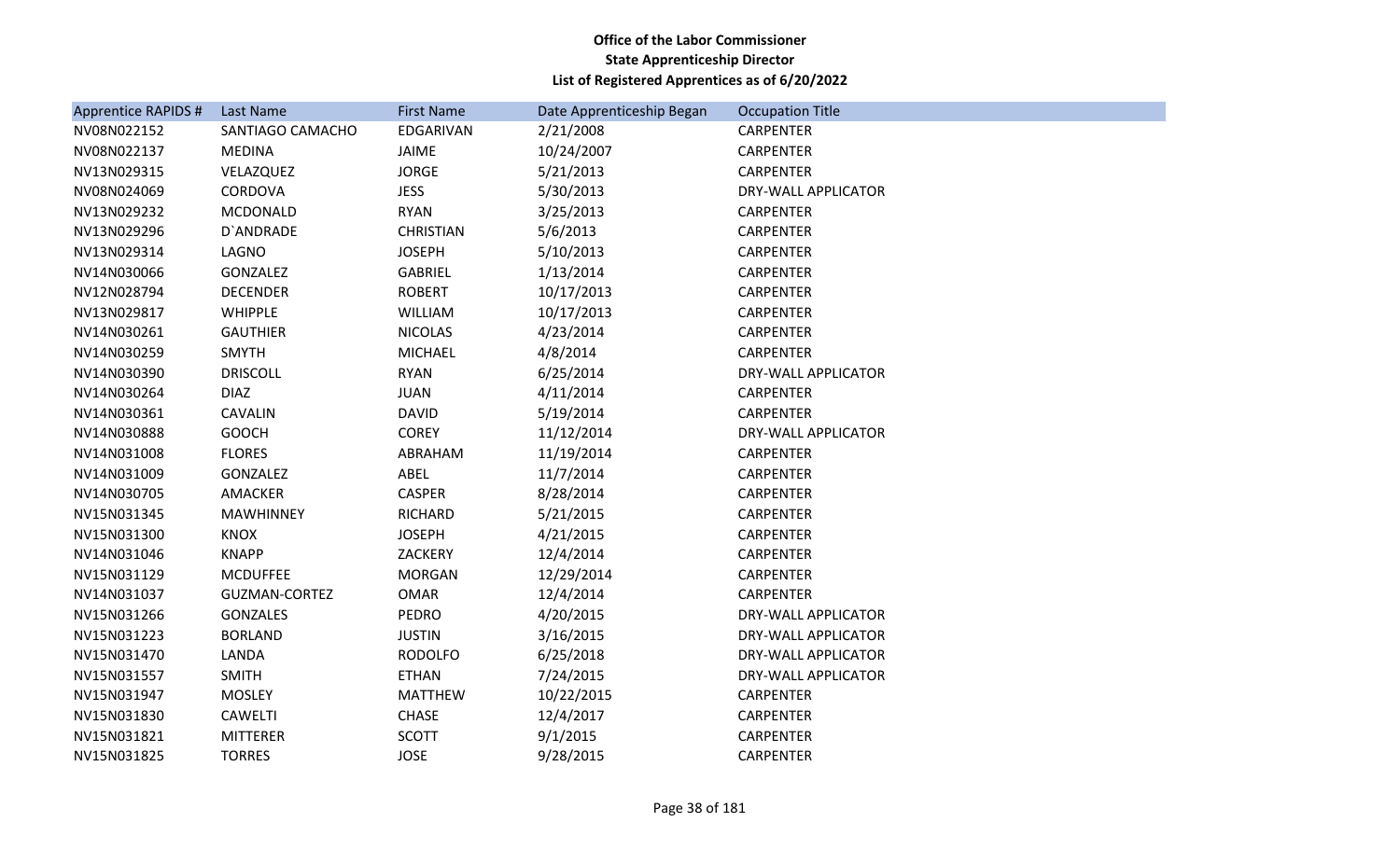| Apprentice RAPIDS # | Last Name               | <b>First Name</b> | Date Apprenticeship Began | <b>Occupation Title</b> |
|---------------------|-------------------------|-------------------|---------------------------|-------------------------|
| NV15N031831         | HERNANDEZ               | <b>NELSON</b>     | 9/14/2015                 | <b>CARPENTER</b>        |
| NV15N032176         | <b>GUTIERREZ</b>        | SAUL              | 12/3/2015                 | CARPENTER               |
| NV15N032179         | <b>PRECOURT</b>         | <b>JETT</b>       | 12/1/2015                 | <b>CARPENTER</b>        |
| CA14N127668         | <b>KEMP</b>             | <b>MARK</b>       | 9/11/2015                 | DRY-WALL APPLICATOR     |
| NV15N032181         | <b>GRAVES</b>           | <b>JACOB</b>      | 12/4/2015                 | DRY-WALL APPLICATOR     |
| NV16N032499         | <b>GIBSON</b>           | <b>STEPHEN</b>    | 4/4/2016                  | <b>CARPENTER</b>        |
| NV16N032537         | <b>DEWITT</b>           | <b>MICHAEL</b>    | 4/22/2016                 | DRY-WALL APPLICATOR     |
| NV16N032679         | SULLIVAN                | <b>DILLON</b>     | 5/26/2016                 | DRY-WALL APPLICATOR     |
| NV16N032680         | <b>HOLMES</b>           | <b>DONALD</b>     | 5/16/2016                 | DRY-WALL APPLICATOR     |
| NV16N032716         | CAMPBELL                | PHILIP            | 6/23/2016                 | <b>CARPENTER</b>        |
| NV15N032092         | <b>LEIGHTON</b>         | <b>CHRIS</b>      | 5/10/2016                 | <b>CARPENTER</b>        |
| NV16N032926         | MARCUS-MARTINEZ         | NATHANIEL         | 7/22/2016                 | CARPENTER               |
| NV16N032928         | LOVEJOY                 | <b>JESSE</b>      | 7/14/2016                 | <b>CARPENTER</b>        |
| NV16N033006         | KECK                    | <b>JOSEPH</b>     | 8/19/2016                 | <b>CARPENTER</b>        |
| NV16N032932         | <b>WAGER</b>            | <b>NATHAN</b>     | 7/25/2016                 | <b>CARPENTER</b>        |
| NV16N032511         | <b>CORONEL</b>          | <b>AGUSTIN</b>    | 5/10/2016                 | <b>CARPENTER</b>        |
| NV16N032683         | <b>STREET</b>           | ALDEAN            | 5/2/2016                  | CARPENTER               |
| NV16N033050         | CARREON                 | <b>HECTOR</b>     | 8/2/2016                  | CARPENTER               |
| NV16N033048         | VOGELSANG               | <b>GARY</b>       | 6/28/2016                 | CARPENTER               |
| NV16N033357         | <b>MESSER</b>           | <b>CLINTON</b>    | 10/8/2016                 | <b>CARPENTER</b>        |
| NV16N033158         | <b>SMITH</b>            | <b>PAYTON</b>     | 8/23/2016                 | <b>CARPENTER</b>        |
| NV16N033585         | <b>JONES</b>            | <b>DOMINIC</b>    | 10/21/2016                | <b>CARPENTER</b>        |
| NV16N033581         | <b>RODRIGUEZ</b>        | <b>DAVID</b>      | 11/16/2016                | CARPENTER               |
| NV16N033584         | <b>HESS</b>             | <b>RYAN</b>       | 11/12/2016                | <b>CARPENTER</b>        |
| NV16N033263         | <b>REIMERS</b>          | <b>JACOB</b>      | 9/26/2016                 | <b>CARPENTER</b>        |
| NV14N031016         | <b>SPERRY</b>           | <b>JOHN</b>       | 3/15/2017                 | <b>CARPENTER</b>        |
| NV17N033793         | <b>MULHALL</b>          | <b>JACQUELYN</b>  | 2/13/2017                 | <b>CARPENTER</b>        |
| NV17N033797         | WARDROBE                | <b>JASON</b>      | 1/11/2017                 | CARPENTER               |
| NV17N033786         | RANDALL                 | <b>ROBERT</b>     | 2/1/2017                  | <b>CARPENTER</b>        |
| NV17N033791         | <b>GUTIERREZ-RIVERA</b> | <b>NICOLAS</b>    | 1/11/2017                 | CARPENTER               |
| NV17N033784         | <b>REINBOLD</b>         | <b>MARCUS</b>     | 1/9/2017                  | <b>CARPENTER</b>        |
| CA16N152877         | <b>GLASCO</b>           | LOUIS             | 1/25/2017                 | <b>CARPENTER</b>        |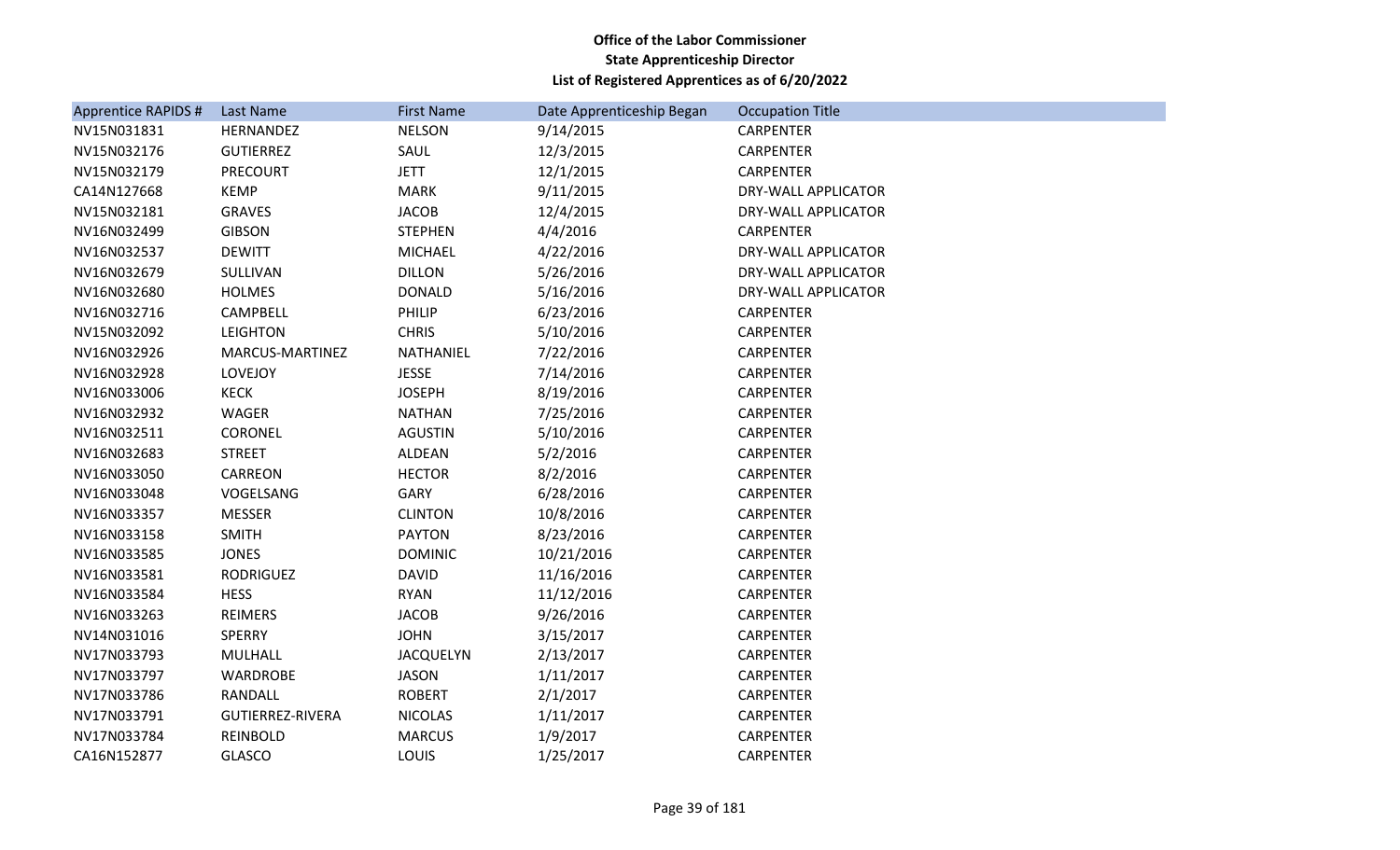| <b>Apprentice RAPIDS #</b> | Last Name        | <b>First Name</b> | Date Apprenticeship Began | <b>Occupation Title</b> |
|----------------------------|------------------|-------------------|---------------------------|-------------------------|
| NV17N033967                | SOUTH            | ZACHARY           | 4/5/2017                  | <b>CARPENTER</b>        |
| NV17N033942                | <b>DENIO</b>     | <b>RYAN</b>       | 3/9/2017                  | <b>CARPENTER</b>        |
| NV17N033788                | <b>HEATON</b>    | COLBY             | 1/27/2017                 | CARPENTER               |
| NV17N033799                | LOZANO-CADENA    | <b>TEODULO</b>    | 2/8/2017                  | <b>CARPENTER</b>        |
| NV17N033920                | SUGDEN           | <b>ROBERT</b>     | 3/20/2017                 | <b>CARPENTER</b>        |
| NV17N033918                | <b>MCGEE</b>     | <b>TYLER</b>      | 3/29/2017                 | <b>CARPENTER</b>        |
| NV17N033919                | <b>ROJAS</b>     | <b>JESUS</b>      | 4/4/2017                  | <b>CARPENTER</b>        |
| NV17N034113                | <b>PAYNE</b>     | <b>TRISTEN</b>    | 5/3/2017                  | <b>CARPENTER</b>        |
| NV2017034211               | <b>PARKER</b>    | <b>JOSHUA</b>     | 5/8/2017                  | <b>CARPENTER</b>        |
| NV2017034216               | <b>JONES</b>     | <b>TYLER</b>      | 5/8/2017                  | <b>CARPENTER</b>        |
| NV2017034228               | <b>ROHRER</b>    | <b>JESSE</b>      | 5/10/2017                 | <b>CARPENTER</b>        |
| NV2017034229               | <b>TORRES</b>    | <b>ERICK</b>      | 5/10/2017                 | <b>CARPENTER</b>        |
| NV2017034292               | CRUZ             | ALEJANDRO         | 6/2/2017                  | <b>CARPENTER</b>        |
| NV2017034341               | <b>HILES</b>     | <b>BRANDT</b>     | 5/22/2017                 | <b>CARPENTER</b>        |
| NV2017034355               | CADDAM           | <b>ROBERT</b>     | 6/2/2017                  | <b>CARPENTER</b>        |
| NV2017034356               | <b>ROSEVEAR</b>  | CASEY             | 6/9/2017                  | <b>CARPENTER</b>        |
| NV2017034359               | <b>HARO</b>      | <b>MIGUEL</b>     | 6/19/2017                 | <b>CARPENTER</b>        |
| NV2017034520               | <b>ELROD</b>     | ALEXANDER         | 6/22/2017                 | <b>CARPENTER</b>        |
| NV2017034523               | <b>ALCARAZ</b>   | <b>FELICIA</b>    | 6/22/2017                 | <b>CARPENTER</b>        |
| NV2017034564               | <b>FORD</b>      | <b>DANE</b>       | 6/9/2017                  | <b>CARPENTER</b>        |
| NV2017034572               | <b>DAVISON</b>   | <b>JEREMIAH</b>   | 7/25/2017                 | <b>CARPENTER</b>        |
| NV2017034844               | GOMEZ-MARQUEZ    | Jose              | 9/12/2017                 | <b>CARPENTER</b>        |
| NV2018000261               | Ross             | Justin            | 11/6/2017                 | <b>CARPENTER</b>        |
| NV2018000262               | Richardson       | Justin            | 11/29/2017                | <b>CARPENTER</b>        |
| NV2018000265               | Castro-Saldierna | Brayan            | 10/19/2017                | CARPENTER               |
| NV2018000357               | Sanders          | Lyden             | 12/6/2017                 | CARPENTER               |
| NV2018000721               | Paz-Grajeda      | Alejandro         | 12/15/2017                | <b>CARPENTER</b>        |
| NV2018000722               | Lopez            | Jaime             | 12/19/2017                | CARPENTER               |
| NV2018000724               | Alu              | Joseph            | 1/29/2018                 | <b>CARPENTER</b>        |
| NV2018000725               | Gomez-Meneses    | Armando           | 2/12/2018                 | CARPENTER               |
| NV2018001255               | Martinez         | Jaime             | 3/5/2018                  | CARPENTER               |
| NV2018001256               | Spann            | Ryann             | 4/26/2018                 | <b>CARPENTER</b>        |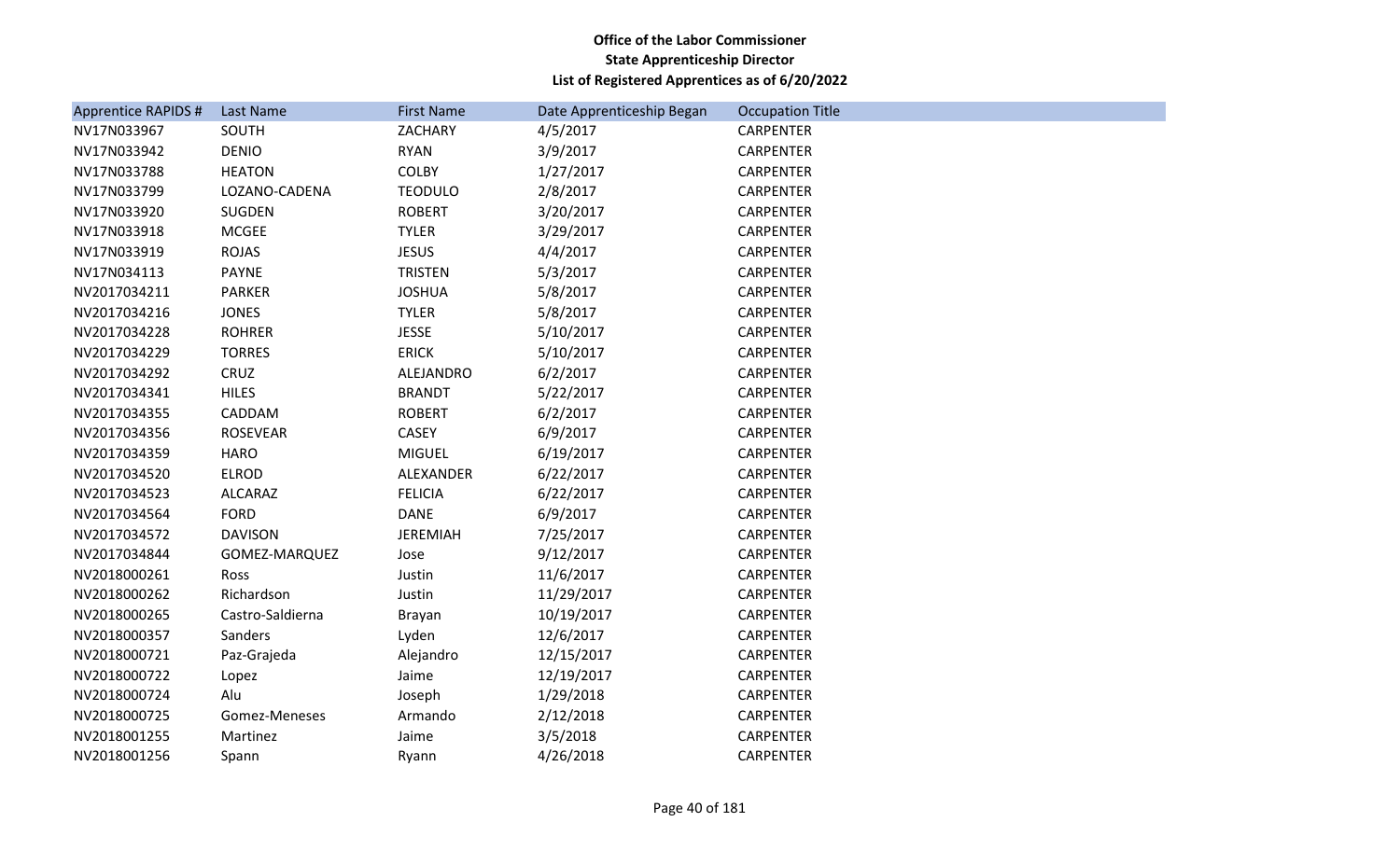| <b>Apprentice RAPIDS #</b> | Last Name          | <b>First Name</b> | Date Apprenticeship Began | <b>Occupation Title</b> |
|----------------------------|--------------------|-------------------|---------------------------|-------------------------|
| NV2018001258               | Valenzuela         | Jose              | 5/1/2018                  | <b>CARPENTER</b>        |
| NV2018001260               | Marsh              | Jesse             | 5/15/2018                 | <b>CARPENTER</b>        |
| NV2018001261               | Perez-Vicen        | David             | 5/15/2018                 | <b>CARPENTER</b>        |
| NV2018001337               | Gallegos-Alvarez   | Charlie           | 2/5/2018                  | <b>CARPENTER</b>        |
| NV2018001338               | Banda-Murrillo     | Jose              | 11/13/2017                | CARPENTER               |
| NV2018001339               | <b>Briswalter</b>  | Jeff              | 6/8/2018                  | <b>CARPENTER</b>        |
| NV2018001340               | Hayes              | Kyle              | 3/2/2018                  | <b>CARPENTER</b>        |
| NV2018001341               | Cerda-Rivera       | Juan              | 6/21/2018                 | CARPENTER               |
| NV2018001347               | Reyes              | Sergio            | 6/29/2018                 | <b>CARPENTER</b>        |
| NV2018001348               | Cook               | Doug              | 7/6/2018                  | CARPENTER               |
| NV2018001349               | Otero-Mackey       | Andrew            | 6/19/2018                 | <b>CARPENTER</b>        |
| NV2018002669               | Fleming            | Efren             | 10/2/2018                 | <b>CARPENTER</b>        |
| NV2018002672               | Renteria           | Alexander         | 9/21/2018                 | CARPENTER               |
| NV2018002673               | Talbot             | Jason             | 9/25/2018                 | <b>CARPENTER</b>        |
| NV2018002674               | De la Torre        | Diego             | 9/27/2018                 | CARPENTER               |
| NV2018002675               | Aragon-Orozco      | Alvaro            | 9/14/2018                 | <b>CARPENTER</b>        |
| NV2018002677               | Segura             | Luis              | 7/30/2018                 | <b>CARPENTER</b>        |
| NV2018002680               | Perez              | Francisco         | 8/16/2018                 | CARPENTER               |
| NV2018002681               | Villanueva         | Justin            | 8/20/2018                 | <b>CARPENTER</b>        |
| NV2018002682               | Salgado            | Ismaeel           | 8/20/2018                 | <b>CARPENTER</b>        |
| NV2018002820               | Salgado            | Ismael            | 9/20/2018                 | <b>CARPENTER</b>        |
| NV2018003063               | Garcia-Fuentes     | Andres            | 4/3/2018                  | <b>CARPENTER</b>        |
| NV2019000019               | Calhoon            | Evan              | 11/16/2018                | CARPENTER               |
| NV2019000020               | Lewis              | Julian            | 12/4/2018                 | <b>CARPENTER</b>        |
| NV2019000021               | Jacinto            | Eraclio           | 11/5/2018                 | <b>CARPENTER</b>        |
| NV2019000022               | Harry              | Trey              | 10/15/2018                | CARPENTER               |
| NV2019000023               | Sears              | Bob               | 10/8/2018                 | <b>CARPENTER</b>        |
| NV2019000025               | Gazzigli           | Anthony           | 11/8/2018                 | <b>CARPENTER</b>        |
| NV2019000027               | Martin - Del Campo | Gustavo           | 11/26/2018                | CARPENTER               |
| NV2019000028               | Torres             | Erik              | 10/5/2018                 | <b>CARPENTER</b>        |
| NV2019000031               | Johnson            | Calvin            | 11/19/2018                | <b>CARPENTER</b>        |
| NV2019000032               | Martinez           | Hector            | 11/9/2018                 | <b>CARPENTER</b>        |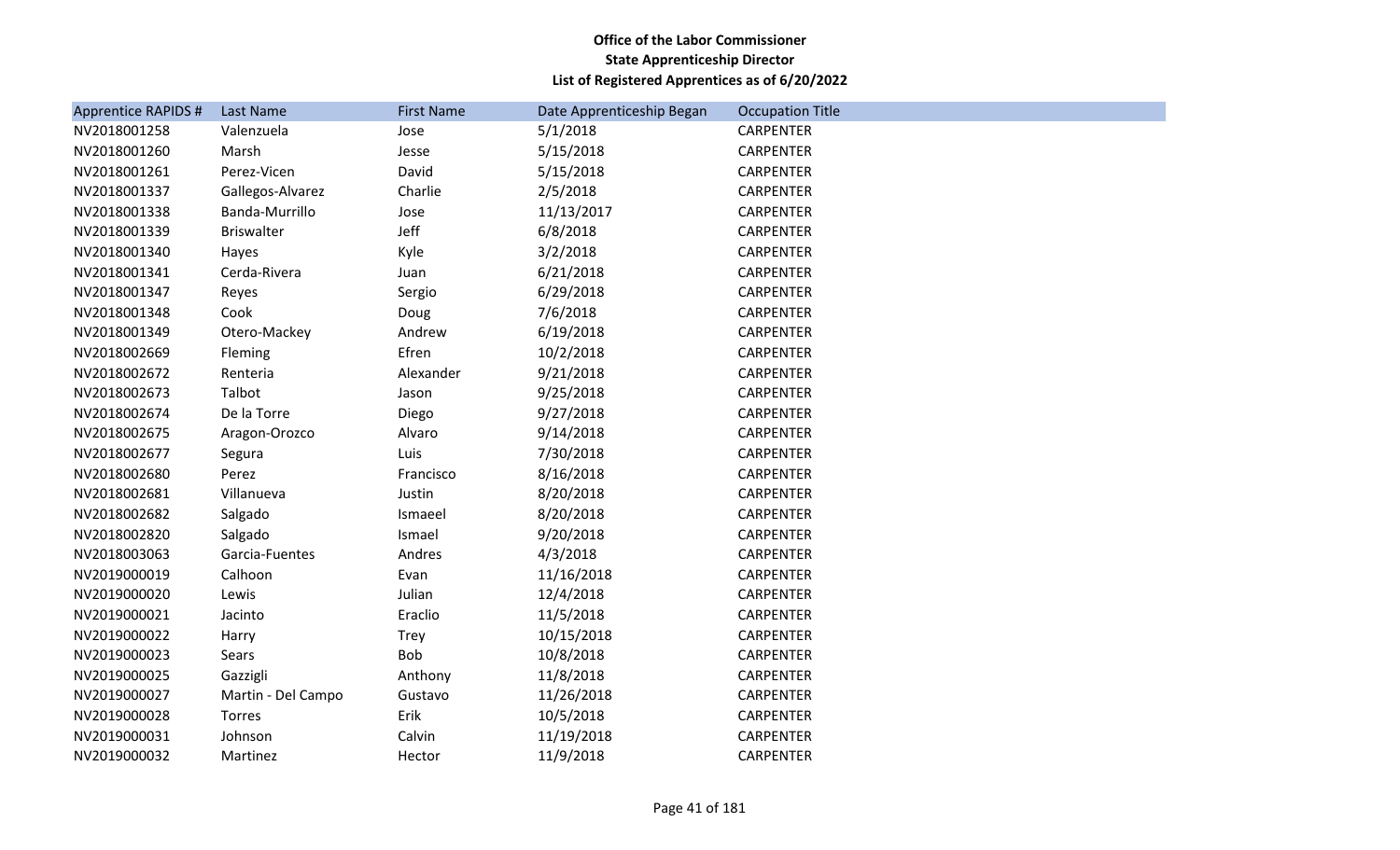| <b>Apprentice RAPIDS #</b> | Last Name        | <b>First Name</b> | Date Apprenticeship Began | <b>Occupation Title</b> |
|----------------------------|------------------|-------------------|---------------------------|-------------------------|
| NV2019000429               | Alonso - Galicia | Adolfo            | 4/16/2018                 | CARPENTER               |
| NV2019000432               | <b>SMITH</b>     | Dalton            | 2/12/2019                 | CARPENTER               |
| NV2019000433               | Ayala - Rivera   | Moises            | 10/19/2018                | <b>CARPENTER</b>        |
| NV2019000535               | Sepulveda        | Joel              | 12/14/2018                | CARPENTER               |
| NV2019000547               | Arias-Soto       | Jose              | 2/19/2019                 | CARPENTER               |
| NV2019000561               | Brown            | Patrick           | 3/6/2019                  | <b>CARPENTER</b>        |
| NV2019000567               | Whitehead        | Kingsley          | 3/6/2019                  | <b>CARPENTER</b>        |
| NV2019001151               | Snow             | Jared             | 5/13/2019                 | CARPENTER               |
| NV2019001153               | Gonzalez         | Sergio            | 5/6/2019                  | <b>CARPENTER</b>        |
| NV2019001393               | Roith            | Floyd             | 6/26/2019                 | <b>CARPENTER</b>        |
| NV2019001805               | Perez-Sanchez    | Jesus             | 7/22/2019                 | DRY-WALL APPLICATOR     |
| NV2019002113               | Mastroieni       | Joshua            | 8/2/2019                  | CARPENTER               |
| NV2019002194               | Martinez         | Miguel            | 8/26/2019                 | <b>CARPENTER</b>        |
| NV2019002199               | Sedano           | Michael           | 8/7/2019                  | <b>CARPENTER</b>        |
| NV2019002213               | Lujano           | Alex              | 8/13/2019                 | <b>CARPENTER</b>        |
| NV2019002220               | Orellano         | Ronald            | 8/12/2019                 | <b>CARPENTER</b>        |
| NV2019002324               | Rudolph          | Sebastian         | 9/16/2019                 | <b>CARPENTER</b>        |
| NV2019002325               | <b>Meadors</b>   | Charles           | 9/24/2019                 | <b>CARPENTER</b>        |
| NV2019002326               | Guerra           | Elizabeth         | 6/10/2019                 | CARPENTER               |
| NV2019002401               | Valdez           | Saul              | 8/16/2019                 | <b>CARPENTER</b>        |
| NV2019002455               | Page             | Jesse             | 10/2/2019                 | <b>CARPENTER</b>        |
| NV2019002692               | Paz-Grajeda      | Alejandro         | 11/14/2019                | <b>CARPENTER</b>        |
| NV2019002746               | Sorrell          | Andrew            | 11/21/2019                | CARPENTER               |
| NV2019002915               | McAnany          | Skyler            | 11/26/2019                | <b>CARPENTER</b>        |
| NV2020000015               | Gilley           | Cordell           | 1/8/2020                  | CARPENTER               |
| NV2020000128               | Davis            | Adrian            | 1/13/2020                 | CARPENTER               |
| NV2020000131               | Martin           | Shelby            | 1/10/2020                 | <b>CARPENTER</b>        |
| NV2020000213               | Medina-Cortez    | Juan              | 1/23/2020                 | <b>CARPENTER</b>        |
| NV2020000216               | Jimenez          | Cody              | 1/21/2020                 | <b>CARPENTER</b>        |
| NV2020000217               | Lindsay          | Jack              | 1/22/2020                 | CARPENTER               |
| NV2020000218               | Dove             | Austin            | 1/22/2020                 | <b>CARPENTER</b>        |
| NV2020000222               | Friend           | Anthony           | 1/15/2020                 | <b>CARPENTER</b>        |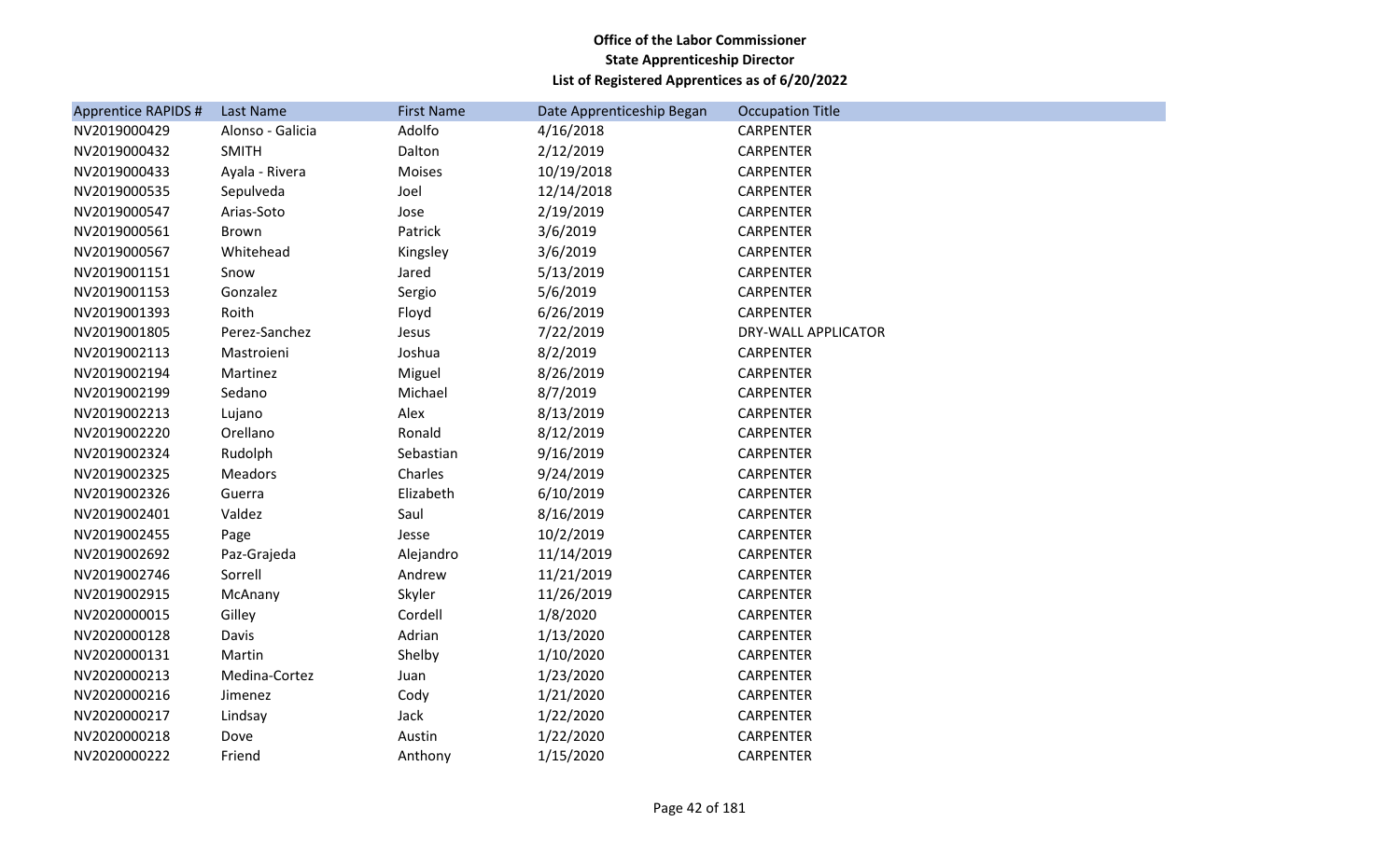| Apprentice RAPIDS # | Last Name       | <b>First Name</b> | Date Apprenticeship Began | <b>Occupation Title</b>    |
|---------------------|-----------------|-------------------|---------------------------|----------------------------|
| NV2020000307        | McArdle         | Liam              | 1/27/2020                 | <b>CARPENTER</b>           |
| NV2020000308        | Morris          | Trenton           | 2/10/2020                 | <b>CARPENTER</b>           |
| NV2020000309        | Miguel-Barrera  | Francisco         | 2/6/2020                  | <b>CARPENTER</b>           |
| NV2020000316        | Shropshire      | Alexander         | 2/10/2020                 | <b>CARPENTER</b>           |
| NV2020000429        | Castaneda       | Dimas             | 3/4/2020                  | CARPENTER                  |
| NV2020000498        | Crofutt         | Joshua            | 6/15/2018                 | <b>CARPENTER</b>           |
| NV2020000524        | Montoya         | Matthew           | 3/17/2020                 | <b>CARPENTER</b>           |
| NV2020000532        | Rios-Salazar    | Erick             | 1/27/2020                 | <b>CARPENTER</b>           |
| NV2020000634        | Rodriguez       | Juan Diego        | 4/21/2020                 | <b>CARPENTER</b>           |
| NV2020000636        | Behan           | <b>Brendan</b>    | 3/6/2020                  | <b>CARPENTER</b>           |
| NV2020000640        | <b>Braun</b>    | Jonpaul           | 4/13/2020                 | <b>CARPENTER</b>           |
| NV2020000794        | Grajeda Valez   | Rigoberto         | 5/4/2020                  | <b>CARPENTER</b>           |
| NV2020000818        | Dean            | Eric              | 2/3/2020                  | <b>CARPENTER</b>           |
| NV2020000835        | Ornelas         | Christopher       | 6/1/2020                  | <b>CARPENTER</b>           |
| NV2020000861        | Halterman       | Lonnie            | 6/9/2020                  | <b>CARPENTER</b>           |
| NV2020001053        | Martinez        | Richard           | 6/23/2020                 | <b>CARPENTER</b>           |
| NV2020001055        | Mausling        | Jacob             | 7/26/2020                 | <b>CARPENTER</b>           |
| NV2020001094        | Richards        | Gabriel           | 6/26/2020                 | <b>CARPENTER</b>           |
| NV2020001096        | stewart         | Takoda            | 6/26/2020                 | <b>CARPENTER</b>           |
| NV2020001097        | Carr            | Alex              | 7/1/2020                  | <b>CARPENTER</b>           |
| NV2020001186        | Guillen         | Eduardo           | 7/24/2020                 | <b>CARPENTER</b>           |
| NV2020001324        | Sedano          | Aurelio           | 8/27/2020                 | <b>CARPENTER</b>           |
| NV2020001438        | Giovannetti     | Cyrus             | 9/23/2020                 | <b>CARPENTER</b>           |
| NV2020001482        | Fruzza          | Chad              | 9/24/2020                 | <b>CARPENTER</b>           |
| NV2020001574        | Vazquez-Cruz    | Candelario        | 10/9/2020                 | <b>CARPENTER</b>           |
| NV2020001575        | Arrate          | Aaron             | 10/19/2020                | <b>CARPENTER</b>           |
| NV2021000023        | Finnigan        | Rhys              | 1/19/2021                 | <b>CARPENTER</b>           |
| NV2021000079        | Guerrero        | Victor            | 8/31/2018                 | <b>DRY-WALL APPLICATOR</b> |
| NV2021000103        | Guzman-Cortes   | Mario             | 2/4/2021                  | CARPENTER                  |
| NV2021000120        | Palacios-Piedra | Saul              | 1/19/2021                 | <b>CARPENTER</b>           |
| NV2021000234        | Ceja-Maciel     | Jose              | 2/23/2021                 | <b>CARPENTER</b>           |
| NV2021000373        | Salem           | <b>Brett</b>      | 3/10/2021                 | <b>CARPENTER</b>           |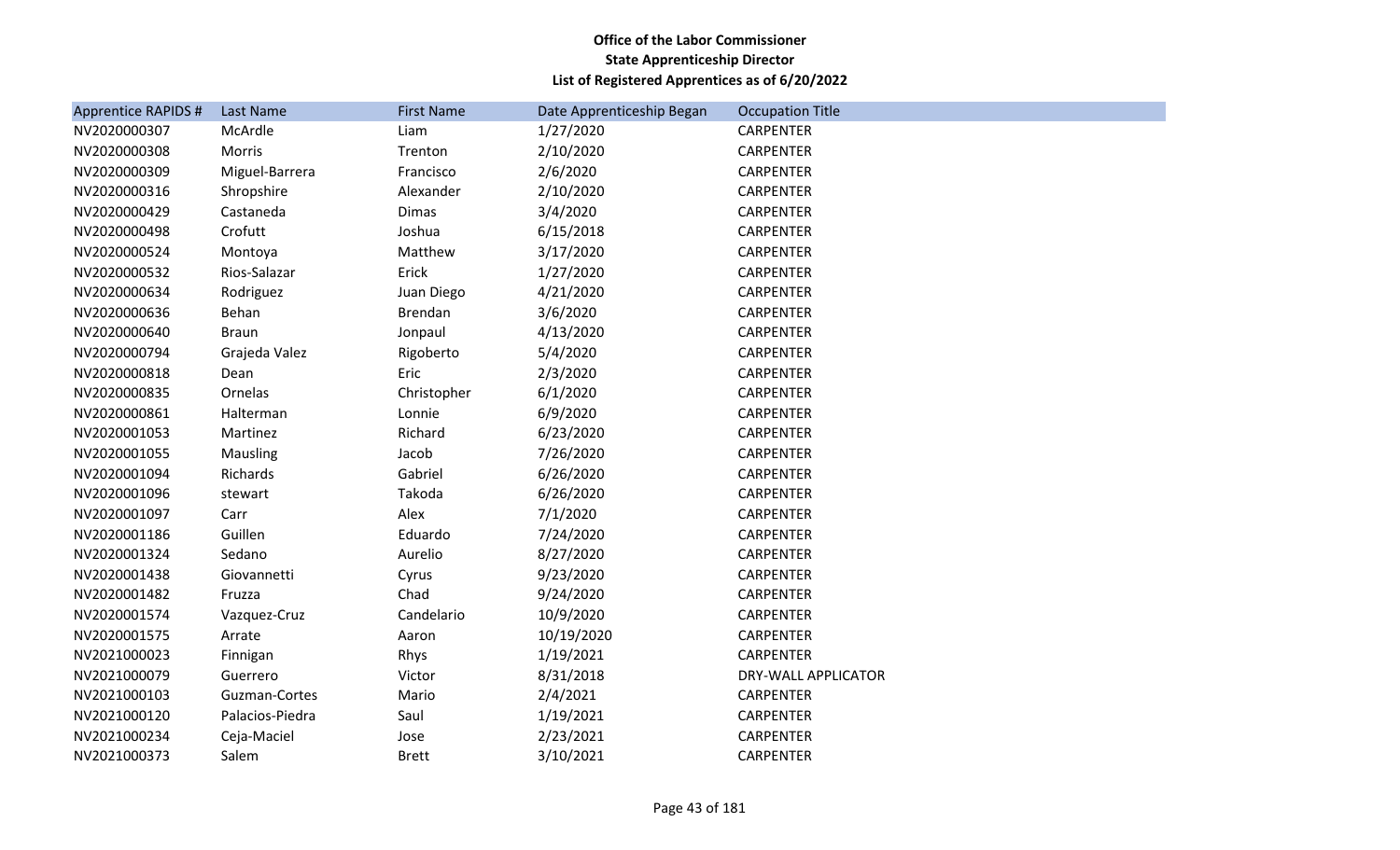| <b>Apprentice RAPIDS #</b> | Last Name          | <b>First Name</b> | Date Apprenticeship Began | <b>Occupation Title</b>    |
|----------------------------|--------------------|-------------------|---------------------------|----------------------------|
| NV2021000393               | Street             | Andrew            | 3/8/2021                  | <b>CARPENTER</b>           |
| NV2021000403               | Barrera-Villasenor | Alfredo           | 3/29/2021                 | <b>CARPENTER</b>           |
| NV2021000456               | Woodward           | Nicholas          | 9/4/2020                  | <b>CARPENTER</b>           |
| NV2021000531               | Castaneda          | Ronaldo           | 4/23/2021                 | <b>CARPENTER</b>           |
| NV2021000604               | Tanzi              | Vincent           | 5/11/2021                 | <b>CARPENTER</b>           |
| NV2021000641               | Laloulu            | Kyra              | 5/17/2021                 | CARPENTER                  |
| NV2021000647               | Martinez           | Carlos            | 5/11/2021                 | <b>CARPENTER</b>           |
| NV2021000667               | Diaz-Funes         | Sergio            | 3/23/2021                 | <b>CARPENTER</b>           |
| NV2021000690               | Rodrigues          | Stefan            | 5/26/2021                 | <b>CARPENTER</b>           |
| NV2021000704               | <b>Berg</b>        | Brandon           | 4/26/2021                 | <b>CARPENTER</b>           |
| NV2021000755               | Segna              | Bambi             | 6/4/2021                  | CARPENTER                  |
| NV2021000851               | Jaurena            | lan               | 6/24/2021                 | <b>CARPENTER</b>           |
| NV2021001045               | Walker             | Jalil             | 7/16/2021                 | <b>CARPENTER</b>           |
| NV2021001047               | Bontempo           | Jared             | 7/6/2021                  | <b>CARPENTER</b>           |
| NV2021001048               | Soares             | Nicholas          | 6/23/2021                 | <b>CARPENTER</b>           |
| NV2021001133               | Hruz               | Robert            | 7/9/2021                  | CARPENTER                  |
| NV2021001152               | Ramirez            | Diego             | 7/30/2021                 | <b>CARPENTER</b>           |
| NV2021001327               | Ford               | Drew              | 8/23/2021                 | CARPENTER                  |
| NV2021001328               | Torres-Rivas       | Cesar             | 8/20/2021                 | <b>CARPENTER</b>           |
| NV2021001379               | McArthur           | Justin            | 8/27/2021                 | <b>CARPENTER</b>           |
| NV2021001385               | Guerra-Miguel      | Brayan            | 9/8/2021                  | <b>CARPENTER</b>           |
| NV2021001703               | Rangel-Gallegos    | Roberto           | 1/28/2019                 | <b>CARPENTER</b>           |
| NV2021001871               | Crist              | Garrett           | 11/23/2021                | <b>CARPENTER</b>           |
| NV2021001916               | Villegas           | Carlos            | 12/6/2021                 | <b>CARPENTER</b>           |
| NV2022000084               | Wilcox             | Dylan             | 1/13/2022                 | <b>CARPENTER</b>           |
| NV2022000085               | Martinez-Olvera    | Christopher       | 11/28/2021                | <b>CARPENTER</b>           |
| NV2022000113               | Gilmar-Garcia      | Giovani           | 1/25/2022                 | DRY-WALL APPLICATOR        |
| NV2022000153               | Garcia Garcia      | Pedro             | 1/11/2022                 | DRY-WALL APPLICATOR        |
| NV2022000214               | Castro Ibarra      | Kevin             | 2/15/2022                 | DRY-WALL APPLICATOR        |
| NV2022000294               | Ambrocio Contreras | Edwin             | 2/28/2022                 | <b>CARPENTER</b>           |
| NV2022000295               | <b>Braun</b>       | Lennon            | 2/28/2022                 | <b>DRY-WALL APPLICATOR</b> |
| NV2022000340               | Thurman            | Jason             | 3/8/2022                  | DRY-WALL APPLICATOR        |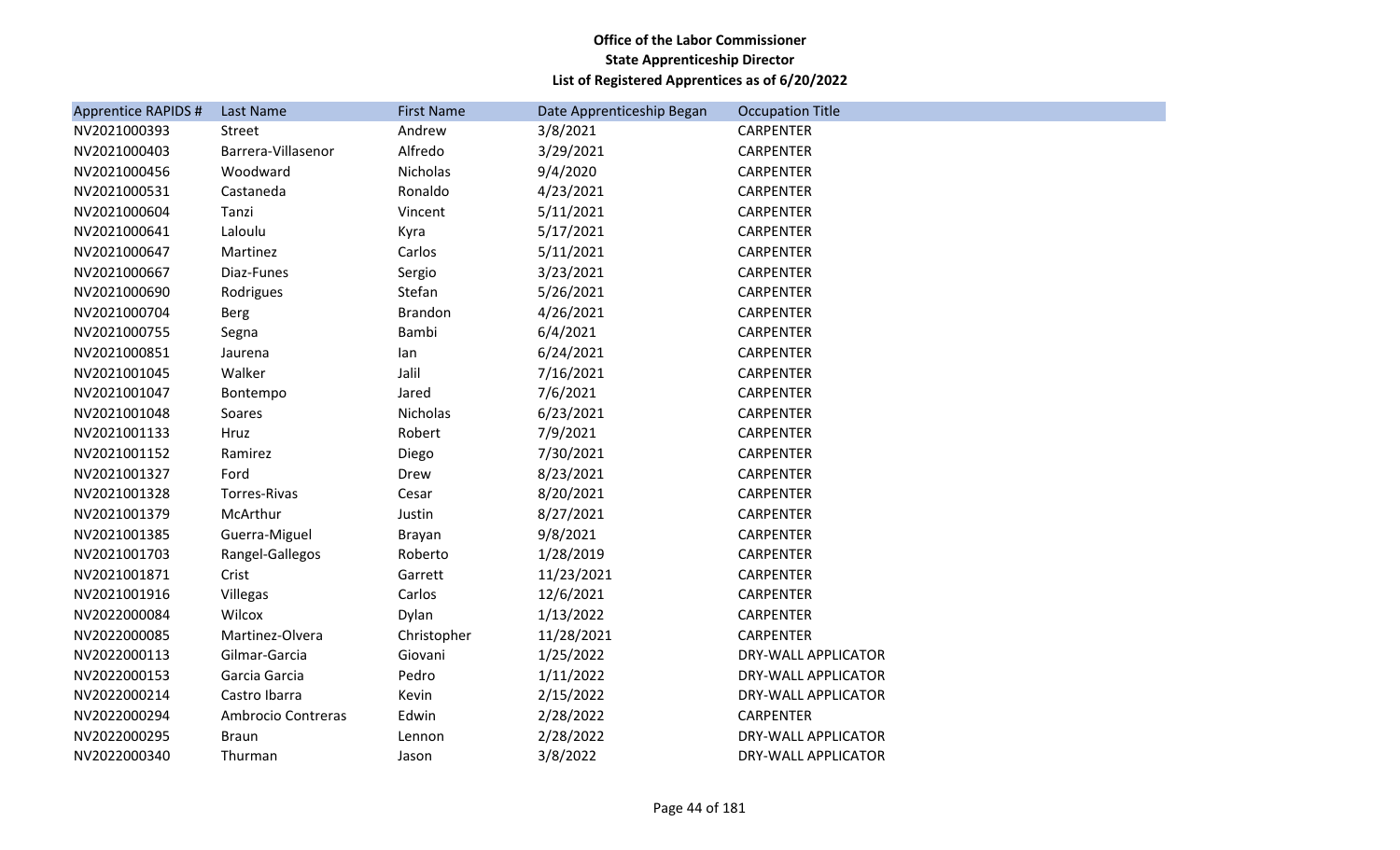| <b>Apprentice RAPIDS #</b> | Last Name             | <b>First Name</b> | Date Apprenticeship Began | <b>Occupation Title</b>                             |
|----------------------------|-----------------------|-------------------|---------------------------|-----------------------------------------------------|
| NV2022000343               | Morales-Prieto        | Aaron             | 2/1/2022                  | <b>DRY-WALL APPLICATOR</b>                          |
| NV2022000348               | White                 | Robert            | 3/8/2022                  | SCAFFOLD ERECTOR (Existing Title: Carpenter, Rough) |
| NV2022000403               | Moreno                | Christian         | 3/21/2022                 | DRY-WALL APPLICATOR                                 |
| NV2022000416               | Zaragosa-Martinez     | Fabian            | 3/14/2022                 | <b>CARPENTER</b>                                    |
| NV2022000697               | Carrillo              | Odin              | 5/2/2022                  | DRY-WALL APPLICATOR                                 |
| NV2022000957               | Lwaboshi-Oshigee      | Samweli           | 6/7/2022                  | <b>CARPENTER</b>                                    |
| NV2022000960               | Hodges                | Alexander         | 6/2/2022                  | <b>CARPENTER</b>                                    |
| NV16N033077                | <b>MEDINA-MORALES</b> | <b>JOEL</b>       | 9/1/2016                  | CARPENTER, ROUGH                                    |
| NV2017034792               | Gonzalez              | Pedro             | 8/24/2017                 | CARPENTER, ROUGH                                    |
| NV2018000569               | Valencia              | Anthony           | 11/9/2017                 | CARPENTER, ROUGH                                    |
| NV2018000571               | Zamora-Aguilar        | Francisco         | 11/9/2017                 | CARPENTER, ROUGH                                    |
| NV2018001183               | <b>Morales</b>        | Vidal             | 6/12/2018                 | CARPENTER, ROUGH                                    |
| NV2018001186               | Mora                  | David             | 5/1/2018                  | CARPENTER, ROUGH                                    |
| NV2019000145               | Orozco                | Ricardo           | 1/9/2019                  | CARPENTER, ROUGH                                    |
| NV2019000348               | Ramirez               | Luis              | 1/30/2019                 | CARPENTER, ROUGH                                    |
| NV2019001284               | Campos                | Andres            | 1/4/2019                  | CARPENTER, ROUGH                                    |
| NV2019001756               | Caro                  | Juan              | 8/8/2019                  | CARPENTER, ROUGH                                    |
| NV2019001760               | Rodriguez             | Danny             | 8/2/2019                  | CARPENTER, ROUGH                                    |
| NV2019002263               | Campuzano             | Xavier            | 8/26/2019                 | CARPENTER, ROUGH                                    |
| NV2019002351               | <b>Burkett</b>        | Anthony           | 9/23/2019                 | CARPENTER, ROUGH                                    |
| NV2019002500               | Alvarez Lopez         | Gerardo           | 10/21/2019                | CARPENTER, ROUGH                                    |
| NV2019002571               | <b>Barajas</b>        | Oscar             | 11/4/2019                 | CARPENTER, ROUGH                                    |
| NV2019002630               | Aguila                | Marco             | 11/12/2019                | CARPENTER, ROUGH                                    |
| NV2019002635               | Lopez Cardenas        | Eduardo           | 11/7/2019                 | CARPENTER, ROUGH                                    |
| NV2019002672               | Chavez Garcia         | Geovanny          | 11/15/2019                | CARPENTER, ROUGH                                    |
| NV2020000191               | Veronica              | Julio             | 1/27/2020                 | CARPENTER, ROUGH                                    |
| NV2020000270               | Ceballos              | Luis              | 2/7/2020                  | CARPENTER, ROUGH                                    |
| NV2020000282               | Velazquez             | Andrew            | 2/4/2020                  | CARPENTER, ROUGH                                    |
| NV2020000392               | <b>Giron Aguilar</b>  | Arsenio           | 3/2/2020                  | CARPENTER, ROUGH                                    |
| NV2020000397               | Rubio                 | Juan              | 2/21/2020                 | CARPENTER, ROUGH                                    |
| NV2020000434               | Maglich               | Michael           | 3/2/2020                  | CARPENTER, ROUGH                                    |
| NV2020000637               | Polk                  | Ja Lune           | 4/29/2020                 | CARPENTER, ROUGH                                    |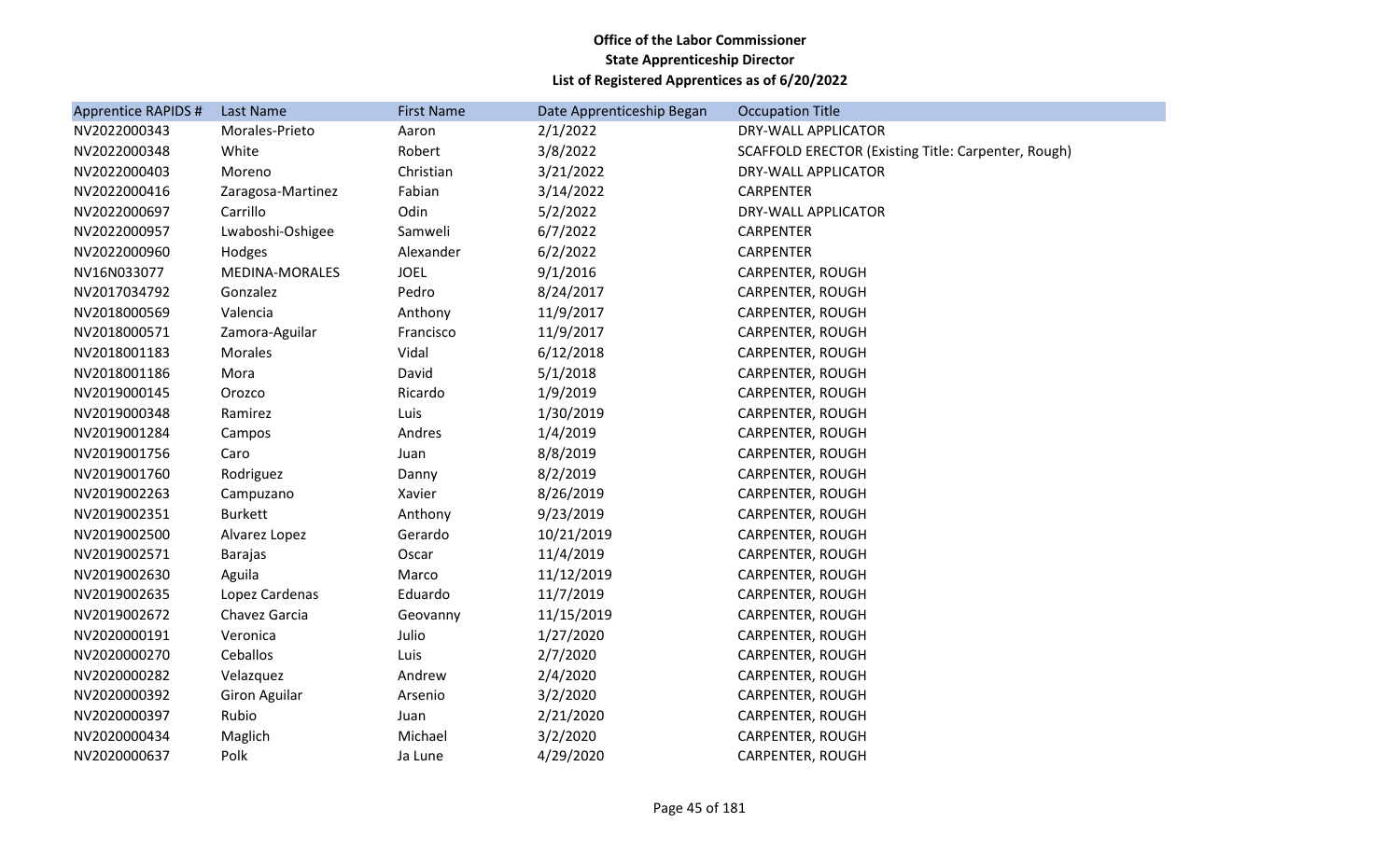| Apprentice RAPIDS # | Last Name         | <b>First Name</b>  | Date Apprenticeship Began | <b>Occupation Title</b> |
|---------------------|-------------------|--------------------|---------------------------|-------------------------|
| NV2020000823        | Smith             | Travious           | 6/4/2020                  | CARPENTER, ROUGH        |
| NV2020000887        | Rodriguez         | Ricardo            | 6/9/2020                  | CARPENTER, ROUGH        |
| NV2020000942        | Benitez           | Heriberto          | 6/29/2020                 | CARPENTER, ROUGH        |
| NV2020001655        | Garcia            | Rene               | 11/13/2020                | CARPENTER, ROUGH        |
| NV2021000485        | Campos            | Leonardo           | 4/27/2021                 | CARPENTER, ROUGH        |
| NV2021001798        | Carrera           | Pedro              | 10/29/2021                | <b>CARPENTER, ROUGH</b> |
| NV2021001870        | Esparza           | Oscar              | 11/22/2021                | CARPENTER, ROUGH        |
| NV2021001912        | Villafane         | Michael            | 12/6/2021                 | CARPENTER, ROUGH        |
| NV06N013228         | PFAFFLY           | <b>ROBERT</b>      | 6/11/2018                 | CARPENTER               |
| NV16N032347         | <b>HARNEY</b>     | <b>RUSSELL</b>     | 2/4/2016                  | <b>CARPENTER</b>        |
| NV16N032740         | WEBER             | <b>MICAH</b>       | 6/7/2021                  | <b>CARPENTER</b>        |
| NV16N032620         | <b>MUNOZ</b>      | ARIEL              | 5/19/2016                 | CARPENTER               |
| NV16N032668         | <b>OCHOA</b>      | COSME              | 6/16/2016                 | <b>CARPENTER</b>        |
| NV16N032990         | TROTTA-MIRIGLIANO | <b>CHRISTOPHER</b> | 8/19/2016                 | CARPENTER               |
| NV16N033129         | <b>MCGRAW</b>     | <b>ASHTON</b>      | 9/8/2016                  | CARPENTER               |
| NV16N033227         | <b>JENKS</b>      | <b>JAMES</b>       | 9/29/2016                 | CARPENTER               |
| NV15N031475         | <b>CHAVEZ</b>     | RAUL               | 11/18/2016                | <b>CARPENTER</b>        |
| NV17N033684         | <b>ELIAS</b>      | <b>MARCUS</b>      | 1/26/2017                 | <b>CARPENTER</b>        |
| NV17N033668         | <b>NOVAK</b>      | <b>KYLEN</b>       | 1/19/2017                 | <b>CARPENTER</b>        |
| NV17N033883         | PEREZ             | <b>JOSEPH</b>      | 3/23/2017                 | CARPENTER               |
| NV17N033885         | <b>DOTY</b>       | <b>JOSHUA</b>      | 5/9/2022                  | <b>CARPENTER</b>        |
| NV17N033860         | <b>SHIPLEY</b>    | ZXAVIAN            | 3/2/2017                  | CARPENTER               |
| NV17N034121         | <b>MORGAN</b>     | <b>CHRISTIAN</b>   | 5/18/2017                 | <b>CARPENTER</b>        |
| NV17N034006         | <b>REYES</b>      | <b>CORIAN</b>      | 4/13/2017                 | CARPENTER               |
| NV17N033994         | SOTELO            | <b>OMAR</b>        | 4/14/2017                 | <b>CARPENTER</b>        |
| NV2017034414        | Isaac             | Yanez              | 6/8/2017                  | <b>CARPENTER</b>        |
| NV2017034416        | Amezola           | Jaime              | 6/15/2017                 | CARPENTER               |
| NV2017034417        | Schlesinger       | Christian          | 6/15/2017                 | <b>CARPENTER</b>        |
| NV2017034427        | Enciso            | Miguel             | 6/29/2017                 | CARPENTER               |
| NV2017034433        | Bravo Ayala       | Angel              | 5/11/2017                 | CARPENTER               |
| NV2017034440        | Swidas            | John               | 5/29/2017                 | CARPENTER               |
| NV2017034442        | Gray              | Antonio            | 12/17/2021                | <b>CARPENTER</b>        |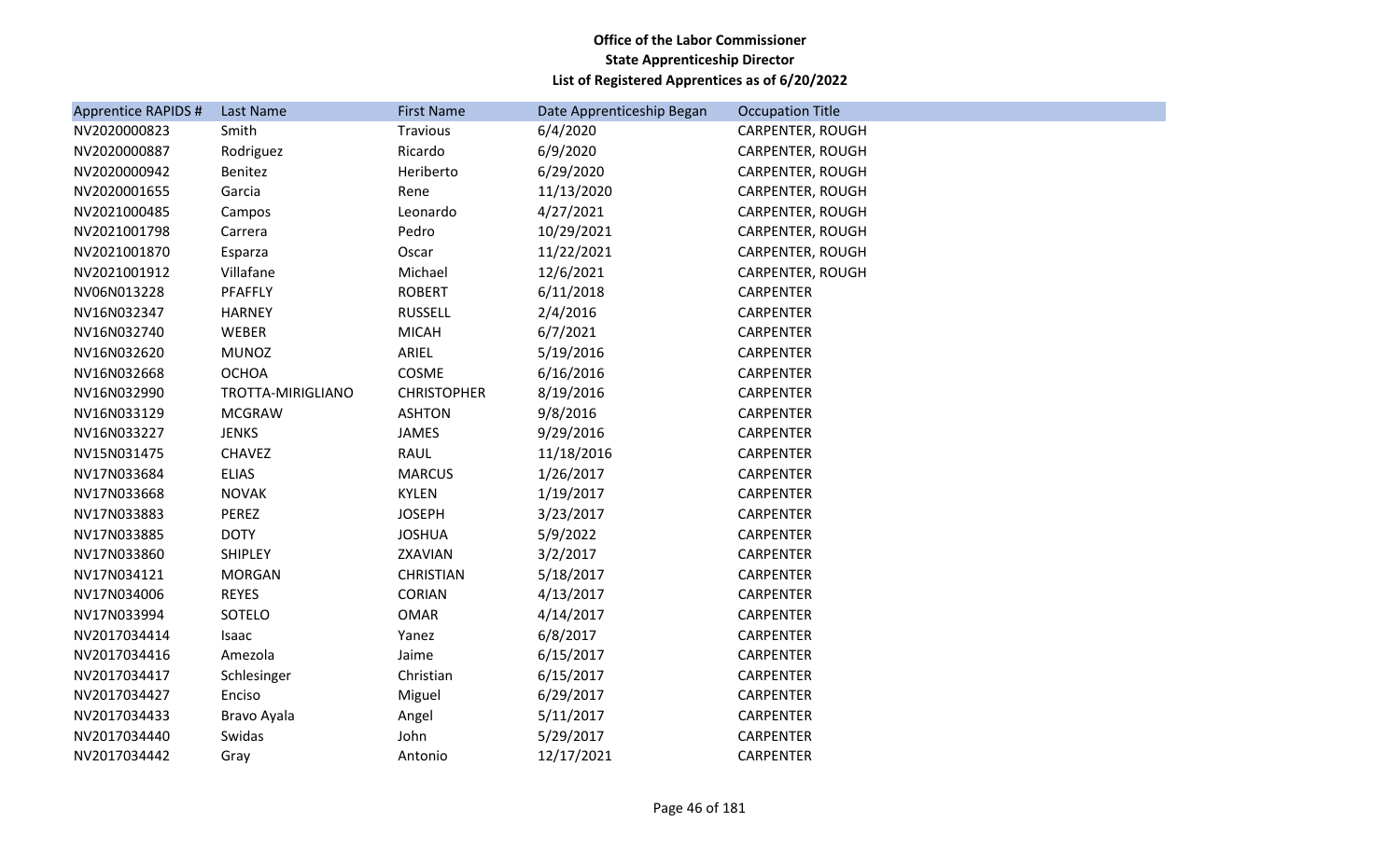| <b>Apprentice RAPIDS #</b> | Last Name      | <b>First Name</b> | Date Apprenticeship Began | <b>Occupation Title</b> |
|----------------------------|----------------|-------------------|---------------------------|-------------------------|
| NV2017034446               | Tubbs          | Nicholas          | 6/8/2017                  | <b>CARPENTER</b>        |
| NV2017034525               | Abihai         | Lawrence          | 6/3/2017                  | <b>CARPENTER</b>        |
| NV2017034587               | Mclemore       | John              | 7/13/2017                 | <b>CARPENTER</b>        |
| NV2017034590               | Nielsen        | Joshua            | 7/20/2017                 | <b>CARPENTER</b>        |
| NV2017034601               | Mestas         | Daniel            | 7/27/2017                 | <b>CARPENTER</b>        |
| NV2017034777               | Haro           | Martin            | 8/10/2017                 | CARPENTER               |
| NV2017034780               | Mendez         | Carlos            | 8/31/2017                 | <b>CARPENTER</b>        |
| NV2017034791               | Angelo         | Foti              | 9/7/2017                  | CARPENTER               |
| NV2017034848               | Rios           | Ricardo           | 9/7/2017                  | <b>CARPENTER</b>        |
| NV2017034963               | Garcia Mercado | Danny             | 9/19/2017                 | <b>CARPENTER</b>        |
| NV2017034964               | Mercado        | Danny             | 9/19/2017                 | <b>CARPENTER</b>        |
| NV2018000011               | Findley        | Jesse             | 9/29/2017                 | <b>CARPENTER</b>        |
| NV2018000013               | Taylo          | Aaron             | 9/28/2017                 | <b>CARPENTER</b>        |
| NV2018000017               | Stokke         | Ryan              | 9/21/2017                 | <b>CARPENTER</b>        |
| NV2018000024               | Allen          | Nicholas          | 9/28/2017                 | <b>CARPENTER</b>        |
| NV2018000028               | Reinold        | Brinson           | 10/6/2017                 | <b>CARPENTER</b>        |
| NV2018000036               | Holt           | Anthony           | 10/10/2017                | <b>CARPENTER</b>        |
| NV2018000037               | Marrufo        | Uriel             | 10/10/2017                | CARPENTER               |
| NV2018000047               | <b>Nick</b>    | Andrew            | 10/13/2017                | <b>CARPENTER</b>        |
| NV2018000108               | Hunter         | Thomas            | 10/5/2017                 | CARPENTER               |
| NV2018000115               | Rodell-Davis   | Auston            | 10/5/2017                 | <b>CARPENTER</b>        |
| NV2018000119               | Vazquez        | <b>Dulce</b>      | 10/23/2017                | <b>CARPENTER</b>        |
| NV2018000153               | Steinman       | Edward            | 10/13/2017                | <b>CARPENTER</b>        |
| NV2018000155               | sOLT           | wESLEY            | 10/13/2017                | <b>CARPENTER</b>        |
| NV2018000156               | Acevedo        | Jaime             | 10/16/2017                | <b>CARPENTER</b>        |
| NV2018000177               | Cruz Acevedo   | Diego             | 10/16/2017                | <b>CARPENTER</b>        |
| NV2018000178               | White          | Matthew           | 10/18/2017                | <b>CARPENTER</b>        |
| NV2018000181               | Zorzi          | Michael           | 10/25/2017                | <b>CARPENTER</b>        |
| NV2018000182               | Rivera         | Tylor             | 10/20/2017                | <b>CARPENTER</b>        |
| NV2018000191               | Tabangcura     | Steven            | 10/23/2017                | <b>CARPENTER</b>        |
| NV2018000195               | Walker         | Kody              | 10/24/2017                | <b>CARPENTER</b>        |
| NV2018000210               | McNeil         | Andrew            | 3/28/2022                 | <b>CARPENTER</b>        |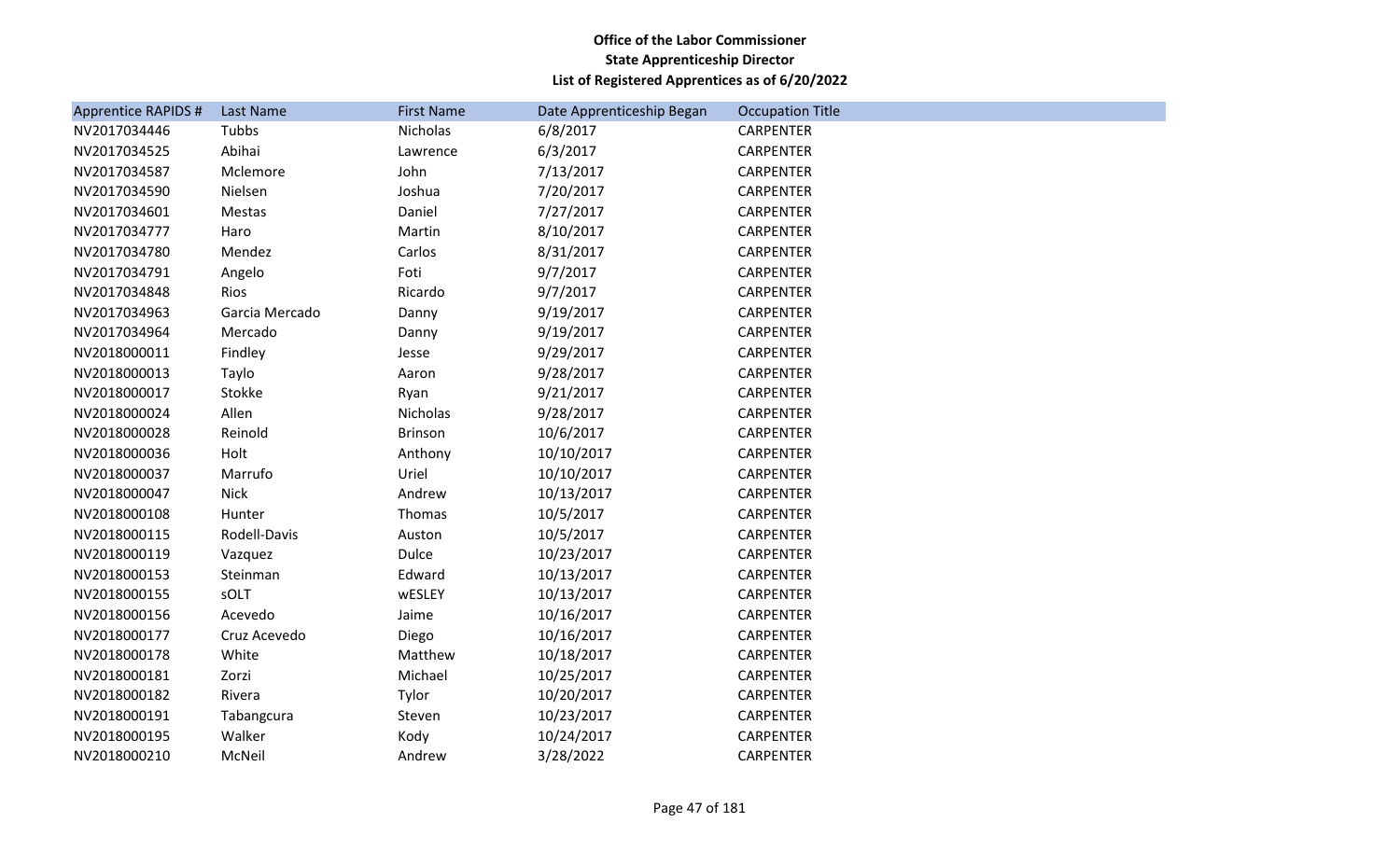| <b>Apprentice RAPIDS #</b> | Last Name       | <b>First Name</b> | Date Apprenticeship Began | <b>Occupation Title</b> |
|----------------------------|-----------------|-------------------|---------------------------|-------------------------|
| NV2018000211               | Sanchez         | Ralph             | 10/26/2017                | <b>CARPENTER</b>        |
| NV2018000273               | Lopez           | Danny             | 12/4/2017                 | <b>CARPENTER</b>        |
| NV2018000416               | Ruiz            | Francisco         | 10/31/2017                | CARPENTER               |
| NV2018000450               | Sanchez-Barrera | Jose              | 11/2/2017                 | <b>CARPENTER</b>        |
| NV2018000567               | McCoy           | Leonard           | 11/27/2017                | <b>CARPENTER</b>        |
| NV2018000628               | Isacc           | Esquivel          | 1/29/2018                 | <b>CARPENTER</b>        |
| NV2018000635               | Konchan         | Jacob             | 12/12/2017                | <b>CARPENTER</b>        |
| NV2018000636               | Dominguez       | Felix             | 12/12/2017                | CARPENTER               |
| NV2018000639               | Rios            | Sergio            | 12/13/2017                | <b>CARPENTER</b>        |
| NV2018000644               | RAines          | Trenton           | 12/15/2017                | <b>CARPENTER</b>        |
| NV2018000704               | Olivas          | Roberto           | 2/5/2018                  | <b>CARPENTER</b>        |
| NV2018000735               | Mucklow         | Tommy             | 12/18/2017                | <b>CARPENTER</b>        |
| NV2018000737               | Stoughton       | Matthew           | 12/29/2017                | <b>CARPENTER</b>        |
| NV2018000753               | Gaucin          | Alonso            | 1/10/2018                 | <b>CARPENTER</b>        |
| NV2018000876               | Mitchell        | Joseph            | 4/2/2018                  | <b>CARPENTER</b>        |
| NV2018000908               | Baca            | Ronnie            | 2/5/2018                  | <b>CARPENTER</b>        |
| NV2018000915               | Alby            | Scott             | 4/17/2018                 | <b>CARPENTER</b>        |
| NV2018000920               | Partida-Flores  | Fidel             | 2/26/2018                 | CARPENTER               |
| NV2018000921               | Tolentino       | Carmelo           | 2/26/2018                 | <b>CARPENTER</b>        |
| NV2018000935               | Phillips        | Troy              | 3/22/2018                 | <b>CARPENTER</b>        |
| NV2018000955               | Leonardo        | Ruben             | 3/5/2018                  | <b>CARPENTER</b>        |
| NV2018000957               | Polacek         | Ronald            | 3/12/2018                 | <b>CARPENTER</b>        |
| NV2018000962               | Pantehis        | Kelly             | 4/3/2018                  | CARPENTER               |
| NV2018000963               | Shepard         | Joseph            | 4/3/2018                  | <b>CARPENTER</b>        |
| NV2018000968               | Vega            | Donavan           | 1/12/2018                 | <b>CARPENTER</b>        |
| NV2018000969               | Bergmann        | Logan             | 1/18/2018                 | CARPENTER               |
| NV2018000970               | Nicolas         | Salvador          | 1/22/2018                 | <b>CARPENTER</b>        |
| NV2018000971               | Sotelo          | Sergio            | 1/22/2018                 | CARPENTER               |
| NV2018000972               | Guzman          | Cesar             | 4/26/2018                 | <b>CARPENTER</b>        |
| NV2018000976               | Sniadach        | Dylan             | 4/27/2018                 | <b>CARPENTER</b>        |
| NV2018000979               | Carranza        | Braydon           | 4/23/2018                 | CARPENTER               |
| NV2018000996               | Domiguez        | Antonio           | 5/2/2018                  | <b>CARPENTER</b>        |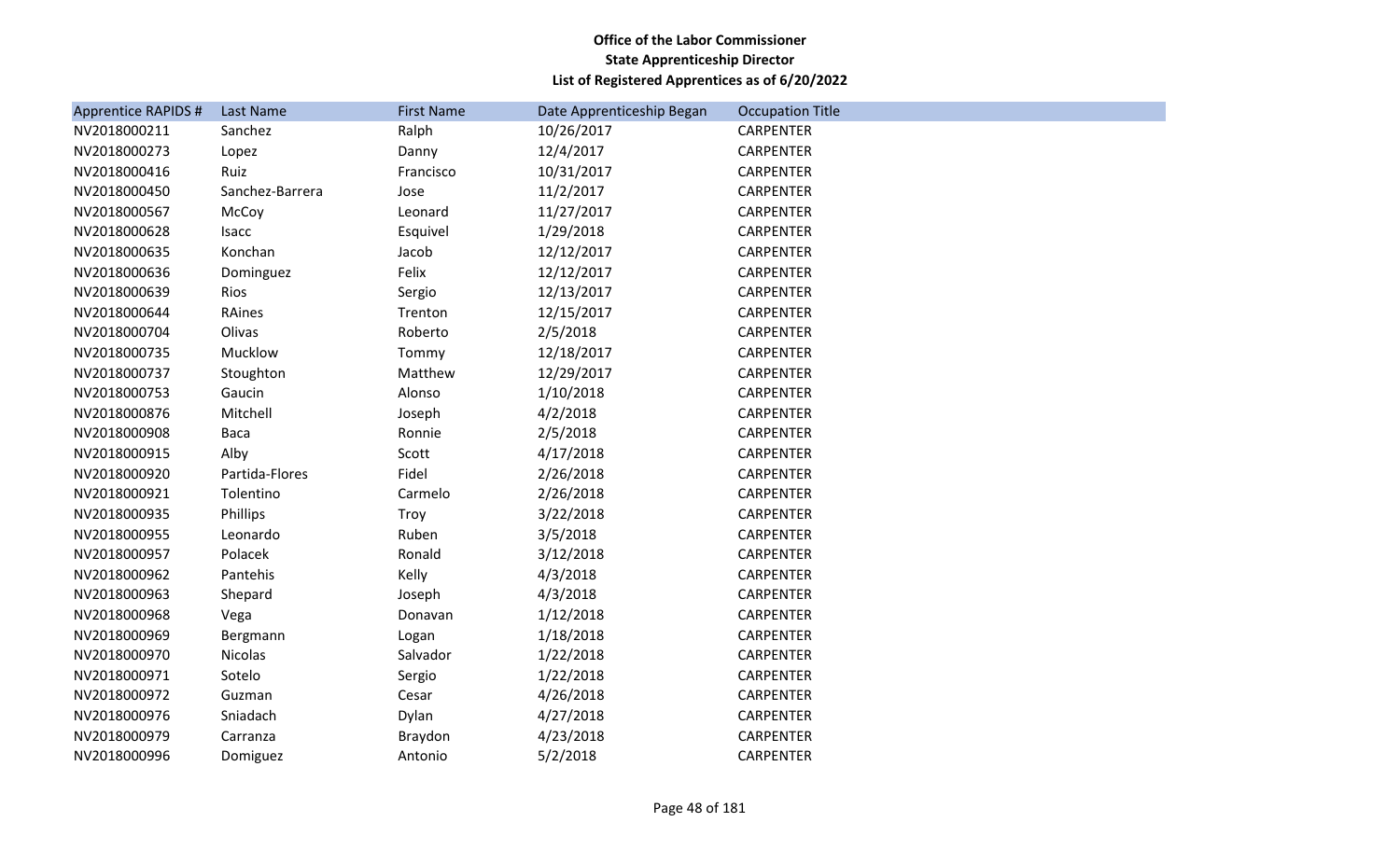| <b>Apprentice RAPIDS #</b> | Last Name         | <b>First Name</b> | Date Apprenticeship Began | <b>Occupation Title</b> |
|----------------------------|-------------------|-------------------|---------------------------|-------------------------|
| NV2018001002               | Cortes-Banales    | Mitchell          | 3/13/2018                 | <b>CARPENTER</b>        |
| NV2018001052               | Olivas            | Nicholas          | 5/14/2018                 | <b>CARPENTER</b>        |
| NV2018001053               | Kania             | Grzegorz          | 5/14/2018                 | <b>CARPENTER</b>        |
| NV2018001087               | <b>Buffalo</b>    | Acelin            | 5/29/2018                 | <b>CARPENTER</b>        |
| NV2018001172               | Ayala-Felix       | Francisco         | 5/3/2018                  | <b>CARPENTER</b>        |
| NV2018001173               | Picarra           | Patrick           | 5/14/2018                 | <b>CARPENTER</b>        |
| NV2018001174               | Sanchez           | Anay              | 5/15/2018                 | <b>CARPENTER</b>        |
| NV2018001175               | Escovar           | <b>Bictor</b>     | 5/14/2018                 | CARPENTER               |
| NV2018001187               | Wieseke           | William           | 5/16/2018                 | <b>CARPENTER</b>        |
| NV2018001189               | Guevara-Hernandez | Luis              | 5/16/2018                 | CARPENTER               |
| NV2018001190               | Carrizoza         | Fidel             | 5/18/2018                 | <b>CARPENTER</b>        |
| NV2018001191               | <b>Norris</b>     | <b>Brandon</b>    | 5/29/2018                 | <b>CARPENTER</b>        |
| NV2018001193               | Fuentes           | Hedwyn            | 5/29/2018                 | CARPENTER               |
| NV2018001234               | Anderson          | Paul              | 5/22/2018                 | <b>CARPENTER</b>        |
| NV2018001433               | Romeo             | Nicholas          | 6/13/2018                 | CARPENTER               |
| NV2018001434               | Mountz            | Zachary           | 6/13/2018                 | <b>CARPENTER</b>        |
| NV2018001438               | Chavarin          | Jonathan          | 6/20/2018                 | <b>CARPENTER</b>        |
| NV2018001440               | Gilmore           | Logan             | 6/22/2018                 | CARPENTER               |
| NV2018001972               | Aguilar           | Jonathan          | 4/4/2022                  | <b>CARPENTER</b>        |
| NV2018001977               | Zebell            | Douglas           | 6/27/2018                 | CARPENTER               |
| NV2018001979               | Hofbauer          | Wade              | 6/29/2018                 | CARPENTER               |
| NV2018002026               | Hill              | Marell            | 8/9/2018                  | <b>CARPENTER</b>        |
| NV2018002120               | Trott             | Brandon           | 8/21/2018                 | CARPENTER               |
| NV2018002121               | Lara-Anguiano     | Diego             | 8/17/2018                 | <b>CARPENTER</b>        |
| NV2018002122               | Perez             | Juan              | 8/17/2018                 | <b>CARPENTER</b>        |
| NV2018002126               | Pugh              | Tyler             | 5/24/2021                 | CARPENTER               |
| NV2018002136               | Brown             | Joseph            | 7/30/2018                 | <b>CARPENTER</b>        |
| NV2018002166               | Orndoff           | Landon            | 7/26/2018                 | CARPENTER               |
| NV2018002302               | Malaikini         | Sage-Bowen        | 8/30/2018                 | CARPENTER               |
| NV2018002306               | Mendiola          | Roberto           | 8/8/2018                  | <b>CARPENTER</b>        |
| NV2018002450               | Martinez          | Ivan              | 4/20/2021                 | <b>CARPENTER</b>        |
| NV2018002481               | <b>Driskell</b>   | Mark              | 9/24/2018                 | <b>CARPENTER</b>        |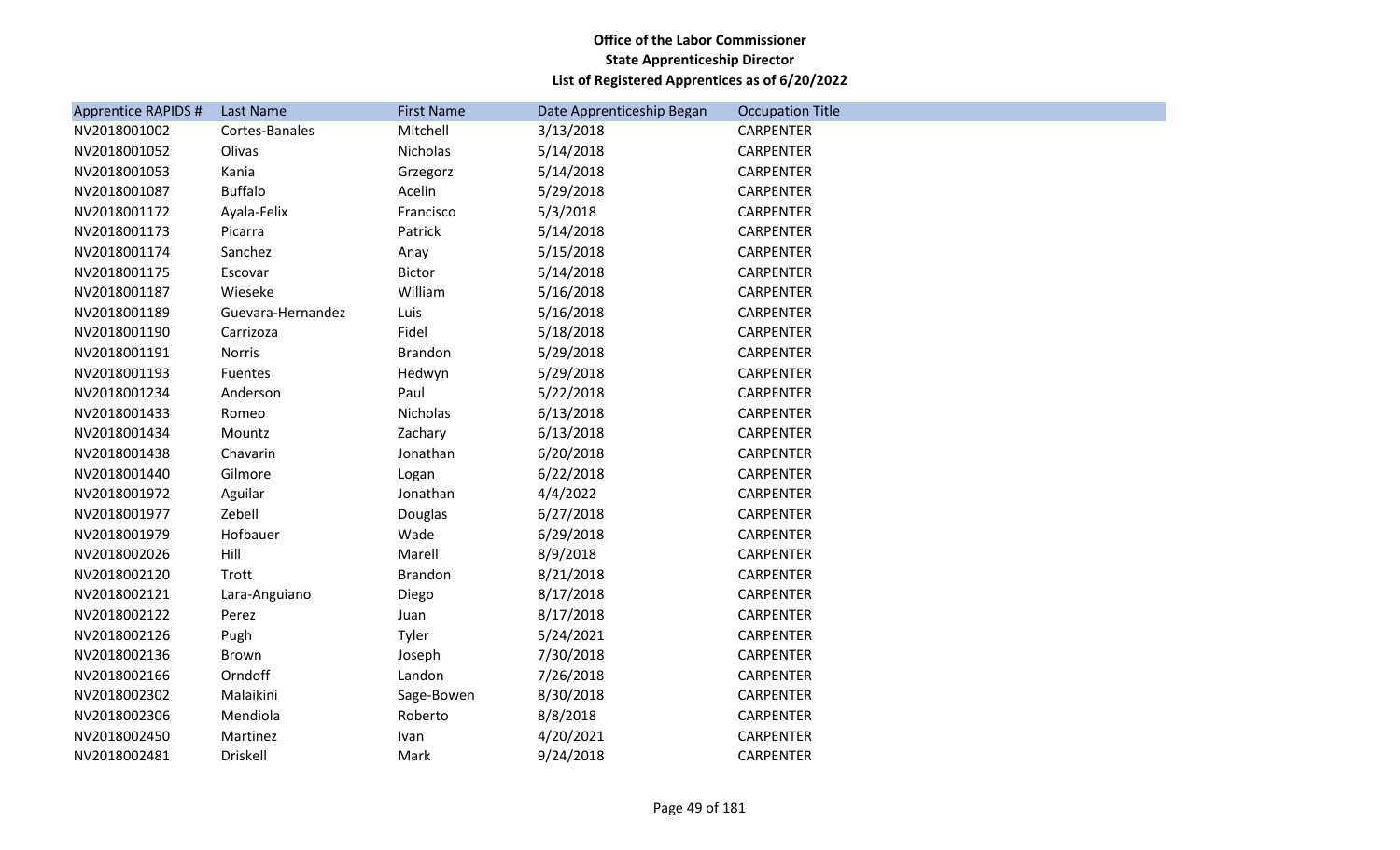| <b>Apprentice RAPIDS #</b> | Last Name         | <b>First Name</b> | Date Apprenticeship Began | <b>Occupation Title</b> |
|----------------------------|-------------------|-------------------|---------------------------|-------------------------|
| NV2018002504               | Serna-Gurrola     | Juan              | 9/21/2018                 | <b>CARPENTER</b>        |
| NV2018002542               | Williams          | Donovan           | 10/1/2018                 | <b>CARPENTER</b>        |
| NV2018002666               | Carillo-Nunez     | Edgar             | 7/6/2018                  | <b>CARPENTER</b>        |
| NV2018002685               | McCreary          | James             | 10/16/2018                | <b>CARPENTER</b>        |
| NV2018002688               | Woodruff          | Sharelle          | 10/16/2018                | <b>CARPENTER</b>        |
| NV2018002721               | Perez             | Carlos            | 9/17/2018                 | <b>CARPENTER</b>        |
| NV2018002751               | Algernon          | Olden             | 9/19/2018                 | <b>CARPENTER</b>        |
| NV2018002759               | Vasquez           | Edgar             | 9/20/2018                 | CARPENTER               |
| NV2018002760               | Bingham           | <b>Braxton</b>    | 9/21/2018                 | <b>CARPENTER</b>        |
| NV2018002779               | Villanueva        | Mario             | 9/25/2018                 | <b>CARPENTER</b>        |
| NV2018002780               | Martinez          | Carlos            | 10/30/2018                | <b>CARPENTER</b>        |
| NV2018002784               | Andrade           | Kevin             | 10/1/2018                 | CARPENTER               |
| NV2018002797               | Portillo-Marquez  | Daniel            | 10/5/2018                 | CARPENTER               |
| NV2018002799               | Garcia            | Christopher       | 10/5/2018                 | <b>CARPENTER</b>        |
| NV2018002800               | Benoit            | Jacob             | 10/31/2018                | CARPENTER               |
| NV2018002808               | Preciado          | Edgar             | 10/22/2018                | <b>CARPENTER</b>        |
| NV2018002818               | Corral            | Gerardo           | 10/29/2018                | <b>CARPENTER</b>        |
| NV2018003024               | Joshua            | Dupree            | 9/28/2018                 | CARPENTER               |
| NV2019000002               | <b>Bustamante</b> | Ivan              | 11/15/2018                | <b>CARPENTER</b>        |
| NV2019000005               | De La Cruz        | Mario             | 11/30/2018                | CARPENTER               |
| NV2019000006               | Cibrian Avila     | Sergio            | 11/14/2018                | <b>CARPENTER</b>        |
| NV2019000014               | Forrest           | Michael           | 12/18/2018                | <b>CARPENTER</b>        |
| NV2019000034               | Martinez          | Gil               | 1/3/2019                  | CARPENTER               |
| NV2019000130               | Riboni            | Santana           | 1/8/2019                  | <b>CARPENTER</b>        |
| NV2019000132               | Sutton            | Declan            | 1/8/2019                  | <b>CARPENTER</b>        |
| NV2019000133               | Ornelas - Alcaraz | Cesar             | 1/8/2019                  | CARPENTER               |
| NV2019000137               | Garcia - Ramos    | Armando           | 1/8/2019                  | <b>CARPENTER</b>        |
| NV2019000138               | Gonzalez          | Jonathan          | 12/17/2018                | CARPENTER               |
| NV2019000140               | Larson            | James             | 1/9/2019                  | CARPENTER               |
| NV2019000155               | Rodriguez Plata   | <b>Brian</b>      | 1/14/2019                 | <b>CARPENTER</b>        |
| NV2019000159               | Dean              | Juleesa           | 1/11/2019                 | CARPENTER               |
| NV2019000161               | Mailero Zerguera  | Fidel             | 1/8/2019                  | <b>CARPENTER</b>        |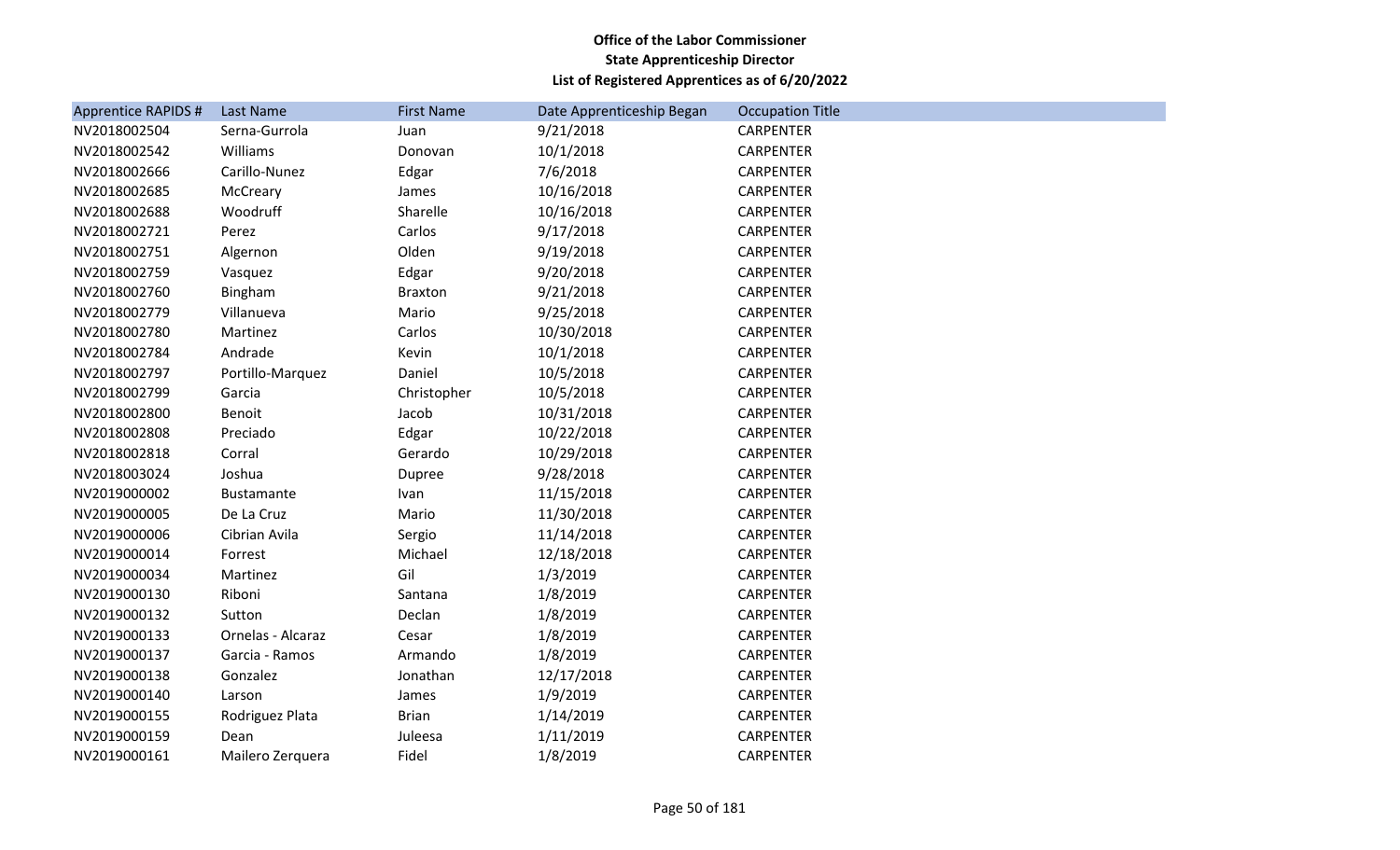| <b>Apprentice RAPIDS #</b> | Last Name          | <b>First Name</b> | Date Apprenticeship Began | <b>Occupation Title</b> |
|----------------------------|--------------------|-------------------|---------------------------|-------------------------|
| NV2019000176               | Durill             | Cole              | 11/21/2018                | <b>CARPENTER</b>        |
| NV2019000195               | Quitog             | Blane             | 1/17/2019                 | <b>CARPENTER</b>        |
| NV2019000272               | Rico               | Alan              | 1/29/2019                 | <b>CARPENTER</b>        |
| NV2019000273               | Ramirez-Villarreal | Oscar             | 12/2/2021                 | <b>CARPENTER</b>        |
| NV2019000333               | Arellano           | Juan              | 1/30/2019                 | <b>CARPENTER</b>        |
| NV2019000343               | Perez-Trujillo     | Alejandro         | 1/31/2019                 | <b>CARPENTER</b>        |
| NV2019000346               | Perez              | Jose              | 1/28/2019                 | CARPENTER               |
| NV2019000350               | Bojorquez          | Emir              | 1/28/2019                 | <b>CARPENTER</b>        |
| NV2019000420               | Kenner             | Trey              | 2/6/2019                  | <b>CARPENTER</b>        |
| NV2019000500               | Rivas              | Michael           | 2/11/2019                 | <b>CARPENTER</b>        |
| NV2019000502               | Foster             | <b>Brian</b>      | 2/13/2019                 | <b>CARPENTER</b>        |
| NV2019000504               | Ascencio           | David             | 2/14/2019                 | CARPENTER               |
| NV2019000515               | Carrillo           | Antonio           | 2/19/2019                 | <b>CARPENTER</b>        |
| NV2019000516               | Milner             | Cody              | 2/20/2019                 | CARPENTER               |
| NV2019000546               | Dyer               | Tyler             | 3/4/2019                  | <b>CARPENTER</b>        |
| NV2019000588               | Henson             | Matthew           | 3/12/2019                 | <b>CARPENTER</b>        |
| NV2019000642               | Estrada - Arroyo   | Ruben             | 3/22/2019                 | <b>CARPENTER</b>        |
| NV2019000647               | Quiles-Corona      | Sergio            | 3/21/2019                 | <b>CARPENTER</b>        |
| NV2019000682               | Newburn            | Ryan              | 4/1/2019                  | CARPENTER               |
| NV2019000809               | Lopez              | Steve             | 4/8/2019                  | <b>CARPENTER</b>        |
| NV2019000847               | Rincon Monarrez    | Javier            | 4/18/2019                 | CARPENTER               |
| NV2019000848               | Vo                 | Michael           | 4/18/2019                 | CARPENTER               |
| NV2019000868               | Santos             | Baltazar          | 4/15/2019                 | <b>CARPENTER</b>        |
| NV2019000915               | Petrosie           | Alex              | 4/25/2019                 | CARPENTER               |
| NV2019000919               | Diaz               | Simon             | 4/29/2019                 | <b>CARPENTER</b>        |
| NV2019000983               | Mertikas           | Donovan           | 4/30/2019                 | CARPENTER               |
| NV2019001029               | Chavarria-Escobedo | Esequiel          | 5/13/2019                 | CARPENTER               |
| NV2019001031               | Southard           | Kramer            | 5/3/2019                  | <b>CARPENTER</b>        |
| NV2019001113               | Lamarra            | Andrew            | 5/21/2019                 | CARPENTER               |
| NV2019001352               | Castellanos-Zarate | Witman            | 6/18/2019                 | CARPENTER               |
| NV2019001702               | Madriz             | Daniel            | 7/24/2019                 | CARPENTER               |
| NV2019001859               | Flores-Mercado     | Joshua            | 7/18/2019                 | <b>CARPENTER</b>        |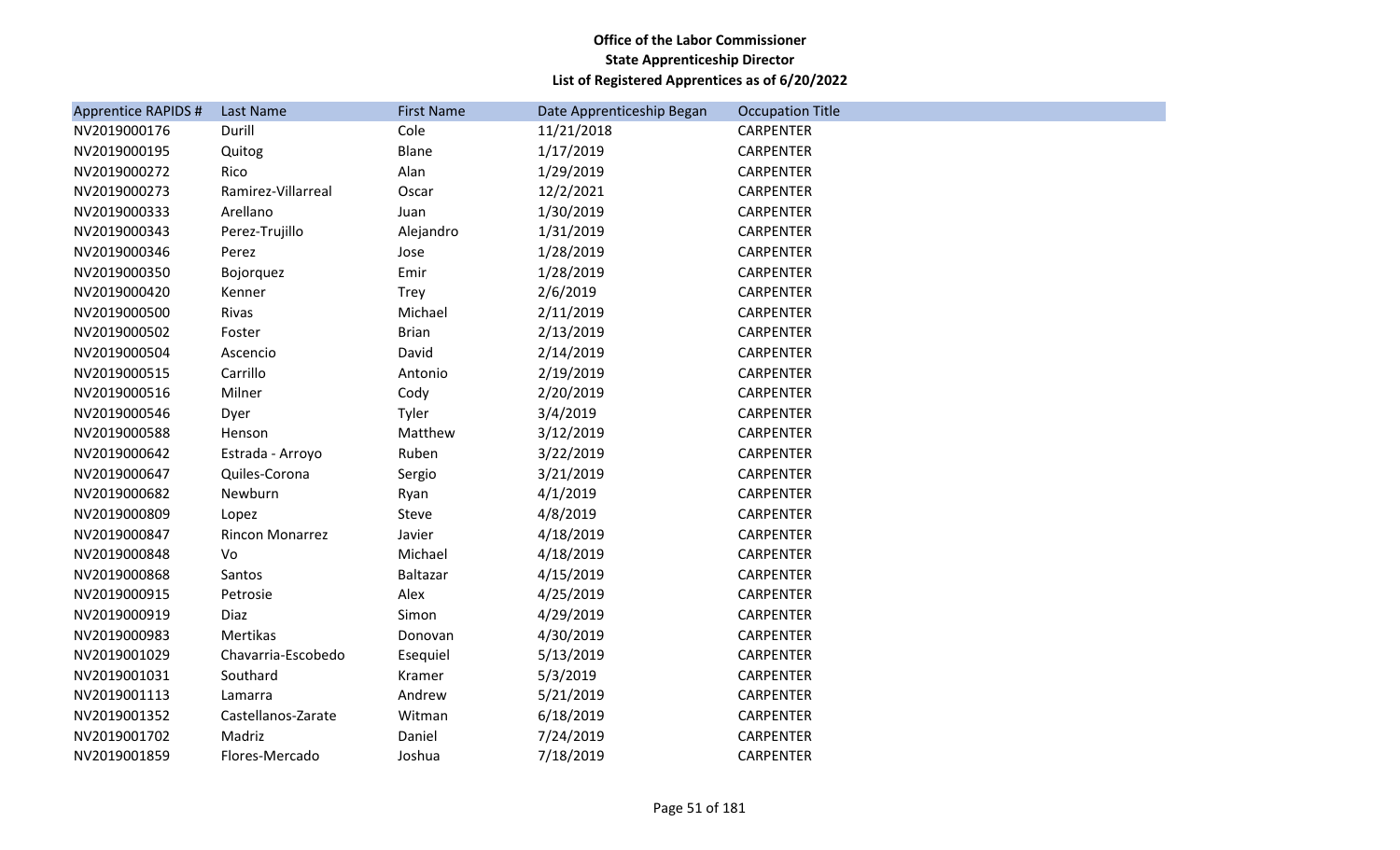| <b>Apprentice RAPIDS #</b> | Last Name         | <b>First Name</b> | Date Apprenticeship Began | <b>Occupation Title</b> |
|----------------------------|-------------------|-------------------|---------------------------|-------------------------|
| NV2019001963               | Luna              | Joseph            | 8/29/2019                 | <b>CARPENTER</b>        |
| NV2019001982               | Escudero - Cortes | Jose              | 8/29/2019                 | <b>CARPENTER</b>        |
| NV2019001984               | Toddy             | Larry             | 7/3/2019                  | <b>CARPENTER</b>        |
| NV2019001985               | Rudd              | Joseph            | 8/8/2019                  | <b>CARPENTER</b>        |
| NV2019001990               | Riley             | Ashley            | 8/12/2019                 | <b>CARPENTER</b>        |
| NV2019002017               | Rosales           | Daniel            | 8/6/2019                  | <b>CARPENTER</b>        |
| NV2019002018               | Hernandez         | Jiovanny          | 8/15/2019                 | <b>CARPENTER</b>        |
| NV2019002019               | <b>Becerra</b>    | Jose              | 8/16/2019                 | CARPENTER               |
| NV2019002020               | Castro Lopez      | Luis              | 8/16/2019                 | <b>CARPENTER</b>        |
| NV2019002021               | Yumibe-Wright     | Jody              | 8/7/2019                  | CARPENTER               |
| NV2019002023               | Archuleta         | Mitchell          | 8/20/2019                 | <b>CARPENTER</b>        |
| NV2019002029               | Johnson           | Kole              | 8/19/2019                 | CARPENTER               |
| NV2019002034               | Patterson         | Ryan              | 7/22/2019                 | <b>CARPENTER</b>        |
| NV2019002328               | Alveno            | Julio             | 9/25/2019                 | <b>CARPENTER</b>        |
| NV2019002352               | Travis            | Jonathan          | 9/25/2019                 | CARPENTER               |
| NV2019002445               | Evans             | Gerald            | 8/15/2019                 | <b>CARPENTER</b>        |
| NV2019002453               | Granillo-Alvarado | Jesus             | 10/7/2019                 | <b>CARPENTER</b>        |
| NV2019002456               | Delgado Reyes     | Fernando          | 10/9/2019                 | CARPENTER               |
| NV2019002491               | Sanderson         | Jesse             | 10/15/2019                | <b>CARPENTER</b>        |
| NV2019002514               | Valencia          | Victor            | 10/23/2019                | CARPENTER               |
| NV2019002522               | Din               | Daniel            | 10/28/2019                | CARPENTER               |
| NV2019002524               | Guerrero          | Andrew            | 10/23/2019                | <b>CARPENTER</b>        |
| NV2019002549               | Cortez            | Chase             | 10/7/2019                 | CARPENTER               |
| NV2019002555               | Dunsey            | Christian         | 10/29/2019                | <b>CARPENTER</b>        |
| NV2019002561               | Litton            | Kurtis            | 10/30/2019                | <b>CARPENTER</b>        |
| NV2019002673               | Salazar Barrios   | Jorge             | 11/14/2019                | CARPENTER               |
| NV2019002774               | Bernal            | Benjamin          | 11/25/2019                | <b>CARPENTER</b>        |
| NV2019002829               | Morales           | Pedro             | 12/3/2019                 | CARPENTER               |
| NV2019002833               | <b>Bradley</b>    | Evan              | 11/27/2019                | CARPENTER               |
| NV2019002853               | Silva             | Ryan              | 12/13/2019                | <b>CARPENTER</b>        |
| NV2020000002               | Leon              | Isaias            | 1/2/2020                  | <b>CARPENTER</b>        |
| NV2020000003               | Razo-Landeros     | Jose              | 1/2/2020                  | <b>CARPENTER</b>        |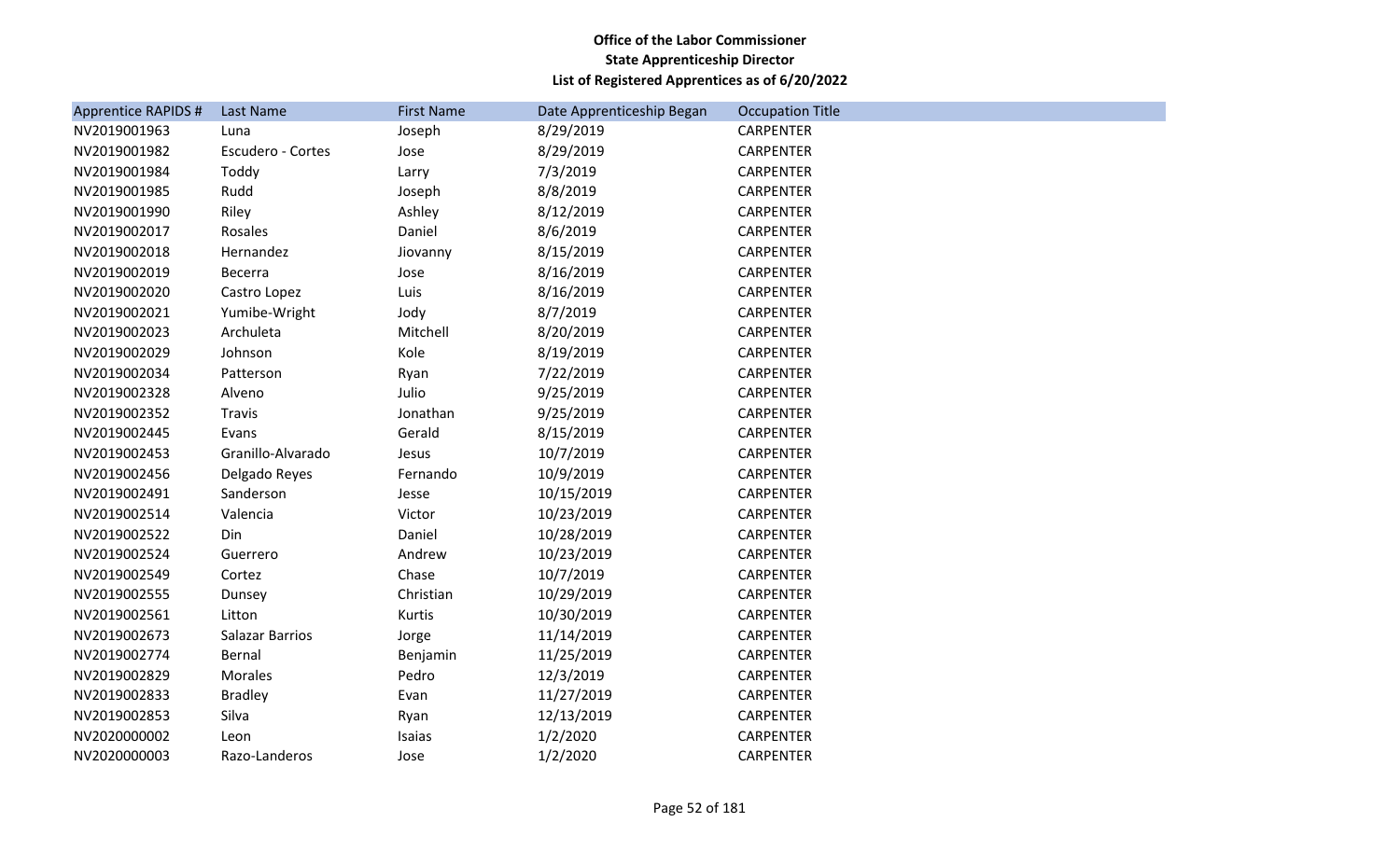| <b>Apprentice RAPIDS #</b> | Last Name              | <b>First Name</b> | Date Apprenticeship Began | <b>Occupation Title</b> |
|----------------------------|------------------------|-------------------|---------------------------|-------------------------|
| NV2020000035               | Vargas                 | Marco             | 12/27/2019                | <b>CARPENTER</b>        |
| NV2020000038               | Upton                  | <b>DOnald</b>     | 12/12/2019                | CARPENTER               |
| NV2020000060               | Roots                  | John              | 1/13/2020                 | <b>CARPENTER</b>        |
| NV2020000062               | Humphrey               | Elizabeth         | 1/10/2020                 | CARPENTER               |
| NV2020000274               | Bueno                  | Miguel            | 2/3/2020                  | <b>CARPENTER</b>        |
| NV2020000286               | Zagar                  | Alexzandriah      | 2/4/2020                  | <b>CARPENTER</b>        |
| NV2020000287               | Tucker                 | Justin            | 2/4/2020                  | <b>CARPENTER</b>        |
| NV2020000289               | Lopez                  | Enrique           | 2/14/2020                 | <b>CARPENTER</b>        |
| NV2020000403               | Galindo                | Alfredo           | 3/3/2020                  | <b>CARPENTER</b>        |
| NV2020000410               | Campbell               | Sedarion          | 2/20/2020                 | <b>CARPENTER</b>        |
| NV2020000411               | Piloton                | Robert            | 2/21/2020                 | CARPENTER               |
| NV2020000430               | Abrego                 | Richard           | 3/6/2020                  | <b>CARPENTER</b>        |
| NV2020000450               | De La Torre            | Jesus             | 3/2/2020                  | <b>CARPENTER</b>        |
| NV2020000459               | Aguilar                | Victor            | 3/13/2020                 | <b>CARPENTER</b>        |
| NV2020000474               | Gonzalez               | Anthony           | 3/10/2020                 | <b>CARPENTER</b>        |
| NV2020000475               | Martinez Vargas        | Audel             | 3/10/2020                 | <b>CARPENTER</b>        |
| NV2020000477               | Montoya                | Jesus             | 3/2/2020                  | <b>CARPENTER</b>        |
| NV2020000540               | Dawson                 | David             | 3/2/2020                  | <b>CARPENTER</b>        |
| NV2020000595               | Avalos Castaneda       | Maria             | 4/7/2020                  | <b>CARPENTER</b>        |
| NV2020000600               | Wright                 | Tadderik          | 4/16/2020                 | <b>CARPENTER</b>        |
| NV2020000601               | Lynch                  | Timithy           | 4/13/2020                 | <b>CARPENTER</b>        |
| NV2020000622               | Fitzgerald             | William           | 4/20/2020                 | CARPENTER               |
| NV2020000632               | Mckenzie               | Khalil            | 4/30/2020                 | <b>CARPENTER</b>        |
| NV2020000655               | <b>Benitez</b>         | Tomas             | 4/13/2020                 | <b>CARPENTER</b>        |
| NV2020000779               | Malone                 | Samuel            | 6/2/2020                  | <b>CARPENTER</b>        |
| NV2020000783               | Hasselbach             | Robert            | 5/13/2020                 | <b>CARPENTER</b>        |
| NV2020000792               | <b>Martinez Ponce</b>  | Luis              | 6/3/2020                  | <b>CARPENTER</b>        |
| NV2020000805               | Perez                  | Anthony           | 6/8/2020                  | <b>CARPENTER</b>        |
| NV2020000806               | Alanis-Hidalgo         | Mario             | 6/4/2020                  | CARPENTER               |
| NV2020000821               | <b>Martinez Campos</b> | Saul              | 6/10/2020                 | <b>CARPENTER</b>        |
| NV2020000829               | Vierra                 | Alexander         | 6/8/2020                  | CARPENTER               |
| NV2020000830               | Borja                  | Miguel            | 1/12/2022                 | <b>CARPENTER</b>        |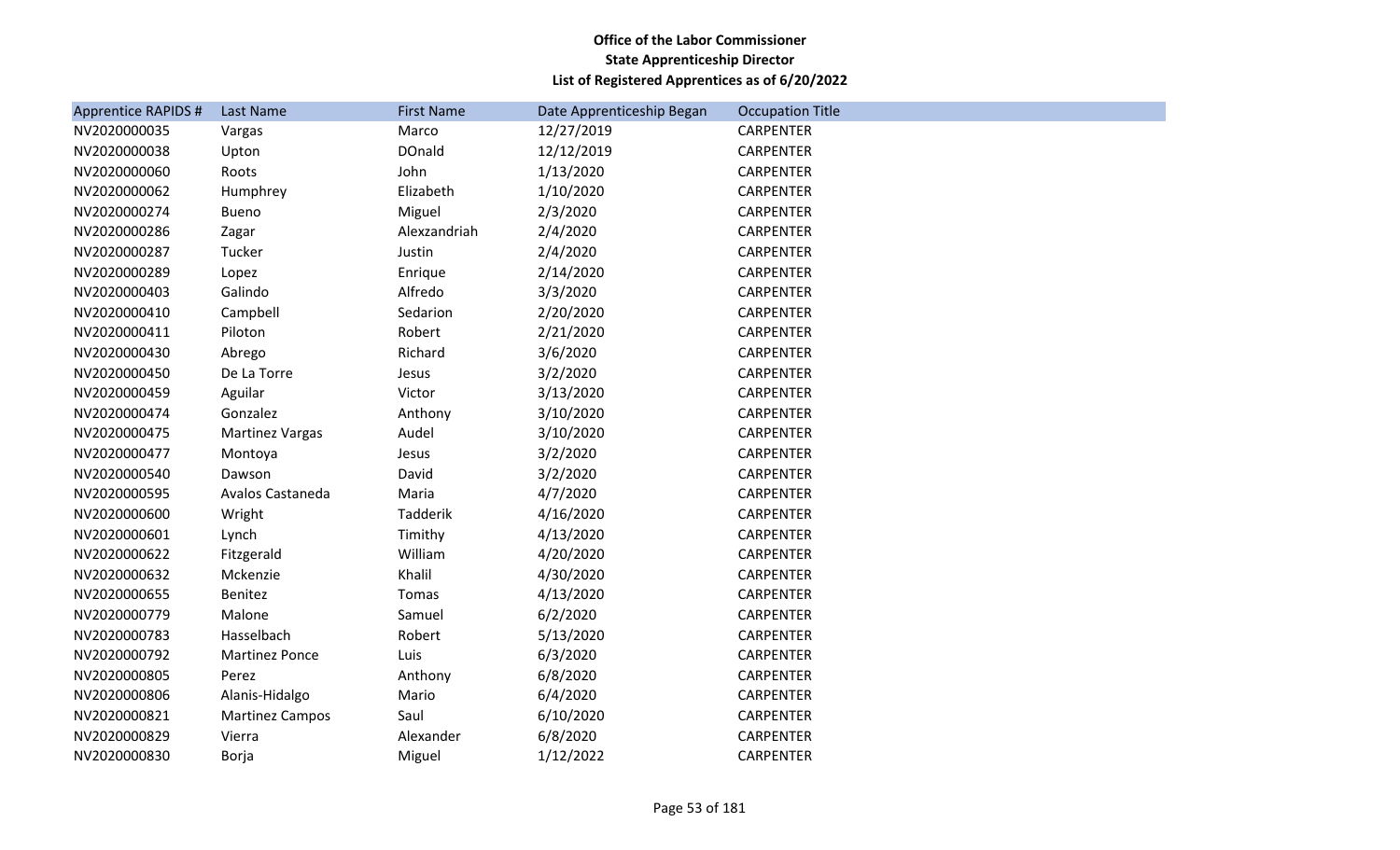| <b>Apprentice RAPIDS #</b> | Last Name         | <b>First Name</b> | Date Apprenticeship Began | <b>Occupation Title</b> |
|----------------------------|-------------------|-------------------|---------------------------|-------------------------|
| NV2020000882               | <b>Borjas</b>     | Omar              | 6/18/2020                 | <b>CARPENTER</b>        |
| NV2020000893               | Cruz              | Bernardo          | 6/22/2020                 | <b>CARPENTER</b>        |
| NV2020000904               | Lawyer            | Gavin             | 6/24/2020                 | CARPENTER               |
| NV2020000909               | Moreno            | Joseph            | 6/17/2020                 | <b>CARPENTER</b>        |
| NV2020000916               | Pagdilao          | Luis              | 6/25/2020                 | CARPENTER               |
| NV2020000948               | Miramon           | Sergio            | 6/23/2020                 | <b>CARPENTER</b>        |
| NV2020000949               | Hickman           | Caleb             | 5/15/2020                 | CARPENTER               |
| NV2020000954               | Hess              | Robert            | 5/28/2020                 | <b>CARPENTER</b>        |
| NV2020000958               | Chanez            | Jesse             | 6/29/2020                 | CARPENTER               |
| NV2020000960               | Amezola           | Carlos            | 7/6/2020                  | <b>CARPENTER</b>        |
| NV2020001030               | Torres            | Juan              | 7/15/2020                 | CARPENTER               |
| NV2020001032               | Juarez            | Esteban           | 7/14/2020                 | <b>CARPENTER</b>        |
| NV2020001115               | Towner            | Danny             | 7/1/2020                  | CARPENTER               |
| NV2020001147               | Covarrubias       | Pedro             | 8/5/2020                  | <b>CARPENTER</b>        |
| NV2020001149               | Jacobo-Martinez   | Johan             | 7/14/2020                 | <b>CARPENTER</b>        |
| NV2020001164               | Zuniga-Lopez      | Oscar             | 8/10/2020                 | CARPENTER               |
| NV2020001166               | Garcia Castro     | Eliseo            | 8/10/2020                 | CARPENTER               |
| NV2020001167               | Carter            | Christopher       | 7/29/2020                 | <b>CARPENTER</b>        |
| NV2020001168               | Hernandez         | Esteban           | 8/3/2020                  | <b>CARPENTER</b>        |
| NV2020001171               | Marquez Escalante | Mario             | 8/7/2020                  | <b>CARPENTER</b>        |
| NV2020001213               | Botello-Banuelos  | Jesus             | 8/10/2020                 | <b>CARPENTER</b>        |
| NV2020001259               | Gray              | Romeo             | 8/26/2020                 | <b>CARPENTER</b>        |
| NV2020001261               | Farrell           | Sean              | 8/26/2020                 | CARPENTER               |
| NV2020001264               | Sequeira          | Mario             | 8/19/2020                 | <b>CARPENTER</b>        |
| NV2020001280               | Ventura-Cortez    | David             | 8/28/2020                 | <b>CARPENTER</b>        |
| NV2020001281               | Munoz             | Erick             | 8/28/2020                 | <b>CARPENTER</b>        |
| NV2020001290               | Trotta            | David             | 8/31/2020                 | CARPENTER               |
| NV2020001294               | Tartt             | Kalen             | 8/4/2020                  | <b>CARPENTER</b>        |
| NV2020001320               | Carlos            | Lawrence          | 9/3/2020                  | <b>CARPENTER</b>        |
| NV2020001337               | Salazar           | Kristina          | 9/14/2020                 | <b>CARPENTER</b>        |
| NV2020001505               | Erosky            | Robert            | 10/5/2020                 | CARPENTER               |
| NV2020001506               | Frahm             | Stefan            | 9/25/2020                 | <b>CARPENTER</b>        |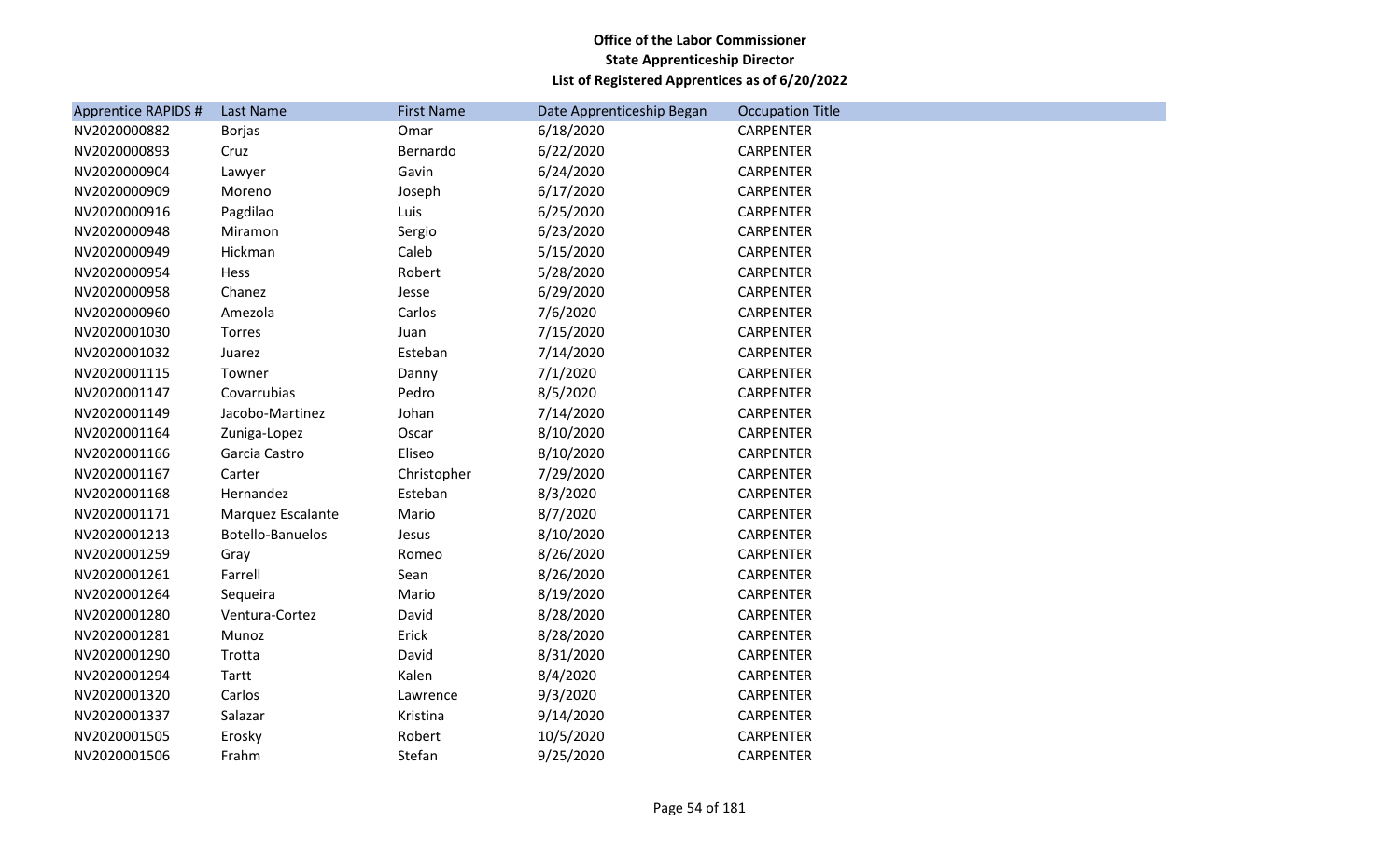| <b>Apprentice RAPIDS #</b> | Last Name        | <b>First Name</b> | Date Apprenticeship Began | <b>Occupation Title</b> |
|----------------------------|------------------|-------------------|---------------------------|-------------------------|
| NV2020001570               | Munoz-Cardenas   | Luis              | 10/19/2020                | <b>CARPENTER</b>        |
| NV2020001573               | Frank            | Trevor            | 10/19/2020                | CARPENTER               |
| NV2020001579               | Gutierrez        | Michael           | 10/21/2020                | <b>CARPENTER</b>        |
| NV2020001689               | Benson           | Tracy             | 11/23/2020                | <b>CARPENTER</b>        |
| NV2020001691               | Gonzalez         | Isaac             | 11/23/2020                | <b>CARPENTER</b>        |
| NV2020001694               | Higdon           | Seth              | 11/23/2020                | CARPENTER               |
| NV2020001797               | Peterson         | Matthew           | 12/8/2020                 | <b>CARPENTER</b>        |
| NV2021000014               | Henderson        | Jovan             | 1/8/2021                  | CARPENTER               |
| NV2021000047               | Zavala           | Juan              | 1/12/2021                 | <b>CARPENTER</b>        |
| NV2021000054               | Plair            | Richard           | 1/25/2021                 | CARPENTER               |
| NV2021000055               | Gilman           | Glenda            | 1/22/2021                 | <b>CARPENTER</b>        |
| NV2021000065               | Jackson          | Cortney           | 12/9/2020                 | CARPENTER               |
| NV2021000066               | Benitez          | Emmanuel          | 2/3/2021                  | <b>CARPENTER</b>        |
| NV2021000110               | Stuart           | Roy               | 9/2/2020                  | <b>CARPENTER</b>        |
| NV2021000111               | Tsai             | Benjamin          | 10/1/2020                 | <b>CARPENTER</b>        |
| NV2021000113               | Barbee           | DeAnda            | 8/28/2020                 | CARPENTER               |
| NV2021000115               | Barragan         | Raymond           | 8/20/2020                 | <b>CARPENTER</b>        |
| NV2021000117               | Boatright        | Corey             | 2/16/2021                 | CARPENTER               |
| NV2021000155               | Camacho          | Gerardo           | 2/22/2021                 | <b>CARPENTER</b>        |
| NV2021000157               | Balbuena         | Ivan              | 2/18/2021                 | CARPENTER               |
| NV2021000161               | Valdez Hernandez | Julian            | 2/17/2021                 | CARPENTER               |
| NV2021000167               | Williams         | Shane             | 7/27/2020                 | <b>CARPENTER</b>        |
| NV2021000168               | Lerma            | Alfredo           | 2/19/2021                 | <b>CARPENTER</b>        |
| NV2021000259               | Porter           | Kyle              | 3/10/2021                 | <b>CARPENTER</b>        |
| NV2021000382               | Gutierrez        | Charles           | 3/26/2021                 | CARPENTER               |
| NV2021000383               | Baldobinos       | David             | 4/8/2021                  | <b>CARPENTER</b>        |
| NV2021000407               | Ruiz             | Eduardo           | 4/9/2021                  | <b>CARPENTER</b>        |
| NV2021000414               | Mora             | Marcelino         | 3/9/2021                  | <b>CARPENTER</b>        |
| NV2021000416               | Hyatt            | Frank             | 10/19/2020                | <b>CARPENTER</b>        |
| NV2021000423               | Flores           | <b>Neris</b>      | 2/23/2021                 | <b>CARPENTER</b>        |
| NV2021000455               | Collins          | D'Andre           | 4/19/2021                 | <b>CARPENTER</b>        |
| NV2021000467               | Foley            | Shawn             | 3/22/2021                 | <b>CARPENTER</b>        |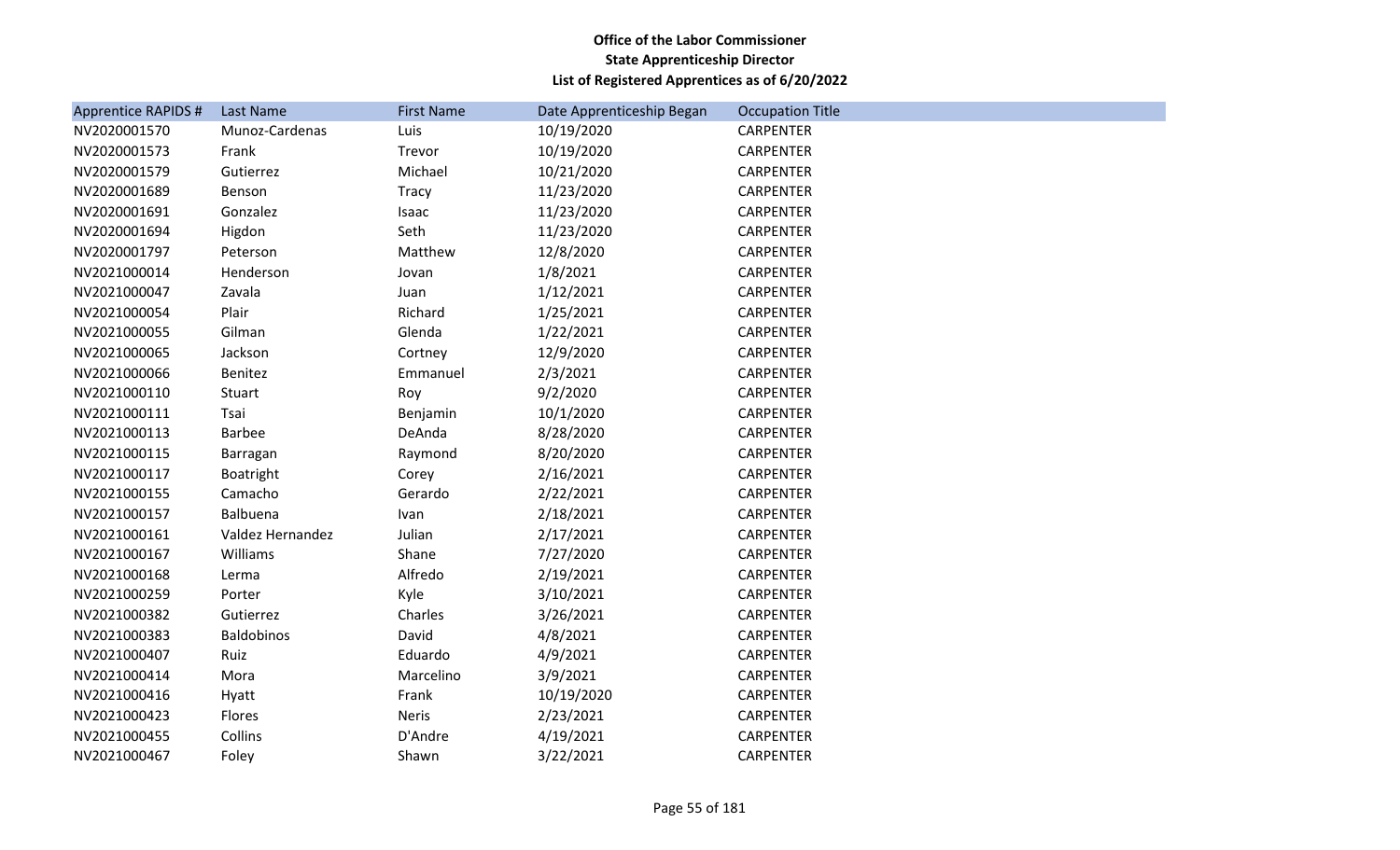| <b>Apprentice RAPIDS #</b> | Last Name        | <b>First Name</b> | Date Apprenticeship Began | <b>Occupation Title</b> |
|----------------------------|------------------|-------------------|---------------------------|-------------------------|
| NV2021000568               | Togiai           | lese              | 4/22/2021                 | <b>CARPENTER</b>        |
| NV2021000577               | Miller           | Nicholas          | 5/4/2021                  | <b>CARPENTER</b>        |
| NV2021000584               | Durant           | Daniel            | 5/10/2021                 | <b>CARPENTER</b>        |
| NV2021000595               | Richards         | Troy              | 5/4/2021                  | <b>CARPENTER</b>        |
| NV2021000650               | Sanchez          | Francisco         | 5/12/2021                 | CARPENTER               |
| NV2021000651               | Teninga          | Mark              | 5/11/2021                 | <b>CARPENTER</b>        |
| NV2021000670               | Parson           | Dalton            | 5/19/2021                 | <b>CARPENTER</b>        |
| NV2021000693               | Perez            | Daniel            | 5/26/2021                 | CARPENTER               |
| NV2021000717               | McCall           | Christopher       | 6/3/2021                  | <b>CARPENTER</b>        |
| NV2021000729               | Furber           | Therin            | 5/28/2021                 | CARPENTER               |
| NV2021000771               | Cerna Camacho    | Christian         | 5/26/2021                 | <b>CARPENTER</b>        |
| NV2021000781               | Ramirez          | Arath             | 6/3/2021                  | <b>CARPENTER</b>        |
| NV2021000782               | Harris           | Kasey             | 6/3/2021                  | <b>CARPENTER</b>        |
| NV2021000784               | Ponce            | Jose              | 4/7/2021                  | <b>CARPENTER</b>        |
| NV2021000845               | Hopkins          | Isaiah            | 4/12/2021                 | CARPENTER               |
| NV2021000852               | Cedillo-Mendoza  | Eduardo           | 6/25/2021                 | <b>CARPENTER</b>        |
| NV2021000859               | Ornelas          | Cesar             | 4/26/2021                 | <b>CARPENTER</b>        |
| NV2021000870               | Olvera           | Eduardo           | 6/16/2021                 | CARPENTER               |
| NV2021000879               | Martinez         | Jose              | 7/1/2021                  | <b>CARPENTER</b>        |
| NV2021000895               | anderson         | Jacob             | 4/28/2021                 | <b>CARPENTER</b>        |
| NV2021000914               | Benavides        | Omar              | 7/8/2021                  | <b>CARPENTER</b>        |
| NV2021001107               | Hoerner          | Joshua            | 7/9/2021                  | <b>CARPENTER</b>        |
| NV2021001137               | Ramirez Gonzalez | Justino           | 7/22/2021                 | CARPENTER               |
| NV2021001145               | Meyer            | Ryan              | 7/14/2021                 | <b>CARPENTER</b>        |
| NV2021001311               | Navarette        | Miguel            | 7/23/2021                 | <b>CARPENTER</b>        |
| NV2021001312               | Meci             | Cory              | 7/15/2021                 | <b>CARPENTER</b>        |
| NV2021001314               | Lugo             | Jorge             | 2/25/2021                 | <b>CARPENTER</b>        |
| NV2021001315               | Aguilar          | Freddy            | 6/22/2021                 | <b>CARPENTER</b>        |
| NV2021001317               | Diaz             | Jose              | 2/22/2021                 | CARPENTER               |
| NV2021001318               | Axelrod          | Nicholas          | 8/3/2021                  | <b>CARPENTER</b>        |
| NV2021001324               | Contreras        | Anito             | 7/15/2021                 | <b>CARPENTER</b>        |
| NV2021001325               | Kahle            | Zachary           | 8/9/2021                  | <b>CARPENTER</b>        |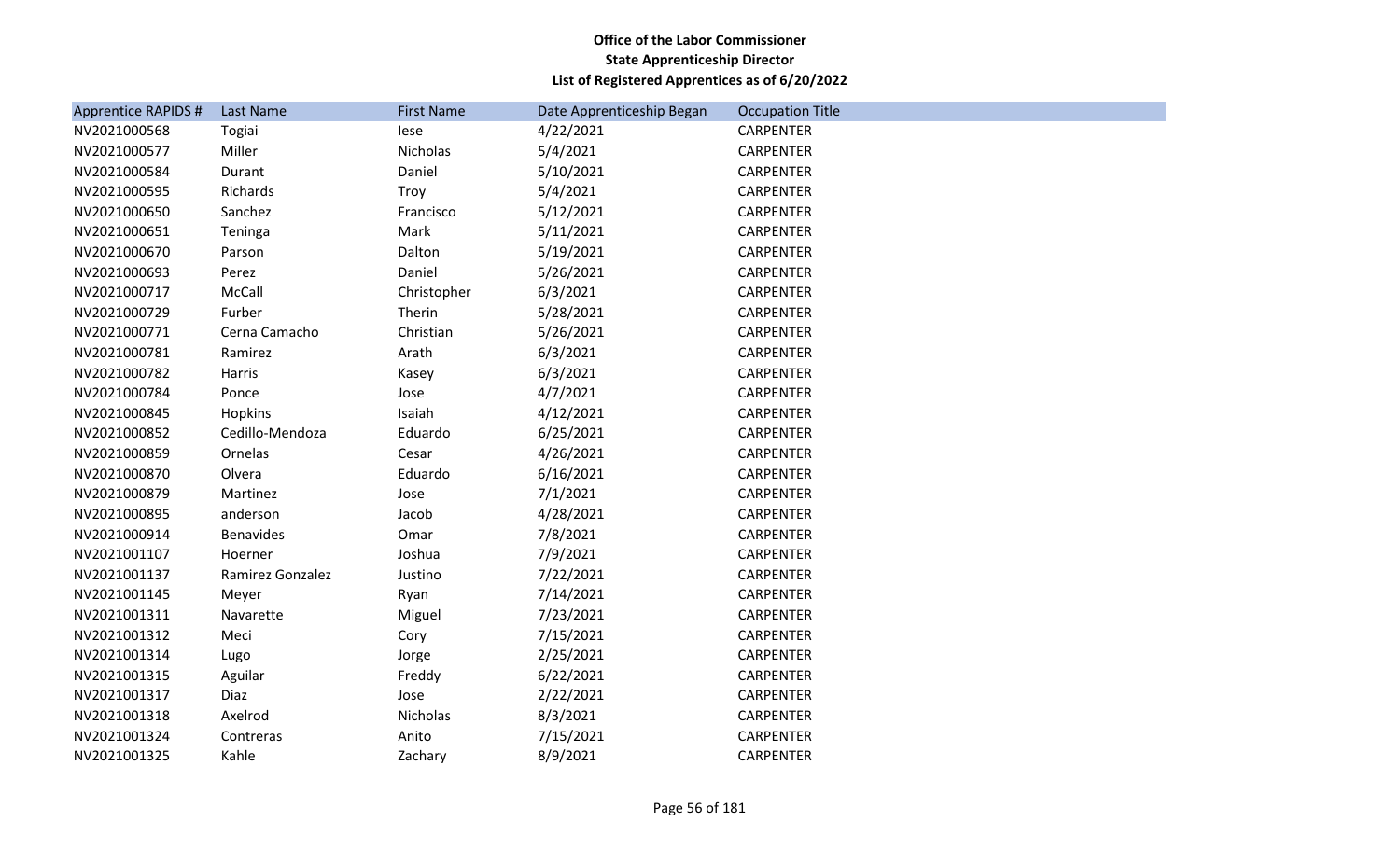| <b>Apprentice RAPIDS #</b> | Last Name          | <b>First Name</b> | Date Apprenticeship Began | <b>Occupation Title</b>                  |
|----------------------------|--------------------|-------------------|---------------------------|------------------------------------------|
| NV2021001374               | Arteaga            | Angel             | 8/27/2021                 | <b>CARPENTER</b>                         |
| NV2021001375               | Nouwels            | Christopher       | 8/27/2021                 | CARPENTER                                |
| NV2021001432               | Corona             | Jose              | 9/7/2021                  | CARPENTER                                |
| NV2021001433               | Vargas             | Ludin             | 9/10/2021                 | <b>CARPENTER</b>                         |
| NV2021001442               | Tavizon            | Joel              | 9/17/2021                 | <b>CARPENTER</b>                         |
| NV2021001471               | Scott              | Noah              | 9/27/2021                 | <b>CARPENTER</b>                         |
| NV2021001472               | Trotter            | Lafayette         | 9/20/2021                 | CARPENTER                                |
| NV2021001476               | Kilstrom           | Antonio           | 9/20/2021                 | <b>CARPENTER</b>                         |
| NV2021001570               | Osorio-Gonzalez    | Jahir             | 10/1/2021                 | CARPENTER                                |
| NV2021001764               | Aguilar            | Jonathan          | 11/5/2021                 | <b>CARPENTER</b>                         |
| NV2021001765               | Gomez-Ruiz         | Giovanni          | 11/2/2021                 | CARPENTER                                |
| NV2021001793               | Yat                | Andrew            | 11/8/2021                 | <b>CARPENTER</b>                         |
| NV2021001796               | Corona             | Cristobal         | 11/12/2021                | CARPENTER                                |
| NV2021001905               | Lopez              | Asiel             | 4/21/2022                 | <b>MILLWRIGHT</b>                        |
| NV2021001906               | Garcia Navarrete   | Erick             | 12/13/2021                | <b>CARPENTER</b>                         |
| NV2021001907               | Eldridge           | Jamoul            | 12/7/2021                 | <b>CARPENTER</b>                         |
| NV2021001908               | Doph               | Daniel            | 11/30/2021                | <b>CARPENTER</b>                         |
| NV2021001934               | Tuss               | John              | 12/10/2021                | <b>CARPENTER</b>                         |
| NV2021001936               | Brownlow           | Terrance          | 12/10/2021                | <b>CARPENTER</b>                         |
| NV2021001937               | Razo Landeros      | Victor            | 12/9/2021                 | <b>CARPENTER</b>                         |
| NV2021001938               | Lawrence           | Jerry             | 11/8/2021                 | <b>CARPENTER</b>                         |
| NV2022000065               | Loera              | Nestor            | 1/7/2022                  | <b>CARPENTER</b>                         |
| NV2022000066               | Martinez           | Joshua            | 1/13/2022                 | <b>CARPENTER</b>                         |
| NV2022000094               | Gray               | Jeremiah          | 1/20/2022                 | <b>CARPENTER</b>                         |
| NV2022000098               | Fortuna            | Nicholas          | 1/21/2022                 | CARPENTER                                |
| NV2022000099               | Berumen            | Armando           | 1/21/2022                 | <b>CARPENTER</b>                         |
| NV2022000100               | Daley              | Logan             | 1/25/2022                 | CARPENTER                                |
| NV2022000103               | Dykstra            | Katelynne         | 1/28/2022                 | PILE DRIVER                              |
| NV2022000104               | lushin             | Kirill            | 1/28/2022                 | PILE DRIVER                              |
| NV2022000106               | Garcia - Bojorquez | Miguel            | 1/28/2022                 | DRYWALL FINISHER (Existing Title: Taper) |
| NV2022000107               | Esparza            | Leandrew          | 1/28/2022                 | DRYWALL FINISHER (Existing Title: Taper) |
| NV2022000112               | Lopez              | Joseph            | 1/26/2022                 | <b>CARPENTER</b>                         |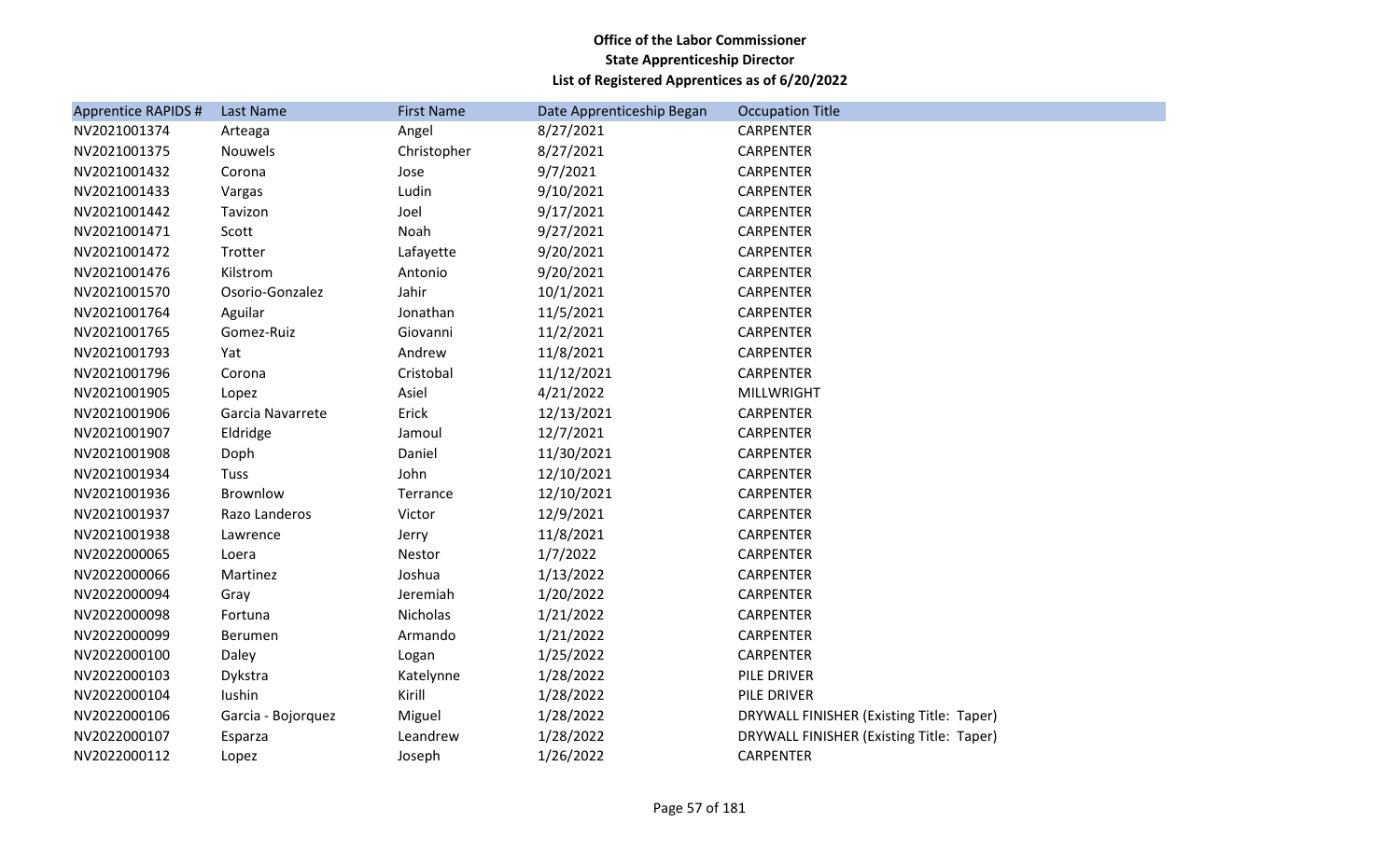| Apprentice RAPIDS # | Last Name              | <b>First Name</b> | Date Apprenticeship Began | <b>Occupation Title</b>                                             |
|---------------------|------------------------|-------------------|---------------------------|---------------------------------------------------------------------|
| NV2022000114        | Varias                 | Therece Lorraine  | 1/7/2022                  | DRYWALL APPLICATOR SPECIALIST (Existing Title: Dry-Wall Applicator) |
| NV2022000115        | Swan                   | Tristan           | 1/7/2022                  | DRYWALL APPLICATOR SPECIALIST (Existing Title: Dry-Wall Applicator) |
| NV2022000118        | <b>Hawkins</b>         | Cody              | 1/21/2022                 | DRYWALL APPLICATOR SPECIALIST (Existing Title: Dry-Wall Applicator) |
| NV2022000119        | Grant                  | Trace             | 1/25/2022                 | DRYWALL APPLICATOR SPECIALIST (Existing Title: Dry-Wall Applicator) |
| NV2022000120        | Plascencia             | Brandon           | 1/25/2022                 | DRYWALL APPLICATOR SPECIALIST (Existing Title: Dry-Wall Applicator) |
| NV2022000121        | <b>Aguilar Sanchez</b> | Jordan            | 2/1/2022                  | DRYWALL APPLICATOR SPECIALIST (Existing Title: Dry-Wall Applicator) |
| NV2022000122        | Alarcon                | Dominic           | 2/1/2022                  | DRYWALL APPLICATOR SPECIALIST (Existing Title: Dry-Wall Applicator) |
| NV2022000127        | Carreon                | Saul              | 1/13/2022                 | SCAFFOLD ERECTOR (Existing Title: Carpenter, Rough)                 |
| NV2022000128        | Pena                   | Hector            | 1/25/2022                 | <b>MILLWRIGHT</b>                                                   |
| NV2022000136        | Iglesias               | Francisco         | 2/7/2022                  | <b>CARPENTER</b>                                                    |
| NV2022000137        | Alvarado               | Eduardo           | 2/7/2022                  | DRYWALL APPLICATOR SPECIALIST (Existing Title: Dry-Wall Applicator) |
| NV2022000138        | Anderson               | Alexander         | 2/7/2022                  | <b>CARPENTER</b>                                                    |
| NV2022000142        | Arana                  | Adrian            | 2/9/2022                  | DRYWALL APPLICATOR SPECIALIST (Existing Title: Dry-Wall Applicator) |
| NV2022000144        | Aguiar                 | Kevin             | 2/9/2022                  | SCAFFOLD ERECTOR (Existing Title: Carpenter, Rough)                 |
| NV2022000145        | Moore                  | Israel            | 2/7/2022                  | <b>CARPENTER</b>                                                    |
| NV2022000147        | <b>Banuelos</b>        | Miguel            | 2/9/2022                  | DRYWALL APPLICATOR SPECIALIST (Existing Title: Dry-Wall Applicator) |
| NV2022000149        | <b>Barbier</b>         | Juan              | 2/10/2022                 | DRYWALL APPLICATOR SPECIALIST (Existing Title: Dry-Wall Applicator) |
| NV2022000150        | Hinojosa               | Abraham           | 12/28/2021                | DRYWALL APPLICATOR SPECIALIST (Existing Title: Dry-Wall Applicator) |
| NV2022000151        | Hammock                | Erik              | 1/7/2022                  | <b>MILLWRIGHT</b>                                                   |
| NV2022000152        | <b>Tellez Gaxiola</b>  | Jose              | 1/12/2022                 | DRYWALL APPLICATOR SPECIALIST (Existing Title: Dry-Wall Applicator) |
| NV2022000154        | Barriaga               | Jaime             | 2/11/2022                 | DRYWALL APPLICATOR SPECIALIST (Existing Title: Dry-Wall Applicator) |
| NV2022000155        | <b>Barrios</b>         | Martin            | 2/11/2022                 | DRYWALL APPLICATOR SPECIALIST (Existing Title: Dry-Wall Applicator) |
| NV2022000158        | Quezada                | Marcos            | 2/14/2022                 | DRYWALL APPLICATOR SPECIALIST (Existing Title: Dry-Wall Applicator) |
| NV2022000159        | Martinez               | Felix             | 2/14/2022                 | <b>CARPENTER</b>                                                    |
| NV2022000160        | Oyoque Rojas           | Fushoko           | 2/9/2022                  | <b>CARPENTER</b>                                                    |
| NV2022000191        | Clark                  | Ryan              | 2/11/2022                 | <b>CARPENTER</b>                                                    |
| NV2022000215        | Benito                 | Alex              | 2/16/2022                 | DRYWALL APPLICATOR SPECIALIST (Existing Title: Dry-Wall Applicator) |
| NV2022000216        | Bernard                | Jospeh            | 2/16/2022                 | DRYWALL APPLICATOR SPECIALIST (Existing Title: Dry-Wall Applicator) |
| NV2022000227        | <b>Boice</b>           | Austin            | 2/17/2022                 | DRYWALL APPLICATOR SPECIALIST (Existing Title: Dry-Wall Applicator) |
| NV2022000228        | Bojorquez              | Marco             | 2/17/2022                 | DRYWALL APPLICATOR SPECIALIST (Existing Title: Dry-Wall Applicator) |
| NV2022000229        | Geddy                  | <b>Boston</b>     | 2/17/2022                 | DRYWALL APPLICATOR SPECIALIST (Existing Title: Dry-Wall Applicator) |
| NV2022000230        | <b>Bradford</b>        | Trevor            | 2/17/2022                 | DRYWALL APPLICATOR SPECIALIST (Existing Title: Dry-Wall Applicator) |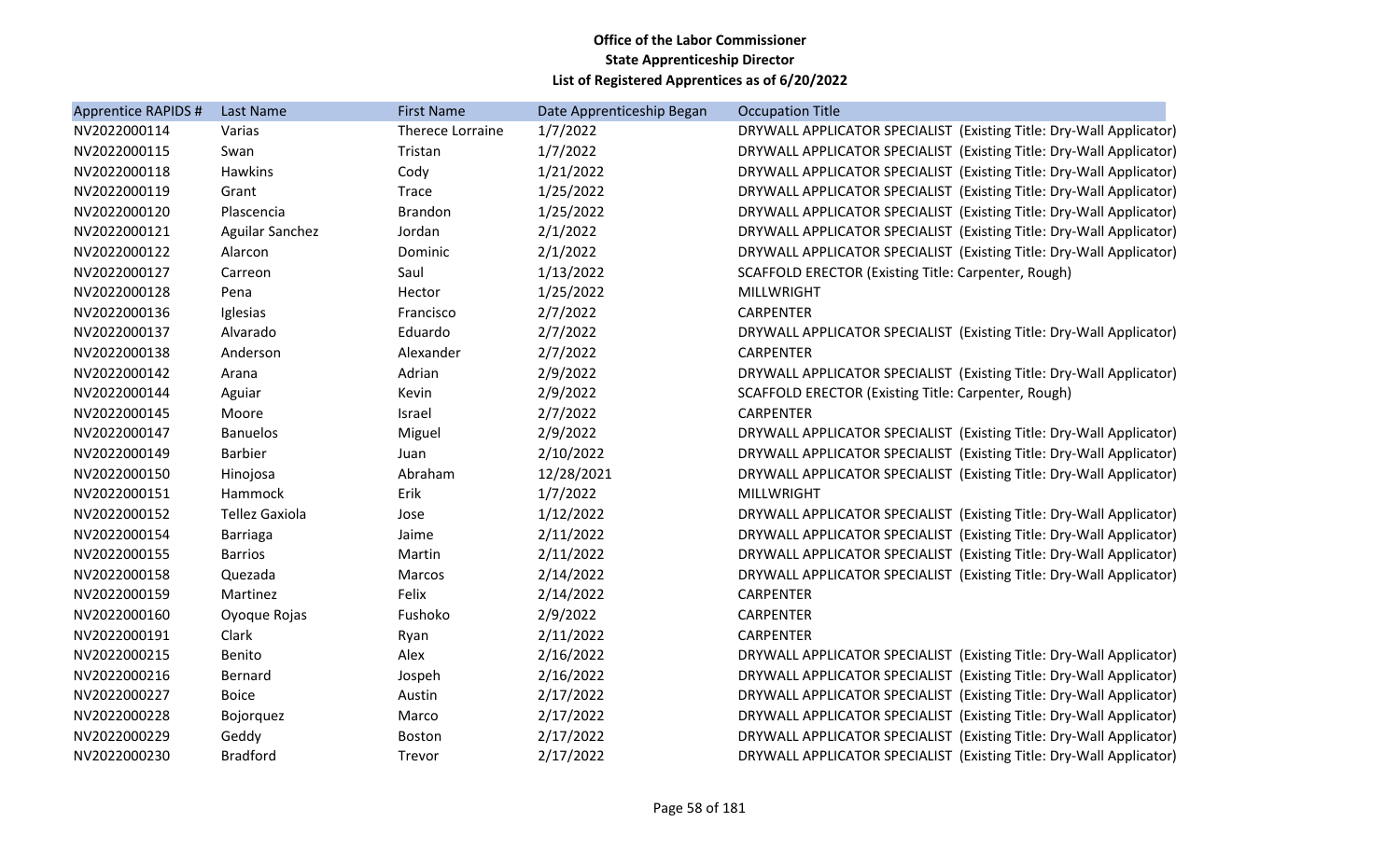| Apprentice RAPIDS # | Last Name         | <b>First Name</b> | Date Apprenticeship Began | <b>Occupation Title</b>                                             |
|---------------------|-------------------|-------------------|---------------------------|---------------------------------------------------------------------|
| NV2022000231        | <b>Brambila</b>   | Cesar             | 2/17/2022                 | DRYWALL APPLICATOR SPECIALIST (Existing Title: Dry-Wall Applicator) |
| NV2022000232        | <b>Bratton</b>    | Jake              | 2/17/2022                 | DRYWALL APPLICATOR SPECIALIST (Existing Title: Dry-Wall Applicator) |
| NV2022000233        | <b>Broadhead</b>  | Ronald            | 2/17/2022                 | DRYWALL APPLICATOR SPECIALIST (Existing Title: Dry-Wall Applicator) |
| NV2022000234        | <b>Brown</b>      | Robert            | 2/17/2022                 | DRYWALL APPLICATOR SPECIALIST (Existing Title: Dry-Wall Applicator) |
| NV2022000241        | Berciano          | Rosemberg         | 2/18/2022                 | <b>CARPENTER</b>                                                    |
| NV2022000242        | Ascencio-Trujillo | Hector            | 2/18/2022                 | <b>CARPENTER</b>                                                    |
| NV2022000243        | Baca-Quezada      | Luis              | 2/15/2022                 | DRYWALL APPLICATOR SPECIALIST (Existing Title: Dry-Wall Applicator) |
| NV2022000244        | Day               | Joseph            | 2/18/2022                 | <b>CARPENTER</b>                                                    |
| NV2022000297        | Tapia             | Adrian            | 2/28/2022                 | <b>CARPENTER</b>                                                    |
| NV2022000299        | Enriquez          | Adrian            | 2/11/2022                 | DRYWALL APPLICATOR SPECIALIST (Existing Title: Dry-Wall Applicator) |
| NV2022000300        | Rodriguez-Barraza | Irvin             | 2/24/2022                 | <b>CARPENTER</b>                                                    |
| NV2022000301        | Carrera           | Jorge             | 2/24/2022                 | <b>CARPENTER</b>                                                    |
| NV2022000303        | Cardenas          | Kevin             | 3/2/2022                  | <b>CARPENTER</b>                                                    |
| NV2022000304        | Carpenter         | Tyler             | 1/17/2022                 | <b>CARPENTER</b>                                                    |
| NV2022000305        | Estell            | Michael           | 3/3/2022                  | DRYWALL APPLICATOR SPECIALIST (Existing Title: Dry-Wall Applicator) |
| NV2022000306        | Hoffman           | <b>Brendin</b>    | 3/3/2022                  | DRYWALL APPLICATOR SPECIALIST (Existing Title: Dry-Wall Applicator) |
| NV2022000307        | McElroy           | Logan             | 3/3/2022                  | <b>CARPENTER</b>                                                    |
| NV2022000308        | Price             | Blayne            | 3/3/2022                  | CARPENTER                                                           |
| NV2022000309        | Razo-Landeros     | <b>Bulmero</b>    | 3/3/2022                  | <b>CARPENTER</b>                                                    |
| NV2022000310        | Razo Landeros     | Miguel            | 3/3/2022                  | <b>CARPENTER</b>                                                    |
| NV2022000311        | Shropshire        | Jeffrey           | 3/3/2022                  | DRYWALL APPLICATOR SPECIALIST (Existing Title: Dry-Wall Applicator) |
| NV2022000329        | Ponce Castillo    | Ruben             | 9/23/2021                 | DRYWALL APPLICATOR SPECIALIST (Existing Title: Dry-Wall Applicator) |
| NV2022000330        | Estrada           | Anthony           | 3/3/2022                  | <b>CARPENTER</b>                                                    |
| NV2022000335        | Castaneda         | Joel              | 1/28/2022                 | <b>CARPENTER</b>                                                    |
| NV2022000346        | Cruz-Garcia       | Jesus             | 3/10/2022                 | SCAFFOLD ERECTOR (Existing Title: Carpenter, Rough)                 |
| NV2022000347        | Samaniego-Chavez  | Cesar             | 3/7/2022                  | DRYWALL APPLICATOR SPECIALIST (Existing Title: Dry-Wall Applicator) |
| NV2022000349        | Hueso             | Roberto           | 3/9/2022                  | DRYWALL APPLICATOR SPECIALIST (Existing Title: Dry-Wall Applicator) |
| NV2022000371        | Garcia Soria      | Alexis            | 2/10/2022                 | <b>CARPENTER</b>                                                    |
| NV2022000372        | Morehead          | Christopher       | 3/2/2022                  | <b>CARPENTER</b>                                                    |
| NV2022000381        | Gatdula           | <b>Brandon</b>    | 3/17/2022                 | SCAFFOLD ERECTOR (Existing Title: Carpenter, Rough)                 |
| NV2022000382        | Meza-Hernandez    | Erick             | 3/16/2022                 | DRYWALL APPLICATOR SPECIALIST (Existing Title: Dry-Wall Applicator) |
| NV2022000383        | Valenzuela        | Candido           | 3/15/2022                 | DRYWALL APPLICATOR SPECIALIST (Existing Title: Dry-Wall Applicator) |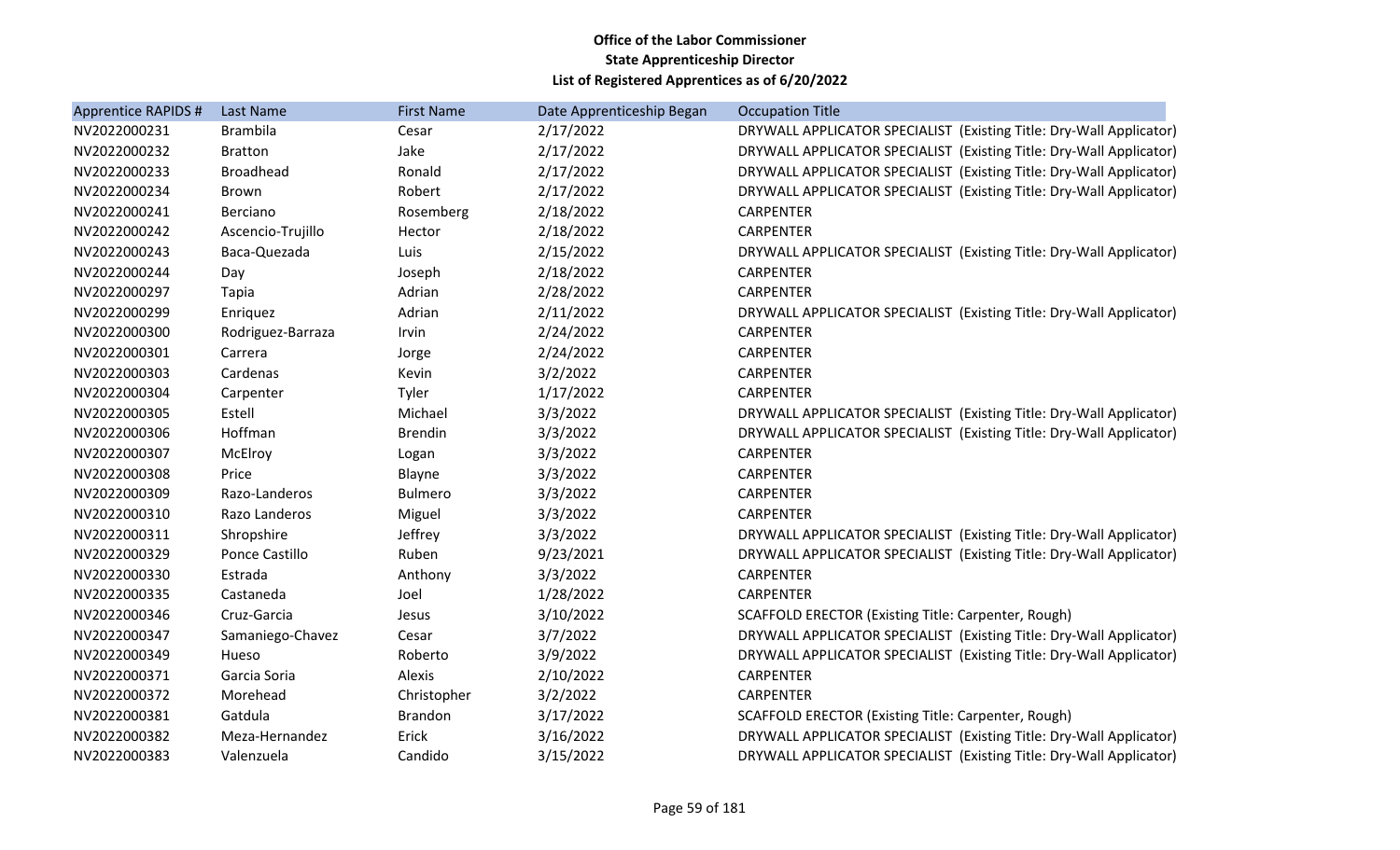| <b>Apprentice RAPIDS #</b> | Last Name          | <b>First Name</b> | Date Apprenticeship Began | <b>Occupation Title</b>                                             |
|----------------------------|--------------------|-------------------|---------------------------|---------------------------------------------------------------------|
| NV2022000384               | Romero             | Ricardo           | 3/11/2022                 | <b>CARPENTER</b>                                                    |
| NV2022000388               | Topete-Carrillo    | Gilberto          | 3/16/2022                 | DRYWALL APPLICATOR SPECIALIST (Existing Title: Dry-Wall Applicator) |
| NV2022000392               | Mccary             | Cole              | 3/22/2022                 | DRYWALL APPLICATOR SPECIALIST (Existing Title: Dry-Wall Applicator) |
| NV2022000396               | Gutierrez-Banuelos | Edmundo           | 3/8/2022                  | DRYWALL APPLICATOR SPECIALIST (Existing Title: Dry-Wall Applicator) |
| NV2022000397               | Salazar Garcia     | Noe               | 3/4/2022                  | SCAFFOLD ERECTOR (Existing Title: Carpenter, Rough)                 |
| NV2022000398               | Tafoya             | Zachary           | 3/3/2022                  | DRYWALL APPLICATOR SPECIALIST (Existing Title: Dry-Wall Applicator) |
| NV2022000399               | Escalona           | Yurisan           | 2/18/2022                 | DRYWALL APPLICATOR SPECIALIST (Existing Title: Dry-Wall Applicator) |
| NV2022000400               | Reed               | Thomas            | 2/24/2022                 | DRYWALL FINISHER (Existing Title: Taper)                            |
| NV2022000404               | Alexander          | James             | 1/21/2022                 | DRYWALL APPLICATOR SPECIALIST (Existing Title: Dry-Wall Applicator) |
| NV2022000406               | Enderlin           | Jean              | 3/21/2022                 | DRYWALL APPLICATOR SPECIALIST (Existing Title: Dry-Wall Applicator) |
| NV2022000407               | Lopez              | Jose              | 3/21/2022                 | <b>CARPENTER</b>                                                    |
| NV2022000408               | Mata               | Edgar             | 3/23/2022                 | DRYWALL APPLICATOR SPECIALIST (Existing Title: Dry-Wall Applicator) |
| NV2022000409               | Miranda            | Juan              | 3/21/2022                 | SCAFFOLD ERECTOR (Existing Title: Carpenter, Rough)                 |
| NV2022000410               | Pantoja-Jimenez    | Enrique           | 3/21/2022                 | DRYWALL APPLICATOR SPECIALIST (Existing Title: Dry-Wall Applicator) |
| NV2022000411               | Aguiar-Sarabia     | Jorge             | 3/18/2022                 | DRYWALL APPLICATOR SPECIALIST (Existing Title: Dry-Wall Applicator) |
| NV2022000471               | Urbano             | Jeremiah          | 3/28/2022                 | <b>CARPENTER</b>                                                    |
| NV2022000473               | Edwards            | Preston           | 3/23/2022                 | <b>CARPENTER</b>                                                    |
| NV2022000474               | Alvarado           | Jerry             | 3/7/2022                  | <b>CARPENTER</b>                                                    |
| NV2022000481               | Santana            | Jose              | 3/30/2022                 | DRYWALL APPLICATOR SPECIALIST (Existing Title: Dry-Wall Applicator) |
| NV2022000482               | Picon              | Christian         | 2/18/2022                 | <b>CARPENTER</b>                                                    |
| NV2022000486               | Mejia              | Abraham           | 3/31/2022                 | DRYWALL APPLICATOR SPECIALIST (Existing Title: Dry-Wall Applicator) |
| NV2022000487               | Brown              | Tony              | 4/1/2022                  | DRYWALL APPLICATOR SPECIALIST (Existing Title: Dry-Wall Applicator) |
| NV2022000488               | bustamente         | Alan              | 4/1/2022                  | DRYWALL APPLICATOR SPECIALIST (Existing Title: Dry-Wall Applicator) |
| NV2022000490               | Carillo            | Gabriel           | 4/1/2022                  | DRYWALL APPLICATOR SPECIALIST (Existing Title: Dry-Wall Applicator) |
| NV2022000492               | Carrillo           | Jose              | 4/1/2022                  | DRYWALL APPLICATOR SPECIALIST (Existing Title: Dry-Wall Applicator) |
| NV2022000530               | Marquez            | Angello           | 4/5/2022                  | DRYWALL APPLICATOR SPECIALIST (Existing Title: Dry-Wall Applicator) |
| NV2022000532               | Silva              | <b>Brian</b>      | 4/5/2022                  | SCAFFOLD ERECTOR (Existing Title: Carpenter, Rough)                 |
| NV2022000533               | Perez-Castaneda    | Jose              | 4/5/2022                  | SCAFFOLD ERECTOR (Existing Title: Carpenter, Rough)                 |
| NV2022000534               | Cordova            | Fernando          | 4/5/2022                  | DRYWALL APPLICATOR SPECIALIST (Existing Title: Dry-Wall Applicator) |
| NV2022000536               | Vazquez            | Bladimir          | 4/4/2022                  | DRYWALL APPLICATOR SPECIALIST (Existing Title: Dry-Wall Applicator) |
| NV2022000537               | Herrera            | Esteban           | 4/4/2022                  | <b>SCAFFOLD ERECTOR (Existing Title: Carpenter, Rough)</b>          |
| NV2022000538               | Provenza           | Gian              | 4/4/2022                  | DRYWALL APPLICATOR SPECIALIST (Existing Title: Dry-Wall Applicator) |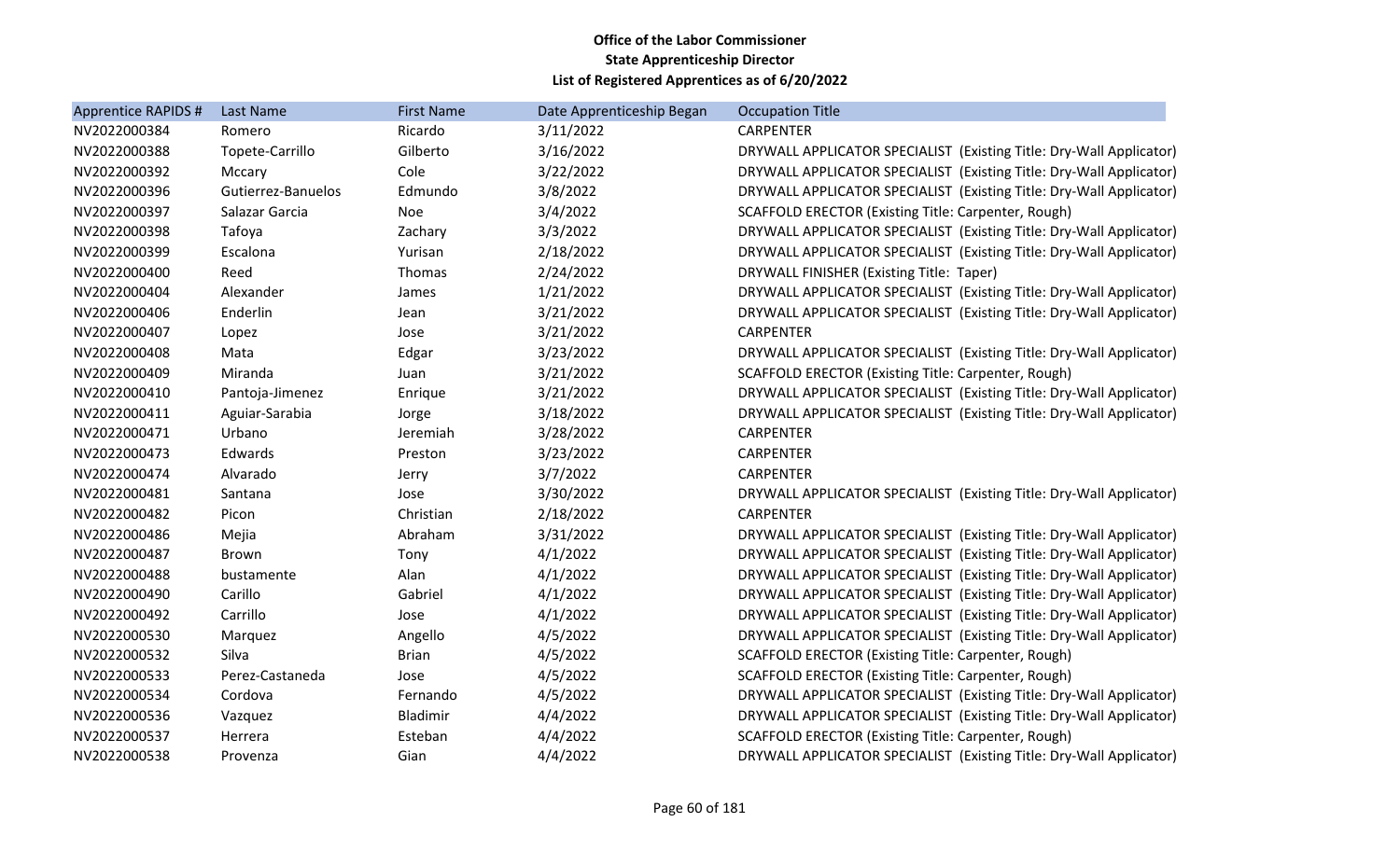| <b>Apprentice RAPIDS #</b> | Last Name      | <b>First Name</b> | Date Apprenticeship Began | <b>Occupation Title</b>                                             |
|----------------------------|----------------|-------------------|---------------------------|---------------------------------------------------------------------|
| NV2022000540               | Gutierrez Leon | Diego             | 4/4/2022                  | DRYWALL APPLICATOR SPECIALIST (Existing Title: Dry-Wall Applicator) |
| NV2022000541               | <b>Mills</b>   | Steven            | 4/1/2022                  | DRYWALL APPLICATOR SPECIALIST (Existing Title: Dry-Wall Applicator) |
| NV2022000545               | Gonzales       | Manuel            | 3/23/2022                 | DRYWALL APPLICATOR SPECIALIST (Existing Title: Dry-Wall Applicator) |
| NV2022000549               | Loque          | Kai               | 4/6/2022                  | DRYWALL APPLICATOR SPECIALIST (Existing Title: Dry-Wall Applicator) |
| NV2022000550               | Castillo       | Rodrigo           | 4/5/2022                  | SCAFFOLD ERECTOR (Existing Title: Carpenter, Rough)                 |
| NV2022000551               | Carvajal       | Chris             | 4/7/2022                  | DRYWALL APPLICATOR SPECIALIST (Existing Title: Dry-Wall Applicator) |
| NV2022000552               | Bell           | Marcellous        | 3/31/2022                 | DRYWALL APPLICATOR SPECIALIST (Existing Title: Dry-Wall Applicator) |
| NV2022000553               | Mccary         | <b>Brandon</b>    | 4/4/2022                  | DRYWALL APPLICATOR SPECIALIST (Existing Title: Dry-Wall Applicator) |
| NV2022000554               | Giron-Aguilar  | Ted               | 4/5/2022                  | SCAFFOLD ERECTOR (Existing Title: Carpenter, Rough)                 |
| NV2022000558               | Lopez-Resendiz | Diego             | 4/8/2022                  | DRYWALL APPLICATOR SPECIALIST (Existing Title: Dry-Wall Applicator) |
| NV2022000559               | Garbooshian    | Robert            | 4/8/2022                  | <b>CARPENTER</b>                                                    |
| NV2022000567               | Velarde        | Daniel            | 4/11/2022                 | SCAFFOLD ERECTOR (Existing Title: Carpenter, Rough)                 |
| NV2022000569               | Camacho        | Aaron             | 4/8/2022                  | DRYWALL APPLICATOR SPECIALIST (Existing Title: Dry-Wall Applicator) |
| NV2022000570               | Cordero        | Kevin             | 4/8/2022                  | <b>CARPENTER</b>                                                    |
| NV2022000571               | Davidson       | Andrew            | 4/7/2022                  | DRYWALL APPLICATOR SPECIALIST (Existing Title: Dry-Wall Applicator) |
| NV2022000594               | Ramirez        | Oscar             | 4/13/2022                 | SCAFFOLD ERECTOR (Existing Title: Carpenter, Rough)                 |
| NV2022000595               | Garcia-Santos  | Bryan             | 4/14/2022                 | SCAFFOLD ERECTOR (Existing Title: Carpenter, Rough)                 |
| NV2022000596               | Rubio-Ortiz    | Rayen             | 4/11/2022                 | DRYWALL APPLICATOR SPECIALIST (Existing Title: Dry-Wall Applicator) |
| NV2022000601               | Robles         | Guillermo         | 4/18/2022                 | SCAFFOLD ERECTOR (Existing Title: Carpenter, Rough)                 |
| NV2022000620               | Schellenberg   | Christopher       | 4/15/2022                 | <b>CARPENTER</b>                                                    |
| NV2022000682               | Salazar        | Francisco         | 4/25/2022                 | <b>CARPENTER</b>                                                    |
| NV2022000688               | Ramirez        | Giovanni          | 4/15/2022                 | <b>CARPENTER</b>                                                    |
| NV2022000689               | Parra          | Salvador          | 4/15/2022                 | <b>CARPENTER</b>                                                    |
| NV2022000698               | Carrillo       | Daniel            | 5/2/2022                  | DRYWALL APPLICATOR SPECIALIST (Existing Title: Dry-Wall Applicator) |
| NV2022000699               | Vance          | Carson            | 5/2/2022                  | DRYWALL APPLICATOR SPECIALIST (Existing Title: Dry-Wall Applicator) |
| NV2022000700               | cassidy        | brennen           | 5/2/2022                  | DRYWALL APPLICATOR SPECIALIST (Existing Title: Dry-Wall Applicator) |
| NV2022000701               | Cayabab        | Ronnel            | 5/2/2022                  | DRYWALL APPLICATOR SPECIALIST (Existing Title: Dry-Wall Applicator) |
| NV2022000702               | Cervantes      | Gabriel           | 5/2/2022                  | DRYWALL APPLICATOR SPECIALIST (Existing Title: Dry-Wall Applicator) |
| NV2022000703               | Chavarria      | Isaiaz            | 5/2/2022                  | DRYWALL APPLICATOR SPECIALIST (Existing Title: Dry-Wall Applicator) |
| NV2022000704               | Chavez Cobos   | Jesus             | 5/2/2022                  | DRYWALL APPLICATOR SPECIALIST (Existing Title: Dry-Wall Applicator) |
| NV2022000709               | Chavez         | Jonhatan          | 5/2/2022                  | DRYWALL APPLICATOR SPECIALIST (Existing Title: Dry-Wall Applicator) |
| NV2022000710               | Cordero        | Ivan              | 5/2/2022                  | DRYWALL APPLICATOR SPECIALIST (Existing Title: Dry-Wall Applicator) |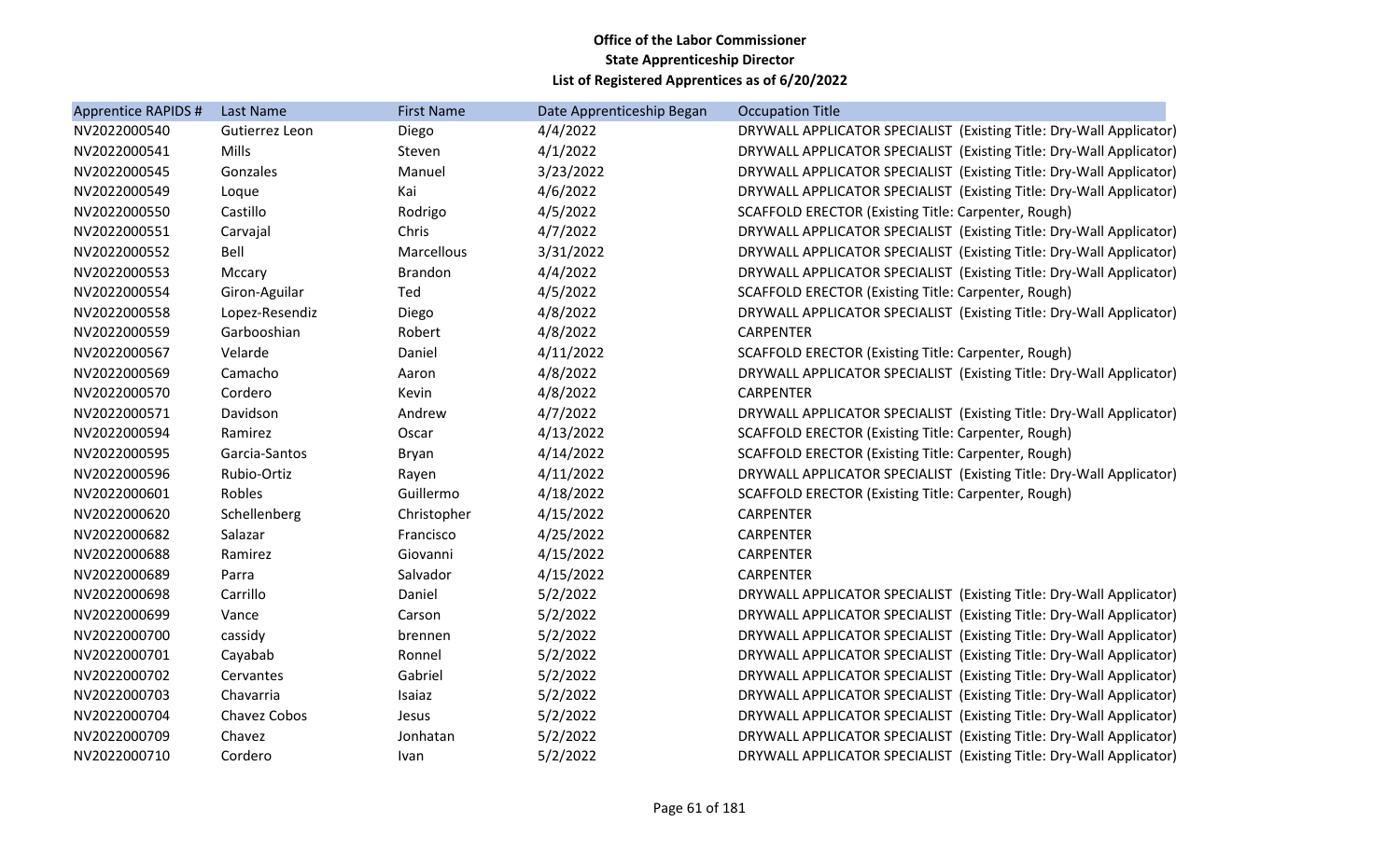| Apprentice RAPIDS # | Last Name         | <b>First Name</b> | Date Apprenticeship Began | <b>Occupation Title</b>                                             |
|---------------------|-------------------|-------------------|---------------------------|---------------------------------------------------------------------|
| NV2022000711        | Diaz              | Jesus             | 5/2/2022                  | DRYWALL APPLICATOR SPECIALIST (Existing Title: Dry-Wall Applicator) |
| NV2022000712        | Diaz-Torres       | Victor            | 5/2/2022                  | DRYWALL APPLICATOR SPECIALIST (Existing Title: Dry-Wall Applicator) |
| NV2022000713        | Banda             | Gavin             | 4/21/2022                 | <b>CARPENTER</b>                                                    |
| NV2022000726        | Douglas           | Jacob             | 5/4/2022                  | DRYWALL APPLICATOR SPECIALIST (Existing Title: Dry-Wall Applicator) |
| NV2022000727        | Elizalde          | Alejandro         | 5/4/2022                  | DRYWALL APPLICATOR SPECIALIST (Existing Title: Dry-Wall Applicator) |
| NV2022000728        | Elizalde-Angulo   | Gonzalo           | 5/4/2022                  | DRYWALL APPLICATOR SPECIALIST (Existing Title: Dry-Wall Applicator) |
| NV2022000729        | Estrada           | Jonatan           | 5/4/2022                  | DRYWALL APPLICATOR SPECIALIST (Existing Title: Dry-Wall Applicator) |
| NV2022000730        | Flores            | Daniel            | 5/4/2022                  | DRYWALL APPLICATOR SPECIALIST (Existing Title: Dry-Wall Applicator) |
| NV2022000746        | Flores            | Wilfredo          | 5/5/2022                  | DRYWALL APPLICATOR SPECIALIST (Existing Title: Dry-Wall Applicator) |
| NV2022000747        | Gilbert           | Franco            | 5/5/2022                  | DRYWALL APPLICATOR SPECIALIST (Existing Title: Dry-Wall Applicator) |
| NV2022000750        | Gabaldon          | Reuben            | 5/5/2022                  | DRYWALL APPLICATOR SPECIALIST (Existing Title: Dry-Wall Applicator) |
| NV2022000753        | Garcia            | Isaac             | 5/5/2022                  | DRYWALL APPLICATOR SPECIALIST (Existing Title: Dry-Wall Applicator) |
| NV2022000755        | Gonzalez          | Alejando          | 5/5/2022                  | DRYWALL APPLICATOR SPECIALIST (Existing Title: Dry-Wall Applicator) |
| NV2022000757        | Gonzalez          | George            | 5/5/2022                  | DRYWALL APPLICATOR SPECIALIST (Existing Title: Dry-Wall Applicator) |
| NV2022000758        | Gonzalez          | Eric              | 5/5/2022                  | DRYWALL APPLICATOR SPECIALIST (Existing Title: Dry-Wall Applicator) |
| NV2022000759        | Guzman            | Israel            | 5/5/2022                  | DRYWALL APPLICATOR SPECIALIST (Existing Title: Dry-Wall Applicator) |
| NV2022000760        | Guzman            | Francisco         | 5/5/2022                  | DRYWALL APPLICATOR SPECIALIST (Existing Title: Dry-Wall Applicator) |
| NV2022000761        | Hennessy-Gonzales | Justin-Mychol     | 5/5/2022                  | DRYWALL APPLICATOR SPECIALIST (Existing Title: Dry-Wall Applicator) |
| NV2022000762        | Hernandez         | Raul              | 5/5/2022                  | DRYWALL APPLICATOR SPECIALIST (Existing Title: Dry-Wall Applicator) |
| NV2022000763        | Hernandez         | Jonathan          | 5/5/2022                  | DRYWALL APPLICATOR SPECIALIST (Existing Title: Dry-Wall Applicator) |
| NV2022000764        | Hernandez         | Gustavo           | 5/5/2022                  | DRYWALL APPLICATOR SPECIALIST (Existing Title: Dry-Wall Applicator) |
| NV2022000766        | Aceves            | Alejandro         | 5/2/2022                  | SCAFFOLD ERECTOR (Existing Title: Carpenter, Rough)                 |
| NV2022000767        | Flores            | Miguel            | 5/4/2022                  | DRYWALL APPLICATOR SPECIALIST (Existing Title: Dry-Wall Applicator) |
| NV2022000768        | Guzman            | Lyman             | 5/3/2022                  | DRYWALL APPLICATOR SPECIALIST (Existing Title: Dry-Wall Applicator) |
| NV2022000769        | Baylon            | Jan-Evander       | 5/3/2022                  | <b>MILLWRIGHT</b>                                                   |
| NV2022000770        | Bell              | Patrick           | 5/3/2022                  | <b>MILLWRIGHT</b>                                                   |
| NV2022000771        | Saldivar          | Erick             | 5/5/2022                  | <b>CARPENTER</b>                                                    |
| NV2022000772        | Stucki            | Cleyon            | 4/25/2022                 | DRYWALL APPLICATOR SPECIALIST (Existing Title: Dry-Wall Applicator) |
| NV2022000773        | Davis             | Daniel            | 4/26/2022                 | <b>CARPENTER</b>                                                    |
| NV2022000778        | Gibson            | <b>Brandon</b>    | 4/28/2022                 | DRYWALL APPLICATOR SPECIALIST (Existing Title: Dry-Wall Applicator) |
| NV2022000779        | Rangel            | Carlos            | 4/28/2022                 | DRYWALL APPLICATOR SPECIALIST (Existing Title: Dry-Wall Applicator) |
| NV2022000781        | Hernandez         | Alvaro            | 4/14/2022                 | DRYWALL APPLICATOR SPECIALIST (Existing Title: Dry-Wall Applicator) |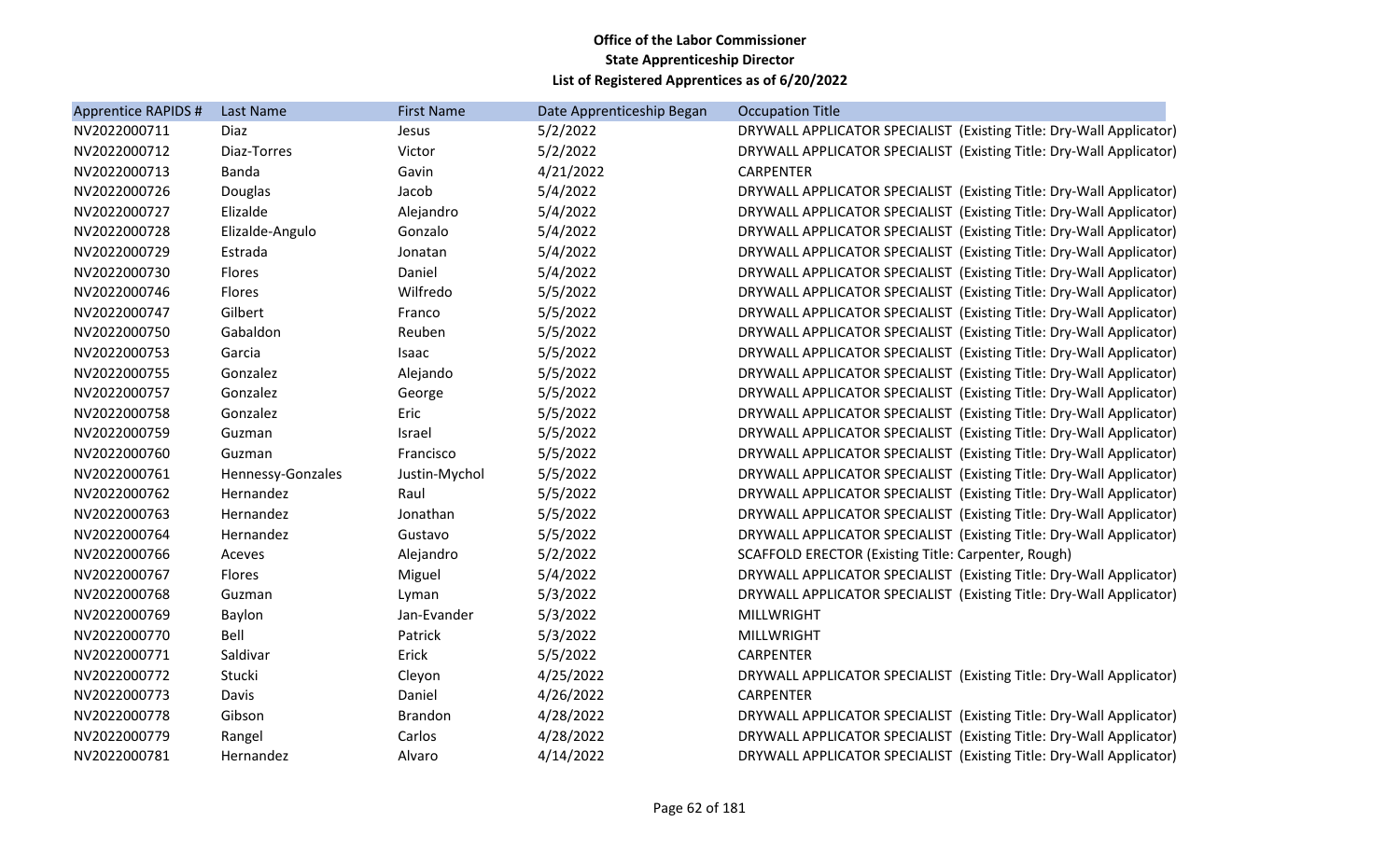| Apprentice RAPIDS # | Last Name            | <b>First Name</b> | Date Apprenticeship Began | <b>Occupation Title</b>                                             |
|---------------------|----------------------|-------------------|---------------------------|---------------------------------------------------------------------|
| NV2022000782        | Cabral               | Abel              | 5/6/2022                  | DRYWALL APPLICATOR SPECIALIST (Existing Title: Dry-Wall Applicator) |
| NV2022000783        | Villa Ochoa          | Fabian            | 5/6/2022                  | <b>CARPENTER</b>                                                    |
| NV2022000784        | Corona               | Fernando          | 4/28/2022                 | SCAFFOLD ERECTOR (Existing Title: Carpenter, Rough)                 |
| NV2022000785        | Moncada Orbe         | Abraham           | 5/5/2022                  | <b>CARPENTER</b>                                                    |
| NV2022000786        | Escamilla            | Jose              | 5/6/2022                  | <b>CARPENTER</b>                                                    |
| NV2022000787        | Valencia             | Luis              | 5/6/2022                  | <b>CARPENTER</b>                                                    |
| NV2022000788        | Pua                  | Onepa'a           | 5/6/2022                  | <b>CARPENTER</b>                                                    |
| NV2022000808        | Amaya                | Joshua            | 5/5/2022                  | <b>CARPENTER</b>                                                    |
| NV2022000869        | Guerrero Soto        | Cesar             | 5/24/2022                 | <b>CARPENTER</b>                                                    |
| NV2022000870        | Rodriguez            | Rafael            | 5/24/2022                 | DRYWALL APPLICATOR SPECIALIST (Existing Title: Dry-Wall Applicator) |
| NV2022000871        | Marquez-Lara         | D'Aundrey         | 5/24/2022                 | DRYWALL APPLICATOR SPECIALIST (Existing Title: Dry-Wall Applicator) |
| NV2022000872        | Lozano-Murillo       | Cesar             | 5/23/2022                 | DRYWALL APPLICATOR SPECIALIST (Existing Title: Dry-Wall Applicator) |
| NV2022000873        | Goddard-Smith        | Donovan           | 5/23/2022                 | <b>CARPENTER</b>                                                    |
| NV2022000874        | Sandoval             | Alexander         | 5/3/2022                  | <b>CARPENTER</b>                                                    |
| NV2022000875        | Osnaya Flores        | Eduardo           | 5/13/2022                 | DRYWALL APPLICATOR SPECIALIST (Existing Title: Dry-Wall Applicator) |
| NV2022000876        | Martinez-Amador      | James             | 5/10/2022                 | <b>CARPENTER</b>                                                    |
| NV2022000877        | Montenegro           | Angel             | 5/23/2022                 | DRYWALL APPLICATOR SPECIALIST (Existing Title: Dry-Wall Applicator) |
| NV2022000878        | Longoria             | Anthony           | 5/25/2022                 | SCAFFOLD ERECTOR (Existing Title: Carpenter, Rough)                 |
| NV2022000931        | <b>Barrera Salas</b> | Anthony           | 6/2/2022                  | DRYWALL APPLICATOR SPECIALIST (Existing Title: Dry-Wall Applicator) |
| NV2022000932        | Arcila               | Michael           | 6/2/2022                  | DRYWALL APPLICATOR SPECIALIST (Existing Title: Dry-Wall Applicator) |
| NV2022000933        | Macaulay             | Shaun             | 6/2/2022                  | DRYWALL APPLICATOR SPECIALIST (Existing Title: Dry-Wall Applicator) |
| NV2022000934        | Ocampo               | Mariano           | 5/31/2022                 | DRYWALL APPLICATOR SPECIALIST (Existing Title: Dry-Wall Applicator) |
| NV2022000935        | Dominguez            | Cesar             | 6/2/2022                  | DRYWALL APPLICATOR SPECIALIST (Existing Title: Dry-Wall Applicator) |
| NV2022000936        | Davis                | Jerry             | 5/13/2022                 | DRYWALL APPLICATOR SPECIALIST (Existing Title: Dry-Wall Applicator) |
| NV2022000937        | Membreno Parra       | Kenneth           | 5/27/2022                 | DRYWALL APPLICATOR SPECIALIST (Existing Title: Dry-Wall Applicator) |
| NV2022000938        | Ramirez              | Aron              | 5/26/2022                 | DRYWALL APPLICATOR SPECIALIST (Existing Title: Dry-Wall Applicator) |
| NV2022000939        | Bell                 | K'Sajian          | 5/27/2022                 | DRYWALL APPLICATOR SPECIALIST (Existing Title: Dry-Wall Applicator) |
| NV2022000940        | Marquez              | Reina             | 5/25/2022                 | DRYWALL APPLICATOR SPECIALIST (Existing Title: Dry-Wall Applicator) |
| NV2022000941        | Verdin               | Jessie            | 5/11/2022                 | DRYWALL APPLICATOR SPECIALIST (Existing Title: Dry-Wall Applicator) |
| NV2022000943        | Cobos                | Christian         | 5/24/2022                 | DRYWALL APPLICATOR SPECIALIST (Existing Title: Dry-Wall Applicator) |
| NV2022000945        | Cobos                | Jessey            | 5/24/2022                 | DRYWALL APPLICATOR SPECIALIST (Existing Title: Dry-Wall Applicator) |
| NV2022000953        | Enriquez Salcido     | Uriel             | 6/7/2022                  | DRYWALL APPLICATOR SPECIALIST (Existing Title: Dry-Wall Applicator) |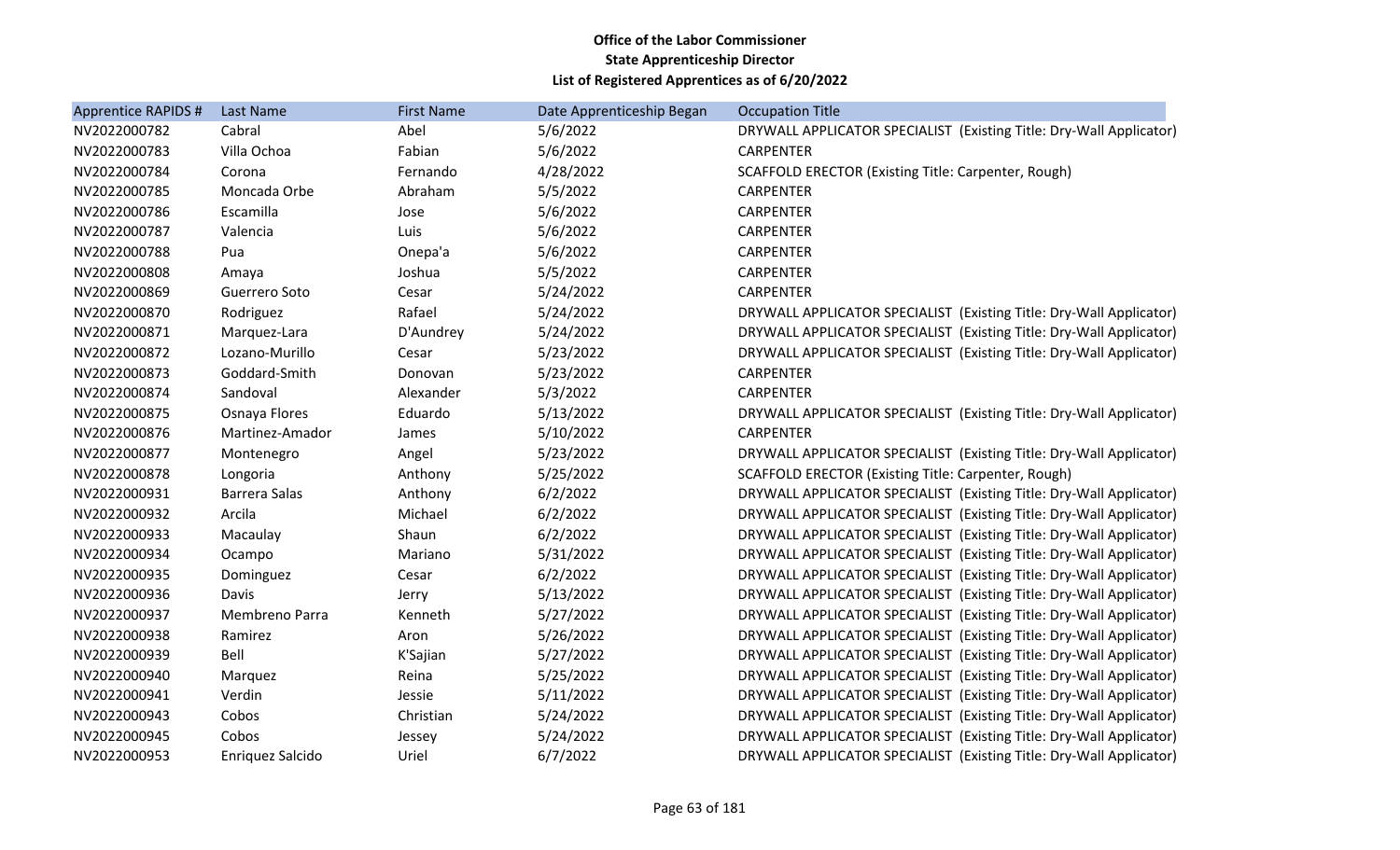| Apprentice RAPIDS # | <b>Last Name</b>       | <b>First Name</b> | Date Apprenticeship Began | <b>Occupation Title</b>                                             |
|---------------------|------------------------|-------------------|---------------------------|---------------------------------------------------------------------|
| NV2022000954        | Anaya                  | Enrique           | 6/3/2022                  | <b>CARPENTER</b>                                                    |
| NV2022000955        | Reynolds               | <b>Brian</b>      | 6/3/2022                  | DRYWALL APPLICATOR SPECIALIST (Existing Title: Dry-Wall Applicator) |
| NV2022000956        | Trejo                  | Omar              | 5/6/2022                  | DRYWALL APPLICATOR SPECIALIST (Existing Title: Dry-Wall Applicator) |
| NV2022000958        | <b>Brambilia</b>       | Jose              | 5/13/2022                 | DRYWALL APPLICATOR SPECIALIST (Existing Title: Dry-Wall Applicator) |
| NV2022000959        | Yanez Favela           | Ricardo           | 5/31/2022                 | DRYWALL APPLICATOR SPECIALIST (Existing Title: Dry-Wall Applicator) |
| NV2022000966        | Mata Luna              | Christian         | 6/6/2022                  | DRYWALL APPLICATOR SPECIALIST (Existing Title: Dry-Wall Applicator) |
| NV2022000994        | Quintanar              | Andrew            | 6/13/2022                 | DRYWALL APPLICATOR SPECIALIST (Existing Title: Dry-Wall Applicator) |
| NV2022000995        | Parra Silva            | Julio             | 6/10/2022                 | DRYWALL APPLICATOR SPECIALIST (Existing Title: Dry-Wall Applicator) |
| NV2022000996        | Martinez-Saldiviar     | Abraham           | 6/8/2022                  | DRYWALL APPLICATOR SPECIALIST (Existing Title: Dry-Wall Applicator) |
| NV2022000997        | <b>Munos Dominguez</b> | Susan             | 6/9/2022                  | DRYWALL APPLICATOR SPECIALIST (Existing Title: Dry-Wall Applicator) |
| NV2022000998        | Garza                  | Manuel            | 6/7/2022                  | <b>CARPENTER</b>                                                    |
| NV2022000999        | Bojorquez              | Juan              | 6/8/2022                  | DRYWALL APPLICATOR SPECIALIST (Existing Title: Dry-Wall Applicator) |
| NV2022001001        | Zorne                  | <b>Blake</b>      | 6/7/2022                  | <b>CARPENTER</b>                                                    |
| NV14N030855         | <b>BRANCH</b>          | <b>JAMES</b>      | 11/5/2014                 | <b>MILLWRIGHT</b>                                                   |
| NV08N024561         | <b>CISNEROS</b>        | <b>ISAAC</b>      | 8/1/2016                  | <b>MILLWRIGHT</b>                                                   |
| NV16N032921         | <b>HILL</b>            | <b>JASON</b>      | 8/1/2016                  | <b>MILLWRIGHT</b>                                                   |
| NV16N032916         | <b>COLETTA</b>         | <b>TYREL</b>      | 8/1/2016                  | <b>MILLWRIGHT</b>                                                   |
| NV17N033904         | <b>SCHLENDER</b>       | <b>HUNTER</b>     | 3/9/2017                  | <b>MILLWRIGHT</b>                                                   |
| NV2017034778        | Devaney                | John              | 8/31/2017                 | <b>MILLWRIGHT</b>                                                   |
| NV2018000986        | Gonzalez               | Isaac             | 4/18/2018                 | <b>MILLWRIGHT</b>                                                   |
| NV2018002804        | Gomez-Sanchez          | Ruben             | 10/15/2018                | <b>MILLWRIGHT</b>                                                   |
| NV2018002917        | Licea                  | Charles           | 6/29/2018                 | <b>MILLWRIGHT</b>                                                   |
| NV2018002919        | Eastham                | <b>Brandon</b>    | 9/28/2018                 | <b>MILLWRIGHT</b>                                                   |
| NV2019000095        | Alatorre               | Juan              | 1/7/2019                  | <b>MILLWRIGHT</b>                                                   |
| NV2019000096        | Cervantes-Angulo       | Eriverto          | 1/7/2019                  | <b>MILLWRIGHT</b>                                                   |
| NV2019002552        | Harkins                | Angelo            | 10/16/2019                | <b>MILLWRIGHT</b>                                                   |
| NV2019002558        | Hammock                | Michael           | 10/30/2019                | <b>MILLWRIGHT</b>                                                   |
| NV2020000417        | Sundell                | Michael           | 2/21/2020                 | <b>MILLWRIGHT</b>                                                   |
| NV2020000965        | Roman                  | Juan              | 6/4/2020                  | MILLWRIGHT                                                          |
| NV2020001636        | Madrid                 | Dominick          | 11/2/2020                 | <b>MILLWRIGHT</b>                                                   |
| NV2020001657        | <b>Neff</b>            | Shaun             | 10/22/2020                | <b>MILLWRIGHT</b>                                                   |
| NV2021000488        | Nieto                  | Oscar             | 10/1/2020                 | <b>MILLWRIGHT</b>                                                   |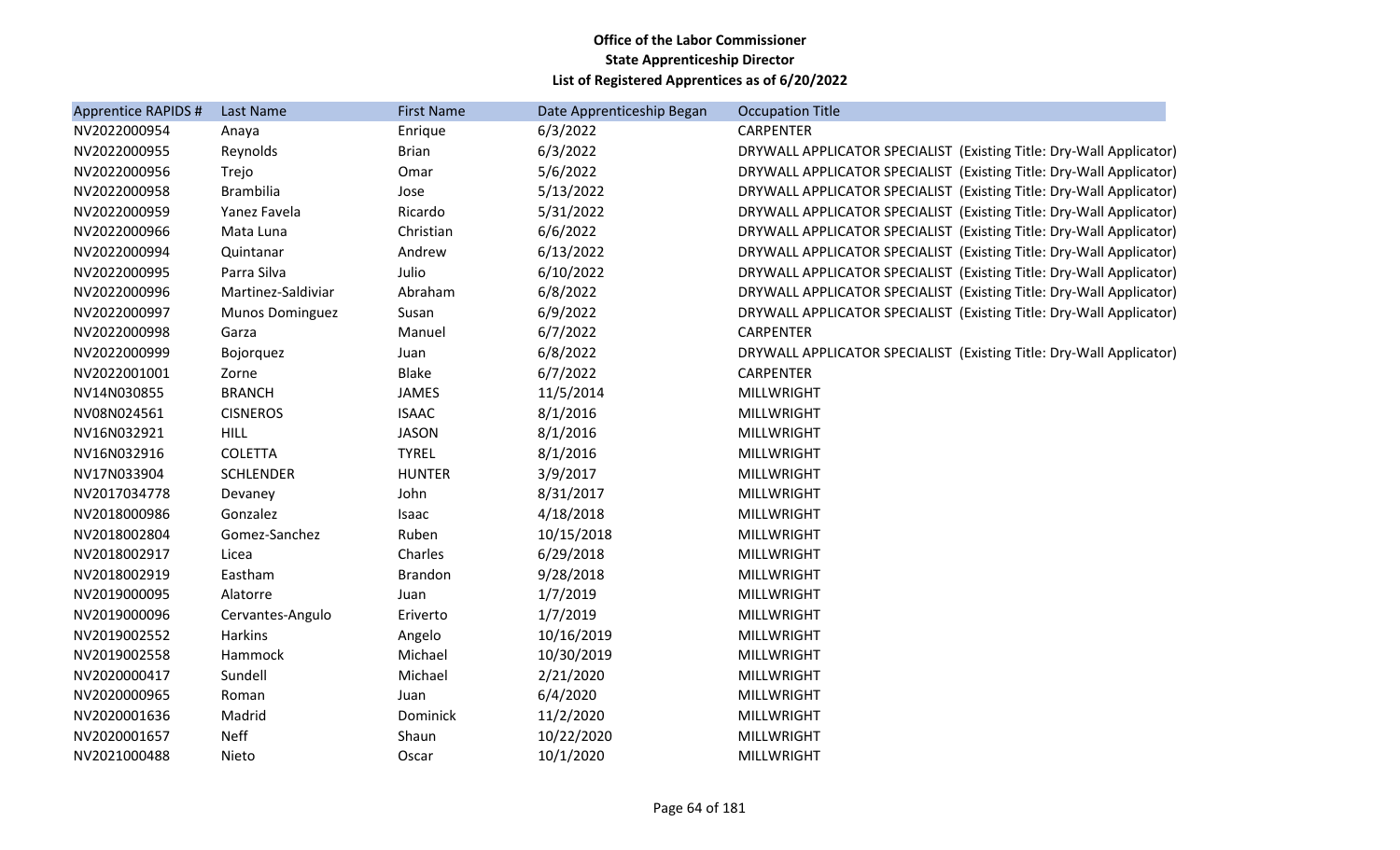| Apprentice RAPIDS # | <b>Last Name</b>       | <b>First Name</b> | Date Apprenticeship Began | <b>Occupation Title</b> |
|---------------------|------------------------|-------------------|---------------------------|-------------------------|
| NV2021000655        | Boyd                   | Aaron             | 3/29/2021                 | <b>MILLWRIGHT</b>       |
| NV2017034656        | Hilbert                | Connor            | 8/15/2017                 | <b>CEMENT MASON</b>     |
| NV2018002477        | Osuna-Diaz             | Genaro            | 9/10/2018                 | <b>CEMENT MASON</b>     |
| NV2019001382        | Licea-Espinoza         | Cuauhtemoc        | 6/15/2019                 | <b>CEMENT MASON</b>     |
| NV2019001383        | Easter                 | Emar              | 6/15/2019                 | <b>CEMENT MASON</b>     |
| NV2019001677        | Martinez-Hernandez     | Jonathan          | 7/12/2019                 | <b>PLASTERER</b>        |
| NV2019001679        | Ontiveros              | Daniel            | 7/16/2019                 | <b>CEMENT MASON</b>     |
| NV2019002350        | Jimenez-Rodas          | Jose              | 9/6/2019                  | <b>CEMENT MASON</b>     |
| NV2020000268        | Salas Mendoza          | Giovanni          | 2/12/2020                 | <b>CEMENT MASON</b>     |
| NV2020000338        | Dorado Soriano         | Rafael            | 2/18/2020                 | <b>CEMENT MASON</b>     |
| NV2020000777        | Gil-Figueroa           | Hilmar            | 6/2/2020                  | PLASTERER               |
| NV2020001353        | Silva                  | Omar              | 8/31/2020                 | <b>CEMENT MASON</b>     |
| NV2020001378        | C De Vaca Cervantes    | Jose              | 9/16/2020                 | <b>CEMENT MASON</b>     |
| NV2021000361        | Silva Quintero         | Andres            | 4/2/2021                  | <b>CEMENT MASON</b>     |
| NV2021000537        | Cobb                   | Jordan            | 4/26/2021                 | PLASTERER               |
| NV2021000619        | <b>Montes Gonzalez</b> | Jesus             | 5/11/2021                 | PLASTERER               |
| NV2021000826        | Trujillo               | Israel            | 6/16/2021                 | <b>CEMENT MASON</b>     |
| NV2021000827        | <b>Torres Ochoa</b>    | Gilberto          | 5/14/2021                 | <b>CEMENT MASON</b>     |
| NV2021000828        | Rojas                  | Alejandro         | 6/16/2021                 | PLASTERER               |
| NV2021000847        | Garcia Chavez          | Moises            | 5/13/2022                 | <b>CEMENT MASON</b>     |
| NV2021001081        | Chavez                 | Alejandro         | 7/22/2021                 | <b>CEMENT MASON</b>     |
| NV2021001573        | Maldonado-Escobar      | Edwin             | 10/4/2021                 | <b>CEMENT MASON</b>     |
| NV2021001791        | Williams               | Zachary           | 11/10/2021                | <b>CEMENT MASON</b>     |
| NV2021001932        | Kiger                  | Kevin             | 12/17/2021                | <b>CEMENT MASON</b>     |
| NV2022000131        | Solito                 | Nelson            | 2/3/2022                  | <b>CEMENT MASON</b>     |
| NV2022000132        | Maldonado              | Leonel            | 2/5/2022                  | <b>CEMENT MASON</b>     |
| NV2022000239        | Cardenas               | Francisco         | 2/18/2022                 | <b>CEMENT MASON</b>     |
| NV2022000375        | Rodriguez Zepeda       | Audel             | 3/15/2022                 | <b>CEMENT MASON</b>     |
| NV2022000376        | Partida                | Hugo              | 3/15/2022                 | <b>CEMENT MASON</b>     |
| NV2022000402        | Gutierrez              | Jose              | 3/22/2022                 | <b>CEMENT MASON</b>     |
| NV2022000437        | Estrada                | Jose              | 3/28/2022                 | <b>CEMENT MASON</b>     |
| NV2022000469        | Mendoza Ayala          | Rodolfo           | 3/28/2022                 | <b>CEMENT MASON</b>     |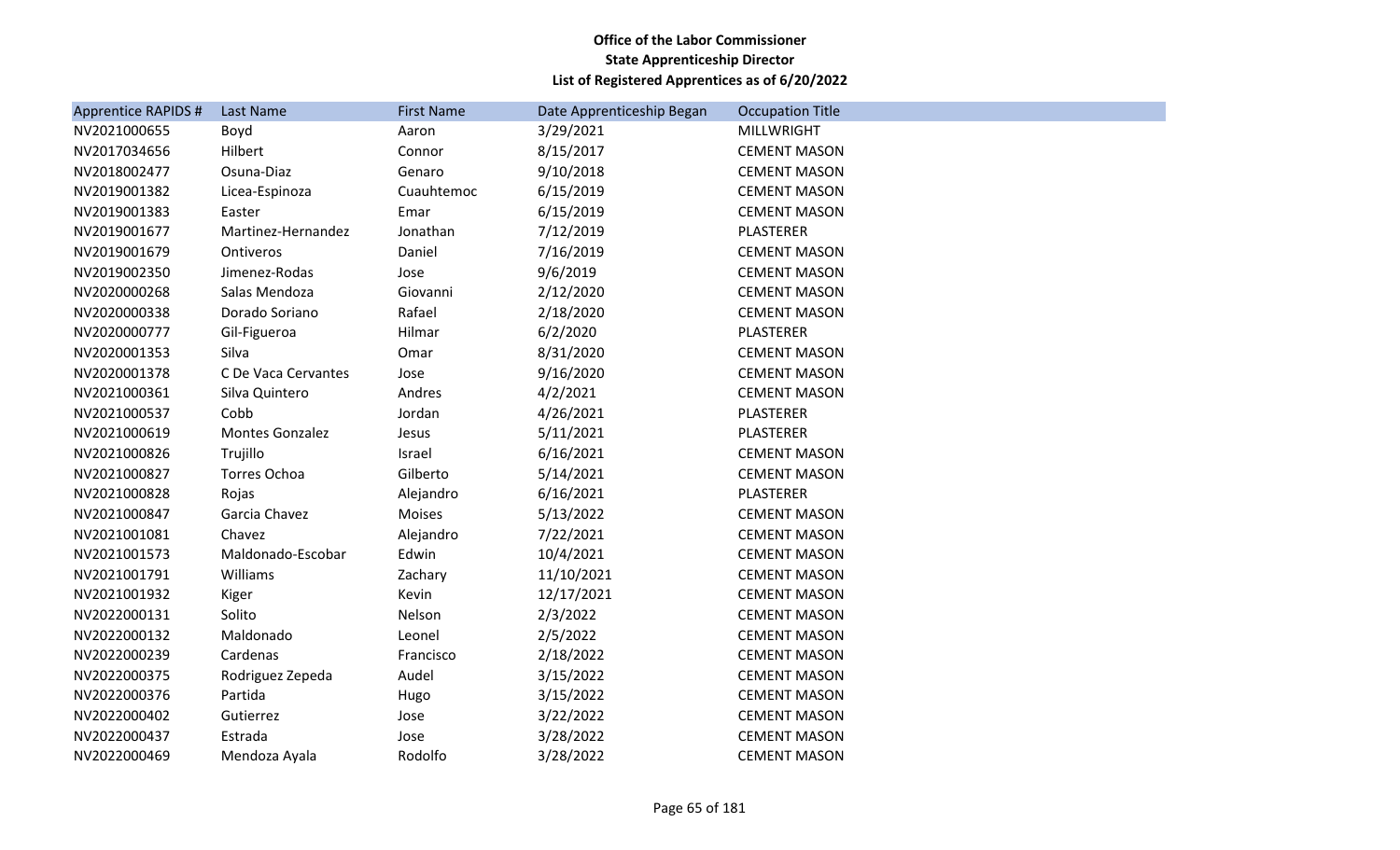| Apprentice RAPIDS # | Last Name            | <b>First Name</b> | Date Apprenticeship Began | <b>Occupation Title</b> |
|---------------------|----------------------|-------------------|---------------------------|-------------------------|
| NV2022000470        | Arias                | Erik              | 3/28/2022                 | PLASTERER               |
| NV2022000560        | Luna                 | Rafael            | 4/7/2022                  | <b>CEMENT MASON</b>     |
| NV2022000812        | <b>HEREDIA NUNEZ</b> | <b>BRANDON</b>    | 5/12/2022                 | <b>CEMENT MASON</b>     |
| NV2022000814        | WASSER               | <b>MATTHEW</b>    | 5/12/2022                 | <b>CEMENT MASON</b>     |
| NV2022000818        | <b>JOSE</b>          | ORTEGA            | 5/13/2022                 | <b>CEMENT MASON</b>     |
| NV2022000819        | <b>CHAVEZ</b>        | <b>MOISES</b>     | 5/13/2022                 | <b>CEMENT MASON</b>     |
| NV2022000846        | <b>PRECIADO</b>      | ABEL              | 5/18/2022                 | <b>CEMENT MASON</b>     |
| NV2022000856        | <b>MORALES</b>       | <b>THOMAS</b>     | 5/19/2022                 | <b>CEMENT MASON</b>     |
| NV2022000861        | <b>GUILLEN</b>       | SEBASTIAN         | 5/23/2022                 | <b>CEMENT MASON</b>     |
| NV2022000884        | <b>HERRERA</b>       | <b>EVER</b>       | 5/31/2022                 | <b>CEMENT MASON</b>     |
| NV2022000885        | <b>ROBLES</b>        | <b>FRANCISCO</b>  | 5/31/2022                 | <b>CEMENT MASON</b>     |
| NV2022000886        | <b>GARCIA</b>        | <b>URIAS</b>      | 5/31/2022                 | <b>CEMENT MASON</b>     |
| NV2022001002        | <b>NUNEZ</b>         | ARMANDO           | 6/13/2022                 | <b>CEMENT MASON</b>     |
| NV2022001038        | <b>HUNT</b>          | <b>JACOB</b>      | 6/17/2022                 | <b>CEMENT MASON</b>     |
| NV04N006561         | WURSCHMIDT           | <b>JOSHUA</b>     | 5/25/2004                 | PLASTERER               |
| NV08N023714         | <b>HODGE</b>         | <b>CHARLES</b>    | 4/12/2018                 | <b>CEMENT MASON</b>     |
| NV2018001160        | Nevarez              | Francisco         | 6/7/2018                  | <b>CEMENT MASON</b>     |
| NV2018001161        | Villalobos           | Andrew            | 6/7/2018                  | <b>CEMENT MASON</b>     |
| NV2018001164        | Monahan              | Timothy           | 6/7/2018                  | PLASTERER               |
| NV2018001165        | Robledo              | Juan              | 6/7/2018                  | PLASTERER               |
| NV2019000049        | Gomez                | Juan              | 1/3/2019                  | <b>CEMENT MASON</b>     |
| NV2019000056        | Galvan               | Emanuel           | 1/3/2019                  | PLASTERER               |
| NV2019000060        | Leon                 | Guadalupe         | 1/3/2019                  | <b>PLASTERER</b>        |
| NV2019000061        | Perez                | Sebastian         | 1/3/2019                  | PLASTERER               |
| NV2019000554        | Alvarado             | Jose              | 3/5/2019                  | <b>CEMENT MASON</b>     |
| NV2019001076        | De Lara              | Juan              | 5/20/2019                 | PLASTERER               |
| NV2019001675        | Garcia               | Giovannie         | 7/18/2019                 | <b>CEMENT MASON</b>     |
| NV2019001854        | Dix                  | Ikaika            | 8/21/2019                 | <b>CEMENT MASON</b>     |
| NV2019002301        | Cepeda               | Jesus             | 9/19/2019                 | PLASTERER               |
| NV2019002302        | Tafalla-Ruiz         | Oswaldo           | 9/19/2019                 | PLASTERER               |
| NV2019002303        | Price                | Jaylen            | 9/19/2019                 | PLASTERER               |
| NV2019002305        | Davalos              | Gilbert           | 9/19/2019                 | <b>CEMENT MASON</b>     |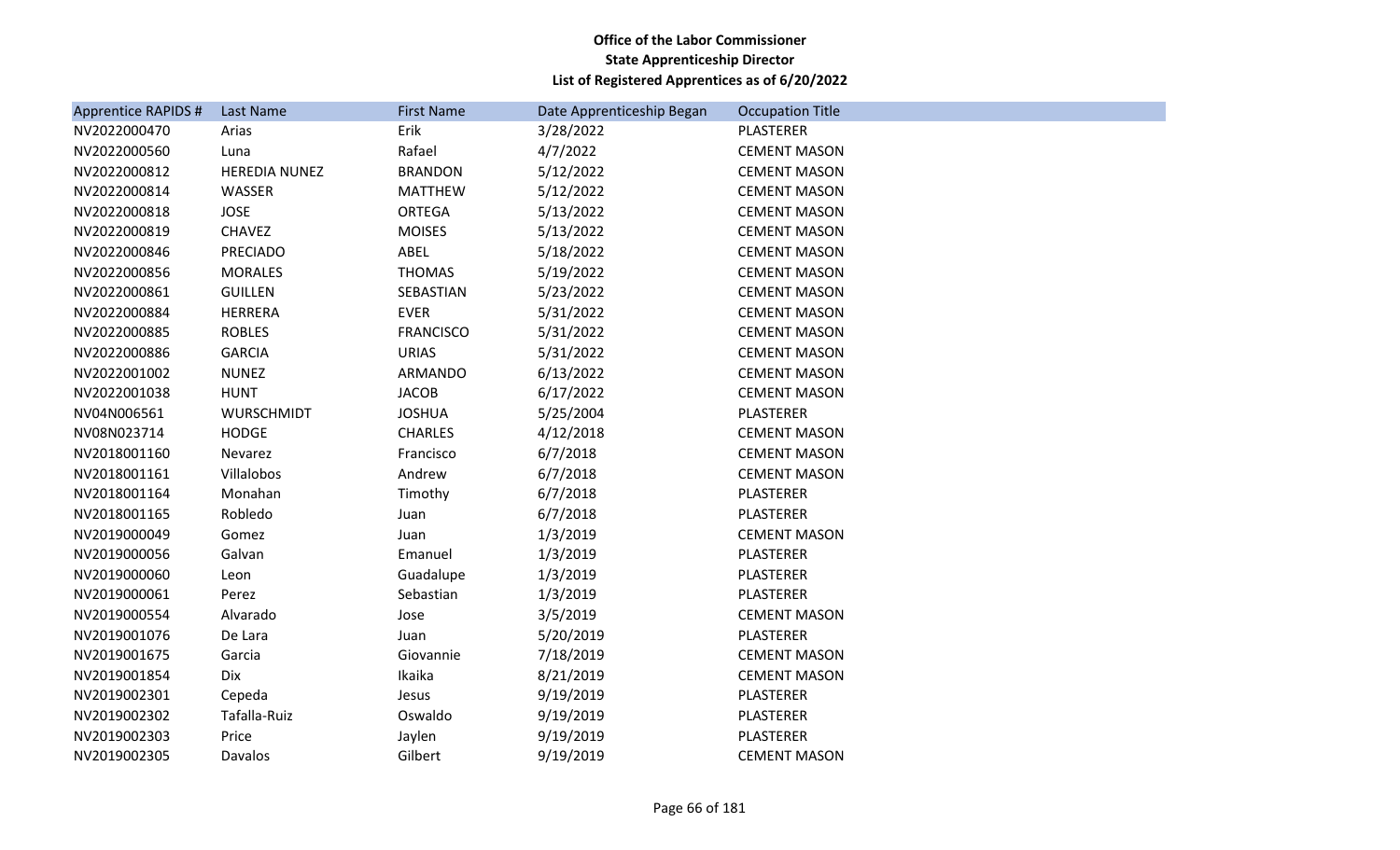| Apprentice RAPIDS # | <b>Last Name</b>   | <b>First Name</b> | Date Apprenticeship Began | <b>Occupation Title</b> |
|---------------------|--------------------|-------------------|---------------------------|-------------------------|
| NV2019002306        | Heras-Sanchez      | Emmanuel          | 9/19/2019                 | <b>CEMENT MASON</b>     |
| NV2019002309        | Martinovics        | Christian         | 9/19/2019                 | <b>CEMENT MASON</b>     |
| NV2019002311        | Wendelin           | Christopher       | 9/19/2019                 | <b>CEMENT MASON</b>     |
| NV2019002349        | Rangel-Hinjosa     | Adolfo            | 9/10/2019                 | <b>PLASTERER</b>        |
| NV2019002880        | Gonzales           | Estabon           | 12/19/2019                | <b>CEMENT MASON</b>     |
| NV2019002882        | Lilly              | Shannon           | 12/19/2019                | <b>CEMENT MASON</b>     |
| NV2019002888        | Villanueva         | Luis              | 12/19/2019                | <b>CEMENT MASON</b>     |
| NV2020000247        | Santana            | Andres            | 2/8/2020                  | <b>CEMENT MASON</b>     |
| NV2020000593        | Lopez-Sanchez      | Lenin             | 4/11/2020                 | <b>PLASTERER</b>        |
| NV2020000660        | Amador             | Isaias            | 5/6/2020                  | PLASTERER               |
| NV2020000661        | Rangel             | Manuel            | 5/6/2020                  | PLASTERER               |
| NV2020000666        | Martinez           | Jose              | 5/7/2020                  | PLASTERER               |
| NV2020000667        | Mendoza-Varela     | Roy               | 5/7/2020                  | <b>PLASTERER</b>        |
| NV2020000668        | Espinoza-Espinoza  | Alfonso           | 5/7/2020                  | <b>PLASTERER</b>        |
| NV2020000693        | Merida-Villatoro   | Kenny             | 5/13/2020                 | <b>PLASTERER</b>        |
| NV2020000714        | Jacobo             | Alberto           | 5/19/2020                 | PLASTERER               |
| NV2020000715        | Jacobo             | Luis              | 5/19/2020                 | PLASTERER               |
| NV2020000808        | Flores             | Robert            | 6/9/2020                  | <b>CEMENT MASON</b>     |
| NV2020001074        | Ortez              | Jorge             | 7/25/2020                 | <b>CEMENT MASON</b>     |
| NV2020001075        | Espinosa           | Alfonso           | 7/25/2020                 | <b>CEMENT MASON</b>     |
| NV2020001078        | Diaz-Ramos         | Eduardo           | 7/25/2020                 | PLASTERER               |
| NV2020001079        | Garcia             | Raji              | 7/25/2020                 | <b>PLASTERER</b>        |
| NV2020001081        | Zazueta            | Christian         | 7/25/2020                 | <b>PLASTERER</b>        |
| NV2020001086        | Jacobo             | Luis              | 7/25/2020                 | <b>PLASTERER</b>        |
| NV2020001189        | Jimenez            | Jairo             | 8/13/2020                 | <b>PLASTERER</b>        |
| NV2020001190        | Jimenez Carbajal   | Fernando          | 3/8/2022                  | PLASTERER               |
| NV2020001191        | Zuniga Galvez      | Carlos            | 8/13/2020                 | <b>PLASTERER</b>        |
| NV2020001193        | Mendoza Rodriguez  | Jose              | 8/13/2020                 | PLASTERER               |
| NV2020001194        | Jimenez            | Isai              | 8/13/2020                 | PLASTERER               |
| NV2020001195        | Jimenez Vazquez    | Raciel            | 8/13/2020                 | PLASTERER               |
| NV2020001567        | Mercado Villalobos | Jesus             | 10/19/2020                | <b>PLASTERER</b>        |
| NV2021000343        | Moran-Marroquin    | Jose              | 4/1/2021                  | <b>CEMENT MASON</b>     |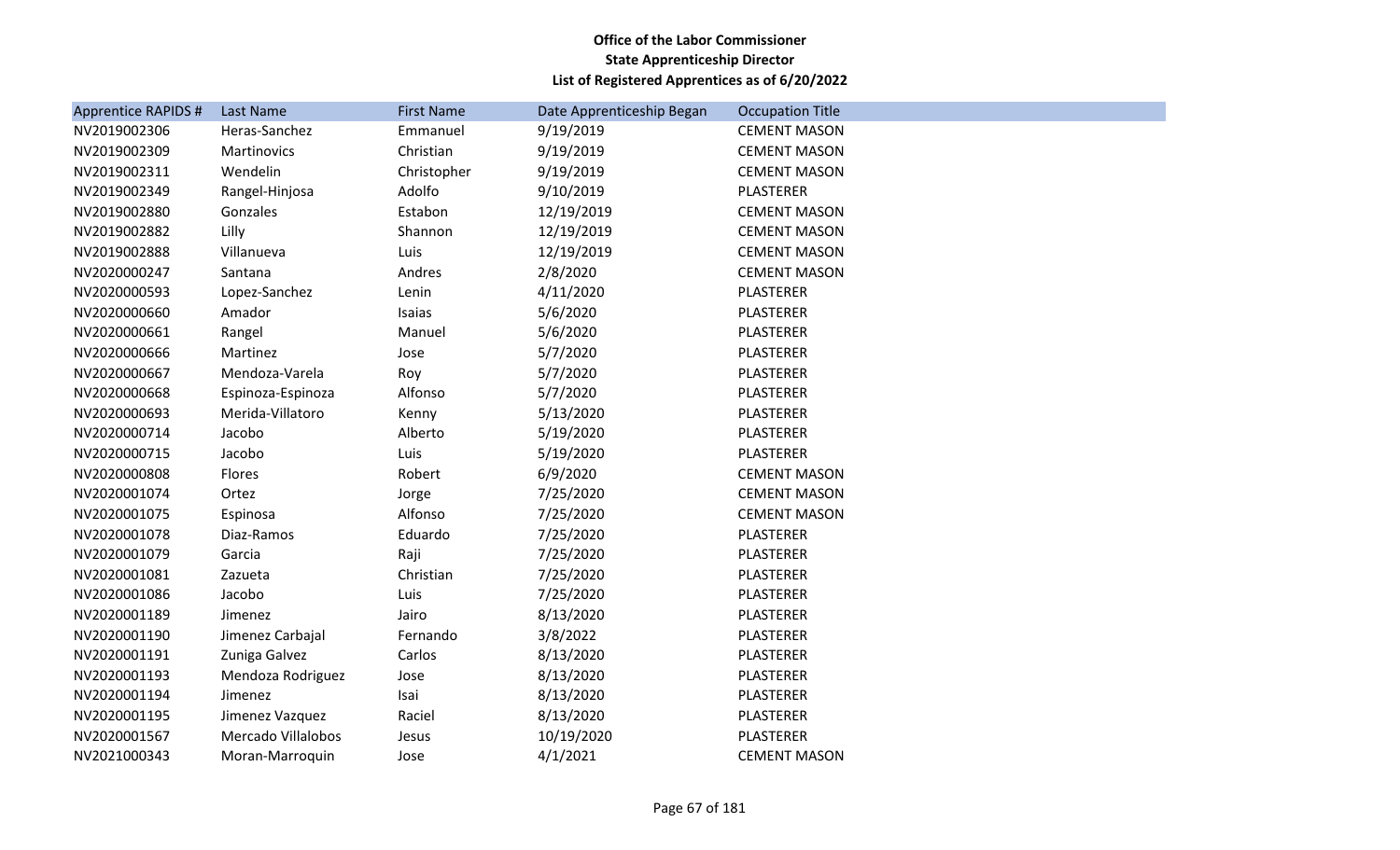| Apprentice RAPIDS # | Last Name         | <b>First Name</b> | Date Apprenticeship Began | <b>Occupation Title</b>                                               |
|---------------------|-------------------|-------------------|---------------------------|-----------------------------------------------------------------------|
| NV2021000344        | Sanchez           | Miguel            | 4/1/2021                  | <b>CEMENT MASON</b>                                                   |
| NV2021000345        | Barraza-Hernandez | Angel             | 4/1/2021                  | <b>CEMENT MASON</b>                                                   |
| NV2021000348        | Gomez-Ortiz       | <b>Braulio</b>    | 4/1/2021                  | <b>CEMENT MASON</b>                                                   |
| NV2021000588        | Cody              | Shane             | 5/10/2021                 | <b>CEMENT MASON</b>                                                   |
| NV2021000759        | Sanchez           | Juan              | 6/9/2021                  | <b>CEMENT MASON</b>                                                   |
| NV2021001465        | Lopez             | Cesar             | 9/27/2021                 | <b>CEMENT MASON</b>                                                   |
| NV2021001484        | Haynes            | Quashun           | 9/30/2021                 | <b>CEMENT MASON</b>                                                   |
| NV2021001485        | Martin-Zuniga     | Cristian          | 9/30/2021                 | <b>CEMENT MASON</b>                                                   |
| NV2021001487        | Reyes             | Adrian            | 9/30/2021                 | <b>CEMENT MASON</b>                                                   |
| NV2021001490        | Walsh             | Ethan             | 9/30/2021                 | <b>CEMENT MASON</b>                                                   |
| NV2022000225        | Ramirez           | Kenneth           | 2/17/2022                 | <b>CEMENT MASON</b>                                                   |
| NV2022000226        | Mendoza-Pule      | Cesar             | 2/17/2022                 | PLASTERER                                                             |
| NV2022000255        | Green III         | <b>Billie</b>     | 2/25/2022                 | PLASTERER                                                             |
| NV2022000256        | Guzman            | Alejandro         | 2/25/2022                 | <b>PLASTERER</b>                                                      |
| NV2022000257        | Maginity          | Zachary           | 2/25/2022                 | PLASTERER                                                             |
| NV2022000258        | Estrada-Duarte    | Armando           | 2/25/2022                 | PLASTERER                                                             |
| NV2022000260        | Vincenti          | Nicholas          | 2/25/2022                 | <b>PLASTERER</b>                                                      |
| NV2022000261        | Fuller            | Kyle              | 2/25/2022                 | PLASTERER                                                             |
| NV2022000262        | Bland             | Kenneth           | 2/25/2022                 | PLASTERER                                                             |
| NV2022000263        | Delaney           | Megan             | 2/25/2022                 | PLASTERER                                                             |
| NV2022000264        | Cabrera           | Bryan             | 2/25/2022                 | <b>CEMENT MASON</b>                                                   |
| NV2022000265        | Hamilton          | Paul              | 2/25/2022                 | <b>CEMENT MASON</b>                                                   |
| NV2022000267        | Gonzalez          | Ismael            | 2/25/2022                 | <b>CEMENT MASON</b>                                                   |
| NV2022000316        | Mojica            | Jesus             | 3/4/2022                  | PLASTERER                                                             |
| NV2022000436        | Reina             | Joseph            | 3/28/2022                 | <b>CEMENT MASON</b>                                                   |
| NV2022000635        | Diaz              | Juan              | 4/21/2022                 | <b>CEMENT MASON</b>                                                   |
| NV2022000637        | Herrera           | Gustavo           | 4/21/2022                 | <b>CEMENT MASON</b>                                                   |
| NV2022000638        | Jones             | Alex              | 4/21/2022                 | <b>CEMENT MASON</b>                                                   |
| NV2022000669        | Cole              | James             | 4/26/2022                 | PLASTERER                                                             |
| NV2022001029        | Gonzalez Ayala    | Juan              | 6/15/2022                 | <b>CEMENT MASON</b>                                                   |
| NV2022001030        | Garcia Aguilar    | Eric              | 6/15/2022                 | <b>CEMENT MASON</b>                                                   |
| NV2018002059        | Ritchie           | Jessica           | 6/14/2018                 | TELECOMMUNICATIONS TECHNICIAN (Alternate Title: Broadband Technician) |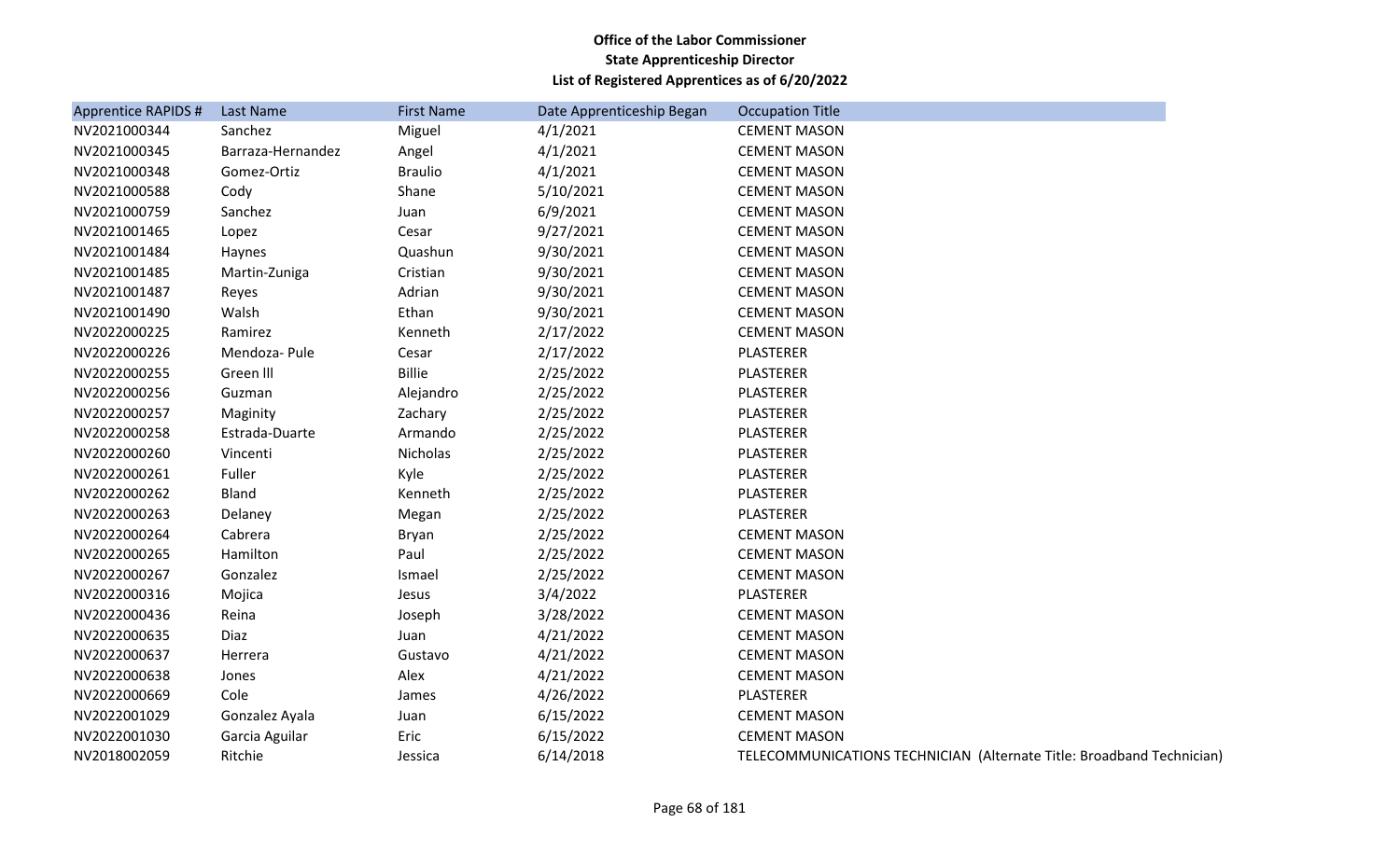| Apprentice RAPIDS # | Last Name          | <b>First Name</b> | Date Apprenticeship Began | <b>Occupation Title</b>                                               |
|---------------------|--------------------|-------------------|---------------------------|-----------------------------------------------------------------------|
| NV2018002066        | Yegge              | Kristy            | 6/14/2018                 | TELECOMMUNICATIONS TECHNICIAN (Alternate Title: Broadband Technician) |
| NV2019001529        | Avila              | Alexis            | 7/2/2019                  | TELECOMMUNICATIONS TECHNICIAN (Alternate Title: Broadband Technician) |
| NV2019001530        | <b>Bagley</b>      | Qwuantae          | 7/2/2019                  | TELECOMMUNICATIONS TECHNICIAN (Alternate Title: Broadband Technician) |
| NV2019001533        | Diaz               | Damian            | 7/2/2019                  | TELECOMMUNICATIONS TECHNICIAN (Alternate Title: Broadband Technician) |
| NV2019001537        | Hudson             | Princeton         | 7/2/2019                  | TELECOMMUNICATIONS TECHNICIAN (Alternate Title: Broadband Technician) |
| NV2019001538        | Johnson            | Paul              | 7/2/2019                  | TELECOMMUNICATIONS TECHNICIAN (Alternate Title: Broadband Technician) |
| NV2019001540        | Linsley            | Kevin             | 7/2/2019                  | TELECOMMUNICATIONS TECHNICIAN (Alternate Title: Broadband Technician) |
| NV2019001541        | Lucius             | Michael           | 7/2/2019                  | TELECOMMUNICATIONS TECHNICIAN (Alternate Title: Broadband Technician) |
| NV2019001543        | Michel             | Osvaldo           | 7/2/2019                  | TELECOMMUNICATIONS TECHNICIAN (Alternate Title: Broadband Technician) |
| NV2019001544        | Razo               | Jose              | 7/2/2019                  | TELECOMMUNICATIONS TECHNICIAN (Alternate Title: Broadband Technician) |
| NV2019001545        | Rodriguez          | Raul              | 7/2/2019                  | TELECOMMUNICATIONS TECHNICIAN (Alternate Title: Broadband Technician) |
| NV2019001791        | <b>Brinkerhoff</b> | <b>Bradley</b>    | 8/5/2019                  | TELECOMMUNICATIONS TECHNICIAN (Alternate Title: Broadband Technician) |
| NV2019001792        | Roberts            | Justin            | 8/5/2019                  | TELECOMMUNICATIONS TECHNICIAN (Alternate Title: Broadband Technician) |
| NV2019002586        | Scheppmann         | Cody              | 10/31/2019                | TELECOMMUNICATIONS TECHNICIAN (Alternate Title: Broadband Technician) |
| NV2019002588        | Woltz              | Cheyenne          | 10/31/2019                | TELECOMMUNICATIONS TECHNICIAN (Alternate Title: Broadband Technician) |
| NV2019002589        | Lagg               | John              | 10/31/2019                | TELECOMMUNICATIONS TECHNICIAN (Alternate Title: Broadband Technician) |
| NV2019002590        | Richmond           | Nathan            | 10/31/2019                | TELECOMMUNICATIONS TECHNICIAN (Alternate Title: Broadband Technician) |
| NV2019002591        | Orozco             | Alfredo           | 10/31/2019                | TELECOMMUNICATIONS TECHNICIAN (Alternate Title: Broadband Technician) |
| NV2019002592        | <b>Belew</b>       | Coby              | 10/31/2019                | TELECOMMUNICATIONS TECHNICIAN (Alternate Title: Broadband Technician) |
| NV2019002916        | <b>Bleak</b>       | Kyle              | 12/19/2019                | TELECOMMUNICATIONS TECHNICIAN (Alternate Title: Broadband Technician) |
| NV2019002918        | Ogata              | <b>Isreal</b>     | 12/19/2019                | TELECOMMUNICATIONS TECHNICIAN (Alternate Title: Broadband Technician) |
| NV2019002920        | Robotham           | Jacob             | 12/19/2019                | TELECOMMUNICATIONS TECHNICIAN (Alternate Title: Broadband Technician) |
| NV2019002925        | Spendlove          | Joseph            | 12/19/2019                | TELECOMMUNICATIONS TECHNICIAN (Alternate Title: Broadband Technician) |
| NV2020000725        | Cabaccang          | Noah              | 5/18/2020                 | TELECOMMUNICATIONS TECHNICIAN (Alternate Title: Broadband Technician) |
| NV2020000726        | Cram               | Michael           | 5/18/2020                 | TELECOMMUNICATIONS TECHNICIAN (Alternate Title: Broadband Technician) |
| NV2020000727        | <b>Dasmarinas</b>  | Dunham            | 5/18/2020                 | TELECOMMUNICATIONS TECHNICIAN (Alternate Title: Broadband Technician) |
| NV2020000729        | Hall               | Gary              | 5/18/2020                 | TELECOMMUNICATIONS TECHNICIAN (Alternate Title: Broadband Technician) |
| NV2020000730        | Johnson            | Eric              | 5/18/2020                 | TELECOMMUNICATIONS TECHNICIAN (Alternate Title: Broadband Technician) |
| NV2020000731        | Jones              | Andrew            | 5/18/2020                 | TELECOMMUNICATIONS TECHNICIAN (Alternate Title: Broadband Technician) |
| NV2020000733        | Simmons            | Prentice          | 5/18/2020                 | TELECOMMUNICATIONS TECHNICIAN (Alternate Title: Broadband Technician) |
| NV2020000734        | Simmons            | Richard           | 5/18/2020                 | TELECOMMUNICATIONS TECHNICIAN (Alternate Title: Broadband Technician) |
| NV2020001170        | Hollan             | Dakota            | 7/20/2020                 | TELECOMMUNICATIONS TECHNICIAN (Alternate Title: Broadband Technician) |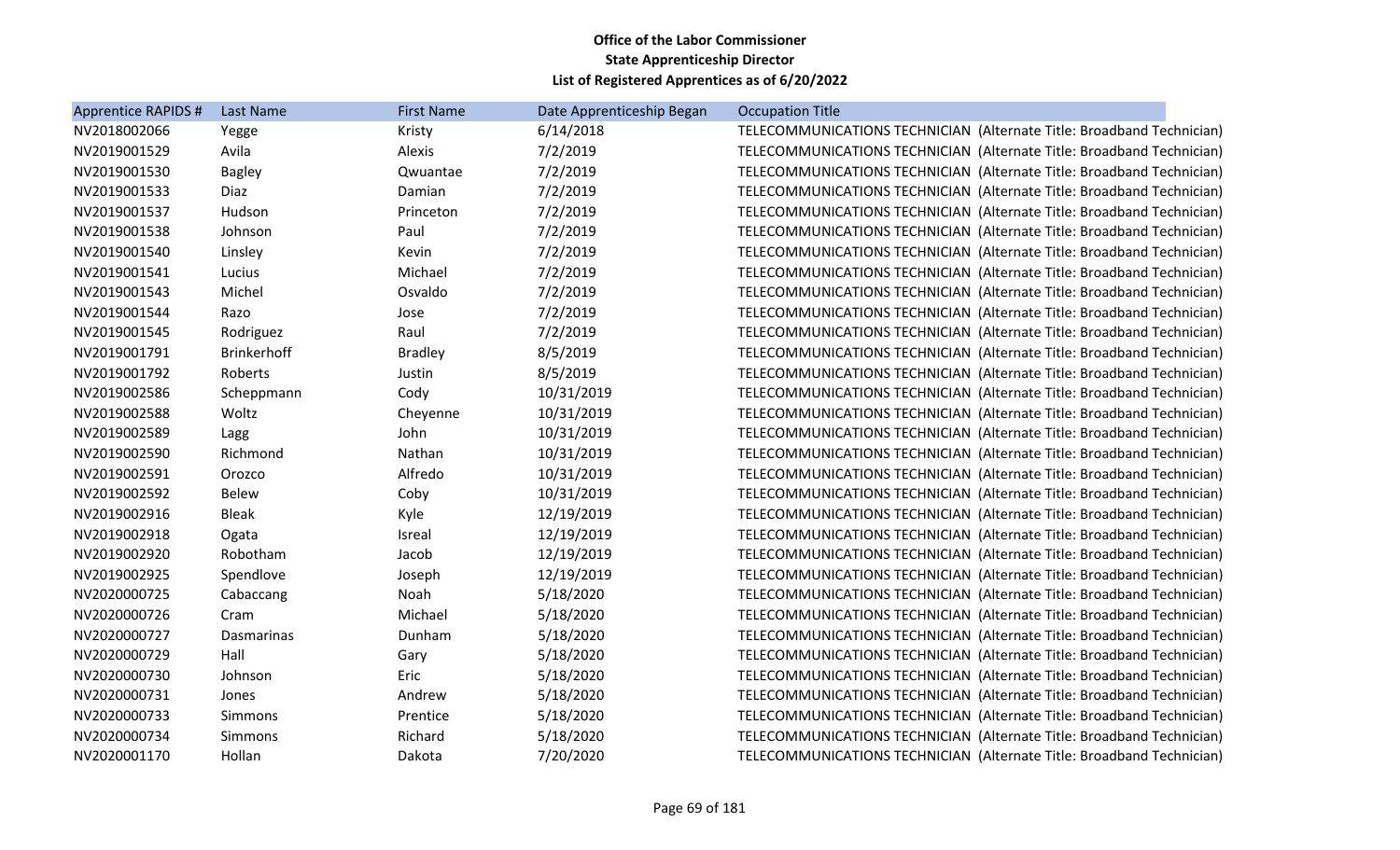| Apprentice RAPIDS # | Last Name          | <b>First Name</b> | Date Apprenticeship Began | <b>Occupation Title</b>                                               |
|---------------------|--------------------|-------------------|---------------------------|-----------------------------------------------------------------------|
| NV2020001172        | Frazar             | Alexander         | 7/20/2020                 | TELECOMMUNICATIONS TECHNICIAN (Alternate Title: Broadband Technician) |
| NV2020001175        | Capasso            | Joseph            | 7/20/2020                 | TELECOMMUNICATIONS TECHNICIAN (Alternate Title: Broadband Technician) |
| NV2021001156        | Davis              | <b>Bradley</b>    | 8/5/2021                  | TELECOMMUNICATIONS TECHNICIAN (Alternate Title: Broadband Technician) |
| NV2021001157        | Dittmer            | Dustin            | 8/3/2021                  | TELECOMMUNICATIONS TECHNICIAN (Alternate Title: Broadband Technician) |
| NV2021001158        | Fehrman-Cao        | Zarquis           | 8/3/2021                  | TELECOMMUNICATIONS TECHNICIAN (Alternate Title: Broadband Technician) |
| NV2021001159        | Hasan              | Faheem            | 8/3/2021                  | TELECOMMUNICATIONS TECHNICIAN (Alternate Title: Broadband Technician) |
| NV2021001161        | James              | Trevon            | 8/3/2021                  | TELECOMMUNICATIONS TECHNICIAN (Alternate Title: Broadband Technician) |
| NV2021001162        | Juarez             | Roberto           | 8/3/2021                  | TELECOMMUNICATIONS TECHNICIAN (Alternate Title: Broadband Technician) |
| NV2021001163        | Lara               | Johnathan         | 8/3/2021                  | TELECOMMUNICATIONS TECHNICIAN (Alternate Title: Broadband Technician) |
| NV2021001164        | Makue-Vasconcellos | Seth              | 8/3/2021                  | TELECOMMUNICATIONS TECHNICIAN (Alternate Title: Broadband Technician) |
| NV2021001166        | Miller             | River             | 8/3/2021                  | TELECOMMUNICATIONS TECHNICIAN (Alternate Title: Broadband Technician) |
| NV2021001167        | Rose               | James             | 8/3/2021                  | TELECOMMUNICATIONS TECHNICIAN (Alternate Title: Broadband Technician) |
| NV2021001168        | Russell            | Andrew            | 8/5/2021                  | TELECOMMUNICATIONS TECHNICIAN (Alternate Title: Broadband Technician) |
| NV2021001169        | Sandoval           | Adrian            | 8/3/2021                  | TELECOMMUNICATIONS TECHNICIAN (Alternate Title: Broadband Technician) |
| NV2021001170        | Smith              | Adam              | 8/3/2021                  | TELECOMMUNICATIONS TECHNICIAN (Alternate Title: Broadband Technician) |
| NV2021001171        | Soucy              | Dallin            | 8/3/2021                  | TELECOMMUNICATIONS TECHNICIAN (Alternate Title: Broadband Technician) |
| NV2021001172        | Vasquez            | Nicholas          | 8/3/2021                  | TELECOMMUNICATIONS TECHNICIAN (Alternate Title: Broadband Technician) |
| NV2021001173        | Vela               | Sergio            | 8/3/2021                  | TELECOMMUNICATIONS TECHNICIAN (Alternate Title: Broadband Technician) |
| NV2022000157        | Duffy              | Megan             | 1/1/2022                  | TELECOMMUNICATIONS TECHNICIAN (Alternate Title: Broadband Technician) |
| NV2022000893        | Crawley            | Sydney            | 5/19/2022                 | TELECOMMUNICATIONS TECHNICIAN (Alternate Title: Broadband Technician) |
| NV2022000894        | Elderts            | Isiah             | 5/19/2022                 | TELECOMMUNICATIONS TECHNICIAN (Alternate Title: Broadband Technician) |
| NV2022000895        | Hamilton           | Robert            | 5/19/2022                 | TELECOMMUNICATIONS TECHNICIAN (Alternate Title: Broadband Technician) |
| NV2022000897        | Lucero             | Gilbert           | 5/19/2022                 | TELECOMMUNICATIONS TECHNICIAN (Alternate Title: Broadband Technician) |
| NV2022000898        | Miranda            | Marcanthony       | 5/19/2022                 | TELECOMMUNICATIONS TECHNICIAN (Alternate Title: Broadband Technician) |
| NV2022000899        | Razon              | Sarah Lynn        | 5/19/2022                 | TELECOMMUNICATIONS TECHNICIAN (Alternate Title: Broadband Technician) |
| NV2022000900        | Ricafrente-Mendoza | Crystalie         | 5/19/2022                 | TELECOMMUNICATIONS TECHNICIAN (Alternate Title: Broadband Technician) |
| NV2022000901        | Sandoval           | Miguel            | 5/19/2022                 | TELECOMMUNICATIONS TECHNICIAN (Alternate Title: Broadband Technician) |
| NV2022000903        | Williams           | Devlin            | 5/19/2022                 | TELECOMMUNICATIONS TECHNICIAN (Alternate Title: Broadband Technician) |
| NV16N032425         | <b>GALLEGOS</b>    | <b>MARK</b>       | 3/22/2016                 | ELECTRICIAN (Alternate Title: Interior Electrician)                   |
| NV16N032465         | STODDARD           | <b>GARRETT</b>    | 3/24/2016                 | ELECTRICIAN (Alternate Title: Interior Electrician)                   |
| NV16N033276         | <b>SPERLE</b>      | <b>GEOFFREY</b>   | 10/10/2016                | ELECTRICIAN (Alternate Title: Interior Electrician)                   |
| NV16N033569         | <b>HANSEN</b>      | <b>SETH</b>       | 12/21/2016                | ELECTRICIAN (Alternate Title: Interior Electrician)                   |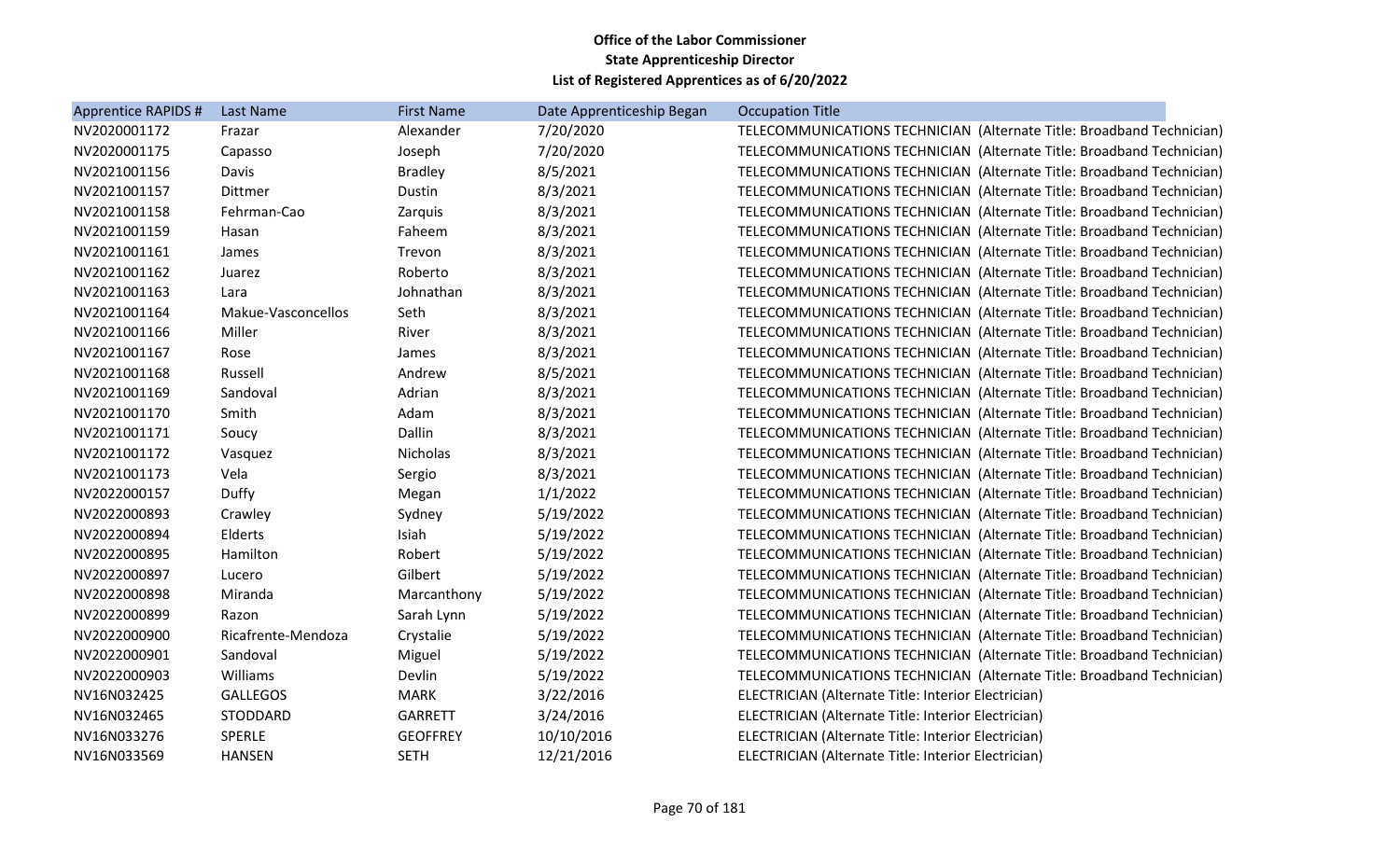| Apprentice RAPIDS # | Last Name       | <b>First Name</b> | Date Apprenticeship Began | <b>Occupation Title</b>                             |
|---------------------|-----------------|-------------------|---------------------------|-----------------------------------------------------|
| NV16N033272         | <b>BARUH</b>    | <b>NATHAN</b>     | 10/4/2016                 | ELECTRICIAN (Alternate Title: Interior Electrician) |
| NV16N033268         | <b>ADAMS</b>    | <b>JACOB</b>      | 10/7/2016                 | ELECTRICIAN (Alternate Title: Interior Electrician) |
| NV16N033570         | <b>CHAVEZ</b>   | <b>HUMBERTO</b>   | 12/12/2016                | ELECTRICIAN (Alternate Title: Interior Electrician) |
| NV17N033979         | <b>KENNEY</b>   | <b>TIMOTHY</b>    | 4/17/2017                 | ELECTRICIAN (Alternate Title: Interior Electrician) |
| NV17N034057         | WALKER          | <b>JUSTIN</b>     | 4/28/2017                 | ELECTRICIAN (Alternate Title: Interior Electrician) |
| NV17N034056         | <b>RAY</b>      | <b>COLLIN</b>     | 4/24/2017                 | ELECTRICIAN (Alternate Title: Interior Electrician) |
| NV17N033982         | <b>GARVIN</b>   | <b>MATTHEW</b>    | 4/17/2017                 | ELECTRICIAN (Alternate Title: Interior Electrician) |
| NV17N033984         | <b>STAFFORD</b> | <b>GARRISON</b>   | 4/17/2017                 | ELECTRICIAN (Alternate Title: Interior Electrician) |
| NV17N034058         | <b>GOODIN</b>   | <b>ERIC</b>       | 4/28/2017                 | ELECTRICIAN (Alternate Title: Interior Electrician) |
| NV2017034345        | Kimes           | Dakota            | 6/2/2017                  | ELECTRICIAN (Alternate Title: Interior Electrician) |
| NV2017034578        | Gonzalez        | Nestor            | 1/16/2017                 | ELECTRICIAN (Alternate Title: Interior Electrician) |
| NV2018000040        | Cabrera         | Rafael            | 10/6/2017                 | ELECTRICIAN (Alternate Title: Interior Electrician) |
| NV2018000104        | Bonilla-Duncan  | <b>Brian</b>      | 10/6/2017                 | ELECTRICIAN (Alternate Title: Interior Electrician) |
| NV2018000158        | Moulton         | Phillip           | 10/19/2017                | ELECTRICIAN (Alternate Title: Interior Electrician) |
| NV2018000159        | Campbell        | Maxwell           | 10/19/2017                | ELECTRICIAN (Alternate Title: Interior Electrician) |
| NV2018000161        | Sentillas       | Darin             | 10/19/2017                | ELECTRICIAN (Alternate Title: Interior Electrician) |
| NV2018000163        | Vinasco-Duque   | Jose              | 10/24/2017                | ELECTRICIAN (Alternate Title: Interior Electrician) |
| NV2018000169        | Tuipulotu       | Penisimani        | 10/19/2017                | ELECTRICIAN (Alternate Title: Interior Electrician) |
| NV2018000171        | Smith           | Zachary           | 10/19/2017                | ELECTRICIAN (Alternate Title: Interior Electrician) |
| NV2018000184        | Hackel          | Justin            | 10/19/2017                | ELECTRICIAN (Alternate Title: Interior Electrician) |
| NV2018000185        | Herrera         | Ricardo           | 10/19/2017                | ELECTRICIAN (Alternate Title: Interior Electrician) |
| NV2018000186        | Young           | Dakota            | 10/19/2017                | ELECTRICIAN (Alternate Title: Interior Electrician) |
| NV2018000187        | Whitfield       | Matthew           | 10/19/2017                | ELECTRICIAN (Alternate Title: Interior Electrician) |
| NV2018000188        | Corey           | Mathew            | 10/19/2017                | ELECTRICIAN (Alternate Title: Interior Electrician) |
| NV2018000406        | Cusato          | Nicholas          | 1/8/2018                  | ELECTRICIAN (Alternate Title: Interior Electrician) |
| NV2018000408        | Henderson       | Jacob             | 1/8/2018                  | ELECTRICIAN (Alternate Title: Interior Electrician) |
| NV2018000464        | Staffa          | Vincent           | 1/16/2018                 | ELECTRICIAN (Alternate Title: Interior Electrician) |
| NV2018000467        | Hudson          | Zachary           | 1/17/2018                 | ELECTRICIAN (Alternate Title: Interior Electrician) |
| NV2018000471        | Marsh           | Jake              | 1/16/2018                 | ELECTRICIAN (Alternate Title: Interior Electrician) |
| NV2018000478        | Crew            | Ashley            | 1/18/2018                 | ELECTRICIAN (Alternate Title: Interior Electrician) |
| NV2018000987        | Francom         | Gage              | 1/19/2018                 | ELECTRICIAN (Alternate Title: Interior Electrician) |
| NV2018000992        | Perez           | Pedro             | 4/13/2018                 | ELECTRICIAN (Alternate Title: Interior Electrician) |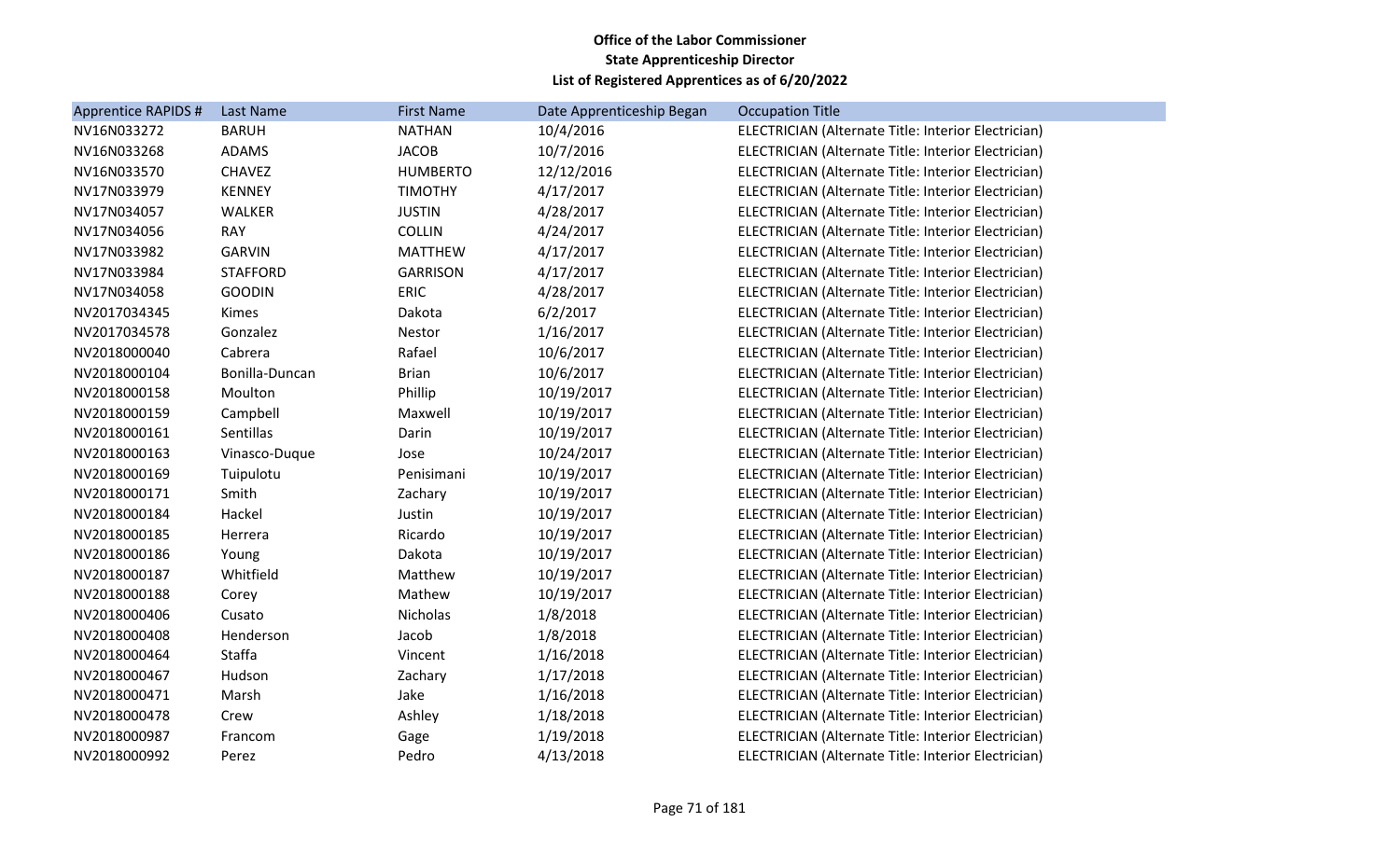| <b>Apprentice RAPIDS #</b> | Last Name         | <b>First Name</b> | Date Apprenticeship Began | <b>Occupation Title</b>                                               |
|----------------------------|-------------------|-------------------|---------------------------|-----------------------------------------------------------------------|
| NV2018000993               | Zainos-Rosete     | Rodrigo           | 4/13/2018                 | ELECTRICIAN (Alternate Title: Interior Electrician)                   |
| NV2018000995               | <b>Barnette</b>   | Casey             | 4/23/2018                 | ELECTRICIAN (Alternate Title: Interior Electrician)                   |
| NV2019001431               | Walsh             | James             | 6/28/2019                 | ELECTRICIAN (Alternate Title: Interior Electrician)                   |
| NV2019002858               | Sawyer            | Conor             | 12/9/2019                 | TELECOMMUNICATIONS TECHNICIAN (Alternate Title: Broadband Technician) |
| NV2019002870               | Abdul-Matin       | Ali               | 3/18/2020                 | ELECTRICIAN (Alternate Title: Interior Electrician)                   |
| NV2020000482               | Allen             | <b>Brandon</b>    | 3/10/2020                 | ELECTRICIAN (Alternate Title: Interior Electrician)                   |
| NV2020000483               | Bolton            | Patrick           | 3/10/2020                 | ELECTRICIAN (Alternate Title: Interior Electrician)                   |
| NV2020000486               | <b>Brower</b>     | lan               | 3/10/2020                 | ELECTRICIAN (Alternate Title: Interior Electrician)                   |
| NV2020000487               | Donat             | Lance             | 3/10/2020                 | ELECTRICIAN (Alternate Title: Interior Electrician)                   |
| NV2020000488               | Felker            | JeremyLee         | 2/27/2020                 | ELECTRICIAN (Alternate Title: Interior Electrician)                   |
| NV2020000502               | Villanueva        | Jose              | 3/20/2020                 | ELECTRICIAN (Alternate Title: Interior Electrician)                   |
| NV2020000503               | Anduja            | Michael           | 3/18/2020                 | ELECTRICIAN (Alternate Title: Interior Electrician)                   |
| NV2020000504               | <b>Barnette</b>   | Jesse             | 3/20/2020                 | ELECTRICIAN (Alternate Title: Interior Electrician)                   |
| NV2020000505               | Shugar            | Joseph            | 3/20/2020                 | ELECTRICIAN (Alternate Title: Interior Electrician)                   |
| NV2020000506               | Soriano-Trujillo  | Ricardo           | 3/20/2020                 | ELECTRICIAN (Alternate Title: Interior Electrician)                   |
| NV2020000507               | Musni             | Joshua            | 3/20/2020                 | ELECTRICIAN (Alternate Title: Interior Electrician)                   |
| NV2020000508               | Cheek             | Tyler             | 3/19/2020                 | ELECTRICIAN (Alternate Title: Interior Electrician)                   |
| NV2020000509               | Dutton            | Christopher       | 3/17/2020                 | ELECTRICIAN (Alternate Title: Interior Electrician)                   |
| NV2020000510               | Carr              | Gary              | 3/17/2020                 | ELECTRICIAN (Alternate Title: Interior Electrician)                   |
| NV2020000512               | Mason             | Drew              | 3/10/2020                 | ELECTRICIAN (Alternate Title: Interior Electrician)                   |
| NV2020000513               | Krueger           | DeLynn            | 3/10/2020                 | ELECTRICIAN (Alternate Title: Interior Electrician)                   |
| NV2020000514               | Reilly            | Kevin             | 3/11/2020                 | ELECTRICIAN (Alternate Title: Interior Electrician)                   |
| NV2020000515               | Rangel            | Louis             | 3/11/2020                 | ELECTRICIAN (Alternate Title: Interior Electrician)                   |
| NV2020000516               | Jimenez-Solorzano | Emanuel           | 2/27/2020                 | ELECTRICIAN (Alternate Title: Interior Electrician)                   |
| NV2020000517               | Fry               | Robert            | 3/6/2020                  | ELECTRICIAN (Alternate Title: Interior Electrician)                   |
| NV2020000518               | Lechler           | Jacqueline        | 3/17/2020                 | ELECTRICIAN (Alternate Title: Interior Electrician)                   |
| NV2020000519               | <b>Bustamante</b> | Paul              | 3/10/2020                 | ELECTRICIAN (Alternate Title: Interior Electrician)                   |
| NV2020000520               | Bermudez-Segura   | Alejandro         | 3/17/2020                 | ELECTRICIAN (Alternate Title: Interior Electrician)                   |
| NV2020000521               | Wilson            | Phillip           | 3/10/2020                 | ELECTRICIAN (Alternate Title: Interior Electrician)                   |
| NV2020000523               | Villanueva        | Roberto           | 3/10/2020                 | ELECTRICIAN (Alternate Title: Interior Electrician)                   |
| NV2020000525               | Sommers           | Kolby             | 3/20/2020                 | ELECTRICIAN (Alternate Title: Interior Electrician)                   |
| NV2020000537               | Rochester         | Jacob             | 3/27/2020                 | ELECTRICIAN (Alternate Title: Interior Electrician)                   |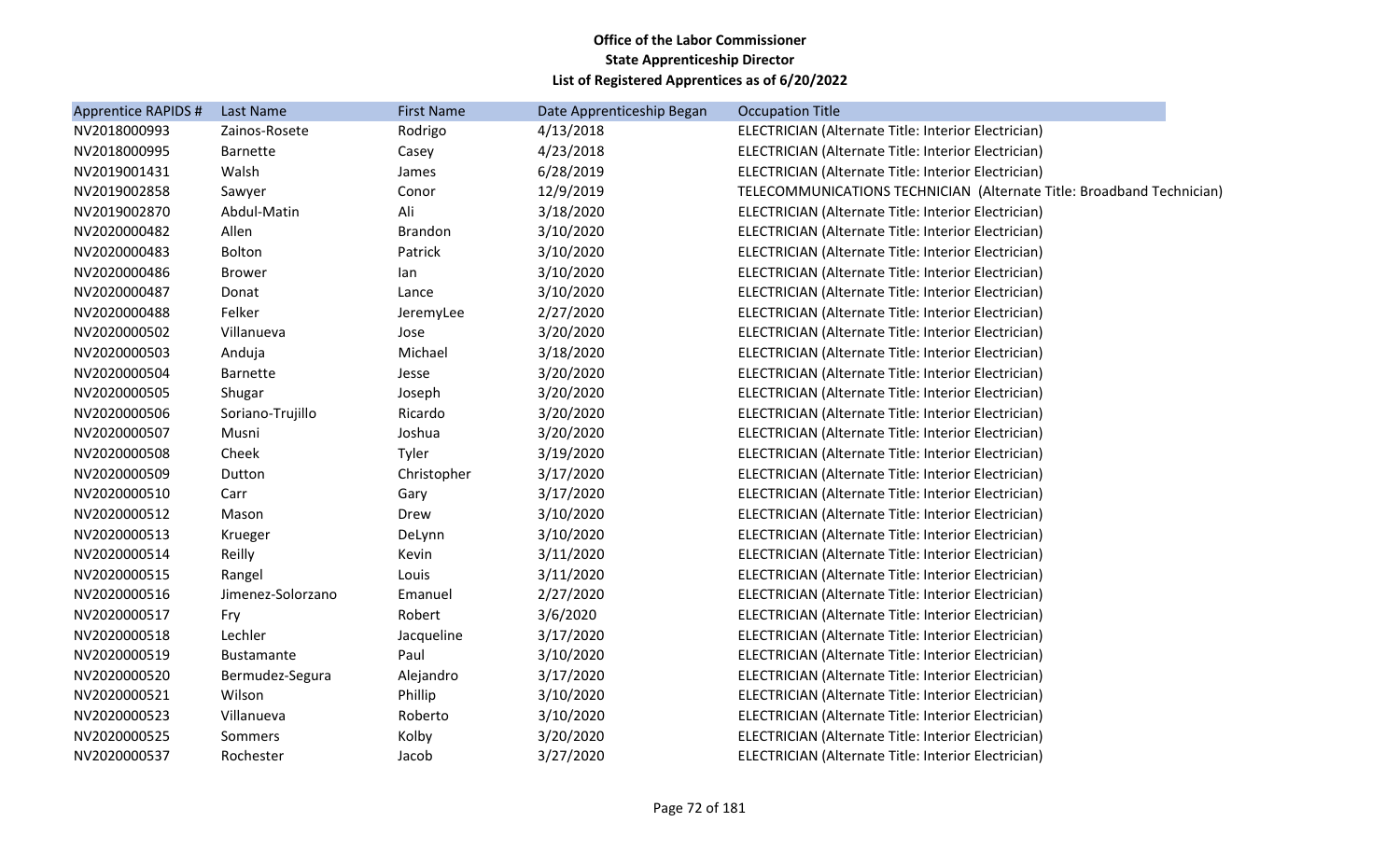| Apprentice RAPIDS # | Last Name       | <b>First Name</b> | Date Apprenticeship Began | <b>Occupation Title</b>                                               |
|---------------------|-----------------|-------------------|---------------------------|-----------------------------------------------------------------------|
| NV2020000922        | Ahern           | Michael           | 6/11/2020                 | ELECTRICIAN (Alternate Title: Interior Electrician)                   |
| NV2020000923        | Norlie          | Richard           | 6/11/2020                 | ELECTRICIAN (Alternate Title: Interior Electrician)                   |
| NV2020000924        | Casillas        | Luis              | 6/11/2020                 | ELECTRICIAN (Alternate Title: Interior Electrician)                   |
| NV2020000925        | Werley          | Seth              | 6/12/2020                 | ELECTRICIAN (Alternate Title: Interior Electrician)                   |
| NV2020000926        | Casillas-Medina | Abraham           | 6/12/2020                 | ELECTRICIAN (Alternate Title: Interior Electrician)                   |
| NV2020000927        | Zarco           | Michael           | 6/12/2020                 | ELECTRICIAN (Alternate Title: Interior Electrician)                   |
| NV2020000928        | Swirsky         | Daniel            | 6/12/2020                 | ELECTRICIAN (Alternate Title: Interior Electrician)                   |
| NV2020000975        | Carter          | Raymond           | 7/8/2020                  | ELECTRICIAN (Alternate Title: Interior Electrician)                   |
| NV2020000979        | Case            | Matthew           | 7/8/2020                  | ELECTRICIAN (Alternate Title: Interior Electrician)                   |
| NV2020000980        | Morris          | Mathhew           | 7/8/2020                  | ELECTRICIAN (Alternate Title: Interior Electrician)                   |
| NV2020000982        | Moreno          | Rico              | 7/1/2020                  | TELECOMMUNICATIONS TECHNICIAN (Alternate Title: Broadband Technician) |
| NV2020001106        | Gust            | Jonathan          | 7/29/2020                 | ELECTRICIAN (Alternate Title: Interior Electrician)                   |
| NV2020001107        | Rodriguez-Limon | Oscar             | 7/28/2020                 | ELECTRICIAN (Alternate Title: Interior Electrician)                   |
| NV2020001108        | Romano          | Craig             | 7/28/2020                 | ELECTRICIAN (Alternate Title: Interior Electrician)                   |
| NV2020001109        | Navarro         | Pablo             | 7/28/2020                 | ELECTRICIAN (Alternate Title: Interior Electrician)                   |
| NV2020001110        | Rowe            | Reginald          | 7/28/2020                 | ELECTRICIAN (Alternate Title: Interior Electrician)                   |
| NV2020001177        | <b>Bivins</b>   | Mordecai          | 8/4/2020                  | ELECTRICIAN (Alternate Title: Interior Electrician)                   |
| NV2020001179        | Gutierrez       | David             | 8/4/2020                  | ELECTRICIAN (Alternate Title: Interior Electrician)                   |
| NV2020001180        | Merrick         | Ford              | 8/4/2020                  | ELECTRICIAN (Alternate Title: Interior Electrician)                   |
| NV2020001181        | Pruden          | David             | 8/4/2020                  | ELECTRICIAN (Alternate Title: Interior Electrician)                   |
| NV2020001182        | Smith           | Matthew           | 7/30/2020                 | ELECTRICIAN (Alternate Title: Interior Electrician)                   |
| NV2020001183        | Winrow          | Zachary           | 7/30/2020                 | ELECTRICIAN (Alternate Title: Interior Electrician)                   |
| NV2020001185        | Townsell        | Willie            | 7/27/2020                 | ELECTRICIAN (Alternate Title: Interior Electrician)                   |
| NV2020001292        | Perez           | Xavier            | 7/28/2020                 | ELECTRICIAN (Alternate Title: Interior Electrician)                   |
| NV2021000084        | Leipold         | Quinn             | 10/12/2021                | TELECOMMUNICATIONS TECHNICIAN (Alternate Title: Broadband Technician) |
| NV2021000085        | Leary           | Beau              | 2/5/2021                  | ELECTRICIAN (Alternate Title: Interior Electrician)                   |
| NV2021000087        | Jean            | Dieufainson       | 2/5/2021                  | ELECTRICIAN (Alternate Title: Interior Electrician)                   |
| NV2021000162        | Ortiz           | Ricky             | 2/22/2021                 | ELECTRICIAN (Alternate Title: Interior Electrician)                   |
| NV2021000164        | Macias          | Francisco         | 2/22/2021                 | ELECTRICIAN (Alternate Title: Interior Electrician)                   |
| NV2021000166        | Raucher         | Samuel            | 2/22/2021                 | ELECTRICIAN (Alternate Title: Interior Electrician)                   |
| NV2021000188        | Habshi          | Joseph            | 2/24/2021                 | ELECTRICIAN (Alternate Title: Interior Electrician)                   |
| NV2021000189        | Bernal          | Cesar             | 2/26/2021                 | ELECTRICIAN (Alternate Title: Interior Electrician)                   |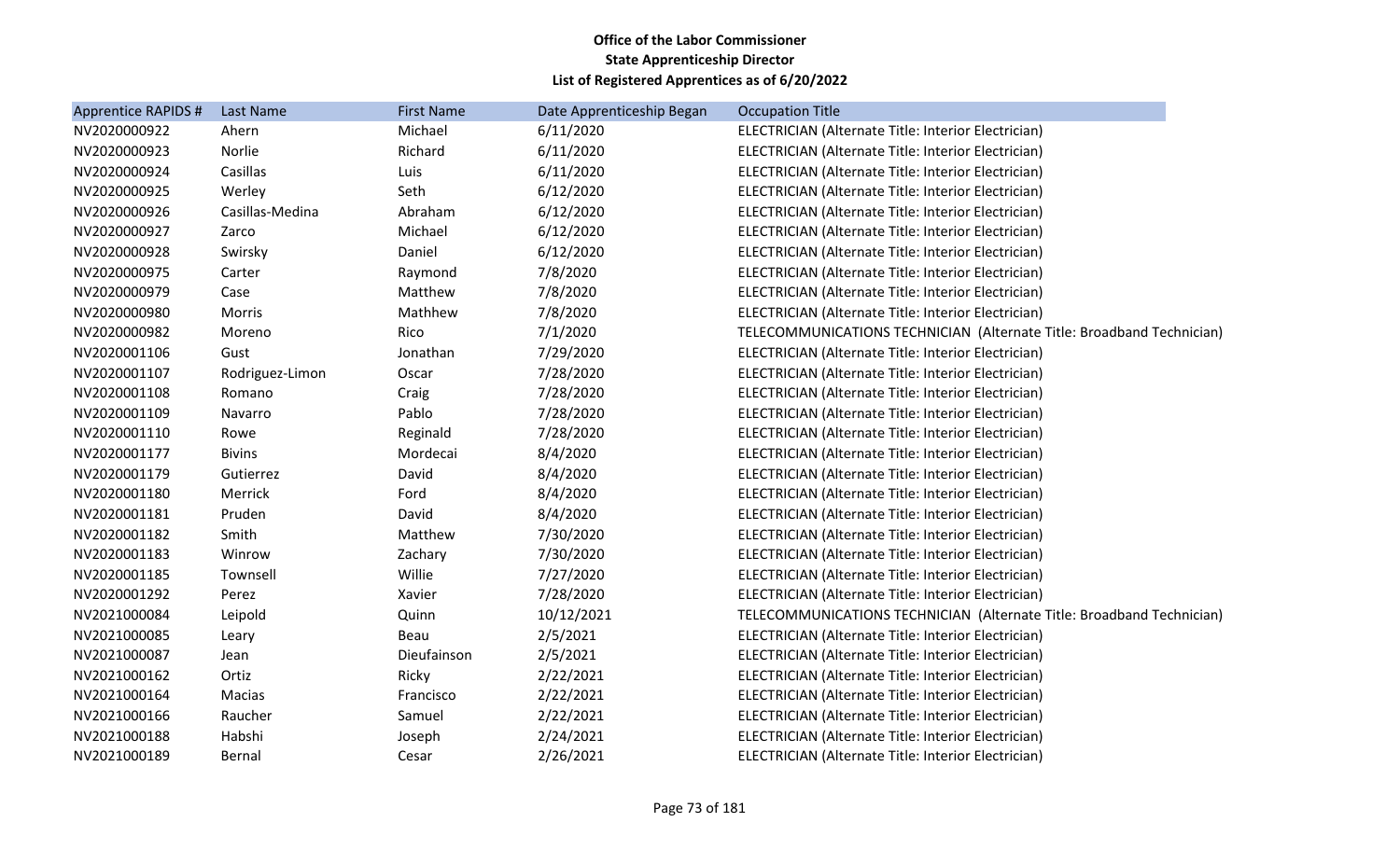| Apprentice RAPIDS # | Last Name        | <b>First Name</b> | Date Apprenticeship Began | <b>Occupation Title</b>                                               |
|---------------------|------------------|-------------------|---------------------------|-----------------------------------------------------------------------|
| NV2021000190        | Powell           | Nicholas          | 2/26/2021                 | ELECTRICIAN (Alternate Title: Interior Electrician)                   |
| NV2021000192        | Shows            | Dylan             | 2/24/2021                 | ELECTRICIAN (Alternate Title: Interior Electrician)                   |
| NV2021000193        | Borkowski        | Joshua            | 2/23/2021                 | ELECTRICIAN (Alternate Title: Interior Electrician)                   |
| NV2021000194        | Hertzler         | Scott             | 2/26/2021                 | ELECTRICIAN (Alternate Title: Interior Electrician)                   |
| NV2021000196        | Stone            | Mahurin           | 2/23/2021                 | ELECTRICIAN (Alternate Title: Interior Electrician)                   |
| NV2021000201        | Espinoza         | Derek             | 2/25/2021                 | ELECTRICIAN (Alternate Title: Interior Electrician)                   |
| NV2021000202        | Valdovinos       | Robin             | 3/1/2021                  | ELECTRICIAN (Alternate Title: Interior Electrician)                   |
| NV2021000204        | Landa-Castro     | Jose              | 2/25/2021                 | ELECTRICIAN (Alternate Title: Interior Electrician)                   |
| NV2021000205        | Horne            | Gregory           | 2/26/2021                 | ELECTRICIAN (Alternate Title: Interior Electrician)                   |
| NV2021000206        | Ehlers           | Cody              | 3/26/2021                 | ELECTRICIAN (Alternate Title: Interior Electrician)                   |
| NV2021000257        | Peasnall         | James             | 3/13/2021                 | ELECTRICIAN (Alternate Title: Interior Electrician)                   |
| NV2021000570        | <b>Ballard</b>   | Kainoa            | 5/6/2021                  | TELECOMMUNICATIONS TECHNICIAN (Alternate Title: Broadband Technician) |
| NV2021000579        | Sanchez          | Jeffrey           | 5/6/2021                  | TELECOMMUNICATIONS TECHNICIAN (Alternate Title: Broadband Technician) |
| NV2021000580        | Rochester        | Conner            | 5/3/2021                  | TELECOMMUNICATIONS TECHNICIAN (Alternate Title: Broadband Technician) |
| NV2021000689        | Williamson       | James             | 5/24/2021                 | ELECTRICIAN (Alternate Title: Interior Electrician)                   |
| NV2021001197        | Cave             | Christopher       | 8/4/2021                  | ELECTRICIAN (Alternate Title: Interior Electrician)                   |
| NV2021001198        | Coughlin         | Austin            | 8/4/2021                  | ELECTRICIAN (Alternate Title: Interior Electrician)                   |
| NV2021001199        | Dunham           | Clinton           | 8/4/2021                  | ELECTRICIAN (Alternate Title: Interior Electrician)                   |
| NV2021001200        | Giordano         | Todd              | 8/4/2021                  | ELECTRICIAN (Alternate Title: Interior Electrician)                   |
| NV2021001201        | Lestrud          | Erik              | 8/4/2021                  | ELECTRICIAN (Alternate Title: Interior Electrician)                   |
| NV2021001205        | MacDonald        | Sherry            | 8/5/2021                  | ELECTRICIAN (Alternate Title: Interior Electrician)                   |
| NV2021001206        | Mattice          | lan               | 8/5/2021                  | ELECTRICIAN (Alternate Title: Interior Electrician)                   |
| NV2021001207        | Medrano          | Ruben             | 8/5/2021                  | ELECTRICIAN (Alternate Title: Interior Electrician)                   |
| NV2021001208        | Proffitt         | Mackenzie         | 8/5/2021                  | ELECTRICIAN (Alternate Title: Interior Electrician)                   |
| NV2021001209        | Rivera           | Jeremiah          | 8/5/2021                  | ELECTRICIAN (Alternate Title: Interior Electrician)                   |
| NV2021001210        | Sarratea         | Joseph            | 8/10/2021                 | ELECTRICIAN (Alternate Title: Interior Electrician)                   |
| NV2021001211        | Slaughter        | Eric              | 8/6/2021                  | ELECTRICIAN (Alternate Title: Interior Electrician)                   |
| NV2021001225        | Papillon         | Darin             | 8/11/2021                 | ELECTRICIAN (Alternate Title: Interior Electrician)                   |
| NV2021001265        | <b>Boolin</b>    | Charles           | 8/19/2021                 | ELECTRICIAN (Alternate Title: Interior Electrician)                   |
| NV2021001267        | Rassu            | Justin            | 8/19/2021                 | ELECTRICIAN (Alternate Title: Interior Electrician)                   |
| NV2021001477        | Filorio-Arellano | Jorge             | 9/27/2021                 | ELECTRICIAN (Alternate Title: Interior Electrician)                   |
| NV2021001491        | Murphy           | Mathew            | 9/27/2021                 | ELECTRICIAN (Alternate Title: Interior Electrician)                   |
|                     |                  |                   |                           |                                                                       |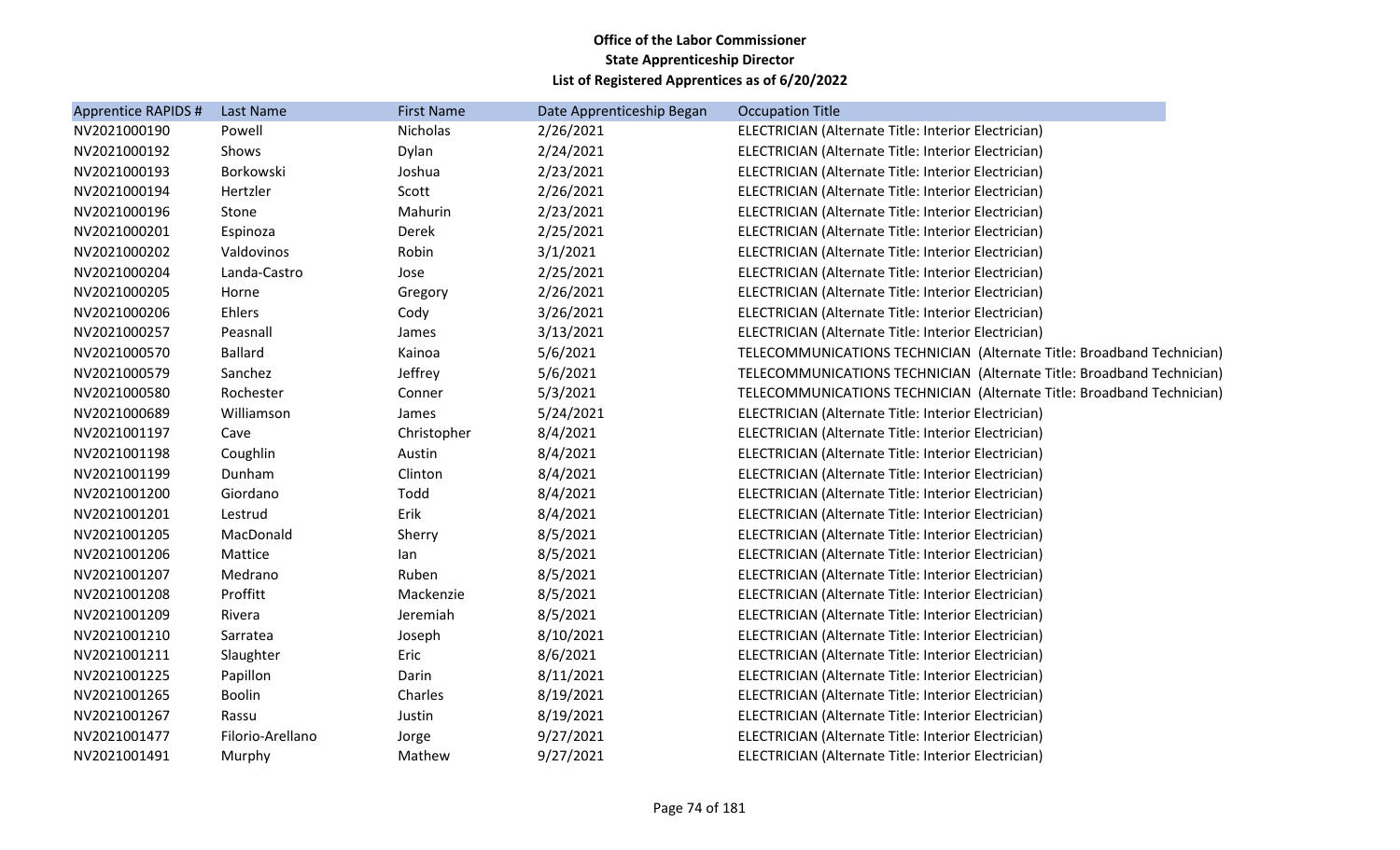| Apprentice RAPIDS # | Last Name            | <b>First Name</b> | Date Apprenticeship Began | <b>Occupation Title</b>                                               |
|---------------------|----------------------|-------------------|---------------------------|-----------------------------------------------------------------------|
| NV2021001524        | Perez-Isiordia       | Yurmein           | 9/27/2021                 | ELECTRICIAN (Alternate Title: Interior Electrician)                   |
| NV2021001532        | Fallon               | Colan             | 9/28/2021                 | ELECTRICIAN (Alternate Title: Interior Electrician)                   |
| NV2021001517        | Dickman              | Dalton            | 9/27/2021                 | ELECTRICIAN (Alternate Title: Interior Electrician)                   |
| NV2021001526        | Flores               | Rafael            | 9/27/2021                 | ELECTRICIAN (Alternate Title: Interior Electrician)                   |
| NV2021001531        | Wilson               | Eric              | 9/27/2021                 | ELECTRICIAN (Alternate Title: Interior Electrician)                   |
| NV2021001530        | Varisco              | Dominic           | 9/27/2021                 | ELECTRICIAN (Alternate Title: Interior Electrician)                   |
| NV2021001527        | Gardner              | Logan             | 9/28/2021                 | ELECTRICIAN (Alternate Title: Interior Electrician)                   |
| NV2021001518        | Jacinto-Torres       | Alexander         | 9/27/2021                 | ELECTRICIAN (Alternate Title: Interior Electrician)                   |
| NV2021001523        | Shields              | Kathryn           | 9/27/2021                 | ELECTRICIAN (Alternate Title: Interior Electrician)                   |
| NV2021001535        | <b>Buell</b>         | David             | 9/28/2021                 | ELECTRICIAN (Alternate Title: Interior Electrician)                   |
| NV2021001538        | Leary                | Erin              | 9/28/2021                 | ELECTRICIAN (Alternate Title: Interior Electrician)                   |
| NV2021001525        | Williams             | Jake              | 9/27/2021                 | ELECTRICIAN (Alternate Title: Interior Electrician)                   |
| NV2021001544        | Pollock              | Nicholas          | 9/27/2021                 | ELECTRICIAN (Alternate Title: Interior Electrician)                   |
| NV2021001534        | Magney               | Lane              | 9/27/2021                 | ELECTRICIAN (Alternate Title: Interior Electrician)                   |
| NV2021001539        | Thein                | Phyo              | 9/27/2021                 | ELECTRICIAN (Alternate Title: Interior Electrician)                   |
| NV2021001540        | Villalta             | Daniel            | 9/29/2021                 | ELECTRICIAN (Alternate Title: Interior Electrician)                   |
| NV2021001546        | Sanchez              | Michael           | 9/28/2021                 | ELECTRICIAN (Alternate Title: Interior Electrician)                   |
| NV2021001545        | Moctezuma De La Riva | Fidel             | 9/29/2021                 | ELECTRICIAN (Alternate Title: Interior Electrician)                   |
| NV2021001541        | Kirkov               | Nikola            | 9/27/2021                 | ELECTRICIAN (Alternate Title: Interior Electrician)                   |
| NV2021001543        | Libby-Lange          | Timothy           | 9/28/2021                 | ELECTRICIAN (Alternate Title: Interior Electrician)                   |
| NV2021001547        | Keller               | Jaden             | 9/29/2021                 | ELECTRICIAN (Alternate Title: Interior Electrician)                   |
| NV2021001548        | Kennedy              | Jared             | 9/29/2021                 | ELECTRICIAN (Alternate Title: Interior Electrician)                   |
| NV2021001549        | Quick                | Joshua            | 9/29/2021                 | ELECTRICIAN (Alternate Title: Interior Electrician)                   |
| NV2021001533        | <b>Berg</b>          | Gustave           | 9/27/2021                 | ELECTRICIAN (Alternate Title: Interior Electrician)                   |
| NV2021001522        | Cruz Jr.             | Joseph            | 9/27/2021                 | ELECTRICIAN (Alternate Title: Interior Electrician)                   |
| NV2021001519        | Duca                 | Vincent           | 9/27/2021                 | ELECTRICIAN (Alternate Title: Interior Electrician)                   |
| NV2021001528        | Lewis                | Kaige             | 9/27/2021                 | ELECTRICIAN (Alternate Title: Interior Electrician)                   |
| NV2021001542        | Gonzalez             | David             | 9/27/2021                 | ELECTRICIAN (Alternate Title: Interior Electrician)                   |
| NV2021001520        | Alvarez-Blanco       | John              | 9/27/2021                 | ELECTRICIAN (Alternate Title: Interior Electrician)                   |
| NV2021001521        | Aguilar              | Jerome            | 9/29/2021                 | ELECTRICIAN (Alternate Title: Interior Electrician)                   |
| NV2021001712        | Rojas                | Angel             | 9/29/2021                 | ELECTRICIAN (Alternate Title: Interior Electrician)                   |
| NV2022000603        | <b>Strause</b>       | Trenton           | 4/18/2022                 | TELECOMMUNICATIONS TECHNICIAN (Alternate Title: Broadband Technician) |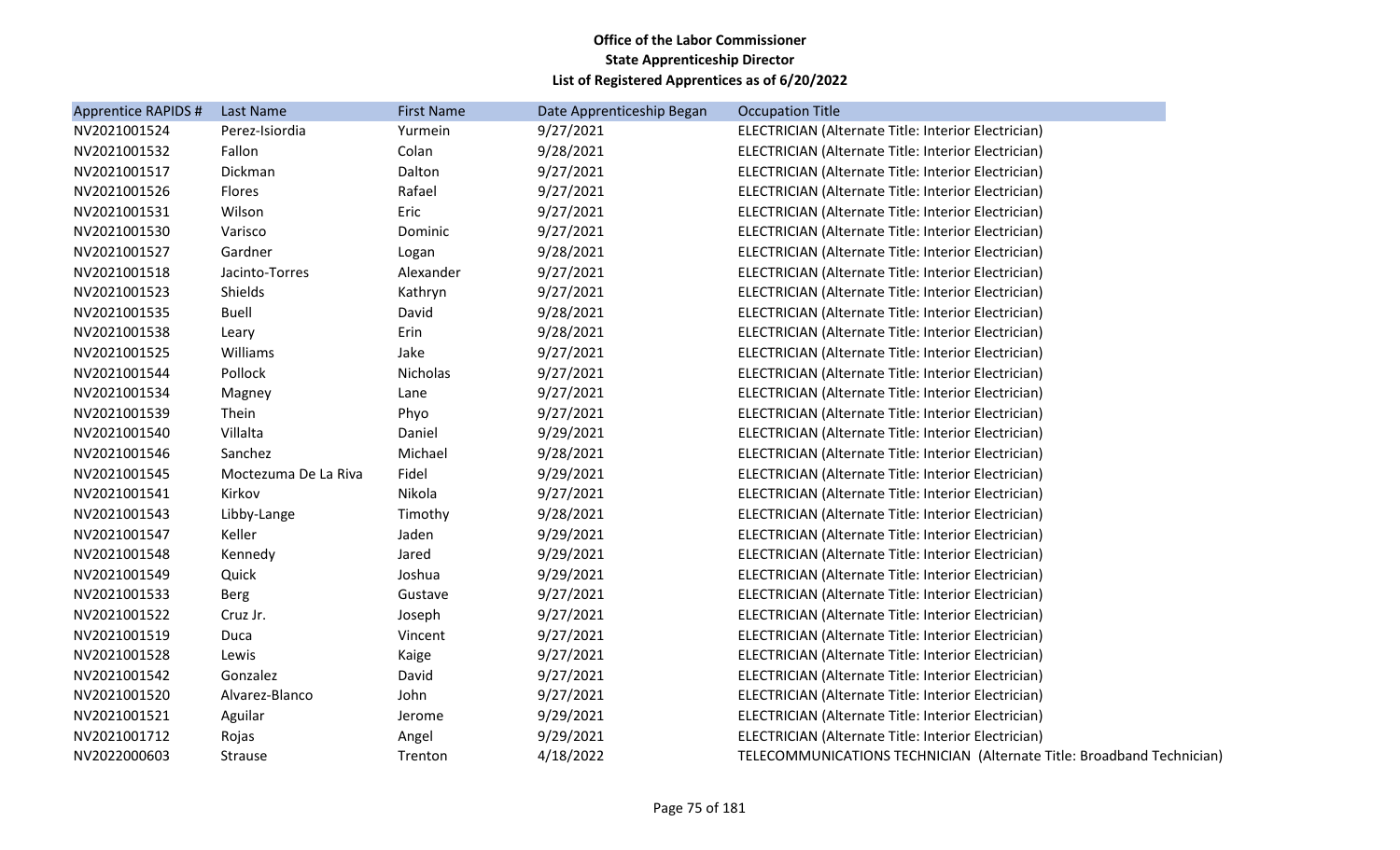| Apprentice RAPIDS # | <b>Last Name</b> | <b>First Name</b> | Date Apprenticeship Began | <b>Occupation Title</b>                                               |
|---------------------|------------------|-------------------|---------------------------|-----------------------------------------------------------------------|
| NV2022000604        | Trujillo         | Bladimir          | 4/18/2022                 | TELECOMMUNICATIONS TECHNICIAN (Alternate Title: Broadband Technician) |
| NV06N013286         | <b>STARKS</b>    | <b>RICHARD</b>    | 11/8/2005                 | RESIDENTIAL WIREMAN                                                   |
| NV10N027248         | <b>ATKINS</b>    | <b>ROBERT</b>     | 6/16/2010                 | RESIDENTIAL WIREMAN                                                   |
| NV10N027350         | <b>CORKRUM</b>   | WILLIAM           | 8/5/2010                  | RESIDENTIAL WIREMAN                                                   |
| NV11N027659         | <b>RADFORD</b>   | <b>LYLE</b>       | 12/30/2010                | RESIDENTIAL WIREMAN                                                   |
| NV15N031425         | <b>GRAY</b>      | <b>JUSTIN</b>     | 6/18/2015                 | ELECTRICIAN (Alternate Title: Interior Electrician)                   |
| NV15N031849         | <b>FERGUSON</b>  | <b>MILES</b>      | 9/17/2015                 | ELECTRICIAN (Alternate Title: Interior Electrician)                   |
| NV15N031850         | <b>JOYNER</b>    | <b>STEPHEN</b>    | 9/17/2015                 | ELECTRICIAN (Alternate Title: Interior Electrician)                   |
| NV16N032211         | CALLILGHEN       | <b>TRAVIS</b>     | 12/17/2015                | ELECTRICIAN (Alternate Title: Interior Electrician)                   |
| NV16N032215         | <b>SEATON</b>    | <b>JAMES</b>      | 12/17/2015                | ELECTRICIAN (Alternate Title: Interior Electrician)                   |
| NV16N032234         | <b>HUTTO</b>     | <b>KATHERINE</b>  | 12/17/2015                | ELECTRICIAN (Alternate Title: Interior Electrician)                   |
| NV16N032326         | <b>SHEPP</b>     | <b>JEFFREY</b>    | 3/7/2019                  | ELECTRICIAN (Alternate Title: Interior Electrician)                   |
| NV17N033592         | <b>ESPINOSA</b>  | <b>EVELYN</b>     | 12/22/2016                | ELECTRICIAN (Alternate Title: Interior Electrician)                   |
| NV17N033604         | GONZALEZ         | <b>JOSE</b>       | 12/22/2016                | ELECTRICIAN (Alternate Title: Interior Electrician)                   |
| NV17N033589         | <b>WILKERSON</b> | <b>JEREMY</b>     | 12/22/2016                | ELECTRICIAN (Alternate Title: Interior Electrician)                   |
| NV17N033601         | SALVADOR         | <b>ANTHONY</b>    | 12/22/2016                | ELECTRICIAN (Alternate Title: Interior Electrician)                   |
| ND13N002897         | WESTPHAL         | <b>JACOB</b>      | 12/22/2016                | ELECTRICIAN (Alternate Title: Interior Electrician)                   |
| NV2017034238        | Calderon         | Reuben            | 5/25/2017                 | ELECTRICIAN (Alternate Title: Interior Electrician)                   |
| NV2017034239        | Cantley          | Christohper       | 5/25/2017                 | ELECTRICIAN (Alternate Title: Interior Electrician)                   |
| NV2017034250        | Jones            | Lawrence          | 5/25/2017                 | ELECTRICIAN (Alternate Title: Interior Electrician)                   |
| NV2017034251        | Gentile          | Vincent           | 5/25/2017                 | ELECTRICIAN (Alternate Title: Interior Electrician)                   |
| NV2017034262        | Mc Intosh        | Nash              | 5/25/2017                 | ELECTRICIAN (Alternate Title: Interior Electrician)                   |
| NV2017034267        | Sommer           | Karl              | 5/25/2017                 | ELECTRICIAN (Alternate Title: Interior Electrician)                   |
| NV2017034268        | Sonnenburg       | Corey             | 5/25/2017                 | ELECTRICIAN (Alternate Title: Interior Electrician)                   |
| NV2017034271        | Williams         | Rickey            | 5/25/2017                 | ELECTRICIAN (Alternate Title: Interior Electrician)                   |
| NV2018000039        | Prince           | Gregory           | 11/28/2018                | ELECTRICIAN (Alternate Title: Interior Electrician)                   |
| NV2018000160        | Ackerman         | Andrew            | 11/28/2018                | ELECTRICIAN (Alternate Title: Interior Electrician)                   |
| NV2018000361        | Blancett         | Curtis            | 12/14/2017                | ELECTRICIAN (Alternate Title: Interior Electrician)                   |
| NV2018000363        | Flanagan         | Tyler             | 12/14/2017                | ELECTRICIAN (Alternate Title: Interior Electrician)                   |
| NV2018000364        | Galuszka         | Michael           | 12/14/2017                | ELECTRICIAN (Alternate Title: Interior Electrician)                   |
| NV2018000365        | Grujicic         | Dejan             | 12/14/2017                | ELECTRICIAN (Alternate Title: Interior Electrician)                   |
| NV2018000366        | Hamilton         | Thomas            | 12/14/2017                | ELECTRICIAN (Alternate Title: Interior Electrician)                   |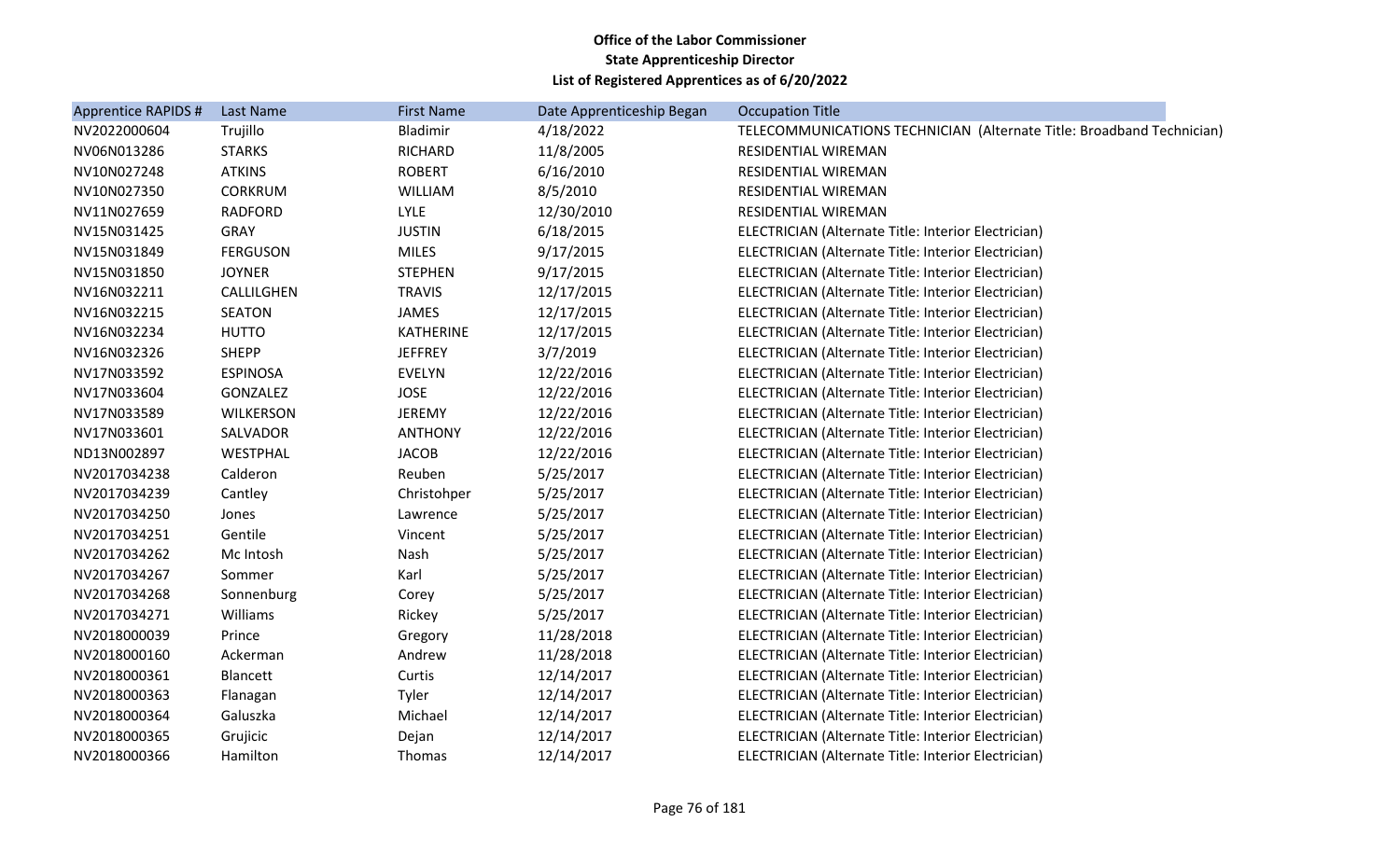| Apprentice RAPIDS # | Last Name      | <b>First Name</b> | Date Apprenticeship Began | <b>Occupation Title</b>                             |
|---------------------|----------------|-------------------|---------------------------|-----------------------------------------------------|
| NV2018000367        | Morwood        | James             | 12/14/2017                | ELECTRICIAN (Alternate Title: Interior Electrician) |
| NV2018000369        | Perez          | Edgar             | 12/14/2017                | ELECTRICIAN (Alternate Title: Interior Electrician) |
| NV2018000370        | Sepulveda      | Ricardo           | 12/14/2017                | ELECTRICIAN (Alternate Title: Interior Electrician) |
| NV2018000371        | Wasserburger   | Jeremy            | 12/19/2017                | ELECTRICIAN (Alternate Title: Interior Electrician) |
| NV2018000372        | Williams       | Ralph             | 12/14/2017                | ELECTRICIAN (Alternate Title: Interior Electrician) |
| NV2018000403        | Dow            | Jason             | 12/14/2017                | ELECTRICIAN (Alternate Title: Interior Electrician) |
| NV2018000404        | Gallup         | Atein             | 12/14/2017                | ELECTRICIAN (Alternate Title: Interior Electrician) |
| NV2018000513        | Smith          | Dana              | 1/5/2018                  | ELECTRICIAN (Alternate Title: Interior Electrician) |
| NV2018000598        | Astorga        | Luis              | 2/15/2018                 | ELECTRICIAN (Alternate Title: Interior Electrician) |
| NV2018000599        | <b>Barajas</b> | Angel             | 2/15/2018                 | ELECTRICIAN (Alternate Title: Interior Electrician) |
| NV2018000600        | <b>Becerra</b> | Samuel            | 2/15/2018                 | ELECTRICIAN (Alternate Title: Interior Electrician) |
| NV2018000601        | <b>Billie</b>  | Gabriel           | 2/15/2018                 | ELECTRICIAN (Alternate Title: Interior Electrician) |
| NV2018000602        | Camarena       | Adrian            | 2/15/2018                 | ELECTRICIAN (Alternate Title: Interior Electrician) |
| NV2018000603        | Campbell       | Deon              | 2/15/2018                 | ELECTRICIAN (Alternate Title: Interior Electrician) |
| NV2018000604        | Esparza        | Hipolito          | 2/15/2018                 | ELECTRICIAN (Alternate Title: Interior Electrician) |
| NV2018000605        | Ganaway        | Kedrick           | 2/15/2018                 | ELECTRICIAN (Alternate Title: Interior Electrician) |
| NV2018000606        | Garcia         | Gene              | 2/15/2018                 | ELECTRICIAN (Alternate Title: Interior Electrician) |
| NV2018000607        | Goni           | Andres            | 2/15/2018                 | ELECTRICIAN (Alternate Title: Interior Electrician) |
| NV2018000608        | Gonzalez       | Daniel            | 2/15/2018                 | ELECTRICIAN (Alternate Title: Interior Electrician) |
| NV2018000610        | Harris         | Wynton            | 2/15/2018                 | ELECTRICIAN (Alternate Title: Interior Electrician) |
| NV2018000612        | Heredia        | Alexander         | 2/15/2018                 | ELECTRICIAN (Alternate Title: Interior Electrician) |
| NV2018000613        | Hufstetler     | Randall           | 2/15/2018                 | ELECTRICIAN (Alternate Title: Interior Electrician) |
| NV2018000614        | Johnson        | Ryan              | 2/15/2018                 | ELECTRICIAN (Alternate Title: Interior Electrician) |
| NV2018000616        | Lopez          | Juan              | 2/15/2018                 | ELECTRICIAN (Alternate Title: Interior Electrician) |
| NV2018000617        | Madrid         | Jesus             | 2/15/2018                 | ELECTRICIAN (Alternate Title: Interior Electrician) |
| NV2018000619        | Maxwell        | Jeffrey           | 2/15/2018                 | ELECTRICIAN (Alternate Title: Interior Electrician) |
| NV2018000620        | Mc Daniel      | Daryl             | 2/15/2018                 | ELECTRICIAN (Alternate Title: Interior Electrician) |
| NV2018000621        | Milligan       | Cody              | 2/15/2018                 | ELECTRICIAN (Alternate Title: Interior Electrician) |
| NV2018000622        | Pierce         | Ryan              | 2/15/2018                 | ELECTRICIAN (Alternate Title: Interior Electrician) |
| NV2018000623        | Rios           | Luis              | 2/15/2018                 | ELECTRICIAN (Alternate Title: Interior Electrician) |
| NV2018000624        | Thomas         | Randall           | 2/15/2018                 | ELECTRICIAN (Alternate Title: Interior Electrician) |
| NV2018000625        | Truillo        | Jessi             | 2/15/2018                 | ELECTRICIAN (Alternate Title: Interior Electrician) |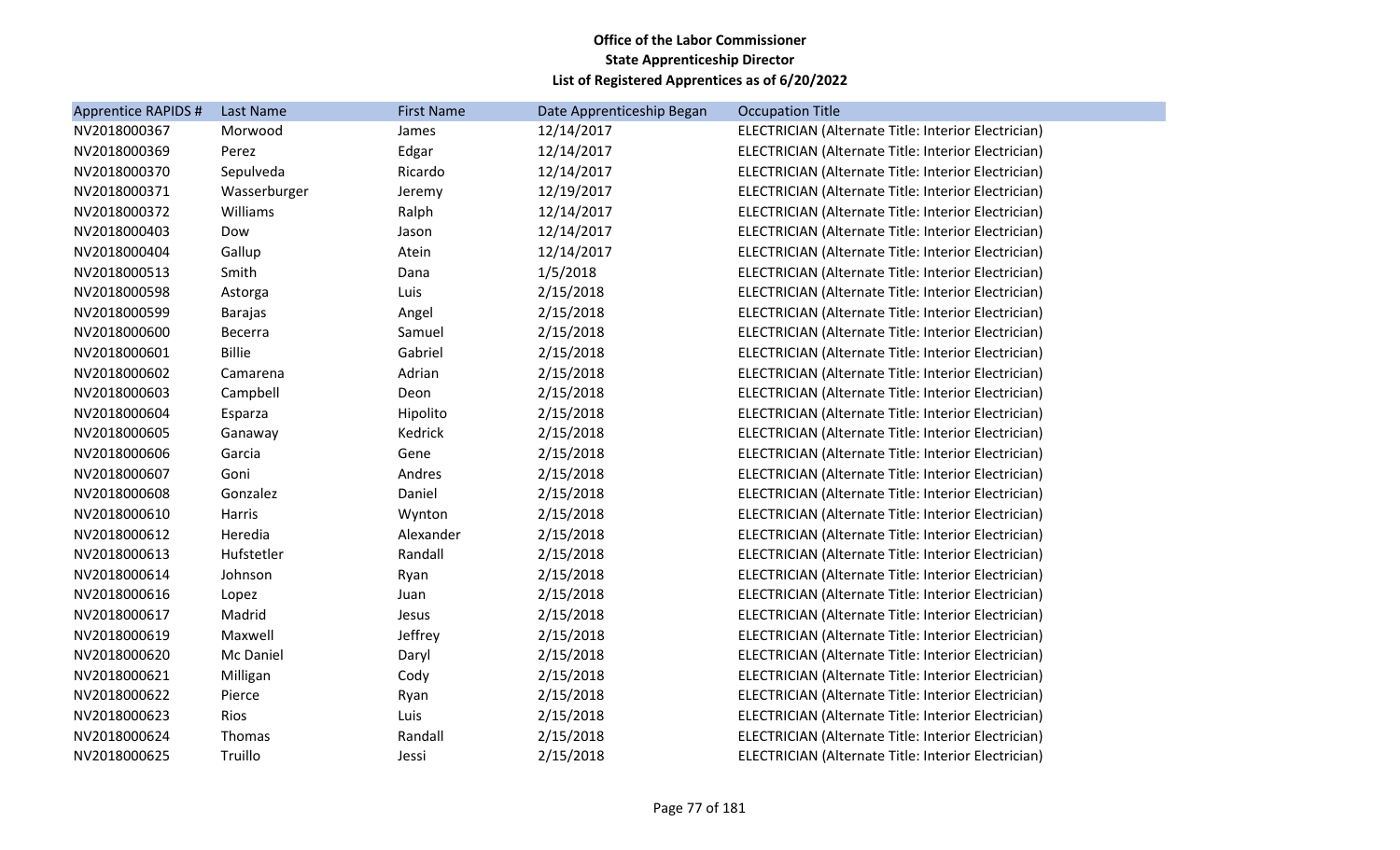| <b>Apprentice RAPIDS #</b> | Last Name       | <b>First Name</b> | Date Apprenticeship Began | <b>Occupation Title</b>                             |
|----------------------------|-----------------|-------------------|---------------------------|-----------------------------------------------------|
| NV2018000626               | Valunzuela      | Carlos            | 2/15/2018                 | ELECTRICIAN (Alternate Title: Interior Electrician) |
| NV2018000827               | De Cesare       | Wade              | 2/15/2018                 | ELECTRICIAN (Alternate Title: Interior Electrician) |
| NE2018003545               | Marchant        | Cole              | 6/24/2019                 | ELECTRICIAN (Alternate Title: Interior Electrician) |
| NV2018002411               | Annunzio        | Allen             | 8/30/2018                 | ELECTRICIAN (Alternate Title: Interior Electrician) |
| NV2018002412               | <b>Brosenne</b> | Clinton           | 8/30/2018                 | ELECTRICIAN (Alternate Title: Interior Electrician) |
| NV2018002413               | <b>Brown</b>    | Andre             | 8/30/2018                 | ELECTRICIAN (Alternate Title: Interior Electrician) |
| NV2018002414               | Caraballo       | Matthew           | 8/30/2018                 | ELECTRICIAN (Alternate Title: Interior Electrician) |
| NV2018002415               | Cole            | James             | 8/30/2018                 | ELECTRICIAN (Alternate Title: Interior Electrician) |
| NV2018002417               | Geronimo        | Wally Adrian      | 8/30/2018                 | ELECTRICIAN (Alternate Title: Interior Electrician) |
| NV2018002420               | La Blanc        | Alex              | 8/30/2018                 | ELECTRICIAN (Alternate Title: Interior Electrician) |
| NV2018002421               | Montano         | Joaquin           | 8/30/2018                 | ELECTRICIAN (Alternate Title: Interior Electrician) |
| NV2018002422               | Robinson        | Keven             | 8/30/2018                 | ELECTRICIAN (Alternate Title: Interior Electrician) |
| NV2018002423               | Thompson        | Niccolous         | 8/30/2018                 | ELECTRICIAN (Alternate Title: Interior Electrician) |
| NV2018002424               | Won             | Gary              | 8/30/2018                 | ELECTRICIAN (Alternate Title: Interior Electrician) |
| NV2018002485               | Chingman        | Michael           | 9/20/2018                 | ELECTRICIAN (Alternate Title: Interior Electrician) |
| NV2018002486               | Cooper          | Llyndun           | 9/20/2018                 | ELECTRICIAN (Alternate Title: Interior Electrician) |
| NV2018002487               | Cortez          | Ruben             | 9/20/2018                 | ELECTRICIAN (Alternate Title: Interior Electrician) |
| NV2018002488               | Del Angel       | Adrian            | 9/20/2018                 | ELECTRICIAN (Alternate Title: Interior Electrician) |
| NV2018002489               | Frazier         | Lacee             | 9/20/2018                 | ELECTRICIAN (Alternate Title: Interior Electrician) |
| NV2018002491               | Newell          | Justin            | 9/20/2018                 | ELECTRICIAN (Alternate Title: Interior Electrician) |
| NV2018002492               | Ortega          | Domonic           | 9/20/2018                 | ELECTRICIAN (Alternate Title: Interior Electrician) |
| NV2018002495               | Sarabia         | Abel              | 9/20/2018                 | ELECTRICIAN (Alternate Title: Interior Electrician) |
| NV2018002496               | Wright          | Wyatt             | 9/20/2018                 | ELECTRICIAN (Alternate Title: Interior Electrician) |
| NV2018002671               | Trujillo        | Edgar             | 10/11/2018                | ELECTRICIAN (Alternate Title: Interior Electrician) |
| NV2018002998               | Lund            | Robert            | 11/29/2018                | ELECTRICIAN (Alternate Title: Interior Electrician) |
| NV2018002999               | Fergus          | Kevin             | 11/29/2018                | ELECTRICIAN (Alternate Title: Interior Electrician) |
| NV2018003000               | Guerrero-Marin  | Cesar             | 11/29/2018                | ELECTRICIAN (Alternate Title: Interior Electrician) |
| NV2018003001               | Contreras       | Johnny            | 11/29/2018                | ELECTRICIAN (Alternate Title: Interior Electrician) |
| NV2018003007               | Lundberg        | Andrew            | 11/29/2018                | ELECTRICIAN (Alternate Title: Interior Electrician) |
| NV2018003008               | Sanchez         | Felipe            | 11/29/2018                | ELECTRICIAN (Alternate Title: Interior Electrician) |
| NV2018003009               | Christensen     | Parker            | 11/29/2018                | ELECTRICIAN (Alternate Title: Interior Electrician) |
| NV2018003010               | Mitchell        | Robert            | 11/29/2018                | ELECTRICIAN (Alternate Title: Interior Electrician) |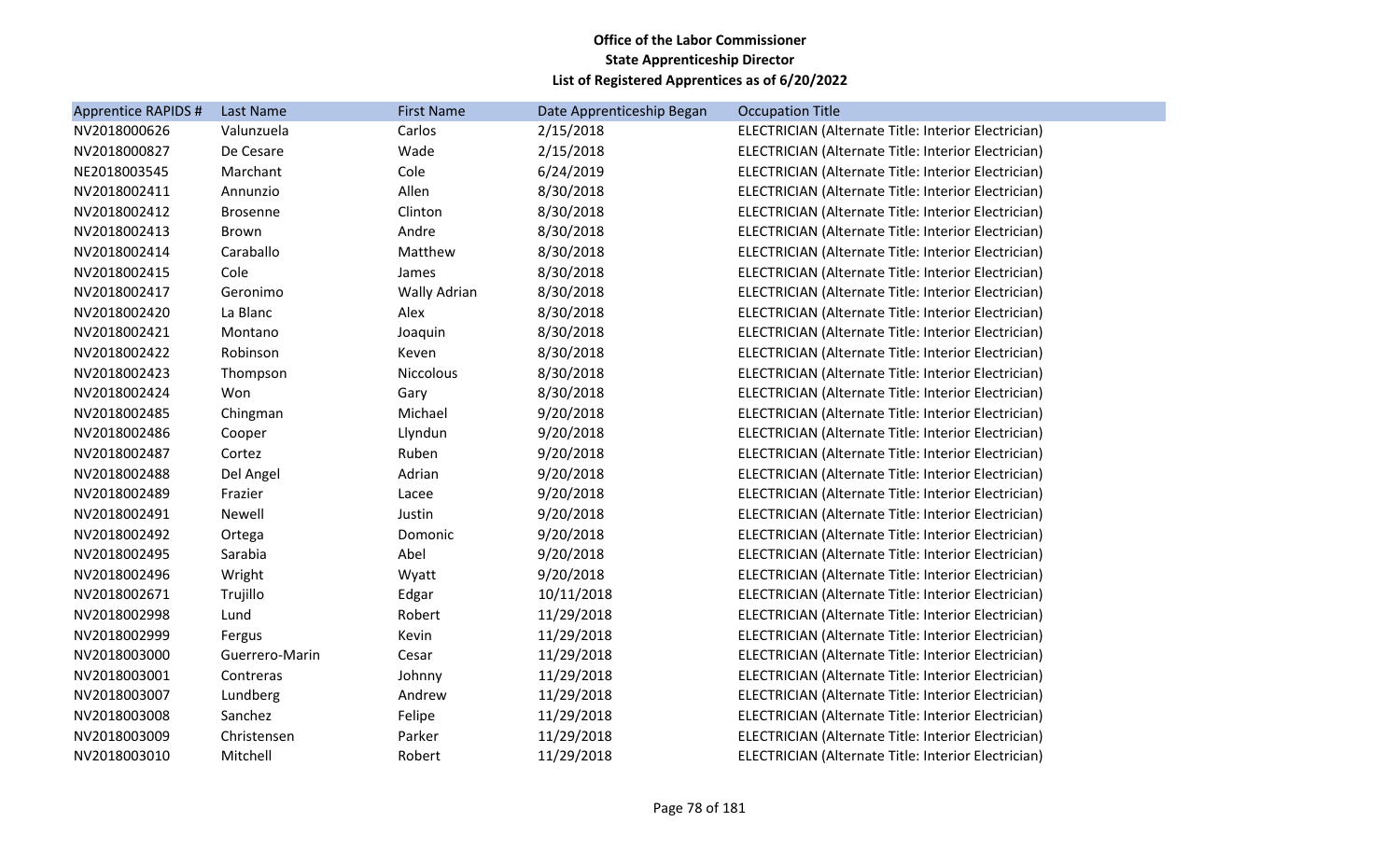| Apprentice RAPIDS # | <b>Last Name</b>    | <b>First Name</b> | Date Apprenticeship Began | <b>Occupation Title</b>                             |
|---------------------|---------------------|-------------------|---------------------------|-----------------------------------------------------|
| NV2018003011        | Armenta Wong        | Benny             | 11/29/2018                | ELECTRICIAN (Alternate Title: Interior Electrician) |
| NV2018003012        | Armenta             | Luis              | 11/29/2018                | ELECTRICIAN (Alternate Title: Interior Electrician) |
| NV2018003013        | <b>Blad</b>         | Chandler          | 11/29/2018                | ELECTRICIAN (Alternate Title: Interior Electrician) |
| NV2018003014        | Davis               | Bernard           | 11/29/2018                | ELECTRICIAN (Alternate Title: Interior Electrician) |
| NV2018003015        | Hungerholt          | Anthony           | 11/29/2018                | ELECTRICIAN (Alternate Title: Interior Electrician) |
| NV2018003016        | Lacayo              | <b>Brandon</b>    | 11/29/2018                | ELECTRICIAN (Alternate Title: Interior Electrician) |
| NV2018003017        | Moffett             | Marice            | 11/29/2018                | ELECTRICIAN (Alternate Title: Interior Electrician) |
| NV2018003018        | Mora                | Salvador          | 11/29/2018                | ELECTRICIAN (Alternate Title: Interior Electrician) |
| NV2018003019        | Rodriguez           | Rick              | 11/29/2018                | ELECTRICIAN (Alternate Title: Interior Electrician) |
| NV2018003020        | Sanford             | David             | 11/29/2018                | ELECTRICIAN (Alternate Title: Interior Electrician) |
| NV2018003021        | Shank               | Devin             | 11/29/2018                | ELECTRICIAN (Alternate Title: Interior Electrician) |
| NV2018003023        | <b>Wilkes Gates</b> | Rosalind          | 11/29/2018                | ELECTRICIAN (Alternate Title: Interior Electrician) |
| NV2019000147        | Meza                | Salomon           | 11/29/2018                | ELECTRICIAN (Alternate Title: Interior Electrician) |
| NV2019000204        | Anderson            | Mark              | 1/17/2019                 | ELECTRICIAN (Alternate Title: Interior Electrician) |
| NV2019000205        | Anderson            | Zachary           | 1/17/2019                 | ELECTRICIAN (Alternate Title: Interior Electrician) |
| NV2019000206        | Arevalo             | Francisco         | 1/17/2019                 | ELECTRICIAN (Alternate Title: Interior Electrician) |
| NV2019000209        | Brown               | Devon             | 1/17/2019                 | ELECTRICIAN (Alternate Title: Interior Electrician) |
| NV2019000211        | <b>Burke</b>        | Evan              | 1/17/2019                 | ELECTRICIAN (Alternate Title: Interior Electrician) |
| NV2019000212        | <b>Burkin</b>       | Cruz              | 1/17/2019                 | ELECTRICIAN (Alternate Title: Interior Electrician) |
| NV2019000216        | Clary               | Preston           | 1/17/2019                 | ELECTRICIAN (Alternate Title: Interior Electrician) |
| NV2019000217        | Cline               | <b>Brent</b>      | 1/17/2019                 | ELECTRICIAN (Alternate Title: Interior Electrician) |
| NV2019000218        | Crofford Jr         | Robert            | 1/17/2019                 | ELECTRICIAN (Alternate Title: Interior Electrician) |
| NV2019000219        | Denninger           | Alec              | 1/17/2019                 | ELECTRICIAN (Alternate Title: Interior Electrician) |
| NV2019000220        | Galvez              | Javier            | 1/17/2019                 | ELECTRICIAN (Alternate Title: Interior Electrician) |
| NV2019000221        | Guerrero            | Jose              | 1/17/2019                 | ELECTRICIAN (Alternate Title: Interior Electrician) |
| NV2019000222        | Guzman              | Luis              | 1/17/2019                 | ELECTRICIAN (Alternate Title: Interior Electrician) |
| NV2019000223        | Kagebein            | Michael           | 1/17/2019                 | ELECTRICIAN (Alternate Title: Interior Electrician) |
| NV2019000224        | Kahalehoe           | Alix              | 1/17/2019                 | ELECTRICIAN (Alternate Title: Interior Electrician) |
| NV2019000225        | Kryk                | <b>Brandon</b>    | 1/17/2019                 | ELECTRICIAN (Alternate Title: Interior Electrician) |
| NV2019000226        | Laidlaw             | Scott             | 1/17/2019                 | ELECTRICIAN (Alternate Title: Interior Electrician) |
| NV2019000227        | Lee                 | Kelly             | 1/17/2019                 | ELECTRICIAN (Alternate Title: Interior Electrician) |
| NV2019000229        | Maku'e              | Levi              | 1/17/2019                 | ELECTRICIAN (Alternate Title: Interior Electrician) |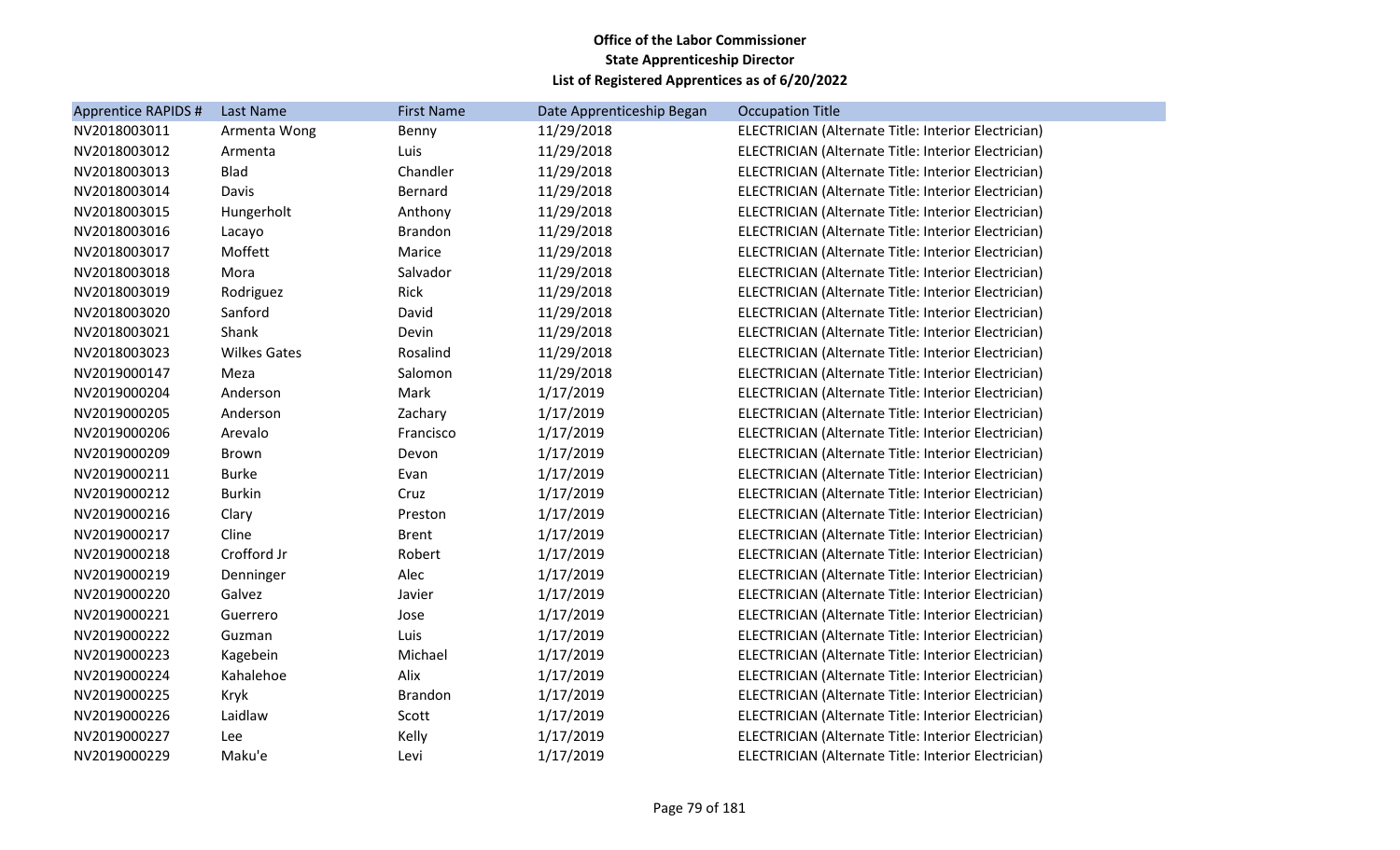| <b>Apprentice RAPIDS #</b> | Last Name         | <b>First Name</b> | Date Apprenticeship Began | <b>Occupation Title</b>                             |
|----------------------------|-------------------|-------------------|---------------------------|-----------------------------------------------------|
| NV2019000230               | Marquez           | Hugo              | 1/17/2019                 | ELECTRICIAN (Alternate Title: Interior Electrician) |
| NV2019000231               | Marquez           | Rolando           | 1/17/2019                 | ELECTRICIAN (Alternate Title: Interior Electrician) |
| NV2019000232               | Mountain          | Nicholas          | 1/17/2019                 | ELECTRICIAN (Alternate Title: Interior Electrician) |
| NV2019000233               | Newman            | Connor            | 1/17/2019                 | ELECTRICIAN (Alternate Title: Interior Electrician) |
| NV2019000234               | Ochoa             | Rafael            | 1/17/2019                 | ELECTRICIAN (Alternate Title: Interior Electrician) |
| NV2019000235               | Palomino          | Carlos            | 1/17/2019                 | ELECTRICIAN (Alternate Title: Interior Electrician) |
| NV2019000236               | Paniagua Martinez | Luz               | 1/17/2019                 | ELECTRICIAN (Alternate Title: Interior Electrician) |
| NV2019000239               | Robles            | Omar              | 1/17/2019                 | ELECTRICIAN (Alternate Title: Interior Electrician) |
| NV2019000240               | Rode              | Jeffrey           | 1/17/2019                 | ELECTRICIAN (Alternate Title: Interior Electrician) |
| NV2019000241               | Romero            | Marvin            | 1/17/2019                 | ELECTRICIAN (Alternate Title: Interior Electrician) |
| NV2019000242               | Rueda-Ortiz       | Yessid            | 1/17/2019                 | ELECTRICIAN (Alternate Title: Interior Electrician) |
| NV2019000243               | Ruiz              | Trevor            | 1/17/2019                 | ELECTRICIAN (Alternate Title: Interior Electrician) |
| NV2019000244               | Seaver            | Alex              | 1/17/2019                 | ELECTRICIAN (Alternate Title: Interior Electrician) |
| NV2019000245               | Sumrow            | Jimmy             | 1/17/2019                 | ELECTRICIAN (Alternate Title: Interior Electrician) |
| NV2019000246               | Tapia             | Francisco         | 1/17/2019                 | ELECTRICIAN (Alternate Title: Interior Electrician) |
| NV2019000247               | Tobin             | Glen              | 1/17/2019                 | ELECTRICIAN (Alternate Title: Interior Electrician) |
| NV2019000248               | Thrash            | Devon             | 1/17/2019                 | ELECTRICIAN (Alternate Title: Interior Electrician) |
| NV2019000250               | Vance             | James             | 1/17/2019                 | ELECTRICIAN (Alternate Title: Interior Electrician) |
| NV2019000251               | Vidrio            | Pedro             | 1/17/2019                 | ELECTRICIAN (Alternate Title: Interior Electrician) |
| NV2019000263               | Ford              | Marctavian        | 11/29/2018                | ELECTRICIAN (Alternate Title: Interior Electrician) |
| NV2019000543               | Infiel            | Noelani           | 1/17/2019                 | ELECTRICIAN (Alternate Title: Interior Electrician) |
| NV2019000856               | Bradshaw          | Dakota            | 3/19/2019                 | ELECTRICIAN (Alternate Title: Interior Electrician) |
| NV2019001127               | Realmuto          | Jonathan          | 5/23/2019                 | ELECTRICIAN (Alternate Title: Interior Electrician) |
| NV2019001128               | Owens             | William           | 5/23/2019                 | ELECTRICIAN (Alternate Title: Interior Electrician) |
| NV2019001129               | Castaneda         | Abraham           | 5/23/2019                 | ELECTRICIAN (Alternate Title: Interior Electrician) |
| NV2019001130               | Rheinick          | Beau              | 5/23/2019                 | ELECTRICIAN (Alternate Title: Interior Electrician) |
| NV2019001133               | Mwangi            | Kibe              | 5/23/2019                 | ELECTRICIAN (Alternate Title: Interior Electrician) |
| NV2019001135               | Perry             | Zachary           | 5/23/2019                 | ELECTRICIAN (Alternate Title: Interior Electrician) |
| NV2019001136               | Redmond           | Christopher       | 5/23/2019                 | ELECTRICIAN (Alternate Title: Interior Electrician) |
| NV2019001137               | Hart              | David             | 5/23/2019                 | ELECTRICIAN (Alternate Title: Interior Electrician) |
| NV2019001138               | Dailey            | Jonny             | 5/23/2019                 | ELECTRICIAN (Alternate Title: Interior Electrician) |
| NV2019001140               | <b>Bada</b>       | Matthew           | 5/23/2019                 | ELECTRICIAN (Alternate Title: Interior Electrician) |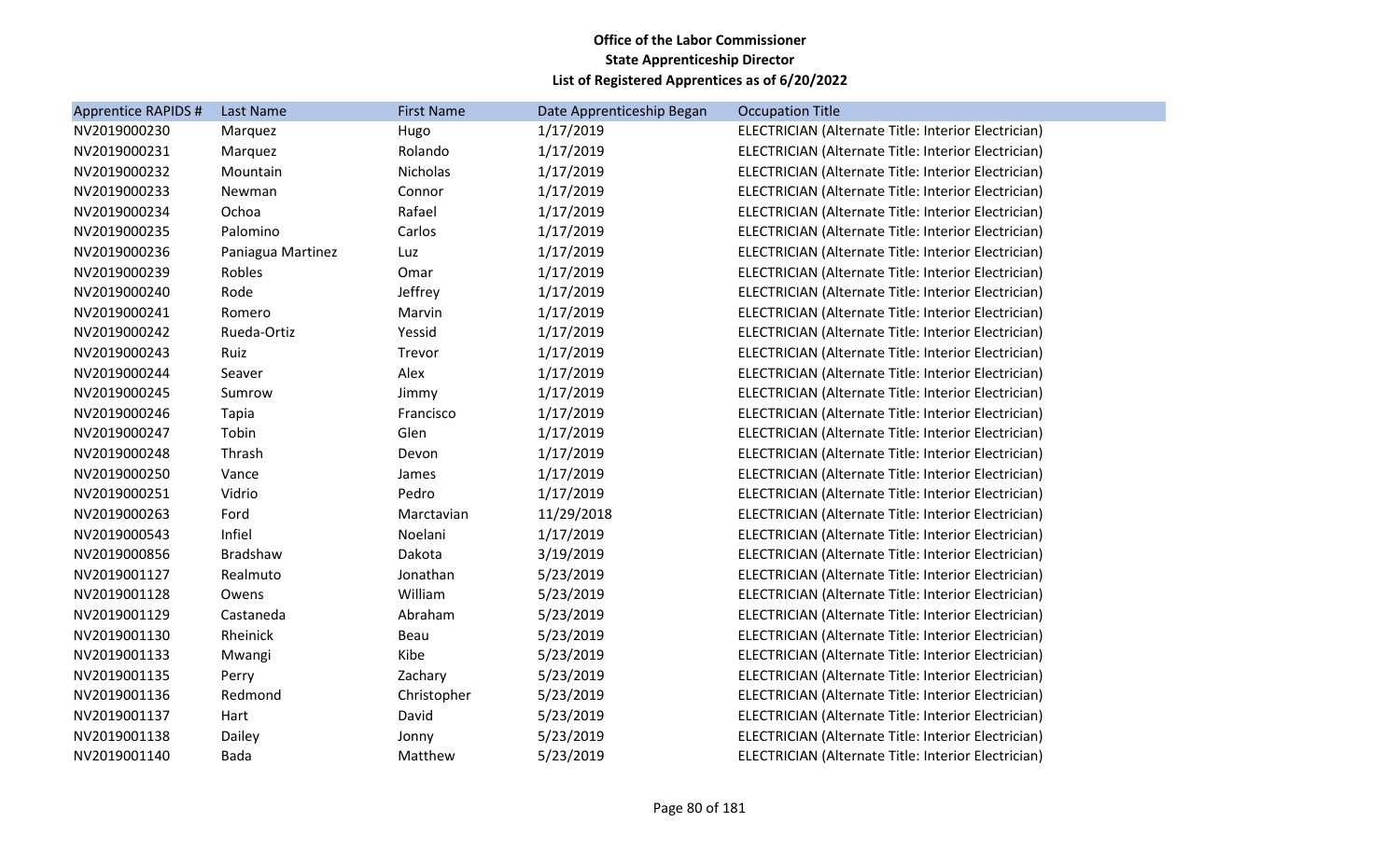| <b>Apprentice RAPIDS #</b> | Last Name        | <b>First Name</b> | Date Apprenticeship Began | <b>Occupation Title</b>                             |
|----------------------------|------------------|-------------------|---------------------------|-----------------------------------------------------|
| NV2019001141               | Newberry         | Kody              | 5/23/2019                 | ELECTRICIAN (Alternate Title: Interior Electrician) |
| NV2019001142               | Edmonds          | Erik              | 5/23/2019                 | ELECTRICIAN (Alternate Title: Interior Electrician) |
| NV2019001143               | Williams         | Aveeon            | 5/24/2019                 | ELECTRICIAN (Alternate Title: Interior Electrician) |
| NV2019001144               | Littlefield      | Joseph            | 5/23/2019                 | ELECTRICIAN (Alternate Title: Interior Electrician) |
| NV2019001197               | Guevara          | Ricardo           | 6/6/2019                  | ELECTRICIAN (Alternate Title: Interior Electrician) |
| NV2019001198               | Cruz             | Victor            | 6/6/2019                  | ELECTRICIAN (Alternate Title: Interior Electrician) |
| NV2019001199               | Guerrero         | Christopher       | 6/6/2019                  | ELECTRICIAN (Alternate Title: Interior Electrician) |
| NV2019001200               | Lopez            | Peter             | 6/6/2019                  | ELECTRICIAN (Alternate Title: Interior Electrician) |
| NV2019001201               | Grill            | Kyle              | 6/6/2019                  | ELECTRICIAN (Alternate Title: Interior Electrician) |
| NV2019001202               | kane             | Ryan              | 6/6/2019                  | ELECTRICIAN (Alternate Title: Interior Electrician) |
| NV2019001203               | Manney           | Brandon           | 6/6/2019                  | ELECTRICIAN (Alternate Title: Interior Electrician) |
| NV2019001204               | Angeletti        | Jeffrey           | 6/6/2019                  | ELECTRICIAN (Alternate Title: Interior Electrician) |
| NV2019001212               | Hernandez        | Vanessa           | 5/23/2019                 | ELECTRICIAN (Alternate Title: Interior Electrician) |
| NV2019001356               | Abarca           | Roberto           | 6/17/2019                 | ELECTRICIAN (Alternate Title: Interior Electrician) |
| NV2019001357               | Angel            | Raul              | 6/17/2019                 | ELECTRICIAN (Alternate Title: Interior Electrician) |
| NV2019001358               | <b>Bond</b>      | Nichole           | 6/17/2019                 | ELECTRICIAN (Alternate Title: Interior Electrician) |
| NV2019001359               | Brown            | Steven            | 6/17/2019                 | ELECTRICIAN (Alternate Title: Interior Electrician) |
| NV2019001360               | Campbell         | Ryan              | 6/17/2019                 | ELECTRICIAN (Alternate Title: Interior Electrician) |
| NV2019001361               | Castillo-Naranjo | Jorge             | 6/17/2019                 | ELECTRICIAN (Alternate Title: Interior Electrician) |
| NV2019001362               | Cruz             | Allan             | 6/17/2019                 | ELECTRICIAN (Alternate Title: Interior Electrician) |
| NV2019001363               | Eria Gomez       | Clemente          | 6/17/2019                 | ELECTRICIAN (Alternate Title: Interior Electrician) |
| NV2019001365               | Gibson           | Haneefa           | 6/17/2019                 | ELECTRICIAN (Alternate Title: Interior Electrician) |
| NV2019001366               | Haines           | Kara              | 6/17/2019                 | ELECTRICIAN (Alternate Title: Interior Electrician) |
| NV2019001367               | Impola           | Erik              | 6/17/2019                 | ELECTRICIAN (Alternate Title: Interior Electrician) |
| NV2019001368               | Krell            | Kevin             | 6/17/2019                 | ELECTRICIAN (Alternate Title: Interior Electrician) |
| NV2019001369               | Manini           | Jaime             | 6/17/2019                 | ELECTRICIAN (Alternate Title: Interior Electrician) |
| NV2019001370               | Ramriez          | Ivan              | 6/17/2019                 | ELECTRICIAN (Alternate Title: Interior Electrician) |
| NV2019001371               | Roman            | Mario             | 6/17/2019                 | ELECTRICIAN (Alternate Title: Interior Electrician) |
| NV2019001372               | Sala             | Gregory           | 6/17/2019                 | ELECTRICIAN (Alternate Title: Interior Electrician) |
| NV2019001373               | Samson           | Derrick           | 6/17/2019                 | ELECTRICIAN (Alternate Title: Interior Electrician) |
| NV2019001374               | Sanchez          | Ashton            | 6/17/2019                 | ELECTRICIAN (Alternate Title: Interior Electrician) |
| NV2019001375               | Taylor           | Derrick           | 6/17/2019                 | ELECTRICIAN (Alternate Title: Interior Electrician) |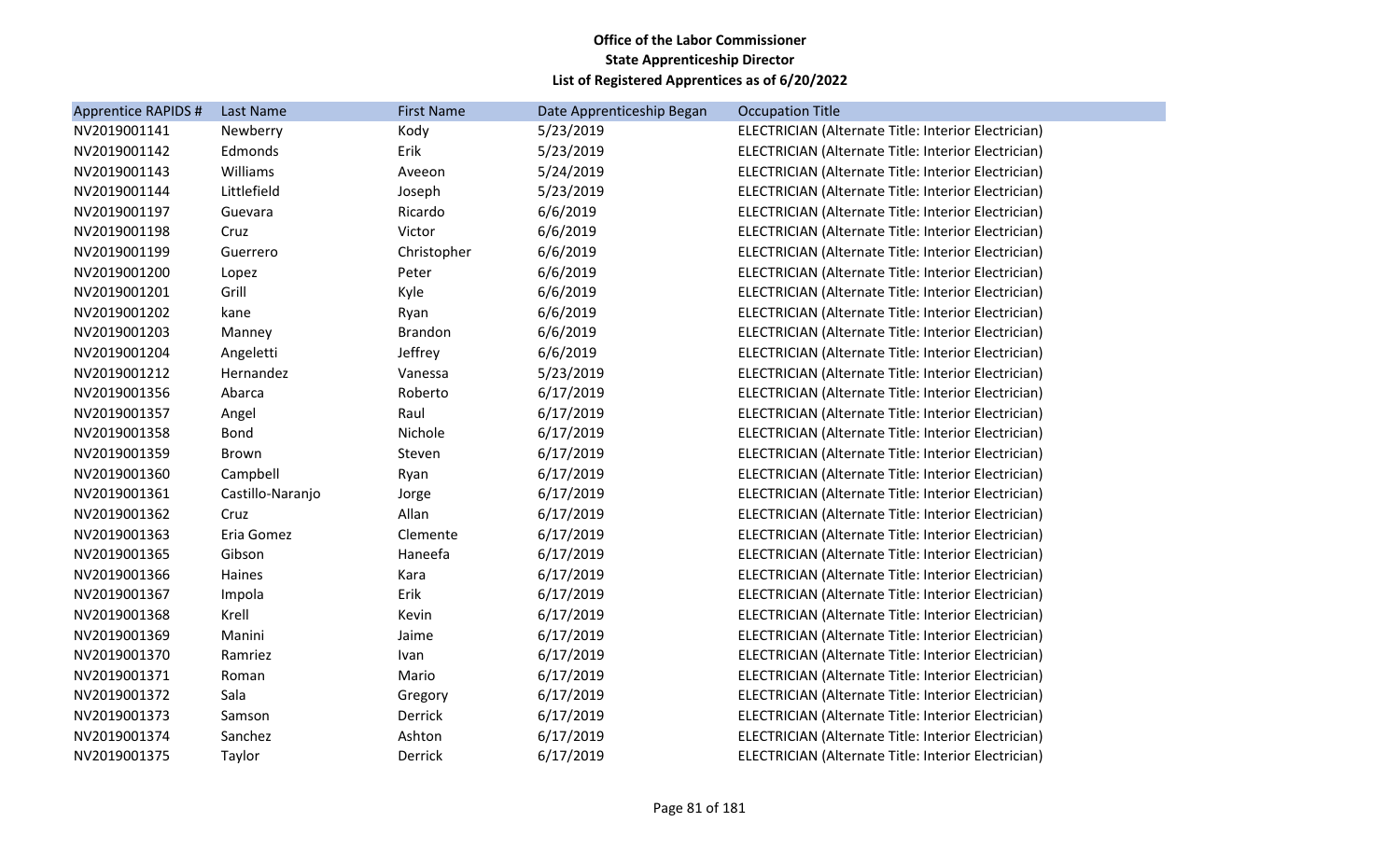| <b>Apprentice RAPIDS #</b> | Last Name       | <b>First Name</b> | Date Apprenticeship Began | <b>Occupation Title</b>                             |
|----------------------------|-----------------|-------------------|---------------------------|-----------------------------------------------------|
| NV2019001595               | Collins         | David             | 7/2/2019                  | ELECTRICIAN (Alternate Title: Interior Electrician) |
| NV2019001596               | Marino          | Joseph            | 7/2/2019                  | ELECTRICIAN (Alternate Title: Interior Electrician) |
| NV2019001753               | English         | Jeremy            | 8/5/2019                  | ELECTRICIAN (Alternate Title: Interior Electrician) |
| NV2019002116               | Bell            | Trinity           | 9/3/2019                  | ELECTRICIAN (Alternate Title: Interior Electrician) |
| NV2019002117               | <b>Bristley</b> | Hunter            | 9/3/2019                  | ELECTRICIAN (Alternate Title: Interior Electrician) |
| NV2019002118               | Calilung        | Boyer             | 9/3/2019                  | ELECTRICIAN (Alternate Title: Interior Electrician) |
| NV2019002119               | Carmell         | Phillip           | 9/3/2019                  | ELECTRICIAN (Alternate Title: Interior Electrician) |
| NV2019002121               | Fensch          | <b>Brian</b>      | 9/3/2019                  | ELECTRICIAN (Alternate Title: Interior Electrician) |
| NV2019002122               | Flores          | David             | 9/3/2019                  | ELECTRICIAN (Alternate Title: Interior Electrician) |
| NV2019002123               | Joseph          | Martin            | 9/3/2019                  | ELECTRICIAN (Alternate Title: Interior Electrician) |
| NV2019002124               | Kelai           | Logan             | 9/3/2019                  | ELECTRICIAN (Alternate Title: Interior Electrician) |
| NV2019002126               | Lockrey         | Vance             | 9/3/2019                  | ELECTRICIAN (Alternate Title: Interior Electrician) |
| NV2019002127               | Lucero          | Patrico           | 9/3/2019                  | ELECTRICIAN (Alternate Title: Interior Electrician) |
| NV2019002128               | Martinez        | Fernando          | 9/3/2019                  | ELECTRICIAN (Alternate Title: Interior Electrician) |
| NV2019002129               | Mendoza         | Edgar             | 9/3/2019                  | ELECTRICIAN (Alternate Title: Interior Electrician) |
| NV2019002130               | Mohlman         | Jeffrey           | 9/3/2019                  | ELECTRICIAN (Alternate Title: Interior Electrician) |
| NV2019002131               | Newman          | Ryan              | 9/3/2019                  | ELECTRICIAN (Alternate Title: Interior Electrician) |
| NV2019002132               | Perez           | Victor            | 9/3/2019                  | ELECTRICIAN (Alternate Title: Interior Electrician) |
| NV2019002134               | Puterbaugh      | Jack              | 9/3/2019                  | ELECTRICIAN (Alternate Title: Interior Electrician) |
| NV2019002136               | Thompson        | Patricia          | 9/3/2019                  | ELECTRICIAN (Alternate Title: Interior Electrician) |
| NV2019002158               | Powell          | Spencer           | 9/3/2019                  | ELECTRICIAN (Alternate Title: Interior Electrician) |
| NV2019002193               | R               | Cody              | 9/3/2019                  | ELECTRICIAN (Alternate Title: Interior Electrician) |
| NV2019002366               | Di Nuzzo        | John              | 9/3/2019                  | ELECTRICIAN (Alternate Title: Interior Electrician) |
| NV2019002640               | Malvaez         | <b>Brandon</b>    | 11/7/2019                 | ELECTRICIAN (Alternate Title: Interior Electrician) |
| NV2019002641               | Navarro         | Jesus             | 11/7/2019                 | ELECTRICIAN (Alternate Title: Interior Electrician) |
| NV2019002642               | Moreno          | Francisco         | 11/7/2019                 | ELECTRICIAN (Alternate Title: Interior Electrician) |
| NV2019002643               | Encinas         | Francisco         | 11/7/2019                 | ELECTRICIAN (Alternate Title: Interior Electrician) |
| NV2019002644               | Morneau         | Nathan            | 11/7/2019                 | ELECTRICIAN (Alternate Title: Interior Electrician) |
| NV2019002645               | Bauer           | Noah              | 11/7/2019                 | ELECTRICIAN (Alternate Title: Interior Electrician) |
| NV2019002646               | Nash            | Takashi           | 11/7/2019                 | ELECTRICIAN (Alternate Title: Interior Electrician) |
| NV2019002647               | Warren          | Alicia            | 11/7/2019                 | ELECTRICIAN (Alternate Title: Interior Electrician) |
| NV2019002649               | Cvijetic        | Srdjan            | 11/7/2019                 | ELECTRICIAN (Alternate Title: Interior Electrician) |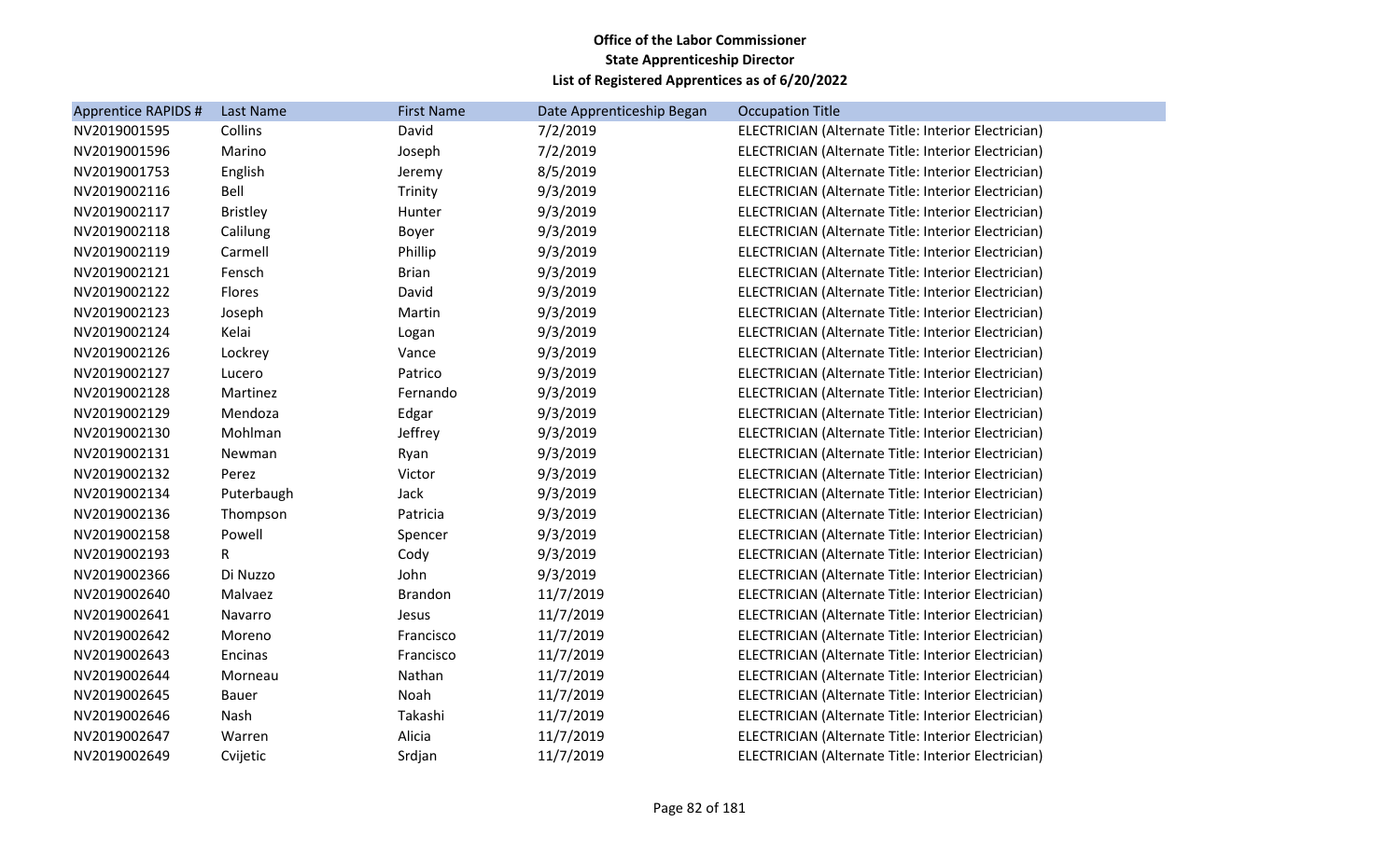| Apprentice RAPIDS # | Last Name      | <b>First Name</b> | Date Apprenticeship Began | <b>Occupation Title</b>                             |
|---------------------|----------------|-------------------|---------------------------|-----------------------------------------------------|
| NV2019002650        | Jones          | Ace               | 11/7/2019                 | ELECTRICIAN (Alternate Title: Interior Electrician) |
| NV2019002651        | Cervantes      | Jaime             | 11/7/2019                 | ELECTRICIAN (Alternate Title: Interior Electrician) |
| NV2019002657        | Coello         | Ide               | 11/7/2019                 | ELECTRICIAN (Alternate Title: Interior Electrician) |
| NV2019002930        | Aceves         | Jesus             | 12/19/2019                | ELECTRICIAN (Alternate Title: Interior Electrician) |
| NV2019002931        | Acosta         | Jesse             | 12/19/2019                | ELECTRICIAN (Alternate Title: Interior Electrician) |
| NV2019002932        | Armas          | Ismael            | 12/19/2019                | ELECTRICIAN (Alternate Title: Interior Electrician) |
| NV2019002934        | <b>Bakker</b>  | Jacob             | 12/19/2019                | ELECTRICIAN (Alternate Title: Interior Electrician) |
| NV2019002935        | Becerra        | Saul              | 12/19/2019                | ELECTRICIAN (Alternate Title: Interior Electrician) |
| NV2019002936        | <b>Bueno</b>   | Julio             | 12/19/2019                | ELECTRICIAN (Alternate Title: Interior Electrician) |
| NV2019002937        | Cano           | Christopher       | 12/19/2019                | ELECTRICIAN (Alternate Title: Interior Electrician) |
| NV2019002938        | Chavira-Rascon | Kevin             | 12/19/2019                | ELECTRICIAN (Alternate Title: Interior Electrician) |
| NV2019002939        | De La Cruz     | Pablo             | 12/19/2019                | ELECTRICIAN (Alternate Title: Interior Electrician) |
| NV2019002940        | Diep           | Justin            | 12/19/2019                | ELECTRICIAN (Alternate Title: Interior Electrician) |
| NV2019002942        | Gonzalez       | Octavio           | 12/19/2019                | ELECTRICIAN (Alternate Title: Interior Electrician) |
| NV2019002944        | Krause         | Michael           | 12/19/2019                | ELECTRICIAN (Alternate Title: Interior Electrician) |
| NV2019002945        | Limon          | Christian         | 12/19/2019                | ELECTRICIAN (Alternate Title: Interior Electrician) |
| NV2019002946        | Lucero         | Victor            | 12/19/2019                | ELECTRICIAN (Alternate Title: Interior Electrician) |
| NV2019002947        | Madrid         | Daniel            | 12/19/2019                | ELECTRICIAN (Alternate Title: Interior Electrician) |
| NV2019002948        | Navarro        | Chris             | 12/19/2019                | ELECTRICIAN (Alternate Title: Interior Electrician) |
| NV2019002949        | Noga           | Alema             | 12/19/2019                | ELECTRICIAN (Alternate Title: Interior Electrician) |
| NV2019002950        | Potter         | James             | 12/19/2019                | ELECTRICIAN (Alternate Title: Interior Electrician) |
| NV2019002951        | Ramsey         | Curtis            | 12/19/2019                | ELECTRICIAN (Alternate Title: Interior Electrician) |
| NV2019002952        | Reeves         | Ronald            | 12/19/2019                | ELECTRICIAN (Alternate Title: Interior Electrician) |
| NV2019002953        | Seaton         | Jamie             | 12/19/2019                | ELECTRICIAN (Alternate Title: Interior Electrician) |
| NV2019002954        | Tapia          | Diego             | 12/19/2019                | ELECTRICIAN (Alternate Title: Interior Electrician) |
| NV2019002955        | Tobin          | Seshin            | 12/19/2019                | ELECTRICIAN (Alternate Title: Interior Electrician) |
| NV2019002956        | Woertink       | Steven            | 12/19/2019                | ELECTRICIAN (Alternate Title: Interior Electrician) |
| NV2019002957        | Woodard        | Jason             | 12/19/2019                | ELECTRICIAN (Alternate Title: Interior Electrician) |
| NV2020000077        | Jimenez        | Oscar             | 12/19/2019                | ELECTRICIAN (Alternate Title: Interior Electrician) |
| NV2020000154        | Crinite        | Tyler             | 12/19/2019                | ELECTRICIAN (Alternate Title: Interior Electrician) |
| NV2020000735        | Arias          | <b>Brian</b>      | 5/18/2020                 | ELECTRICIAN (Alternate Title: Interior Electrician) |
| NV2020000736        | Berry          | <b>Tyree</b>      | 5/18/2020                 | ELECTRICIAN (Alternate Title: Interior Electrician) |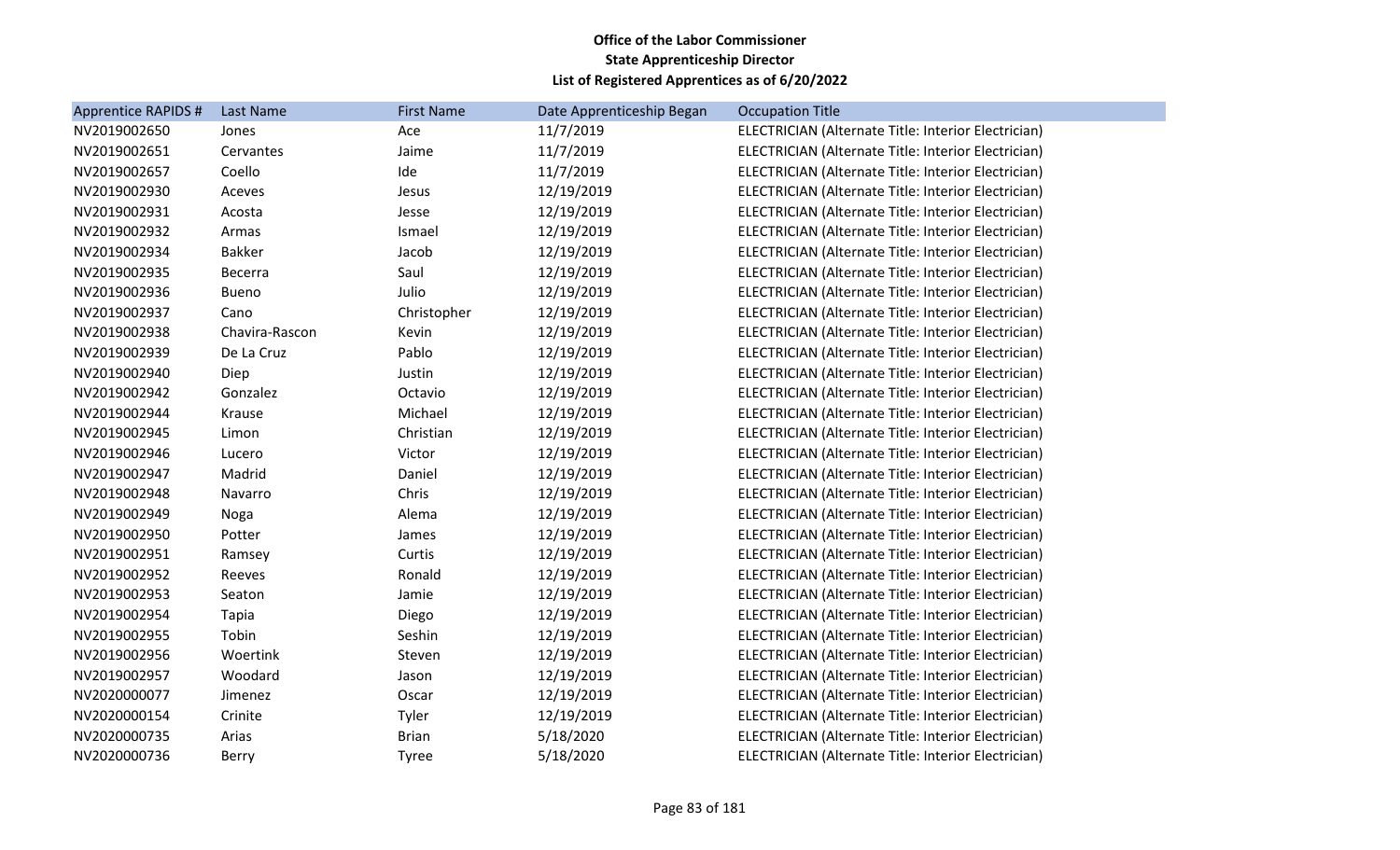| Apprentice RAPIDS # | Last Name              | <b>First Name</b> | Date Apprenticeship Began | <b>Occupation Title</b>                             |
|---------------------|------------------------|-------------------|---------------------------|-----------------------------------------------------|
| NV2020000737        | Bongioanni             | Niccolo           | 5/18/2020                 | ELECTRICIAN (Alternate Title: Interior Electrician) |
| NV2020000738        | Catalano-Dominguez     | Austin            | 5/18/2020                 | ELECTRICIAN (Alternate Title: Interior Electrician) |
| NV2020000739        | Cobb                   | Jordan            | 5/18/2020                 | ELECTRICIAN (Alternate Title: Interior Electrician) |
| NV2020000740        | Cordova                | Eduardo           | 5/18/2020                 | ELECTRICIAN (Alternate Title: Interior Electrician) |
| NV2020000741        | Corrujedo              | Giovanni          | 5/18/2020                 | ELECTRICIAN (Alternate Title: Interior Electrician) |
| NV2020000742        | Fultz                  | Joshua            | 5/18/2020                 | ELECTRICIAN (Alternate Title: Interior Electrician) |
| NV2020000743        | Garcia-Chavez          | Omar              | 5/18/2020                 | ELECTRICIAN (Alternate Title: Interior Electrician) |
| NV2020000744        | Gardner                | Chyann            | 5/18/2020                 | ELECTRICIAN (Alternate Title: Interior Electrician) |
| NV2020000745        | Hamilton               | Darryl            | 5/18/2020                 | ELECTRICIAN (Alternate Title: Interior Electrician) |
| NV2020000746        | Hendry                 | Adam              | 5/18/2020                 | ELECTRICIAN (Alternate Title: Interior Electrician) |
| NV2020000747        | Holt                   | Kristoff          | 5/18/2020                 | ELECTRICIAN (Alternate Title: Interior Electrician) |
| NV2020000748        | Larson                 | Nathan            | 5/18/2020                 | ELECTRICIAN (Alternate Title: Interior Electrician) |
| NV2020000749        | Lopez-Alanis           | Diego             | 5/18/2020                 | ELECTRICIAN (Alternate Title: Interior Electrician) |
| NV2020000750        | Mojica-Linares         | Ruben             | 5/18/2020                 | ELECTRICIAN (Alternate Title: Interior Electrician) |
| NV2020000751        | Ornelas                | Samuel            | 5/18/2020                 | ELECTRICIAN (Alternate Title: Interior Electrician) |
| NV2020000752        | Putnam                 | Kyle              | 5/18/2020                 | ELECTRICIAN (Alternate Title: Interior Electrician) |
| NV2020000753        | Silva                  | Pedro             | 5/18/2020                 | ELECTRICIAN (Alternate Title: Interior Electrician) |
| NV2020000754        | Stiffler               | Jacob             | 5/18/2020                 | ELECTRICIAN (Alternate Title: Interior Electrician) |
| NV2020000755        | Stone                  | Kaleem            | 5/18/2020                 | ELECTRICIAN (Alternate Title: Interior Electrician) |
| NV2020000756        | Walker                 | Samuel            | 5/18/2020                 | ELECTRICIAN (Alternate Title: Interior Electrician) |
| NV2020000757        | Webster                | Tyree             | 5/18/2020                 | ELECTRICIAN (Alternate Title: Interior Electrician) |
| NV2020000758        | Young                  | Jordan            | 5/18/2020                 | ELECTRICIAN (Alternate Title: Interior Electrician) |
| NV2020001018        | <b>Briseno Aguilar</b> | Jonnathan         | 5/18/2020                 | ELECTRICIAN (Alternate Title: Interior Electrician) |
| NV2020001019        | Lara                   | Michael           | 5/18/2020                 | ELECTRICIAN (Alternate Title: Interior Electrician) |
| NV2020001388        | Alvarez                | Elijah            | 9/17/2020                 | ELECTRICIAN (Alternate Title: Interior Electrician) |
| NV2020001389        | <b>Broderick</b>       | Matthew           | 9/17/2020                 | ELECTRICIAN (Alternate Title: Interior Electrician) |
| NV2020001391        | Dean                   | Sarah             | 9/17/2020                 | ELECTRICIAN (Alternate Title: Interior Electrician) |
| NV2020001392        | Diaz                   | Daniel            | 9/17/2020                 | ELECTRICIAN (Alternate Title: Interior Electrician) |
| NV2020001393        | Gatewood               | Anthony           | 9/17/2020                 | ELECTRICIAN (Alternate Title: Interior Electrician) |
| NV2020001394        | Hatter                 | Travis            | 9/17/2020                 | ELECTRICIAN (Alternate Title: Interior Electrician) |
| NV2020001395        | Huff                   | Steven            | 9/17/2020                 | ELECTRICIAN (Alternate Title: Interior Electrician) |
| NV2020001396        | Hutson                 | Ryan              | 9/17/2020                 | ELECTRICIAN (Alternate Title: Interior Electrician) |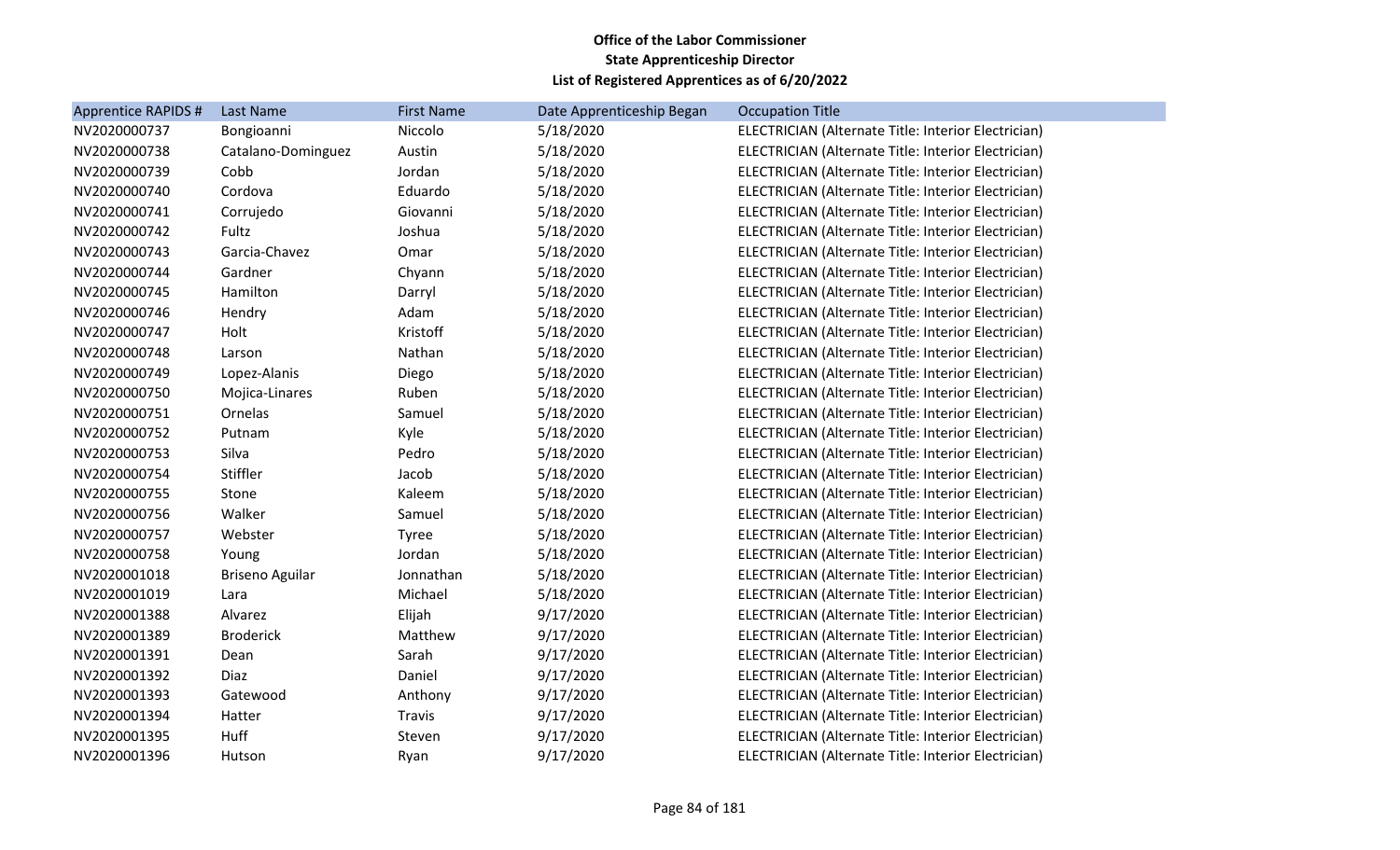| <b>Apprentice RAPIDS #</b> | Last Name       | <b>First Name</b> | Date Apprenticeship Began | <b>Occupation Title</b>                             |
|----------------------------|-----------------|-------------------|---------------------------|-----------------------------------------------------|
| NV2020001398               | Lopez           | Bryan             | 9/17/2020                 | ELECTRICIAN (Alternate Title: Interior Electrician) |
| NV2020001399               | Marder          | Robert            | 9/17/2020                 | ELECTRICIAN (Alternate Title: Interior Electrician) |
| NV2020001400               | Mendez-Ibarra   | Efren             | 9/17/2020                 | ELECTRICIAN (Alternate Title: Interior Electrician) |
| NV2020001401               | Mitchell        | Antonio           | 9/17/2020                 | ELECTRICIAN (Alternate Title: Interior Electrician) |
| NV2020001402               | Patrick         | Wyatt             | 9/17/2020                 | ELECTRICIAN (Alternate Title: Interior Electrician) |
| NV2020001403               | Pike            | Brandon           | 9/17/2020                 | ELECTRICIAN (Alternate Title: Interior Electrician) |
| NV2020001404               | Robles          | Christopher       | 9/17/2020                 | ELECTRICIAN (Alternate Title: Interior Electrician) |
| NV2020001405               | Rodriguez       | Bryan             | 9/17/2020                 | ELECTRICIAN (Alternate Title: Interior Electrician) |
| NV2020001407               | Ross            | Vahakn            | 9/17/2020                 | ELECTRICIAN (Alternate Title: Interior Electrician) |
| NV2020001408               | Sanchez         | Kevin             | 9/17/2020                 | ELECTRICIAN (Alternate Title: Interior Electrician) |
| NV2020001409               | Sanders         | Rex               | 9/17/2020                 | ELECTRICIAN (Alternate Title: Interior Electrician) |
| NV2020001410               | Smith           | Willie            | 9/17/2020                 | ELECTRICIAN (Alternate Title: Interior Electrician) |
| NV2020001411               | Smith           | Landen            | 9/17/2020                 | ELECTRICIAN (Alternate Title: Interior Electrician) |
| NV2020001413               | Treadwell       | Kevin             | 9/17/2020                 | ELECTRICIAN (Alternate Title: Interior Electrician) |
| NV2020001414               | Williams        | Devion            | 9/17/2020                 | ELECTRICIAN (Alternate Title: Interior Electrician) |
| NV2020001451               | Booth           | Conrad            | 9/21/2020                 | ELECTRICIAN (Alternate Title: Interior Electrician) |
| NV2020001452               | Castro          | Adrian            | 9/21/2020                 | ELECTRICIAN (Alternate Title: Interior Electrician) |
| NV2020001453               | Chavez          | Andres            | 9/21/2020                 | ELECTRICIAN (Alternate Title: Interior Electrician) |
| NV2020001454               | Coffey          | Brendan           | 9/21/2020                 | ELECTRICIAN (Alternate Title: Interior Electrician) |
| NV2020001456               | Delgado         | Edgar             | 9/21/2020                 | ELECTRICIAN (Alternate Title: Interior Electrician) |
| NV2020001457               | Dodge           | Zachary           | 9/21/2020                 | ELECTRICIAN (Alternate Title: Interior Electrician) |
| NV2020001458               | Esses           | Matthew           | 9/21/2020                 | ELECTRICIAN (Alternate Title: Interior Electrician) |
| NV2020001459               | Fountain        | Robert            | 9/21/2020                 | ELECTRICIAN (Alternate Title: Interior Electrician) |
| NV2020001460               | Fountain        | Robert            | 9/21/2020                 | ELECTRICIAN (Alternate Title: Interior Electrician) |
| NV2020001461               | Gaitan          | Yohora            | 9/21/2020                 | ELECTRICIAN (Alternate Title: Interior Electrician) |
| NV2020001462               | Gonzalez        | Quintin           | 9/21/2020                 | ELECTRICIAN (Alternate Title: Interior Electrician) |
| NV2020001463               | Gunn            | James             | 9/21/2020                 | ELECTRICIAN (Alternate Title: Interior Electrician) |
| NV2020001464               | Howard          | Jonathan          | 9/21/2020                 | ELECTRICIAN (Alternate Title: Interior Electrician) |
| NV2020001465               | Kullman         | Jason             | 9/21/2020                 | ELECTRICIAN (Alternate Title: Interior Electrician) |
| NV2020001466               | Lan             | Jin               | 9/21/2020                 | ELECTRICIAN (Alternate Title: Interior Electrician) |
| NV2020001468               | Melgar Azcunaga | Wilbur            | 9/21/2020                 | ELECTRICIAN (Alternate Title: Interior Electrician) |
| NV2020001469               | Munoz           | Xavier            | 9/21/2020                 | ELECTRICIAN (Alternate Title: Interior Electrician) |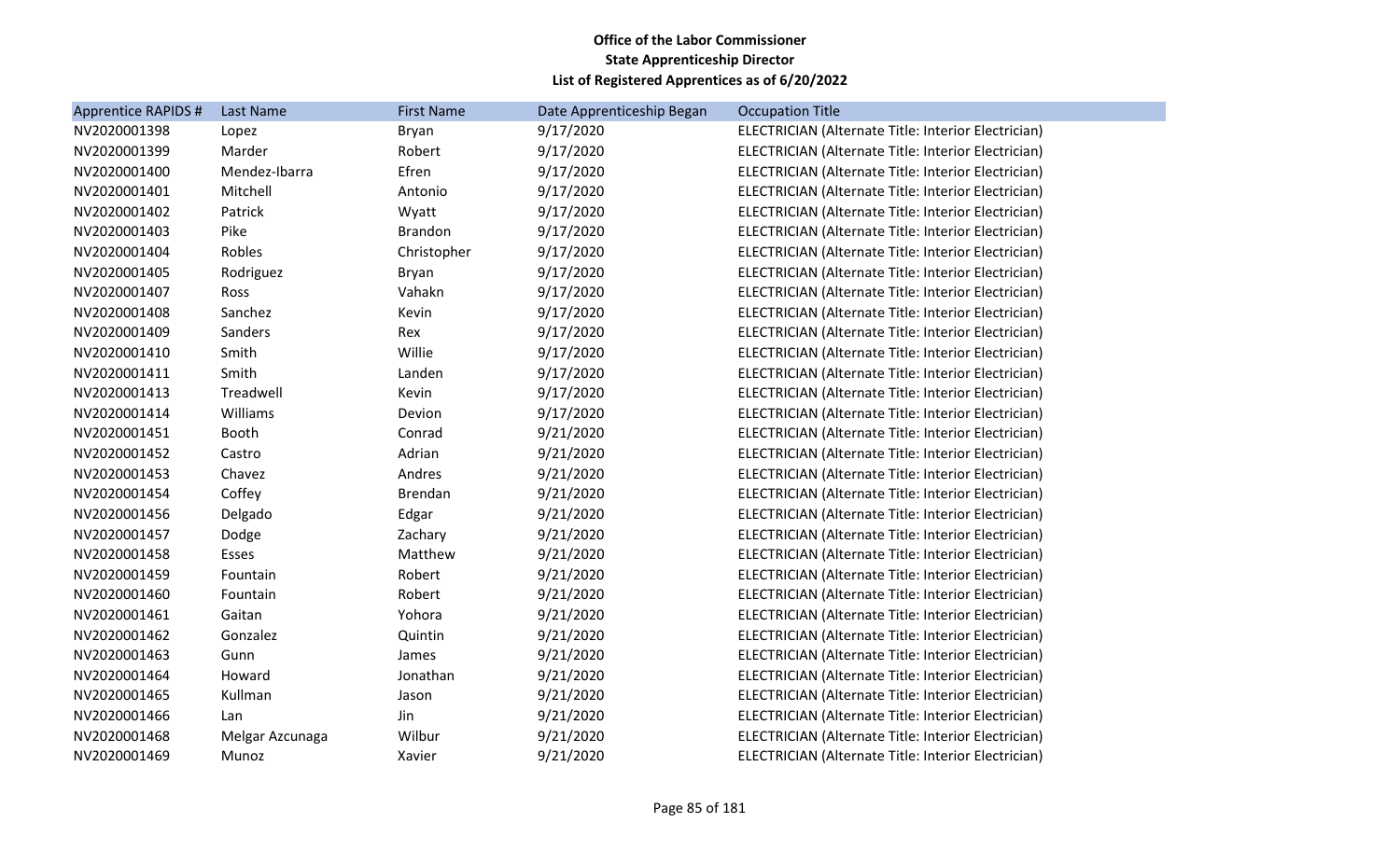| Apprentice RAPIDS # | Last Name       | <b>First Name</b> | Date Apprenticeship Began | <b>Occupation Title</b>                             |
|---------------------|-----------------|-------------------|---------------------------|-----------------------------------------------------|
| NV2020001471        | Orta            | Mariano           | 9/21/2020                 | ELECTRICIAN (Alternate Title: Interior Electrician) |
| NV2020001472        | Ramirez         | George            | 9/21/2020                 | ELECTRICIAN (Alternate Title: Interior Electrician) |
| NV2020001473        | Ruelas          | Ivan              | 9/21/2020                 | ELECTRICIAN (Alternate Title: Interior Electrician) |
| NV2020001475        | Striker         | Shane             | 9/21/2020                 | ELECTRICIAN (Alternate Title: Interior Electrician) |
| NV2020001476        | Trujillo        | Elias             | 9/21/2020                 | ELECTRICIAN (Alternate Title: Interior Electrician) |
| NV2020001477        | Vides-Jimenez   | Anner             | 9/21/2020                 | ELECTRICIAN (Alternate Title: Interior Electrician) |
| NV2020001490        | Borden          | Matthew           | 9/24/2020                 | ELECTRICIAN (Alternate Title: Interior Electrician) |
| NV2020001492        | Gensler         | David             | 9/24/2020                 | ELECTRICIAN (Alternate Title: Interior Electrician) |
| NV2020001493        | Lara Chavarria  | Saul              | 9/24/2020                 | ELECTRICIAN (Alternate Title: Interior Electrician) |
| NV2020001494        | Lares Ramirez   | Jesus             | 9/24/2020                 | ELECTRICIAN (Alternate Title: Interior Electrician) |
| NV2020001495        | Stevens         | Shanna            | 9/24/2020                 | ELECTRICIAN (Alternate Title: Interior Electrician) |
| NV2020001496        | Ziegler         | Tyler             | 9/24/2020                 | ELECTRICIAN (Alternate Title: Interior Electrician) |
| NV2020001526        | Rodriguez       | Michael           | 9/24/2020                 | ELECTRICIAN (Alternate Title: Interior Electrician) |
| NV2020001726        | Acuna           | David             | 11/23/2020                | ELECTRICIAN (Alternate Title: Interior Electrician) |
| NV2020001729        | Baeza           | Matthew           | 11/23/2020                | ELECTRICIAN (Alternate Title: Interior Electrician) |
| NV2020001730        | Contreras       | Abraham           | 11/23/2020                | ELECTRICIAN (Alternate Title: Interior Electrician) |
| NV2020001731        | Diaz-Delapaz    | <b>Bolivar</b>    | 11/23/2020                | ELECTRICIAN (Alternate Title: Interior Electrician) |
| NV2020001732        | Gesualdo        | Vincenzo          | 11/23/2020                | ELECTRICIAN (Alternate Title: Interior Electrician) |
| NV2020001735        | Hall            | Devante           | 11/23/2020                | ELECTRICIAN (Alternate Title: Interior Electrician) |
| NV2020001736        | Hernandez       | Harvey            | 11/23/2020                | ELECTRICIAN (Alternate Title: Interior Electrician) |
| NV2020001737        | Hosko           | Adam              | 11/23/2020                | ELECTRICIAN (Alternate Title: Interior Electrician) |
| NV2020001738        | Isaguirre       | Allan             | 11/23/2020                | ELECTRICIAN (Alternate Title: Interior Electrician) |
| NV2020001739        | Juarez          | Jorge             | 11/23/2020                | ELECTRICIAN (Alternate Title: Interior Electrician) |
| NV2020001740        | Keola           | Poomaikelani      | 11/23/2020                | ELECTRICIAN (Alternate Title: Interior Electrician) |
| NV2020001741        | Martinez        | Martin            | 11/23/2020                | ELECTRICIAN (Alternate Title: Interior Electrician) |
| NV2020001742        | Michalak        | Eryk              | 11/23/2020                | ELECTRICIAN (Alternate Title: Interior Electrician) |
| NV2020001743        | Ramirez-Murillo | Christopher       | 11/23/2020                | ELECTRICIAN (Alternate Title: Interior Electrician) |
| NV2020001744        | Rivera          | Isiah             | 11/23/2020                | ELECTRICIAN (Alternate Title: Interior Electrician) |
| NV2020001745        | Rodriguez       | Ivan              | 11/23/2020                | ELECTRICIAN (Alternate Title: Interior Electrician) |
| NV2020001747        | Rojas           | Elijah            | 11/23/2020                | ELECTRICIAN (Alternate Title: Interior Electrician) |
| NV2020001749        | Serrano         | Daniel            | 11/23/2020                | ELECTRICIAN (Alternate Title: Interior Electrician) |
| NV2020001753        | Vaught          | Micah             | 11/23/2020                | ELECTRICIAN (Alternate Title: Interior Electrician) |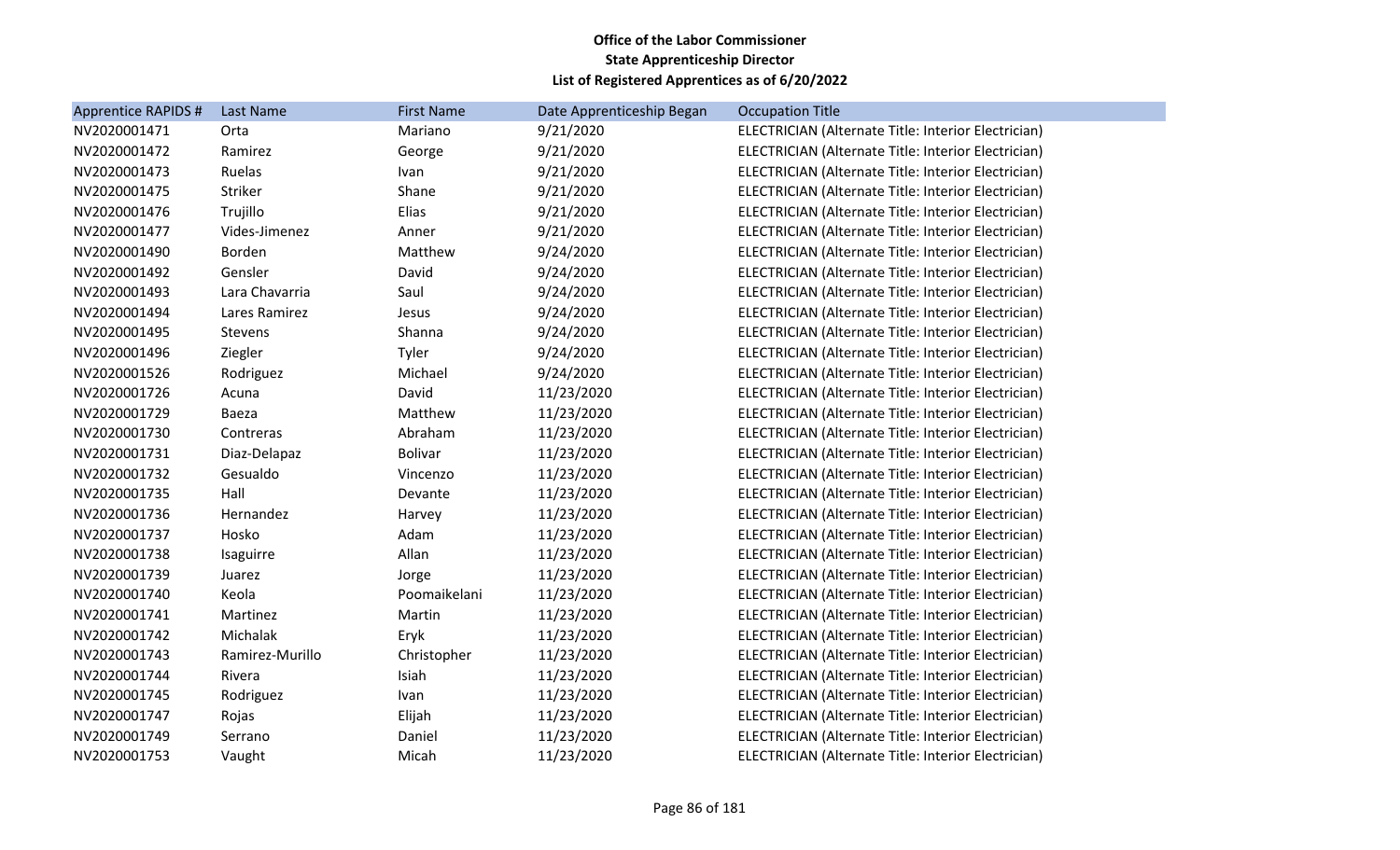| <b>Apprentice RAPIDS #</b> | Last Name       | <b>First Name</b> | Date Apprenticeship Began | <b>Occupation Title</b>                             |
|----------------------------|-----------------|-------------------|---------------------------|-----------------------------------------------------|
| NV2020001754               | Magana          | Daniel            | 11/23/2020                | ELECTRICIAN (Alternate Title: Interior Electrician) |
| NV2020001785               | Anchondo        | Josh              | 11/23/2020                | ELECTRICIAN (Alternate Title: Interior Electrician) |
| NV2021000108               | Joseph          | <b>Brianna</b>    | 1/18/2021                 | ELECTRICIAN (Alternate Title: Interior Electrician) |
| NV2021000590               | Murrieta        | Gerardo           | 4/13/2021                 | ELECTRICIAN (Alternate Title: Interior Electrician) |
| NV2021000795               | Pacheco         | Damon-Michael     | 5/26/2021                 | ELECTRICIAN (Alternate Title: Interior Electrician) |
| NV2021000943               | Alaimo          | Ryan              | 7/8/2021                  | ELECTRICIAN (Alternate Title: Interior Electrician) |
| NV2021000944               | Aguirre         | Dylan             | 7/8/2021                  | ELECTRICIAN (Alternate Title: Interior Electrician) |
| NV2021000945               | <b>Biddle</b>   | Jace              | 7/8/2021                  | ELECTRICIAN (Alternate Title: Interior Electrician) |
| NV2021000946               | <b>Brazzel</b>  | Brandon-Cruize    | 7/8/2021                  | ELECTRICIAN (Alternate Title: Interior Electrician) |
| NV2021000947               | Caballero       | Mark              | 7/8/2021                  | ELECTRICIAN (Alternate Title: Interior Electrician) |
| NV2021000949               | Clark           | Nicholas          | 7/8/2021                  | ELECTRICIAN (Alternate Title: Interior Electrician) |
| NV2021000950               | Clow            | Katherine         | 7/8/2021                  | ELECTRICIAN (Alternate Title: Interior Electrician) |
| NV2021000951               | Corpus          | Joshua            | 7/8/2021                  | ELECTRICIAN (Alternate Title: Interior Electrician) |
| NV2021000952               | Corrujedo       | Esau              | 7/8/2021                  | ELECTRICIAN (Alternate Title: Interior Electrician) |
| NV2021000953               | Dabash          | Kristopher        | 7/8/2021                  | ELECTRICIAN (Alternate Title: Interior Electrician) |
| NV2021000954               | Delgado         | Alfredo           | 7/8/2021                  | ELECTRICIAN (Alternate Title: Interior Electrician) |
| NV2021000955               | Delong          | Taylor            | 7/8/2021                  | ELECTRICIAN (Alternate Title: Interior Electrician) |
| NV2021000956               | Eskildsen       | James             | 7/8/2021                  | ELECTRICIAN (Alternate Title: Interior Electrician) |
| NV2021000958               | Gomez           | Alexander         | 7/8/2021                  | ELECTRICIAN (Alternate Title: Interior Electrician) |
| NV2021000959               | Grant           | Kayla             | 7/8/2021                  | ELECTRICIAN (Alternate Title: Interior Electrician) |
| NV2021000960               | Gustafson       | Monique           | 7/8/2021                  | ELECTRICIAN (Alternate Title: Interior Electrician) |
| NV2021000961               | Perez-Gutierrez | Miguel            | 7/8/2021                  | ELECTRICIAN (Alternate Title: Interior Electrician) |
| NV2021000962               | Hanson          | Melanie           | 7/8/2021                  | ELECTRICIAN (Alternate Title: Interior Electrician) |
| NV2021000963               | Hart            | Addison           | 7/8/2021                  | ELECTRICIAN (Alternate Title: Interior Electrician) |
| NV2021000964               | Hartman         | Ryan              | 7/8/2021                  | ELECTRICIAN (Alternate Title: Interior Electrician) |
| NV2021000965               | Harvey          | Claudia           | 7/8/2021                  | ELECTRICIAN (Alternate Title: Interior Electrician) |
| NV2021000966               | Haxton          | Jordan            | 7/8/2021                  | ELECTRICIAN (Alternate Title: Interior Electrician) |
| NV2021000967               | Hernandez       | Daniel            | 7/8/2021                  | ELECTRICIAN (Alternate Title: Interior Electrician) |
| NV2021000968               | <b>Higgins</b>  | Chandler          | 7/8/2021                  | ELECTRICIAN (Alternate Title: Interior Electrician) |
| NV2021000969               | Hopkins         | Matthew           | 7/8/2021                  | ELECTRICIAN (Alternate Title: Interior Electrician) |
| NV2021000970               | Jarrett         | Taylor            | 7/8/2021                  | ELECTRICIAN (Alternate Title: Interior Electrician) |
| NV2021000971               | Jones           | Shakeisha         | 7/8/2021                  | ELECTRICIAN (Alternate Title: Interior Electrician) |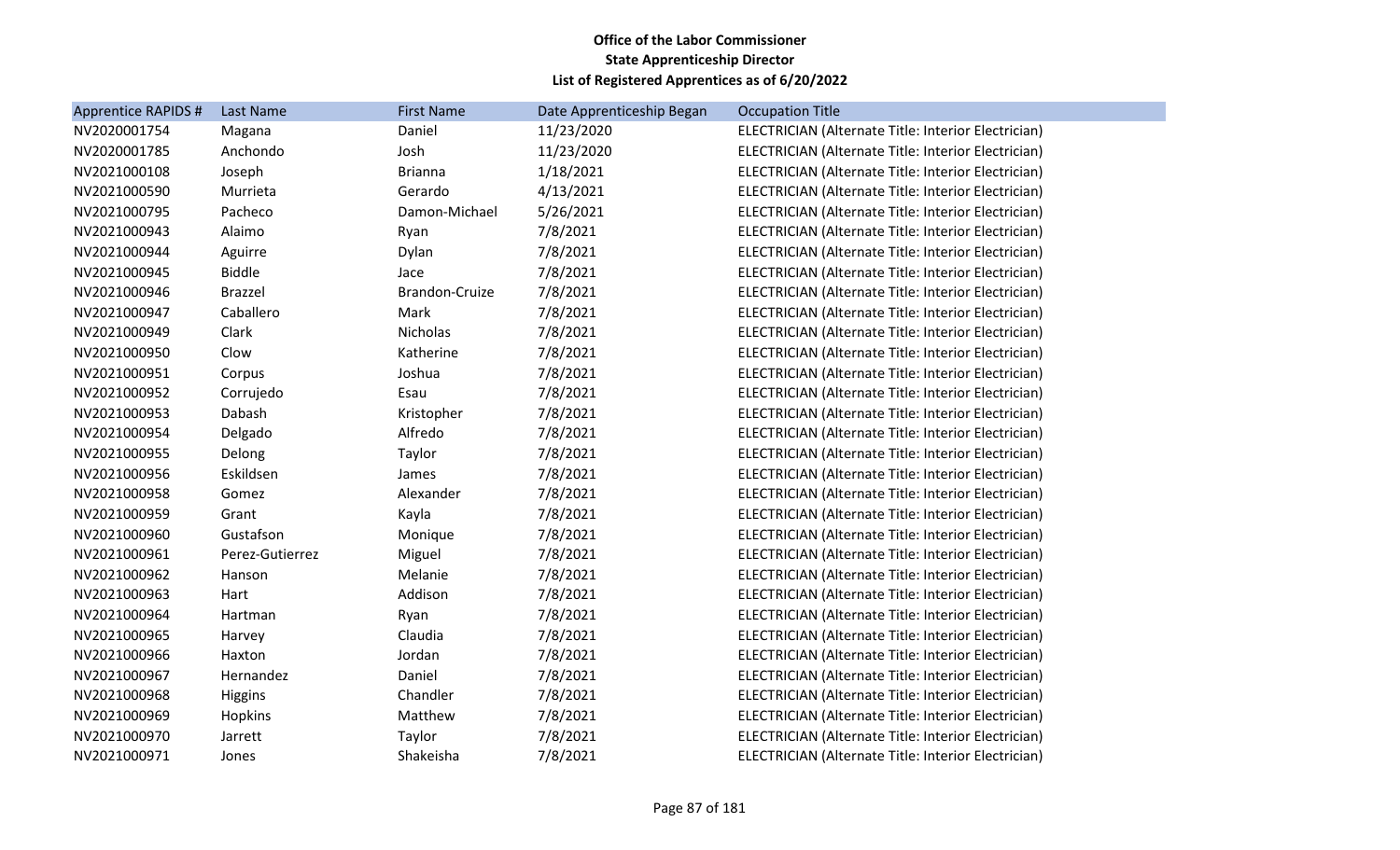| <b>Apprentice RAPIDS #</b> | Last Name          | <b>First Name</b> | Date Apprenticeship Began | <b>Occupation Title</b>                             |
|----------------------------|--------------------|-------------------|---------------------------|-----------------------------------------------------|
| NV2021000972               | Krukowski          | Jake              | 7/8/2021                  | ELECTRICIAN (Alternate Title: Interior Electrician) |
| NV2021000973               | Lara-Chavarria     | Israel            | 7/8/2021                  | ELECTRICIAN (Alternate Title: Interior Electrician) |
| NV2021000974               | Limon              | Eduarto           | 7/8/2021                  | ELECTRICIAN (Alternate Title: Interior Electrician) |
| NV2021000975               | <b>MC Connell</b>  | <b>Brandon</b>    | 7/8/2021                  | ELECTRICIAN (Alternate Title: Interior Electrician) |
| NV2021000978               | Murillo            | Carlos            | 7/8/2021                  | ELECTRICIAN (Alternate Title: Interior Electrician) |
| NV2021000979               | Ochoa Pardo        | Ruben             | 7/8/2021                  | ELECTRICIAN (Alternate Title: Interior Electrician) |
| NV2021000980               | Panlasigui-Domingo | Jansen            | 7/8/2021                  | ELECTRICIAN (Alternate Title: Interior Electrician) |
| NV2021000982               | Pettaway-Russell   | Victoria          | 7/8/2021                  | ELECTRICIAN (Alternate Title: Interior Electrician) |
| NV2021000983               | Phomphakdy         | Adam              | 7/8/2021                  | ELECTRICIAN (Alternate Title: Interior Electrician) |
| NV2021000984               | Reagan             | Rachel            | 7/8/2021                  | ELECTRICIAN (Alternate Title: Interior Electrician) |
| NV2021000985               | Rucker             | Orion             | 7/8/2021                  | ELECTRICIAN (Alternate Title: Interior Electrician) |
| NV2021000986               | Saakyan            | Armen             | 7/8/2021                  | ELECTRICIAN (Alternate Title: Interior Electrician) |
| NV2021000987               | Scucci             | <b>Brian</b>      | 7/8/2021                  | ELECTRICIAN (Alternate Title: Interior Electrician) |
| NV2021000988               | Sharp              | Cody              | 7/8/2021                  | ELECTRICIAN (Alternate Title: Interior Electrician) |
| NV2021000989               | Serrano            | Niko              | 7/8/2021                  | ELECTRICIAN (Alternate Title: Interior Electrician) |
| NV2021000990               | Shelton            | Akeem             | 7/8/2021                  | ELECTRICIAN (Alternate Title: Interior Electrician) |
| NV2021000991               | Soto-Gaxiola       | Cecillia          | 7/8/2021                  | ELECTRICIAN (Alternate Title: Interior Electrician) |
| NV2021000992               | Tagovailoa         | Lexis             | 7/8/2021                  | ELECTRICIAN (Alternate Title: Interior Electrician) |
| NV2021000993               | <b>Trice</b>       | Curtis            | 7/8/2021                  | ELECTRICIAN (Alternate Title: Interior Electrician) |
| NV2021000994               | Vides-Jimenez      | <b>Brayan</b>     | 7/8/2021                  | ELECTRICIAN (Alternate Title: Interior Electrician) |
| NV2021000995               | Walker             | Avery             | 7/8/2021                  | ELECTRICIAN (Alternate Title: Interior Electrician) |
| NV2021000996               | Walker             | Logan             | 7/8/2021                  | ELECTRICIAN (Alternate Title: Interior Electrician) |
| NV2021000997               | Willoby            | Jordan            | 7/8/2021                  | ELECTRICIAN (Alternate Title: Interior Electrician) |
| NV2021001091               | Prescia            | Michael           | 7/19/2021                 | ELECTRICIAN (Alternate Title: Interior Electrician) |
| NV2021001215               | Smalley            | James             | 7/8/2021                  | ELECTRICIAN (Alternate Title: Interior Electrician) |
| NV2022000367               | Chambers           | Darion            | 2/14/2022                 | ELECTRICIAN (Alternate Title: Interior Electrician) |
| NV2022000438               | Aguas              | Ariel             | 3/24/2022                 | ELECTRICIAN (Alternate Title: Interior Electrician) |
| NV2022000439               | Branchaud          | <b>Brady</b>      | 3/24/2022                 | ELECTRICIAN (Alternate Title: Interior Electrician) |
| NV2022000440               | Campbell           | <b>Bryc</b>       | 3/24/2022                 | ELECTRICIAN (Alternate Title: Interior Electrician) |
| NV2022000441               | Ceballos           | Walter            | 3/24/2022                 | ELECTRICIAN (Alternate Title: Interior Electrician) |
| NV2022000442               | Coombs             | Nicholas          | 3/24/2022                 | ELECTRICIAN (Alternate Title: Interior Electrician) |
| NV2022000443               | Estabrook          | Jeremiah          | 3/24/2022                 | ELECTRICIAN (Alternate Title: Interior Electrician) |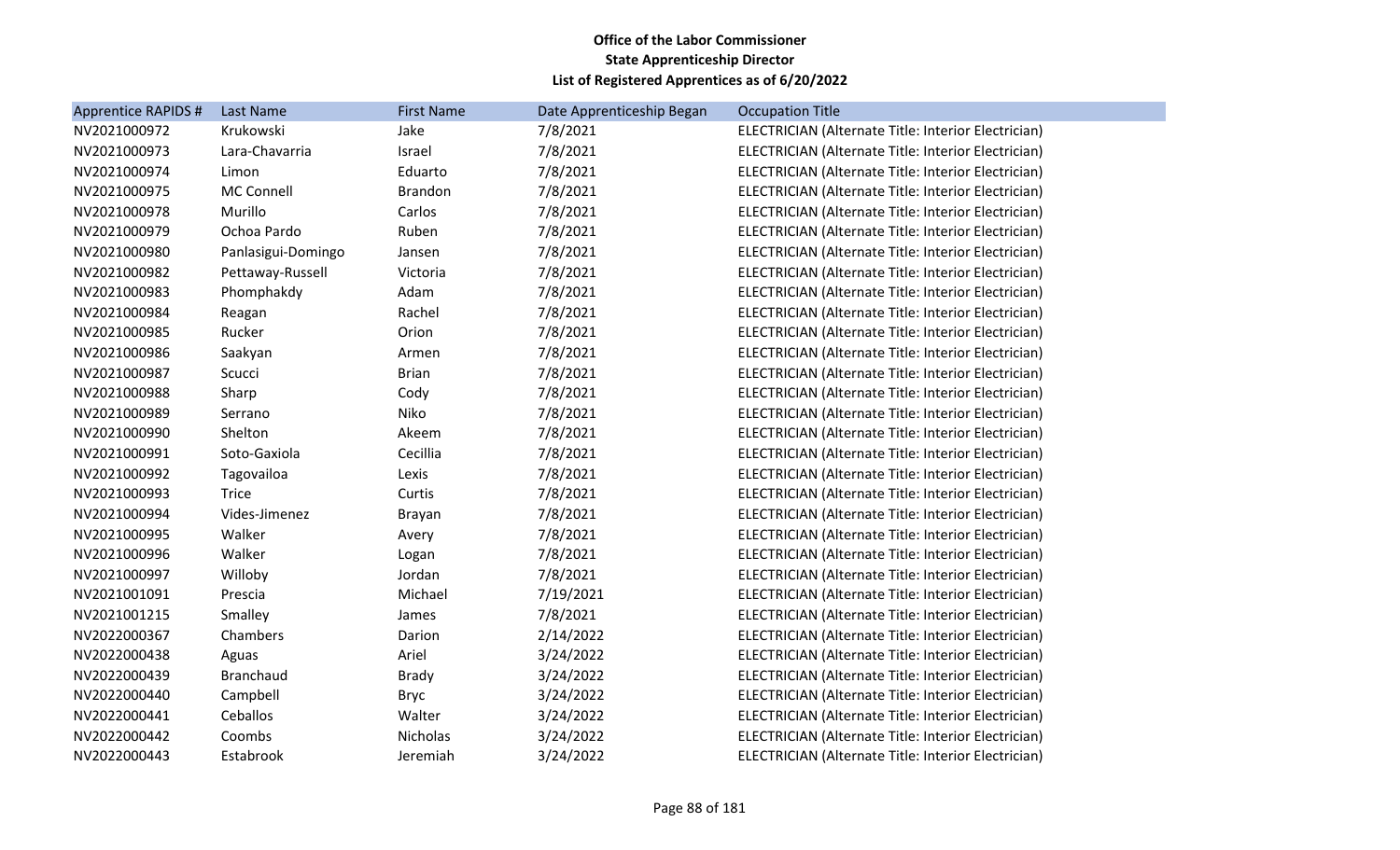| <b>Apprentice RAPIDS #</b> | Last Name               | <b>First Name</b> | Date Apprenticeship Began | <b>Occupation Title</b>                             |
|----------------------------|-------------------------|-------------------|---------------------------|-----------------------------------------------------|
| NV2022000444               | Gallardo                | Pedro             | 3/24/2022                 | ELECTRICIAN (Alternate Title: Interior Electrician) |
| NV2022000445               | Given                   | Jayden            | 3/24/2022                 | ELECTRICIAN (Alternate Title: Interior Electrician) |
| NV2022000447               | Hernandez               | John              | 3/24/2022                 | ELECTRICIAN (Alternate Title: Interior Electrician) |
| NV2022000448               | Houston                 | Clicerio          | 3/24/2022                 | ELECTRICIAN (Alternate Title: Interior Electrician) |
| NV2022000449               | Hunter                  | Robert            | 3/24/2022                 | ELECTRICIAN (Alternate Title: Interior Electrician) |
| NV2022000450               | Koszer                  | Skylar            | 3/24/2022                 | ELECTRICIAN (Alternate Title: Interior Electrician) |
| NV2022000451               | Lugo                    | Valentin          | 3/24/2022                 | ELECTRICIAN (Alternate Title: Interior Electrician) |
| NV2022000452               | Margetts                | Kyle              | 3/24/2022                 | ELECTRICIAN (Alternate Title: Interior Electrician) |
| NV2022000453               | Matthews                | Jordan            | 3/24/2022                 | ELECTRICIAN (Alternate Title: Interior Electrician) |
| NV2022000454               | Migel                   | Jeremy            | 3/24/2022                 | ELECTRICIAN (Alternate Title: Interior Electrician) |
| NV2022000455               | Montenegro              | DeAngelo          | 3/24/2022                 | ELECTRICIAN (Alternate Title: Interior Electrician) |
| NV2022000456               | Perez                   | Daniel            | 3/24/2022                 | ELECTRICIAN (Alternate Title: Interior Electrician) |
| NV2022000457               | Randle                  | Byron             | 3/24/2022                 | ELECTRICIAN (Alternate Title: Interior Electrician) |
| NV2022000458               | Richey                  | Lee               | 3/24/2022                 | ELECTRICIAN (Alternate Title: Interior Electrician) |
| NV2022000459               | <b>Rodriguez Montes</b> | Juan              | 3/24/2022                 | ELECTRICIAN (Alternate Title: Interior Electrician) |
| NV2022000460               | Roe                     | Jason             | 3/24/2022                 | ELECTRICIAN (Alternate Title: Interior Electrician) |
| NV2022000461               | Sardin                  | Jarrett           | 3/24/2022                 | ELECTRICIAN (Alternate Title: Interior Electrician) |
| NV2022000462               | Techera                 | Franco            | 3/24/2022                 | ELECTRICIAN (Alternate Title: Interior Electrician) |
| NV2022000463               | Utter                   | Cameron           | 3/24/2022                 | ELECTRICIAN (Alternate Title: Interior Electrician) |
| NV2022000464               | Ward                    | Hannah            | 3/24/2022                 | ELECTRICIAN (Alternate Title: Interior Electrician) |
| NV2022000465               | Winfree                 | Thurston          | 3/24/2022                 | ELECTRICIAN (Alternate Title: Interior Electrician) |
| NV2022000466               | Alameda-Dominguez       | Miguel            | 3/24/2022                 | ELECTRICIAN (Alternate Title: Interior Electrician) |
| NV2022000467               | Wojciechowski           | Caylan            | 3/24/2022                 | ELECTRICIAN (Alternate Title: Interior Electrician) |
| NV2022000468               | Chavez                  | Alejandro         | 3/24/2022                 | ELECTRICIAN (Alternate Title: Interior Electrician) |
| NV2022000904               | Aguayo-Villatoro        | John              | 5/19/2022                 | ELECTRICIAN (Alternate Title: Interior Electrician) |
| NV2022000905               | Cruz                    | Pedro             | 5/19/2022                 | ELECTRICIAN (Alternate Title: Interior Electrician) |
| NV2022000906               | Danley                  | Princess          | 5/19/2022                 | ELECTRICIAN (Alternate Title: Interior Electrician) |
| NV2022000907               | Deguzman                | Michael John      | 5/19/2022                 | ELECTRICIAN (Alternate Title: Interior Electrician) |
| NV2022000908               | Durr                    | Vern              | 5/19/2022                 | ELECTRICIAN (Alternate Title: Interior Electrician) |
| NV2022000909               | Echavarria              | Minerva           | 5/19/2022                 | ELECTRICIAN (Alternate Title: Interior Electrician) |
| NV2022000910               | Garcia                  | Roger             | 5/19/2022                 | ELECTRICIAN (Alternate Title: Interior Electrician) |
| NV2022000911               | Gutierrez               | Fernando          | 5/19/2022                 | ELECTRICIAN (Alternate Title: Interior Electrician) |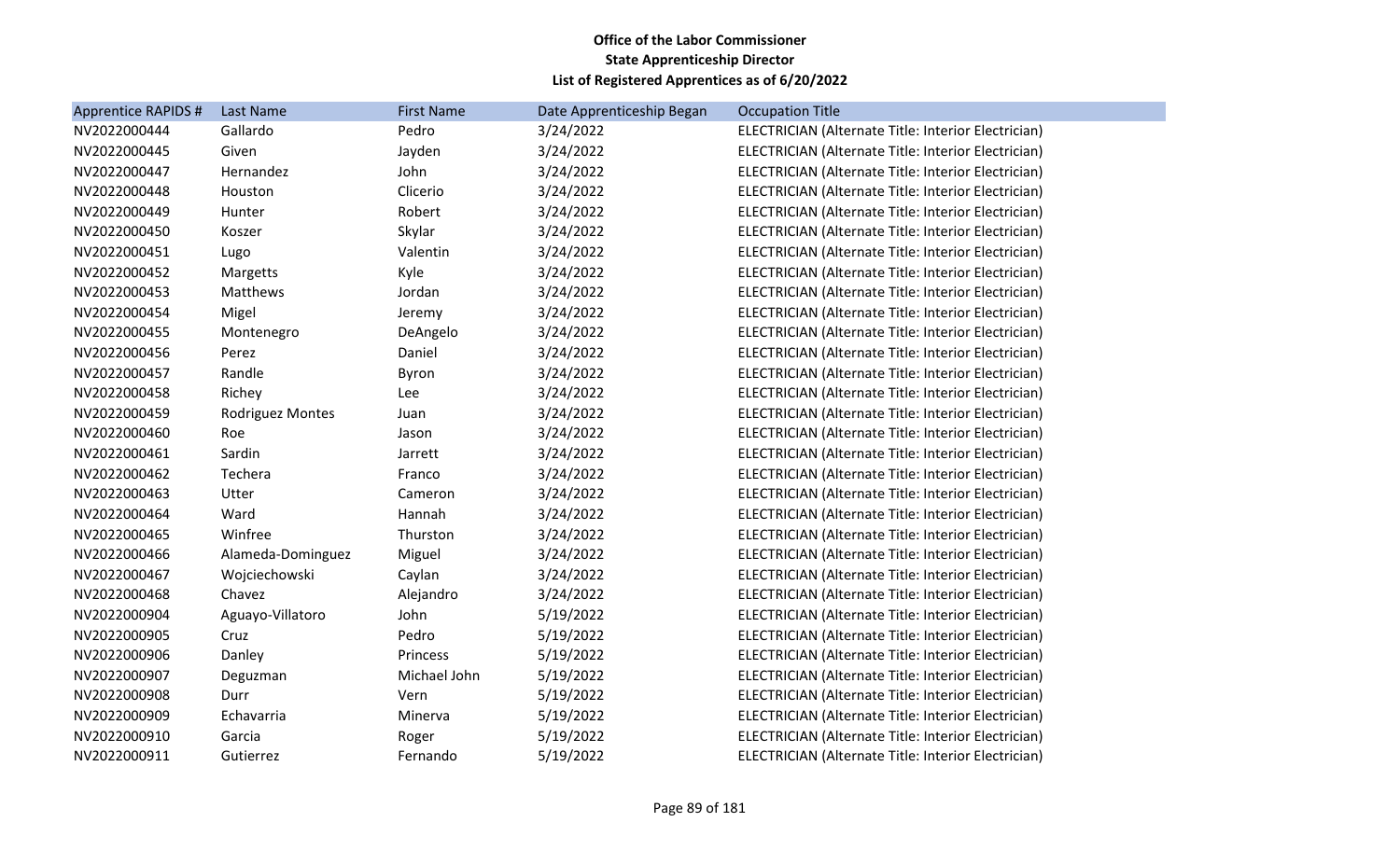| <b>Apprentice RAPIDS #</b> | <b>Last Name</b> | <b>First Name</b> | Date Apprenticeship Began | <b>Occupation Title</b>                                               |
|----------------------------|------------------|-------------------|---------------------------|-----------------------------------------------------------------------|
| NV2022000912               | Hladik           | Michal            | 5/19/2022                 | ELECTRICIAN (Alternate Title: Interior Electrician)                   |
| NV2022000913               | Hubel            | Jacob             | 5/19/2022                 | ELECTRICIAN (Alternate Title: Interior Electrician)                   |
| NV2022000914               | Lamb             | Jeremy            | 5/19/2022                 | ELECTRICIAN (Alternate Title: Interior Electrician)                   |
| NV2022000915               | Lincoln          | David             | 5/19/2022                 | ELECTRICIAN (Alternate Title: Interior Electrician)                   |
| NV2022000916               | Marvin           | Cody              | 5/19/2022                 | ELECTRICIAN (Alternate Title: Interior Electrician)                   |
| NV2022000917               | McKenzie         | James             | 5/19/2022                 | ELECTRICIAN (Alternate Title: Interior Electrician)                   |
| NV2022000918               | Mendez           | Eduardo           | 5/19/2022                 | ELECTRICIAN (Alternate Title: Interior Electrician)                   |
| NV2022000920               | Ortiz            | Jose              | 5/19/2022                 | ELECTRICIAN (Alternate Title: Interior Electrician)                   |
| NV2022000921               | Perry            | Pual              | 5/19/2022                 | ELECTRICIAN (Alternate Title: Interior Electrician)                   |
| NV2022000922               | Piller           | Michael           | 5/19/2022                 | ELECTRICIAN (Alternate Title: Interior Electrician)                   |
| NV2022000923               | Rojas            | Christopher       | 5/19/2022                 | ELECTRICIAN (Alternate Title: Interior Electrician)                   |
| NV2022000924               | Salinas          | William           | 5/19/2022                 | ELECTRICIAN (Alternate Title: Interior Electrician)                   |
| NV2022000925               | Stahle           | Ricardo           | 5/19/2022                 | ELECTRICIAN (Alternate Title: Interior Electrician)                   |
| NV2022000926               | Uribe            | Arturo            | 5/19/2022                 | ELECTRICIAN (Alternate Title: Interior Electrician)                   |
| NV2022000927               | Phillip          | Xayadeth          | 5/19/2022                 | ELECTRICIAN (Alternate Title: Interior Electrician)                   |
| NV2022000928               | Young            | Coree             | 5/19/2022                 | ELECTRICIAN (Alternate Title: Interior Electrician)                   |
| NV2022000929               | Justice          | Derrick           | 5/19/2022                 | ELECTRICIAN (Alternate Title: Interior Electrician)                   |
| NV2022000946               | Robles-Diaz      | Marco             | 5/19/2022                 | ELECTRICIAN (Alternate Title: Interior Electrician)                   |
| NV08N021355                | <b>SMITH</b>     | E                 | 10/5/2007                 | ELEVATOR CONSTRUCTOR (Alternate Title: Elevator Constructor Mechanic) |
| NV16N033472                | <b>JOHANSON</b>  | <b>SHON</b>       | 12/2/2016                 | ELEVATOR CONSTRUCTOR (Alternate Title: Elevator Constructor Mechanic) |
| NV16N033494                | ALEKSANYAN       | <b>ARTAK</b>      | 12/6/2016                 | ELEVATOR CONSTRUCTOR (Alternate Title: Elevator Constructor Mechanic) |
| CA08N047918                | WARMAN           | <b>BRIAN</b>      | 4/10/2017                 | ELEVATOR CONSTRUCTOR (Alternate Title: Elevator Constructor Mechanic) |
| NV17N033914                | <b>MILLER</b>    | <b>GARRETT</b>    | 4/10/2017                 | ELEVATOR CONSTRUCTOR (Alternate Title: Elevator Constructor Mechanic) |
| NV17N033915                | <b>DOUGLAS</b>   | <b>KEION</b>      | 4/10/2017                 | ELEVATOR CONSTRUCTOR (Alternate Title: Elevator Constructor Mechanic) |
| NV17N033838                | <b>STARK</b>     | <b>MATTHEW</b>    | 3/7/2017                  | ELEVATOR CONSTRUCTOR (Alternate Title: Elevator Constructor Mechanic) |
| CA12N100384                | ALVAREZ          | <b>CRISTIAN</b>   | 3/7/2017                  | ELEVATOR CONSTRUCTOR (Alternate Title: Elevator Constructor Mechanic) |
| NV17N034004                | <b>MILLER</b>    | WILLIAM           | 5/3/2017                  | ELEVATOR CONSTRUCTOR (Alternate Title: Elevator Constructor Mechanic) |
| NV2018001267               | Robinson         | Harold            | 7/2/2018                  | ELEVATOR CONSTRUCTOR (Alternate Title: Elevator Constructor Mechanic) |
| NV2018002035               | Sula             | Teiano            | 8/13/2018                 | ELEVATOR CONSTRUCTOR (Alternate Title: Elevator Constructor Mechanic) |
| NV2018002732               | Moore            | <b>Billy</b>      | 10/22/2018                | ELEVATOR CONSTRUCTOR (Alternate Title: Elevator Constructor Mechanic) |
| NV2018002809               | Pope             | Anthony           | 11/1/2018                 | ELEVATOR CONSTRUCTOR (Alternate Title: Elevator Constructor Mechanic) |
| NV2018002926               | Rico             | Alejandro         | 11/19/2018                | ELEVATOR CONSTRUCTOR (Alternate Title: Elevator Constructor Mechanic) |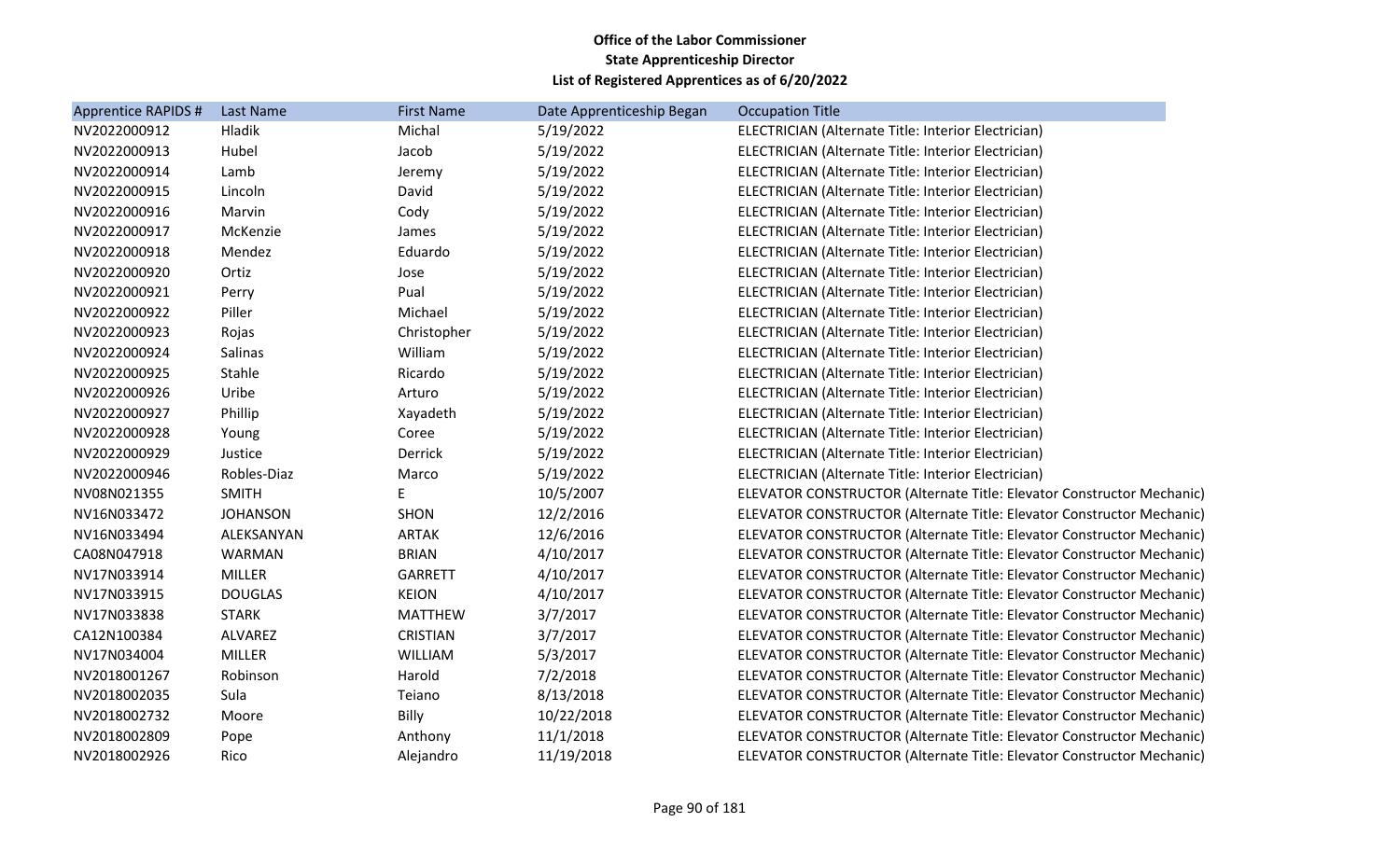| Apprentice RAPIDS # | Last Name      | <b>First Name</b> | Date Apprenticeship Began | <b>Occupation Title</b>                                               |
|---------------------|----------------|-------------------|---------------------------|-----------------------------------------------------------------------|
| NV2018002927        | Hochberg       | Mark              | 11/19/2018                | ELEVATOR CONSTRUCTOR (Alternate Title: Elevator Constructor Mechanic) |
| NV2018002995        | Smet           | Drew              | 12/3/2018                 | ELEVATOR CONSTRUCTOR (Alternate Title: Elevator Constructor Mechanic) |
| NV2019000069        | McPherson      | Alexander         | 1/7/2019                  | ELEVATOR CONSTRUCTOR (Alternate Title: Elevator Constructor Mechanic) |
| NV2019000163        | <b>Bowers</b>  | Andrew            | 1/14/2019                 | ELEVATOR CONSTRUCTOR (Alternate Title: Elevator Constructor Mechanic) |
| NV2019000164        | Schuck         | Micah             | 1/14/2019                 | ELEVATOR CONSTRUCTOR (Alternate Title: Elevator Constructor Mechanic) |
| NV2019000165        | Saldivar       | Raul              | 1/14/2019                 | ELEVATOR CONSTRUCTOR (Alternate Title: Elevator Constructor Mechanic) |
| NV2019000341        | Turman         | Robert            | 1/31/2019                 | ELEVATOR CONSTRUCTOR (Alternate Title: Elevator Constructor Mechanic) |
| NV2019000465        | Williamson     | <b>Bryce</b>      | 2/19/2019                 | ELEVATOR CONSTRUCTOR (Alternate Title: Elevator Constructor Mechanic) |
| NV2019000702        | Rionda         | Andrew            | 4/3/2019                  | ELEVATOR CONSTRUCTOR (Alternate Title: Elevator Constructor Mechanic) |
| NV2019000923        | Dorn           | <b>Nicolas</b>    | 4/26/2019                 | ELEVATOR CONSTRUCTOR (Alternate Title: Elevator Constructor Mechanic) |
| NV2019000997        | Fitzpatrick    | Christopher       | 5/3/2019                  | ELEVATOR CONSTRUCTOR (Alternate Title: Elevator Constructor Mechanic) |
| NV2019001041        | Werner         | Skyler            | 4/25/2019                 | ELEVATOR CONSTRUCTOR (Alternate Title: Elevator Constructor Mechanic) |
| NV2019001417        | <b>DENNIS</b>  | <b>MICHAEL</b>    | 6/28/2019                 | ELEVATOR CONSTRUCTOR (Alternate Title: Elevator Constructor Mechanic) |
| NV2019001777        | Joubert        | Pierre            | 8/14/2019                 | ELEVATOR CONSTRUCTOR (Alternate Title: Elevator Constructor Mechanic) |
| NV2019001816        | Wadsworth      | Ryan              | 8/19/2019                 | ELEVATOR CONSTRUCTOR (Alternate Title: Elevator Constructor Mechanic) |
| NV2019001873        | McDorman       | Kile              | 8/21/2019                 | ELEVATOR CONSTRUCTOR (Alternate Title: Elevator Constructor Mechanic) |
| NV2019001875        | Hoffman        | Steven            | 8/21/2019                 | ELEVATOR CONSTRUCTOR (Alternate Title: Elevator Constructor Mechanic) |
| NV2019001877        | Frasca         | James             | 8/21/2019                 | ELEVATOR CONSTRUCTOR (Alternate Title: Elevator Constructor Mechanic) |
| NV2019001879        | Lourenco       | Justin            | 8/21/2019                 | ELEVATOR CONSTRUCTOR (Alternate Title: Elevator Constructor Mechanic) |
| NV2019002319        | Schulz         | Travis            | 9/24/2019                 | ELEVATOR CONSTRUCTOR (Alternate Title: Elevator Constructor Mechanic) |
| NV2019002323        | <b>Blowers</b> | Michael           | 9/17/2019                 | ELEVATOR CONSTRUCTOR (Alternate Title: Elevator Constructor Mechanic) |
| NV2019002364        | Iseri          | Matthew           | 9/27/2019                 | ELEVATOR CONSTRUCTOR (Alternate Title: Elevator Constructor Mechanic) |
| NV2019002365        | Anderson       | Christopher       | 9/27/2019                 | ELEVATOR CONSTRUCTOR (Alternate Title: Elevator Constructor Mechanic) |
| NV2019002392        | <b>SMITH</b>   | <b>JAMES</b>      | 9/30/2019                 | ELEVATOR CONSTRUCTOR (Alternate Title: Elevator Constructor Mechanic) |
| NV2019002399        | Timbrook       | <b>Myles</b>      | 9/30/2019                 | ELEVATOR CONSTRUCTOR (Alternate Title: Elevator Constructor Mechanic) |
| NV2019002432        | Shhadeh        | Ayham             | 9/30/2019                 | ELEVATOR CONSTRUCTOR (Alternate Title: Elevator Constructor Mechanic) |
| NV2019002434        | Radam          | Matthew           | 9/30/2019                 | ELEVATOR CONSTRUCTOR (Alternate Title: Elevator Constructor Mechanic) |
| NV2019002435        | Libke          | Donald            | 9/30/2019                 | ELEVATOR CONSTRUCTOR (Alternate Title: Elevator Constructor Mechanic) |
| NV2019002458        | Agtarap        | Lyrech            | 10/7/2019                 | ELEVATOR CONSTRUCTOR (Alternate Title: Elevator Constructor Mechanic) |
| NV2019002476        | Schuck         | Stephen           | 10/14/2019                | ELEVATOR CONSTRUCTOR (Alternate Title: Elevator Constructor Mechanic) |
| NV2019002498        | Basterrechea   | <b>Brian</b>      | 10/14/2019                | ELEVATOR CONSTRUCTOR (Alternate Title: Elevator Constructor Mechanic) |
| NV2019002501        | Ahey           | <b>Thomas</b>     | 10/16/2019                | ELEVATOR CONSTRUCTOR (Alternate Title: Elevator Constructor Mechanic) |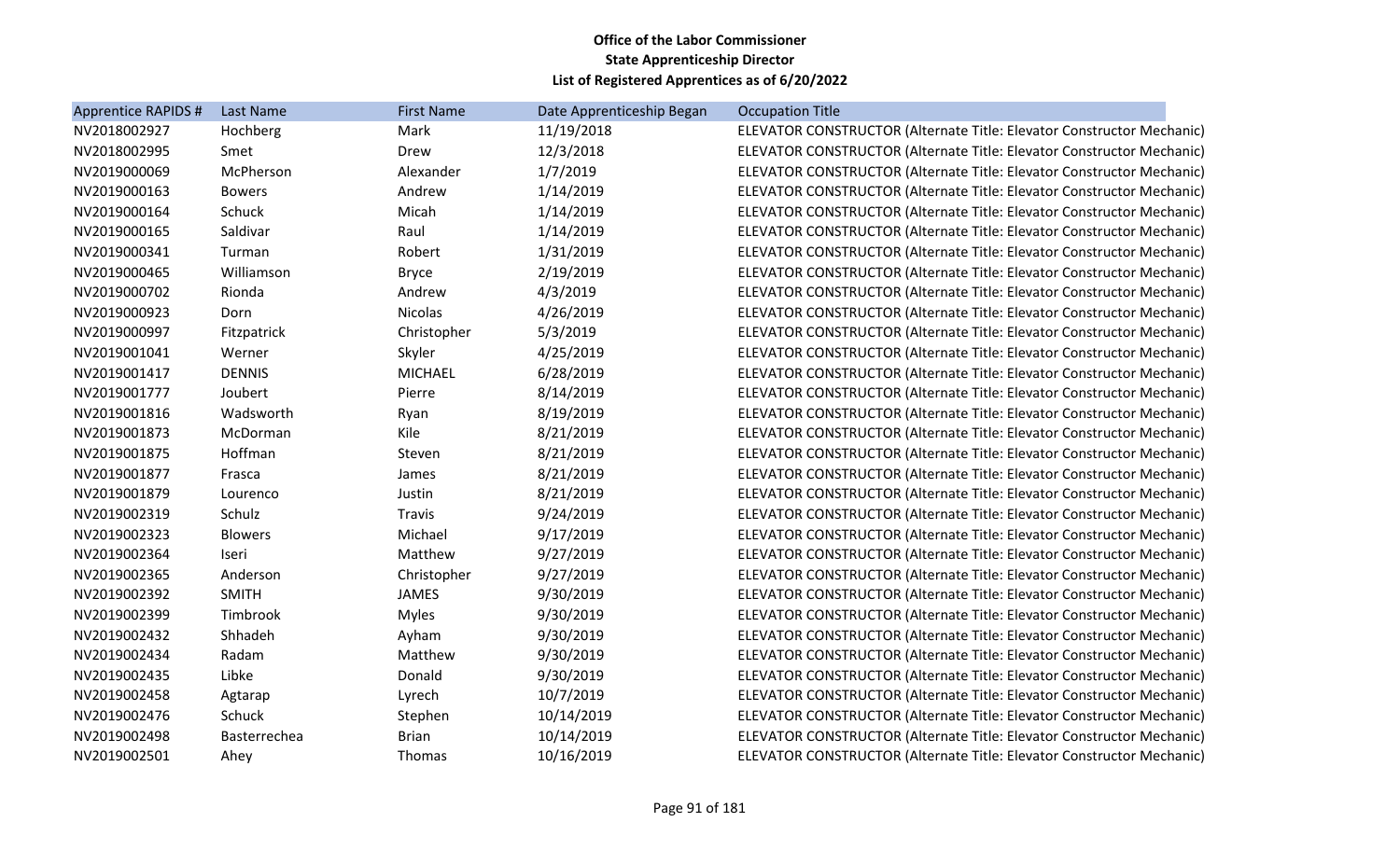| Apprentice RAPIDS # | Last Name     | <b>First Name</b> | Date Apprenticeship Began | <b>Occupation Title</b>                                               |
|---------------------|---------------|-------------------|---------------------------|-----------------------------------------------------------------------|
| NV2019002502        | Hugle         | Jason             | 10/21/2019                | ELEVATOR CONSTRUCTOR (Alternate Title: Elevator Constructor Mechanic) |
| NV2019002504        | <b>Barnum</b> | Benjamin          | 10/16/2019                | ELEVATOR CONSTRUCTOR (Alternate Title: Elevator Constructor Mechanic) |
| NV2019002506        | Kleiner       | James             | 10/18/2019                | ELEVATOR CONSTRUCTOR (Alternate Title: Elevator Constructor Mechanic) |
| NV2019002507        | Ochoa         | Celestino         | 10/18/2019                | ELEVATOR CONSTRUCTOR (Alternate Title: Elevator Constructor Mechanic) |
| NV2019002573        | Gifford       | Ashton            | 10/30/2019                | ELEVATOR CONSTRUCTOR (Alternate Title: Elevator Constructor Mechanic) |
| NV2019002575        | <b>Bonner</b> | Shaun             | 10/30/2019                | ELEVATOR CONSTRUCTOR (Alternate Title: Elevator Constructor Mechanic) |
| NV2019002581        | Pereda        | Thomas            | 10/30/2019                | ELEVATOR CONSTRUCTOR (Alternate Title: Elevator Constructor Mechanic) |
| NV2019002584        | <b>Briggs</b> | Jason             | 10/30/2019                | ELEVATOR CONSTRUCTOR (Alternate Title: Elevator Constructor Mechanic) |
| NV2019002666        | Jorgenson     | Jacob             | 11/14/2019                | ELEVATOR CONSTRUCTOR (Alternate Title: Elevator Constructor Mechanic) |
| NV2019002667        | Penkalski     | Lawrence          | 11/13/2019                | ELEVATOR CONSTRUCTOR (Alternate Title: Elevator Constructor Mechanic) |
| NV2019002668        | Houston       | Ronnell           | 11/13/2019                | ELEVATOR CONSTRUCTOR (Alternate Title: Elevator Constructor Mechanic) |
| NV2019002670        | Nersinger     | Jeremy            | 11/13/2019                | ELEVATOR CONSTRUCTOR (Alternate Title: Elevator Constructor Mechanic) |
| NV2019002671        | Mishler       | <b>Brian</b>      | 11/13/2019                | ELEVATOR CONSTRUCTOR (Alternate Title: Elevator Constructor Mechanic) |
| NV2019002684        | Kanyavong     | Samantha          | 11/15/2019                | ELEVATOR CONSTRUCTOR (Alternate Title: Elevator Constructor Mechanic) |
| NV2019002688        | Marquez       | Alfred            | 11/19/2019                | ELEVATOR CONSTRUCTOR (Alternate Title: Elevator Constructor Mechanic) |
| NV2019002892        | Benjamin      | Mike              | 12/19/2019                | ELEVATOR CONSTRUCTOR (Alternate Title: Elevator Constructor Mechanic) |
| NV2019002893        | Swain         | Leon              | 12/17/2019                | ELEVATOR CONSTRUCTOR (Alternate Title: Elevator Constructor Mechanic) |
| NV2019002908        | Adams         | Nathan            | 12/23/2019                | ELEVATOR CONSTRUCTOR (Alternate Title: Elevator Constructor Mechanic) |
| NV2019002909        | Heflin        | Shane             | 12/23/2019                | ELEVATOR CONSTRUCTOR (Alternate Title: Elevator Constructor Mechanic) |
| NV2020000149        | Tom           | Austin            | 1/16/2020                 | ELEVATOR CONSTRUCTOR (Alternate Title: Elevator Constructor Mechanic) |
| NV2020000150        | Velasco       | Anthony           | 1/15/2020                 | ELEVATOR CONSTRUCTOR (Alternate Title: Elevator Constructor Mechanic) |
| NV2020000153        | Gonzalez      | Kyle              | 1/15/2020                 | ELEVATOR CONSTRUCTOR (Alternate Title: Elevator Constructor Mechanic) |
| NV2020000438        | <b>Bunney</b> | Nickolas          | 3/5/2020                  | ELEVATOR CONSTRUCTOR (Alternate Title: Elevator Constructor Mechanic) |
| NV2020000440        | Manera        | Wendell           | 3/11/2020                 | ELEVATOR CONSTRUCTOR (Alternate Title: Elevator Constructor Mechanic) |
| NV2020000441        | Toliver       | Jeremiah          | 3/11/2020                 | ELEVATOR CONSTRUCTOR (Alternate Title: Elevator Constructor Mechanic) |
| NV2020000584        | Williams      | George            | 4/8/2020                  | ELEVATOR CONSTRUCTOR (Alternate Title: Elevator Constructor Mechanic) |
| NV2020000702        | Johnson       | <b>Basil</b>      | 5/15/2020                 | ELEVATOR CONSTRUCTOR (Alternate Title: Elevator Constructor Mechanic) |
| NV2020001035        | Carr          | Lee               | 7/22/2020                 | ELEVATOR CONSTRUCTOR (Alternate Title: Elevator Constructor Mechanic) |
| NV2020001227        | Villasenor    | Oscar             | 8/21/2020                 | ELEVATOR CONSTRUCTOR (Alternate Title: Elevator Constructor Mechanic) |
| NV2020001277        | Ganotice      | Arnel             | 8/31/2020                 | ELEVATOR CONSTRUCTOR (Alternate Title: Elevator Constructor Mechanic) |
| NV2020001326        | Ross          | Nickeasha         | 9/9/2020                  | ELEVATOR CONSTRUCTOR (Alternate Title: Elevator Constructor Mechanic) |
| NV2020001619        | Dula          | Jason             | 10/30/2020                | ELEVATOR CONSTRUCTOR (Alternate Title: Elevator Constructor Mechanic) |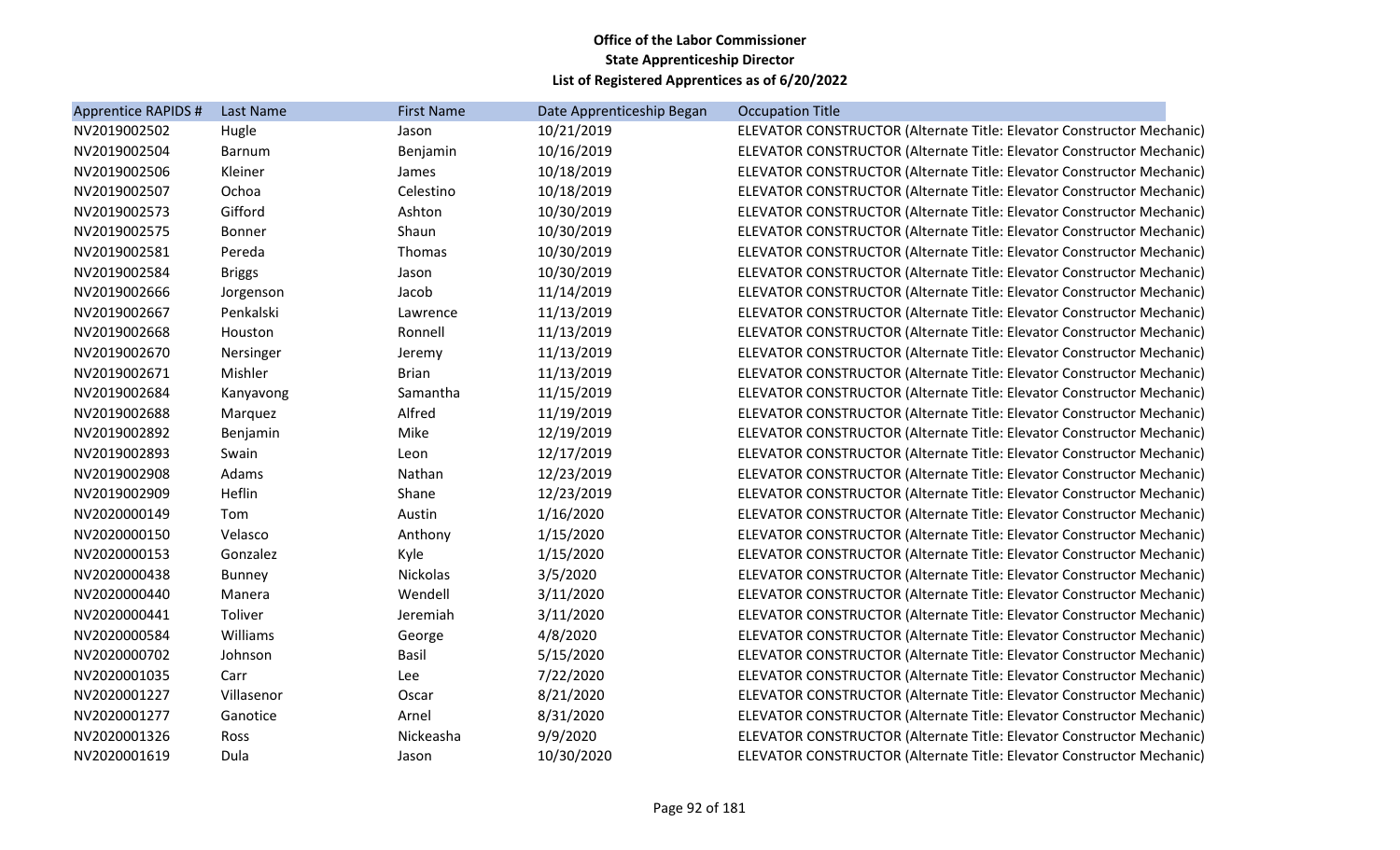| Apprentice RAPIDS # | <b>Last Name</b> | <b>First Name</b> | Date Apprenticeship Began | <b>Occupation Title</b>                                               |
|---------------------|------------------|-------------------|---------------------------|-----------------------------------------------------------------------|
| NV2020001699        | <b>Bressler</b>  | Nicholas          | 12/1/2020                 | ELEVATOR CONSTRUCTOR (Alternate Title: Elevator Constructor Mechanic) |
| NV2021000648        | Simons           | Edward            | 5/13/2021                 | ELEVATOR CONSTRUCTOR (Alternate Title: Elevator Constructor Mechanic) |
| NV2021000824        | Atkerson         | Charles           | 6/21/2021                 | ELEVATOR CONSTRUCTOR (Alternate Title: Elevator Constructor Mechanic) |
| NV2021001086        | Shields          | Jeff              | 7/26/2021                 | ELEVATOR CONSTRUCTOR (Alternate Title: Elevator Constructor Mechanic) |
| NV2021001247        | Sutton           | Kenny             | 8/16/2021                 | ELEVATOR CONSTRUCTOR (Alternate Title: Elevator Constructor Mechanic) |
| NV2021001452        | Faulkner         | James             | 9/22/2021                 | ELEVATOR CONSTRUCTOR (Alternate Title: Elevator Constructor Mechanic) |
| NV2021001637        | Smith            | Scott             | 10/18/2021                | ELEVATOR CONSTRUCTOR (Alternate Title: Elevator Constructor Mechanic) |
| NV2021001864        | Olsen            | Tyrone            | 11/22/2021                | ELEVATOR CONSTRUCTOR (Alternate Title: Elevator Constructor Mechanic) |
| NV2022000123        | LaDuke           | Jonathan          | 1/31/2022                 | ELEVATOR CONSTRUCTOR (Alternate Title: Elevator Constructor Mechanic) |
| NV2022000139        | Moore            | Tyler             | 12/29/2021                | ELEVATOR CONSTRUCTOR (Alternate Title: Elevator Constructor Mechanic) |
| NV2022000140        | joya             | Benny             | 2/4/2022                  | ELEVATOR CONSTRUCTOR (Alternate Title: Elevator Constructor Mechanic) |
| NV2022000385        | Neglia           | Sean              | 3/18/2022                 | ELEVATOR CONSTRUCTOR (Alternate Title: Elevator Constructor Mechanic) |
| NV2022000477        | Cheek            | Zachary           | 3/30/2022                 | ELEVATOR CONSTRUCTOR (Alternate Title: Elevator Constructor Mechanic) |
| NV2022000479        | Radosavljevic    | Andrej            | 3/28/2022                 | ELEVATOR CONSTRUCTOR (Alternate Title: Elevator Constructor Mechanic) |
| NV2022000621        | Davis            | David             | 4/20/2022                 | ELEVATOR CONSTRUCTOR (Alternate Title: Elevator Constructor Mechanic) |
| NV2022000858        | McClain          | Vern              | 5/20/2022                 | ELEVATOR CONSTRUCTOR (Alternate Title: Elevator Constructor Mechanic) |
| NV2022000952        | Munoz            | Daniel            | 6/6/2022                  | ELEVATOR CONSTRUCTOR (Alternate Title: Elevator Constructor Mechanic) |
| CA2017177336        | Nunn             | Marshall          | 2/14/2022                 | ELEVATOR CONSTRUCTOR (Alternate Title: Elevator Constructor Mechanic) |
| NV2017034342        | Hodgen           | Travis            | 6/12/2017                 | ELEVATOR CONSTRUCTOR (Alternate Title: Elevator Constructor Mechanic) |
| NV2018001330        | Gibson           | Robert            | 7/9/2018                  | ELEVATOR CONSTRUCTOR (Alternate Title: Elevator Constructor Mechanic) |
| NV2018002082        | Stewart          | Tarren            | 7/9/2018                  | ELEVATOR CONSTRUCTOR (Alternate Title: Elevator Constructor Mechanic) |
| NV2018002928        | Quast            | Michael           | 11/19/2018                | ELEVATOR CONSTRUCTOR (Alternate Title: Elevator Constructor Mechanic) |
| NV2018002929        | Leveaux          | Nicolous          | 11/20/2018                | ELEVATOR CONSTRUCTOR (Alternate Title: Elevator Constructor Mechanic) |
| NV2019000438        | Rudd             | Daniel            | 2/11/2019                 | ELEVATOR CONSTRUCTOR (Alternate Title: Elevator Constructor Mechanic) |
| CA2019002496        | Guerra           | Ernesto           | 1/7/2021                  | ELEVATOR CONSTRUCTOR (Alternate Title: Elevator Constructor Mechanic) |
| NV2019001829        | Garcia           | Christian         | 7/6/2019                  | ELEVATOR CONSTRUCTOR (Alternate Title: Elevator Constructor Mechanic) |
| CA2020003387        | Pena             | Anthony           | 2/28/2022                 | ELEVATOR CONSTRUCTOR (Alternate Title: Elevator Constructor Mechanic) |
| CA2020004715        | San Clemente     | Michael           | 3/29/2021                 | ELEVATOR CONSTRUCTOR (Alternate Title: Elevator Constructor Mechanic) |
| NV2021000908        | Poe              | Cameron           | 6/30/2021                 | ELEVATOR CONSTRUCTOR (Alternate Title: Elevator Constructor Mechanic) |
| CA2021011033        | Jensen           | Dillon            | 1/24/2022                 | ELEVATOR CONSTRUCTOR (Alternate Title: Elevator Constructor Mechanic) |
| NV2022000280        | Estes            | Hunter            | 2/28/2022                 | ELEVATOR CONSTRUCTOR (Alternate Title: Elevator Constructor Mechanic) |
| NV2022000583        | Higgins          | Dallon            | 1/26/2022                 | LINE MAINTAINER (Alternate Title: High Voltage Electrician)           |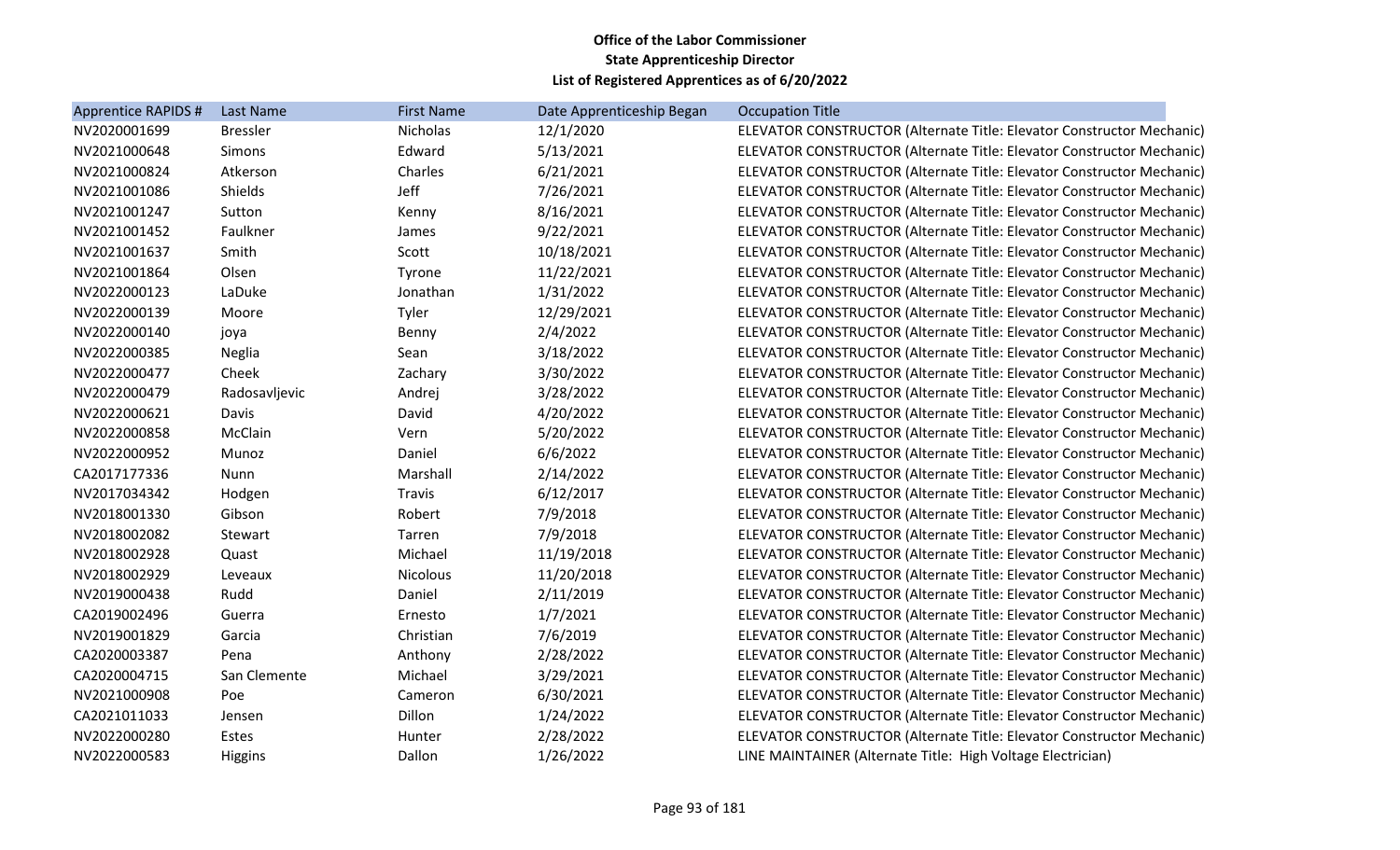| Apprentice RAPIDS # | Last Name       | <b>First Name</b> | Date Apprenticeship Began | <b>Occupation Title</b>                                                 |
|---------------------|-----------------|-------------------|---------------------------|-------------------------------------------------------------------------|
| NV2022000585        | Scheen          | Nolan             | 1/26/2022                 | LINE MAINTAINER (Alternate Title: High Voltage Electrician)             |
| NV2017034834        | Harris          | Mark              | 9/13/2017                 | <b>INSULATION WORKER</b>                                                |
| NV2018002156        | Altamirano      | Gerardo           | 8/27/2018                 | <b>INSULATION WORKER</b>                                                |
| NV2018002157        | <b>Barber</b>   | Kevin             | 8/27/2018                 | <b>INSULATION WORKER</b>                                                |
| NV2018002159        | Gonzalez        | Alberto           | 8/27/2018                 | <b>INSULATION WORKER</b>                                                |
| NV2018002160        | Hooks           | William           | 8/27/2018                 | <b>INSULATION WORKER</b>                                                |
| NV2018002161        | Johnson         | Keith             | 8/27/2018                 | <b>INSULATION WORKER</b>                                                |
| NV2018002162        | Johnson         | Niholas           | 8/27/2018                 | <b>INSULATION WORKER</b>                                                |
| NV2018002163        | Poasa           | Esera             | 8/27/2018                 | COMPOSITE PLASTIC FABRICATOR (Existing Title: Insulation Worker)        |
| NV2018002164        | Rosario         | Michael           | 8/27/2018                 | <b>INSULATION WORKER</b>                                                |
| NV2018002165        | Wilson          | James             | 8/27/2018                 | <b>INSULATION WORKER</b>                                                |
| NV2019000952        | Pender          | Daniela           | 5/1/2019                  | <b>COMPOSITE PLASTIC FABRICATOR (Existing Title: Insulation Worker)</b> |
| NV2019000954        | Sorenson        | Taylor            | 5/1/2019                  | <b>INSULATION WORKER</b>                                                |
| NV2019000955        | Anderson-Graves | Andre             | 5/1/2019                  | <b>INSULATION WORKER</b>                                                |
| NV2019000957        | Pender          | Melisa            | 5/1/2019                  | <b>INSULATION WORKER</b>                                                |
| NV2019000985        | Whitaker        | Griffin           | 5/1/2019                  | <b>INSULATION WORKER</b>                                                |
| NV2019001546        | Castellanos     | Carlos            | 6/19/2019                 | <b>INSULATION WORKER</b>                                                |
| NV2019001547        | Lechuga         | Alejandro         | 6/19/2019                 | <b>INSULATION WORKER</b>                                                |
| NV2019001549        | Perez           | Manuel            | 6/19/2019                 | <b>INSULATION WORKER</b>                                                |
| NV2019001550        | Plasencia       | Eduardo           | 6/19/2019                 | <b>INSULATION WORKER</b>                                                |
| NV2019001808        | Garibay         | Daniel            | 8/16/2019                 | <b>INSULATION WORKER</b>                                                |
| NV2019001910        | Quiroz          | Aaron             | 8/26/2019                 | <b>INSULATION WORKER</b>                                                |
| NV2019002160        | Catha           | <b>Bryce</b>      | 9/6/2019                  | <b>INSULATION WORKER</b>                                                |
| NV2019002162        | Tuiletufuga     | Fredrick          | 9/6/2019                  | <b>INSULATION WORKER</b>                                                |
| NV2019002164        | <b>Banuelos</b> | Luis              | 9/6/2019                  | <b>INSULATION WORKER</b>                                                |
| NV2019002167        | Johnson         | Greg              | 9/6/2019                  | <b>INSULATION WORKER</b>                                                |
| NV2019002788        | Chairez         | Kristen           | 5/1/2019                  | <b>INSULATION WORKER</b>                                                |
| NV2020000665        | Chairez         | Mane              | 4/27/2020                 | <b>INSULATION WORKER</b>                                                |
| NV2020001249        | Roeper          | Andrew            | 8/24/2020                 | <b>INSULATION WORKER</b>                                                |
| NV2020001311        | Azevedo         | Jeremiah          | 9/3/2020                  | <b>INSULATION WORKER</b>                                                |
| NV2020001312        | Murphy          | <b>Brent</b>      | 9/3/2020                  | <b>INSULATION WORKER</b>                                                |
| NV2020001313        | Ochoa           | Adam              | 9/3/2020                  | <b>INSULATION WORKER</b>                                                |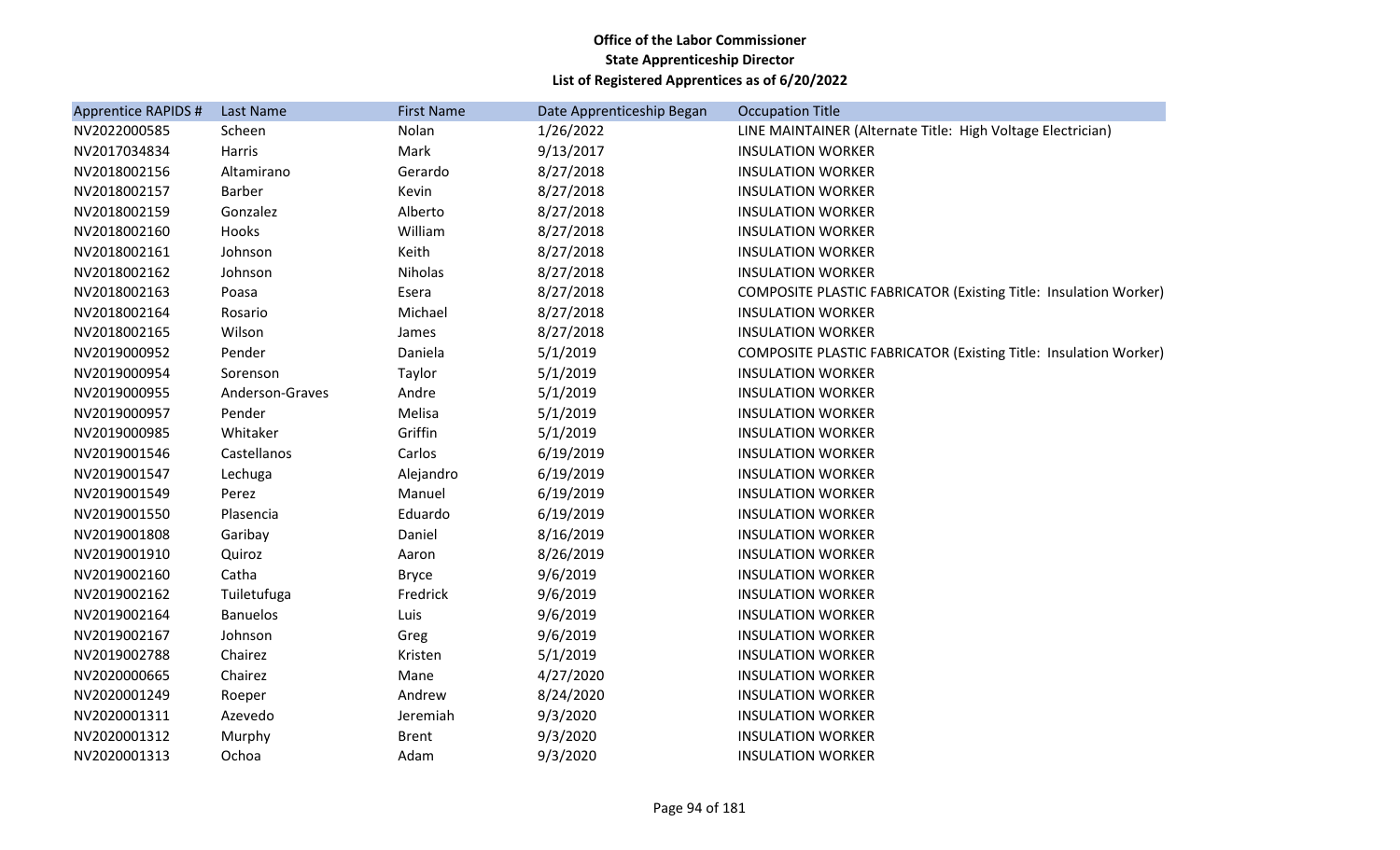| Apprentice RAPIDS # | Last Name          | <b>First Name</b> | Date Apprenticeship Began | <b>Occupation Title</b>                                                 |
|---------------------|--------------------|-------------------|---------------------------|-------------------------------------------------------------------------|
| NV2020001314        | Young              | <b>Myles</b>      | 9/3/2020                  | <b>INSULATION WORKER</b>                                                |
| NV2020001315        | DelaCruz-Gonzalez  | Eidever           | 9/3/2020                  | <b>INSULATION WORKER</b>                                                |
| NV2020001316        | Perez-Garcia       | Ernesto           | 9/3/2020                  | <b>INSULATION WORKER</b>                                                |
| NV2020001317        | Fee                | Cody              | 9/3/2020                  | <b>INSULATION WORKER</b>                                                |
| NV2021001362        | Cervantes          | Estevan           | 9/1/2021                  | <b>INSULATION WORKER</b>                                                |
| NV2021001363        | Colin              | Jonah             | 9/1/2021                  | <b>INSULATION WORKER</b>                                                |
| NV2021001364        | Grissette          | Tyler             | 9/1/2021                  | <b>INSULATION WORKER</b>                                                |
| NV2021001365        | Hasselbring        | Jacob             | 9/1/2021                  | <b>INSULATION WORKER</b>                                                |
| NV2021001366        | Jones              | Jackson           | 9/1/2021                  | <b>INSULATION WORKER</b>                                                |
| NV2021001367        | Martinez           | Adam              | 9/1/2021                  | <b>INSULATION WORKER</b>                                                |
| NV2021001368        | Valoaga            | Mataio            | 9/1/2021                  | <b>INSULATION WORKER</b>                                                |
| NV2021001369        | Velazquez-Espinosa | Armando           | 9/1/2021                  | <b>INSULATION WORKER</b>                                                |
| NV2022000528        | Nunez              | Lazaro            | 4/1/2022                  | <b>INSULATION WORKER</b>                                                |
| NV15N032175         | <b>JONES</b>       | WARREN            | 12/7/2015                 | COMPOSITE PLASTIC FABRICATOR (Existing Title: Insulation Worker)        |
| NV16N032368         | <b>TORRES</b>      | <b>OMAR</b>       | 2/12/2016                 | COMPOSITE PLASTIC FABRICATOR (Existing Title: Insulation Worker)        |
| CA17N169554         | ANDERSON           | JERAMIE           | 2/3/2017                  | <b>COMPOSITE PLASTIC FABRICATOR (Existing Title: Insulation Worker)</b> |
| CA2017176718        | Miranda            | Bronson           | 6/20/2017                 | <b>COMPOSITE PLASTIC FABRICATOR (Existing Title: Insulation Worker)</b> |
| CA2018003442        | Walsh              | Justin            | 11/30/2017                | <b>COMPOSITE PLASTIC FABRICATOR (Existing Title: Insulation Worker)</b> |
| CA2018003986        | Santos             | Mario             | 12/9/2017                 | <b>COMPOSITE PLASTIC FABRICATOR (Existing Title: Insulation Worker)</b> |
| CA2018004508        | Kimbrough          | Steven            | 12/19/2017                | COMPOSITE PLASTIC FABRICATOR (Existing Title: Insulation Worker)        |
| CA2018004846        | Pasillas           | Javier            | 12/14/2017                | <b>COMPOSITE PLASTIC FABRICATOR (Existing Title: Insulation Worker)</b> |
| CA2018010714        | Craft              | <b>Brandon</b>    | 4/13/2018                 | <b>COMPOSITE PLASTIC FABRICATOR (Existing Title: Insulation Worker)</b> |
| CA2018016709        | Portrey            | Christian         | 5/21/2018                 | COMPOSITE PLASTIC FABRICATOR (Existing Title: Insulation Worker)        |
| CA2018027627        | Goforth            | Cameron           | 11/12/2018                | <b>COMPOSITE PLASTIC FABRICATOR (Existing Title: Insulation Worker)</b> |
| CA2019000904        | Dominguez          | Diego             | 1/16/2019                 | <b>COMPOSITE PLASTIC FABRICATOR (Existing Title: Insulation Worker)</b> |
| CA2020003055        | Shirley            | James             | 2/26/2020                 | <b>COMPOSITE PLASTIC FABRICATOR (Existing Title: Insulation Worker)</b> |
| CA2021003561        | <b>Becerra</b>     | Manuel            | 3/5/2021                  | <b>COMPOSITE PLASTIC FABRICATOR (Existing Title: Insulation Worker)</b> |
| CA2021003966        | Florant            | Anthony           | 3/1/2021                  | <b>COMPOSITE PLASTIC FABRICATOR (Existing Title: Insulation Worker)</b> |
| CA2021008103        | Pasquarello        | Leo               | 5/28/2021                 | COMPOSITE PLASTIC FABRICATOR (Existing Title: Insulation Worker)        |
| CA2021011347        | Jarquin            | Cesar             | 7/23/2021                 | <b>COMPOSITE PLASTIC FABRICATOR (Existing Title: Insulation Worker)</b> |
| CA2021011369        | <b>Burgess</b>     | Timothy           | 7/19/2021                 | COMPOSITE PLASTIC FABRICATOR (Existing Title: Insulation Worker)        |
| CA2021011378        | <b>Burgess</b>     | <b>Bailey</b>     | 7/19/2021                 | COMPOSITE PLASTIC FABRICATOR (Existing Title: Insulation Worker)        |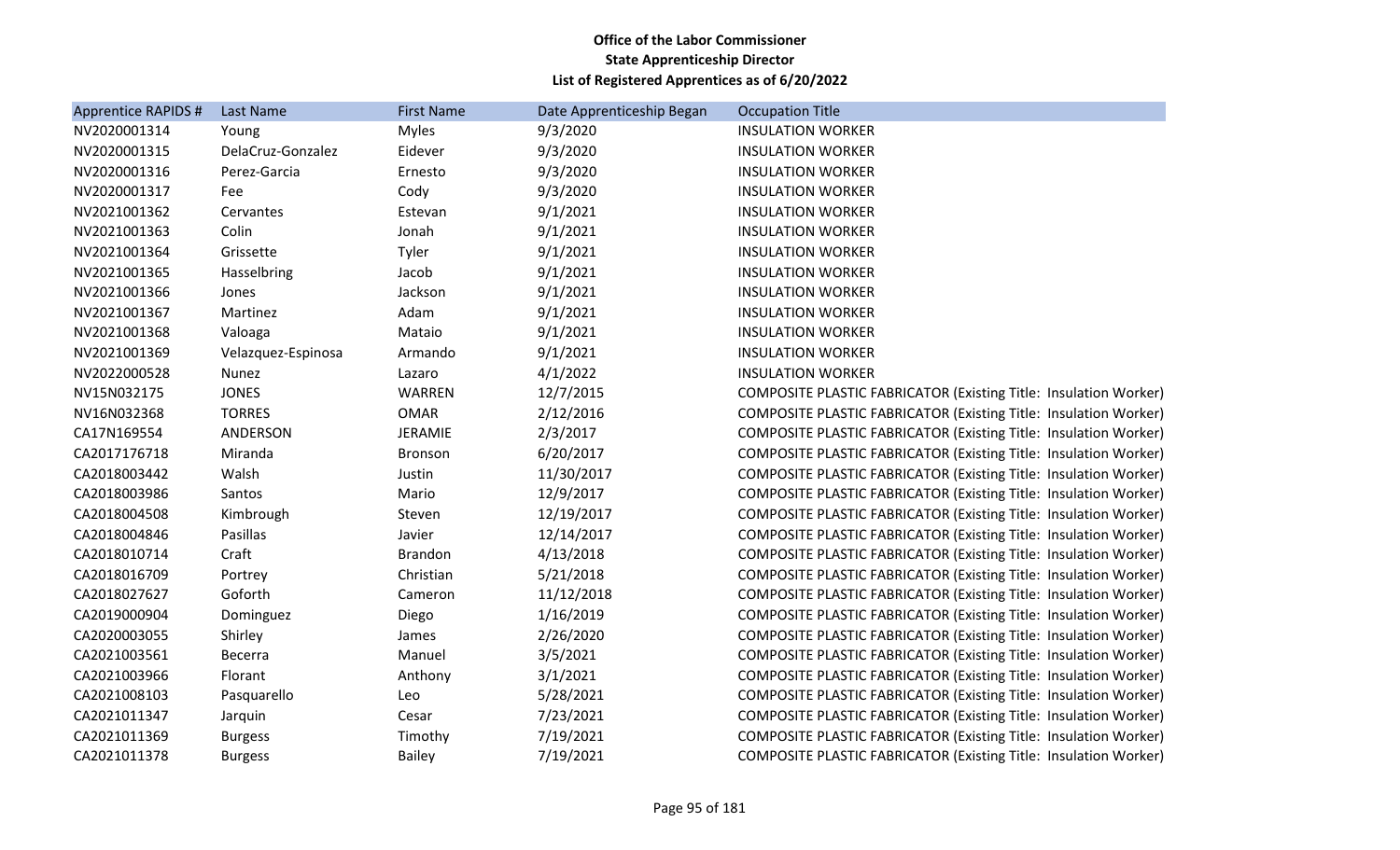| Apprentice RAPIDS # | <b>Last Name</b> | <b>First Name</b>    | Date Apprenticeship Began | <b>Occupation Title</b>                                                         |
|---------------------|------------------|----------------------|---------------------------|---------------------------------------------------------------------------------|
| CA2021013362        | Onseca           | Sandro               | 7/12/2021                 | <b>COMPOSITE PLASTIC FABRICATOR (Existing Title: Insulation Worker)</b>         |
| CA2021013363        | Rojas            | Seth                 | 7/19/2021                 | <b>COMPOSITE PLASTIC FABRICATOR (Existing Title: Insulation Worker)</b>         |
| CA2021013365        | Sandoval         | Anthony              | 7/19/2021                 | <b>COMPOSITE PLASTIC FABRICATOR (Existing Title: Insulation Worker)</b>         |
| CA2021013482        | Fonseca          | Sandri               | 7/12/2021                 | <b>COMPOSITE PLASTIC FABRICATOR (Existing Title: Insulation Worker)</b>         |
| CA2021015415        | Dominguez        | Angel                | 9/14/2021                 | <b>COMPOSITE PLASTIC FABRICATOR (Existing Title: Insulation Worker)</b>         |
| NV2021001904        | Seitz            | Donald               | 11/23/2021                | <b>COMPOSITE PLASTIC FABRICATOR (Existing Title: Insulation Worker)</b>         |
| NV2022000022        | Jimenez          | <b>Brandon</b>       | 1/10/2022                 | COMPOSITE PLASTIC FABRICATOR (Existing Title: Insulation Worker)                |
| NV2022000023        | <b>Bauer</b>     | Ty                   | 1/10/2022                 | <b>COMPOSITE PLASTIC FABRICATOR (Existing Title: Insulation Worker)</b>         |
| NV2019001602        | Thomas           | Andrew               | 6/17/2019                 | REFRIGERATION MECHANIC (Any Ind)                                                |
| NV2019001607        | Tripp            | Tyson                | 6/17/2019                 | REFRIGERATION MECHANIC (Any Ind)                                                |
| NV2021000078        | Ohler            | Nathan               | 1/4/2021                  | REFRIGERATION MECHANIC (Any Ind)                                                |
| NV2022000377        | Abell            | Jeremiah             | 2/1/2022                  | REFRIGERATION MECHANIC (Any Ind)                                                |
| NV06N015340         | <b>CLAUSER</b>   | <b>JAMES</b>         | 12/4/2020                 | STRUCTURAL STEEL WORKER (Alternate Titles: Ironworker or Structural Ironworker) |
| CA14N127743         | <b>FORD</b>      | <b>DONALD</b>        | 11/5/2014                 | REINFORCING METAL WORKER (Alternate Title: Ironworker Reinforcing Concrete)     |
| NV2018000981        | <b>BURZYNSKI</b> | <b>RONALD</b>        | 4/23/2018                 | REINFORCING METAL WORKER (Alternate Title: Ironworker Reinforcing Concrete)     |
| NV2018001153        | <b>DOMINICI</b>  | <b>KENNETH</b>       | 6/13/2022                 | STRUCTURAL STEEL WORKER (Alternate Titles: Ironworker or Structural Ironworker) |
| NV2018001154        | DE CASAS ROMERO  | <b>DIEGO</b>         | 5/30/2018                 | STRUCTURAL STEEL WORKER (Alternate Titles: Ironworker or Structural Ironworker) |
| NV2018003042        | <b>HOLTON</b>    | <b>CLAYTON</b>       | 4/12/2021                 | REINFORCING METAL WORKER (Alternate Title: Ironworker Reinforcing Concrete)     |
| NV2018003061        | RAMIREZ          | SAMUEL               | 12/26/2018                | REINFORCING METAL WORKER (Alternate Title: Ironworker Reinforcing Concrete)     |
| NV2019000430        | <b>AVERA</b>     | <b>CHANCE</b>        | 2/1/2019                  | REINFORCING METAL WORKER (Alternate Title: Ironworker Reinforcing Concrete)     |
| NV2019000431        | LUNA             | <b>TYLER</b>         | 2/1/2019                  | REINFORCING METAL WORKER (Alternate Title: Ironworker Reinforcing Concrete)     |
| NV2019000510        | PEREZ            | <b>JORGE</b>         | 2/14/2019                 | REINFORCING METAL WORKER (Alternate Title: Ironworker Reinforcing Concrete)     |
| NV2019000512        | YOUNG            | <b>MARY</b>          | 2/14/2019                 | REINFORCING METAL WORKER (Alternate Title: Ironworker Reinforcing Concrete)     |
| NV2019001022        | <b>ROMERO</b>    | <b>ARTURO</b>        | 5/6/2019                  | REINFORCING METAL WORKER (Alternate Title: Ironworker Reinforcing Concrete)     |
| NV2019001063        | <b>KRUEGER</b>   | <b>JUSTIN</b>        | 5/8/2019                  | REINFORCING METAL WORKER (Alternate Title: Ironworker Reinforcing Concrete)     |
| NV2019001287        | LAVALLEE         | <b>JUSTIN</b>        | 6/7/2019                  | REINFORCING METAL WORKER (Alternate Title: Ironworker Reinforcing Concrete)     |
| NV2019001513        | LUTU             | SAMUELA              | 6/24/2019                 | REINFORCING METAL WORKER (Alternate Title: Ironworker Reinforcing Concrete)     |
| NV2019001514        | GOMEZ            | <b>JAYSEN</b>        | 6/26/2019                 | REINFORCING METAL WORKER (Alternate Title: Ironworker Reinforcing Concrete)     |
| NV2019002354        | CRUZ             | <b>LANZ FREDERIC</b> | 9/16/2019                 | REINFORCING METAL WORKER (Alternate Title: Ironworker Reinforcing Concrete)     |
| NV2019002355        | <b>CEBALLOS</b>  | <b>ALVARO</b>        | 9/12/2019                 | REINFORCING METAL WORKER (Alternate Title: Ironworker Reinforcing Concrete)     |
| NV2019002531        | <b>ERICKSON</b>  | <b>NICHOLAS</b>      | 10/15/2019                | REINFORCING METAL WORKER (Alternate Title: Ironworker Reinforcing Concrete)     |
| NV2019002763        | <b>EDLEFSEN</b>  | <b>KENNETH</b>       | 10/26/2019                | REINFORCING METAL WORKER (Alternate Title: Ironworker Reinforcing Concrete)     |
|                     |                  |                      |                           |                                                                                 |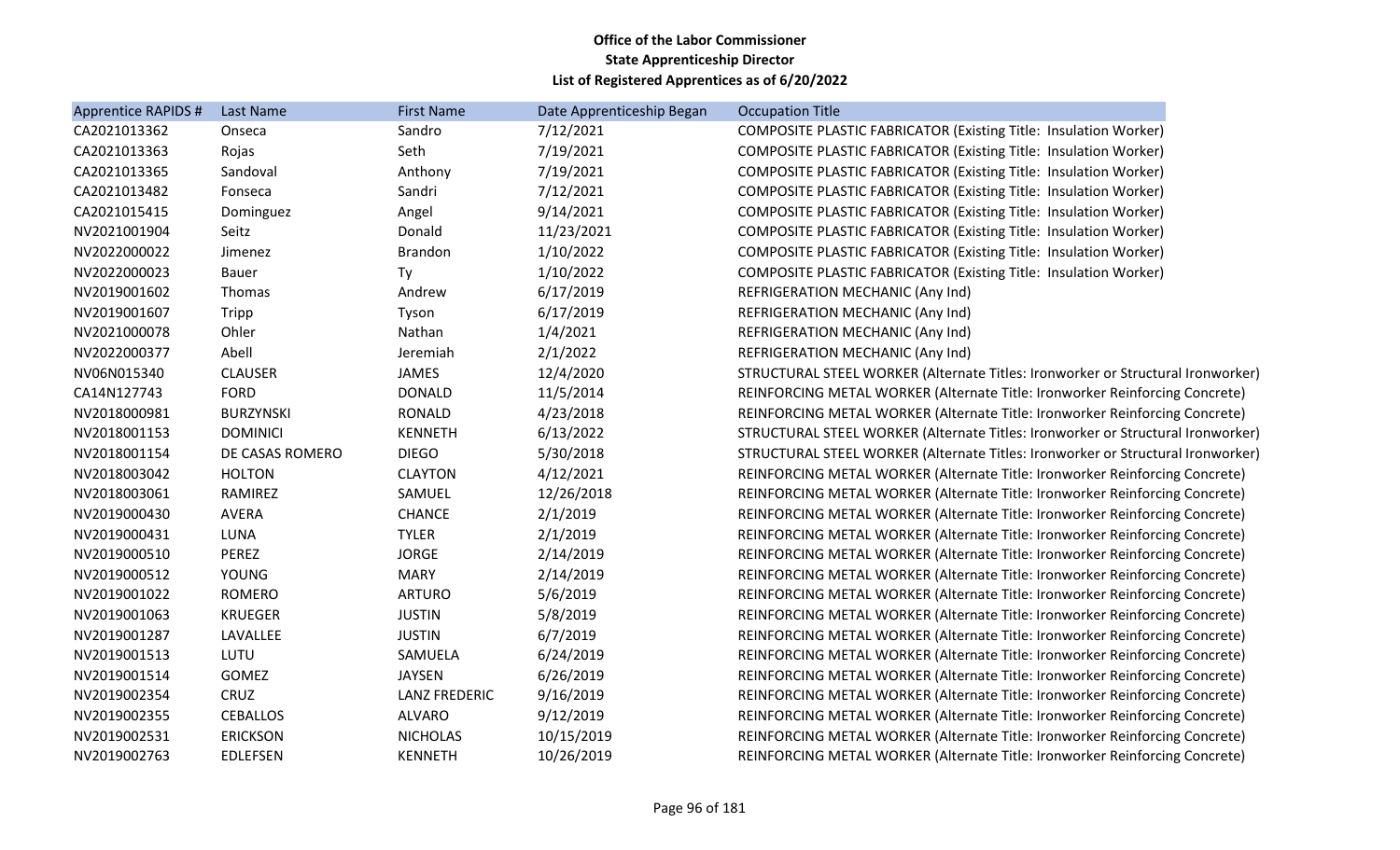| Apprentice RAPIDS # | Last Name             | <b>First Name</b>  | Date Apprenticeship Began | <b>Occupation Title</b>                                                         |
|---------------------|-----------------------|--------------------|---------------------------|---------------------------------------------------------------------------------|
| NV2019002764        | SHEAHAN               | <b>CHRISTOPHER</b> | 10/26/2019                | REINFORCING METAL WORKER (Alternate Title: Ironworker Reinforcing Concrete)     |
| NV2020000056        | <b>DOWNEN</b>         | <b>TANNER</b>      | 1/3/2020                  | REINFORCING METAL WORKER (Alternate Title: Ironworker Reinforcing Concrete)     |
| NV2020001040        | <b>MERRINER</b>       | LUKE               | 7/13/2020                 | REINFORCING METAL WORKER (Alternate Title: Ironworker Reinforcing Concrete)     |
| NV2020001130        | <b>RATHMAN</b>        | ZACHARY            | 8/4/2020                  | REINFORCING METAL WORKER (Alternate Title: Ironworker Reinforcing Concrete)     |
| NV2020001275        | SPARACINO             | <b>TIMOTHY</b>     | 8/18/2020                 | REINFORCING METAL WORKER (Alternate Title: Ironworker Reinforcing Concrete)     |
| NV2020001286        | <b>TEJEDA</b>         | SABINO             | 7/7/2020                  | REINFORCING METAL WORKER (Alternate Title: Ironworker Reinforcing Concrete)     |
| NV2020001541        | <b>NELSON</b>         | <b>DYLAN</b>       | 10/12/2020                | REINFORCING METAL WORKER (Alternate Title: Ironworker Reinforcing Concrete)     |
| NV2020001802        | <b>PONCE</b>          | <b>LUIS</b>        | 12/22/2020                | REINFORCING METAL WORKER (Alternate Title: Ironworker Reinforcing Concrete)     |
| NV2021000546        | <b>HEATHCOTE</b>      | <b>DOUGLAS</b>     | 4/23/2021                 | REINFORCING METAL WORKER (Alternate Title: Ironworker Reinforcing Concrete)     |
| NV2021000846        | <b>EATON</b>          | <b>GAVIN</b>       | 6/1/2021                  | REINFORCING METAL WORKER (Alternate Title: Ironworker Reinforcing Concrete)     |
| NV2021001031        | <b>OSBORNE</b>        | <b>JOSHUA</b>      | 7/6/2021                  | REINFORCING METAL WORKER (Alternate Title: Ironworker Reinforcing Concrete)     |
| NV2021001034        | <b>REYES LOPEZ</b>    | <b>ERICK</b>       | 6/30/2021                 | REINFORCING METAL WORKER (Alternate Title: Ironworker Reinforcing Concrete)     |
| NV2021001050        | <b>SCHUPNER</b>       | <b>MATTHEW</b>     | 6/30/2021                 | REINFORCING METAL WORKER (Alternate Title: Ironworker Reinforcing Concrete)     |
| NV2021001073        | <b>HERNANDEZ</b>      | <b>JUAN</b>        | 7/6/2021                  | REINFORCING METAL WORKER (Alternate Title: Ironworker Reinforcing Concrete)     |
| NV2021001214        | <b>MARTINEZ</b>       | <b>CESAR</b>       | 7/29/2021                 | REINFORCING METAL WORKER (Alternate Title: Ironworker Reinforcing Concrete)     |
| NV2021001386        | <b>DOERR</b>          | <b>CHRISTOPHER</b> | 8/16/2021                 | REINFORCING METAL WORKER (Alternate Title: Ironworker Reinforcing Concrete)     |
| NV2021001388        | WELLS                 | JAMES              | 9/9/2021                  | REINFORCING METAL WORKER (Alternate Title: Ironworker Reinforcing Concrete)     |
| NV2021001389        | ZARAGOZA              | <b>ADRIAN</b>      | 9/9/2021                  | REINFORCING METAL WORKER (Alternate Title: Ironworker Reinforcing Concrete)     |
| NV2021001638        | <b>HUERTA</b>         | <b>ALBERTO</b>     | 10/18/2021                | REINFORCING METAL WORKER (Alternate Title: Ironworker Reinforcing Concrete)     |
| NV2021001639        | <b>HURST</b>          | <b>GIDEON</b>      | 10/18/2021                | REINFORCING METAL WORKER (Alternate Title: Ironworker Reinforcing Concrete)     |
| NV2021001662        | <b>CERVANTES</b>      | <b>RAMON</b>       | 10/21/2021                | REINFORCING METAL WORKER (Alternate Title: Ironworker Reinforcing Concrete)     |
| NV2021001663        | <b>BARCENAS</b>       | <b>CRISTIAN</b>    | 8/16/2021                 | REINFORCING METAL WORKER (Alternate Title: Ironworker Reinforcing Concrete)     |
| NV2022000001        | <b>JOHNSON</b>        | <b>CHRISTOPHER</b> | 12/6/2021                 | STRUCTURAL STEEL WORKER (Alternate Titles: Ironworker or Structural Ironworker) |
| NV2022000002        | <b>FAUSEL</b>         | <b>MARK</b>        | 12/8/2021                 | STRUCTURAL STEEL WORKER (Alternate Titles: Ironworker or Structural Ironworker) |
| NV2022000078        | <b>ANTONIO-HARVIN</b> | <b>LUIS</b>        | 1/12/2022                 | STRUCTURAL STEEL WORKER (Alternate Titles: Ironworker or Structural Ironworker) |
| NV2022000080        | <b>LUCIER</b>         | <b>XAVIER</b>      | 1/3/2022                  | REINFORCING METAL WORKER (Alternate Title: Ironworker Reinforcing Concrete)     |
| NV2022000082        | RADILLO               | <b>LUIS</b>        | 1/17/2022                 | REINFORCING METAL WORKER (Alternate Title: Ironworker Reinforcing Concrete)     |
| NV2022000092        | <b>SLATTON</b>        | ZENAS              | 12/21/2021                | REINFORCING METAL WORKER (Alternate Title: Ironworker Reinforcing Concrete)     |
| NV2022000248        | <b>CULLORS</b>        | <b>JACOB</b>       | 2/15/2022                 | REINFORCING METAL WORKER (Alternate Title: Ironworker Reinforcing Concrete)     |
| NV2022000293        | MILLER                | <b>AUSTIN</b>      | 3/1/2022                  | STRUCTURAL STEEL WORKER (Alternate Titles: Ironworker or Structural Ironworker) |
| NV2022000339        | <b>DEJESUS</b>        | <b>HARLEY</b>      | 2/18/2022                 | STRUCTURAL STEEL WORKER (Alternate Titles: Ironworker or Structural Ironworker) |
| NV2022000434        | <b>DUARTE</b>         | NATHANIEL          | 3/16/2022                 | STRUCTURAL STEEL WORKER (Alternate Titles: Ironworker or Structural Ironworker) |
|                     |                       |                    |                           |                                                                                 |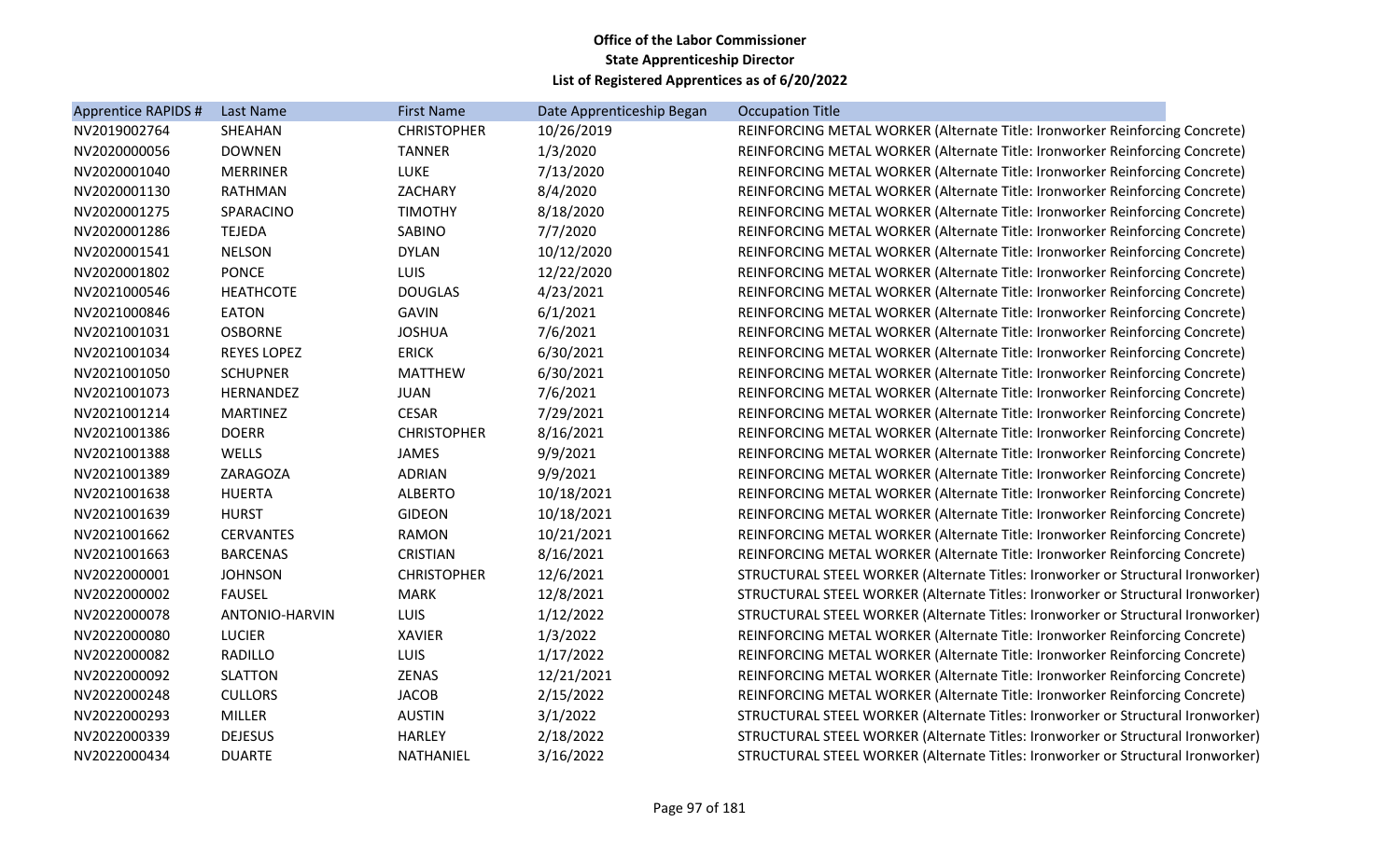| Apprentice RAPIDS # | Last Name               | <b>First Name</b>  | Date Apprenticeship Began | <b>Occupation Title</b>                                                         |  |
|---------------------|-------------------------|--------------------|---------------------------|---------------------------------------------------------------------------------|--|
| NV2022000435        | <b>LINN</b>             | <b>HAYDEN</b>      | 3/16/2022                 | STRUCTURAL STEEL WORKER (Alternate Titles: Ironworker or Structural Ironworker) |  |
| NV2022000810        | <b>BEGAY-BRYAN</b>      | <b>TUHMOHNE</b>    | 5/3/2022                  | STRUCTURAL STEEL WORKER (Alternate Titles: Ironworker or Structural Ironworker) |  |
| NV2022000811        | <b>BUSTOS</b>           | <b>DANIEL</b>      | 5/5/2022                  | REINFORCING METAL WORKER (Alternate Title: Ironworker Reinforcing Concrete)     |  |
| NV2022001003        | <b>REYES</b>            | <b>DANIEL</b>      | 6/13/2022                 | STRUCTURAL STEEL WORKER (Alternate Titles: Ironworker or Structural Ironworker) |  |
| NV2022001068        | <b>COLLINS</b>          | <b>HAYDEN</b>      | 6/1/2022                  | REINFORCING METAL WORKER (Alternate Title: Ironworker Reinforcing Concrete)     |  |
| NV2022001069        | <b>DOWNEN</b>           | <b>DALTON</b>      | 6/6/2022                  | STRUCTURAL STEEL WORKER (Alternate Titles: Ironworker or Structural Ironworker) |  |
| NV2022001070        | <b>JARVIS</b>           | <b>JACOB</b>       | 6/1/2022                  | REINFORCING METAL WORKER (Alternate Title: Ironworker Reinforcing Concrete)     |  |
| NV2022001071        | MOSEGAARD               | <b>RAFAEL</b>      | 6/15/2022                 | REINFORCING METAL WORKER (Alternate Title: Ironworker Reinforcing Concrete)     |  |
| NV2022001072        | <b>PAETZ</b>            | <b>JEFFREY</b>     | 6/15/2022                 | REINFORCING METAL WORKER (Alternate Title: Ironworker Reinforcing Concrete)     |  |
| NV2022001073        | <b>SAPIEN DOMINGUEZ</b> | <b>IVAN</b>        | 6/15/2022                 | REINFORCING METAL WORKER (Alternate Title: Ironworker Reinforcing Concrete)     |  |
| NV15N031312         | <b>OWENS</b>            | <b>ANTHONY</b>     | 5/13/2015                 | REINFORCING METAL WORKER (Alternate Title: Ironworker Reinforcing Concrete)     |  |
| NV17N033638         | <b>SEGURA</b>           | <b>GUSTAVO</b>     | 8/17/2018                 | REINFORCING METAL WORKER (Alternate Title: Ironworker Reinforcing Concrete)     |  |
| NV2018000898        | HERNANDEZ               | ARIK               | 4/12/2018                 | REINFORCING METAL WORKER (Alternate Title: Ironworker Reinforcing Concrete)     |  |
| NV2018000936        | MEDINA-SANDOVAL         | <b>JOSE</b>        | 4/17/2018                 | REINFORCING METAL WORKER (Alternate Title: Ironworker Reinforcing Concrete)     |  |
| NV2018000943        | <b>BROWN</b>            | <b>MARLIN</b>      | 3/6/2020                  | REINFORCING METAL WORKER (Alternate Title: Ironworker Reinforcing Concrete)     |  |
| NV2018001001        | <b>FISHER</b>           | <b>GALEN</b>       | 4/4/2018                  | REINFORCING METAL WORKER (Alternate Title: Ironworker Reinforcing Concrete)     |  |
| NV2018001061        | ALVAREZ                 | <b>RENE</b>        | 5/21/2018                 | REINFORCING METAL WORKER (Alternate Title: Ironworker Reinforcing Concrete)     |  |
| NV2018001062        | SAAVEDRA                | <b>JESSE</b>       | 5/16/2018                 | REINFORCING METAL WORKER (Alternate Title: Ironworker Reinforcing Concrete)     |  |
| NV2018001063        | CARRILLO                | <b>JOSE</b>        | 5/14/2018                 | REINFORCING METAL WORKER (Alternate Title: Ironworker Reinforcing Concrete)     |  |
| NV2018001064        | <b>QUINONES</b>         | <b>DANIEL</b>      | 5/14/2018                 | REINFORCING METAL WORKER (Alternate Title: Ironworker Reinforcing Concrete)     |  |
| NV2018001066        | <b>ROBLEDO</b>          | <b>VICTOR</b>      | 5/11/2018                 | REINFORCING METAL WORKER (Alternate Title: Ironworker Reinforcing Concrete)     |  |
| NV2018001096        | <b>CRAWFORD</b>         | <b>CHRISTOPHER</b> | 5/16/2018                 | REINFORCING METAL WORKER (Alternate Title: Ironworker Reinforcing Concrete)     |  |
| NV2018001097        | DE LOS SANTOS           | <b>DAVID</b>       | 4/1/2022                  | REINFORCING METAL WORKER (Alternate Title: Ironworker Reinforcing Concrete)     |  |
| NV2018001104        | SAZON                   | EFRAIM             | 5/16/2018                 | REINFORCING METAL WORKER (Alternate Title: Ironworker Reinforcing Concrete)     |  |
| NV2018001111        | ORNELAS                 | <b>JONATHAN</b>    | 5/16/2018                 | REINFORCING METAL WORKER (Alternate Title: Ironworker Reinforcing Concrete)     |  |
| NV2018001112        | <b>RAMOS</b>            | SHAWN              | 5/16/2018                 | REINFORCING METAL WORKER (Alternate Title: Ironworker Reinforcing Concrete)     |  |
| NV2018001114        | ROSS-GARRETT            | <b>JERONE</b>      | 5/16/2018                 | REINFORCING METAL WORKER (Alternate Title: Ironworker Reinforcing Concrete)     |  |
| NV2018001121        | LOPEZ-COLUNGA           | <b>EDUARDO</b>     | 6/1/2018                  | REINFORCING METAL WORKER (Alternate Title: Ironworker Reinforcing Concrete)     |  |
| NV2018001123        | LOYA                    | <b>MARCOS</b>      | 5/16/2018                 | REINFORCING METAL WORKER (Alternate Title: Ironworker Reinforcing Concrete)     |  |
| NV2018001136        | <b>MOBERG</b>           | IAN                | 5/16/2018                 | REINFORCING METAL WORKER (Alternate Title: Ironworker Reinforcing Concrete)     |  |
| NV2018001216        | CAMARGO-HIDALGO         | <b>ROBERTO</b>     | 6/1/2018                  | REINFORCING METAL WORKER (Alternate Title: Ironworker Reinforcing Concrete)     |  |
| NV2018001247        | ROBLES-CALVILLO         | CRUZ               | 6/1/2018                  | REINFORCING METAL WORKER (Alternate Title: Ironworker Reinforcing Concrete)     |  |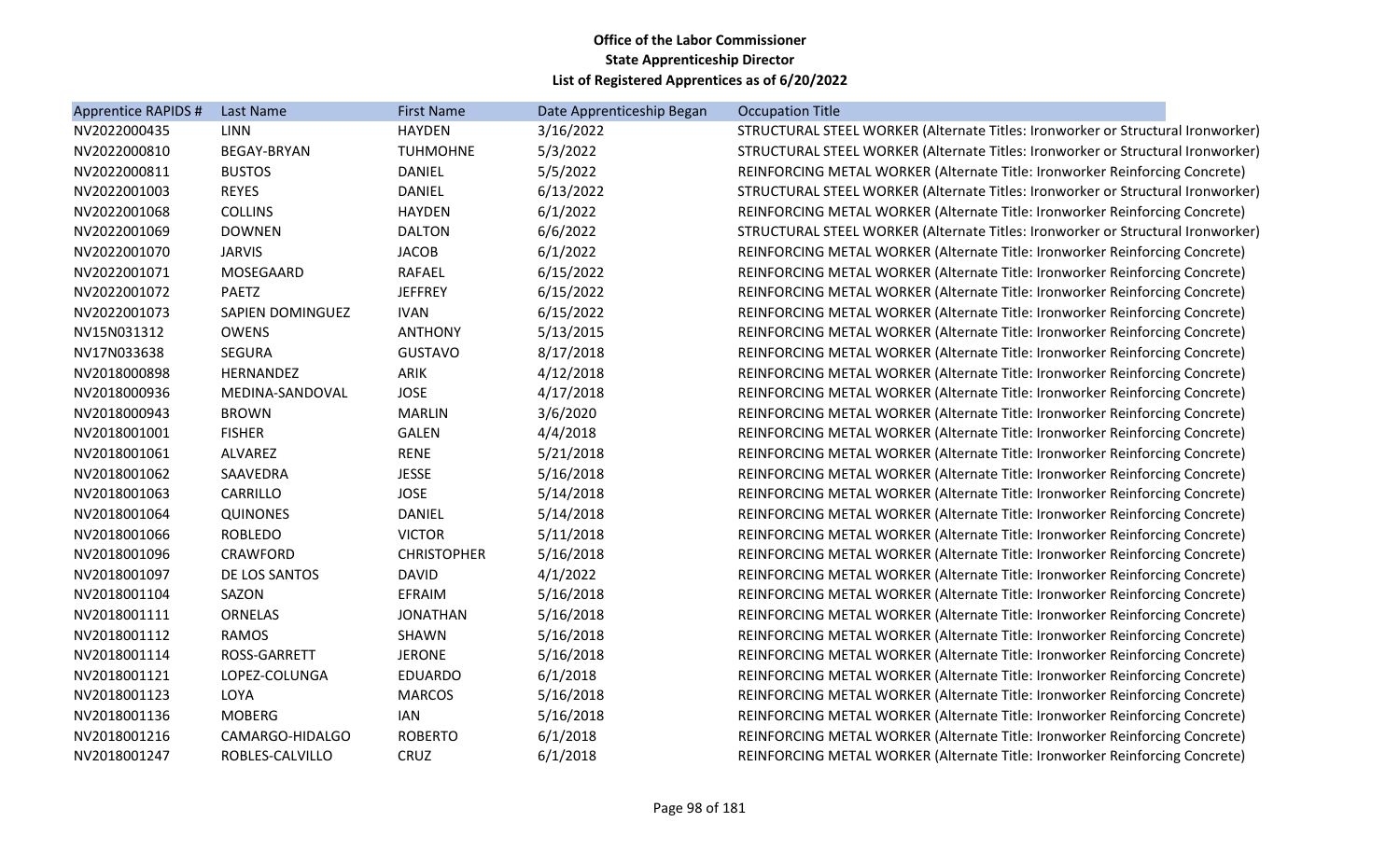| Apprentice RAPIDS # | Last Name                | <b>First Name</b> | Date Apprenticeship Began | <b>Occupation Title</b>                                                     |
|---------------------|--------------------------|-------------------|---------------------------|-----------------------------------------------------------------------------|
| NV2018001251        | HARTMAN                  | CADE              | 6/14/2018                 | REINFORCING METAL WORKER (Alternate Title: Ironworker Reinforcing Concrete) |
| NV2018001253        | <b>OWENS</b>             | <b>AUSTIN</b>     | 6/15/2018                 | REINFORCING METAL WORKER (Alternate Title: Ironworker Reinforcing Concrete) |
| NV2018002110        | <b>CADORES-DE GUZMAN</b> | <b>JESSE</b>      | 8/6/2018                  | REINFORCING METAL WORKER (Alternate Title: Ironworker Reinforcing Concrete) |
| NV2018002112        | <b>KOHLER</b>            | <b>TIMOTHY</b>    | 8/6/2018                  | REINFORCING METAL WORKER (Alternate Title: Ironworker Reinforcing Concrete) |
| NV2018002184        | <b>MELVILLE</b>          | <b>STEVEN</b>     | 4/7/2022                  | REINFORCING METAL WORKER (Alternate Title: Ironworker Reinforcing Concrete) |
| NV2018002650        | <b>ISRAEL</b>            | KEANU             | 11/9/2021                 | REINFORCING METAL WORKER (Alternate Title: Ironworker Reinforcing Concrete) |
| NV2018002652        | <b>REESE</b>             | <b>DAN</b>        | 11/9/2021                 | REINFORCING METAL WORKER (Alternate Title: Ironworker Reinforcing Concrete) |
| NV2018002766        | <b>REYNOSO</b>           | <b>JOSE</b>       | 10/24/2018                | REINFORCING METAL WORKER (Alternate Title: Ironworker Reinforcing Concrete) |
| NV2018002767        | ROMERO-GOMEZ             | <b>GUILLERMO</b>  | 10/25/2018                | REINFORCING METAL WORKER (Alternate Title: Ironworker Reinforcing Concrete) |
| NV2018002901        | <b>PHILLIPS</b>          | <b>STEAVEN</b>    | 11/9/2018                 | REINFORCING METAL WORKER (Alternate Title: Ironworker Reinforcing Concrete) |
| NV2018003054        | <b>MUELLER</b>           | <b>JOSHUA</b>     | 12/17/2018                | REINFORCING METAL WORKER (Alternate Title: Ironworker Reinforcing Concrete) |
| NV2019000472        | <b>CAPUTO</b>            | <b>DENNIS</b>     | 10/17/2019                | REINFORCING METAL WORKER (Alternate Title: Ironworker Reinforcing Concrete) |
| NV2019000477        | LOPEZ                    | <b>ERNESTO</b>    | 1/28/2019                 | REINFORCING METAL WORKER (Alternate Title: Ironworker Reinforcing Concrete) |
| NV2019000479        | SOTO                     | <b>SERGIO</b>     | 1/28/2019                 | REINFORCING METAL WORKER (Alternate Title: Ironworker Reinforcing Concrete) |
| NV2019000605        | <b>DEBUSK</b>            | <b>MARCUS</b>     | 3/8/2019                  | REINFORCING METAL WORKER (Alternate Title: Ironworker Reinforcing Concrete) |
| NV2019000608        | PETERSON                 | <b>JIMMY</b>      | 3/8/2019                  | REINFORCING METAL WORKER (Alternate Title: Ironworker Reinforcing Concrete) |
| NV2019000610        | <b>VICTOR</b>            | <b>JESUS</b>      | 3/8/2019                  | REINFORCING METAL WORKER (Alternate Title: Ironworker Reinforcing Concrete) |
| NV2019000622        | LEWALLEN                 | <b>BRUCE</b>      | 3/19/2019                 | REINFORCING METAL WORKER (Alternate Title: Ironworker Reinforcing Concrete) |
| NV2019000689        | FELIX-VENTURA            | <b>JOSEPH</b>     | 3/27/2019                 | REINFORCING METAL WORKER (Alternate Title: Ironworker Reinforcing Concrete) |
| NV2019000690        | CABALLERO                | <b>JONATHAN</b>   | 3/28/2019                 | REINFORCING METAL WORKER (Alternate Title: Ironworker Reinforcing Concrete) |
| NV2019000692        | MEYER                    | <b>ERIC</b>       | 3/25/2019                 | REINFORCING METAL WORKER (Alternate Title: Ironworker Reinforcing Concrete) |
| NV2019001017        | MARTINEZ-GARCIA          | <b>ROGELIO</b>    | 4/22/2019                 | REINFORCING METAL WORKER (Alternate Title: Ironworker Reinforcing Concrete) |
| NV2019001184        | Salas                    | Fabian            | 6/5/2019                  | REINFORCING METAL WORKER (Alternate Title: Ironworker Reinforcing Concrete) |
| NV2019001213        | Guerra                   | Byron             | 6/11/2019                 | REINFORCING METAL WORKER (Alternate Title: Ironworker Reinforcing Concrete) |
| NV2019001214        | Acosta                   | Carlos            | 6/11/2019                 | REINFORCING METAL WORKER (Alternate Title: Ironworker Reinforcing Concrete) |
| NV2019001395        | Cruz-Acfalle             | Collin            | 6/26/2019                 | REINFORCING METAL WORKER (Alternate Title: Ironworker Reinforcing Concrete) |
| NV2019001685        | Dungey                   | Larry             | 7/19/2019                 | REINFORCING METAL WORKER (Alternate Title: Ironworker Reinforcing Concrete) |
| NV2019001687        | Silva                    | Ikaika            | 9/17/2021                 | REINFORCING METAL WORKER (Alternate Title: Ironworker Reinforcing Concrete) |
| NV2019001981        | AKAU-NAEOLE              | JAY               | 7/15/2019                 | REINFORCING METAL WORKER (Alternate Title: Ironworker Reinforcing Concrete) |
| NV2019002016        | PEREZ MORALES            | LUIS              | 8/21/2019                 | REINFORCING METAL WORKER (Alternate Title: Ironworker Reinforcing Concrete) |
| NV2019002509        | <b>BAUTISTA</b>          | <b>FRANCISCO</b>  | 10/24/2019                | REINFORCING METAL WORKER (Alternate Title: Ironworker Reinforcing Concrete) |
| NV2019002767        | <b>RODARTE</b>           | <b>IVAN</b>       | 11/22/2019                | REINFORCING METAL WORKER (Alternate Title: Ironworker Reinforcing Concrete) |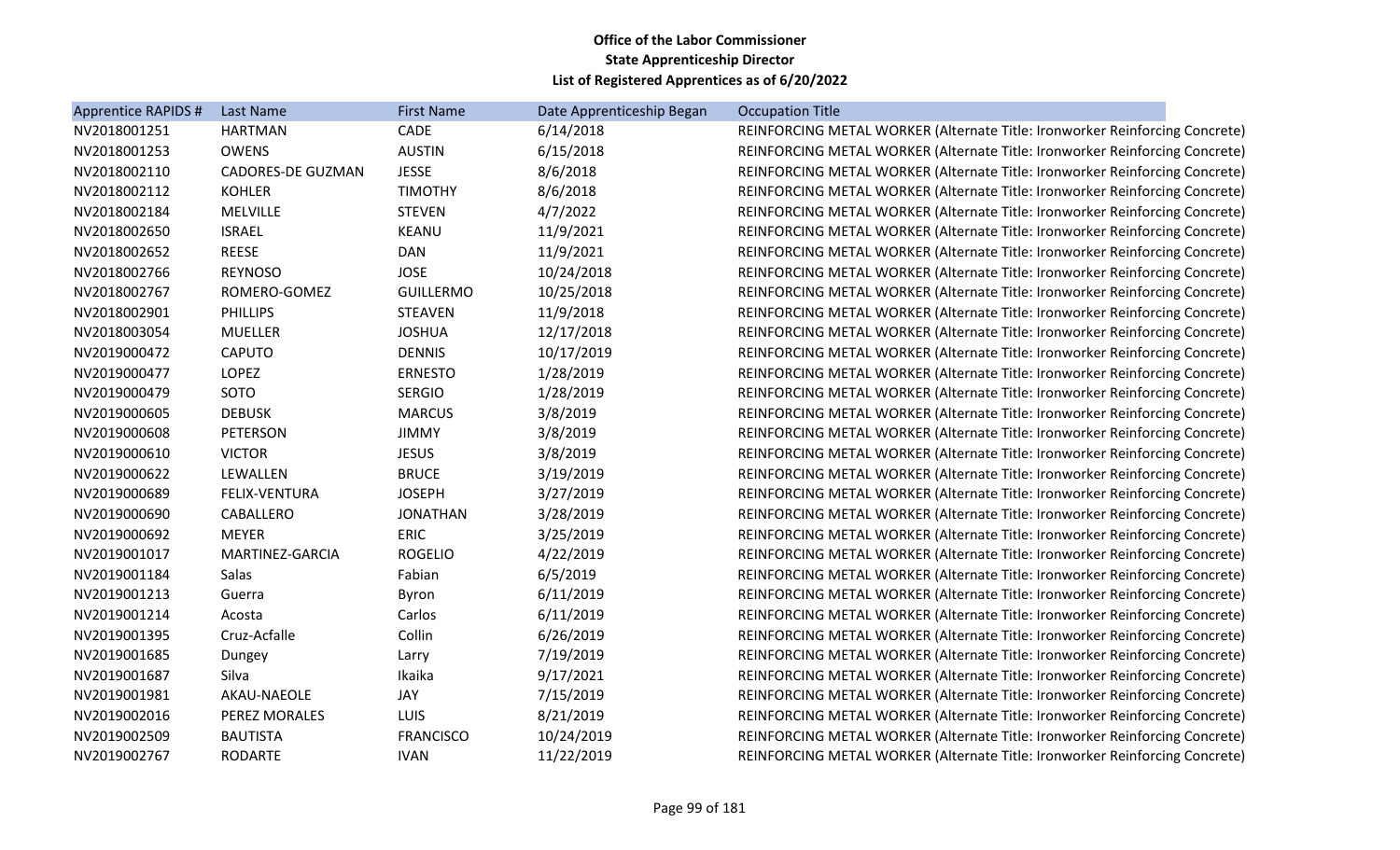| Apprentice RAPIDS # | Last Name             | <b>First Name</b> | Date Apprenticeship Began | <b>Occupation Title</b>                                                         |
|---------------------|-----------------------|-------------------|---------------------------|---------------------------------------------------------------------------------|
| NV2019002772        | <b>ELIAS</b>          | <b>MATTHEW</b>    | 11/27/2019                | REINFORCING METAL WORKER (Alternate Title: Ironworker Reinforcing Concrete)     |
| NV2019002775        | <b>VILLA CALDERON</b> | <b>BRAYAN</b>     | 11/26/2019                | REINFORCING METAL WORKER (Alternate Title: Ironworker Reinforcing Concrete)     |
| NV2019002860        | LOPEZ-URENA           | <b>LUIS</b>       | 12/16/2019                | REINFORCING METAL WORKER (Alternate Title: Ironworker Reinforcing Concrete)     |
| NV2019002861        | <b>SMITH</b>          | CODY              | 12/17/2019                | REINFORCING METAL WORKER (Alternate Title: Ironworker Reinforcing Concrete)     |
| NV2019002913        | <b>CABRALES</b>       | <b>DEVIN</b>      | 12/23/2019                | REINFORCING METAL WORKER (Alternate Title: Ironworker Reinforcing Concrete)     |
| NV2020000133        | <b>BACA</b>           | <b>ANTHONY</b>    | 1/6/2020                  | REINFORCING METAL WORKER (Alternate Title: Ironworker Reinforcing Concrete)     |
| NV2020000135        | ORTIZ-GUTIERREZ       | <b>EDWIN</b>      | 1/13/2020                 | REINFORCING METAL WORKER (Alternate Title: Ironworker Reinforcing Concrete)     |
| NV2020000136        | <b>DENNIS</b>         | <b>MARTIN</b>     | 1/14/2020                 | REINFORCING METAL WORKER (Alternate Title: Ironworker Reinforcing Concrete)     |
| NV2020000263        | <b>STANLEY</b>        | <b>DAVID</b>      | 2/12/2020                 | REINFORCING METAL WORKER (Alternate Title: Ironworker Reinforcing Concrete)     |
| NV2020000874        | ZAPOTITLA-DIAZ        | <b>MARCO</b>      | 6/22/2020                 | REINFORCING METAL WORKER (Alternate Title: Ironworker Reinforcing Concrete)     |
| NV2020000875        | <b>PEREZ</b>          | <b>DAVID</b>      | 6/19/2020                 | REINFORCING METAL WORKER (Alternate Title: Ironworker Reinforcing Concrete)     |
| NV2020000930        | <b>ROBINSON</b>       | <b>DYLAN</b>      | 6/17/2020                 | REINFORCING METAL WORKER (Alternate Title: Ironworker Reinforcing Concrete)     |
| NV2020001576        | <b>GRISMANAUSKAS</b>  | CRAIG             | 10/15/2020                | REINFORCING METAL WORKER (Alternate Title: Ironworker Reinforcing Concrete)     |
| NV2020001681        | <b>GENNUSO</b>        | <b>JOSEPH</b>     | 11/16/2020                | REINFORCING METAL WORKER (Alternate Title: Ironworker Reinforcing Concrete)     |
| NV2020001710        | SOTO                  | <b>JORGE</b>      | 12/2/2020                 | REINFORCING METAL WORKER (Alternate Title: Ironworker Reinforcing Concrete)     |
| NV2021000017        | PEREZ                 | <b>EDDIE</b>      | 1/18/2021                 | REINFORCING METAL WORKER (Alternate Title: Ironworker Reinforcing Concrete)     |
| NV2021000026        | ZAVALA                | <b>BENJAMIN</b>   | 1/20/2021                 | REINFORCING METAL WORKER (Alternate Title: Ironworker Reinforcing Concrete)     |
| NV2021000249        | <b>MORRIS</b>         | <b>DYLAN</b>      | 3/5/2021                  | REINFORCING METAL WORKER (Alternate Title: Ironworker Reinforcing Concrete)     |
| NV2021000251        | GRISMANAUSKAS         | ZACHARY           | 3/5/2021                  | REINFORCING METAL WORKER (Alternate Title: Ironworker Reinforcing Concrete)     |
| NV2021001436        | <b>QUARVE</b>         | <b>JACOB</b>      | 9/10/2021                 | REINFORCING METAL WORKER (Alternate Title: Ironworker Reinforcing Concrete)     |
| NV2021001930        | MIRANDA-SALAS         | <b>SERGIO</b>     | 12/20/2021                | REINFORCING METAL WORKER (Alternate Title: Ironworker Reinforcing Concrete)     |
| NV2021001931        | DE LA TORRE           | <b>LEOPOLDO</b>   | 12/13/2021                | REINFORCING METAL WORKER (Alternate Title: Ironworker Reinforcing Concrete)     |
| NV2022000389        | <b>GRUWELL</b>        | CALLEN            | 2/25/2022                 | REINFORCING METAL WORKER (Alternate Title: Ironworker Reinforcing Concrete)     |
| NV2022001006        | <b>AVILA</b>          | WESLEY            | 6/14/2022                 | REINFORCING METAL WORKER (Alternate Title: Ironworker Reinforcing Concrete)     |
| NV08N022940         | <b>GRIMES</b>         | SAMUEL            | 3/22/2022                 | STRUCTURAL STEEL WORKER (Alternate Titles: Ironworker or Structural Ironworker) |
| NV16N033105         | <b>PUENTE</b>         | <b>JOEY</b>       | 9/12/2016                 | STRUCTURAL STEEL WORKER (Alternate Titles: Ironworker or Structural Ironworker) |
| NV2018000034        | <b>PIERCE</b>         | <b>TERRI</b>      | 10/6/2017                 | STRUCTURAL STEEL WORKER (Alternate Titles: Ironworker or Structural Ironworker) |
| NV2018000204        | <b>MOBLEY</b>         | <b>ERIC</b>       | 10/19/2017                | STRUCTURAL STEEL WORKER (Alternate Titles: Ironworker or Structural Ironworker) |
| NV2018000375        | <b>WALKER</b>         | <b>JAMILA</b>     | 12/18/2017                | STRUCTURAL STEEL WORKER (Alternate Titles: Ironworker or Structural Ironworker) |
| NV2018000377        | <b>SHIELDS</b>        | <b>ADRIAN</b>     | 12/18/2017                | STRUCTURAL STEEL WORKER (Alternate Titles: Ironworker or Structural Ironworker) |
| NV2018000398        | <b>RODRIGUEZ</b>      | <b>EDDIE</b>      | 3/8/2022                  | STRUCTURAL STEEL WORKER (Alternate Titles: Ironworker or Structural Ironworker) |
| NV2018000709        | Barnhardt             | Jonathan          | 3/7/2018                  | STRUCTURAL STEEL WORKER (Alternate Titles: Ironworker or Structural Ironworker) |
|                     |                       |                   |                           |                                                                                 |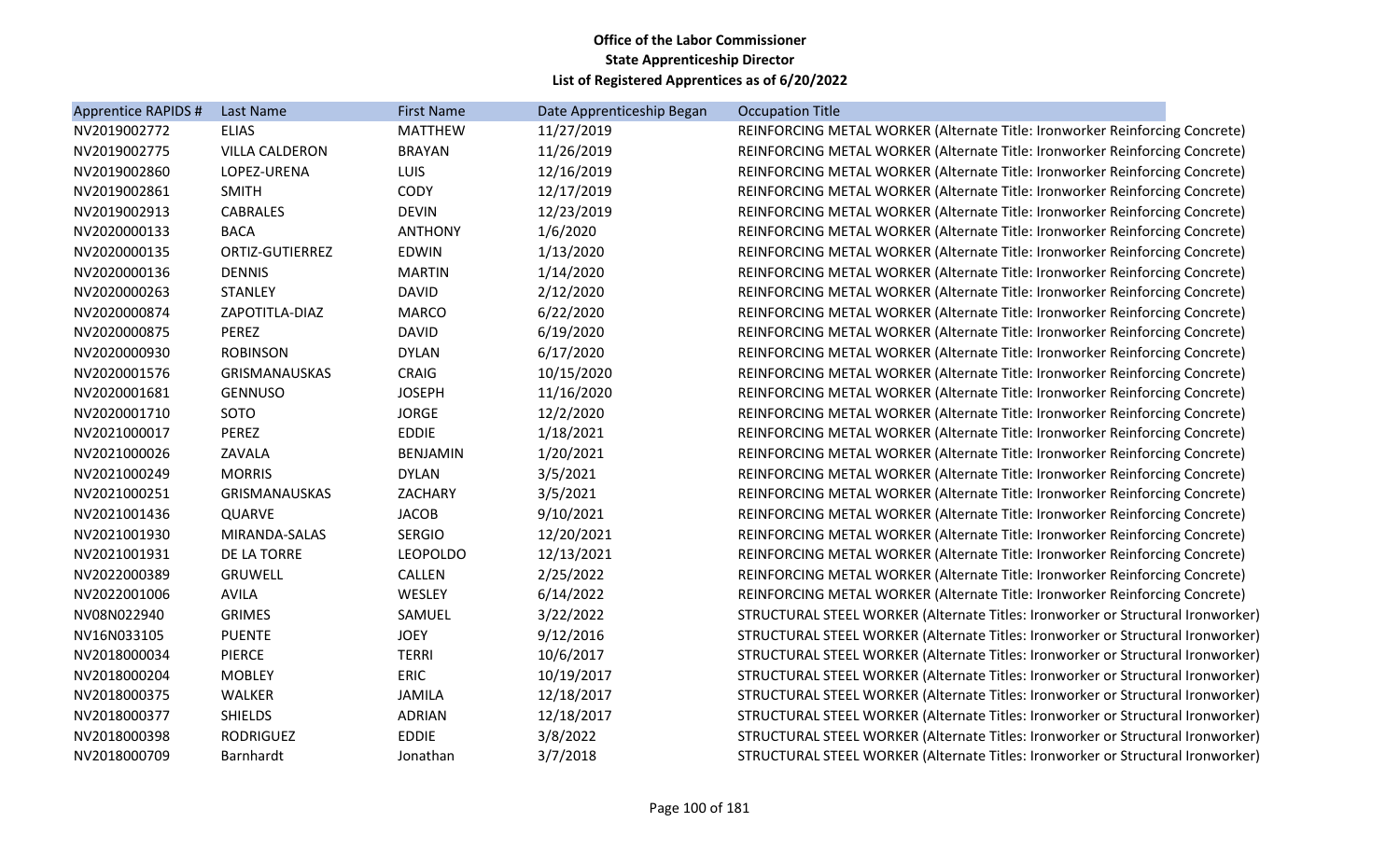| Apprentice RAPIDS # | Last Name       | <b>First Name</b>  | Date Apprenticeship Began | <b>Occupation Title</b>                                                         |
|---------------------|-----------------|--------------------|---------------------------|---------------------------------------------------------------------------------|
| NV2018001036        | OSTASZEWSKI     | ALEXANDER          | 5/7/2018                  | STRUCTURAL STEEL WORKER (Alternate Titles: Ironworker or Structural Ironworker) |
| NV2018001069        | <b>KATZEN</b>   | ZACKARY            | 5/14/2018                 | STRUCTURAL STEEL WORKER (Alternate Titles: Ironworker or Structural Ironworker) |
| NV2018001214        | <b>MITCHELL</b> | <b>MICHAEL</b>     | 3/15/2022                 | STRUCTURAL STEEL WORKER (Alternate Titles: Ironworker or Structural Ironworker) |
| NV2018001217        | <b>BOHANNAN</b> | <b>KYLE</b>        | 5/29/2018                 | STRUCTURAL STEEL WORKER (Alternate Titles: Ironworker or Structural Ironworker) |
| NV2018001218        | <b>CECIL</b>    | <b>CHRISTOPHER</b> | 6/4/2018                  | STRUCTURAL STEEL WORKER (Alternate Titles: Ironworker or Structural Ironworker) |
| NV2018001237        | VALLES-SILVEYRA | <b>JAVIER</b>      | 5/3/2019                  | STRUCTURAL STEEL WORKER (Alternate Titles: Ironworker or Structural Ironworker) |
| NV2018001240        | CADENAS-SALINAS | <b>CRISTHIAN</b>   | 6/15/2018                 | STRUCTURAL STEEL WORKER (Alternate Titles: Ironworker or Structural Ironworker) |
| NV2018001242        | <b>STAM</b>     | <b>TYLER</b>       | 6/21/2018                 | STRUCTURAL STEEL WORKER (Alternate Titles: Ironworker or Structural Ironworker) |
| NV2018001244        | <b>HAMM</b>     | <b>TYLER</b>       | 6/19/2018                 | STRUCTURAL STEEL WORKER (Alternate Titles: Ironworker or Structural Ironworker) |
| NV2018001373        | <b>MIRANDA</b>  | <b>KEVIN</b>       | 7/6/2018                  | STRUCTURAL STEEL WORKER (Alternate Titles: Ironworker or Structural Ironworker) |
| NV2018001388        | <b>BABENCO</b>  | <b>KENNETH</b>     | 7/6/2018                  | STRUCTURAL STEEL WORKER (Alternate Titles: Ironworker or Structural Ironworker) |
| NV2018001389        | <b>HOCKING</b>  | <b>NATHAN</b>      | 7/11/2018                 | STRUCTURAL STEEL WORKER (Alternate Titles: Ironworker or Structural Ironworker) |
| NV2018001393        | <b>MARAIS</b>   | QUADE              | 7/12/2018                 | STRUCTURAL STEEL WORKER (Alternate Titles: Ironworker or Structural Ironworker) |
| NV2018001570        | <b>ORTIZ</b>    | GARY               | 7/25/2018                 | STRUCTURAL STEEL WORKER (Alternate Titles: Ironworker or Structural Ironworker) |
| NV2018001571        | <b>BARRETT</b>  | <b>JACOB</b>       | 7/23/2018                 | STRUCTURAL STEEL WORKER (Alternate Titles: Ironworker or Structural Ironworker) |
| NV2018001572        | <b>MCCREEDY</b> | <b>MICHAEL</b>     | 7/20/2018                 | STRUCTURAL STEEL WORKER (Alternate Titles: Ironworker or Structural Ironworker) |
| NV2018001573        | <b>RIITANO</b>  | <b>MICHAEL</b>     | 8/3/2018                  | STRUCTURAL STEEL WORKER (Alternate Titles: Ironworker or Structural Ironworker) |
| NV2018001574        | <b>SMITH</b>    | <b>THERON</b>      | 8/3/2018                  | STRUCTURAL STEEL WORKER (Alternate Titles: Ironworker or Structural Ironworker) |
| NV2018002086        | HASE            | <b>ISIAH</b>       | 8/15/2018                 | STRUCTURAL STEEL WORKER (Alternate Titles: Ironworker or Structural Ironworker) |
| NV2018002087        | <b>PORTILLO</b> | <b>ERICK</b>       | 8/15/2018                 | STRUCTURAL STEEL WORKER (Alternate Titles: Ironworker or Structural Ironworker) |
| NV2018002088        | <b>ACOSTA</b>   | <b>JOHNATHAN</b>   | 8/10/2018                 | STRUCTURAL STEEL WORKER (Alternate Titles: Ironworker or Structural Ironworker) |
| NV2018002089        | POWER-POWELL    | <b>JACOB</b>       | 8/17/2018                 | STRUCTURAL STEEL WORKER (Alternate Titles: Ironworker or Structural Ironworker) |
| NV2018002091        | GALVAN-OJEDA    | JAIME              | 8/20/2018                 | STRUCTURAL STEEL WORKER (Alternate Titles: Ironworker or Structural Ironworker) |
| NV2018002092        | <b>PLEYDLE</b>  | <b>LORENZO</b>     | 8/21/2018                 | STRUCTURAL STEEL WORKER (Alternate Titles: Ironworker or Structural Ironworker) |
| NV2018002094        | <b>WARD</b>     | <b>BRIAN</b>       | 8/22/2018                 | STRUCTURAL STEEL WORKER (Alternate Titles: Ironworker or Structural Ironworker) |
| NV2018002096        | <b>TORSKY</b>   | <b>GAVIN</b>       | 8/21/2018                 | STRUCTURAL STEEL WORKER (Alternate Titles: Ironworker or Structural Ironworker) |
| NV2018002097        | TRASANTE-BORGES | ALEJANDRO          | 8/21/2018                 | STRUCTURAL STEEL WORKER (Alternate Titles: Ironworker or Structural Ironworker) |
| NV2018002098        | <b>MILLS</b>    | <b>TAYLOR</b>      | 8/9/2018                  | STRUCTURAL STEEL WORKER (Alternate Titles: Ironworker or Structural Ironworker) |
| NV2018002100        | AMADOR-VALLES   | <b>JOEL</b>        | 8/7/2018                  | STRUCTURAL STEEL WORKER (Alternate Titles: Ironworker or Structural Ironworker) |
| NV2018002101        | <b>STINE</b>    | <b>STEPHEN</b>     | 8/9/2018                  | STRUCTURAL STEEL WORKER (Alternate Titles: Ironworker or Structural Ironworker) |
| NV2018002102        | HINOJO-ALAMILLO | <b>GABRIEL</b>     | 8/10/2018                 | STRUCTURAL STEEL WORKER (Alternate Titles: Ironworker or Structural Ironworker) |
| NV2018002181        | <b>THOMAS</b>   | LANE               | 8/28/2018                 | STRUCTURAL STEEL WORKER (Alternate Titles: Ironworker or Structural Ironworker) |
|                     |                 |                    |                           |                                                                                 |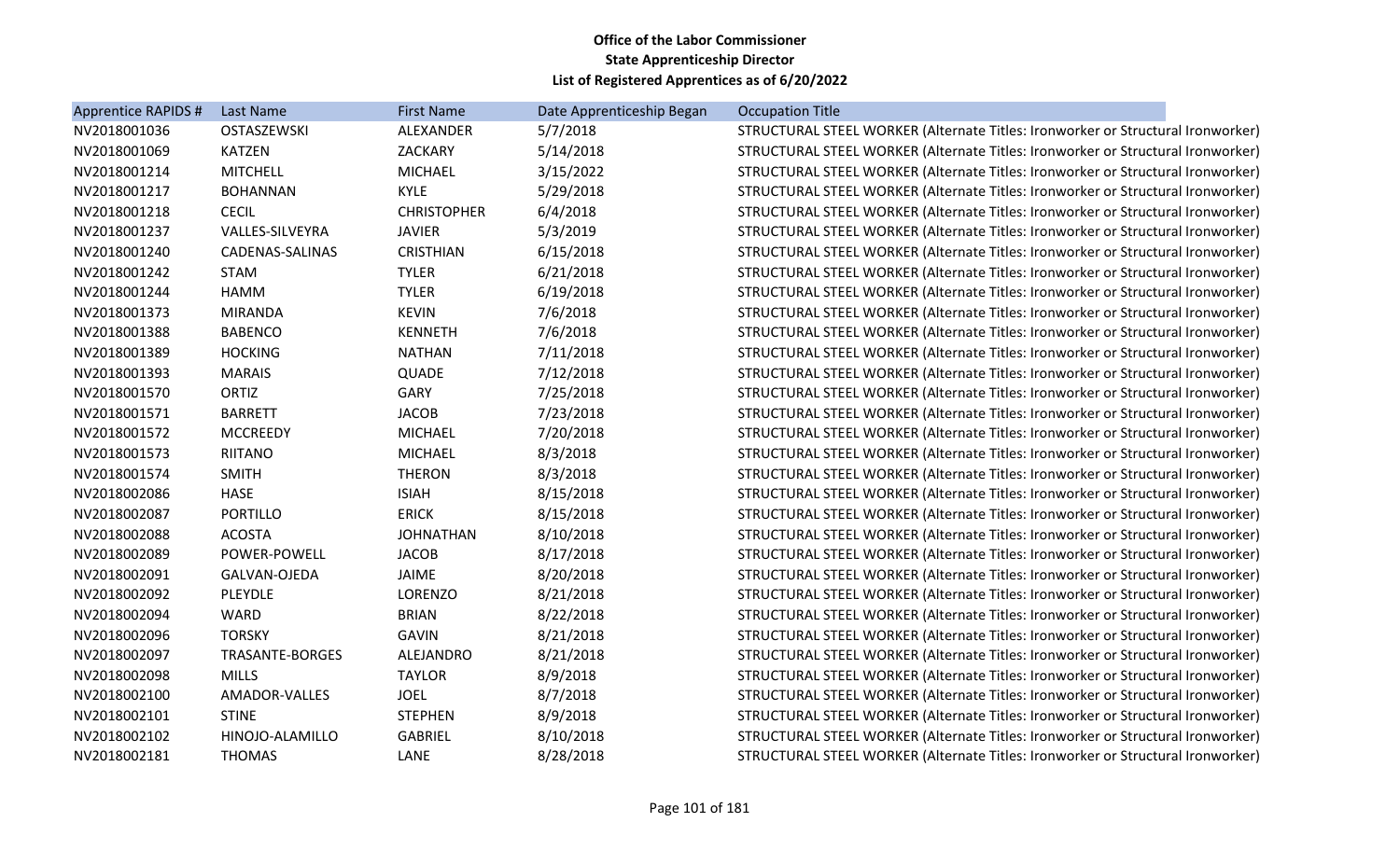| Apprentice RAPIDS # | Last Name       | <b>First Name</b>  | Date Apprenticeship Began | <b>Occupation Title</b>                                                         |
|---------------------|-----------------|--------------------|---------------------------|---------------------------------------------------------------------------------|
| NV2018002182        | <b>TATU</b>     | <b>TAYLOR</b>      | 8/28/2018                 | STRUCTURAL STEEL WORKER (Alternate Titles: Ironworker or Structural Ironworker) |
| NV2018002183        | <b>DODGE</b>    | WILLIAM            | 8/28/2018                 | STRUCTURAL STEEL WORKER (Alternate Titles: Ironworker or Structural Ironworker) |
| NV2018002314        | <b>CROW</b>     | <b>GARRET</b>      | 8/22/2018                 | STRUCTURAL STEEL WORKER (Alternate Titles: Ironworker or Structural Ironworker) |
| NV2018002559        | <b>CUMMINGS</b> | <b>CROSS</b>       | 9/18/2018                 | STRUCTURAL STEEL WORKER (Alternate Titles: Ironworker or Structural Ironworker) |
| NV2018002561        | <b>TIAVE</b>    | <b>KUPA'A</b>      | 9/26/2018                 | STRUCTURAL STEEL WORKER (Alternate Titles: Ironworker or Structural Ironworker) |
| NV2018002562        | <b>BOHANNAN</b> | CODY               | 9/24/2018                 | STRUCTURAL STEEL WORKER (Alternate Titles: Ironworker or Structural Ironworker) |
| NV2018002563        | <b>OROZCO</b>   | <b>JOSHUA</b>      | 9/5/2018                  | STRUCTURAL STEEL WORKER (Alternate Titles: Ironworker or Structural Ironworker) |
| NV2018002564        | O'HALLARAN      | <b>BRADLEY</b>     | 9/14/2018                 | STRUCTURAL STEEL WORKER (Alternate Titles: Ironworker or Structural Ironworker) |
| NV2018002565        | <b>TAOIPU</b>   | TUILEALATASI       | 9/14/2018                 | STRUCTURAL STEEL WORKER (Alternate Titles: Ironworker or Structural Ironworker) |
| NV2018002571        | <b>FLORES</b>   | <b>ROMAN</b>       | 9/18/2018                 | STRUCTURAL STEEL WORKER (Alternate Titles: Ironworker or Structural Ironworker) |
| NV2018002572        | RAMIREZ-NUNEZ   | <b>CARLOS</b>      | 9/20/2018                 | STRUCTURAL STEEL WORKER (Alternate Titles: Ironworker or Structural Ironworker) |
| NV2018002583        | LUNA            | <b>ROBERTO</b>     | 10/2/2018                 | STRUCTURAL STEEL WORKER (Alternate Titles: Ironworker or Structural Ironworker) |
| NV2018002585        | <b>MARTINEZ</b> | <b>ROBERT</b>      | 10/2/2018                 | STRUCTURAL STEEL WORKER (Alternate Titles: Ironworker or Structural Ironworker) |
| NV2018002587        | <b>BARGER</b>   | CAMERON            | 10/2/2018                 | STRUCTURAL STEEL WORKER (Alternate Titles: Ironworker or Structural Ironworker) |
| NV2018002588        | <b>GRINSTED</b> | <b>TRE</b>         | 10/2/2018                 | STRUCTURAL STEEL WORKER (Alternate Titles: Ironworker or Structural Ironworker) |
| NV2018002590        | <b>GRIFFIN</b>  | <b>SHELBIE</b>     | 10/2/2018                 | STRUCTURAL STEEL WORKER (Alternate Titles: Ironworker or Structural Ironworker) |
| NV2018002591        | <b>GRIMES</b>   | <b>WILLIE</b>      | 10/2/2018                 | STRUCTURAL STEEL WORKER (Alternate Titles: Ironworker or Structural Ironworker) |
| NV2018002592        | <b>FEENEY</b>   | <b>MICHAEL</b>     | 10/2/2018                 | STRUCTURAL STEEL WORKER (Alternate Titles: Ironworker or Structural Ironworker) |
| NV2018002593        | CARROLL         | <b>ISAAC</b>       | 10/2/2018                 | STRUCTURAL STEEL WORKER (Alternate Titles: Ironworker or Structural Ironworker) |
| NV2018002594        | <b>ROBINSON</b> | <b>ERIC</b>        | 10/2/2018                 | STRUCTURAL STEEL WORKER (Alternate Titles: Ironworker or Structural Ironworker) |
| NV2018002597        | <b>PUAINA</b>   | <b>PATRICIA</b>    | 10/2/2018                 | STRUCTURAL STEEL WORKER (Alternate Titles: Ironworker or Structural Ironworker) |
| NV2018002598        | <b>PUAINA</b>   | <b>ELENA</b>       | 10/2/2018                 | STRUCTURAL STEEL WORKER (Alternate Titles: Ironworker or Structural Ironworker) |
| NV2018002692        | <b>ELLIS</b>    | <b>BRIAN</b>       | 10/15/2018                | STRUCTURAL STEEL WORKER (Alternate Titles: Ironworker or Structural Ironworker) |
| NV2018002694        | <b>ACKLEY</b>   | <b>DOUGLAS</b>     | 10/9/2018                 | STRUCTURAL STEEL WORKER (Alternate Titles: Ironworker or Structural Ironworker) |
| NV2018002695        | <b>PERRY</b>    | <b>MICHAEL</b>     | 10/8/2018                 | STRUCTURAL STEEL WORKER (Alternate Titles: Ironworker or Structural Ironworker) |
| NV2018002697        | <b>LYON</b>     | <b>JOEY</b>        | 9/26/2018                 | STRUCTURAL STEEL WORKER (Alternate Titles: Ironworker or Structural Ironworker) |
| NV2018002772        | SALAZAR         | <b>CHRISTOPHER</b> | 5/11/2021                 | STRUCTURAL STEEL WORKER (Alternate Titles: Ironworker or Structural Ironworker) |
| NV2018002773        | SARABIA         | <b>ANTHONY</b>     | 10/19/2018                | STRUCTURAL STEEL WORKER (Alternate Titles: Ironworker or Structural Ironworker) |
| NV2018002890        | <b>BONNER</b>   | <b>JUSTIN</b>      | 11/6/2018                 | STRUCTURAL STEEL WORKER (Alternate Titles: Ironworker or Structural Ironworker) |
| NV2018002893        | SERRANO         | <b>GREGORIO</b>    | 11/8/2018                 | STRUCTURAL STEEL WORKER (Alternate Titles: Ironworker or Structural Ironworker) |
| NV2018002897        | FAGA            | <b>GENESIS</b>     | 11/8/2018                 | STRUCTURAL STEEL WORKER (Alternate Titles: Ironworker or Structural Ironworker) |
| NV2018003040        | <b>ARTIGA</b>   | <b>DIEGO</b>       | 12/7/2018                 | STRUCTURAL STEEL WORKER (Alternate Titles: Ironworker or Structural Ironworker) |
|                     |                 |                    |                           |                                                                                 |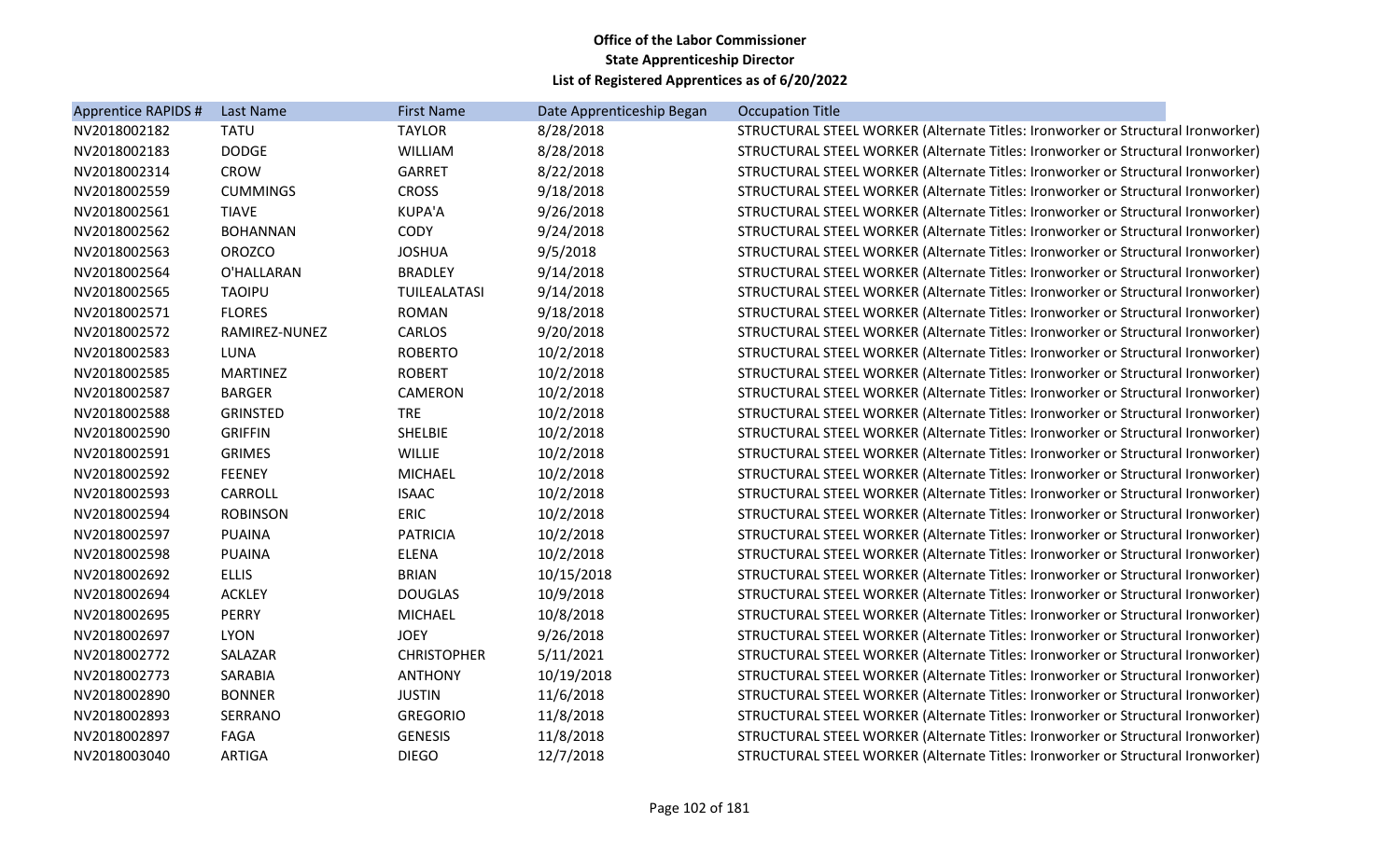| Apprentice RAPIDS # | Last Name              | <b>First Name</b> | Date Apprenticeship Began | <b>Occupation Title</b>                                                         |
|---------------------|------------------------|-------------------|---------------------------|---------------------------------------------------------------------------------|
| NV2018003041        | GARCIA-GOMEZ           | <b>JOSE</b>       | 12/7/2018                 | STRUCTURAL STEEL WORKER (Alternate Titles: Ironworker or Structural Ironworker) |
| NV2018003047        | <b>KRUG</b>            | <b>DYLAN</b>      | 11/30/2018                | STRUCTURAL STEEL WORKER (Alternate Titles: Ironworker or Structural Ironworker) |
| NV2018003048        | <b>ENCINAS</b>         | ALEJANDRO         | 5/20/2020                 | STRUCTURAL STEEL WORKER (Alternate Titles: Ironworker or Structural Ironworker) |
| NV2018003049        | <b>ARMSTRONG</b>       | <b>ELIJAH</b>     | 12/4/2018                 | STRUCTURAL STEEL WORKER (Alternate Titles: Ironworker or Structural Ironworker) |
| NV2019000168        | <b>GALLEGOS</b>        | <b>JESUS</b>      | 1/2/2019                  | STRUCTURAL STEEL WORKER (Alternate Titles: Ironworker or Structural Ironworker) |
| NV2019000171        | <b>BRUCE DURAN</b>     | <b>GIOVANNI</b>   | 1/11/2019                 | STRUCTURAL STEEL WORKER (Alternate Titles: Ironworker or Structural Ironworker) |
| NV2019000265        | <b>MCCREIGHT</b>       | DANIEL J.         | 1/17/2019                 | STRUCTURAL STEEL WORKER (Alternate Titles: Ironworker or Structural Ironworker) |
| NV2019000405        | <b>HORN</b>            | <b>JUSTIN</b>     | 2/1/2019                  | STRUCTURAL STEEL WORKER (Alternate Titles: Ironworker or Structural Ironworker) |
| NV2019000492        | <b>GUERRERO</b>        | <b>KEKOA</b>      | 2/5/2019                  | STRUCTURAL STEEL WORKER (Alternate Titles: Ironworker or Structural Ironworker) |
| NV2019000494        | <b>BECKER</b>          | <b>KEVIN</b>      | 2/13/2019                 | STRUCTURAL STEEL WORKER (Alternate Titles: Ironworker or Structural Ironworker) |
| NV2019000496        | <b>BAER</b>            | <b>DYLAN</b>      | 12/9/2020                 | STRUCTURAL STEEL WORKER (Alternate Titles: Ironworker or Structural Ironworker) |
| NV2019000579        | BENITEZ-ZACATENCO      | <b>FRANCISCO</b>  | 2/21/2019                 | STRUCTURAL STEEL WORKER (Alternate Titles: Ironworker or Structural Ironworker) |
| NV2019000580        | <b>SCOTT</b>           | SEAN              | 2/27/2019                 | STRUCTURAL STEEL WORKER (Alternate Titles: Ironworker or Structural Ironworker) |
| NV2019000581        | <b>CASTILLO-FLORES</b> | MANUEL            | 2/27/2019                 | STRUCTURAL STEEL WORKER (Alternate Titles: Ironworker or Structural Ironworker) |
| NV2019000603        | <b>OTT</b>             | JAMES             | 3/4/2019                  | STRUCTURAL STEEL WORKER (Alternate Titles: Ironworker or Structural Ironworker) |
| NV2019000604        | HAULMAN                | <b>SETH</b>       | 3/6/2019                  | STRUCTURAL STEEL WORKER (Alternate Titles: Ironworker or Structural Ironworker) |
| NV2019000611        | <b>JACKSON</b>         | <b>BOBBY</b>      | 3/18/2019                 | STRUCTURAL STEEL WORKER (Alternate Titles: Ironworker or Structural Ironworker) |
| NV2019000612        | <b>DENNY</b>           | <b>AUBREY</b>     | 9/30/2021                 | STRUCTURAL STEEL WORKER (Alternate Titles: Ironworker or Structural Ironworker) |
| NV2019000615        | <b>MITCHELL</b>        | CAMERON           | 2/3/2022                  | STRUCTURAL STEEL WORKER (Alternate Titles: Ironworker or Structural Ironworker) |
| NV2019000616        | <b>MEZHER</b>          | <b>RYAN</b>       | 3/20/2019                 | STRUCTURAL STEEL WORKER (Alternate Titles: Ironworker or Structural Ironworker) |
| NV2019000617        | <b>SHEW</b>            | <b>TORAN</b>      | 3/19/2019                 | STRUCTURAL STEEL WORKER (Alternate Titles: Ironworker or Structural Ironworker) |
| NV2019000621        | <b>KOPANOS</b>         | ANASTASIA         | 3/19/2019                 | STRUCTURAL STEEL WORKER (Alternate Titles: Ironworker or Structural Ironworker) |
| NV2019000685        | NEREY-RAMIREZ          | <b>KHRYSTYNA</b>  | 3/21/2019                 | STRUCTURAL STEEL WORKER (Alternate Titles: Ironworker or Structural Ironworker) |
| NV2019000686        | AKER                   | <b>MICHAEL</b>    | 3/26/2019                 | STRUCTURAL STEEL WORKER (Alternate Titles: Ironworker or Structural Ironworker) |
| NV2019000688        | CAMACHO                | <b>XAVIER</b>     | 3/28/2019                 | STRUCTURAL STEEL WORKER (Alternate Titles: Ironworker or Structural Ironworker) |
| NV2019000824        | FRAZIER                | <b>MAURICE</b>    | 4/12/2019                 | STRUCTURAL STEEL WORKER (Alternate Titles: Ironworker or Structural Ironworker) |
| NV2019000873        | MANDUJANO-LOPEZ        | <b>ARTURO</b>     | 4/12/2019                 | STRUCTURAL STEEL WORKER (Alternate Titles: Ironworker or Structural Ironworker) |
| NV2019000874        | <b>TORRES</b>          | ANDREZ            | 4/12/2019                 | STRUCTURAL STEEL WORKER (Alternate Titles: Ironworker or Structural Ironworker) |
| NV2019000883        | <b>NELSON</b>          | <b>KEEGAN</b>     | 4/11/2019                 | STRUCTURAL STEEL WORKER (Alternate Titles: Ironworker or Structural Ironworker) |
| NV2019000924        | <b>DUNN</b>            | <b>DALTON</b>     | 5/1/2019                  | STRUCTURAL STEEL WORKER (Alternate Titles: Ironworker or Structural Ironworker) |
| NV2019000966        | HERNANDEZ              | RAUL              | 4/2/2019                  | STRUCTURAL STEEL WORKER (Alternate Titles: Ironworker or Structural Ironworker) |
| NV2019000968        | ANDERSON               | <b>JOHN</b>       | 1/20/2022                 | STRUCTURAL STEEL WORKER (Alternate Titles: Ironworker or Structural Ironworker) |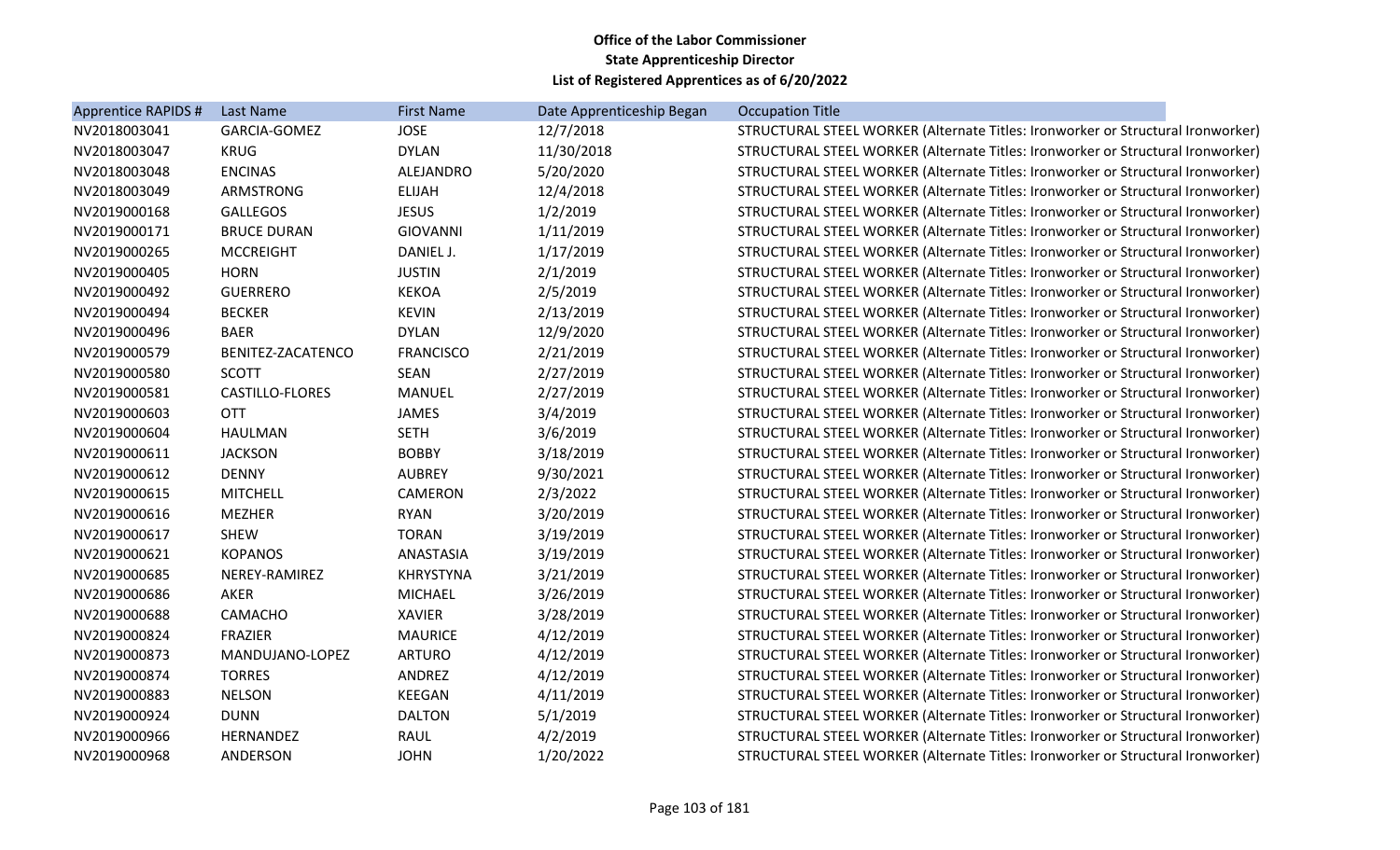| Apprentice RAPIDS # | Last Name         | <b>First Name</b> | Date Apprenticeship Began | <b>Occupation Title</b>                                                         |
|---------------------|-------------------|-------------------|---------------------------|---------------------------------------------------------------------------------|
| NV2019000970        | RODRIGUEZ-SERRANO | <b>CARLOS</b>     | 4/10/2019                 | STRUCTURAL STEEL WORKER (Alternate Titles: Ironworker or Structural Ironworker) |
| NV2019000973        | HARUTO-FUJISHIGE  | <b>REYN</b>       | 4/22/2019                 | STRUCTURAL STEEL WORKER (Alternate Titles: Ironworker or Structural Ironworker) |
| NV2019000977        | <b>LANDEROS</b>   | <b>JUSTIN</b>     | 3/7/2022                  | STRUCTURAL STEEL WORKER (Alternate Titles: Ironworker or Structural Ironworker) |
| NV2019000986        | <b>JOLLEVET</b>   | <b>DARREN</b>     | 5/1/2019                  | STRUCTURAL STEEL WORKER (Alternate Titles: Ironworker or Structural Ironworker) |
| NV2019001021        | <b>CURTIS</b>     | JAMES             | 5/13/2019                 | STRUCTURAL STEEL WORKER (Alternate Titles: Ironworker or Structural Ironworker) |
| NV2019001083        | <b>SCALES</b>     | <b>KYLE</b>       | 5/17/2019                 | STRUCTURAL STEEL WORKER (Alternate Titles: Ironworker or Structural Ironworker) |
| NV2019001084        | <b>PACHECO</b>    | SHAWN             | 5/13/2019                 | STRUCTURAL STEEL WORKER (Alternate Titles: Ironworker or Structural Ironworker) |
| NV2019001086        | <b>GRANITO</b>    | <b>ANTHONY</b>    | 5/21/2019                 | STRUCTURAL STEEL WORKER (Alternate Titles: Ironworker or Structural Ironworker) |
| NV2019001091        | SUAZO-COTA        | <b>OSIAS</b>      | 5/22/2019                 | STRUCTURAL STEEL WORKER (Alternate Titles: Ironworker or Structural Ironworker) |
| NV2019001115        | LEINGANG          | <b>RANDY</b>      | 5/24/2019                 | STRUCTURAL STEEL WORKER (Alternate Titles: Ironworker or Structural Ironworker) |
| NV2019001118        | WEISHEIM          | <b>COLTON</b>     | 5/24/2019                 | STRUCTURAL STEEL WORKER (Alternate Titles: Ironworker or Structural Ironworker) |
| NV2019001173        | Apaez             | Daniel            | 5/5/2022                  | STRUCTURAL STEEL WORKER (Alternate Titles: Ironworker or Structural Ironworker) |
| NV2019001178        | Sams              | Christopher       | 5/31/2019                 | STRUCTURAL STEEL WORKER (Alternate Titles: Ironworker or Structural Ironworker) |
| NV2019001210        | Odell             | <b>Bobbie</b>     | 6/11/2019                 | STRUCTURAL STEEL WORKER (Alternate Titles: Ironworker or Structural Ironworker) |
| NV2019001211        | Gallo             | Dante             | 6/11/2019                 | STRUCTURAL STEEL WORKER (Alternate Titles: Ironworker or Structural Ironworker) |
| NV2019001224        | Howes             | Jairus            | 6/12/2019                 | STRUCTURAL STEEL WORKER (Alternate Titles: Ironworker or Structural Ironworker) |
| NV2019001226        | Jimenez           | George            | 6/12/2019                 | STRUCTURAL STEEL WORKER (Alternate Titles: Ironworker or Structural Ironworker) |
| NV2019001315        | <b>MARTINEZ</b>   | <b>RAUL</b>       | 6/18/2019                 | STRUCTURAL STEEL WORKER (Alternate Titles: Ironworker or Structural Ironworker) |
| NV2019001317        | <b>PRESTON</b>    | <b>TAYRON D.</b>  | 6/18/2019                 | STRUCTURAL STEEL WORKER (Alternate Titles: Ironworker or Structural Ironworker) |
| NV2019001389        | Dolatre           | Anthony           | 6/26/2019                 | STRUCTURAL STEEL WORKER (Alternate Titles: Ironworker or Structural Ironworker) |
| NV2019001390        | Quintero-Violante | Martin            | 6/26/2019                 | STRUCTURAL STEEL WORKER (Alternate Titles: Ironworker or Structural Ironworker) |
| NV2019001391        | Ramirez-Nunez     | Francisco         | 6/26/2019                 | STRUCTURAL STEEL WORKER (Alternate Titles: Ironworker or Structural Ironworker) |
| NV2019001419        | Juarez            | Adrian            | 6/27/2019                 | STRUCTURAL STEEL WORKER (Alternate Titles: Ironworker or Structural Ironworker) |
| NV2019001580        | Aguirre-Alonso    | Andres            | 7/1/2019                  | STRUCTURAL STEEL WORKER (Alternate Titles: Ironworker or Structural Ironworker) |
| NV2019001582        | Guillen Jr        | Conrad            | 7/3/2019                  | STRUCTURAL STEEL WORKER (Alternate Titles: Ironworker or Structural Ironworker) |
| NV2019001583        | Avila             | German            | 7/9/2019                  | STRUCTURAL STEEL WORKER (Alternate Titles: Ironworker or Structural Ironworker) |
| NV2019001586        | Chee Jr           | Benjamin          | 7/10/2019                 | STRUCTURAL STEEL WORKER (Alternate Titles: Ironworker or Structural Ironworker) |
| NV2019001588        | Chee              | Terrell           | 7/10/2019                 | STRUCTURAL STEEL WORKER (Alternate Titles: Ironworker or Structural Ironworker) |
| NV2019001681        | Rodman            | Jacob             | 5/6/2021                  | STRUCTURAL STEEL WORKER (Alternate Titles: Ironworker or Structural Ironworker) |
| NV2019001682        | Mccans            | Chase             | 7/15/2019                 | STRUCTURAL STEEL WORKER (Alternate Titles: Ironworker or Structural Ironworker) |
| NV2019001683        | Carney            | Michael           | 7/18/2019                 | STRUCTURAL STEEL WORKER (Alternate Titles: Ironworker or Structural Ironworker) |
| NV2019001684        | <b>Bosco</b>      | Eric              | 7/18/2019                 | STRUCTURAL STEEL WORKER (Alternate Titles: Ironworker or Structural Ironworker) |
|                     |                   |                   |                           |                                                                                 |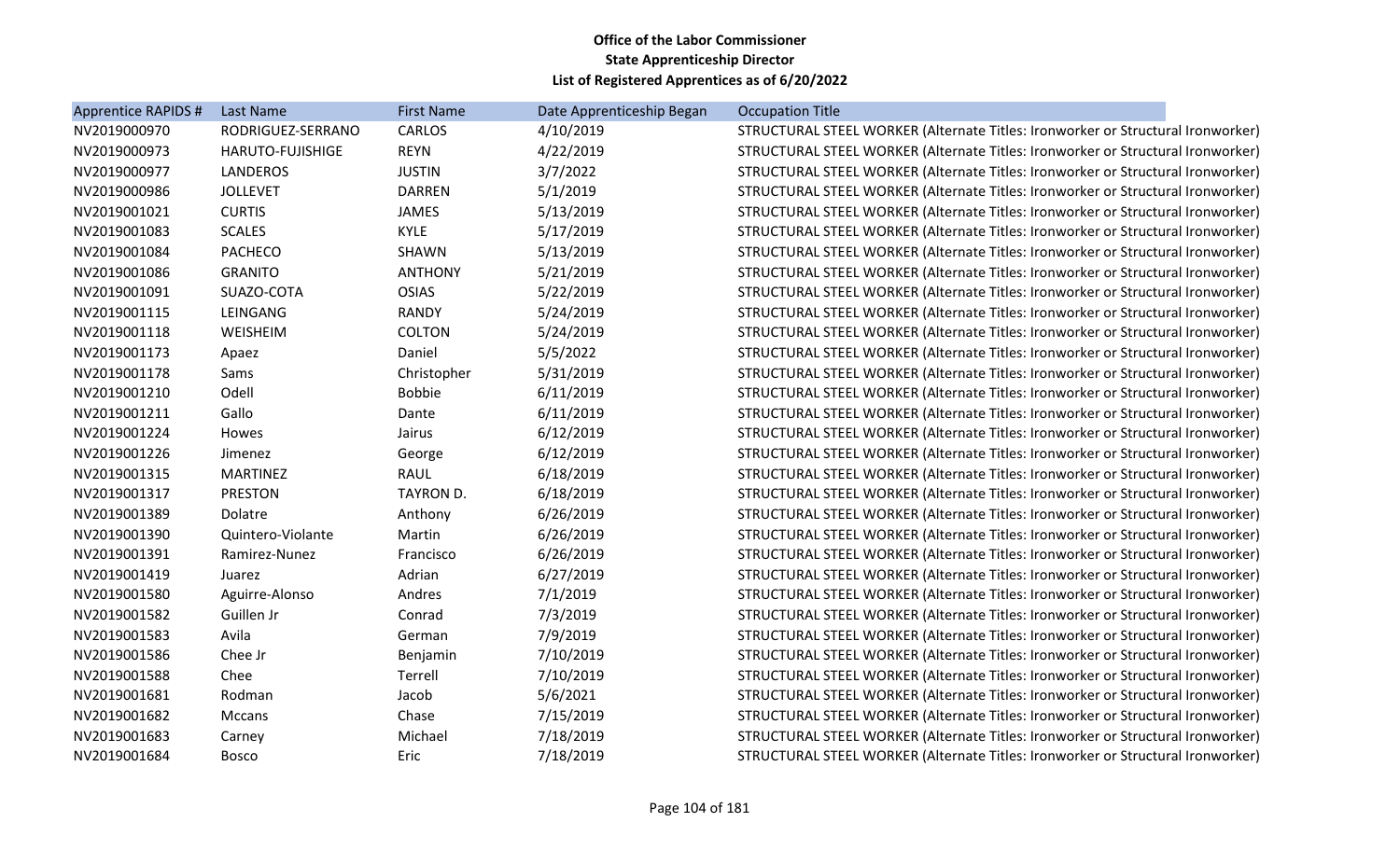| Apprentice RAPIDS # | Last Name                 | <b>First Name</b>  | Date Apprenticeship Began | <b>Occupation Title</b>                                                         |
|---------------------|---------------------------|--------------------|---------------------------|---------------------------------------------------------------------------------|
| NV2019001830        | <b>ANTUNA</b>             | <b>NICO</b>        | 8/13/2019                 | STRUCTURAL STEEL WORKER (Alternate Titles: Ironworker or Structural Ironworker) |
| NV2019001832        | LARA                      | <b>MATTHEW</b>     | 8/13/2019                 | STRUCTURAL STEEL WORKER (Alternate Titles: Ironworker or Structural Ironworker) |
| NV2019001838        | <b>SCANLAN</b>            | <b>IAN</b>         | 8/15/2019                 | STRUCTURAL STEEL WORKER (Alternate Titles: Ironworker or Structural Ironworker) |
| NV2019001839        | <b>BORQUEZ</b>            | RAYMUNDO           | 8/15/2019                 | STRUCTURAL STEEL WORKER (Alternate Titles: Ironworker or Structural Ironworker) |
| NV2019002147        | OCHOA-ARELLANO            | ANDY               | 9/9/2019                  | STRUCTURAL STEEL WORKER (Alternate Titles: Ironworker or Structural Ironworker) |
| NV2019002275        | <b>MAUPIN</b>             | MAXWELL            | 8/1/2019                  | STRUCTURAL STEEL WORKER (Alternate Titles: Ironworker or Structural Ironworker) |
| NV2019002285        | <b>WOOD</b>               | <b>WILLIAM</b>     | 9/16/2019                 | STRUCTURAL STEEL WORKER (Alternate Titles: Ironworker or Structural Ironworker) |
| NV2019002295        | <b>YOUNG</b>              | <b>CHRISTOPHER</b> | 9/17/2019                 | STRUCTURAL STEEL WORKER (Alternate Titles: Ironworker or Structural Ironworker) |
| NV2019002315        | <b>SIPES</b>              | <b>JOSHUA</b>      | 9/17/2019                 | STRUCTURAL STEEL WORKER (Alternate Titles: Ironworker or Structural Ironworker) |
| NV2019002340        | MELENDEZ                  | <b>DAVID</b>       | 9/24/2019                 | STRUCTURAL STEEL WORKER (Alternate Titles: Ironworker or Structural Ironworker) |
| NV2019002346        | LUDWIG                    | <b>MATTHEW</b>     | 9/26/2019                 | STRUCTURAL STEEL WORKER (Alternate Titles: Ironworker or Structural Ironworker) |
| NV2019002461        | <b>GARCIA</b>             | <b>CHRISTIAN</b>   | 10/8/2019                 | STRUCTURAL STEEL WORKER (Alternate Titles: Ironworker or Structural Ironworker) |
| NV2019002462        | CARRILLO                  | <b>BRUNO</b>       | 10/8/2019                 | STRUCTURAL STEEL WORKER (Alternate Titles: Ironworker or Structural Ironworker) |
| NV2019002548        | <b>DIAZ</b>               | <b>MICHAEL</b>     | 10/28/2019                | STRUCTURAL STEEL WORKER (Alternate Titles: Ironworker or Structural Ironworker) |
| NV2020000087        | <b>CHAVEZ</b>             | <b>DAVID</b>       | 1/16/2020                 | STRUCTURAL STEEL WORKER (Alternate Titles: Ironworker or Structural Ironworker) |
| NV2020000259        | <b>TELLO</b>              | <b>ROZENDO</b>     | 2/11/2020                 | STRUCTURAL STEEL WORKER (Alternate Titles: Ironworker or Structural Ironworker) |
| NV2020000414        | CORDOVA                   | <b>ARTURO</b>      | 3/4/2020                  | STRUCTURAL STEEL WORKER (Alternate Titles: Ironworker or Structural Ironworker) |
| NV2020001102        | ARELLANO                  | ANDY               | 7/9/2020                  | STRUCTURAL STEEL WORKER (Alternate Titles: Ironworker or Structural Ironworker) |
| NV2020001105        | <b>PIKE</b>               | <b>GREGORY</b>     | 7/8/2020                  | STRUCTURAL STEEL WORKER (Alternate Titles: Ironworker or Structural Ironworker) |
| NV2020001163        | <b>WATSON</b>             | <b>JEREMY</b>      | 8/4/2020                  | STRUCTURAL STEEL WORKER (Alternate Titles: Ironworker or Structural Ironworker) |
| NV2020001325        | AMPLAYO                   | <b>ANTHONY</b>     | 8/27/2020                 | STRUCTURAL STEEL WORKER (Alternate Titles: Ironworker or Structural Ironworker) |
| NV2020001682        | <b>LIZARES</b>            | RIO-BENJAMIN       | 11/25/2020                | STRUCTURAL STEEL WORKER (Alternate Titles: Ironworker or Structural Ironworker) |
| NV2020001786        | <b>LANDEROS</b>           | LEONARDO           | 12/11/2020                | STRUCTURAL STEEL WORKER (Alternate Titles: Ironworker or Structural Ironworker) |
| NV2020001803        | WESTFALL                  | <b>JAYSON</b>      | 12/21/2020                | STRUCTURAL STEEL WORKER (Alternate Titles: Ironworker or Structural Ironworker) |
| NV2021000006        | <b>LANDEROS</b>           | LUIS               | 1/5/2021                  | STRUCTURAL STEEL WORKER (Alternate Titles: Ironworker or Structural Ironworker) |
| NV2021000068        | <b>RIVERA</b>             | <b>ESIQUIO</b>     | 2/5/2021                  | STRUCTURAL STEEL WORKER (Alternate Titles: Ironworker or Structural Ironworker) |
| NV2021000095        | <b>SERRALDE CABALLERO</b> | <b>JOSE</b>        | 2/8/2021                  | STRUCTURAL STEEL WORKER (Alternate Titles: Ironworker or Structural Ironworker) |
| NV2021000121        | <b>CHARLEY</b>            | <b>MATTHEW</b>     | 2/15/2021                 | STRUCTURAL STEEL WORKER (Alternate Titles: Ironworker or Structural Ironworker) |
| NV2021000321        | SALCEDO-SALAZAR           | PEDRO              | 3/23/2021                 | STRUCTURAL STEEL WORKER (Alternate Titles: Ironworker or Structural Ironworker) |
| NV2021000473        | MORALES-GARCIA            | <b>JOSE</b>        | 4/26/2021                 | STRUCTURAL STEEL WORKER (Alternate Titles: Ironworker or Structural Ironworker) |
| NV2021000672        | <b>DYER</b>               | <b>ALAN</b>        | 5/25/2021                 | STRUCTURAL STEEL WORKER (Alternate Titles: Ironworker or Structural Ironworker) |
| NV2021000925        | <b>KLUG</b>               | ZACHARY            | 7/7/2021                  | STRUCTURAL STEEL WORKER (Alternate Titles: Ironworker or Structural Ironworker) |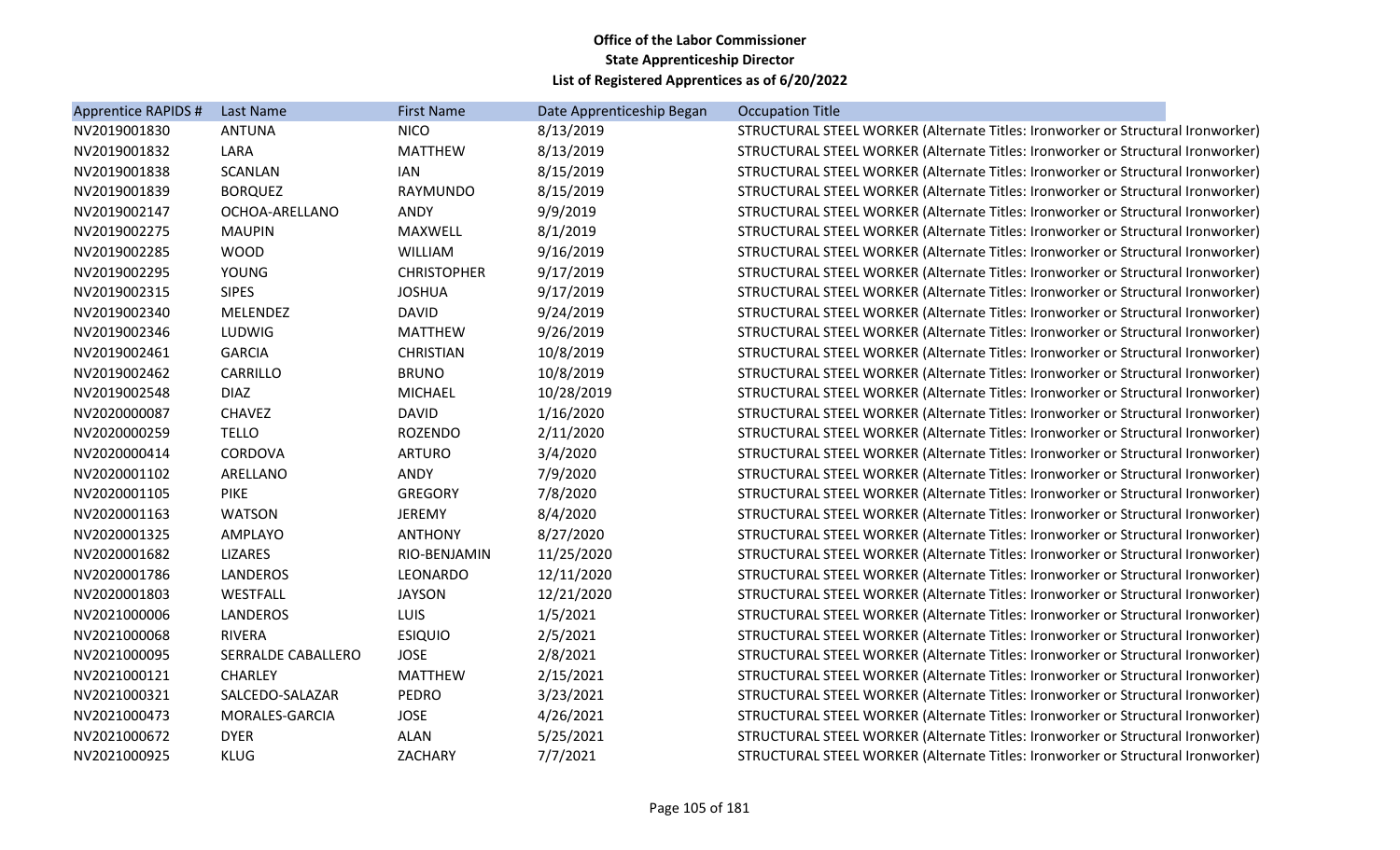| Apprentice RAPIDS # | Last Name         | <b>First Name</b> | Date Apprenticeship Began | <b>Occupation Title</b>                                                         |
|---------------------|-------------------|-------------------|---------------------------|---------------------------------------------------------------------------------|
| NV2021001298        | WEBBER            | <b>JASON</b>      | 8/25/2021                 | STRUCTURAL STEEL WORKER (Alternate Titles: Ironworker or Structural Ironworker) |
| NV2021001451        | <b>MEDERO</b>     | <b>ADRIAN</b>     | 9/17/2021                 | STRUCTURAL STEEL WORKER (Alternate Titles: Ironworker or Structural Ironworker) |
| NV2021001795        | <b>CAIRNCROSS</b> | <b>TYLER</b>      | 10/1/2021                 | STRUCTURAL STEEL WORKER (Alternate Titles: Ironworker or Structural Ironworker) |
| NV2021001935        | <b>RIVERA</b>     | <b>JOSE</b>       | 10/1/2021                 | STRUCTURAL STEEL WORKER (Alternate Titles: Ironworker or Structural Ironworker) |
| NV2022000054        | <b>FORCUM</b>     | <b>JAMES</b>      | 1/12/2022                 | STRUCTURAL STEEL WORKER (Alternate Titles: Ironworker or Structural Ironworker) |
| NV2022000086        | <b>DUMM</b>       | CODY              | 1/20/2022                 | STRUCTURAL STEEL WORKER (Alternate Titles: Ironworker or Structural Ironworker) |
| NV2022000235        | LANDEROS-RAMIREZ  | <b>ADRIAN</b>     | 2/7/2022                  | STRUCTURAL STEEL WORKER (Alternate Titles: Ironworker or Structural Ironworker) |
| NV2022000236        | <b>PAEA</b>       | <b>TEVITA</b>     | 2/8/2022                  | STRUCTURAL STEEL WORKER (Alternate Titles: Ironworker or Structural Ironworker) |
| NV2022000331        | <b>MELCHOR</b>    | <b>CRISTIAN</b>   | 3/4/2022                  | STRUCTURAL STEEL WORKER (Alternate Titles: Ironworker or Structural Ironworker) |
| NV2022000387        | <b>DROMGOOLE</b>  | <b>GREGORY</b>    | 3/16/2022                 | STRUCTURAL STEEL WORKER (Alternate Titles: Ironworker or Structural Ironworker) |
| NV2022000484        | <b>BOSTEDT</b>    | ALEXANDER         | 3/25/2022                 | STRUCTURAL STEEL WORKER (Alternate Titles: Ironworker or Structural Ironworker) |
| NV2022000580        | ORTIZ             | <b>EMILIO</b>     | 4/4/2022                  | STRUCTURAL STEEL WORKER (Alternate Titles: Ironworker or Structural Ironworker) |
| NV2022000581        | KLUDASCH          | <b>KYLE</b>       | 4/13/2022                 | STRUCTURAL STEEL WORKER (Alternate Titles: Ironworker or Structural Ironworker) |
| NV2022000774        | <b>LANDEROS</b>   | <b>VIDAL</b>      | 5/2/2022                  | STRUCTURAL STEEL WORKER (Alternate Titles: Ironworker or Structural Ironworker) |
| NV2022000859        | <b>OTT</b>        | <b>SKYLER</b>     | 5/12/2022                 | STRUCTURAL STEEL WORKER (Alternate Titles: Ironworker or Structural Ironworker) |
| NV2022000862        | <b>COOK</b>       | <b>DONAVAN</b>    | 5/23/2022                 | STRUCTURAL STEEL WORKER (Alternate Titles: Ironworker or Structural Ironworker) |
| NV2022000880        | AKER              | <b>MATTHEW</b>    | 5/27/2022                 | STRUCTURAL STEEL WORKER (Alternate Titles: Ironworker or Structural Ironworker) |
| NV2022001004        | <b>BARRETT</b>    | <b>BRAD</b>       | 1/12/2022                 | STRUCTURAL STEEL WORKER (Alternate Titles: Ironworker or Structural Ironworker) |
| NV2022001037        | <b>MOORE</b>      | <b>SIRTEVIN</b>   | 6/6/2022                  | STRUCTURAL STEEL WORKER (Alternate Titles: Ironworker or Structural Ironworker) |
| NV2022001066        | <b>FREITAS</b>    | <b>WALTER</b>     | 6/6/2022                  | STRUCTURAL STEEL WORKER (Alternate Titles: Ironworker or Structural Ironworker) |
| NV04N005219         | <b>COLLETTI</b>   | <b>JOHN</b>       | 3/5/2021                  | <b>CONSTRUCTION CRAFT LABORER</b>                                               |
| NV14N030289         | <b>OWENS</b>      | <b>CHASE</b>      | 2/23/2022                 | <b>CONSTRUCTION CRAFT LABORER</b>                                               |
| NV16N032523         | <b>STRAIGHT</b>   | <b>RICHARD</b>    | 2/23/2022                 | <b>CONSTRUCTION CRAFT LABORER</b>                                               |
| NV2018002538        | <b>MARTINEZ</b>   | SANTIAGO          | 9/21/2018                 | <b>CONSTRUCTION CRAFT LABORER</b>                                               |
| NV2019000525        | <b>MARSHALL</b>   | <b>BEAU</b>       | 2/22/2019                 | <b>CONSTRUCTION CRAFT LABORER</b>                                               |
| NV2019000866        | <b>SMITH</b>      | <b>JOSHUA</b>     | 11/30/2021                | <b>CONSTRUCTION CRAFT LABORER</b>                                               |
| NV2019001423        | <b>ALBRIGHT</b>   | <b>JORDYN</b>     | 6/26/2019                 | <b>CONSTRUCTION CRAFT LABORER</b>                                               |
| NV2019001621        | VANEGAS           | <b>RAUL</b>       | 2/15/2022                 | <b>CONSTRUCTION CRAFT LABORER</b>                                               |
| NV2019001698        | RODRIGUEZ-PEREZ   | CRISTIAN          | 7/25/2019                 | <b>CONSTRUCTION CRAFT LABORER</b>                                               |
| NV2019002576        | <b>HUIZAR</b>     | <b>ARTURO</b>     | 10/29/2019                | <b>CONSTRUCTION CRAFT LABORER</b>                                               |
| NV2019002582        | WASILEWSKI        | <b>DOMINICK</b>   | 8/19/2021                 | <b>CONSTRUCTION CRAFT LABORER</b>                                               |
| NV2020000134        | WARD              | KAILEIGH          | 1/20/2020                 | <b>CONSTRUCTION CRAFT LABORER</b>                                               |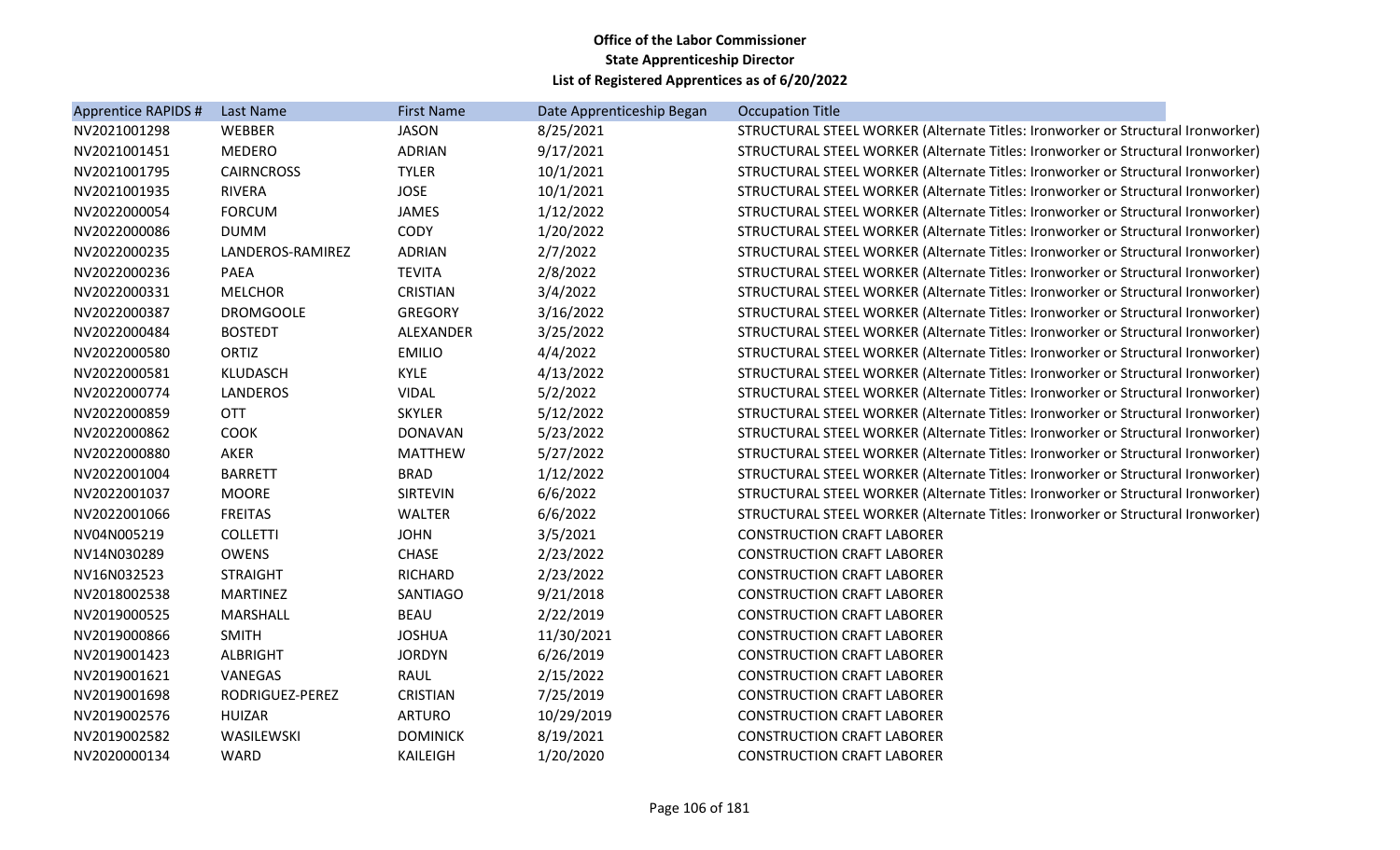| Apprentice RAPIDS # | Last Name          | <b>First Name</b> | Date Apprenticeship Began | <b>Occupation Title</b>           |
|---------------------|--------------------|-------------------|---------------------------|-----------------------------------|
| NV2020000169        | Gutierrez          | Juan              | 1/23/2020                 | <b>CONSTRUCTION CRAFT LABORER</b> |
| NV2020000256        | <b>HOKANSON</b>    | <b>TRAVIS</b>     | 2/7/2020                  | <b>CONSTRUCTION CRAFT LABORER</b> |
| NV2020000458        | <b>CONNERS</b>     | <b>JOSHUA</b>     | 3/13/2020                 | <b>CONSTRUCTION CRAFT LABORER</b> |
| NV2020000466        | SAPIEN             | <b>GABRIEL</b>    | 3/11/2020                 | <b>CONSTRUCTION CRAFT LABORER</b> |
| NV2020000689        | AVILA-MAGALLANES   | <b>EDGAR</b>      | 5/8/2020                  | <b>CONSTRUCTION CRAFT LABORER</b> |
| NV2020000775        | <b>DALY</b>        | <b>BRIAN</b>      | 5/29/2020                 | <b>CONSTRUCTION CRAFT LABORER</b> |
| NV2020000868        | HERNANDEZ          | EDWARD            | 6/18/2020                 | <b>CONSTRUCTION CRAFT LABORER</b> |
| NV2020000885        | <b>SISNEROS</b>    | <b>LINDSEY</b>    | 6/18/2020                 | <b>CONSTRUCTION CRAFT LABORER</b> |
| NV2020001071        | CARPIO             | <b>EDWIN</b>      | 10/22/2021                | <b>CONSTRUCTION CRAFT LABORER</b> |
| NV2020001151        | <b>HOLMES</b>      | LOGAN             | 8/5/2020                  | <b>CONSTRUCTION CRAFT LABORER</b> |
| NV2020001279        | <b>CRAUGH</b>      | <b>OWEN</b>       | 8/27/2020                 | <b>CONSTRUCTION CRAFT LABORER</b> |
| NV2020001335        | <b>RECIO</b>       | <b>VINCENT</b>    | 6/18/2020                 | <b>CONSTRUCTION CRAFT LABORER</b> |
| NV2020001443        | <b>PEREZ</b>       | <b>JERRY</b>      | 9/24/2020                 | <b>CONSTRUCTION CRAFT LABORER</b> |
| NV2020001534        | <b>CORTES</b>      | <b>SERGIO</b>     | 10/9/2020                 | <b>CONSTRUCTION CRAFT LABORER</b> |
| NV2020001787        | <b>BORJA</b>       | <b>RAY</b>        | 12/7/2020                 | <b>CONSTRUCTION CRAFT LABORER</b> |
| NV2020001789        | <b>GIOVANNETTI</b> | <b>FRANCIS</b>    | 12/8/2020                 | <b>CONSTRUCTION CRAFT LABORER</b> |
| NV2020001792        | <b>MAGONCIA</b>    | <b>ERNESTO</b>    | 12/4/2020                 | <b>CONSTRUCTION CRAFT LABORER</b> |
| NV2021000044        | SANCHEZ            | <b>DAISY</b>      | 1/14/2021                 | <b>CONSTRUCTION CRAFT LABORER</b> |
| NV2021000081        | <b>KOLODGE</b>     | <b>RYAN</b>       | 2/5/2021                  | <b>CONSTRUCTION CRAFT LABORER</b> |
| NV2021000094        | SAMARDOKAS         | <b>DANAS</b>      | 2/10/2021                 | <b>CONSTRUCTION CRAFT LABORER</b> |
| NV2021000125        | ESTRADA-PACHECO    | <b>JAVIER</b>     | 2/12/2021                 | <b>CONSTRUCTION CRAFT LABORER</b> |
| NV2021000135        | RIOS-SANCHEZ       | <b>JUAN</b>       | 2/18/2021                 | <b>CONSTRUCTION CRAFT LABORER</b> |
| NV2021000136        | <b>DAY</b>         | RONALD            | 2/18/2021                 | <b>CONSTRUCTION CRAFT LABORER</b> |
| NV2021000211        | THRAILKILL         | <b>ANTHONY</b>    | 2/26/2021                 | <b>CONSTRUCTION CRAFT LABORER</b> |
| NV2021000212        | <b>HILL</b>        | LIAM              | 2/26/2021                 | <b>CONSTRUCTION CRAFT LABORER</b> |
| NV2021000213        | ORTIZ              | PHILLIP           | 2/26/2021                 | <b>CONSTRUCTION CRAFT LABORER</b> |
| NV2021000262        | <b>PAILLIOTET</b>  | <b>DAVIS</b>      | 3/11/2021                 | <b>CONSTRUCTION CRAFT LABORER</b> |
| NV2021000295        | <b>TAVARES</b>     | <b>JOSUE</b>      | 4/5/2022                  | <b>CONSTRUCTION CRAFT LABORER</b> |
| NV2021000296        | PEREZ HOY          | CRISTIAN          | 3/22/2022                 | <b>CONSTRUCTION CRAFT LABORER</b> |
| NV2021000362        | <b>BALL-BRYANT</b> | LEVI              | 3/29/2021                 | <b>CONSTRUCTION CRAFT LABORER</b> |
| NV2021000447        | RAMIREZ-BURGARA    | <b>CESAR</b>      | 4/14/2021                 | <b>CONSTRUCTION CRAFT LABORER</b> |
| NV2021000468        | POZUELOS-BEZA      | <b>KENNY</b>      | 4/26/2021                 | <b>CONSTRUCTION CRAFT LABORER</b> |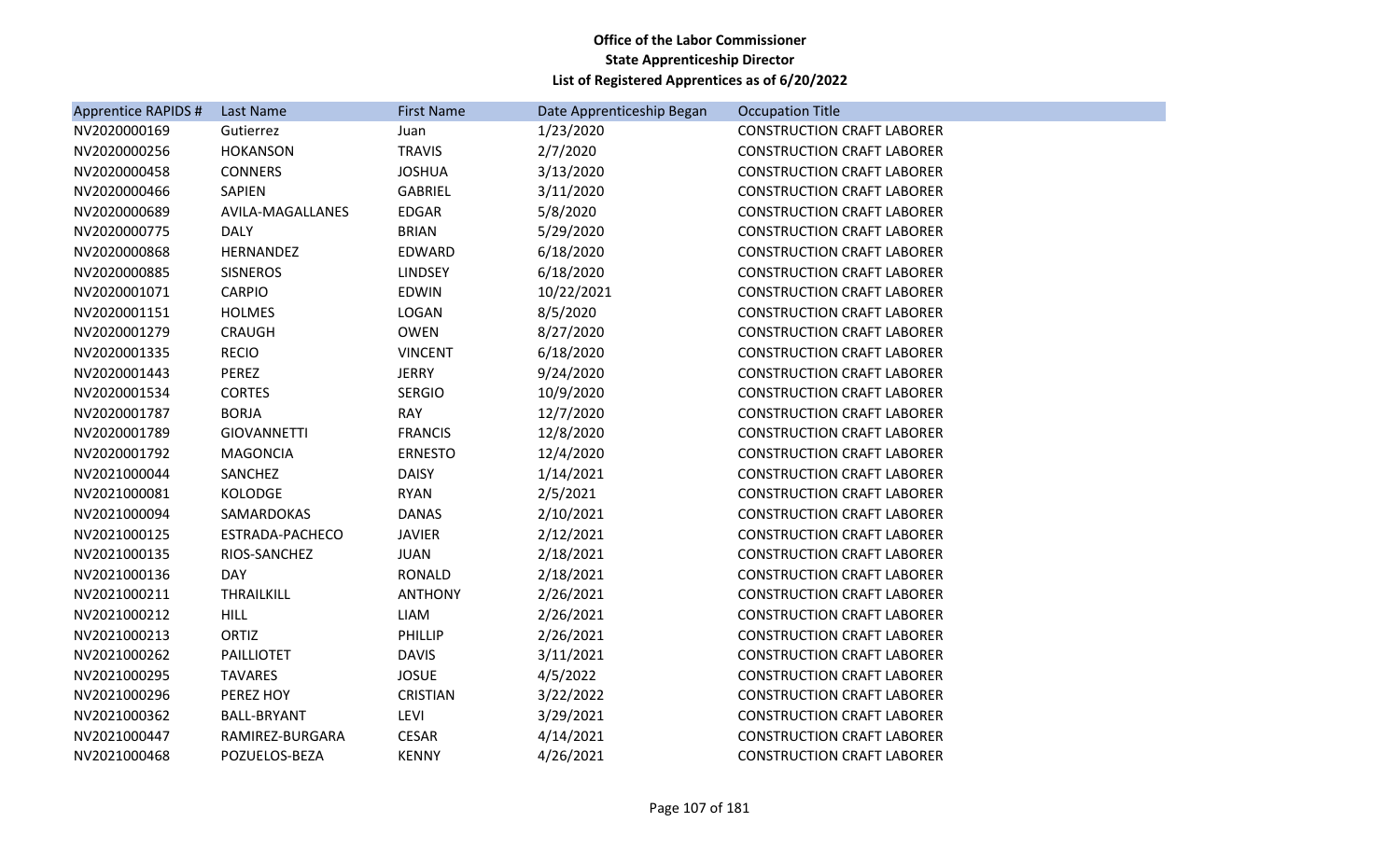| <b>Apprentice RAPIDS #</b> | Last Name         | <b>First Name</b>  | Date Apprenticeship Began | <b>Occupation Title</b>           |
|----------------------------|-------------------|--------------------|---------------------------|-----------------------------------|
| NV2021000470               | <b>ALCARAZ</b>    | <b>JESUS</b>       | 4/22/2021                 | <b>CONSTRUCTION CRAFT LABORER</b> |
| NV2021000495               | <b>CONTRERAS</b>  | <b>ALDEN</b>       | 4/26/2021                 | <b>CONSTRUCTION CRAFT LABORER</b> |
| NV2021000625               | Adamy-Allen       | Sheldon            | 5/17/2021                 | <b>CONSTRUCTION CRAFT LABORER</b> |
| NV2021000626               | Salazar           | Armando            | 5/3/2022                  | <b>CONSTRUCTION CRAFT LABORER</b> |
| NV2021000673               | GUTIERREZ-CARDOZO | ELEAZAR            | 5/7/2021                  | <b>CONSTRUCTION CRAFT LABORER</b> |
| NV2021000677               | CORTEZ-GARCIA     | <b>EDUARDO</b>     | 5/24/2021                 | <b>CONSTRUCTION CRAFT LABORER</b> |
| NV2021000697               | <b>ROGERS</b>     | <b>JESSICA</b>     | 5/27/2021                 | <b>CONSTRUCTION CRAFT LABORER</b> |
| NV2021000799               | Herrera           | Jorge              | 6/10/2021                 | <b>CONSTRUCTION CRAFT LABORER</b> |
| NV2021000857               | Rivas             | Philip             | 6/24/2021                 | <b>CONSTRUCTION CRAFT LABORER</b> |
| NV2021000858               | Fisher            | Johnathan          | 6/17/2021                 | <b>CONSTRUCTION CRAFT LABORER</b> |
| NV2021000862               | <b>AFU</b>        | <b>VEHEKITE</b>    | 6/24/2021                 | <b>CONSTRUCTION CRAFT LABORER</b> |
| NV2021000863               | <b>TORRES</b>     | <b>JUAN</b>        | 6/24/2021                 | <b>CONSTRUCTION CRAFT LABORER</b> |
| NV2021000905               | <b>NICHOLSON</b>  | <b>DALLAS</b>      | 5/13/2022                 | <b>CONSTRUCTION CRAFT LABORER</b> |
| NV2021001027               | NEVAREZ-GONZALEZ  | <b>HECTOR</b>      | 7/9/2021                  | <b>CONSTRUCTION CRAFT LABORER</b> |
| NV2021001072               | <b>WILLIAMS</b>   | <b>JUSTICE</b>     | 7/16/2021                 | <b>CONSTRUCTION CRAFT LABORER</b> |
| NV2021001138               | SANDERS           | <b>TARALE</b>      | 7/30/2021                 | <b>CONSTRUCTION CRAFT LABORER</b> |
| NV2021001232               | <b>NEALEY</b>     | <b>BRIAN</b>       | 8/12/2021                 | <b>CONSTRUCTION CRAFT LABORER</b> |
| NV2021001240               | MORA-SILVA        | <b>DAGOBERTO</b>   | 8/12/2021                 | <b>CONSTRUCTION CRAFT LABORER</b> |
| NV2021001273               | <b>AGUIRRE</b>    | <b>LEONEL</b>      | 8/12/2021                 | <b>CONSTRUCTION CRAFT LABORER</b> |
| NV2021001437               | <b>DARROUGH</b>   | <b>RAYMOND</b>     | 9/13/2021                 | <b>CONSTRUCTION CRAFT LABORER</b> |
| NV2021001468               | <b>RIVERA</b>     | <b>IVAN</b>        | 9/22/2021                 | <b>CONSTRUCTION CRAFT LABORER</b> |
| NV2021001469               | ROUGEAU           | <b>RUDY</b>        | 9/22/2021                 | <b>CONSTRUCTION CRAFT LABORER</b> |
| NV2021001470               | <b>CORREIA</b>    | AARON              | 9/22/2021                 | <b>CONSTRUCTION CRAFT LABORER</b> |
| NV2021001559               | <b>CORTES</b>     | EDGAR              | 10/1/2021                 | <b>CONSTRUCTION CRAFT LABORER</b> |
| NV2021001602               | <b>VICTORINO</b>  | <b>ARDELL</b>      | 10/7/2021                 | <b>CONSTRUCTION CRAFT LABORER</b> |
| NV2021001762               | <b>BRICKHOUSE</b> | <b>MICHAEL</b>     | 11/2/2021                 | <b>CONSTRUCTION CRAFT LABORER</b> |
| NV2021001763               | <b>TAYLOR</b>     | D'VANTE            | 11/2/2021                 | <b>CONSTRUCTION CRAFT LABORER</b> |
| NV2021001788               | <b>EDGLEY</b>     | <b>HARRISON</b>    | 11/5/2021                 | <b>CONSTRUCTION CRAFT LABORER</b> |
| NV2021001889               | LERMA             | <b>JOSHUA</b>      | 12/8/2021                 | <b>CONSTRUCTION CRAFT LABORER</b> |
| NV2021001928               | <b>BECKMAN</b>    | <b>DEREK</b>       | 12/16/2021                | <b>CONSTRUCTION CRAFT LABORER</b> |
| NV2022000067               | <b>RODARTE</b>    | <b>JOSE</b>        | 1/20/2022                 | <b>CONSTRUCTION CRAFT LABORER</b> |
| NV2022000068               | RODALLEGAS        | <b>JUAN MIGUEL</b> | 1/20/2022                 | <b>CONSTRUCTION CRAFT LABORER</b> |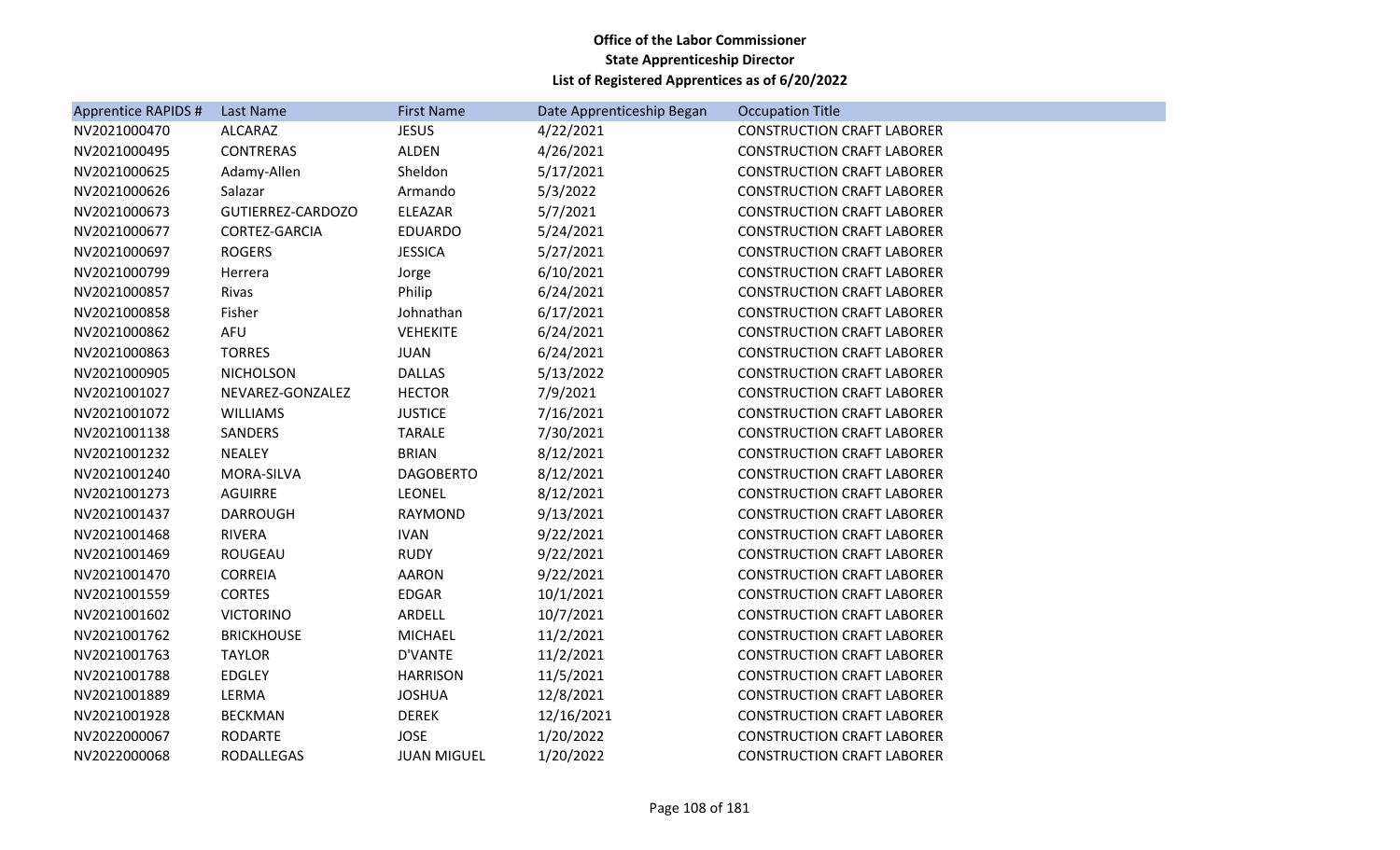| <b>Apprentice RAPIDS #</b> | Last Name         | <b>First Name</b> | Date Apprenticeship Began | <b>Occupation Title</b>           |
|----------------------------|-------------------|-------------------|---------------------------|-----------------------------------|
| NV2022000069               | <b>RODRIGUEZ</b>  | <b>ADRIAN</b>     | 1/20/2022                 | <b>CONSTRUCTION CRAFT LABORER</b> |
| NV2022000070               | SAMANIEGO         | <b>LUIS</b>       | 1/20/2022                 | <b>CONSTRUCTION CRAFT LABORER</b> |
| NV2022000071               | SAMANIEGO         | <b>MARTIN</b>     | 1/20/2022                 | <b>CONSTRUCTION CRAFT LABORER</b> |
| NV2022000245               | HERNANDEZ-ALVAREZ | <b>BRYAN</b>      | 2/16/2022                 | <b>CONSTRUCTION CRAFT LABORER</b> |
| NV2022000345               | <b>MARTIN</b>     | <b>ALAN</b>       | 3/9/2022                  | <b>CONSTRUCTION CRAFT LABORER</b> |
| NV2022000374               | PADILLA           | <b>ADAN</b>       | 3/16/2022                 | <b>CONSTRUCTION CRAFT LABORER</b> |
| NV2022000379               | <b>ODELL</b>      | <b>NATHAN</b>     | 3/18/2022                 | <b>CONSTRUCTION CRAFT LABORER</b> |
| NV2022000401               | <b>SEITZ</b>      | CAMERON           | 3/22/2022                 | <b>CONSTRUCTION CRAFT LABORER</b> |
| NV2022000529               | CRUZ              | <b>RUBEN</b>      | 4/5/2022                  | <b>CONSTRUCTION CRAFT LABORER</b> |
| NV2022000572               | WINSTEAD          | WESLEY            | 4/12/2022                 | <b>CONSTRUCTION CRAFT LABORER</b> |
| NV2022000575               | <b>ESTRADA</b>    | <b>DOUGLAS</b>    | 4/13/2022                 | <b>CONSTRUCTION CRAFT LABORER</b> |
| NV2022000584               | <b>BARAJAS</b>    | <b>ALEXIS</b>     | 4/14/2022                 | <b>CONSTRUCTION CRAFT LABORER</b> |
| NV2022000586               | <b>YEE</b>        | <b>GREGORY</b>    | 4/14/2022                 | <b>CONSTRUCTION CRAFT LABORER</b> |
| NV2022000705               | <b>VEGA-INES</b>  | <b>JOEL</b>       | 4/29/2022                 | <b>CONSTRUCTION CRAFT LABORER</b> |
| NV2022000706               | <b>RIOS</b>       | <b>RICHARD</b>    | 4/29/2022                 | <b>CONSTRUCTION CRAFT LABORER</b> |
| NV2022000707               | <b>GARCIA</b>     | <b>HOMAR</b>      | 4/29/2022                 | <b>CONSTRUCTION CRAFT LABORER</b> |
| NV2022000708               | SOTO              | <b>MIGUEL</b>     | 4/28/2022                 | <b>CONSTRUCTION CRAFT LABORER</b> |
| NV2022000725               | CRUZ-BAUTISTA     | <b>GERARDO</b>    | 5/4/2022                  | <b>CONSTRUCTION CRAFT LABORER</b> |
| NV2022000731               | VAZQUEZ-MARTINEZ  | <b>GENARO</b>     | 5/3/2022                  | <b>CONSTRUCTION CRAFT LABORER</b> |
| NV2022000820               | DEGUZMAN          | <b>JOSHUA</b>     | 5/12/2022                 | <b>CONSTRUCTION CRAFT LABORER</b> |
| NV2022000821               | MEDINA-JACINTO    | <b>JESUS</b>      | 5/13/2022                 | <b>CONSTRUCTION CRAFT LABORER</b> |
| NV2022000822               | <b>MACIAS</b>     | <b>MARK</b>       | 5/16/2022                 | <b>CONSTRUCTION CRAFT LABORER</b> |
| NV2022000823               | <b>SMITH</b>      | <b>TROY</b>       | 5/17/2022                 | <b>CONSTRUCTION CRAFT LABORER</b> |
| NV2022000824               | WINFIELD          | <b>WALKER</b>     | 5/17/2022                 | <b>CONSTRUCTION CRAFT LABORER</b> |
| NV2022000844               | Lorette           | Nicholas          | 5/18/2022                 | <b>CONSTRUCTION CRAFT LABORER</b> |
| NV2022000845               | Vasquez           | Manuel            | 5/18/2022                 | <b>CONSTRUCTION CRAFT LABORER</b> |
| NV2022000857               | Mariscal          | Ethan             | 5/16/2022                 | <b>CONSTRUCTION CRAFT LABORER</b> |
| NV2022000863               | Guerrero-Stopani  | Jason             | 5/23/2022                 | <b>CONSTRUCTION CRAFT LABORER</b> |
| NV2022000887               | Thompson          | Damian            | 5/31/2022                 | <b>CONSTRUCTION CRAFT LABORER</b> |
| NV2022000888               | Monroy            | Jorge             | 5/31/2022                 | <b>CONSTRUCTION CRAFT LABORER</b> |
| NV2022000889               | Petroff           | Darin             | 5/31/2022                 | <b>CONSTRUCTION CRAFT LABORER</b> |
| NV2022000890               | Pippen            | <b>Brian</b>      | 5/31/2022                 | <b>CONSTRUCTION CRAFT LABORER</b> |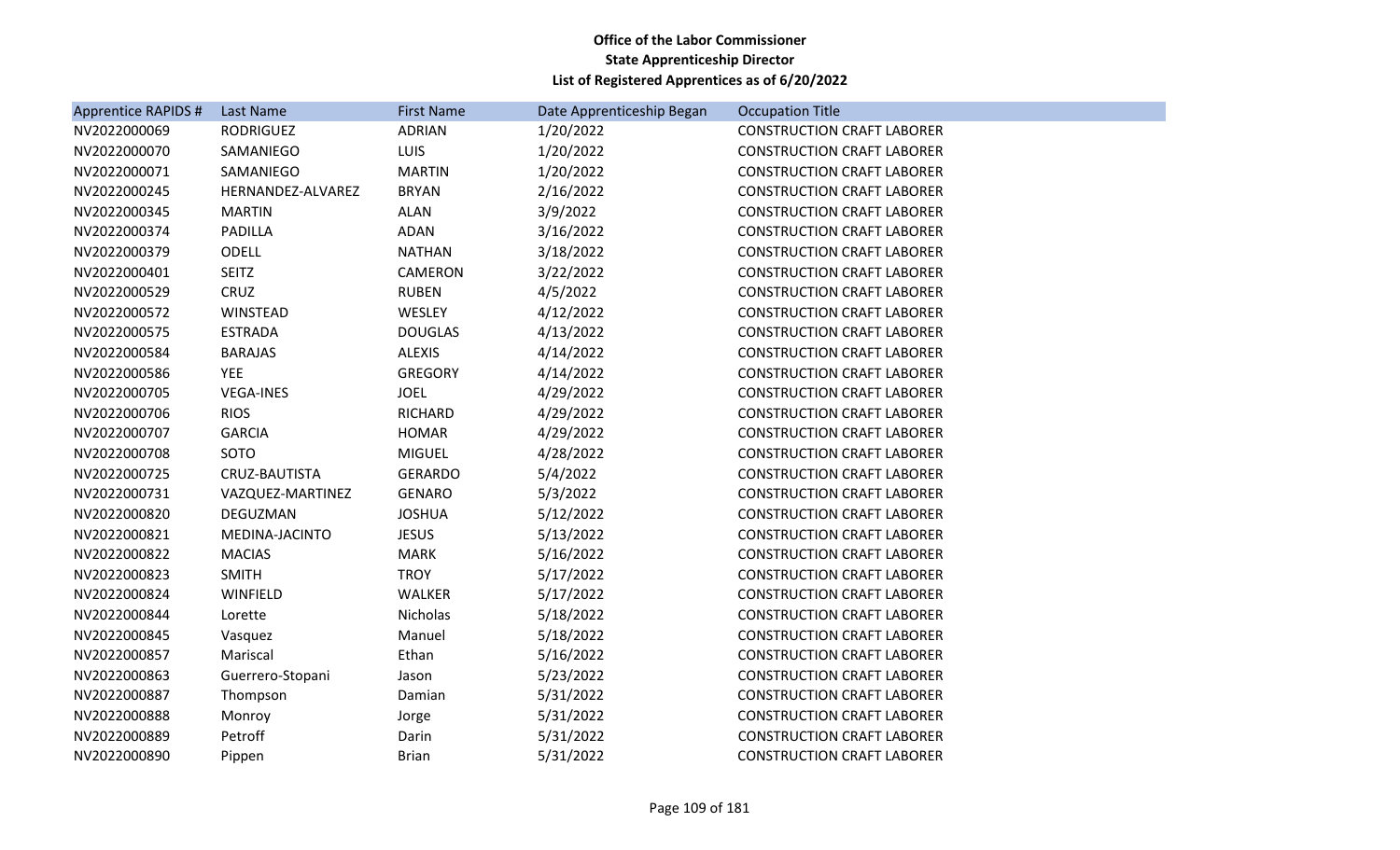| Apprentice RAPIDS # | Last Name              | <b>First Name</b> | Date Apprenticeship Began | <b>Occupation Title</b>                                     |
|---------------------|------------------------|-------------------|---------------------------|-------------------------------------------------------------|
| NV2022001008        | Sanchez                | Carlos            | 6/9/2022                  | <b>CONSTRUCTION CRAFT LABORER</b>                           |
| NV2022001009        | Medina-Estrada         | Jose              | 6/9/2022                  | <b>CONSTRUCTION CRAFT LABORER</b>                           |
| NV2022001010        | Amirfar                | Shawn             | 6/10/2022                 | <b>CONSTRUCTION CRAFT LABORER</b>                           |
| NV12N028425         | <b>LUCCHESI</b>        | <b>STEVEN</b>     | 6/21/2017                 | ELECTRICIAN, SUBSTATION                                     |
| NV17N034169         | <b>WILSON</b>          | <b>RICHARD</b>    | 6/2/2017                  | ELECTRICIAN, SUBSTATION                                     |
| NV2020000803        | Cheeney                | Derek             | 6/9/2020                  | LINE MAINTAINER (Alternate Title: High Voltage Electrician) |
| NV2021000849        | Cole                   | Alan              | 6/28/2021                 | LINE MAINTAINER (Alternate Title: High Voltage Electrician) |
| NV06N016670         | <b>BETANCOURT</b>      | <b>ROBERTO</b>    | 9/13/2006                 | <b>MARBLE SETTER</b>                                        |
| NV07N019662         | HERNANDEZ              | <b>ALBERTO</b>    | 5/14/2007                 | TILE SETTER                                                 |
| NV09N026750         | <b>FERTINO</b>         | <b>MARIO</b>      | 3/22/2022                 | <b>TILE FINISHER</b>                                        |
| NV09N026802         | <b>MENDOZA</b>         | <b>SERGIO</b>     | 9/28/2009                 | <b>TILE SETTER</b>                                          |
| NV12N028502         | <b>VILLEGAS</b>        | <b>JORGE</b>      | 3/26/2012                 | <b>BRICKLAYER (Construction)</b>                            |
| NV12N028717         | <b>CANTLIN</b>         | ANDRE             | 7/5/2012                  | TILE FINISHER                                               |
| NV13N029144         | ZAPATA                 | <b>CHRISTIAN</b>  | 3/6/2013                  | <b>BRICKLAYER (Construction)</b>                            |
| NV14N030485         | <b>FRANCHEY</b>        | <b>LAYTON</b>     | 10/31/2018                | TILE SETTER                                                 |
| NV14N030304         | NAMOKUEHA`PUN          | KAULUPALI         | 5/20/2014                 | <b>BRICKLAYER (Construction)</b>                            |
| NV14N030388         | ROJAS-CHAVEZ           | <b>JESUS</b>      | 6/30/2014                 | TILE FINISHER                                               |
| NV14N030614         | <b>LOPEZ</b>           | <b>JAVIER</b>     | 8/22/2014                 | <b>TILE FINISHER</b>                                        |
| NV15N031167         | <b>COREAS-PORTILLO</b> | <b>JOSE</b>       | 3/15/2019                 | <b>BRICKLAYER (Construction)</b>                            |
| NV08N023186         | <b>HELLMAN</b>         | CHASON            | 12/23/2014                | TILE SETTER                                                 |
| NV15N031180         | <b>BONILLA</b>         | LUIS              | 3/2/2015                  | TILE FINISHER                                               |
| NV15N031301         | <b>BETANCOURT</b>      | <b>ROBERTO</b>    | 5/11/2015                 | <b>TILE SETTER</b>                                          |
| NV15N031905         | CHAVARRIA-GARCIA       | <b>RONALD</b>     | 10/1/2018                 | TILE FINISHER                                               |
| NV15N031724         | QUITO                  | <b>JORGE</b>      | 9/15/2015                 | TILE FINISHER                                               |
| NV15N032050         | <b>POWERS</b>          | <b>RICHARD</b>    | 11/24/2015                | <b>TILE SETTER</b>                                          |
| NV15N031936         | CORRAL-LOPEZ           | <b>GABRIEL</b>    | 11/12/2015                | TILE SETTER                                                 |
| NV15N032099         | <b>ASCENCIO</b>        | ABINAEL           | 12/2/2015                 | TILE SETTER                                                 |
| NV15N032109         | DOMINGUEZ-CID          | <b>VICTOR</b>     | 12/7/2015                 | <b>TILE SETTER</b>                                          |
| NV15N032140         | RODRIGUEZ-GONZALEZ     | <b>JUAN</b>       | 12/10/2015                | <b>TILE SETTER</b>                                          |
| NV15N031975         | HERNANDEZ-VEGA         | <b>JUAN</b>       | 11/19/2015                | TILE FINISHER                                               |
| NV15N031972         | <b>REYNA</b>           | <b>JULIAN</b>     | 11/18/2015                | <b>TILE FINISHER</b>                                        |
| NV15N032056         | <b>LANDEROS</b>        | <b>MIGUEL</b>     | 8/21/2018                 | <b>TILE FINISHER</b>                                        |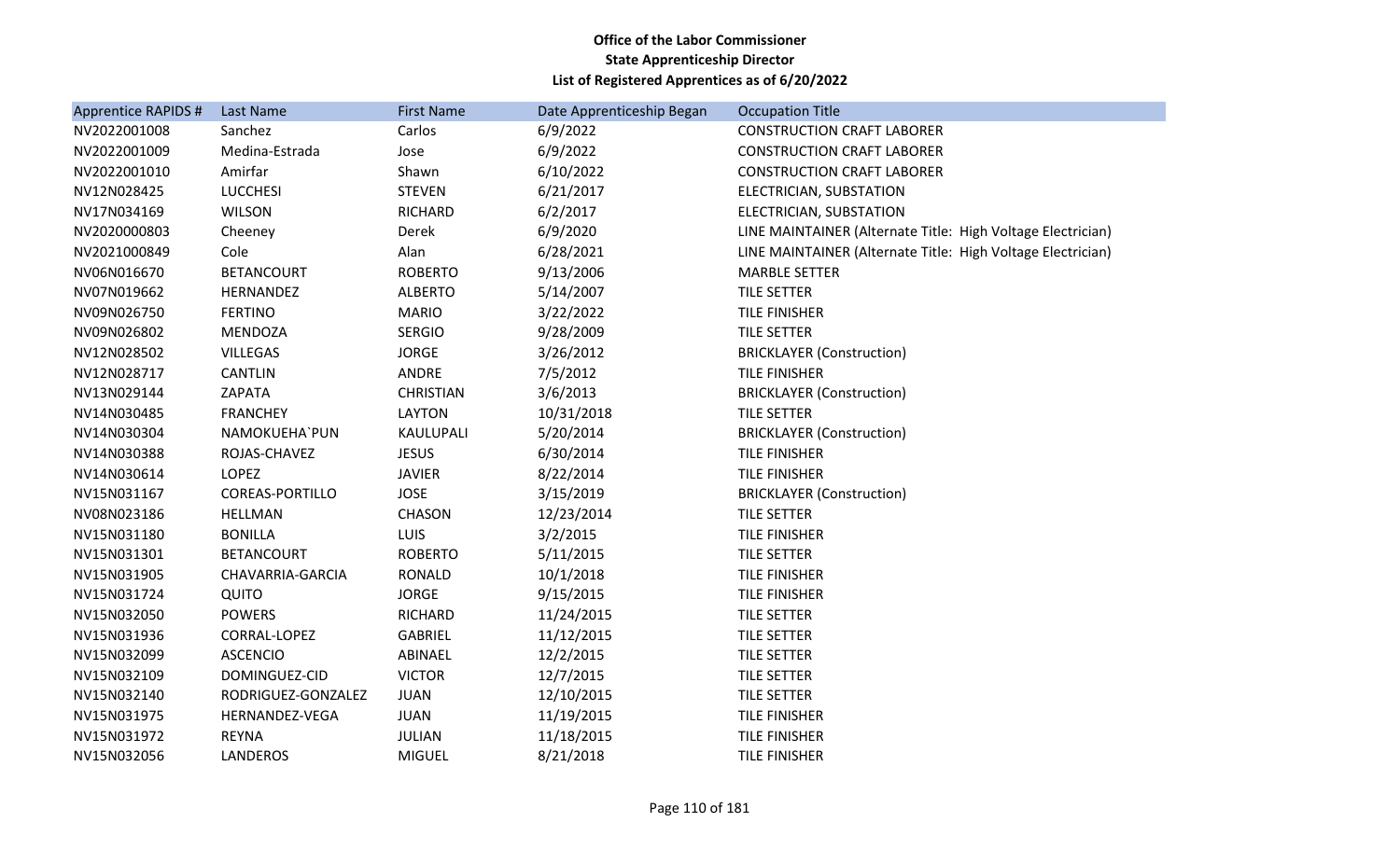| Apprentice RAPIDS # | Last Name          | <b>First Name</b>   | Date Apprenticeship Began | <b>Occupation Title</b>          |
|---------------------|--------------------|---------------------|---------------------------|----------------------------------|
| NV15N032046         | VARGAS             | <b>MOISES</b>       | 11/24/2015                | <b>TILE FINISHER</b>             |
| NV16N032297         | VENEGAS            | <b>GILDARDO</b>     | 2/10/2016                 | TILE SETTER                      |
| NV16N032282         | ZAVALA-ALVAREZ     | <b>JOSE REFUGIO</b> | 1/26/2016                 | TILE FINISHER                    |
| NV06N017332         | DE LEON            | <b>JOSUE</b>        | 3/21/2016                 | <b>TILE SETTER</b>               |
| NV16N032243         | PEREZ              | <b>PIERRE</b>       | 1/15/2016                 | <b>TILE SETTER</b>               |
| NV16N032728         | <b>CENICEROS</b>   | <b>GENARO</b>       | 6/30/2016                 | TILE SETTER                      |
| NV16N032671         | <b>RENTERIA</b>    | <b>JASON</b>        | 6/20/2016                 | TILE FINISHER                    |
| NV16N033166         | <b>PENA</b>        | <b>GARY</b>         | 9/23/2016                 | <b>TILE FINISHER</b>             |
| NV16N033309         | MADERA             | <b>JOSE</b>         | 10/24/2016                | <b>TILE FINISHER</b>             |
| NV16N033133         | <b>TOMAX</b>       | <b>JUAN CARLOS</b>  | 9/19/2016                 | <b>BRICKLAYER (Construction)</b> |
| NV16N033364         | ZAMORA             | <b>JOSE</b>         | 11/10/2016                | TILE SETTER                      |
| NV16N033265         | <b>CORIA</b>       | <b>HECTOR</b>       | 9/27/2016                 | TILE SETTER                      |
| NV17N033618         | REYES-SALAS        | <b>RAMIRO</b>       | 1/5/2017                  | <b>TILE SETTER</b>               |
| NV17N033631         | <b>STOVALL</b>     | <b>JERRY</b>        | 1/9/2017                  | <b>BRICKLAYER (Construction)</b> |
| NV17N033847         | HERNANDEZ          | <b>ALBERTO</b>      | 3/14/2017                 | TILE SETTER                      |
| NV17N033848         | RAMIREZ-FIGUEROA   | ABRAHAM             | 3/13/2017                 | <b>TILE SETTER</b>               |
| NV17N034114         | <b>ELKINGTON</b>   | <b>THOMAS</b>       | 5/22/2017                 | <b>TILE FINISHER</b>             |
| NV2017034462        | <b>FARIAS</b>      | SALVADOR            | 6/13/2017                 | <b>TILE FINISHER</b>             |
| NV2017034463        | FITZGERALD         | <b>SCOTT</b>        | 6/14/2017                 | <b>MARBLE SETTER</b>             |
| NV2017034466        | TRINIDAD-HERNANDEZ | <b>JESUS</b>        | 6/15/2017                 | <b>TILE SETTER</b>               |
| NV2017034468        | CRUZ-PEREZ         | <b>JUAN</b>         | 6/20/2017                 | TILE FINISHER                    |
| NV2017034473        | <b>GRAY</b>        | LUCAS               | 6/13/2017                 | <b>TILE SETTER</b>               |
| NV2017034484        | <b>MENDOZA</b>     | <b>ALFONSO</b>      | 6/26/2017                 | TILE FINISHER                    |
| NV2017034491        | CASAS              | <b>ANTONIO</b>      | 7/10/2017                 | <b>TILE SETTER</b>               |
| NV2017034527        | <b>NUA</b>         | MALIGI              | 6/5/2017                  | <b>TILE FINISHER</b>             |
| NV2017034642        | <b>CORTEZ</b>      | <b>BALTAZAR</b>     | 8/14/2017                 | <b>TILE SETTER</b>               |
| NV2017034643        | GONZALEZ           | <b>XAVIER</b>       | 8/14/2017                 | <b>TILE SETTER</b>               |
| NV2017034795        | <b>HOOKANO</b>     | <b>ROSS</b>         | 9/6/2017                  | TILE SETTER                      |
| NV2017034798        | <b>CLARK</b>       | NATHANIEL           | 9/11/2017                 | <b>TILE FINISHER</b>             |
| NV2017034891        | VALDEZ             | <b>JOSE</b>         | 9/18/2017                 | TILE SETTER                      |
| NV2017034892        | GATEWOOD           | <b>DONTE</b>        | 9/18/2017                 | TILE SETTER                      |
| NV2017034990        | RAMIRES-SALCIDO    | <b>CESAR</b>        | 9/27/2017                 | <b>TILE SETTER</b>               |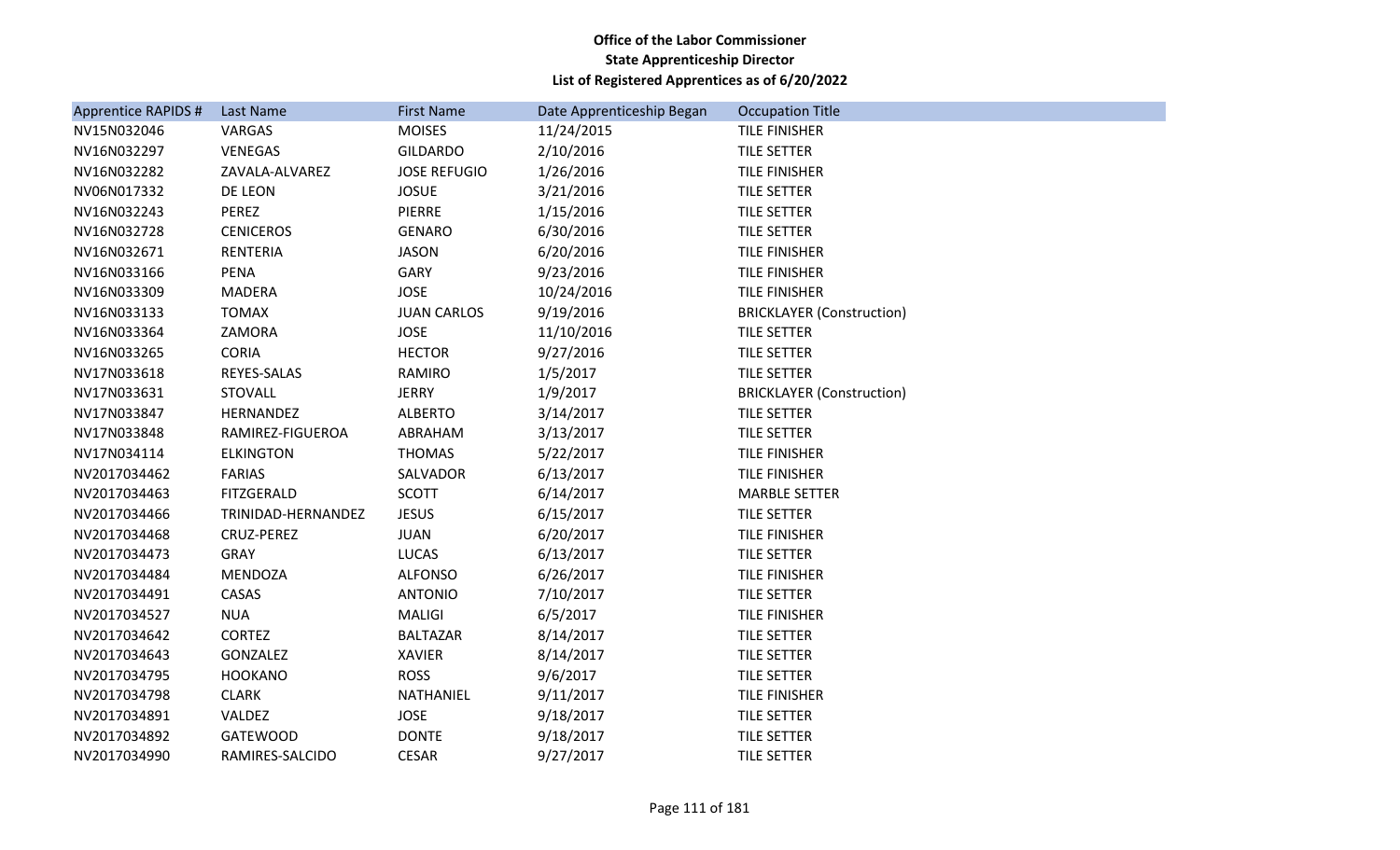| Apprentice RAPIDS # | Last Name           | <b>First Name</b>  | Date Apprenticeship Began | <b>Occupation Title</b>          |
|---------------------|---------------------|--------------------|---------------------------|----------------------------------|
| NV2018000022        | <b>MORAN</b>        | <b>GEFFERY</b>     | 9/29/2017                 | <b>MARBLE SETTER</b>             |
| NV2018000172        | <b>LOPEZ</b>        | <b>ALBERTO</b>     | 10/12/2017                | <b>TILE SETTER</b>               |
| NV2018000256        | VALLADARES-ESCOBAR  | MAYKEL             | 11/17/2017                | <b>MARBLE SETTER</b>             |
| NV2018000385        | <b>BAILEY</b>       | <b>DAVID</b>       | 12/15/2017                | <b>TILE SETTER</b>               |
| NV2018000387        | RIVERO-MOLINER      | ARLAN              | 12/8/2017                 | TILE SETTER                      |
| NV2018000388        | <b>OROZCO</b>       | <b>JOEL</b>        | 12/11/2017                | TILE SETTER                      |
| NV2018000390        | <b>BOWMER</b>       | <b>THOMAS</b>      | 12/4/2017                 | TILE FINISHER                    |
| NV2018000392        | <b>WASHINGTON</b>   | AJAI               | 12/4/2017                 | <b>BRICKLAYER (Construction)</b> |
| NV2018000454        | AYALA-MARAVILLA     | WALTER             | 1/16/2018                 | TILE SETTER                      |
| NV2018000475        | CASIAN              | <b>MIGUEL</b>      | 1/16/2018                 | TUCKPOINTER, CLEANER, CAULKER    |
| NV2018000487        | <b>BOLLAT LEIVA</b> | JAMIE              | 1/18/2018                 | TUCKPOINTER, CLEANER, CAULKER    |
| NV2018000488        | RODRIGUEZ           | <b>MIGUEL</b>      | 1/18/2018                 | TUCKPOINTER, CLEANER, CAULKER    |
| NV2018000489        | GONZALEZ            | <b>OSCAR</b>       | 1/18/2018                 | TUCKPOINTER, CLEANER, CAULKER    |
| NV2018000593        | <b>MUNOZ</b>        | <b>FRANK</b>       | 1/24/2018                 | <b>TILE FINISHER</b>             |
| NV2018000691        | <b>MARTIN</b>       | <b>JUAN JOSE</b>   | 1/22/2018                 | <b>TILE SETTER</b>               |
| NV2018000717        | CORONADO            | ERI                | 3/15/2018                 | <b>TILE SETTER</b>               |
| NV2018000720        | <b>MUNOZ</b>        | <b>SERGIO</b>      | 3/16/2018                 | TUCKPOINTER, CLEANER, CAULKER    |
| NV2018000901        | <b>JOHNSON</b>      | PHILIP             | 4/13/2018                 | TILE SETTER                      |
| NV2018000902        | VALDEZ-BOLLAT       | <b>ELVIN</b>       | 4/13/2018                 | <b>TILE SETTER</b>               |
| NV2018000903        | VALDEZ-BOLLAT       | <b>EMERITO</b>     | 4/13/2018                 | TUCKPOINTER, CLEANER, CAULKER    |
| NV2018000934        | <b>TREVINO</b>      | <b>MICHAEL</b>     | 4/19/2018                 | <b>BRICKLAYER (Construction)</b> |
| NV2018000997        | MARTINEZ-VELAZQUEZ  | <b>GERARDO</b>     | 4/26/2018                 | TUCKPOINTER, CLEANER, CAULKER    |
| NV2018000998        | CARPENTER-GALLARDO  | <b>ROGELIO</b>     | 4/24/2018                 | <b>BRICKLAYER (Construction)</b> |
| NV2018001025        | <b>ROMERO</b>       | <b>CESAR</b>       | 5/7/2018                  | TILE SETTER                      |
| NV2018001149        | SEGOVIA             | <b>BRANDON</b>     | 6/6/2018                  | TILE FINISHER                    |
| NV2018001192        | QUINTANILLA         | <b>JESUS</b>       | 6/11/2018                 | <b>TILE FINISHER</b>             |
| NV2018001265        | RAMIREZ-VALENCIA    | LUIS GUSTAVO       | 6/27/2018                 | TILE FINISHER                    |
| NV2018001342        | VALDIVIA            | <b>BRIAN</b>       | 7/10/2018                 | <b>BRICKLAYER (Construction)</b> |
| NV2018001491        | <b>MARTINEZ</b>     | <b>TOBBY</b>       | 7/23/2018                 | <b>BRICKLAYER (Construction)</b> |
| NV2018002393        | <b>TIERNAN</b>      | RAYMOND            | 9/5/2018                  | <b>BRICKLAYER (Construction)</b> |
| NV2018002397        | ANGULO              | <b>GREGORIO</b>    | 9/5/2018                  | TILE FINISHER                    |
| NV2018002557        | <b>ONTIVEROS</b>    | <b>CHRISTOPHER</b> | 9/25/2018                 | <b>BRICKLAYER (Construction)</b> |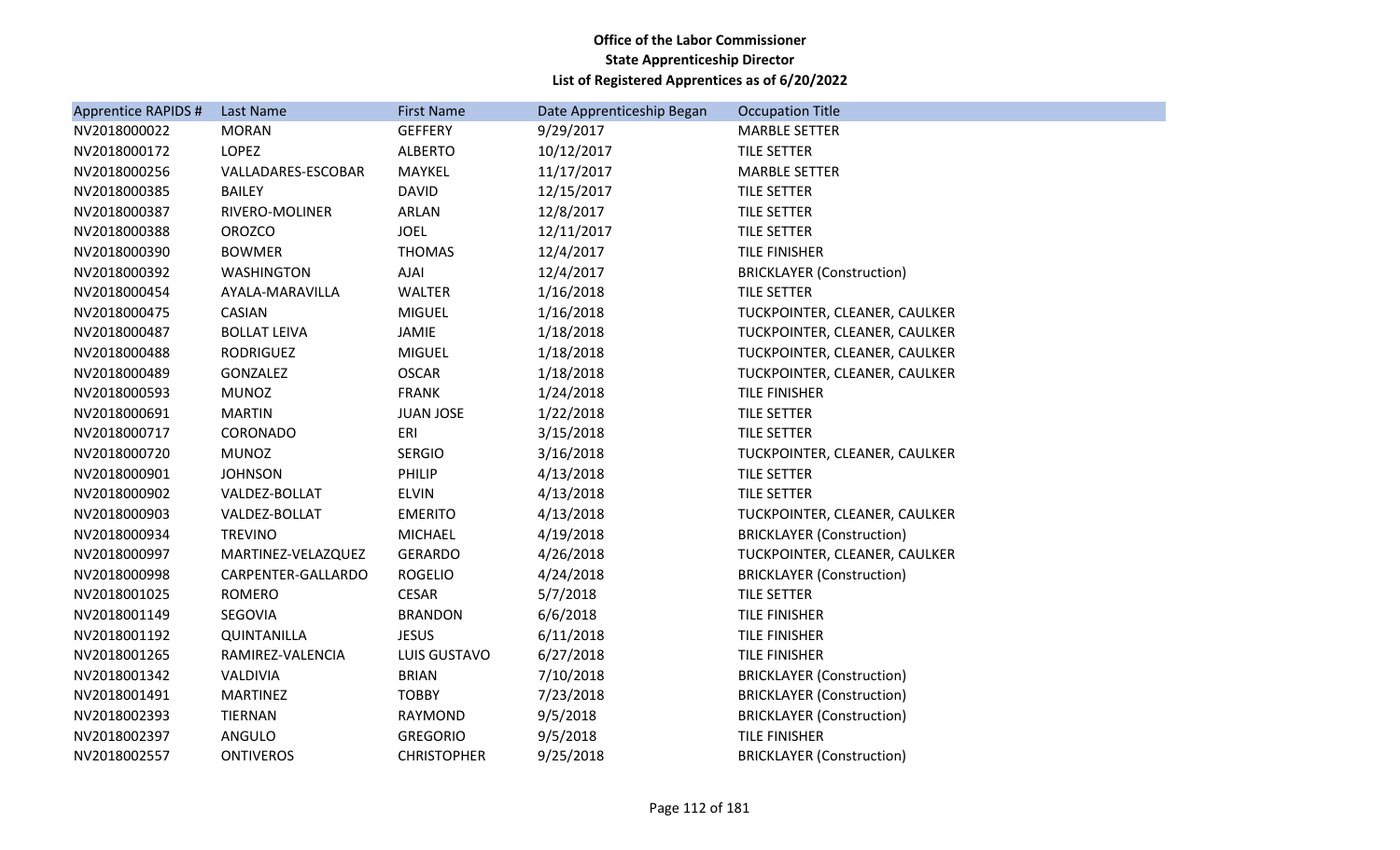| <b>Apprentice RAPIDS #</b> | Last Name             | <b>First Name</b>   | Date Apprenticeship Began | <b>Occupation Title</b>          |
|----------------------------|-----------------------|---------------------|---------------------------|----------------------------------|
| NV2018002558               | GONZALEZ              | <b>VICTOR</b>       | 9/19/2018                 | <b>BRICKLAYER (Construction)</b> |
| NV2018002792               | <b>CHAVEZ</b>         | <b>BRAXTON</b>      | 10/19/2018                | TILE FINISHER                    |
| NV2018002829               | Leon-Morales          | Avimael             | 11/7/2018                 | <b>BRICKLAYER (Construction)</b> |
| NV2018002830               | Leon Morales          | Alex                | 3/3/2022                  | <b>BRICKLAYER (Construction)</b> |
| NV2018002832               | <b>CHAVEZ</b>         | <b>JOSE</b>         | 11/7/2018                 | <b>MARBLE SETTER</b>             |
| NV2018002934               | <b>BARKER</b>         | <b>AUSTIN</b>       | 11/16/2018                | <b>BRICKLAYER (Construction)</b> |
| NV2018002935               | TRUJILLO-CUETLACH     | <b>GERARDO</b>      | 11/19/2018                | <b>BRICKLAYER (Construction)</b> |
| NV2018002969               | REYES-TRINIDAD        | ALEJANDRO           | 11/20/2018                | TILE SETTER                      |
| NV2018002970               | <b>JUAREZ</b>         | <b>JULIO</b>        | 10/19/2018                | TILE SETTER                      |
| NV2018002973               | LARA                  | <b>LUIS</b>         | 11/19/2018                | <b>BRICKLAYER (Construction)</b> |
| NV2018002975               | <b>BERNAL</b>         | <b>JESUS</b>        | 11/28/2018                | <b>BRICKLAYER (Construction)</b> |
| NV2018003059               | LUIS                  | <b>MURILLO</b>      | 12/21/2018                | <b>BRICKLAYER (Construction)</b> |
| NV2018003060               | <b>NOVELLA</b>        | <b>MARCO</b>        | 12/21/2018                | <b>BRICKLAYER (Construction)</b> |
| NV2019000043               | HERNANDEZ             | EDGAR               | 1/2/2019                  | TILE SETTER                      |
| NV2019000044               | MOLINA-FLORES         | <b>MELVIN</b>       | 1/2/2019                  | TILE SETTER                      |
| NV2019000148               | AYALA                 | <b>ROBERTO</b>      | 1/10/2019                 | <b>BRICKLAYER (Construction)</b> |
| NV2019000149               | <b>REVELS</b>         | <b>ANTHONY</b>      | 1/7/2019                  | TILE FINISHER                    |
| NV2019000153               | <b>DANIEL</b>         | GONZALEZ            | 1/10/2019                 | <b>BRICKLAYER (Construction)</b> |
| NV2019000181               | COPCO-GUERRERO        | <b>GERARDO</b>      | 1/14/2019                 | <b>TILE FINISHER</b>             |
| NV2019000184               | <b>GARCIA-AGUILAR</b> | <b>EMMANUEL</b>     | 1/14/2019                 | <b>TILE SETTER</b>               |
| NV2019000185               | <b>GARCIA-AGUILAR</b> | <b>GERARDO</b>      | 1/17/2019                 | <b>TILE SETTER</b>               |
| NV2019000191               | LOPEZ                 | <b>VICTORINO</b>    | 1/14/2019                 | TILE SETTER                      |
| NV2019000192               | <b>GARCIA</b>         | <b>JOSE</b>         | 1/16/2019                 | <b>BRICKLAYER (Construction)</b> |
| NV2019000193               | DE LIMA               | <b>JOSE</b>         | 1/3/2019                  | <b>BRICKLAYER (Construction)</b> |
| NV2019000258               | <b>GARRIDO</b>        | APRIL               | 1/24/2019                 | <b>TILE FINISHER</b>             |
| NV2019000259               | <b>TRUJILLO</b>       | <b>GERARDO</b>      | 1/22/2019                 | <b>BRICKLAYER (Construction)</b> |
| NV2019000260               | MORON-VEGA            | <b>ALBERTO</b>      | 1/22/2019                 | <b>BRICKLAYER (Construction)</b> |
| NV2019000261               | DE JESUS GARCIA       | <b>ISMAEL</b>       | 1/22/2019                 | <b>TILE SETTER</b>               |
| NV2019000287               | <b>GILLESPIE</b>      | <b>MARK</b>         | 1/29/2019                 | TILE SETTER                      |
| NV2019000411               | <b>GRAVES</b>         | NATHANIEL           | 2/7/2019                  | <b>BRICKLAYER (Construction)</b> |
| NV2019000451               | <b>ANTONIO</b>        | ANAYA               | 2/15/2019                 | <b>BRICKLAYER (Construction)</b> |
| NV2019000557               | GUADIAN-GONZALEZ      | <b>JOSE ALBERTO</b> | 3/7/2019                  | <b>BRICKLAYER (Construction)</b> |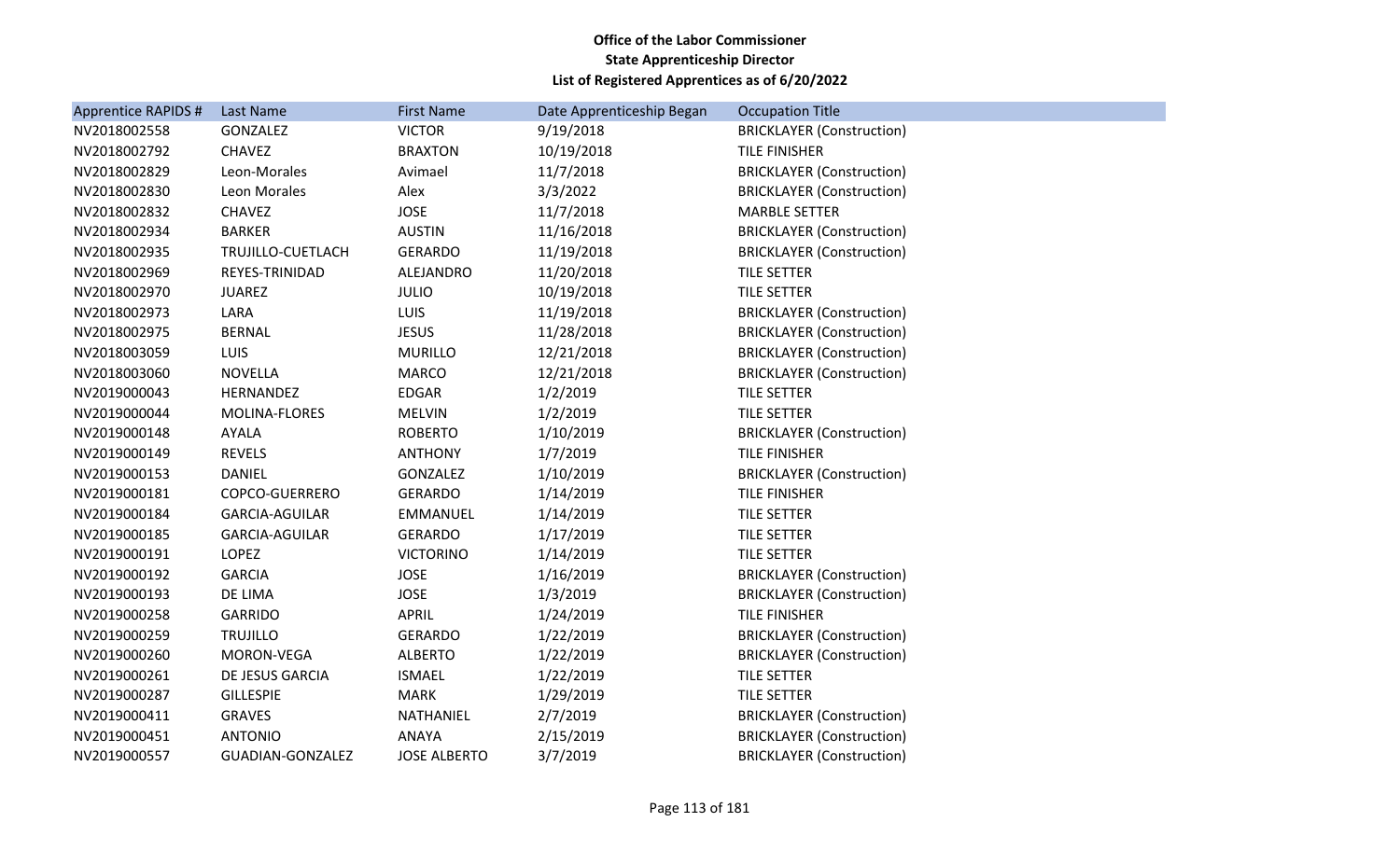| Apprentice RAPIDS # | Last Name              | <b>First Name</b> | Date Apprenticeship Began | <b>Occupation Title</b>          |
|---------------------|------------------------|-------------------|---------------------------|----------------------------------|
| NV2019000558        | <b>VARGAS-LANDEROS</b> | <b>CHARLIE</b>    | 3/8/2019                  | <b>TILE FINISHER</b>             |
| NV2019000559        | LOPEZ                  | <b>MARTIN</b>     | 3/7/2019                  | TUCKPOINTER, CLEANER, CAULKER    |
| NV2019000575        | <b>GARCIA</b>          | <b>ROBERTO</b>    | 3/12/2019                 | <b>BRICKLAYER (Construction)</b> |
| NV2019000764        | <b>CORDERO</b>         | <b>JOSE</b>       | 3/25/2019                 | TUCKPOINTER, CLEANER, CAULKER    |
| NV2019000768        | CAMPOS-GUIZAR          | <b>RICHARD</b>    | 4/10/2019                 | <b>BRICKLAYER (Construction)</b> |
| NV2019000778        | SANCHEZ-BARRERA        | <b>EDUARDO</b>    | 4/5/2019                  | TUCKPOINTER, CLEANER, CAULKER    |
| NV2019000780        | VILLALOBOS JACUINDE    | <b>GUSTAVO</b>    | 4/8/2019                  | <b>BRICKLAYER (Construction)</b> |
| NV2019000781        | <b>CASTRO</b>          | <b>LOLANO</b>     | 4/10/2019                 | <b>TILE FINISHER</b>             |
| NV2019001218        | MARISCAL-ROSALES       | <b>JUAN</b>       | 6/7/2019                  | TUCKPOINTER, CLEANER, CAULKER    |
| NV2019001245        | <b>CASTRO</b>          | <b>CARLOS</b>     | 6/12/2019                 | TUCKPOINTER, CLEANER, CAULKER    |
| NV2019001303        | SANCHEZ-VASQUEZ        | <b>DENNIS</b>     | 6/13/2019                 | <b>TILE FINISHER</b>             |
| NV2019001697        | RODRIGUEZ              | <b>ARTURO</b>     | 7/25/2019                 | TILE SETTER                      |
| NV2019001737        | <b>PEREDES</b>         | <b>JERSON</b>     | 8/7/2019                  | <b>TILE FINISHER</b>             |
| NV2019001754        | <b>CORNEJO</b>         | <b>RICARDO</b>    | 8/8/2019                  | <b>BRICKLAYER (Construction)</b> |
| NV2019002139        | VASQUEZ                | <b>STEVE</b>      | 9/5/2019                  | <b>TILE FINISHER</b>             |
| NV2019002442        | <b>NAVA</b>            | <b>GERARDO</b>    | 9/26/2019                 | TILE FINISHER                    |
| NV2019002478        | PADILLA-RAMIREZ        | <b>ADRIAN</b>     | 10/14/2019                | <b>BRICKLAYER (Construction)</b> |
| NV2019002563        | <b>COLINDRES</b>       | <b>JACSON</b>     | 10/22/2019                | <b>BRICKLAYER (Construction)</b> |
| NV2019002564        | <b>LOPEZ</b>           | <b>NICHOLAS</b>   | 10/21/2019                | TILE FINISHER                    |
| NV2019002565        | <b>MORENO-IBARRA</b>   | ALEJANDRO         | 10/21/2019                | <b>TILE FINISHER</b>             |
| NV2019002579        | <b>DOYLE</b>           | <b>JOSEPH</b>     | 11/1/2019                 | TILE SETTER                      |
| NV2019002580        | <b>RENDON</b>          | <b>GEORGE</b>     | 11/4/2019                 | <b>TILE FINISHER</b>             |
| NV2019002696        | <b>JESUS</b>           | VELEZ-LOPEZ       | 11/14/2019                | TILE SETTER                      |
| NV2019002698        | QUINTANILLA            | <b>JESUS</b>      | 11/14/2019                | TILE FINISHER                    |
| NV2019002699        | MARTINEZ-CANJURA       | <b>MELISSA</b>    | 11/7/2019                 | TUCKPOINTER, CLEANER, CAULKER    |
| NV2019002700        | ALANIZ-GONZALEZ        | <b>EDGAR</b>      | 11/7/2019                 | <b>TILE SETTER</b>               |
| NV2019002702        | JIMENEZ-LOPEZ          | ARNOLDO           | 11/8/2019                 | <b>TILE FINISHER</b>             |
| NV2019002703        | JIMENEZ-GARCIA         | <b>MOISES</b>     | 11/8/2019                 | <b>TILE FINISHER</b>             |
| NV2019002704        | AVALOS-RUIZ            | <b>JESUS</b>      | 11/6/2019                 | TILE SETTER                      |
| NV2019002706        | <b>MATLOCK</b>         | <b>BRANDON</b>    | 11/6/2019                 | <b>BRICKLAYER (Construction)</b> |
| NV2019002749        | <b>MARQUEZ</b>         | OLLIN             | 12/26/2019                | <b>MARBLE SETTER</b>             |
| NV2019002750        | ORTIZ-LOZANO           | <b>ISMAEL</b>     | 11/13/2019                | <b>TILE FINISHER</b>             |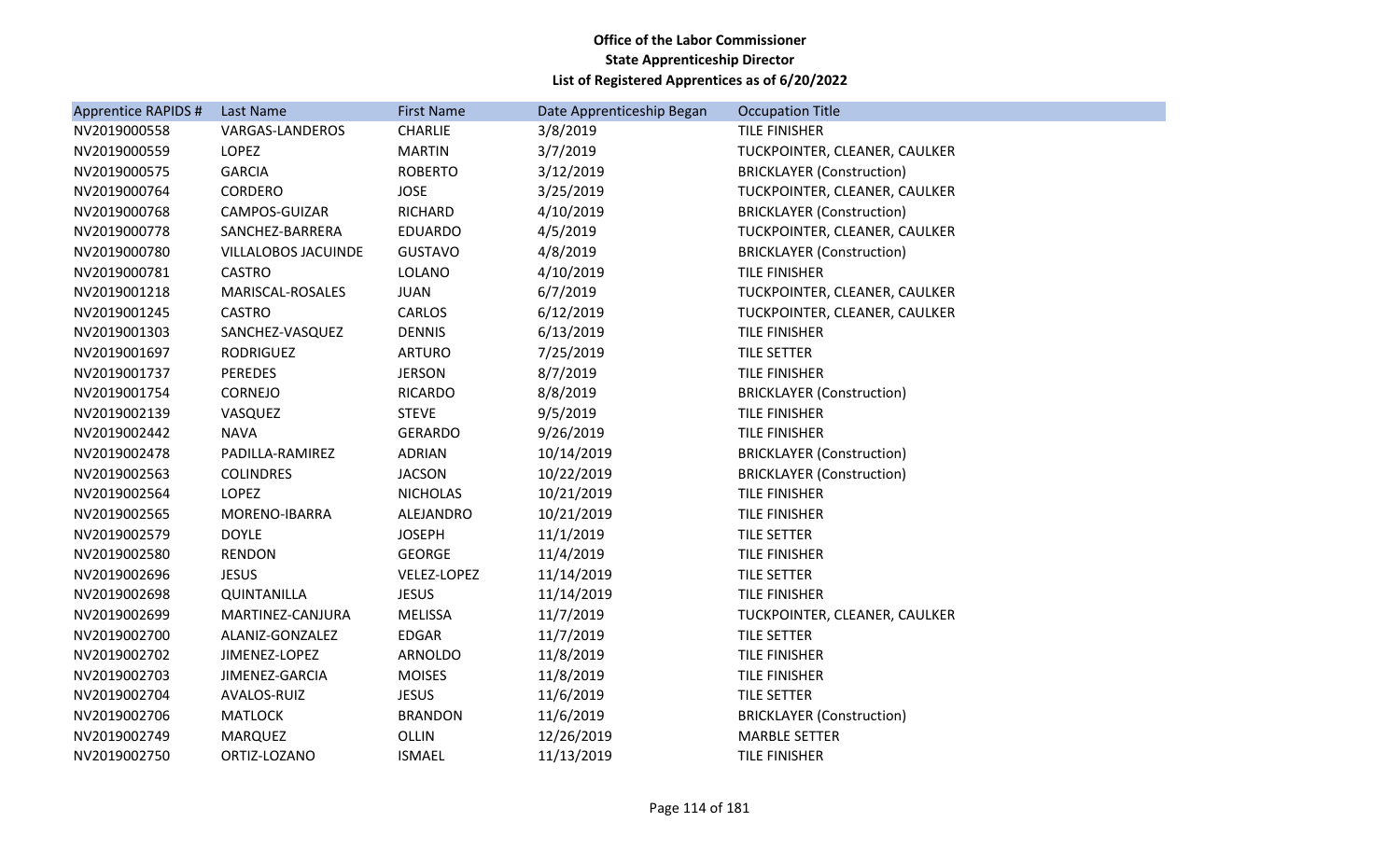| Apprentice RAPIDS # | Last Name           | <b>First Name</b>    | Date Apprenticeship Began | <b>Occupation Title</b>          |
|---------------------|---------------------|----------------------|---------------------------|----------------------------------|
| NV2019002751        | <b>GARCIA</b>       | <b>DANIEL</b>        | 11/14/2019                | <b>BRICKLAYER (Construction)</b> |
| NV2019002752        | <b>HOSIER</b>       | <b>KENNY</b>         | 11/12/2019                | TILE SETTER                      |
| NV2019002753        | TORRES-CASTANEDA    | LORENZO              | 11/25/2019                | TILE FINISHER                    |
| NV2019002800        | CORDERO             | <b>JOSE</b>          | 10/1/2019                 | <b>TILE FINISHER</b>             |
| NV2019002801        | <b>GOMEZ</b>        | <b>FRANCISCO</b>     | 12/10/2019                | TILE FINISHER                    |
| NV2019002802        | <b>GARCIA MUNOZ</b> | <b>MARIO</b>         | 12/10/2019                | <b>TILE FINISHER</b>             |
| NV2019002844        | <b>GALLUES</b>      | <b>ANTHONY</b>       | 12/13/2019                | <b>BRICKLAYER (Construction)</b> |
| NV2020000017        | HUERTA-PLASCENCIA   | <b>JOSE</b>          | 1/7/2020                  | TILE FINISHER                    |
| NV2020000170        | WEATHERLY           | <b>SERGIO</b>        | 1/23/2020                 | <b>TILE FINISHER</b>             |
| NV2020000253        | DELACRUZ SANCHEZ    | <b>ERICK</b>         | 2/7/2020                  | TUCKPOINTER, CLEANER, CAULKER    |
| NV2020000254        | GONZALEZ-LEMUS      | <b>JUAN FERNANDO</b> | 2/10/2020                 | <b>BRICKLAYER (Construction)</b> |
| NV2020000332        | Andrade-Alvarado    | Iddar                | 12/11/2019                | <b>TILE FINISHER</b>             |
| NV2020000367        | Vasquez             | Gerardo              | 2/24/2020                 | TILE SETTER                      |
| NV2020000389        | <b>GULLEY</b>       | CRAIG                | 2/28/2020                 | TILE FINISHER                    |
| NV2020000545        | <b>MERRILL</b>      | <b>BENJAMIN</b>      | 3/11/2020                 | <b>TILE SETTER</b>               |
| NV2020000546        | <b>MARTINEZ</b>     | <b>BENJAMIN</b>      | 3/13/2020                 | <b>BRICKLAYER (Construction)</b> |
| NV2020000547        | <b>NUNEZ MORENO</b> | <b>RICARDO</b>       | 3/12/2020                 | TILE FINISHER                    |
| NV2020000582        | Lopez Hernandez     | Alberto              | 2/25/2020                 | TILE SETTER                      |
| NV2020000583        | Torres-Rodriguez    | Hector               | 2/20/2020                 | <b>MARBLE SETTER</b>             |
| NV2020000590        | Mendoza             | Jesus                | 2/25/2020                 | <b>TILE FINISHER</b>             |
| NV2020000604        | Rosales             | Aaron                | 4/7/2020                  | TILE FINISHER                    |
| NV2020000618        | VARELA-ENRIQUEZ     | <b>ALDO</b>          | 4/6/2020                  | TUCKPOINTER, CLEANER, CAULKER    |
| NV2020000619        | <b>ROSALES</b>      | <b>AARON</b>         | 4/7/2020                  | TILE FINISHER                    |
| NV2020000623        | <b>SACA</b>         | <b>MIGUEL</b>        | 4/13/2020                 | TUCKPOINTER, CLEANER, CAULKER    |
| NV2020000624        | <b>PEREZ</b>        | <b>JACQUES</b>       | 4/13/2020                 | TUCKPOINTER, CLEANER, CAULKER    |
| NV2020000625        | <b>MARTINEZ</b>     | <b>JOSUE</b>         | 4/15/2020                 | TUCKPOINTER, CLEANER, CAULKER    |
| NV2020000626        | <b>MCCARTNEY</b>    | <b>HARRISON</b>      | 4/15/2020                 | TUCKPOINTER, CLEANER, CAULKER    |
| NV2020000627        | <b>MARISCAL</b>     | <b>JUAN</b>          | 4/15/2020                 | TUCKPOINTER, CLEANER, CAULKER    |
| NV2020000720        | <b>HOWARD</b>       | ANDRE                | 5/20/2020                 | TILE FINISHER                    |
| NV2020000766        | LOPEZ-COLIN         | <b>RICARDO</b>       | 5/26/2020                 | TILE FINISHER                    |
| NV2020000767        | GRANDE-COYOTL       | <b>MARTIN</b>        | 5/28/2020                 | TILE FINISHER                    |
| NV2020000819        | PEREZ               | <b>JACQUES</b>       | 6/4/2020                  | TUCKPOINTER, CLEANER, CAULKER    |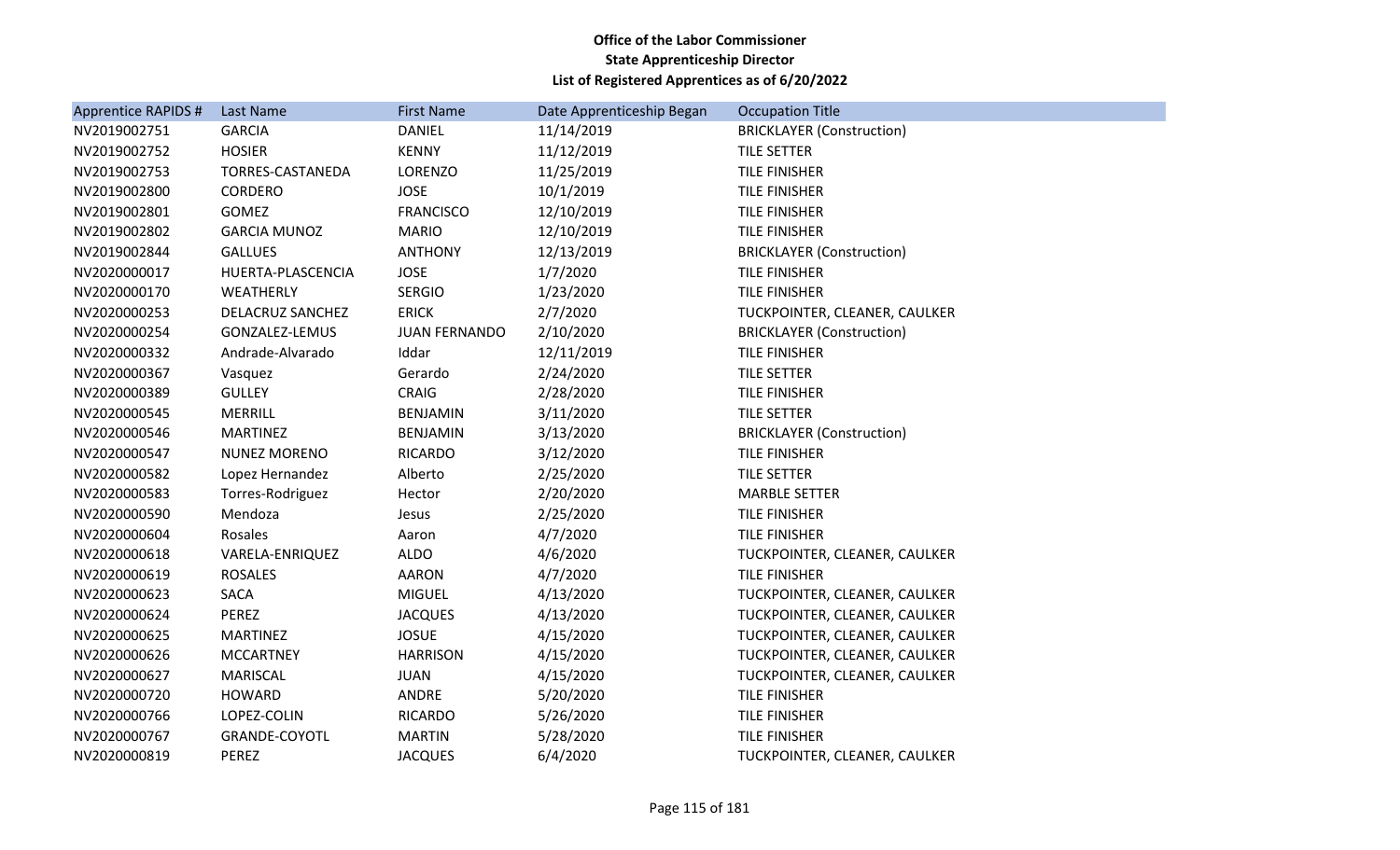| Apprentice RAPIDS # | <b>Last Name</b>  | <b>First Name</b>  | Date Apprenticeship Began | <b>Occupation Title</b>          |
|---------------------|-------------------|--------------------|---------------------------|----------------------------------|
| NV2020000820        | MUNOZ-VEGA        | <b>RAFAEL</b>      | 6/9/2020                  | TILE FINISHER                    |
| NV2020000825        | <b>LADD</b>       | <b>CHRISTOPHER</b> | 6/12/2020                 | TILE SETTER                      |
| NV2020000826        | MELENDEZ-ESQUIVEZ | <b>KEVIN</b>       | 6/12/2020                 | TILE SETTER                      |
| NV2020000827        | <b>MELENDEZ</b>   | <b>YOHEN</b>       | 6/12/2020                 | TILE SETTER                      |
| NV2020000901        | PENA-GARCIA       | FREDY              | 6/19/2020                 | <b>BRICKLAYER (Construction)</b> |
| NV2020000950        | PONCE-NAVARRO     | <b>GEOVANNY</b>    | 7/6/2020                  | <b>TILE FINISHER</b>             |
| NV2020001037        | MARTINEZ-SANCHEZ  | <b>NOE</b>         | 7/16/2020                 | <b>TILE FINISHER</b>             |
| NV2020001041        | <b>GONZALEZ</b>   | ANGEL              | 7/23/2020                 | TILE SETTER                      |
| NV2020001042        | AGUILAR-VERDUGO   | <b>ISRAEL</b>      | 7/10/2020                 | TILE SETTER                      |
| NV2020001043        | CABRERA           | SILVESTRE          | 7/17/2020                 | TILE SETTER                      |
| NV2020001044        | <b>MACIAS</b>     | <b>FREDDY</b>      | 7/22/2020                 | TILE FINISHER                    |
| NV2020001045        | <b>GUERRERO</b>   | <b>MARCO</b>       | 7/21/2020                 | TILE FINISHER                    |
| NV2020001058        | <b>PONN</b>       | <b>IVAN</b>        | 7/21/2020                 | <b>TILE FINISHER</b>             |
| NV2020001060        | HERNANDEZ-SANCHEZ | <b>JULIO</b>       | 7/20/2020                 | TILE FINISHER                    |
| NV2020001061        | <b>HURTADO</b>    | <b>JOEL</b>        | 7/20/2020                 | <b>TILE FINISHER</b>             |
| NV2020001062        | <b>VERDUGO</b>    | <b>ROBERTO</b>     | 7/10/2020                 | <b>TILE SETTER</b>               |
| NV2020001063        | <b>CHAVEZ</b>     | <b>JORGE</b>       | 7/17/2020                 | TUCKPOINTER, CLEANER, CAULKER    |
| NV2020001064        | LOPEZ             | <b>HIRAM</b>       | 7/16/2020                 | TILE SETTER                      |
| NV2020001065        | <b>GONZALEZ</b>   | <b>KEYNER</b>      | 7/14/2020                 | TILE FINISHER                    |
| NV2020001066        | <b>CAUDILLO</b>   | <b>VICTOR</b>      | 7/24/2020                 | TILE FINISHER                    |
| NV2020001067        | GUERRERO-BECERRA  | <b>OMAR</b>        | 7/24/2020                 | <b>TILE SETTER</b>               |
| NV2020001068        | <b>CORTES</b>     | <b>VIDAL</b>       | 7/24/2020                 | TILE FINISHER                    |
| NV2020001069        | <b>IBARRA</b>     | <b>RAMON</b>       | 7/24/2020                 | TILE SETTER                      |
| NV2020001070        | ARANAYDO          | <b>JOSHUA</b>      | 7/24/2020                 | <b>TILE FINISHER</b>             |
| NV2020001120        | VERA-JIMENEZ      | <b>MARIO</b>       | 7/28/2020                 | TILE SETTER                      |
| NV2020001121        | <b>DOMINGUEZ</b>  | <b>EMILIO</b>      | 7/29/2020                 | TILE SETTER                      |
| NV2020001122        | <b>COX</b>        | <b>STEPHEN</b>     | 7/7/2020                  | <b>TILE FINISHER</b>             |
| NV2020001123        | MENDEZ-VILLALVACO | <b>FAUSTINO</b>    | 7/27/2020                 | TILE FINISHER                    |
| NV2020001124        | SORTO-GALO        | <b>ERICK</b>       | 7/27/2020                 | TILE SETTER                      |
| NV2020001126        | SALVO             | <b>VINCENT</b>     | 8/4/2020                  | TILE SETTER                      |
| NV2020001127        | <b>JUDAY</b>      | ZACHARY            | 8/4/2020                  | TILE SETTER                      |
| NV2020001128        | <b>GONZALEZ</b>   | <b>HORACIO</b>     | 7/24/2020                 | <b>TILE FINISHER</b>             |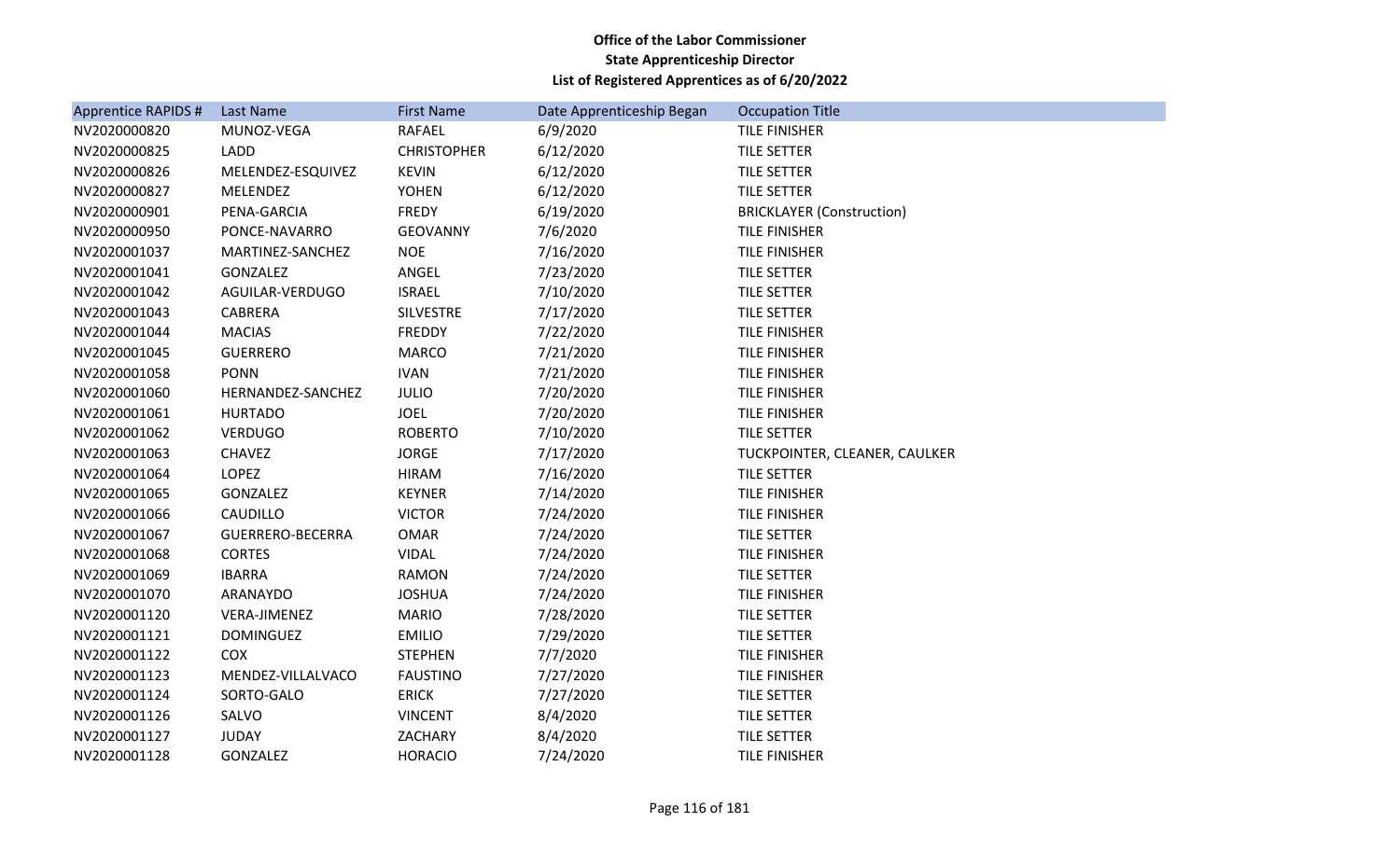| Apprentice RAPIDS # | Last Name                 | <b>First Name</b> | Date Apprenticeship Began | <b>Occupation Title</b>          |
|---------------------|---------------------------|-------------------|---------------------------|----------------------------------|
| NV2020001129        | SUAREZ                    | LORENZO           | 8/4/2020                  | TILE FINISHER                    |
| NV2020001136        | <b>TEZEN</b>              | AMILCAR           | 8/5/2020                  | <b>TILE SETTER</b>               |
| NV2020001137        | <b>STAPLETON</b>          | <b>KHEN</b>       | 8/7/2020                  | TILE FINISHER                    |
| NV2020001138        | GOMEZ                     | <b>ANTONIO</b>    | 8/7/2020                  | <b>TILE SETTER</b>               |
| NV2020001139        | <b>HOSAKA</b>             | KEAHI             | 8/4/2020                  | TILE FINISHER                    |
| NV2020001140        | <b>FLORES-MEZA</b>        | <b>CYNTHIA</b>    | 8/5/2020                  | TILE FINISHER                    |
| NV2020001141        | <b>TEZEN CHOY</b>         | <b>EDGAR</b>      | 8/5/2020                  | TILE FINISHER                    |
| NV2020001142        | <b>TEZEN CHOY</b>         | EDGAR             | 8/5/2020                  | TILE FINISHER                    |
| NV2020001143        | <b>GALINDO MEDINA</b>     | <b>JOSE</b>       | 8/5/2020                  | <b>TILE FINISHER</b>             |
| NV2020001145        | <b>GOMEZ SANCHEZ</b>      | <b>NORMA</b>      | 8/5/2020                  | TILE FINISHER                    |
| NV2020001158        | <b>COVARRUBIAS PELAYO</b> | <b>GILBERTO</b>   | 8/11/2020                 | TILE SETTER                      |
| NV2020001160        | PEREZ                     | <b>ANTHONY</b>    | 8/11/2020                 | TILE FINISHER                    |
| NV2020001161        | <b>MORENO</b>             | <b>OSCAR</b>      | 8/10/2020                 | TILE SETTER                      |
| NV2020001162        | VAZQUEZ-MALAVIAR          | LIZBETH           | 8/10/2020                 | TILE FINISHER                    |
| NV2020001200        | <b>HENRY</b>              | <b>JOHN</b>       | 8/17/2020                 | <b>BRICKLAYER (Construction)</b> |
| NV2020001230        | MENDEZ-MACIAS             | <b>OMAR</b>       | 8/18/2020                 | TILE FINISHER                    |
| NV2020001232        | <b>GAMBOA</b>             | <b>JOHNATHAN</b>  | 8/18/2020                 | TILE SETTER                      |
| NV2020001233        | SORTO-GALO                | <b>JOSE</b>       | 8/18/2020                 | TILE FINISHER                    |
| NV2020001234        | SORTO-GRANADOS            | <b>JOSE</b>       | 8/18/2020                 | TILE SETTER                      |
| NV2020001251        | VILLAGRANA                | JAIME             | 8/24/2020                 | TILE FINISHER                    |
| NV2020001252        | <b>JIMENEZ</b>            | <b>SOFIA</b>      | 8/24/2020                 | TILE FINISHER                    |
| NV2020001253        | <b>FOX</b>                | <b>FREDERICK</b>  | 8/21/2020                 | <b>BRICKLAYER (Construction)</b> |
| NV2020001254        | <b>ESPINOSA</b>           | <b>VICTOR</b>     | 8/21/2020                 | <b>TILE FINISHER</b>             |
| NV2020001255        | SUAREZ                    | <b>CHRISTIAN</b>  | 8/20/2020                 | TILE FINISHER                    |
| NV2020001256        | <b>PRECIADO</b>           | SHAWN             | 8/19/2020                 | TILE SETTER                      |
| NV2020001267        | CARDIEL                   | <b>STEVEN</b>     | 8/25/2020                 | TILE SETTER                      |
| NV2020001268        | GUARDADO-ANALIS           | <b>DAVID</b>      | 8/25/2020                 | TILE FINISHER                    |
| NV2020001269        | <b>MARTINEZ</b>           | <b>EDUARDO</b>    | 8/25/2020                 | TILE SETTER                      |
| NV2020001270        | <b>OLAN</b>               | <b>VALERIO</b>    | 8/14/2020                 | <b>TILE FINISHER</b>             |
| NV2020001271        | JIMENEZ-CRUZ              | <b>DOLORES</b>    | 8/14/2020                 | TILE FINISHER                    |
| NV2020001272        | HERNANDEZ                 | <b>EMANUEL</b>    | 8/14/2020                 | TILE FINISHER                    |
| NV2020001273        | CORDERO-NAVARRETE         | <b>JOSE</b>       | 8/14/2020                 | <b>TILE FINISHER</b>             |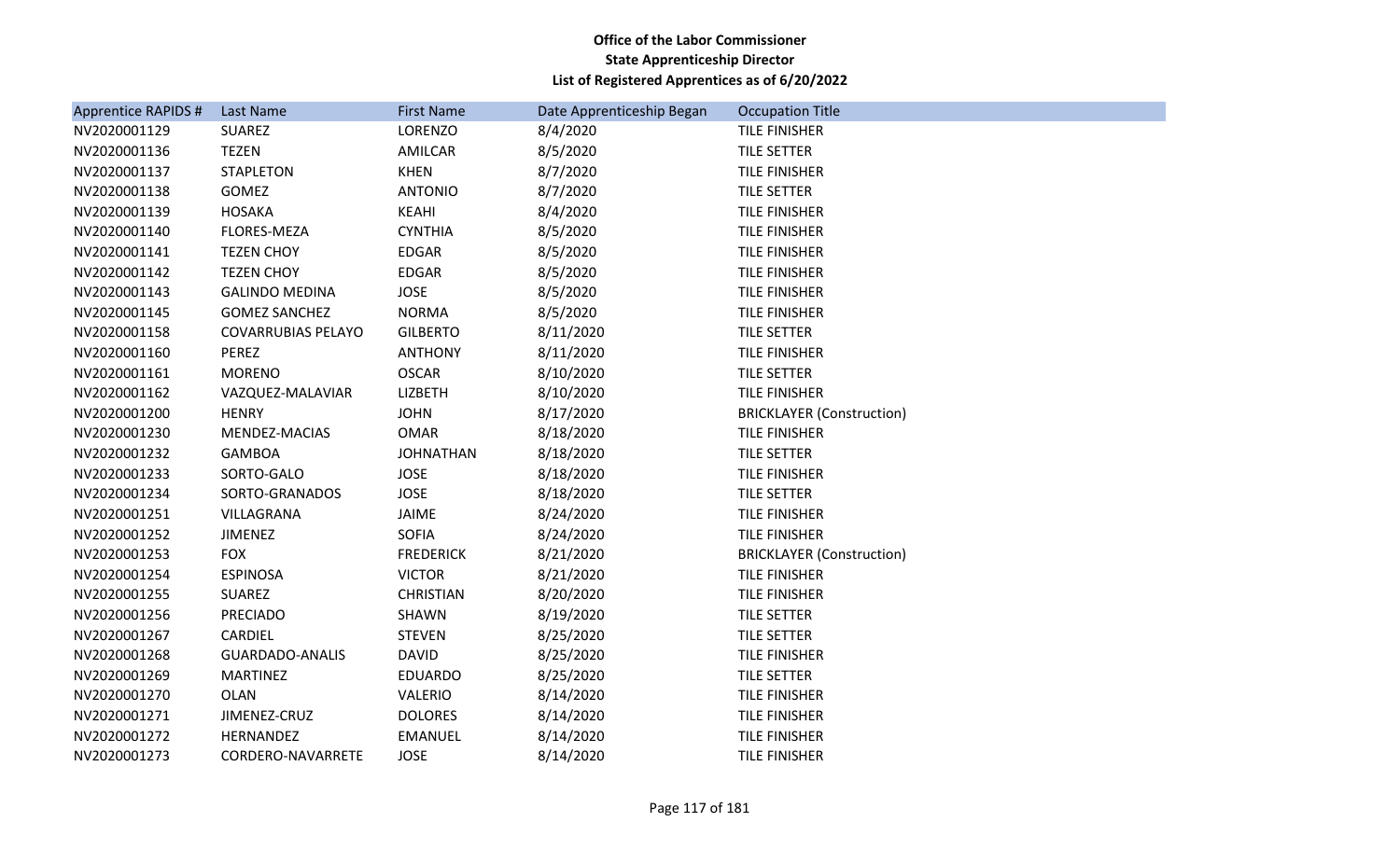| Apprentice RAPIDS # | Last Name               | <b>First Name</b> | Date Apprenticeship Began | <b>Occupation Title</b>          |
|---------------------|-------------------------|-------------------|---------------------------|----------------------------------|
| NV2020001274        | <b>DELGADO</b>          | <b>EDDIE</b>      | 8/14/2020                 | <b>TILE FINISHER</b>             |
| NV2020001301        | <b>FERMAN</b>           | <b>HORACIO</b>    | 8/31/2020                 | TILE SETTER                      |
| NV2020001302        | <b>MARTINEZ</b>         | CAMILO            | 8/31/2020                 | TILE SETTER                      |
| NV2020001303        | <b>BORBON</b>           | <b>RAYMUNDO</b>   | 8/31/2020                 | <b>TILE SETTER</b>               |
| NV2020001304        | <b>MCBRIDE</b>          | <b>TERRELL</b>    | 9/1/2020                  | TILE FINISHER                    |
| NV2020001305        | <b>RIVERA</b>           | ALBERT            | 8/28/2020                 | TILE FINISHER                    |
| NV2020001306        | <b>MALLORY</b>          | <b>CHRIS</b>      | 8/28/2020                 | TILE SETTER                      |
| NV2020001307        | <b>FUENTES-MARTINEZ</b> | <b>HENRY</b>      | 8/12/2020                 | TILE FINISHER                    |
| NV2020001362        | VAZQUEZ                 | <b>VICTOR</b>     | 8/11/2020                 | TILE FINISHER                    |
| NV2020001363        | MORALES-RODRIGUEZ       | <b>GABRIEL</b>    | 9/2/2020                  | TILE SETTER                      |
| NV2020001364        | <b>BIOLETA-LOPEZ</b>    | <b>ADRIANA</b>    | 9/2/2020                  | TILE FINISHER                    |
| NV2020001365        | SALAS-ESPINOSA          | <b>ROGELIO</b>    | 9/2/2020                  | TILE SETTER                      |
| NV2020001367        | ARENAS                  | <b>JUAN</b>       | 9/2/2020                  | TILE SETTER                      |
| NV2020001368        | GONZALEZ                | <b>CESAR</b>      | 9/2/2020                  | TILE FINISHER                    |
| NV2020001369        | LLERENA                 | <b>EDUARDO</b>    | 9/2/2020                  | TILE SETTER                      |
| NV2020001370        | <b>PABLO</b>            | <b>JUAN</b>       | 9/2/2020                  | TILE SETTER                      |
| NV2020001379        | PENA                    | MAYDELIN          | 9/11/2020                 | <b>TILE FINISHER</b>             |
| NV2020001380        | <b>BARRERA</b>          | <b>RENE</b>       | 9/14/2020                 | TILE FINISHER                    |
| NV2020001381        | GONZALEZ-CABUTO         | LUIS              | 9/14/2020                 | TILE SETTER                      |
| NV2020001382        | CALDERA-ARENAS          | <b>JOEL</b>       | 9/16/2020                 | TILE SETTER                      |
| NV2020001434        | <b>MONTOYA</b>          | <b>DERREN</b>     | 9/9/2020                  | TILE FINISHER                    |
| NV2020001435        | AHSING-JEREMIAH         | <b>JOSIAH</b>     | 8/12/2020                 | <b>TILE FINISHER</b>             |
| NV2020001436        | <b>GUTIERREZ</b>        | <b>JOSE</b>       | 8/12/2020                 | TILE SETTER                      |
| NV2020001437        | <b>ROBBINS</b>          | <b>CHRISTIAN</b>  | 8/12/2020                 | TILE FINISHER                    |
| NV2020001444        | VAZQUEZ                 | <b>VICTOR</b>     | 9/16/2020                 | <b>TILE SETTER</b>               |
| NV2020001445        | URBINA-QUEVADO          | <b>JUAN</b>       | 9/16/2020                 | TILE SETTER                      |
| NV2020001446        | CASTRO-GUZMAN           | <b>MILTON</b>     | 9/22/2020                 | TILE FINISHER                    |
| NV2020001447        | <b>GARCIA-RUIZ</b>      | <b>FRANCISCO</b>  | 8/11/2020                 | <b>TILE SETTER</b>               |
| NV2020001448        | RIOS-MENDOZA            | <b>JAVIER</b>     | 8/5/2020                  | TILE FINISHER                    |
| NV2020001563        | Gonzalez                | Julio             | 10/16/2020                | <b>BRICKLAYER (Construction)</b> |
| NV2020001564        | Gonzalez                | Amauri            | 10/16/2020                | <b>BRICKLAYER (Construction)</b> |
| NV2020001610        | Arenas                  | Juan Diego        | 10/30/2020                | TILE SETTER                      |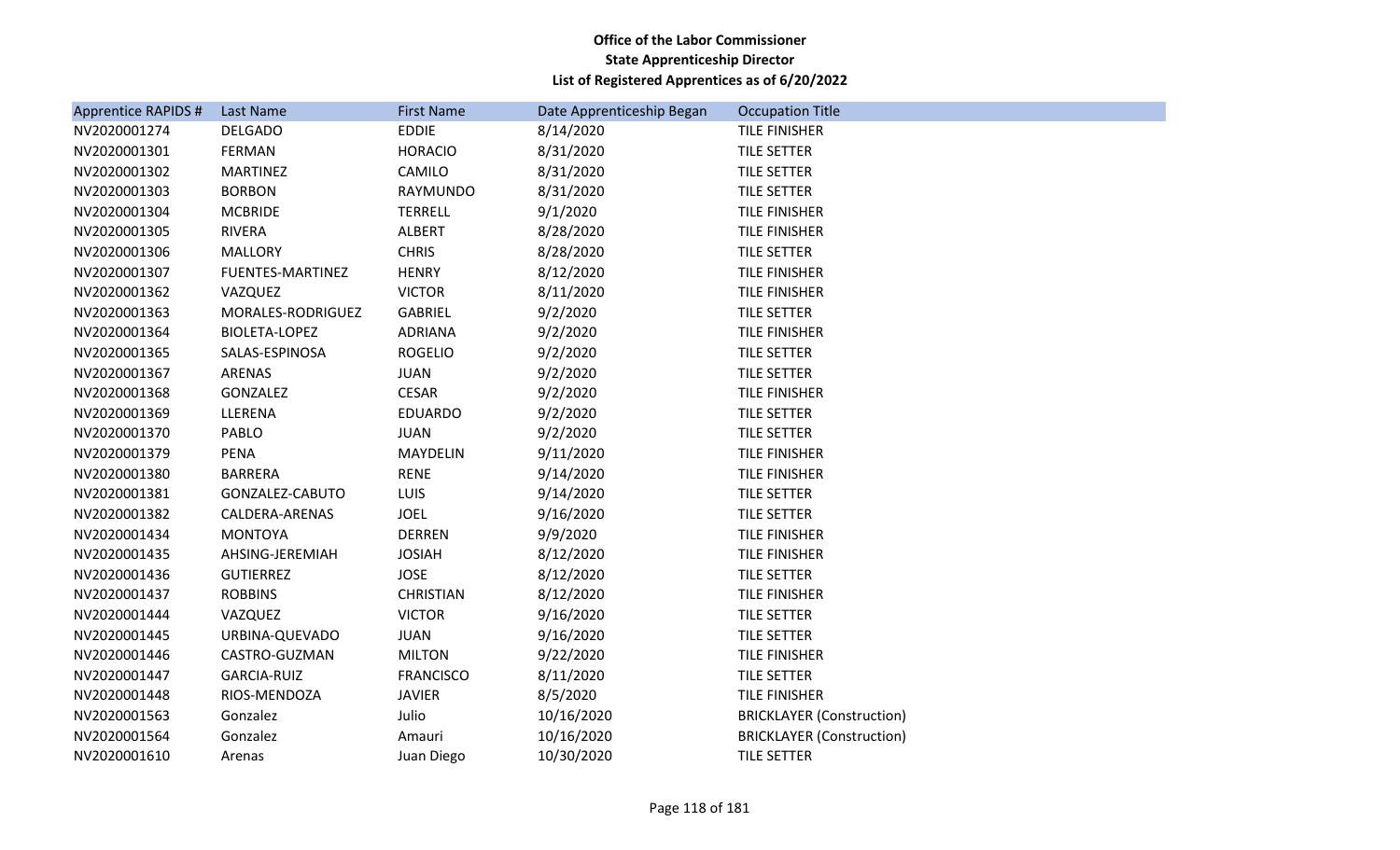| Apprentice RAPIDS # | Last Name           | <b>First Name</b> | Date Apprenticeship Began | <b>Occupation Title</b>          |
|---------------------|---------------------|-------------------|---------------------------|----------------------------------|
| NV2020001613        | Pablo-Lopez         | Juan              | 10/30/2020                | <b>TILE SETTER</b>               |
| NV2020001614        | Gonzalez            | Cesar             | 10/30/2020                | <b>TILE FINISHER</b>             |
| NV2020001615        | Macias              | Monica            | 9/9/2020                  | TILE SETTER                      |
| NV2020001616        | Salas Espinosa      | Rogelio           | 10/30/2020                | <b>TILE SETTER</b>               |
| NV2020001617        | Bioleta-Lopez       | Adriana           | 10/30/2020                | <b>TILE FINISHER</b>             |
| NV2020001618        | Rivera              | Joshua            | 6/23/2021                 | <b>BRICKLAYER (Construction)</b> |
| NV2020001632        | Lara                | Luis              | 11/3/2020                 | <b>BRICKLAYER (Construction)</b> |
| NV2020001633        | GONZALEZ-VARGAS     | <b>AMAURI</b>     | 10/16/2020                | <b>BRICKLAYER (Construction)</b> |
| NV2020001637        | <b>CENICEROS</b>    | <b>JOSE</b>       | 11/9/2020                 | TILE SETTER                      |
| NV2020001701        | ARROYO-RIOS         | <b>CHRISTIAN</b>  | 10/22/2020                | <b>TILE FINISHER</b>             |
| NV2020001702        | <b>MORALES</b>      | <b>JOSE</b>       | 11/6/2020                 | <b>TILE FINISHER</b>             |
| NV2020001703        | GARCIA-LOZA         | ALLEN             | 11/6/2020                 | <b>TILE FINISHER</b>             |
| NV2020001705        | <b>MULLER</b>       | <b>BLAISE</b>     | 12/2/2020                 | <b>TILE FINISHER</b>             |
| NV2020001706        | <b>BOLLAT LEIVA</b> | <b>JAIME</b>      | 11/16/2020                | TUCKPOINTER, CLEANER, CAULKER    |
| NV2020001794        | Synder              | Daniel            | 12/16/2020                | <b>BRICKLAYER (Construction)</b> |
| NV2020001795        | Castillo            | Jamie             | 11/16/2020                | TILE SETTER                      |
| NV2021000032        | Garcia              | Carlos            | 1/6/2021                  | TILE FINISHER                    |
| NV2021000033        | Lujan               | Viviana           | 1/8/2021                  | <b>TILE FINISHER</b>             |
| NV2021000034        | Pamon               | Jason             | 1/15/2021                 | <b>TILE FINISHER</b>             |
| NV2021000035        | Rayo Carmona        | Jose De Jesus     | 1/19/2021                 | <b>TILE FINISHER</b>             |
| NV2021000036        | Harris              | Quamir            | 1/20/2021                 | <b>TILE FINISHER</b>             |
| NV2021000037        | Rosas-Sanchez       | Marco             | 1/25/2021                 | <b>TILE FINISHER</b>             |
| NV2021000038        | Elena Jr.           | Jose              | 1/13/2021                 | <b>TILE FINISHER</b>             |
| NV2021000039        | <b>Diaz</b>         | Jesus             | 12/21/2020                | <b>TILE FINISHER</b>             |
| NV2021000040        | Hernandez           | Jovan             | 12/21/2020                | <b>TILE FINISHER</b>             |
| NV2021000041        | Sanchez             | Jesus             | 12/30/2020                | <b>TILE FINISHER</b>             |
| NV2021000137        | Martinez            | Ruben             | 2/22/2021                 | <b>TILE SETTER</b>               |
| NV2021000138        | Amaro-Zamora        | Reyes             | 2/22/2021                 | TILE SETTER                      |
| NV2021000139        | Ortega-Diaz         | Cesar             | 2/19/2021                 | <b>MARBLE SETTER</b>             |
| NV2021000140        | Reyna               | Juan              | 2/19/2021                 | <b>TILE FINISHER</b>             |
| NV2021000141        | Tafolla             | Luis Christopher  | 2/16/2021                 | <b>TILE FINISHER</b>             |
| NV2021000142        | Palama              | Charleston        | 2/16/2021                 | <b>TILE FINISHER</b>             |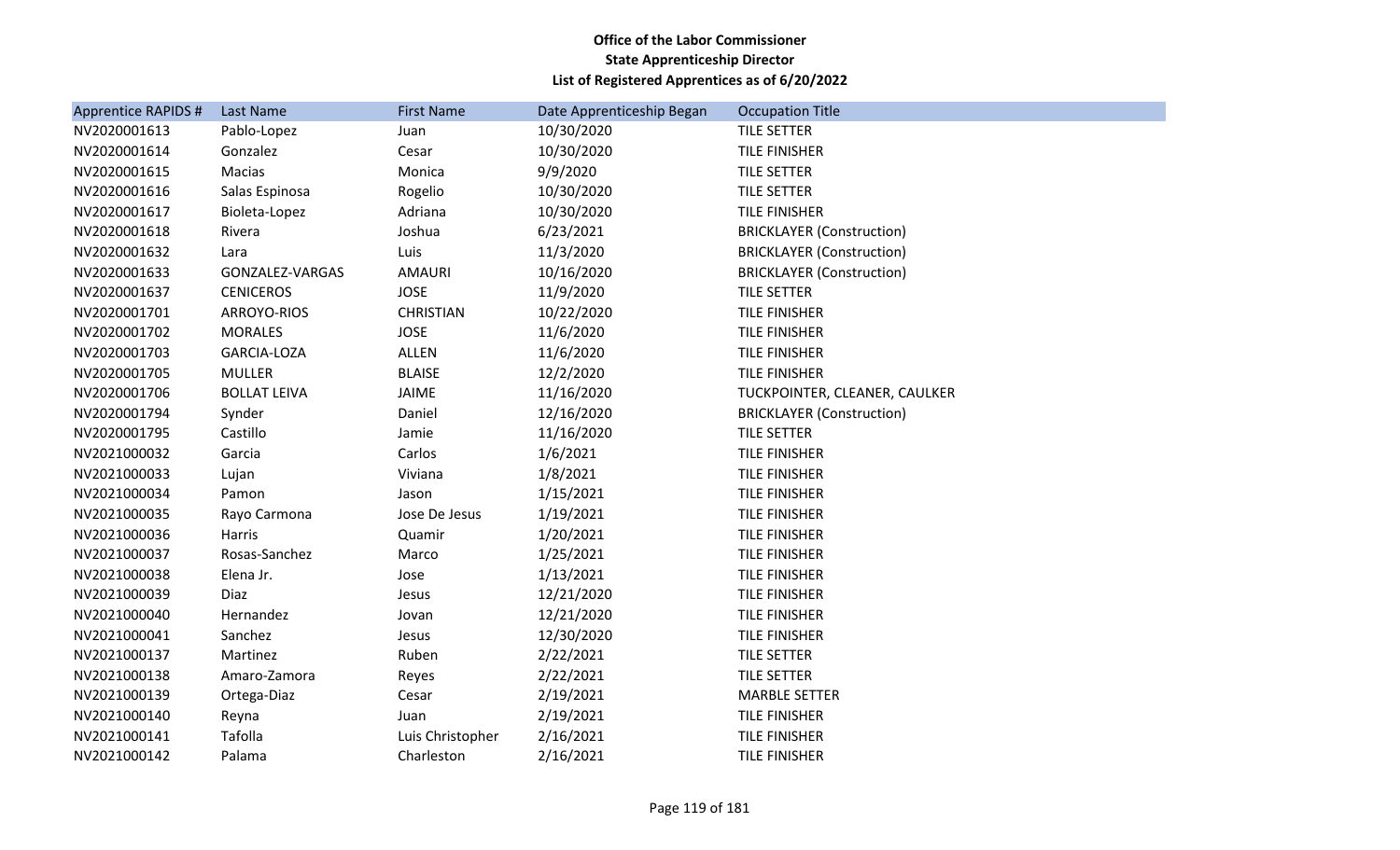| Apprentice RAPIDS # | Last Name               | <b>First Name</b> | Date Apprenticeship Began | <b>Occupation Title</b>          |
|---------------------|-------------------------|-------------------|---------------------------|----------------------------------|
| NV2021000143        | Ramos                   | Gerado            | 2/16/2021                 | <b>TILE FINISHER</b>             |
| NV2021000144        | Flores                  | Ramon             | 2/16/2021                 | TILE SETTER                      |
| NV2021000145        | Amaro-Zamora            | Pedro             | 2/12/2021                 | <b>TILE SETTER</b>               |
| NV2021000146        | Dominguez-Torres        | Daniel            | 2/12/2021                 | <b>TILE SETTER</b>               |
| NV2021000148        | Russell                 | William           | 2/3/2021                  | <b>TILE FINISHER</b>             |
| NV2021000149        | White                   | James             | 2/8/2021                  | <b>MARBLE SETTER</b>             |
| NV2021000150        | Patrick-Silva           | Tristan           | 2/8/2021                  | <b>TILE FINISHER</b>             |
| NV2021000151        | Pineda-Olivas           | Santos            | 2/2/2021                  | <b>TILE SETTER</b>               |
| NV2021000152        | Magana                  | Ruben             | 2/10/2021                 | TILE SETTER                      |
| NV2021000252        | Salazar                 | David             | 3/10/2021                 | <b>BRICKLAYER (Construction)</b> |
| NV2021000326        | Reyes-Goiz              | Daniel            | 3/30/2021                 | TILE SETTER                      |
| NV2021000327        | Gomez                   | Mercedes          | 3/23/2021                 | <b>TILE FINISHER</b>             |
| NV2021000328        | Restrepo Perez          | Claudia           | 3/19/2021                 | <b>TILE FINISHER</b>             |
| NV2021000329        | Hernandez               | Francisco         | 3/19/2021                 | <b>TILE SETTER</b>               |
| NV2021000330        | Rendon                  | James             | 3/17/2021                 | <b>TILE FINISHER</b>             |
| NV2021000331        | Ramos                   | Luis              | 3/16/2021                 | <b>TILE FINISHER</b>             |
| NV2021000332        | Felix Rodriguez         | Osvaldo           | 3/16/2021                 | TILE SETTER                      |
| NV2021000333        | Ramos Lara              | Luis              | 3/16/2021                 | <b>TILE SETTER</b>               |
| NV2021000334        | Marroquin Orellana      | David Orlando     | 3/12/2021                 | <b>TILE SETTER</b>               |
| NV2021000335        | Hernandez               | Mauricio          | 3/12/2021                 | <b>TILE SETTER</b>               |
| NV2021000374        | Diaz-Galvan             | Eduardo           | 4/8/2021                  | TUCKPOINTER, CLEANER, CAULKER    |
| NV2021000375        | Rodriguez-Mendoza       | Naun              | 3/31/2021                 | TILE FINISHER                    |
| NV2021000378        | Mar                     | Nathaniel         | 4/5/2021                  | TILE FINISHER                    |
| NV2021000430        | Diaz                    | Jose Paz          | 4/15/2021                 | TILE SETTER                      |
| NV2021000431        | <b>Flamenco Ramirez</b> | Jose Wilfredo     | 4/2/2021                  | <b>TILE FINISHER</b>             |
| NV2021000432        | Garcia                  | Jose              | 4/2/2021                  | <b>TILE FINISHER</b>             |
| NV2021000433        | Cuellar                 | Salvador          | 4/2/2021                  | TILE FINISHER                    |
| NV2021000434        | Trujillo-Verugo         | Ulises            | 4/9/2021                  | <b>TILE FINISHER</b>             |
| NV2021000435        | Jordan                  | Anthony           | 3/30/2021                 | TILE FINISHER                    |
| NV2021000453        | Espinosa-Navarro        | Joel              | 4/19/2021                 | TILE FINISHER                    |
| NV2021000572        | Osario Ortiz            | Piunquet de       | 5/6/2021                  | TILE SETTER                      |
| NV2021000574        | Roman-Soto              | Paul              | 5/6/2021                  | <b>TILE SETTER</b>               |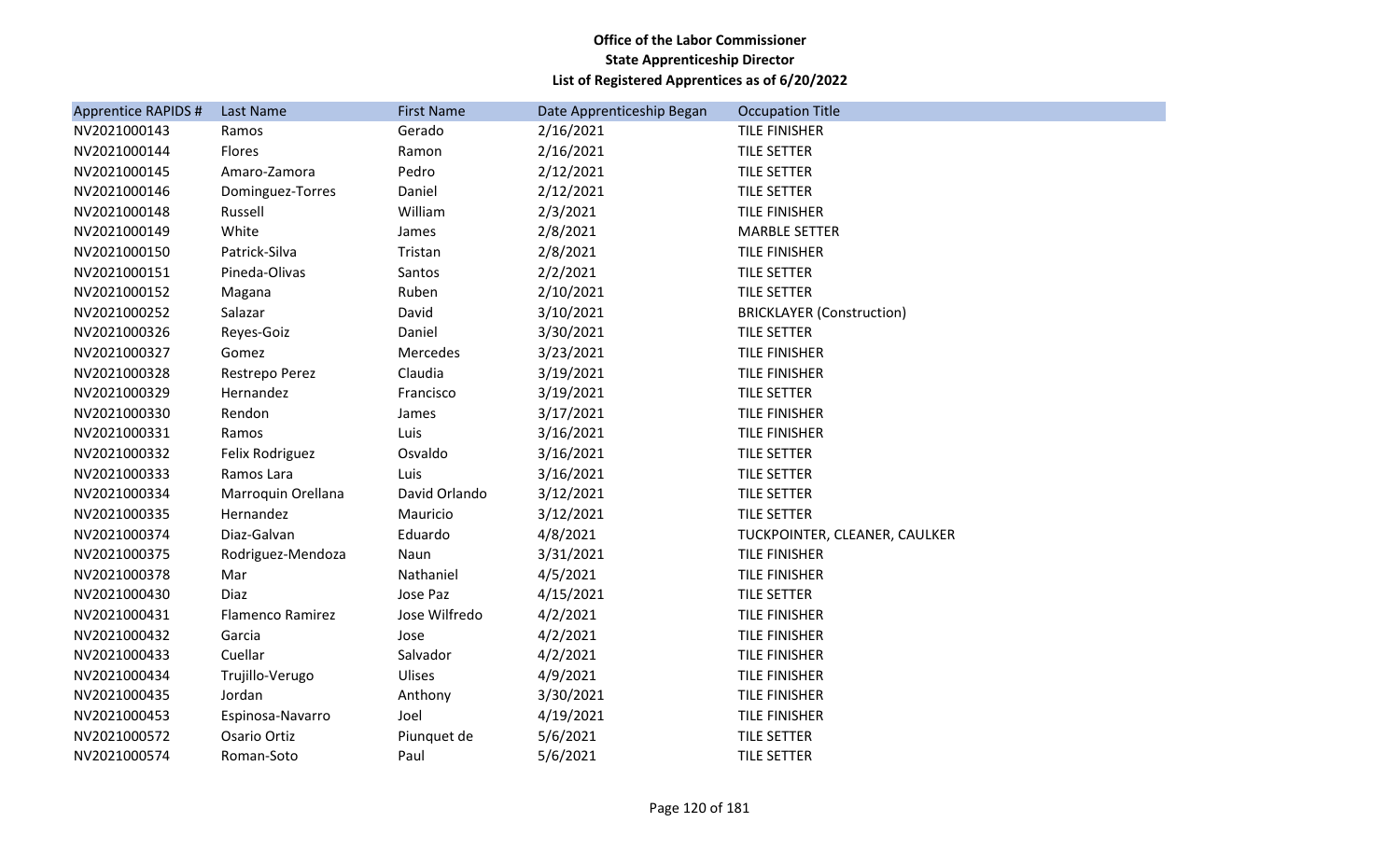| <b>Apprentice RAPIDS #</b> | Last Name           | <b>First Name</b> | Date Apprenticeship Began | <b>Occupation Title</b>          |
|----------------------------|---------------------|-------------------|---------------------------|----------------------------------|
| NV2021000575               | Terrazas-Hernandez  | Salvador          | 5/3/2021                  | TILE FINISHER                    |
| NV2021000581               | Martinez-Hernandez  | Robert            | 4/1/2021                  | <b>TILE SETTER</b>               |
| NV2021000605               | Rodriguez Gaspar    | Eduardo           | 5/11/2021                 | TILE FINISHER                    |
| NV2021000606               | Carrillo Valdez     | Juan Carlos       | 5/11/2021                 | <b>MARBLE SETTER</b>             |
| NV2021000607               | Diazbarriga         | Ruben             | 5/11/2021                 | <b>MARBLE SETTER</b>             |
| NV2021000608               | Mendez              | Jose              | 5/11/2021                 | <b>TILE FINISHER</b>             |
| NV2021000609               | Cervantes           | Henry             | 5/11/2021                 | TILE FINISHER                    |
| NV2021000610               | Vizcaya             | Luis              | 5/11/2021                 | <b>TILE FINISHER</b>             |
| NV2021000612               | Raygosa             | River             | 5/12/2021                 | <b>TILE FINISHER</b>             |
| NV2021000613               | Suarez-Ibarra       | Edgar             | 5/11/2021                 | TILE FINISHER                    |
| NV2021000631               | Dominguez-Enriquez  | Sergio            | 5/17/2021                 | <b>BRICKLAYER (Construction)</b> |
| NV2021000632               | Iniguez Jr.         | Ramon             | 5/17/2021                 | TILE FINISHER                    |
| NV2021000633               | Abundis             | Victor            | 5/17/2021                 | <b>TILE SETTER</b>               |
| NV2021000634               | Valencia Lapora     | Jair              | 5/17/2021                 | <b>TILE FINISHER</b>             |
| NV2021000656               | Anthony             | Alexzandria       | 5/20/2021                 | TILE FINISHER                    |
| NV2021000657               | Avila-Chavez        | Octavio           | 5/20/2021                 | <b>BRICKLAYER (Construction)</b> |
| NV2021000658               | Araiza-Cordova      | Celestino         | 5/18/2021                 | TILE FINISHER                    |
| NV2021000659               | Pleitez-Benitez     | Jonathan          | 5/18/2021                 | <b>BRICKLAYER (Construction)</b> |
| NV2021000660               | Diaz-Barriga        | Mario             | 5/10/2021                 | TILE FINISHER                    |
| NV2021000664               | Trujillo            | Jose              | 5/21/2021                 | TILE FINISHER                    |
| NV2021000699               | Delgado Lopez       | Ernesto           | 5/27/2021                 | <b>TILE SETTER</b>               |
| NV2021000700               | Diaz Nava           | Cristofer         | 5/27/2021                 | TILE FINISHER                    |
| NV2021000701               | Mendez              | Victor            | 5/27/2021                 | <b>TILE FINISHER</b>             |
| NV2021000712               | Zamora              | Felipe            | 6/2/2021                  | TILE SETTER                      |
| NV2021000800               | Rodriguez-Hernandez | Jesus             | 6/16/2021                 | TILE FINISHER                    |
| NV2021000802               | Rubio-Pelayo        | Cesar Eduardo     | 6/6/2021                  | <b>TILE FINISHER</b>             |
| NV2021000805               | Ramirez             | Juan              | 6/16/2021                 | <b>MARBLE SETTER</b>             |
| NV2021000829               | Rosas               | Rodolfo           | 6/17/2021                 | TILE SETTER                      |
| NV2021000853               | Gates               | Tysean            | 6/29/2021                 | <b>BRICKLAYER (Construction)</b> |
| NV2021000866               | Williams            | Joshua            | 7/1/2021                  | <b>BRICKLAYER (Construction)</b> |
| NV2021000903               | Long                | Chad              | 7/6/2021                  | TILE FINISHER                    |
| NV2021000919               | Alvarado-Rufino     | Carlos            | 7/9/2021                  | <b>TILE FINISHER</b>             |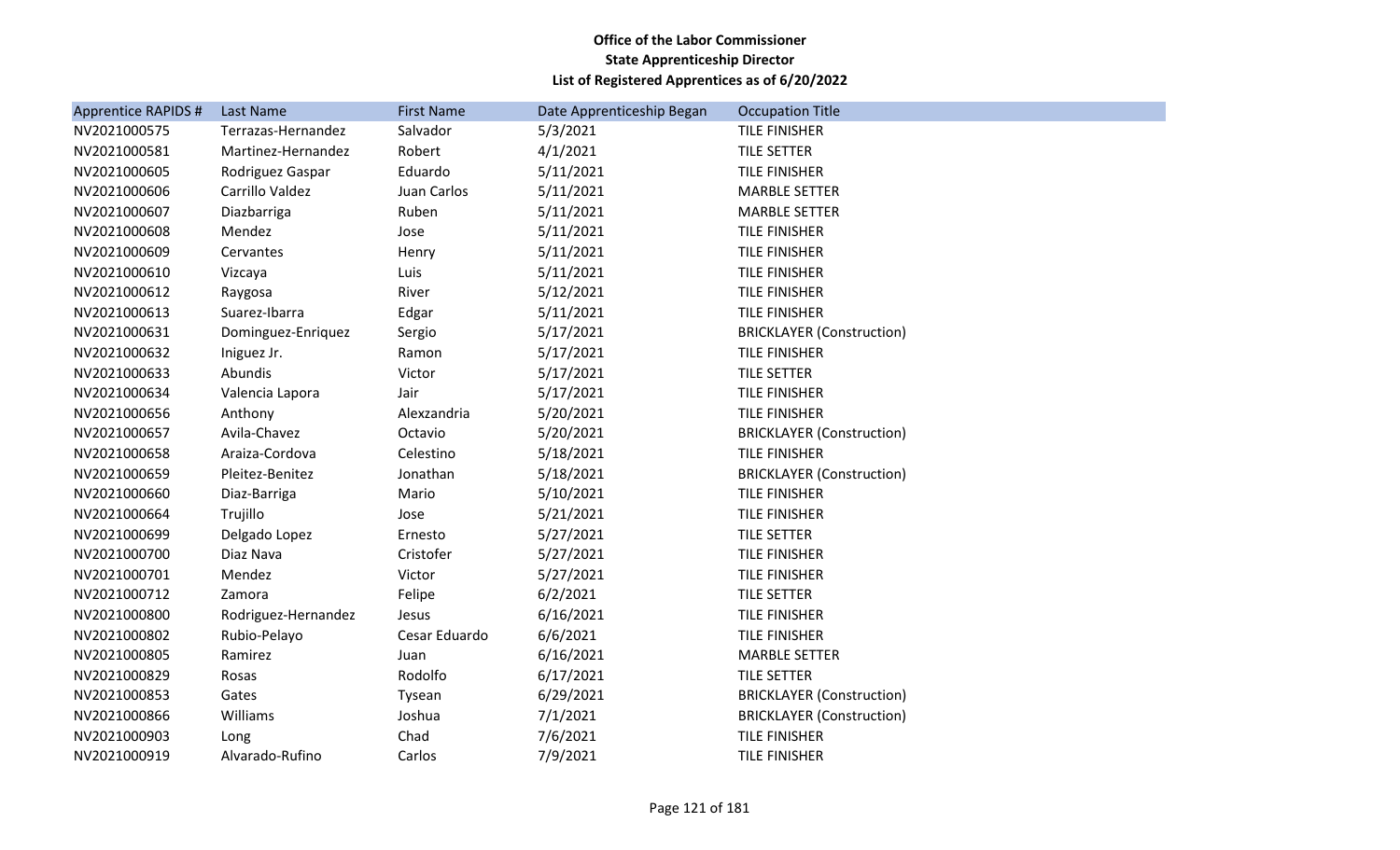| <b>Apprentice RAPIDS #</b> | Last Name              | <b>First Name</b> | Date Apprenticeship Began | <b>Occupation Title</b>          |
|----------------------------|------------------------|-------------------|---------------------------|----------------------------------|
| NV2021000920               | Zamora-Ventura         | Ivan              | 7/9/2021                  | <b>TILE FINISHER</b>             |
| NV2021000937               | Headington             | Anthony           | 7/14/2021                 | TILE SETTER                      |
| NV2021001012               | Chavez Alvarado        | Jariel            | 7/16/2021                 | <b>TILE SETTER</b>               |
| NV2021001013               | Lopez                  | Luis              | 7/16/2021                 | <b>TILE FINISHER</b>             |
| NV2021001014               | Eyserbeck              | Austin            | 7/16/2021                 | <b>TILE FINISHER</b>             |
| NV2021001015               | <b>Ellis</b>           | Chelsea           | 7/16/2021                 | TILE FINISHER                    |
| NV2021001016               | Hernandez              | Erika Juana       | 7/16/2021                 | <b>TILE FINISHER</b>             |
| NV2021001018               | Arroyo                 | Steve             | 7/16/2021                 | <b>TILE FINISHER</b>             |
| NV2021001019               | Ramirez Vargas         | Jose Ramos        | 7/16/2021                 | TILE FINISHER                    |
| NV2021001020               | Valle-Duarte           | Felipe            | 7/16/2021                 | TILE SETTER                      |
| NV2021001021               | Zamora                 | Genaro            | 7/16/2021                 | <b>TILE SETTER</b>               |
| NV2021001022               | Palacios               | Felipe            | 7/16/2021                 | TILE SETTER                      |
| NV2021001023               | Servin Castellanos     | Daniel            | 7/16/2021                 | TILE SETTER                      |
| NV2021001024               | Reyes                  | Jaime             | 7/16/2021                 | <b>TILE FINISHER</b>             |
| NV2021001025               | Nunez                  | Victor            | 7/16/2021                 | <b>TILE FINISHER</b>             |
| NV2021001033               | Payan                  | Robert            | 7/19/2021                 | TILE FINISHER                    |
| NV2021001035               | Gonzalez               | Carlos            | 7/19/2021                 | TILE FINISHER                    |
| NV2021001036               | Amaro-Rivera           | Anthony           | 7/19/2021                 | <b>TILE FINISHER</b>             |
| NV2021001038               | Rodriguez Flores       | Jose Luis         | 7/19/2021                 | TILE FINISHER                    |
| NV2021001039               | Macarthur              | Steven            | 7/19/2021                 | <b>TILE SETTER</b>               |
| NV2021001041               | Sierra                 | Vladimir          | 7/19/2021                 | TILE FINISHER                    |
| NV2021001042               | Vazquez-Rizo           | Rafael            | 7/19/2021                 | <b>TILE FINISHER</b>             |
| NV2021001043               | Garcia                 | Juan              | 7/19/2021                 | TILE FINISHER                    |
| NV2021001071               | Ceniceros              | Jonatan           | 7/21/2021                 | <b>TILE SETTER</b>               |
| NV2021001134               | Park                   | Jesse             | 7/29/2021                 | TILE SETTER                      |
| NV2021001135               | Gerardo                | Ramos             | 7/29/2021                 | <b>TILE FINISHER</b>             |
| NV2021001139               | Rodriguez              | Jesus             | 8/2/2021                  | <b>BRICKLAYER (Construction)</b> |
| NV2021001149               | Rodriguez Lopez        | Lorena            | 2/1/2021                  | TILE FINISHER                    |
| NV2021001177               | Edwards                | Annie             | 8/6/2021                  | <b>TILE FINISHER</b>             |
| NV2021001224               | <b>Aguilar Messina</b> | Chance            | 7/28/2021                 | <b>TILE FINISHER</b>             |
| NV2021001226               | Rosas Salazar          | Eusebio           | 8/12/2021                 | <b>TILE FINISHER</b>             |
| NV2021001393               | Bolanos-Huerta         | Fracisco          | 8/27/2021                 | <b>TILE SETTER</b>               |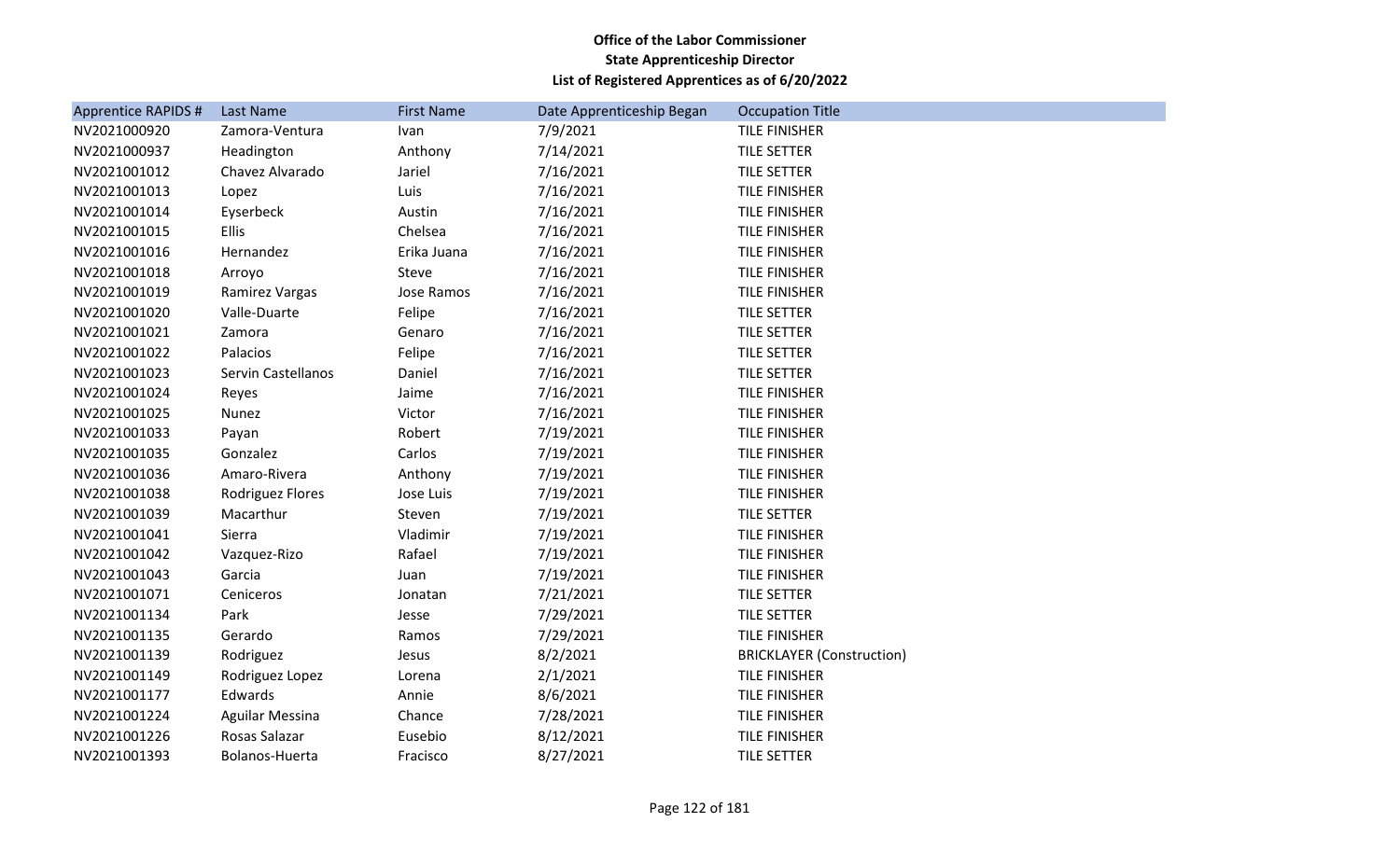| <b>Apprentice RAPIDS#</b> | Last Name              | <b>First Name</b> | Date Apprenticeship Began | <b>Occupation Title</b>              |
|---------------------------|------------------------|-------------------|---------------------------|--------------------------------------|
| NV2021001463              | <b>Gutierrez Perez</b> | Jose              | 9/27/2021                 | TILE FINISHER                        |
| NV2021001494              | Nino Merino            | Abel              | 9/30/2021                 | TILE SETTER                          |
| NV2021001571              | Zelaya                 | Yenmor            | 10/7/2021                 | TILE FINISHER                        |
| NV2021001572              | Morishige              | Neal              | 10/7/2021                 | TILE FINISHER                        |
| NV2021001799              | Martinez Rojas         | Mauricio          | 11/1/2021                 | <b>TILE SETTER</b>                   |
| NV2021001884              | <b>Flores Benitez</b>  | Oscar             | 11/30/2021                | TILE FINISHER                        |
| NV2021001885              | Murphy                 | Tevin             | 12/6/2021                 | <b>TILE FINISHER</b>                 |
| NV2021001902              | Zavala Lopez           | Luis              | 12/14/2021                | <b>TILE SETTER</b>                   |
| NV2022000259              | Alvarez Duran          | Mauricio          | 2/25/2022                 | TILE FINISHER                        |
| NV2022000393              | Green                  | David             | 3/22/2022                 | <b>TILE FINISHER</b>                 |
| NV2022000394              | Kailimai               | William           | 3/22/2022                 | <b>TILE FINISHER</b>                 |
| NV2022000395              | Miller                 | Courtney          | 3/22/2022                 | <b>TILE SETTER</b>                   |
| NV2022000420              | Nava Perez             | Simitrio          | 3/24/2022                 | TILE FINISHER                        |
| NV2022000531              | Kaempfer               | Robert            | 4/6/2022                  | TILE FINISHER                        |
| NV2022000535              | Miller                 | Tyler             | 4/6/2022                  | <b>TILE FINISHER</b>                 |
| NV2022000547              | Stroughter             | Kobe              | 4/7/2022                  | <b>TERRAZZO FINISHER</b>             |
| NV2022000548              | Pitts                  | Kishon            | 4/7/2022                  | <b>TERRAZZO FINISHER</b>             |
| NV2022000566              | Franco                 | Raymond           | 12/1/2021                 | TUCKPOINTER, CLEANER, CAULKER        |
| NV2022000616              | Christensen            | Clint             | 4/19/2022                 | <b>TILE SETTER</b>                   |
| NV2022000617              | <b>Buford Diaz</b>     | Keith             | 4/19/2022                 | <b>TILE SETTER</b>                   |
| NV2022000696              | Montano                | <b>MARILENA</b>   | 5/17/2021                 | TUCKPOINTER, CLEANER, CAULKER        |
| NV2022000790              | <b>BAEZ</b>            | <b>JESUS</b>      | 5/10/2022                 | <b>TILE SETTER</b>                   |
| NV2022000840              | LANG                   | <b>AIDEN</b>      | 5/17/2022                 | <b>BRICKLAYER (Construction)</b>     |
| NV2022000841              | <b>FUENTES</b>         | <b>GUILLERMO</b>  | 5/17/2022                 | TILE FINISHER                        |
| NV2022000867              | <b>GAYTAN TORRES</b>   | <b>ELIAS</b>      | 5/24/2022                 | <b>BRICKLAYER (Brick &amp; Tile)</b> |
| NV2022000881              | <b>WHITE</b>           | <b>MICHAEL</b>    | 5/31/2022                 | <b>TILE SETTER</b>                   |
| NV2022000930              | <b>ROMAN</b>           | <b>JOSE</b>       | 6/2/2022                  | <b>TILE FINISHER</b>                 |
| NV2022000947              | <b>VAA</b>             | <b>DARYL</b>      | 6/6/2022                  | <b>TILE FINISHER</b>                 |
| NV2022000948              | HERRERA-REYNA          | <b>JULIAN</b>     | 6/6/2022                  | <b>TILE SETTER</b>                   |
| NV2022000949              | <b>BROADNAX</b>        | <b>JONAH</b>      | 6/6/2022                  | TILE FINISHER                        |
| NV2022000950              | ALEXANDER              | <b>BRANDON</b>    | 6/6/2022                  | <b>TILE FINISHER</b>                 |
| NV2022000951              | ANDALON                | <b>JONATHAN</b>   | 6/6/2022                  | <b>TILE FINISHER</b>                 |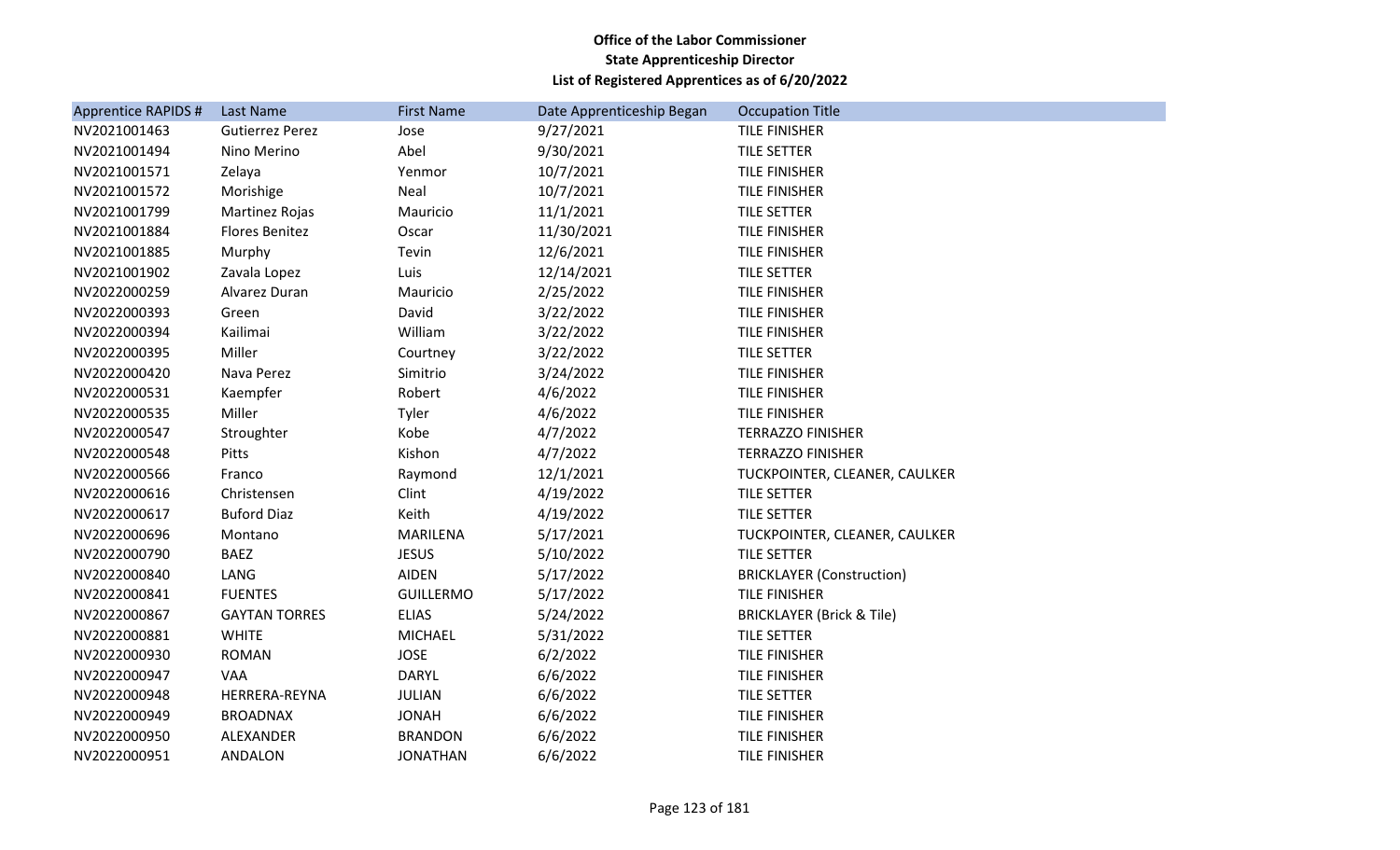| <b>Apprentice RAPIDS #</b> | Last Name             | <b>First Name</b> | Date Apprenticeship Began | <b>Occupation Title</b>                                     |
|----------------------------|-----------------------|-------------------|---------------------------|-------------------------------------------------------------|
| NV2022000962               | <b>IBARRA</b>         | <b>HECTOR</b>     | 6/8/2022                  | <b>MARBLE SETTER</b>                                        |
| NV2022001033               | <b>CASTILLO PONCE</b> | <b>LUDVIN</b>     | 6/16/2022                 | <b>TILE FINISHER</b>                                        |
| NV2022000171               | Garcia                | Christina         | 2/16/2022                 | Digital Marketer                                            |
| NV2022000172               | Mosley                | Tiara             | 2/16/2022                 | Digital Marketer                                            |
| NV2019001766               | Allison               | William           | 7/8/2019                  | ELECTRICIAN, SUBSTATION                                     |
| NV2019001767               | <b>Brandley</b>       | Matthew           | 7/8/2019                  | ELECTRICIAN, SUBSTATION                                     |
| NV2019001768               | Galusha               | Matthew           | 7/8/2019                  | ELECTRICIAN, SUBSTATION                                     |
| NV2019001769               | Eagar                 | Anthony           | 7/8/2019                  | ELECTRICIAN, SUBSTATION                                     |
| NV2019002675               | Coyne                 | Garrett           | 10/28/2019                | LINE MAINTAINER (Alternate Title: High Voltage Electrician) |
| NV2019002676               | Oytas                 | Ricardo           | 10/28/2019                | LINE MAINTAINER (Alternate Title: High Voltage Electrician) |
| NV2019002677               | Enriquez              | Jose              | 10/28/2019                | LINE MAINTAINER (Alternate Title: High Voltage Electrician) |
| NV2019002678               | Pilkerton             | Jonathan          | 10/28/2019                | LINE MAINTAINER (Alternate Title: High Voltage Electrician) |
| NV2019002680               | Redel                 | Ryan              | 10/28/2019                | LINE MAINTAINER (Alternate Title: High Voltage Electrician) |
| NV2020000943               | Garcia                | Christian         | 10/28/2019                | LINE MAINTAINER (Alternate Title: High Voltage Electrician) |
| NV2020001586               | Cox                   | Jeffrey           | 7/20/2020                 | <b>ELECTRIC METER TESTER</b>                                |
| NV2020001587               | <b>Barclay</b>        | David             | 7/20/2020                 | <b>ELECTRIC METER TESTER</b>                                |
| NV2021000352               | Morgan                | Walter            | 7/6/2020                  | ELECTRICIAN, SUBSTATION                                     |
| NV2021000353               | Swallow               | Jared             | 7/6/2020                  | ELECTRICIAN, SUBSTATION                                     |
| NV2021001766               | Boyd                  | Donald            | 10/25/2021                | ELECTRICIAN, SUBSTATION                                     |
| NV2021001767               | Robillard             | Keith             | 10/25/2021                | ELECTRICIAN, SUBSTATION                                     |
| NV2021001768               | Dale                  | Tyler             | 10/25/2021                | ELECTRICIAN, SUBSTATION                                     |
| NV2021001891               | Murphy                | Tyler             | 12/6/2021                 | LINE MAINTAINER (Alternate Title: High Voltage Electrician) |
| NV2021001892               | Felger                | Aaron             | 12/6/2021                 | LINE MAINTAINER (Alternate Title: High Voltage Electrician) |
| NV2021001893               | <b>Barnett</b>        | <b>Brian</b>      | 12/6/2021                 | LINE MAINTAINER (Alternate Title: High Voltage Electrician) |
| NV2021001894               | Touchette             | Colt              | 12/6/2021                 | LINE MAINTAINER (Alternate Title: High Voltage Electrician) |
| NV2021001895               | Larson                | Dillon            | 12/6/2021                 | LINE MAINTAINER (Alternate Title: High Voltage Electrician) |
| NV2021001896               | Morrisey              | Dylan             | 12/6/2021                 | LINE MAINTAINER (Alternate Title: High Voltage Electrician) |
| NV2021001897               | Contreras             | James             | 12/6/2021                 | LINE MAINTAINER (Alternate Title: High Voltage Electrician) |
| NV07N017577                | <b>MEJIA</b>          | <b>GREGORIO</b>   | 1/17/2007                 | <b>ROOFER</b>                                               |
| HI14N010829                | <b>MARTINEZ</b>       | ALEXSON           | 10/20/2015                | <b>ROOFER</b>                                               |
| NV16N032584                | DE LA CRUZ            | <b>FELIPE</b>     | 5/16/2016                 | <b>ROOFER</b>                                               |
| NV16N032735                | <b>WHITE</b>          | <b>ROBERT</b>     | 7/11/2016                 | <b>ROOFER</b>                                               |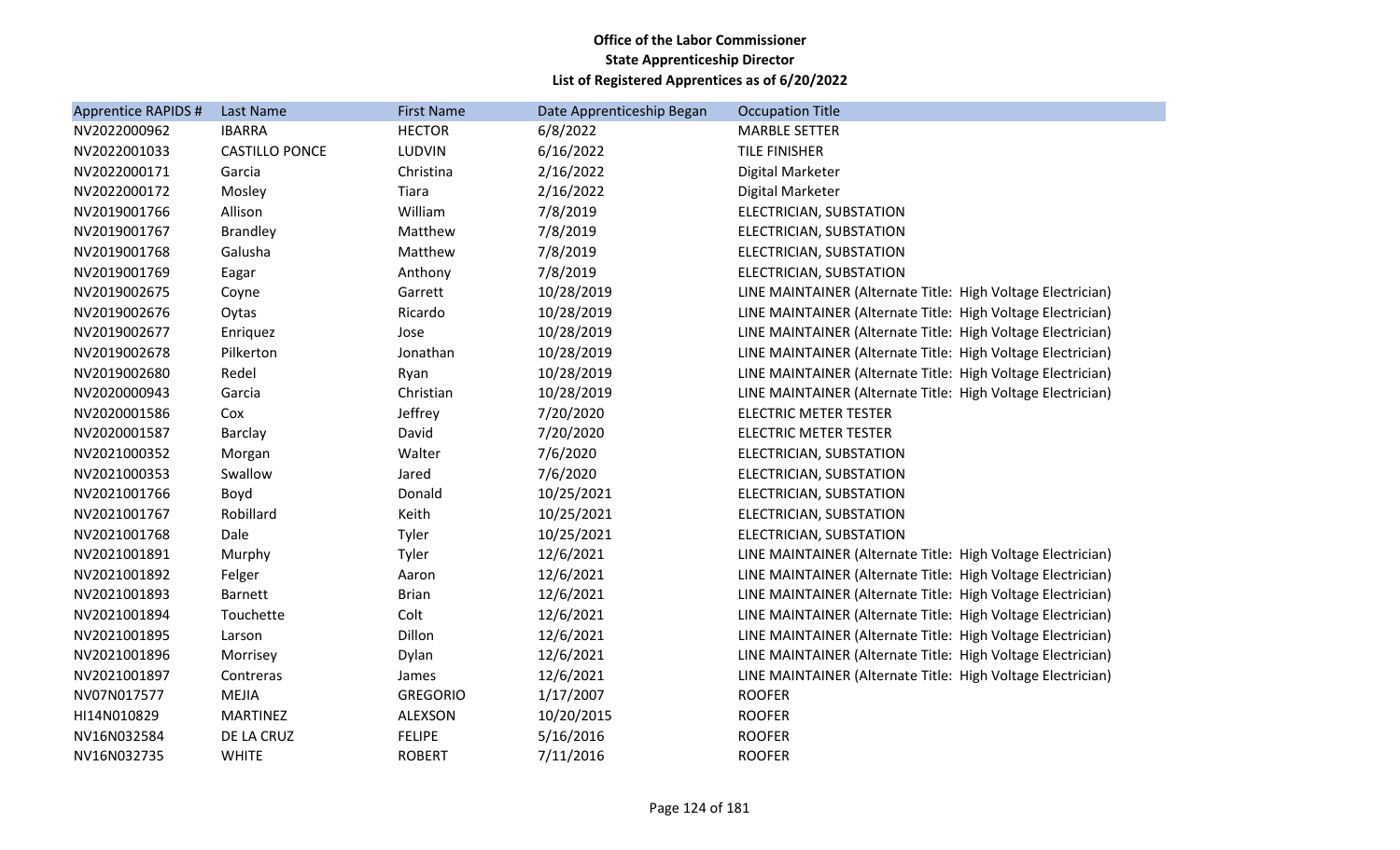| <b>Apprentice RAPIDS #</b> | Last Name       | <b>First Name</b> | Date Apprenticeship Began | <b>Occupation Title</b> |
|----------------------------|-----------------|-------------------|---------------------------|-------------------------|
| NV17N033824                | SALDIVAR        | <b>JOEL</b>       | 2/28/2017                 | <b>ROOFER</b>           |
| NV17N034138                | <b>NEALEY</b>   | <b>RONALD</b>     | 5/30/2017                 | <b>ROOFER</b>           |
| NV2017034384               | Moreno          | Marco             | 6/30/2017                 | <b>ROOFER</b>           |
| NV2017034568               | Hernandez       | Jose              | 7/25/2017                 | <b>ROOFER</b>           |
| NV2018000097               | <b>Balderas</b> | Victor            | 10/16/2017                | <b>ROOFER</b>           |
| NV2018001204               | Root            | Corey             | 6/7/2018                  | <b>ROOFER</b>           |
| NV2018001444               | Pena            | Mauricio          | 4/25/2022                 | <b>ROOFER</b>           |
| NV2018002030               | Salazar         | Mario             | 8/6/2018                  | <b>ROOFER</b>           |
| NV2018002849               | Fuentes         | Guillermo         | 11/7/2018                 | <b>ROOFER</b>           |
| NV2018003039               | Alonso          | Obed              | 12/10/2018                | <b>ROOFER</b>           |
| NV2019000415               | Uribe           | Milton            | 2/4/2019                  | <b>ROOFER</b>           |
| NV2019000542               | Alcala          | Jose              | 2/25/2019                 | <b>ROOFER</b>           |
| NV2019000577               | Vega            | Jose              | 3/8/2019                  | <b>ROOFER</b>           |
| NV2019000638               | Valdez          | Jorge             | 3/18/2019                 | <b>ROOFER</b>           |
| NV2019000707               | Preciado        | Daniel            | 4/2/2019                  | <b>ROOFER</b>           |
| NV2019000800               | Alphonse        | Ketal             | 4/9/2019                  | <b>ROOFER</b>           |
| NV2019000861               | Orozco          | Andrew            | 4/16/2019                 | <b>ROOFER</b>           |
| NV2019000864               | Lopez           | Francisco         | 5/2/2022                  | <b>ROOFER</b>           |
| NV2019000951               | Bernal          | Alejo             | 4/29/2019                 | <b>ROOFER</b>           |
| NV2019000956               | Dabney          | Joshua            | 4/29/2019                 | <b>ROOFER</b>           |
| NV2019000960               | Solis           | Jairo             | 4/29/2019                 | <b>ROOFER</b>           |
| NV2019001009               | Beltran         | Victor            | 5/10/2019                 | <b>ROOFER</b>           |
| NV2019001010               | Fletcher        | Donnell           | 5/6/2019                  | <b>ROOFER</b>           |
| NV2019001045               | Ethier          | Shawn             | 5/6/2019                  | <b>ROOFER</b>           |
| NV2019001058               | Sepulveda       | <b>Brandon</b>    | 5/17/2019                 | <b>ROOFER</b>           |
| NV2019001062               | Montana         | Robert            | 5/16/2019                 | <b>ROOFER</b>           |
| NV2019001185               | Arce            | Zeus              | 5/31/2019                 | <b>ROOFER</b>           |
| NV2019001187               | Sepulveda       | Israel            | 6/3/2019                  | <b>ROOFER</b>           |
| NV2019001189               | Colman          | Darnelld          | 5/30/2019                 | <b>ROOFER</b>           |
| NV2019001288               | Mendoza         | Jose              | 6/10/2019                 | <b>ROOFER</b>           |
| NV2019001346               | Jimenez         | Ricardo           | 6/14/2019                 | <b>ROOFER</b>           |
| NV2019001515               | Cornejo         | Omar              | 6/24/2019                 | <b>ROOFER</b>           |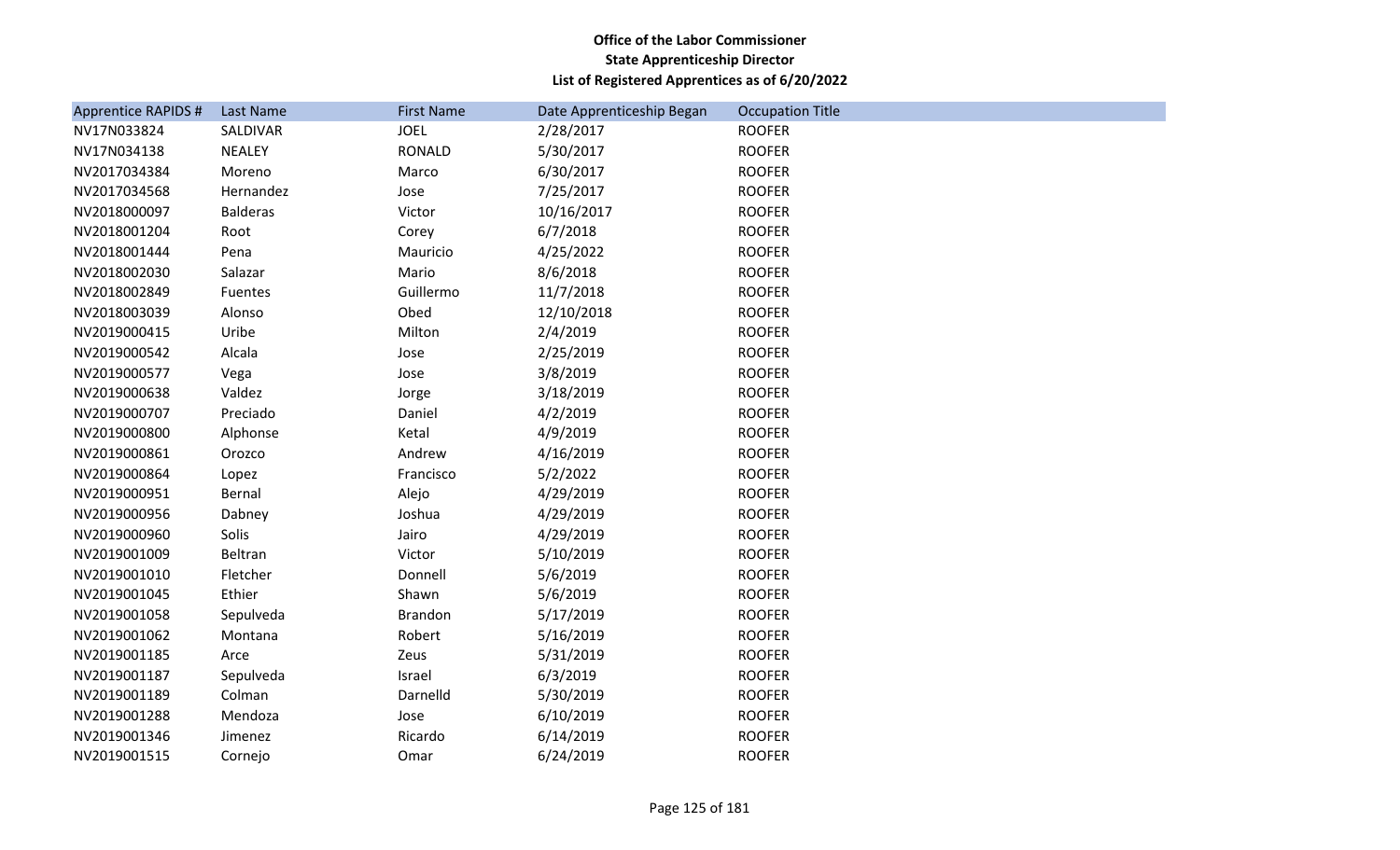| <b>Apprentice RAPIDS #</b> | Last Name          | <b>First Name</b> | Date Apprenticeship Began | <b>Occupation Title</b> |
|----------------------------|--------------------|-------------------|---------------------------|-------------------------|
| NV2019001635               | Garcia             | Misael            | 7/15/2019                 | <b>ROOFER</b>           |
| NV2019001700               | Guitterez          | Irving            | 7/25/2019                 | <b>ROOFER</b>           |
| NV2019001701               | Sepulveda          | Eric              | 7/23/2019                 | <b>ROOFER</b>           |
| NV2019001720               | Rossy              | Jonathan          | 2/16/2022                 | <b>ROOFER</b>           |
| NV2019002406               | Canal              | Juan              | 9/26/2019                 | <b>ROOFER</b>           |
| NV2019002408               | Humphreys          | Johnny            | 9/26/2019                 | <b>ROOFER</b>           |
| NV2019002497               | Ortiz              | Omar              | 10/15/2019                | <b>ROOFER</b>           |
| NV2019002620               | Molina             | Oscar             | 11/5/2019                 | <b>ROOFER</b>           |
| NV2019002665               | Vallejos           | Marvin            | 11/15/2019                | <b>ROOFER</b>           |
| NV2019002685               | Navarro            | Eladio            | 11/20/2019                | <b>ROOFER</b>           |
| NV2019002686               | Mendez             | Cruz              | 11/20/2019                | <b>ROOFER</b>           |
| NV2020000007               | Young              | Darnell           | 1/2/2020                  | <b>ROOFER</b>           |
| NV2020000368               | Villasenor         | Jordan            | 2/3/2020                  | <b>ROOFER</b>           |
| NV2020000378               | Brown              | Diondre           | 2/27/2020                 | <b>ROOFER</b>           |
| NV2020000387               | Montgomery         | Jake              | 2/20/2020                 | <b>ROOFER</b>           |
| NV2020000424               | Orlowski           | Kory              | 2/20/2020                 | <b>ROOFER</b>           |
| NV2020000941               | Fuentes- Velazquez | Omar              | 7/1/2020                  | <b>ROOFER</b>           |
| NV2020000977               | Davis              | Kyle              | 7/1/2020                  | <b>ROOFER</b>           |
| NV2020001485               | Saz                | Carlos            | 9/28/2020                 | <b>ROOFER</b>           |
| NV2020001527               | Soberanis          | <b>Brallan</b>    | 10/9/2020                 | <b>ROOFER</b>           |
| NV2020001529               | Uribe              | Ramses            | 10/5/2020                 | <b>ROOFER</b>           |
| NV2020001592               | Carrasco           | Hector            | 10/13/2020                | <b>ROOFER</b>           |
| NV2020001649               | Corona             | Fabian            | 11/2/2020                 | <b>ROOFER</b>           |
| NV2020001653               | Reynoso            | David             | 11/10/2020                | <b>ROOFER</b>           |
| NV2020001654               | Garcia Sepulveda   | Luis              | 11/10/2020                | <b>ROOFER</b>           |
| NV2021000082               | Salazar            | <b>HILARIO</b>    | 2/8/2021                  | <b>ROOFER</b>           |
| NV2021000093               | Ramirez            | Marcos            | 2/9/2021                  | <b>ROOFER</b>           |
| NV2021000160               | Pedroza            | Dillon            | 2/23/2021                 | <b>ROOFER</b>           |
| NV2021000290               | Betancourt         | Amador            | 3/8/2021                  | <b>ROOFER</b>           |
| NV2021000291               | Cordoba            | Isay              | 3/19/2021                 | <b>ROOFER</b>           |
| NV2021000420               | Hernandez          | Edgar             | 4/2/2021                  | <b>ROOFER</b>           |
| NV2021000449               | Lopez              | Rodolfo           | 4/19/2021                 | <b>ROOFER</b>           |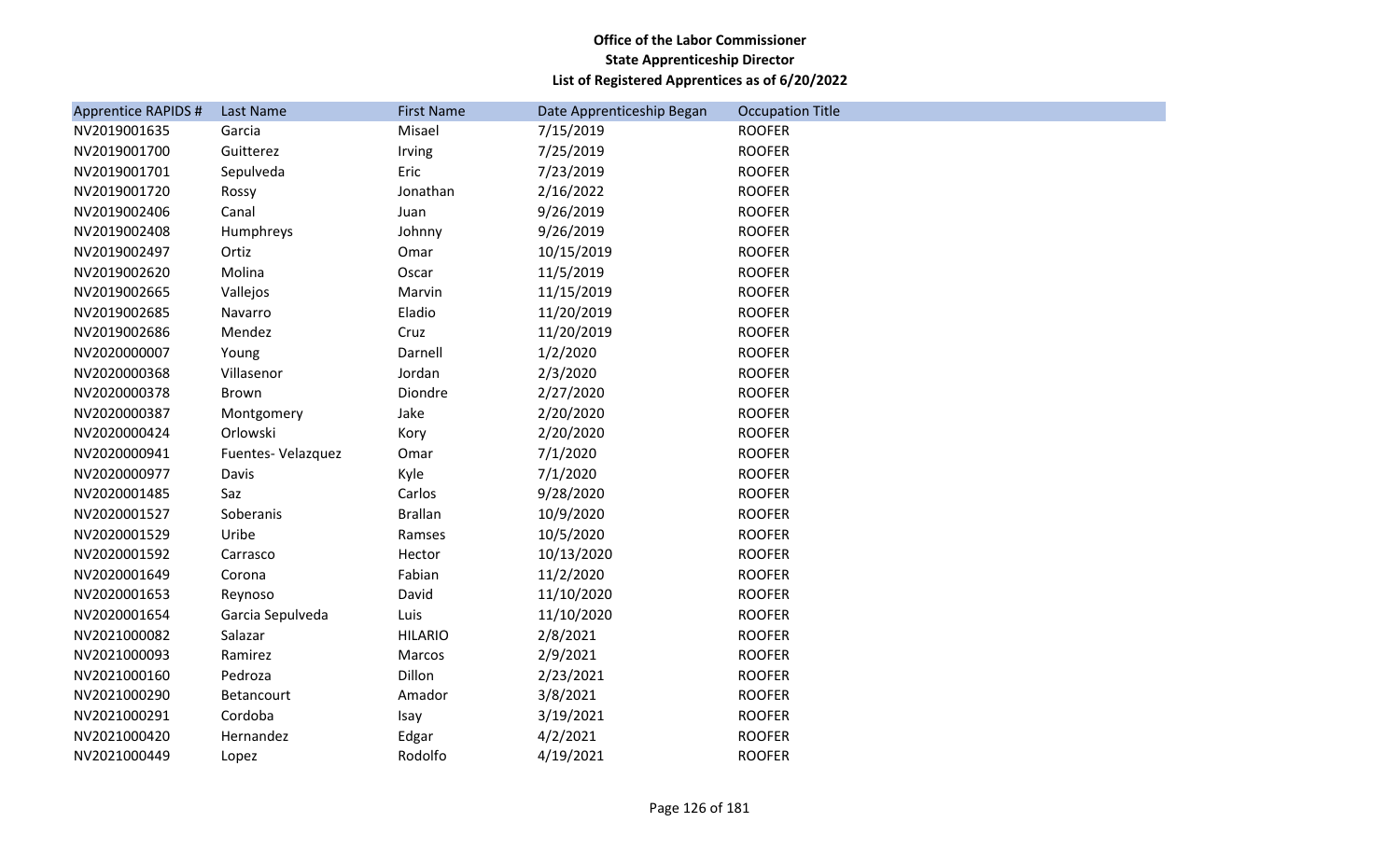| <b>Apprentice RAPIDS #</b> | Last Name   | <b>First Name</b> | Date Apprenticeship Began | <b>Occupation Title</b> |
|----------------------------|-------------|-------------------|---------------------------|-------------------------|
| NV2021000450               | Landeros    | Nibardo           | 4/14/2021                 | <b>ROOFER</b>           |
| NV2021000685               | Ramos       | Francisco         | 5/17/2021                 | <b>ROOFER</b>           |
| NV2021001103               | Sepulveda   | Brayan            | 7/20/2021                 | <b>ROOFER</b>           |
| NV2021001125               | Carrillo    | Julio             | 7/21/2021                 | <b>ROOFER</b>           |
| NV2021001293               | Gomez       | Cesar             | 8/16/2021                 | <b>ROOFER</b>           |
| NV2021001295               | Paz         | Alfredo           | 8/25/2021                 | <b>ROOFER</b>           |
| NV2021001296               | Gomez       | Salvador          | 8/13/2021                 | <b>ROOFER</b>           |
| NV2021001308               | Reyes       | Homero            | 8/27/2021                 | <b>ROOFER</b>           |
| NV2021001456               | Rivas       | Jose              | 9/20/2021                 | <b>ROOFER</b>           |
| NV2021001898               | Macias      | Ismael            | 12/1/2021                 | <b>ROOFER</b>           |
| NV2021001900               | <b>Epps</b> | Randy             | 12/13/2021                | <b>ROOFER</b>           |
| NV2021001901               | Perez       | Mark              | 12/1/2021                 | <b>ROOFER</b>           |
| NV2021001918               | Manning     | Tyrell            | 11/29/2021                | <b>ROOFER</b>           |
| NV2021001919               | Mejia       | Jose              | 12/15/2021                | <b>ROOFER</b>           |
| NV2022000057               | Patino      | Luis              | 12/27/2021                | <b>ROOFER</b>           |
| NV2022000059               | Pate        | Ranesha           | 1/14/2022                 | <b>ROOFER</b>           |
| NV2022000088               | Morin       | Izaak             | 1/26/2022                 | <b>ROOFER</b>           |
| NV2022000146               | Gonzalez    | Fernando          | 2/9/2022                  | <b>ROOFER</b>           |
| NV2022000237               | Murillo     | Jose              | 2/18/2022                 | <b>ROOFER</b>           |
| NV2022000251               | Davis       | Jabarence         | 2/24/2022                 | <b>ROOFER</b>           |
| NV2022000253               | Tecaxco     | Ruben             | 2/24/2022                 | <b>ROOFER</b>           |
| NV2022000291               | Brown       | Michael           | 2/24/2022                 | <b>ROOFER</b>           |
| NV2022000292               | William     | Michael           | 2/24/2022                 | <b>ROOFER</b>           |
| NV2022000338               | Diaz        | Victoria          | 3/4/2022                  | <b>ROOFER</b>           |
| NV2022000480               | Delgado     | Juan Carlos       | 3/30/2022                 | <b>ROOFER</b>           |
| NV2022000646               | Santana     | Victoria          | 4/4/2022                  | <b>ROOFER</b>           |
| NV2022000648               | Luna        | Abdon             | 4/4/2022                  | <b>ROOFER</b>           |
| NV2022000649               | Hamilton    | David             | 4/4/2022                  | <b>ROOFER</b>           |
| NV2022000650               | Bello       | Jesus             | 4/4/2022                  | <b>ROOFER</b>           |
| NV2022000828               | Landgraff   | <b>Brian</b>      | 5/2/2022                  | <b>ROOFER</b>           |
| NV2022000829               | Randle      | Dominick          | 4/29/2022                 | <b>ROOFER</b>           |
| NV2022000830               | Hernandez   | Tomas             | 5/2/2022                  | <b>ROOFER</b>           |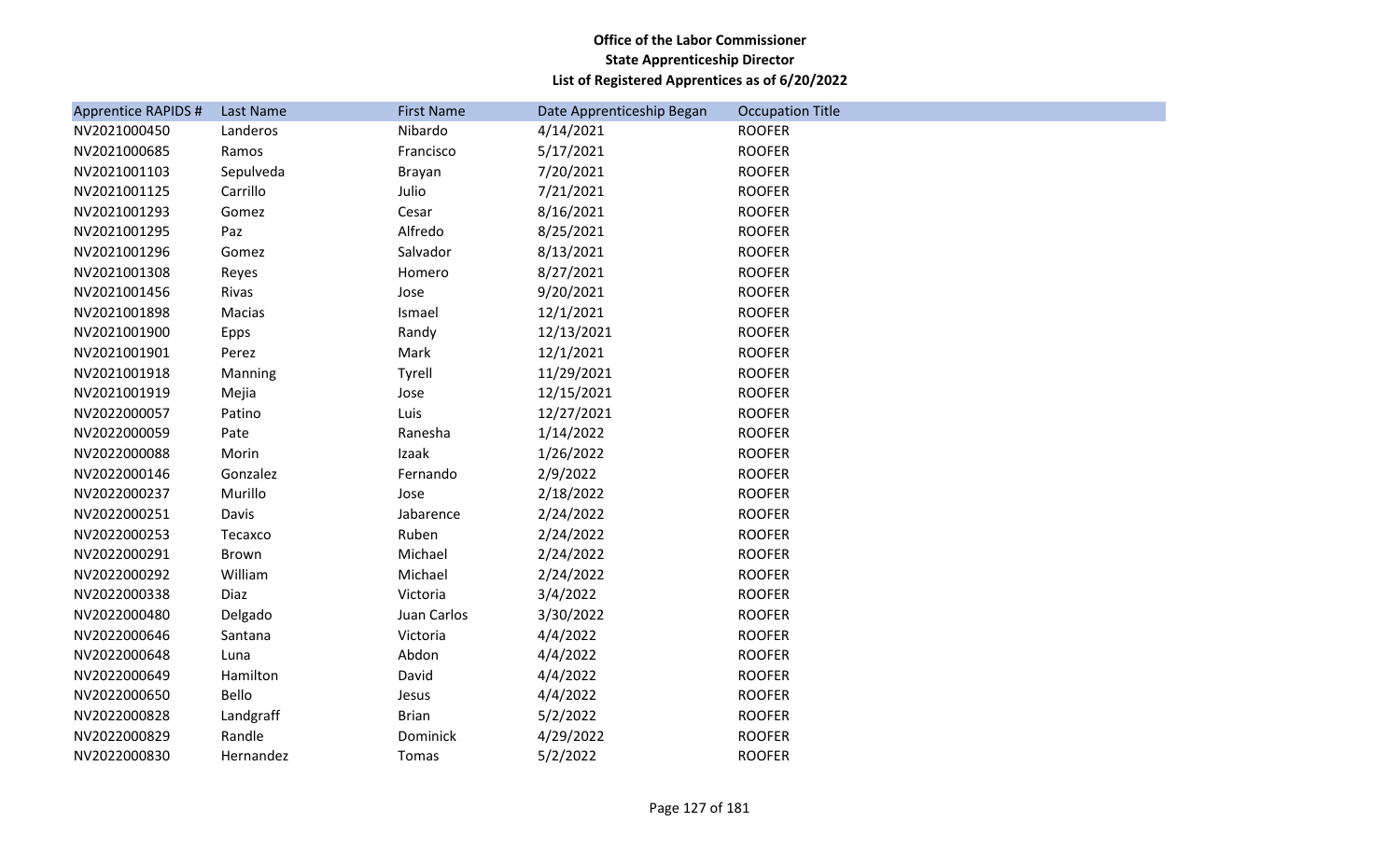| <b>Apprentice RAPIDS #</b> | Last Name       | <b>First Name</b> | Date Apprenticeship Began | <b>Occupation Title</b>  |
|----------------------------|-----------------|-------------------|---------------------------|--------------------------|
| NV2022000831               | Rueda           | Adrian            | 5/9/2022                  | <b>ROOFER</b>            |
| NV2022000832               | Jones           | Anthony           | 5/9/2022                  | <b>ROOFER</b>            |
| NV2022000833               | Garcia          | Edelmira          | 5/9/2022                  | <b>ROOFER</b>            |
| NV2022000834               | <b>Barcenas</b> | Arturo            | 5/9/2022                  | <b>ROOFER</b>            |
| NV2022000835               | Moore           | Yamal             | 5/2/2022                  | <b>ROOFER</b>            |
| NV2022000836               | Cooley          | Montrell          | 5/17/2022                 | <b>ROOFER</b>            |
| NV2022000837               | Gomez           | James             | 5/16/2022                 | <b>ROOFER</b>            |
| NV2022000838               | Delvalle        | Carlos            | 5/2/2022                  | <b>ROOFER</b>            |
| NV2022000842               | Ramos           | <b>Brandon</b>    | 5/9/2022                  | <b>ROOFER</b>            |
| NV2022000843               | Webb            | Maurice           | 5/16/2022                 | <b>ROOFER</b>            |
| NV2022000847               | Frank           | DAngelo           | 5/9/2022                  | <b>ROOFER</b>            |
| NV2022000848               | Luna            | <b>Braulio</b>    | 5/9/2022                  | <b>ROOFER</b>            |
| NV2022000849               | Sargent-Boyd    | Shannon           | 5/9/2022                  | <b>ROOFER</b>            |
| NV2022000850               | Argueta Campos  | Anthony           | 5/9/2022                  | <b>ROOFER</b>            |
| NV2022000851               | Lopez           | Jesus             | 5/9/2022                  | <b>ROOFER</b>            |
| NV2022001015               | Lujan           | Paola             | 5/30/2022                 | <b>ROOFER</b>            |
| NV2022001016               | Fifer           | William           | 6/6/2022                  | <b>ROOFER</b>            |
| NV2022001018               | Ochoa Mercado   | Irvin             | 5/30/2022                 | <b>ROOFER</b>            |
| NV2022001019               | Durazo          | Galen             | 5/23/2022                 | <b>ROOFER</b>            |
| NV2022001020               | Jimenez         | Mauricio          | 6/6/2022                  | <b>ROOFER</b>            |
| NV2022001023               | Gonzalez        | Jose              | 5/23/2022                 | <b>ROOFER</b>            |
| NV2022001024               | Escobedo        | David             | 6/6/2022                  | <b>ROOFER</b>            |
| NV2022001025               | Reyes Cruz      | Efren             | 6/6/2022                  | <b>ROOFER</b>            |
| NV2022001026               | Flores          | Norlan            | 6/6/2022                  | <b>ROOFER</b>            |
| NV2021000462               | Velazquez Rivas | Grissel           | 4/1/2021                  | <b>Medical Assistant</b> |
| NV2021000831               | Snellbaker      | Alison            | 6/28/2021                 | <b>Medical Assistant</b> |
| NV2021000832               | Vazquez Reyes   | Areli             | 6/28/2021                 | <b>Medical Assistant</b> |
| NV2021000833               | Garcia          | Celeste           | 6/28/2021                 | <b>Medical Assistant</b> |
| NV2021000834               | Cimadon         | Christine         | 6/28/2021                 | <b>Medical Assistant</b> |
| NV2021000835               | Krysinski       | Kailey            | 6/28/2021                 | <b>Medical Assistant</b> |
| NV2021000836               | Deras Alas      | Luisa             | 6/28/2021                 | <b>Medical Assistant</b> |
| NV2021000837               | Wilson          | Nohealani         | 6/28/2021                 | <b>Medical Assistant</b> |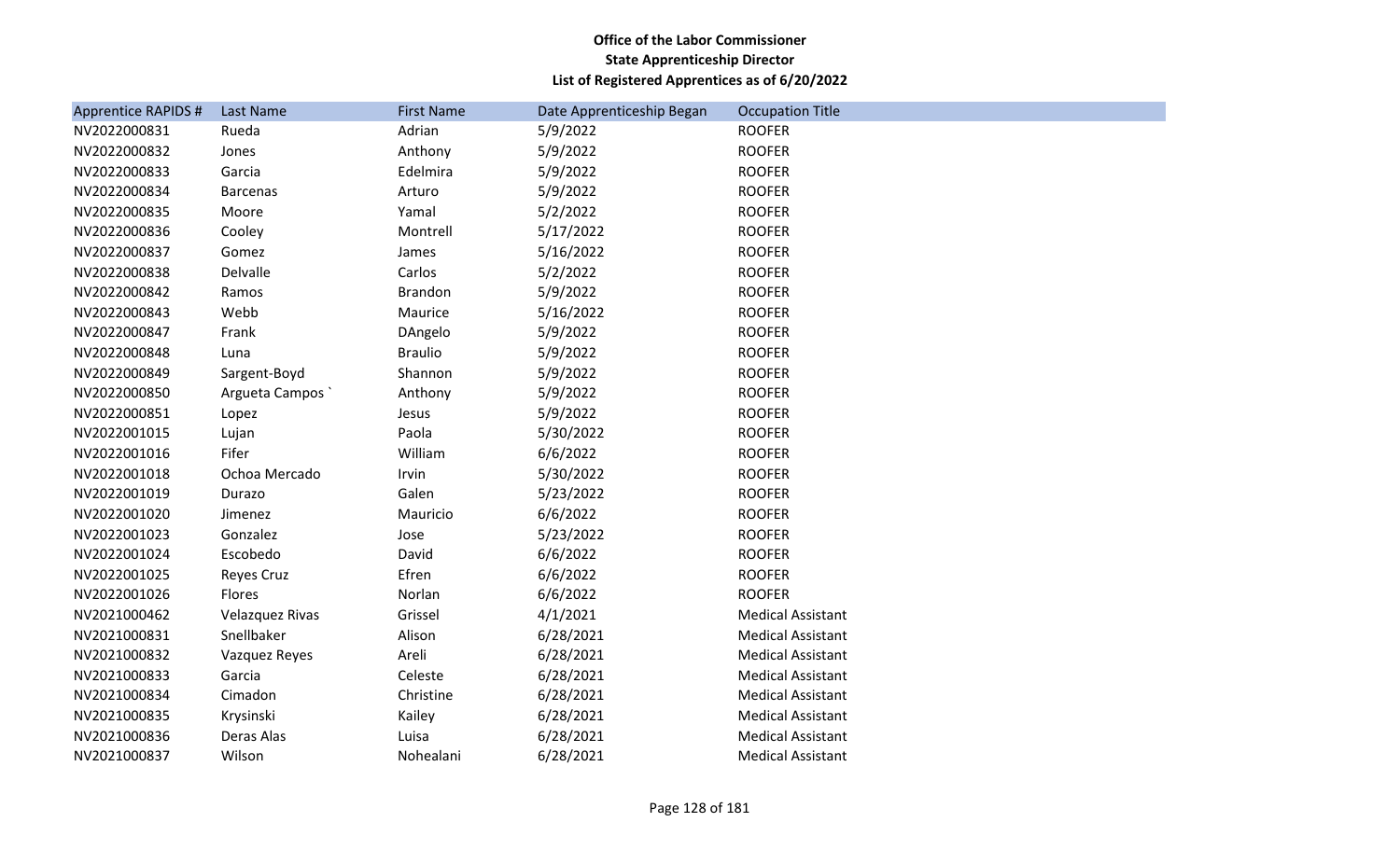| Apprentice RAPIDS # | Last Name                | <b>First Name</b> | Date Apprenticeship Began | <b>Occupation Title</b>  |
|---------------------|--------------------------|-------------------|---------------------------|--------------------------|
| NV2021000838        | Vay                      | Phung             | 6/22/2021                 | <b>Medical Assistant</b> |
| NV2021000840        | Guevarra                 | Raquel            | 6/28/2021                 | <b>Medical Assistant</b> |
| NV2021000841        | Gallegos                 | Tanisha           | 6/28/2021                 | <b>Medical Assistant</b> |
| NV2021000856        | Hernandez Rodriguez      | Ana               | 6/28/2021                 | <b>Medical Assistant</b> |
| NV2021001246        | Roman                    | Marisol           | 8/17/2021                 | <b>Medical Assistant</b> |
| NV2021001665        | <b>Esquivel Martinez</b> | Daniel            | 10/11/2021                | <b>Medical Assistant</b> |
| NV2021001666        | Perez Raymundo           | Jocelin           | 10/11/2021                | <b>Medical Assistant</b> |
| NV2021001667        | Singh                    | Gurkaran          | 10/11/2021                | <b>Medical Assistant</b> |
| NV2021001669        | Cortes Gallardo          | Crystal           | 10/11/2021                | <b>Medical Assistant</b> |
| NV2021001670        | Trejo                    | Michaela          | 10/11/2021                | <b>Medical Assistant</b> |
| NV2021001671        | Lavine                   | Tonia             | 10/11/2021                | <b>Medical Assistant</b> |
| NV2021001672        | Diaz                     | Maria             | 10/11/2021                | <b>Medical Assistant</b> |
| NV2021001673        | Rodriguez                | Jose              | 10/11/2021                | <b>Medical Assistant</b> |
| NV2021001724        | Ulloa                    | Regina            | 10/11/2021                | <b>Medical Assistant</b> |
| NV2022000024        | <b>Briones</b>           | Karina            | 1/11/2022                 | <b>Medical Assistant</b> |
| NV2022000025        | Trejo Cardiel            | Anabel            | 1/11/2022                 | <b>Medical Assistant</b> |
| NV2022000026        | Vasquez                  | Elizabeth         | 1/11/2022                 | <b>Medical Assistant</b> |
| NV2022000027        | Ochoa Cardenas           | Vannesa           | 1/11/2022                 | <b>Medical Assistant</b> |
| NV2022000028        | Nunez Cano               | Evelyn            | 1/11/2022                 | <b>Medical Assistant</b> |
| NV2022000029        | Camacho                  | Karla             | 1/11/2022                 | <b>Medical Assistant</b> |
| NV2022000030        | Santoemma                | Annalissa         | 1/11/2022                 | <b>Medical Assistant</b> |
| NV2022000031        | Mora                     | Imelda            | 1/11/2022                 | <b>Medical Assistant</b> |
| NV2022000032        | Felix                    | Paula             | 1/11/2022                 | <b>Medical Assistant</b> |
| NV2022000033        | Ruiz De Vasquez          | Noelia            | 1/11/2022                 | <b>Medical Assistant</b> |
| NV2022000052        | Ramos                    | Jocelyn           | 1/12/2022                 | <b>Medical Assistant</b> |
| NV2022000200        | Martinez                 | Jessica           | 2/16/2022                 | <b>Medical Assistant</b> |
| NV2022000202        | Lucas-Silva              | Elia              | 2/16/2022                 | <b>Medical Assistant</b> |
| NV2022000203        | Enciso                   | Vanessa           | 2/16/2022                 | <b>Medical Assistant</b> |
| NV2022000204        | McTier                   | Caitlyn           | 2/16/2022                 | <b>Medical Assistant</b> |
| NV2022000206        | Emily                    | Ashley            | 2/16/2022                 | <b>Medical Assistant</b> |
| NV2022000208        | Ly                       | Nathan            | 2/16/2022                 | <b>Medical Assistant</b> |
| NV2022000209        | Servin                   | Marcela           | 2/16/2022                 | <b>Medical Assistant</b> |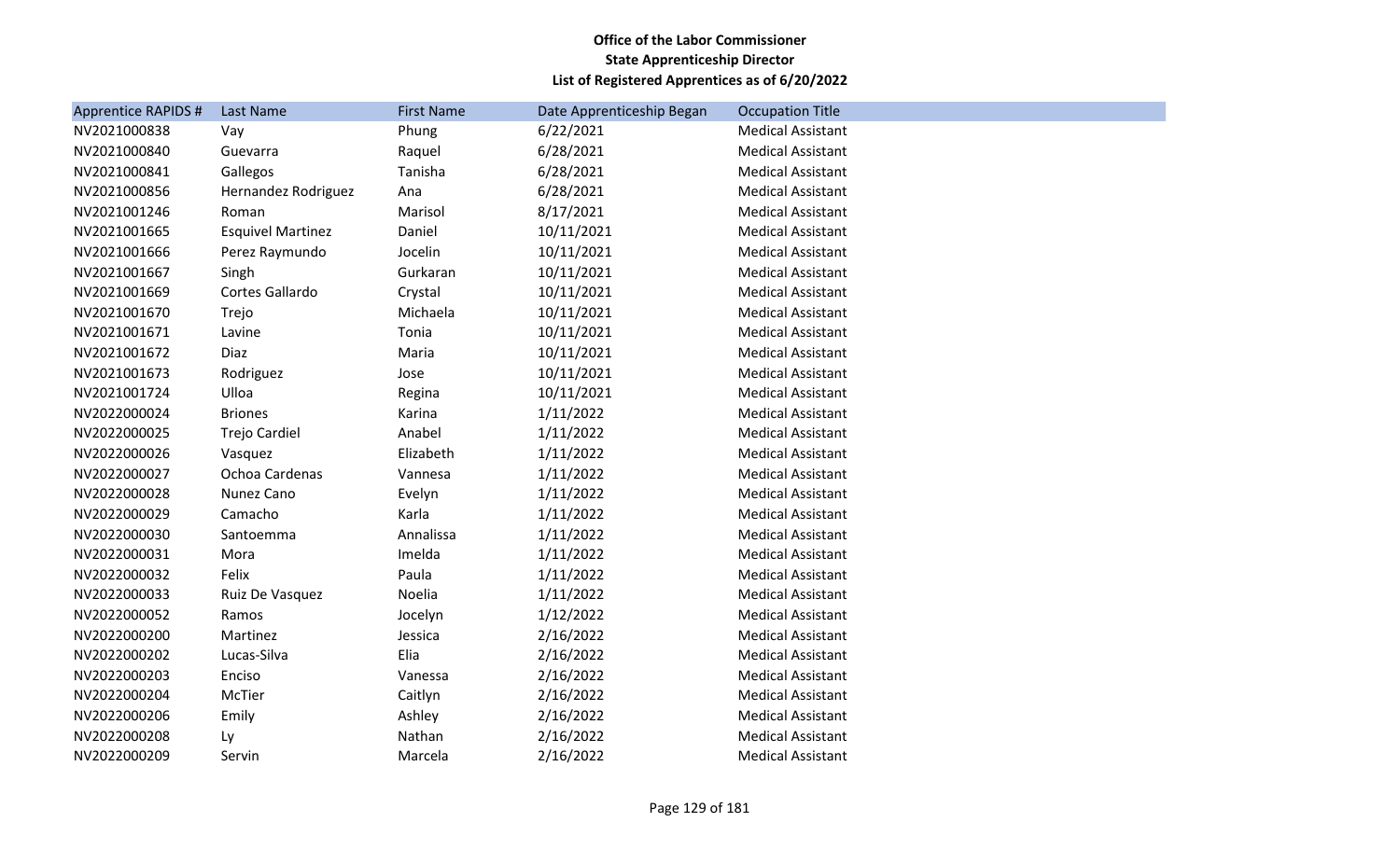| <b>Apprentice RAPIDS #</b> | <b>Last Name</b>         | <b>First Name</b> | Date Apprenticeship Began | <b>Occupation Title</b>                                            |
|----------------------------|--------------------------|-------------------|---------------------------|--------------------------------------------------------------------|
| NV2022000210               | Anderson                 | Sydney            | 2/16/2022                 | <b>Medical Assistant</b>                                           |
| NV2022000211               | Jaramillo                | Rosaiset          | 2/16/2022                 | <b>Medical Assistant</b>                                           |
| NV2022000250               | Fischer Lopez            | Karen             | 2/22/2022                 | <b>Medical Assistant</b>                                           |
| NV2021000705               | <b>Both</b>              | Raygan            | 5/17/2021                 | <b>Emergency Medical Technician</b>                                |
| NV2021000706               | Gelera                   | Gaudioso          | 5/17/2021                 | <b>Emergency Medical Technician</b>                                |
| NV2021000707               | Rose                     | Hailey            | 5/17/2021                 | <b>Emergency Medical Technician</b>                                |
| NV2021000708               | Pagan                    | Joseph            | 5/17/2021                 | <b>Emergency Medical Technician</b>                                |
| NV2021000709               | Wakefield                | Brayden           | 5/17/2021                 | <b>Emergency Medical Technician</b>                                |
| NV2021000711               | Grommett                 | Bryan             | 8/6/2021                  | <b>Emergency Medical Technician</b>                                |
| NV2021001257               | Mezger                   | Alivia            | 8/6/2021                  | <b>Emergency Medical Technician</b>                                |
| NV2022000011               | Dolder                   | McKayla           | 1/14/2022                 | <b>Emergency Medical Technician</b>                                |
| NV2022000012               | Martinez Trujillo        | Alex              | 1/14/2022                 | <b>Emergency Medical Technician</b>                                |
| NV2022000013               | Graham                   | Jaron             | 1/14/2022                 | <b>Emergency Medical Technician</b>                                |
| NV2022000014               | Scharfenberg             | Michael           | 1/14/2022                 | <b>Emergency Medical Technician</b>                                |
| NV2022000015               | Lopez                    | <b>Breanna</b>    | 1/14/2022                 | <b>Emergency Medical Technician</b>                                |
| NV2022000016               | Larrea-Gomes             | Victor            | 1/14/2022                 | <b>Emergency Medical Technician</b>                                |
| NV2022000017               | Labowe                   | Ethan             | 1/14/2022                 | <b>Emergency Medical Technician</b>                                |
| NV2022000019               | Smith                    | Jaxon             | 1/14/2022                 | <b>Emergency Medical Technician</b>                                |
| NV2022000020               | Sunder                   | Amanda            | 1/14/2022                 | <b>Emergency Medical Technician</b>                                |
| NV2022000021               | Livingston               | Joshua            | 1/14/2022                 | <b>Emergency Medical Technician</b>                                |
| NV2022000037               | <b>Palomares Linares</b> | <b>Brian</b>      | 1/12/2022                 | NURSE ASSISTANT CERTIFIED (Existing Title: Nurse Assistant)        |
| NV2022000038               | Herrera                  | Elizabeth         | 1/12/2022                 | NURSE ASSISTANT CERTIFIED (Existing Title: Nurse Assistant)        |
| NV2022000039               | Escobar-Castellon        | Johana            | 1/12/2022                 | <b>NURSE ASSISTANT CERTIFIED (Existing Title: Nurse Assistant)</b> |
| NV2022000040               | Dummer                   | Skylar            | 1/12/2022                 | NURSE ASSISTANT CERTIFIED (Existing Title: Nurse Assistant)        |
| NV2022000041               | Pastrana                 | <b>Briana</b>     | 1/12/2022                 | NURSE ASSISTANT CERTIFIED (Existing Title: Nurse Assistant)        |
| NV2022000042               | Workman                  | Jada              | 1/12/2022                 | NURSE ASSISTANT CERTIFIED (Existing Title: Nurse Assistant)        |
| NV2022000043               | Rafique                  | Farhana           | 1/18/2022                 | <b>NURSE ASSISTANT CERTIFIED (Existing Title: Nurse Assistant)</b> |
| NV2022000044               | Carrion                  | Jonathan          | 1/18/2022                 | <b>NURSE ASSISTANT CERTIFIED (Existing Title: Nurse Assistant)</b> |
| NV2022000045               | Chavez                   | Deysi             | 1/18/2022                 | <b>NURSE ASSISTANT CERTIFIED (Existing Title: Nurse Assistant)</b> |
| NV2022000046               | Kendler                  | Matthew           | 1/18/2022                 | <b>NURSE ASSISTANT CERTIFIED (Existing Title: Nurse Assistant)</b> |
| NV2022000072               | Schmuck                  | Katherine         | 1/23/2022                 | NURSE ASSISTANT CERTIFIED (Existing Title: Nurse Assistant)        |
| NV2022000089               | Ermey                    | Kyla              | 1/22/2022                 | <b>NURSE ASSISTANT CERTIFIED (Existing Title: Nurse Assistant)</b> |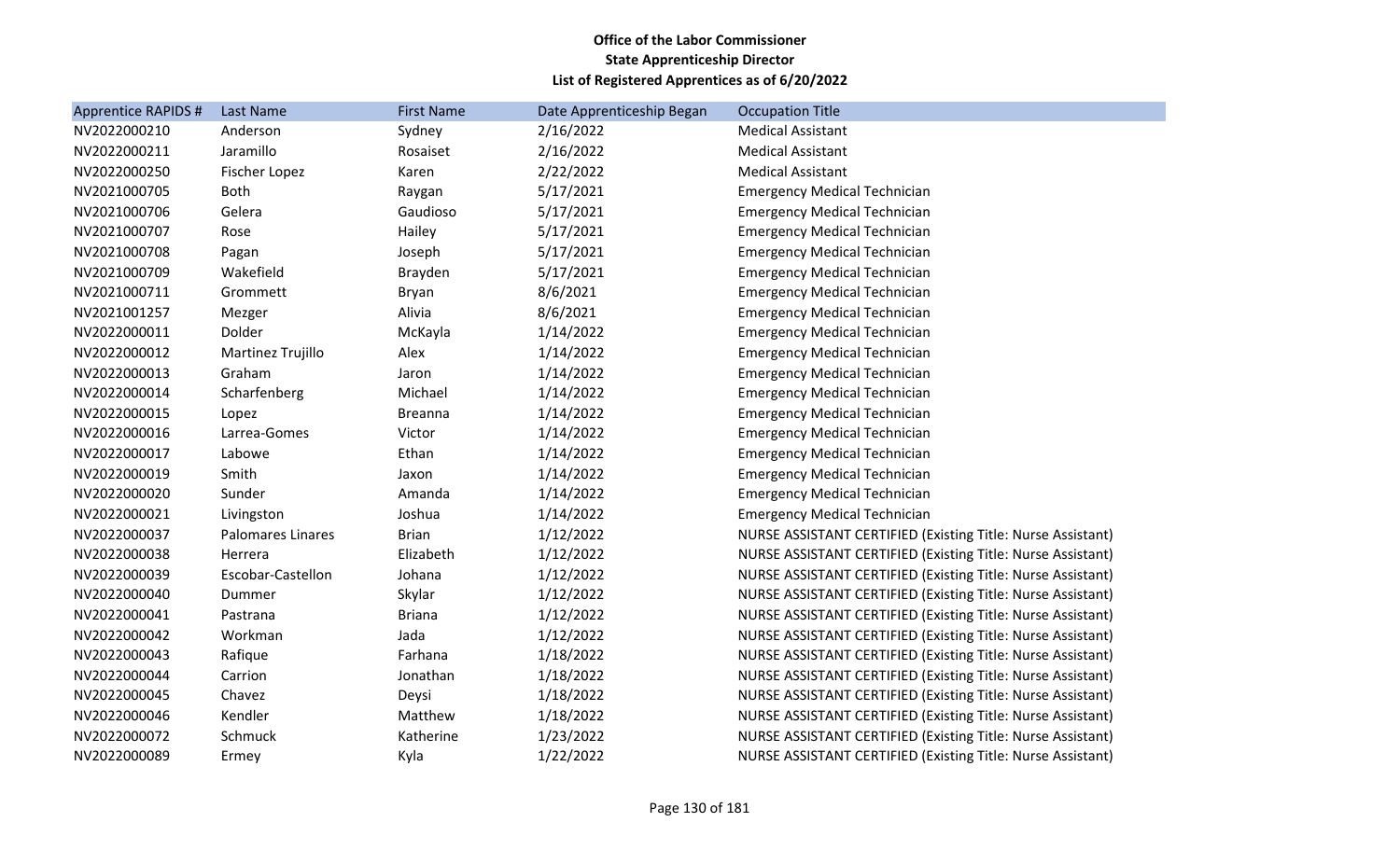| Apprentice RAPIDS # | <b>Last Name</b>       | <b>First Name</b> | Date Apprenticeship Began | <b>Occupation Title</b>                                                     |
|---------------------|------------------------|-------------------|---------------------------|-----------------------------------------------------------------------------|
| NV2022000252        | Soriano Cruz           | Janet             | 2/22/2022                 | <b>NURSE ASSISTANT CERTIFIED (Existing Title: Nurse Assistant)</b>          |
| NV2022000278        | Nunez Cano             | Lizet             | 2/25/2022                 | PHARMACY SUPPORT STAFF (Alternate Title: Pharmacy Specialist)               |
| NV2022000279        | Guillen-Belmontes      | Jose              | 2/25/2022                 | PHARMACY SUPPORT STAFF (Alternate Title: Pharmacy Specialist)               |
| NV2022000412        | Abernathy              | Khristine         | 3/22/2022                 | <b>NURSE ASSISTANT CERTIFIED (Existing Title: Nurse Assistant)</b>          |
| NV2022000413        | Bermudez Segura        | Maria             | 3/22/2022                 | DENTAL ASSISTANT (Alternate Title: Dental Specialist)                       |
| NV2022000414        | <b>Bieker</b>          | David             | 3/22/2022                 | <b>Emergency Medical Technician</b>                                         |
| NV2022000415        | <b>Buenrostro Diaz</b> | Adrian            | 3/22/2022                 | DENTAL ASSISTANT (Alternate Title: Dental Specialist)                       |
| NV2022000417        | Clark                  | Darby             | 3/22/2022                 | <b>NURSE ASSISTANT CERTIFIED (Existing Title: Nurse Assistant)</b>          |
| NV2022000418        | Gipson                 | Airianna          | 3/22/2022                 | <b>NURSE ASSISTANT CERTIFIED (Existing Title: Nurse Assistant)</b>          |
| NV2022000421        | Hubbard                | Regan             | 3/22/2022                 | NURSE ASSISTANT CERTIFIED (Existing Title: Nurse Assistant)                 |
| NV2022000422        | Monreal                | Irvin             | 3/22/2022                 | NURSE ASSISTANT CERTIFIED (Existing Title: Nurse Assistant)                 |
| NV2022000423        | <b>Mullins</b>         | James             | 3/22/2022                 | <b>Emergency Medical Technician</b>                                         |
| NV2022000424        | Perkins                | Savannah          | 3/22/2022                 | <b>NURSE ASSISTANT CERTIFIED (Existing Title: Nurse Assistant)</b>          |
| NV2022000425        | Satter                 | Charles           | 3/22/2022                 | <b>Emergency Medical Technician</b>                                         |
| NV2022000426        | Taloban                | Orlando           | 3/22/2022                 | NURSE ASSISTANT CERTIFIED (Existing Title: Nurse Assistant)                 |
| NV2022000427        | Vaduva                 | Ana               | 3/22/2022                 | <b>NURSE ASSISTANT CERTIFIED (Existing Title: Nurse Assistant)</b>          |
| NV2022000428        | Zaragoza               | Venessa           | 3/22/2022                 | NURSE ASSISTANT CERTIFIED (Existing Title: Nurse Assistant)                 |
| NV2022000430        | Petri                  | Tatianna          | 3/22/2022                 | DENTAL ASSISTANT (Alternate Title: Dental Specialist)                       |
| NV2022000431        | Martinez-Reyes         | Angelica          | 3/22/2022                 | DENTAL ASSISTANT (Alternate Title: Dental Specialist)                       |
| NV15N031151         | <b>WEST</b>            | <b>KEVIN</b>      | 2/3/2015                  | DIESEL MECHANIC (Alternate Title: Power-Generation Equipment Repairer)      |
| NV16N032435         | <b>UFERT</b>           | <b>SCOTT</b>      | 6/21/2017                 | <b>INSPECTOR, BUILDING</b>                                                  |
| NV17N033907         | LIN                    | <b>NEILSON</b>    | 4/3/2017                  | <b>INSPECTOR, BUILDING</b>                                                  |
| NV2017034605        | Guillen Salazar        | Alberto           | 12/6/2017                 | OPERATING ENGINEER (Alternate Title: Heavy Construction Equipment Mechanic) |
| NV2018000688        | Lounsbury              | Katasha           | 11/9/2018                 | OPERATING ENGINEER (Alternate Title: Heavy Construction Equipment Mechanic) |
| NV2018000692        | Gilbert                | Kyle              | 7/13/2018                 | OPERATING ENGINEER (Alternate Title: Heavy Construction Equipment Mechanic) |
| NV2018000897        | Engel                  | Randall           | 5/30/2019                 | INSPECTOR, BUILDING                                                         |
| NV2018001564        | Remine                 | John              | 7/26/2018                 | OPERATING ENGINEER (Alternate Title: Heavy Construction Equipment Mechanic) |
| NV2018001981        | Hand                   | Jason             | 7/27/2018                 | OPERATING ENGINEER (Alternate Title: Heavy Construction Equipment Mechanic) |
| NV2018002038        | Harbinson              | <b>Brett</b>      | 8/6/2018                  | OPERATING ENGINEER (Alternate Title: Heavy Construction Equipment Mechanic) |
| NV2018002575        | Grudjenski             | Benjamin          | 9/20/2018                 | OPERATING ENGINEER (Alternate Title: Heavy Construction Equipment Mechanic) |
| NV2018002576        | Carrera                | Alejandro         | 9/20/2018                 | OPERATING ENGINEER (Alternate Title: Heavy Construction Equipment Mechanic) |
| NV2018002579        | Paparone               | Louis             | 9/26/2018                 | OPERATING ENGINEER (Alternate Title: Heavy Construction Equipment Mechanic) |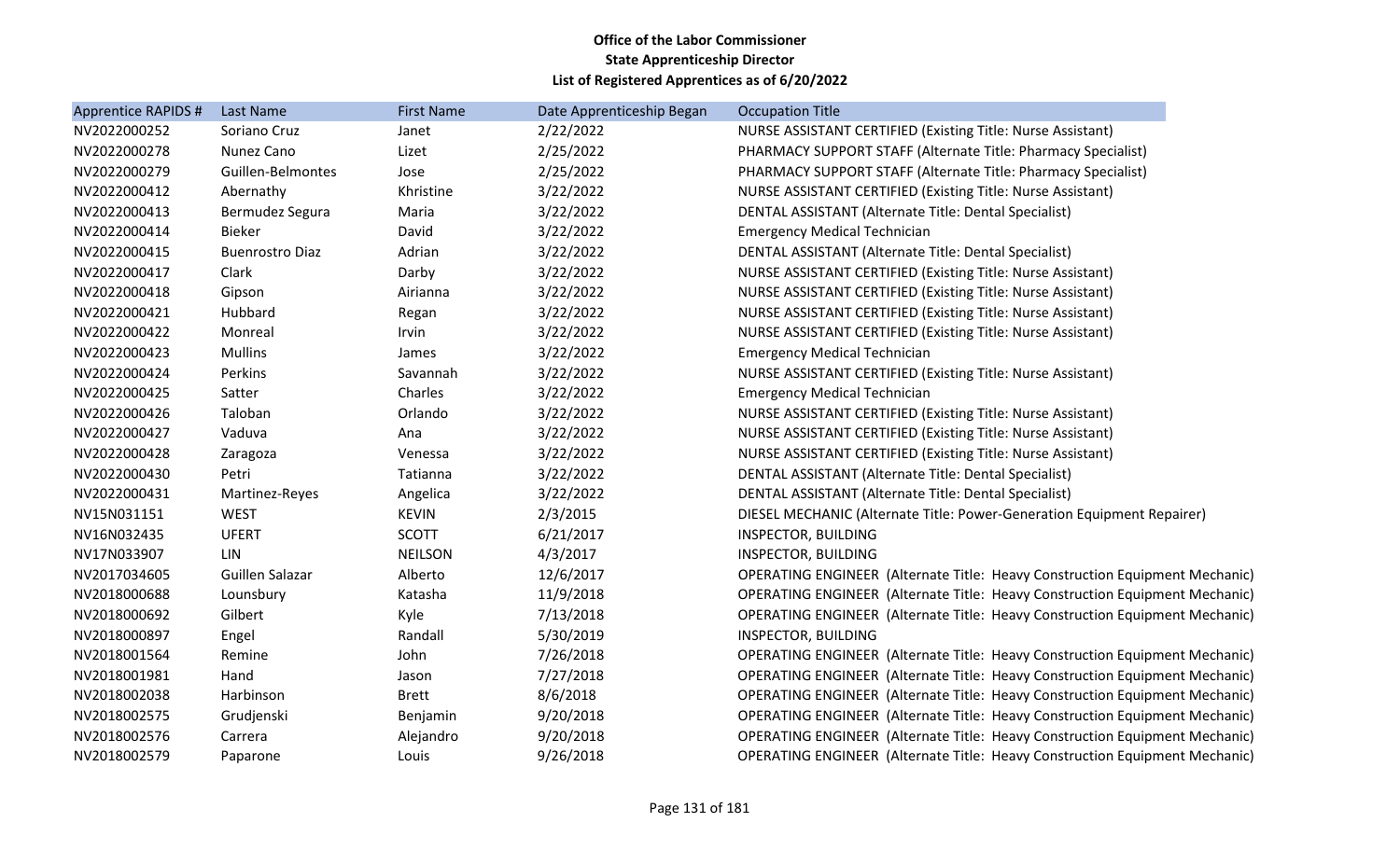| Apprentice RAPIDS # | Last Name      | <b>First Name</b> | Date Apprenticeship Began | <b>Occupation Title</b>                                                            |
|---------------------|----------------|-------------------|---------------------------|------------------------------------------------------------------------------------|
| NV2018002580        | Christen       | Matthew           | 9/26/2018                 | CHIEF OF PARTY (Prof & Kin)                                                        |
| NV2018002633        | Kokosenski     | Nathan            | 10/3/2018                 | <b>OPERATING ENGINEER (Alternate Title: Heavy Construction Equipment Mechanic)</b> |
| NV2018002643        | Mader          | Justin            | 10/4/2018                 | <b>OPERATING ENGINEER (Alternate Title: Heavy Construction Equipment Mechanic)</b> |
| NV2018002644        | White          | Matthew           | 10/8/2018                 | CHIEF OF PARTY (Prof & Kin)                                                        |
| NV2018002645        | Nava-Camal     | Jordan            | 10/9/2018                 | CHIEF OF PARTY (Prof & Kin)                                                        |
| NV2018002646        | Schmeda        | Jeremy            | 10/9/2018                 | <b>OPERATING ENGINEER (Alternate Title: Heavy Construction Equipment Mechanic)</b> |
| NV2018002742        | Joyce          | Casey             | 10/10/2018                | INSPECTOR, BUILDING                                                                |
| NV2018002805        | Scott          | Riley             | 10/22/2018                | <b>INSPECTOR, BUILDING</b>                                                         |
| NV2018002807        | Klanderud      | Michael           | 10/23/2018                | <b>OPERATING ENGINEER (Alternate Title: Heavy Construction Equipment Mechanic)</b> |
| NV2018002870        | Martinez       | Robert            | 11/3/2018                 | OPERATING ENGINEER (Alternate Title: Heavy Construction Equipment Mechanic)        |
| NV2018002939        | Greenwalt      | Michael           | 11/14/2018                | <b>OPERATING ENGINEER (Alternate Title: Heavy Construction Equipment Mechanic)</b> |
| NV2018002941        | Gomez-Torres   | Arturo            | 11/20/2018                | CHIEF OF PARTY (Prof & Kin)                                                        |
| NV2018003027        | <b>Beattie</b> | David             | 11/28/2018                | <b>OPERATING ENGINEER (Alternate Title: Heavy Construction Equipment Mechanic)</b> |
| NV2019000029        | Little         | Weston            | 12/14/2018                | <b>OPERATING ENGINEER (Alternate Title: Heavy Construction Equipment Mechanic)</b> |
| NV2019000187        | Creech         | Maddel            | 1/10/2019                 | <b>OPERATING ENGINEER (Alternate Title: Heavy Construction Equipment Mechanic)</b> |
| NV2019000188        | Layne          | Cory              | 1/10/2019                 | <b>OPERATING ENGINEER (Alternate Title: Heavy Construction Equipment Mechanic)</b> |
| NV2019000445        | Burciaga-Lopez | Daniel            | 2/11/2019                 | DIESEL MECHANIC (Alternate Title: Power-Generation Equipment Repairer)             |
| NV2019000590        | Morton         | Dale              | 3/4/2019                  | <b>OPERATING ENGINEER (Alternate Title: Heavy Construction Equipment Mechanic)</b> |
| NV2019000700        | <b>Miers</b>   | John              | 3/30/2019                 | CHIEF OF PARTY (Prof & Kin)                                                        |
| NV2019000806        | King           | Jesse             | 3/29/2019                 | DIESEL MECHANIC (Alternate Title: Power-Generation Equipment Repairer)             |
| NV2019000850        | <b>Berry</b>   | Robert            | 4/3/2019                  | OPERATING ENGINEER (Alternate Title: Heavy Construction Equipment Mechanic)        |
| NV2019000889        | Coss           | Colton            | 4/9/2019                  | DIESEL MECHANIC (Alternate Title: Power-Generation Equipment Repairer)             |
| NV2019000890        | Maine          | Mason             | 4/12/2019                 | DIESEL MECHANIC (Alternate Title: Power-Generation Equipment Repairer)             |
| NV2019000891        | <b>Bibian</b>  | Miguel            | 4/12/2019                 | <b>OPERATING ENGINEER (Alternate Title: Heavy Construction Equipment Mechanic)</b> |
| NV2019000892        | Rodriguez      | Dylan             | 4/19/2019                 | CHIEF OF PARTY (Prof & Kin)                                                        |
| NV2019000926        | Lillegaard     | <b>Branden</b>    | 4/22/2019                 | <b>OPERATING ENGINEER (Alternate Title: Heavy Construction Equipment Mechanic)</b> |
| NV2019000927        | <b>Brown</b>   | Michael           | 4/22/2019                 | <b>OPERATING ENGINEER (Alternate Title: Heavy Construction Equipment Mechanic)</b> |
| NV2019000928        | Hadland        | Curtis            | 4/25/2019                 | DIESEL MECHANIC (Alternate Title: Power-Generation Equipment Repairer)             |
| NV2019000994        | Arnett         | Cody              | 5/2/2019                  | DIESEL MECHANIC (Alternate Title: Power-Generation Equipment Repairer)             |
| NV2019000995        | Miranda        | Omar              | 5/3/2019                  | DIESEL MECHANIC (Alternate Title: Power-Generation Equipment Repairer)             |
| NV2019001032        | Kepani         | Christopher       | 5/6/2019                  | DIESEL MECHANIC (Alternate Title: Power-Generation Equipment Repairer)             |
| NV2019001033        | Sakkas         | Georgios          | 5/6/2019                  | CHIEF OF PARTY (Prof & Kin)                                                        |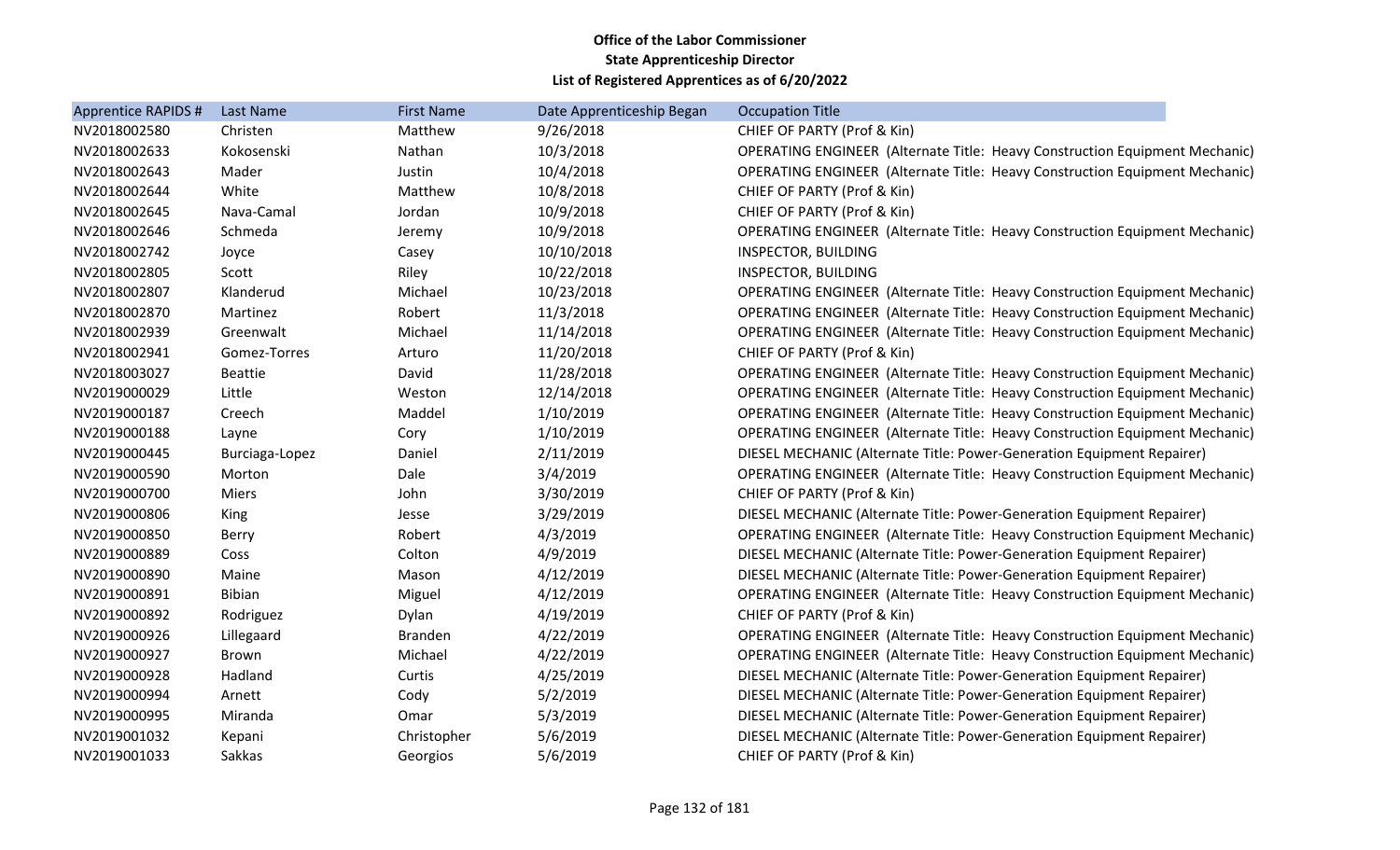| Apprentice RAPIDS # | Last Name      | <b>First Name</b> | Date Apprenticeship Began | <b>Occupation Title</b>                                                            |
|---------------------|----------------|-------------------|---------------------------|------------------------------------------------------------------------------------|
| NV2019001064        | Howard         | Khristopher       | 5/13/2019                 | INSPECTOR, BUILDING                                                                |
| NV2019001067        | Beltran        | Miguel            | 5/15/2019                 | <b>OPERATING ENGINEER (Alternate Title: Heavy Construction Equipment Mechanic)</b> |
| NV2019001421        | Garrison       | Jacob             | 6/25/2019                 | <b>OPERATING ENGINEER (Alternate Title: Heavy Construction Equipment Mechanic)</b> |
| NV2019001699        | McGill         | Sean              | 7/15/2019                 | DIESEL MECHANIC (Alternate Title: Power-Generation Equipment Repairer)             |
| NV2019001716        | Clawson-Pool   | Dylan             | 7/25/2019                 | OPERATING ENGINEER (Alternate Title: Heavy Construction Equipment Mechanic)        |
| NV2019001957        | <b>Busch</b>   | Cole              | 8/16/2019                 | DIESEL MECHANIC (Alternate Title: Power-Generation Equipment Repairer)             |
| NV2019001958        | Compton        | Owen              | 8/16/2019                 | OPERATING ENGINEER (Alternate Title: Heavy Construction Equipment Mechanic)        |
| NV2019001959        | Fannon         | <b>Brian</b>      | 8/16/2019                 | OPERATING ENGINEER (Alternate Title: Heavy Construction Equipment Mechanic)        |
| NV2019002292        | Turney         | Ted               | 9/17/2019                 | <b>OPERATING ENGINEER (Alternate Title: Heavy Construction Equipment Mechanic)</b> |
| NV2019002776        | Toribio        | Angel             | 11/13/2019                | <b>INSPECTOR, BUILDING</b>                                                         |
| NV2019002777        | Kendall        | Richard           | 11/14/2019                | <b>OPERATING ENGINEER (Alternate Title: Heavy Construction Equipment Mechanic)</b> |
| NV2020000158        | Snider         | Matthew           | 1/13/2020                 | DIESEL MECHANIC (Alternate Title: Power-Generation Equipment Repairer)             |
| NV2020000160        | Cirimele       | Christopher       | 1/22/2020                 | DIESEL MECHANIC (Alternate Title: Power-Generation Equipment Repairer)             |
| NV2020001046        | Malonson       | Joshua            | 7/13/2020                 | OPERATING ENGINEER (Alternate Title: Heavy Construction Equipment Mechanic)        |
| NV2021000031        | Packard        | James             | 1/15/2021                 | <b>OPERATING ENGINEER (Alternate Title: Heavy Construction Equipment Mechanic)</b> |
| NV2021000253        | Payne          | Jeremy            | 3/10/2021                 | <b>OPERATING ENGINEER (Alternate Title: Heavy Construction Equipment Mechanic)</b> |
| NV2021000297        | Spoerl         | Kyle              | 3/19/2021                 | DIESEL MECHANIC (Alternate Title: Power-Generation Equipment Repairer)             |
| NV2021001219        | Lish           | Lee               | 7/28/2021                 | <b>OPERATING ENGINEER (Alternate Title: Heavy Construction Equipment Mechanic)</b> |
| NV2021001220        | Poole          | Kevin             | 7/28/2021                 | <b>OPERATING ENGINEER (Alternate Title: Heavy Construction Equipment Mechanic)</b> |
| NV2021001221        | <b>Tussing</b> | Daniel            | 7/28/2021                 | <b>OPERATING ENGINEER (Alternate Title: Heavy Construction Equipment Mechanic)</b> |
| NV2021001222        | Williams       | Jesse             | 7/28/2021                 | <b>OPERATING ENGINEER (Alternate Title: Heavy Construction Equipment Mechanic)</b> |
| NV2021001569        | Plaza          | Robert            | 10/1/2021                 | DIESEL MECHANIC (Alternate Title: Power-Generation Equipment Repairer)             |
| NV2021001792        | McCrystal      | <b>Brandon</b>    | 11/5/2021                 | <b>MACHINIST (Alternate Title: Precision Machinist)</b>                            |
| NV2021001899        | Cafero         | Joseph            | 12/9/2021                 | DIESEL MECHANIC (Alternate Title: Power-Generation Equipment Repairer)             |
| NV2021001942        | Frederick      | Corbin            | 12/22/2021                | <b>OPERATING ENGINEER (Alternate Title: Heavy Construction Equipment Mechanic)</b> |
| NV2021001943        | Hughes         | Aric              | 12/23/2021                | OPERATING ENGINEER (Alternate Title: Heavy Construction Equipment Mechanic)        |
| NV2022000034        | Donnelly       | Tyler             | 1/3/2022                  | DIESEL MECHANIC (Alternate Title: Power-Generation Equipment Repairer)             |
| NV2022000035        | Sanders        | Hayward           | 1/10/2022                 | <b>OPERATING ENGINEER (Alternate Title: Heavy Construction Equipment Mechanic)</b> |
| NV2022000036        | Dawson         | Tommy             | 1/11/2022                 | DIESEL MECHANIC (Alternate Title: Power-Generation Equipment Repairer)             |
| NV2022000063        | Kyker          | Benjamin          | 1/12/2022                 | <b>OPERATING ENGINEER (Alternate Title: Heavy Construction Equipment Mechanic)</b> |
| NV2022000064        | <b>Brents</b>  | Jacob             | 1/12/2022                 | DIESEL MECHANIC (Alternate Title: Power-Generation Equipment Repairer)             |
| NV2022000108        | Withey         | Caleb             | 1/21/2022                 | DIESEL MECHANIC (Alternate Title: Power-Generation Equipment Repairer)             |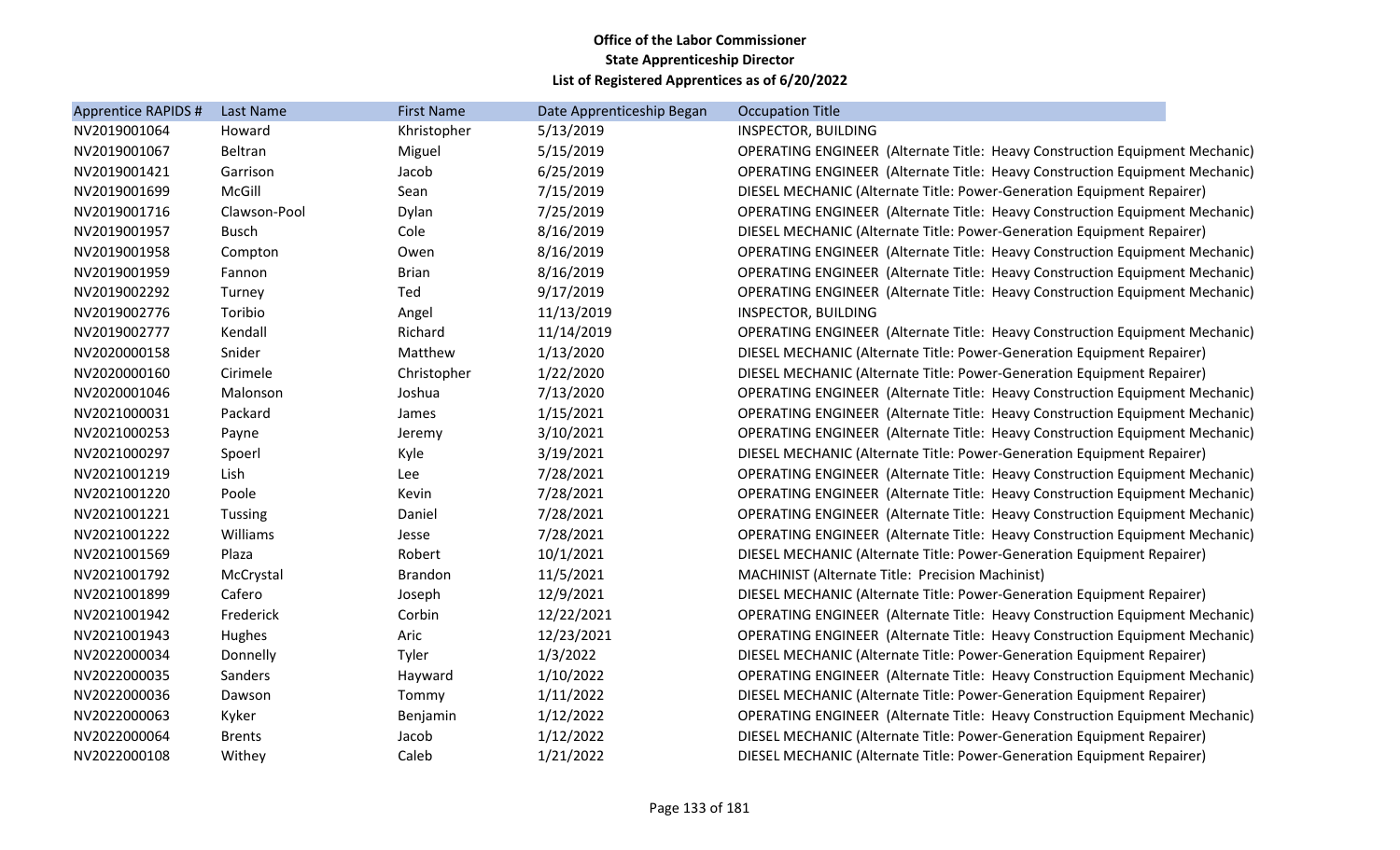| Apprentice RAPIDS # | Last Name              | <b>First Name</b> | Date Apprenticeship Began | <b>Occupation Title</b>                                                            |
|---------------------|------------------------|-------------------|---------------------------|------------------------------------------------------------------------------------|
| NV2022000109        | Galindo Rodriguez      | Jose              | 1/24/2022                 | <b>OPERATING ENGINEER (Alternate Title: Heavy Construction Equipment Mechanic)</b> |
| NV2022000110        | Jensen                 | Zachary           | 1/27/2022                 | <b>OPERATING ENGINEER (Alternate Title: Heavy Construction Equipment Mechanic)</b> |
| NV2022000238        | Davis                  | Drew              | 2/17/2022                 | <b>OPERATING ENGINEER (Alternate Title: Heavy Construction Equipment Mechanic)</b> |
| NV2022000281        | Rodriguez              | Jonathan          | 2/18/2022                 | <b>OPERATING ENGINEER (Alternate Title: Heavy Construction Equipment Mechanic)</b> |
| NV2022000283        | Grudjenski             | <b>Nicholas</b>   | 2/18/2022                 | <b>OPERATING ENGINEER (Alternate Title: Heavy Construction Equipment Mechanic)</b> |
| NV2022000284        | Collins                | Ryan              | 2/18/2022                 | <b>OPERATING ENGINEER (Alternate Title: Heavy Construction Equipment Mechanic)</b> |
| NV2022000285        | Guesman                | Chase             | 2/18/2022                 | <b>OPERATING ENGINEER (Alternate Title: Heavy Construction Equipment Mechanic)</b> |
| NV2022000286        | Cadwell                | Levi              | 2/21/2022                 | <b>OPERATING ENGINEER (Alternate Title: Heavy Construction Equipment Mechanic)</b> |
| NV2022000287        | Webb                   | Collin            | 2/21/2022                 | OPERATING ENGINEER (Alternate Title: Heavy Construction Equipment Mechanic)        |
| NV2022000288        | Veloria                | Tina              | 2/21/2022                 | <b>OPERATING ENGINEER (Alternate Title: Heavy Construction Equipment Mechanic)</b> |
| NV2022000289        | Trock                  | Gregory           | 2/24/2022                 | <b>OPERATING ENGINEER (Alternate Title: Heavy Construction Equipment Mechanic)</b> |
| NV2022000378        | <b>Barajas</b>         | Henry             | 3/10/2022                 | <b>OPERATING ENGINEER (Alternate Title: Heavy Construction Equipment Mechanic)</b> |
| NV2022000561        | Lawrence               | Aaron             | 4/5/2022                  | <b>OPERATING ENGINEER (Alternate Title: Heavy Construction Equipment Mechanic)</b> |
| NV2022000562        | Benninger              | Patrick           | 4/6/2022                  | <b>OPERATING ENGINEER (Alternate Title: Heavy Construction Equipment Mechanic)</b> |
| NV2022000598        | Hubbard                | William           | 4/11/2022                 | <b>OPERATING ENGINEER (Alternate Title: Heavy Construction Equipment Mechanic)</b> |
| NV2022000599        | Garcia                 | Krister           | 4/12/2022                 | <b>OPERATING ENGINEER (Alternate Title: Heavy Construction Equipment Mechanic)</b> |
| NV2022000600        | Pastorelli             | Anthony           | 4/12/2022                 | <b>OPERATING ENGINEER (Alternate Title: Heavy Construction Equipment Mechanic)</b> |
| NV2022000623        | Ayala                  | Ricardo           | 4/14/2022                 | <b>OPERATING ENGINEER (Alternate Title: Heavy Construction Equipment Mechanic)</b> |
| NV2022000624        | Miller                 | Frederick         | 4/14/2022                 | <b>OPERATING ENGINEER (Alternate Title: Heavy Construction Equipment Mechanic)</b> |
| NV2022000625        | Preston                | Travis            | 4/14/2022                 | <b>OPERATING ENGINEER (Alternate Title: Heavy Construction Equipment Mechanic)</b> |
| NV2022000628        | Scanlan-Kaai           | Dominick          | 4/14/2022                 | <b>OPERATING ENGINEER (Alternate Title: Heavy Construction Equipment Mechanic)</b> |
| NV2022000630        | <b>Trasante Borges</b> | Enzo              | 4/14/2022                 | <b>OPERATING ENGINEER (Alternate Title: Heavy Construction Equipment Mechanic)</b> |
| NV2022000631        | Godinez                | Chevy             | 4/14/2022                 | DIESEL MECHANIC (Alternate Title: Power-Generation Equipment Repairer)             |
| NV2022000632        | Turgeon                | Scotty            | 4/14/2022                 | <b>OPERATING ENGINEER (Alternate Title: Heavy Construction Equipment Mechanic)</b> |
| NV2022000639        | Curiel                 | Alan              | 4/14/2022                 | <b>OPERATING ENGINEER (Alternate Title: Heavy Construction Equipment Mechanic)</b> |
| NV2022000671        | Gutierrez Aranda       | Jose              | 4/18/2022                 | <b>OPERATING ENGINEER (Alternate Title: Heavy Construction Equipment Mechanic)</b> |
| NV2022000672        | Ramos                  | Christian         | 4/19/2022                 | <b>OPERATING ENGINEER (Alternate Title: Heavy Construction Equipment Mechanic)</b> |
| NV2022000673        | Cornwall               | Danny             | 4/19/2022                 | <b>OPERATING ENGINEER (Alternate Title: Heavy Construction Equipment Mechanic)</b> |
| NV2022000674        | Rodriguez              | Jose              | 4/21/2022                 | DIESEL MECHANIC (Alternate Title: Power-Generation Equipment Repairer)             |
| NV2022000675        | Wright                 | Raymond           | 4/21/2022                 | CHIEF OF PARTY (Prof & Kin)                                                        |
| NV2022000676        | Altizer                | Dylan             | 4/22/2022                 | INSPECTOR, BUILDING                                                                |
| NV2022000777        | <b>Duque Contreras</b> | Ulises            | 4/28/2022                 | DIESEL MECHANIC (Alternate Title: Power-Generation Equipment Repairer)             |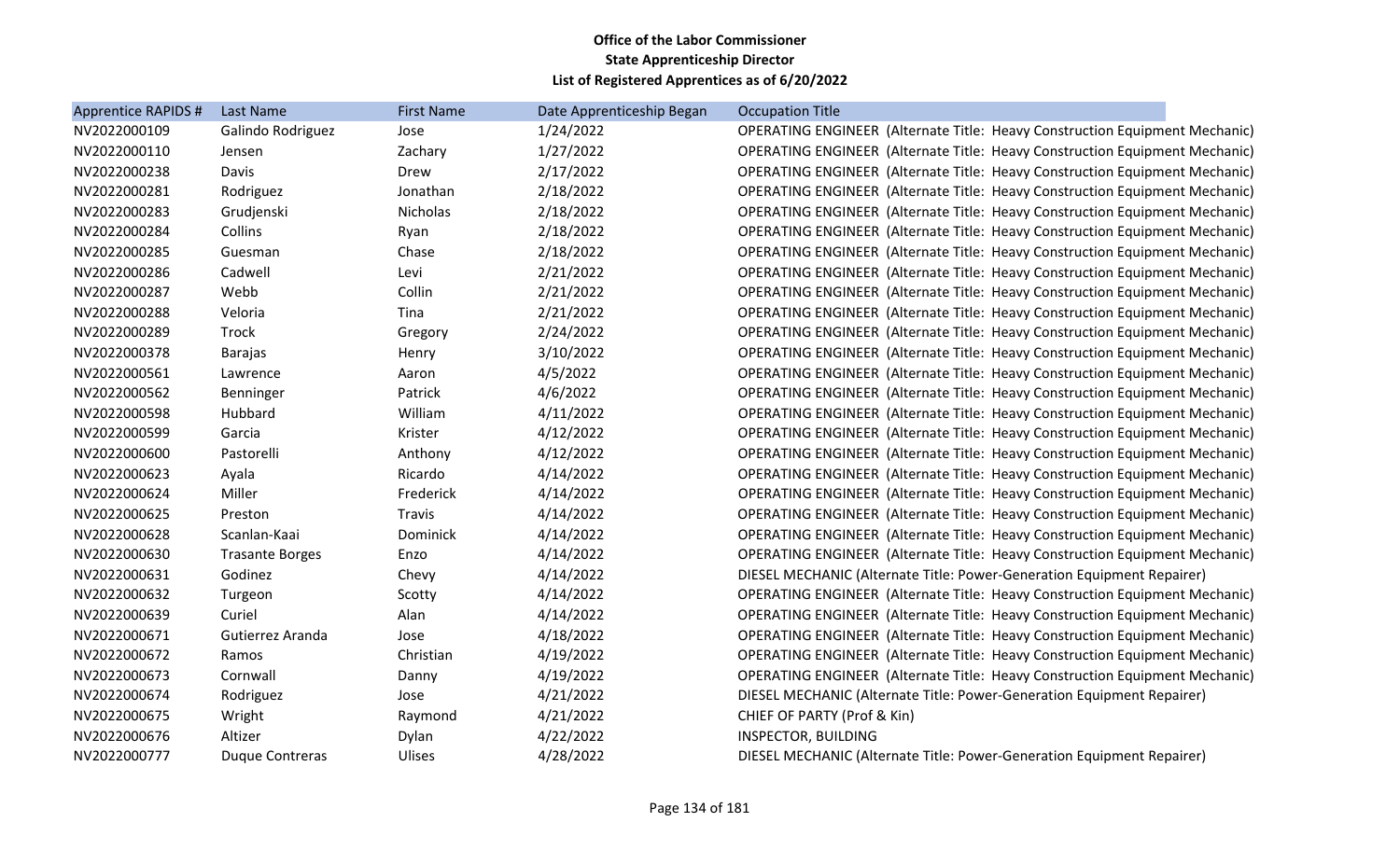| Apprentice RAPIDS # | Last Name       | <b>First Name</b> | Date Apprenticeship Began | <b>Occupation Title</b>                                                            |
|---------------------|-----------------|-------------------|---------------------------|------------------------------------------------------------------------------------|
| NV2022000826        | Guzman          | Sergio            | 5/9/2022                  | CHIEF OF PARTY (Prof & Kin)                                                        |
| NV2022000827        | Maxwell         | Sheldon           | 5/9/2022                  | CHIEF OF PARTY (Prof & Kin)                                                        |
| NV2022000882        | Ginez           | Edgar             | 5/20/2022                 | DIESEL MECHANIC (Alternate Title: Power-Generation Equipment Repairer)             |
| NV2022000883        | Phillips        | Austin            | 5/23/2022                 | DIESEL MECHANIC (Alternate Title: Power-Generation Equipment Repairer)             |
| NV2022000989        | <b>Burciaga</b> | Louis             | 6/3/2022                  | DIESEL MECHANIC (Alternate Title: Power-Generation Equipment Repairer)             |
| NV17N034132         | <b>RHEA</b>     | <b>RYAN</b>       | 5/15/2017                 | <b>OPERATING ENGINEER (Alternate Title: Heavy Construction Equipment Mechanic)</b> |
| NV2017034344        | Miller          | Scott             | 5/31/2017                 | TRUCK CRANE OPERATOR (Alternate Title: Crane Operator)                             |
| NV2017034539        | Fagg            | Cody              | 2/15/2021                 | <b>OPERATING ENGINEER (Alternate Title: Heavy Construction Equipment Mechanic)</b> |
| NV2018001028        | Collins         | Jonathan          | 4/19/2018                 | <b>OPERATING ENGINEER (Alternate Title: Heavy Construction Equipment Mechanic)</b> |
| NV2018001033        | Miller          | Dylan             | 4/20/2018                 | <b>OPERATING ENGINEER (Alternate Title: Heavy Construction Equipment Mechanic)</b> |
| NV2018001034        | Lindsey         | Justin            | 4/26/2018                 | <b>OPERATING ENGINEER (Alternate Title: Heavy Construction Equipment Mechanic)</b> |
| NV2018001035        | Merrill         | Theodore          | 4/12/2018                 | <b>OPERATING ENGINEER (Alternate Title: Heavy Construction Equipment Mechanic)</b> |
| NV2018001206        | Watson          | D'Andre           | 5/24/2018                 | <b>OPERATING ENGINEER (Alternate Title: Heavy Construction Equipment Mechanic)</b> |
| NV2018001208        | Cartier         | Christopher       | 5/31/2018                 | <b>OPERATING ENGINEER (Alternate Title: Heavy Construction Equipment Mechanic)</b> |
| NV2018001212        | Nelson          | Christopher       | 6/13/2018                 | <b>OPERATING ENGINEER (Alternate Title: Heavy Construction Equipment Mechanic)</b> |
| NV2018001254        | Yoakum          | Korey             | 6/6/2018                  | DIESEL MECHANIC (Alternate Title: Power-Generation Equipment Repairer)             |
| NV2018001344        | Hubbell         | Zachary           | 7/9/2018                  | <b>OPERATING ENGINEER (Alternate Title: Heavy Construction Equipment Mechanic)</b> |
| NV2018001376        | Chambliss       | Travis            | 7/16/2018                 | <b>OPERATING ENGINEER (Alternate Title: Heavy Construction Equipment Mechanic)</b> |
| NV2018001555        | Maes            | Zachary           | 7/31/2018                 | <b>OPERATING ENGINEER (Alternate Title: Heavy Construction Equipment Mechanic)</b> |
| NV2018002187        | Moore           | Michael           | 8/29/2018                 | <b>OPERATING ENGINEER (Alternate Title: Heavy Construction Equipment Mechanic)</b> |
| NV2018002734        | Preston         | David             | 3/16/2022                 | OIL FIELD EQUIP MECHANIC                                                           |
| NV2019000911        | Weyrick         | <b>Bret</b>       | 4/5/2019                  | OPERATING ENGINEER (Alternate Title: Heavy Construction Equipment Mechanic)        |
| NV2019000913        | Lueders         | Kyle              | 3/30/2019                 | OPERATING ENGINEER (Alternate Title: Heavy Construction Equipment Mechanic)        |
| NV2019000914        | Sanchez-Herrera | Luis              | 3/29/2019                 | DIESEL MECHANIC (Alternate Title: Power-Generation Equipment Repairer)             |
| NV2019001047        | Olocki          | Aaron             | 5/3/2019                  | OPERATING ENGINEER (Alternate Title: Heavy Construction Equipment Mechanic)        |
| NV2019001048        | Smith           | Dakota            | 5/10/2019                 | DIESEL MECHANIC (Alternate Title: Power-Generation Equipment Repairer)             |
| NV2019001075        | Maurer          | Christopher       | 5/16/2019                 | <b>OPERATING ENGINEER (Alternate Title: Heavy Construction Equipment Mechanic)</b> |
| NV2019001246        | Sommervold      | Sharon            | 5/28/2019                 | <b>OPERATING ENGINEER (Alternate Title: Heavy Construction Equipment Mechanic)</b> |
| NV2019001351        | Cabrera-Vargas  | Christopher       | 8/19/2019                 | <b>OPERATING ENGINEER (Alternate Title: Heavy Construction Equipment Mechanic)</b> |
| NV2019001556        | Stauffer        | Skan              | 7/2/2019                  | <b>OPERATING ENGINEER (Alternate Title: Heavy Construction Equipment Mechanic)</b> |
| NV2019001692        | Denetsosie      | Adam              | 7/19/2019                 | DIESEL MECHANIC (Alternate Title: Power-Generation Equipment Repairer)             |
| NV2019001693        | Hansberry       | Andrew            | 7/22/2019                 | <b>OPERATING ENGINEER (Alternate Title: Heavy Construction Equipment Mechanic)</b> |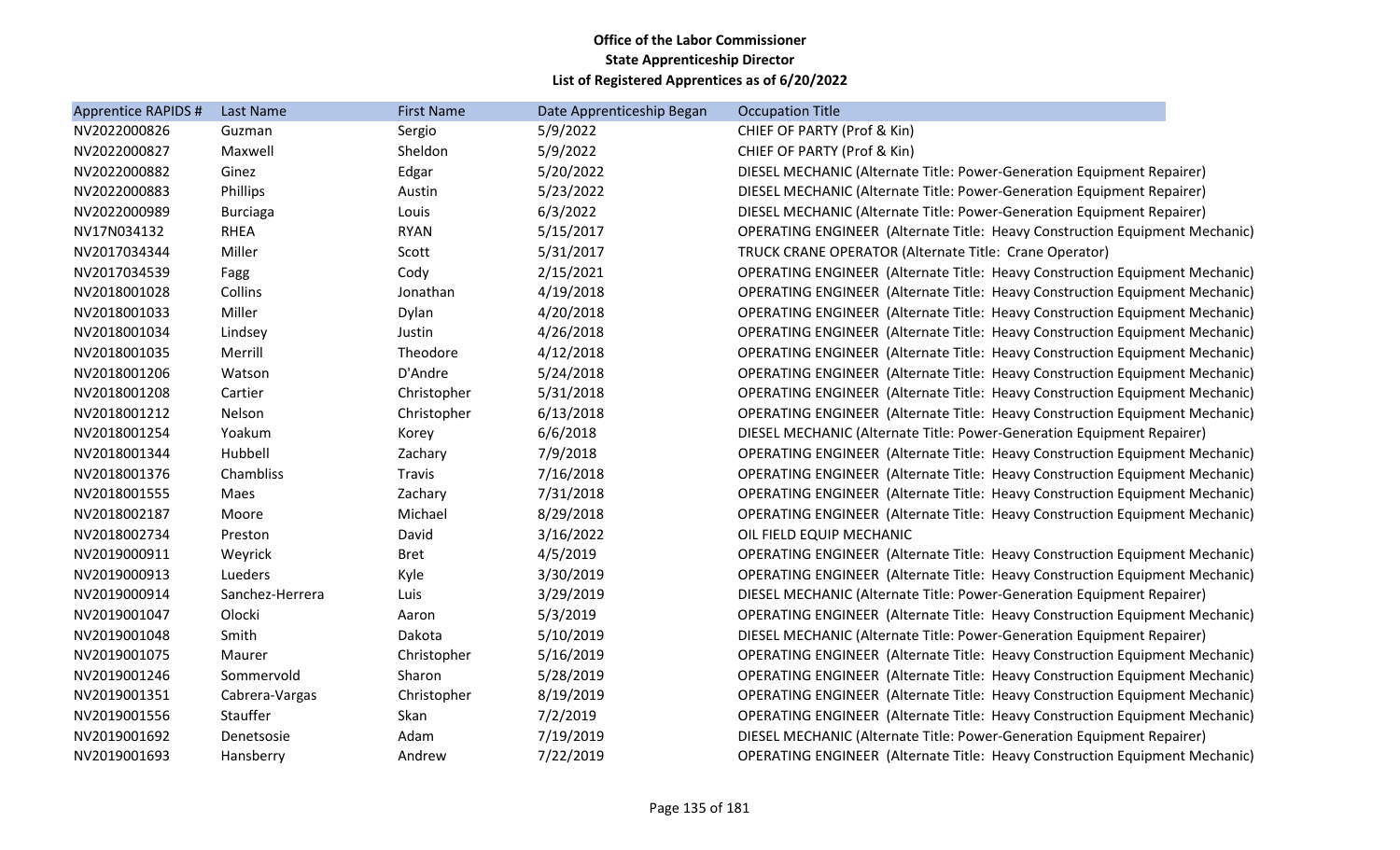| Apprentice RAPIDS # | <b>Last Name</b>      | <b>First Name</b> | Date Apprenticeship Began | <b>Occupation Title</b>                                                            |
|---------------------|-----------------------|-------------------|---------------------------|------------------------------------------------------------------------------------|
| NV2019001913        | Printz                | Andrew            | 8/14/2019                 | SURVEYOR ASSISTANT INSTRUMENT                                                      |
| NV2019002629        | Chatterton            | Joseph            | 8/14/2019                 | CHIEF OF PARTY (Prof & Kin)                                                        |
| NV2020000448        | Trainor               | Timothy           | 3/12/2020                 | <b>OPERATING ENGINEER (Alternate Title: Heavy Construction Equipment Mechanic)</b> |
| NV2020000613        | Quinn                 | Mallory           | 4/24/2020                 | SURVEYOR ASSISTANT INSTRUMENT                                                      |
| NV2020000650        | Thomasson             | Matthew           | 5/1/2020                  | <b>OPERATING ENGINEER (Alternate Title: Heavy Construction Equipment Mechanic)</b> |
| NV2020000710        | Markewich             | Aaron             | 5/19/2020                 | <b>OPERATING ENGINEER (Alternate Title: Heavy Construction Equipment Mechanic)</b> |
| NV2020000870        | Patterson             | Daniel            | 5/22/2020                 | OIL FIELD EQUIP MECHANIC                                                           |
| NV2020000871        | Peck                  | Joshua            | 6/15/2020                 | <b>OPERATING ENGINEER (Alternate Title: Heavy Construction Equipment Mechanic)</b> |
| NV2020001028        | Maslow                | Kevin             | 6/5/2020                  | <b>OPERATING ENGINEER (Alternate Title: Heavy Construction Equipment Mechanic)</b> |
| NV2020001219        | Holm                  | Ryan              | 8/11/2020                 | <b>OPERATING ENGINEER (Alternate Title: Heavy Construction Equipment Mechanic)</b> |
| NV2020001308        | Perez                 | Anthony           | 8/28/2020                 | OIL FIELD EQUIP MECHANIC                                                           |
| NV2020001647        | Ball                  | Michael           | 10/16/2020                | TRUCK CRANE OPERATOR (Alternate Title: Crane Operator)                             |
| NV2021000244        | Mortensen             | Ron               | 3/9/2021                  | <b>OPERATING ENGINEER (Alternate Title: Heavy Construction Equipment Mechanic)</b> |
| NV2021000245        | Rapisura              | Santiago          | 3/9/2021                  | <b>OPERATING ENGINEER (Alternate Title: Heavy Construction Equipment Mechanic)</b> |
| NV2021000246        | Ramos Rodriguez       | Hector            | 3/2/2021                  | <b>OPERATING ENGINEER (Alternate Title: Heavy Construction Equipment Mechanic)</b> |
| NV2021000247        | Reid                  | Jason             | 2/25/2021                 | <b>OPERATING ENGINEER (Alternate Title: Heavy Construction Equipment Mechanic)</b> |
| NV2021000268        | Davidson              | Garrett           | 3/8/2021                  | DIESEL MECHANIC (Alternate Title: Power-Generation Equipment Repairer)             |
| NV2021000301        | Lusk                  | Gabriel           | 3/18/2021                 | <b>OPERATING ENGINEER (Alternate Title: Heavy Construction Equipment Mechanic)</b> |
| NV2021000339        | Klein                 | William           | 4/29/2021                 | <b>OPERATING ENGINEER (Alternate Title: Heavy Construction Equipment Mechanic)</b> |
| NV2021000354        | Covarrubias           | Kevin             | 3/29/2021                 | DIESEL MECHANIC (Alternate Title: Power-Generation Equipment Repairer)             |
| NV2021000356        | Pruneau               | Tyler             | 3/26/2021                 | <b>OPERATING ENGINEER (Alternate Title: Heavy Construction Equipment Mechanic)</b> |
| NV2021000357        | Navarro               | Sergio            | 3/29/2021                 | OPERATING ENGINEER (Alternate Title: Heavy Construction Equipment Mechanic)        |
| NV2021000358        | Robles                | Rudy              | 3/29/2021                 | OPERATING ENGINEER (Alternate Title: Heavy Construction Equipment Mechanic)        |
| NV2021000359        | Horn                  | Troy              | 3/29/2021                 | <b>OPERATING ENGINEER (Alternate Title: Heavy Construction Equipment Mechanic)</b> |
| NV2021000497        | Monachelli            | Antonio           | 4/6/2021                  | DIESEL MECHANIC (Alternate Title: Power-Generation Equipment Repairer)             |
| NV2021000498        | Russ                  | Lucas             | 4/23/2021                 | <b>OPERATING ENGINEER (Alternate Title: Heavy Construction Equipment Mechanic)</b> |
| NV2021000561        | Munson                | James             | 4/29/2021                 | <b>OPERATING ENGINEER (Alternate Title: Heavy Construction Equipment Mechanic)</b> |
| NV2021000563        | Moell                 | Laloni            | 4/18/2021                 | <b>OPERATING ENGINEER (Alternate Title: Heavy Construction Equipment Mechanic)</b> |
| NV2021000621        | Ackerman              | Wyatt             | 5/13/2021                 | <b>OPERATING ENGINEER (Alternate Title: Heavy Construction Equipment Mechanic)</b> |
| NV2021000674        | <b>Kellogg Nieves</b> | Samuel            | 5/25/2021                 | <b>OPERATING ENGINEER (Alternate Title: Heavy Construction Equipment Mechanic)</b> |
| NV2021000676        | Romero                | Juan              | 5/25/2021                 | <b>OPERATING ENGINEER (Alternate Title: Heavy Construction Equipment Mechanic)</b> |
| NV2021000696        | Nolte                 | Harold            | 5/7/2021                  | <b>OPERATING ENGINEER (Alternate Title: Heavy Construction Equipment Mechanic)</b> |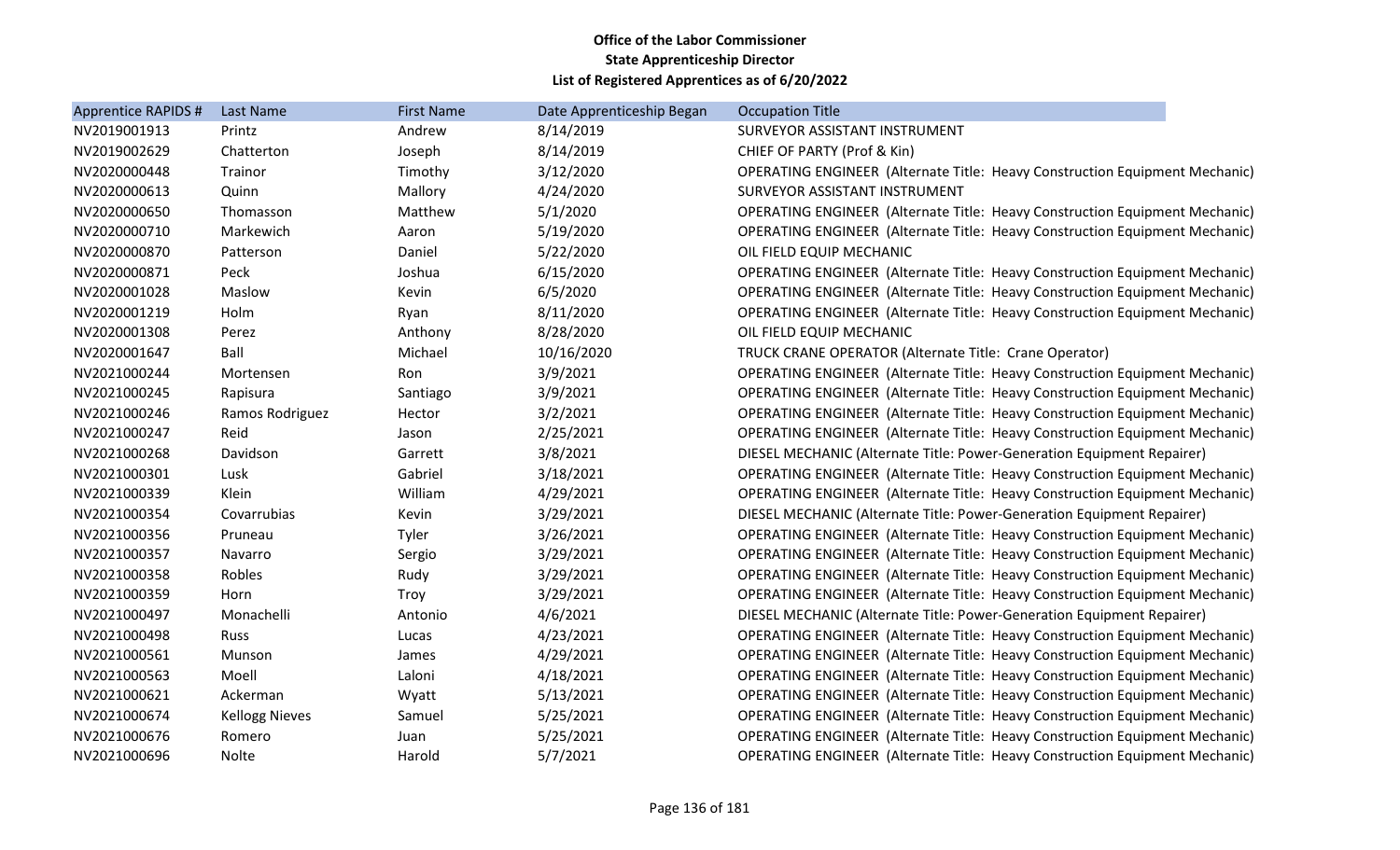| Apprentice RAPIDS # | Last Name      | <b>First Name</b> | Date Apprenticeship Began | <b>Occupation Title</b>                                                            |
|---------------------|----------------|-------------------|---------------------------|------------------------------------------------------------------------------------|
| NV2021000910        | Childs         | Matthew           | 7/6/2021                  | <b>OPERATING ENGINEER (Alternate Title: Heavy Construction Equipment Mechanic)</b> |
| NV2021000911        | Mooney         | Dakota            | 7/6/2021                  | OPERATING ENGINEER (Alternate Title: Heavy Construction Equipment Mechanic)        |
| NV2021001052        | Auer           | Benjamin          | 7/16/2021                 | <b>OPERATING ENGINEER (Alternate Title: Heavy Construction Equipment Mechanic)</b> |
| NV2021001268        | Gargano        | Tristen           | 8/13/2021                 | <b>OPERATING ENGINEER (Alternate Title: Heavy Construction Equipment Mechanic)</b> |
| NV2021001281        | Herbig         | Christian         | 8/12/2021                 | OIL FIELD EQUIP MECHANIC                                                           |
| NV2021001286        | Broughton      | Rowdy             | 8/13/2021                 | <b>OPERATING ENGINEER (Alternate Title: Heavy Construction Equipment Mechanic)</b> |
| NV2021001446        | Glang          | Atticus           | 9/20/2021                 | OPERATING ENGINEER (Alternate Title: Heavy Construction Equipment Mechanic)        |
| NV2021001447        | <b>Viers</b>   | Kenneth           | 9/20/2021                 | <b>OPERATING ENGINEER (Alternate Title: Heavy Construction Equipment Mechanic)</b> |
| NV2021001866        | Warshawsky     | <b>Brandon</b>    | 9/3/2021                  | <b>OPERATING ENGINEER (Alternate Title: Heavy Construction Equipment Mechanic)</b> |
| NV2022000557        | Hanson         | Kenny             | 4/4/2022                  | <b>OPERATING ENGINEER (Alternate Title: Heavy Construction Equipment Mechanic)</b> |
| NV2022000679        | Wotton         | Robert            | 4/26/2022                 | <b>OPERATING ENGINEER (Alternate Title: Heavy Construction Equipment Mechanic)</b> |
| NV2022000776        | York           | Justin            | 5/3/2022                  | <b>OPERATING ENGINEER (Alternate Title: Heavy Construction Equipment Mechanic)</b> |
| NV2022000816        | <b>Bogard</b>  | Travis            | 5/10/2022                 | <b>OPERATING ENGINEER (Alternate Title: Heavy Construction Equipment Mechanic)</b> |
| NV2022000852        | Malloy         | Swade             | 5/18/2022                 | <b>OPERATING ENGINEER (Alternate Title: Heavy Construction Equipment Mechanic)</b> |
| NV2022000854        | Slack          | James             | 5/18/2022                 | SURVEYOR ASSISTANT INSTRUMENT                                                      |
| NV2022000860        | McDonald       | Joseph            | 5/26/2022                 | <b>OPERATING ENGINEER (Alternate Title: Heavy Construction Equipment Mechanic)</b> |
| NV2022000942        | Reissig        | Carl              | 6/3/2022                  | OPERATING ENGINEER (Alternate Title: Heavy Construction Equipment Mechanic)        |
| NV2022000944        | Zimmer         | Kyle              | 6/3/2022                  | <b>OPERATING ENGINEER (Alternate Title: Heavy Construction Equipment Mechanic)</b> |
| NV2022000982        | Mena-Ortiz     | Cesar             | 6/9/2022                  | <b>OPERATING ENGINEER (Alternate Title: Heavy Construction Equipment Mechanic)</b> |
| NV2022000984        | Watson         | Jacob             | 6/9/2022                  | <b>OPERATING ENGINEER (Alternate Title: Heavy Construction Equipment Mechanic)</b> |
| NV2022000990        | Pecorino       | Joshua            | 6/10/2022                 | <b>OPERATING ENGINEER (Alternate Title: Heavy Construction Equipment Mechanic)</b> |
| NV2022000991        | Schnakenberg   | Jordan            | 6/10/2022                 | <b>OPERATING ENGINEER (Alternate Title: Heavy Construction Equipment Mechanic)</b> |
| NV2022001036        | Erickson       | Evan              | 6/15/2022                 | OIL FIELD EQUIP MECHANIC                                                           |
| NV02N001241         | PALOMAR-GARCIA | <b>FRANCISCO</b>  | 5/14/2021                 | <b>PAINTER (Const)</b>                                                             |
| NV2018001372        | Vega           | Salvador          | 1/10/2020                 | TAPER (Alternate Title: Drywall Finisher)                                          |
| NV2018002516        | Johnson        | Andrew            | 9/21/2018                 | <b>FLOOR LAYER</b>                                                                 |
| NV2018002517        | Salsby         | Samual            | 9/27/2018                 | <b>FLOOR LAYER</b>                                                                 |
| NV2019000311        | Trujillo       | Antonio           | 1/18/2019                 | TAPER (Alternate Title: Drywall Finisher)                                          |
| NV2019000521        | <b>Barajas</b> | Cristo            | 4/19/2021                 | TAPER (Alternate Title: Drywall Finisher)                                          |
| NV2019000523        | Lawson         | Johnnie           | 2/22/2019                 | TAPER (Alternate Title: Drywall Finisher)                                          |
| NV2020000073        | Cadenhead      | Dean              | 1/10/2020                 | TAPER (Alternate Title: Drywall Finisher)                                          |
| NV2020000074        | Henderson      | <b>RJ</b>         | 1/2/2020                  | PAINTER (Const)                                                                    |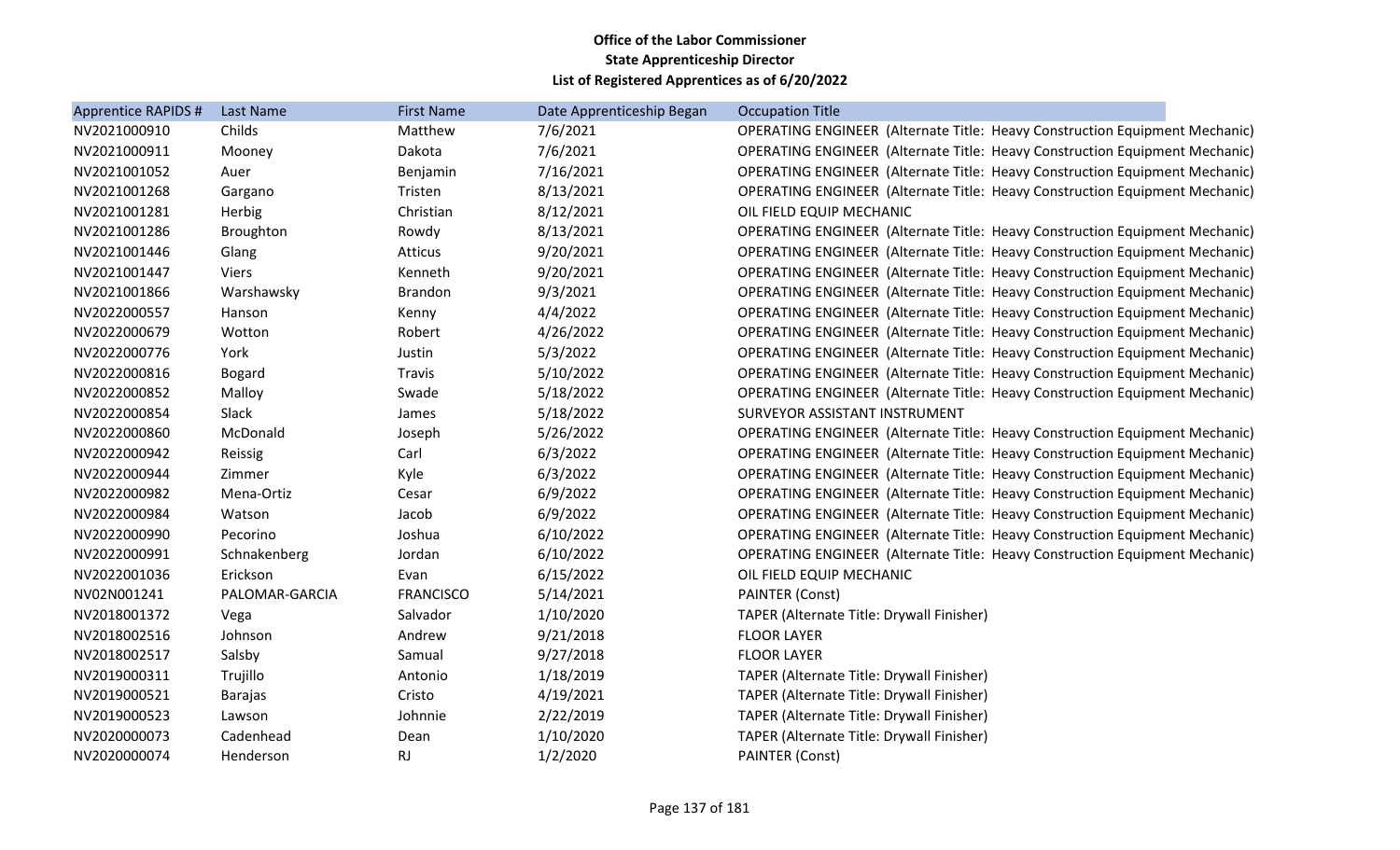| <b>Apprentice RAPIDS #</b> | Last Name              | <b>First Name</b> | Date Apprenticeship Began | <b>Occupation Title</b>                   |
|----------------------------|------------------------|-------------------|---------------------------|-------------------------------------------|
| NV2020000462               | Montes                 | Jorge             | 3/12/2020                 | <b>PAINTER (Const)</b>                    |
| NV2021000154               | Rangel                 | Justin            | 2/19/2021                 | TAPER (Alternate Title: Drywall Finisher) |
| NV2021000198               | McLaughlin             | Anthony           | 2/23/2021                 | <b>PAINTER (Const)</b>                    |
| NV2021000368               | Palafox-Palomar        | Emmanuel          | 3/29/2021                 | TAPER (Alternate Title: Drywall Finisher) |
| NV2021000480               | Hoggatt                | Michael           | 4/27/2021                 | TAPER (Alternate Title: Drywall Finisher) |
| NV2021000528               | Mattingly              | <b>Bret</b>       | 4/29/2021                 | <b>PAINTER (Const)</b>                    |
| NV2021000668               | Contreras              | Leonardo          | 5/24/2021                 | PAINTER (Const)                           |
| NV2021001080               | Probst                 | Ben               | 7/26/2021                 | <b>FLOOR LAYER</b>                        |
| NV2021001329               | Camarena               | Jose              | 8/24/2021                 | TAPER (Alternate Title: Drywall Finisher) |
| NV2021001607               | Ralston                | Chase             | 10/6/2021                 | <b>PAINTER (Const)</b>                    |
| NV2021001920               | Hernandez              | Eleazar           | 12/6/2021                 | TAPER (Alternate Title: Drywall Finisher) |
| NV2022000129               | Ayala                  | Jesus             | 2/3/2022                  | <b>PAINTER (Const)</b>                    |
| NV2022000386               | Calderon               | Henry             | 3/21/2022                 | TAPER (Alternate Title: Drywall Finisher) |
| NV2022000670               | Hill                   | Andre             | 4/26/2022                 | <b>PAINTER (Const)</b>                    |
| NV2022000789               | Ruiz Hernandez         | Gerardo           | 5/9/2022                  | PAINTER (Const)                           |
| NV2022000853               | Lopez-Ceballos         | Miguel            | 5/16/2022                 | TAPER (Alternate Title: Drywall Finisher) |
| NV2022000855               | <b>Villegas Espino</b> | Gustavo           | 5/16/2022                 | TAPER (Alternate Title: Drywall Finisher) |
| NV2022000868               | Navarro-Olivarez       | Pedro             | 5/25/2022                 | TAPER (Alternate Title: Drywall Finisher) |
| NV15N031531                | CAMPBELL               | <b>RHYN</b>       | 6/11/2015                 | <b>PAINTER (Const)</b>                    |
| NV17N033650                | <b>PAYNE</b>           | <b>MARVIN</b>     | 1/19/2022                 | TAPER (Alternate Title: Drywall Finisher) |
| NV2017034399               | Rangel                 | Jorge             | 1/20/2022                 | TAPER (Alternate Title: Drywall Finisher) |
| NV2017034406               | Blue                   | Joseph            | 1/26/2022                 | TAPER (Alternate Title: Drywall Finisher) |
| NV2017034424               | Rector                 | Melissa           | 7/5/2017                  | PAINTER (Const)                           |
| NV2017034425               | Arteaga                | Edwin             | 7/5/2017                  | <b>PAINTER (Const)</b>                    |
| NV2017034457               | Torres                 | Michael           | 7/11/2017                 | PAINTER (Const)                           |
| NV2017034458               | Segura-Miranda         | Ricardo           | 7/11/2017                 | <b>PAINTER (Const)</b>                    |
| NV2017034631               | Diaz                   | Luis              | 1/26/2022                 | TAPER (Alternate Title: Drywall Finisher) |
| NV2017034645               | Lane                   | Jesse             | 7/27/2017                 | PAINTER (Const)                           |
| NV2017034811               | Ashley                 | Rector            | 9/11/2017                 | PAINTER (Const)                           |
| NV2017034812               | Vazquez-Martinez       | Jesus             | 9/11/2017                 | <b>PAINTER (Const)</b>                    |
| NV2018000309               | Arola                  | Jonathan          | 11/6/2017                 | <b>PAINTER (Const)</b>                    |
| NV2018000434               | Tirado-Alzamora        | Luis              | 1/28/2022                 | TAPER (Alternate Title: Drywall Finisher) |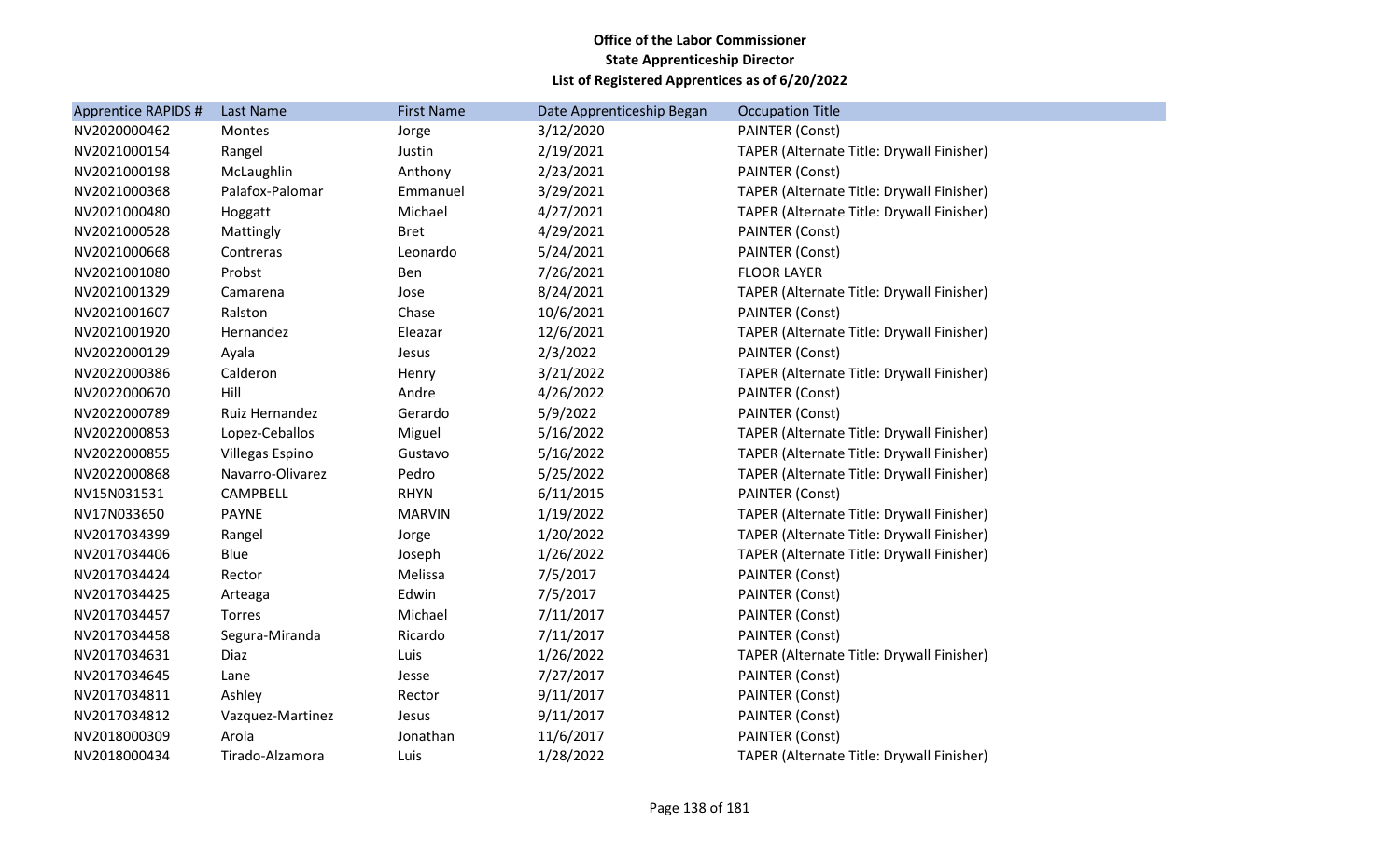| <b>Apprentice RAPIDS #</b> | Last Name           | <b>First Name</b> | Date Apprenticeship Began | <b>Occupation Title</b>                   |
|----------------------------|---------------------|-------------------|---------------------------|-------------------------------------------|
| NV2018000443               | Roy                 | Jeremy            | 1/28/2022                 | TAPER (Alternate Title: Drywall Finisher) |
| NV2018000508               | Polendo             | Erick             | 1/25/2022                 | TAPER (Alternate Title: Drywall Finisher) |
| NV2018000509               | Partain             | Jason             | 1/26/2022                 | TAPER (Alternate Title: Drywall Finisher) |
| NV2018001167               | Canfield            | Kayden            | 6/4/2018                  | PAINTER (Const)                           |
| NV2018001200               | Davis               | Anthony           | 5/10/2018                 | <b>PAINTER (Const)</b>                    |
| NV2018002823               | Barragan            | Enrigue           | 10/29/2018                | <b>PAINTER (Const)</b>                    |
| NV2018002840               | Lopez               | Jesse             | 1/19/2022                 | TAPER (Alternate Title: Drywall Finisher) |
| NV2018002842               | Hellebrand          | Tyler             | 11/2/2018                 | PAINTER (Const)                           |
| NV2018002933               | Hernandez           | Irving            | 11/13/2018                | <b>PAINTER (Const)</b>                    |
| NV2018003003               | <b>Bitanga</b>      | Cesar             | 11/29/2018                | <b>PAINTER (Const)</b>                    |
| NV2019000173               | Alulema             | Kenneth           | 1/2/2019                  | PAINTER (Const)                           |
| NV2019000488               | VanLeer             | Ryanend           | 2/19/2019                 | <b>PAINTER (Const)</b>                    |
| NV2019000489               | Morales             | Heber             | 2/19/2019                 | <b>PAINTER (Const)</b>                    |
| NV2019000830               | Aguilar             | Alan              | 2/14/2019                 | PAINTER (Const)                           |
| NV2019000895               | Velarde             | Miguel            | 4/22/2019                 | PAINTER (Const)                           |
| NV2019000896               | Mahan               | James             | 4/15/2019                 | PAINTER (Const)                           |
| NV2019001106               | LeBaron             | Talon             | 5/21/2019                 | <b>PAINTER (Const)</b>                    |
| NV2019001195               | Hernandez-Del Cid   | Jose              | 1/26/2022                 | <b>FLOOR LAYER</b>                        |
| NV2019001551               | Ortega-Mier         | Angel             | 1/19/2022                 | TAPER (Alternate Title: Drywall Finisher) |
| NV2019001553               | Moya                | Juan              | 1/19/2022                 | <b>FLOOR LAYER</b>                        |
| NV2019001732               | Williams            | Devin             | 7/26/2019                 | PAINTER (Const)                           |
| NV2019001733               | Ordinado            | Jerwin            | 7/26/2019                 | PAINTER (Const)                           |
| NV2019001883               | Vincent             | Christopher       | 8/19/2019                 | PAINTER (Const)                           |
| NV2019001884               | Wortham             | Joseph            | 8/8/2019                  | <b>PAINTER (Const)</b>                    |
| NV2019002039               | Garner              | Jarod             | 8/27/2019                 | PAINTER (Const)                           |
| NV2019002040               | Villaceballos-Ponce | Alan              | 8/29/2019                 | <b>PAINTER (Const)</b>                    |
| NV2019002272               | Coy                 | Ross              | 9/6/2019                  | <b>PAINTER (Const)</b>                    |
| NV2019002312               | Medrano-Aguirre     | Juan              | 1/25/2022                 | <b>FLOOR LAYER</b>                        |
| NV2019002447               | Smith               | Giovanni          | 10/2/2019                 | PAINTER (Const)                           |
| NV2019002448               | Diaz                | Rene              | 10/4/2019                 | PAINTER (Const)                           |
| NV2019002480               | Miranda             | Eric              | 1/6/2022                  | TAPER (Alternate Title: Drywall Finisher) |
| NV2019002481               | Alvarez-Tinoco      | Vicente           | 1/26/2022                 | TAPER (Alternate Title: Drywall Finisher) |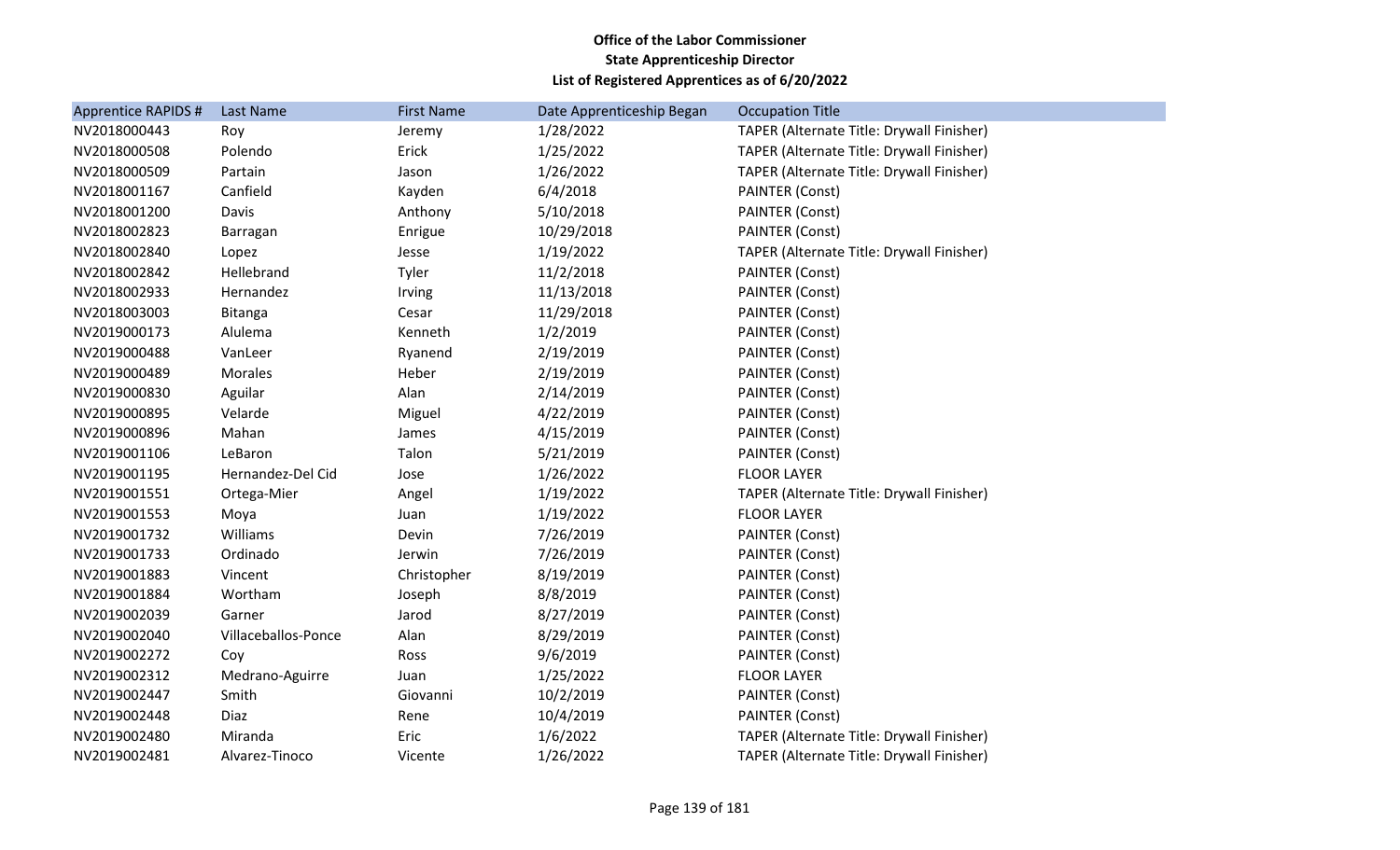| <b>Apprentice RAPIDS #</b> | Last Name        | <b>First Name</b> | Date Apprenticeship Began | <b>Occupation Title</b>                   |
|----------------------------|------------------|-------------------|---------------------------|-------------------------------------------|
| NV2019002482               | Arteaga          | Jose              | 10/10/2019                | <b>PAINTER (Const)</b>                    |
| NV2019002515               | Padilla          | <b>Brian</b>      | 1/19/2022                 | TAPER (Alternate Title: Drywall Finisher) |
| NV2019002547               | Hernandez        | Jonathan          | 10/28/2019                | <b>PAINTER (Const)</b>                    |
| NV2019002611               | Zevada           | Jesus             | 1/19/2022                 | TAPER (Alternate Title: Drywall Finisher) |
| NV2019002612               | Carter           | Rodney            | 1/19/2022                 | TAPER (Alternate Title: Drywall Finisher) |
| NV2019002613               | Grace            | Michael           | 12/13/2021                | TAPER (Alternate Title: Drywall Finisher) |
| NV2019002614               | Araiza           | Rafael            | 1/21/2022                 | TAPER (Alternate Title: Drywall Finisher) |
| NV2019002755               | Arteaga          | Jesse             | 11/22/2019                | <b>PAINTER (Const)</b>                    |
| NV2019002756               | Pierce           | Harry             | 1/26/2022                 | TAPER (Alternate Title: Drywall Finisher) |
| NV2019002958               | Solis            | Roberto           | 12/13/2019                | PAINTER (Const)                           |
| NV2019002962               | Lacar            | Eric              | 12/12/2019                | <b>PAINTER (Const)</b>                    |
| NV2019002968               | Enciso           | Sebastian         | 2/22/2022                 | TAPER (Alternate Title: Drywall Finisher) |
| NV2020000137               | Garcia           | David             | 1/22/2020                 | <b>FLOOR LAYER</b>                        |
| NV2020000140               | Arredondo        | Eduardo           | 1/18/2022                 | <b>FLOOR LAYER</b>                        |
| NV2020000143               | Tuputala         | Steve             | 1/19/2022                 | TAPER (Alternate Title: Drywall Finisher) |
| NV2020000204               | Aguirre          | Ricardo           | 1/17/2020                 | <b>PAINTER (Const)</b>                    |
| NV2020000205               | Gonzales         | Tyler             | 1/24/2020                 | <b>PAINTER (Const)</b>                    |
| NV2020000207               | Arteaga          | Moises            | 1/22/2020                 | <b>PAINTER (Const)</b>                    |
| NV2020000264               | Lopez-Orozco     | Felipe            | 1/19/2022                 | <b>FLOOR LAYER</b>                        |
| NV2020000299               | Rolon-Arreola    | Alma              | 1/19/2022                 | TAPER (Alternate Title: Drywall Finisher) |
| NV2020000554               | Zepeda           | Isaac             | 3/5/2020                  | <b>PAINTER (Const)</b>                    |
| NV2020000555               | Perez            | Christian         | 3/31/2020                 | <b>PAINTER (Const)</b>                    |
| NV2020000609               | Rebolledo        | Cristian          | 1/19/2022                 | TAPER (Alternate Title: Drywall Finisher) |
| NV2020000651               | Cervantes-Lomeli | Cesar             | 4/28/2020                 | <b>PAINTER (Const)</b>                    |
| NV2020000784               | Arias            | Andrew            | 1/19/2022                 | TAPER (Alternate Title: Drywall Finisher) |
| NV2020000851               | <b>Burrell</b>   | Norman            | 5/31/2020                 | <b>PAINTER (Const)</b>                    |
| NV2020000864               | Haro Jr          | Francisco         | 2/1/2022                  | TAPER (Alternate Title: Drywall Finisher) |
| NV2020000865               | Torres-Jimenez   | Jose              | 1/19/2022                 | TAPER (Alternate Title: Drywall Finisher) |
| NV2020000879               | Oliva            | Dony              | 6/18/2020                 | <b>PAINTER (Const)</b>                    |
| NV2020000880               | Perez            | Ivan              | 6/17/2020                 | <b>PAINTER (Const)</b>                    |
| NV2020000983               | Munoz            | Jose              | 1/22/2020                 | <b>PAINTER (Const)</b>                    |
| NV2020000988               | Alvarez          | Francisco         | 6/24/2020                 | PAINTER (Const)                           |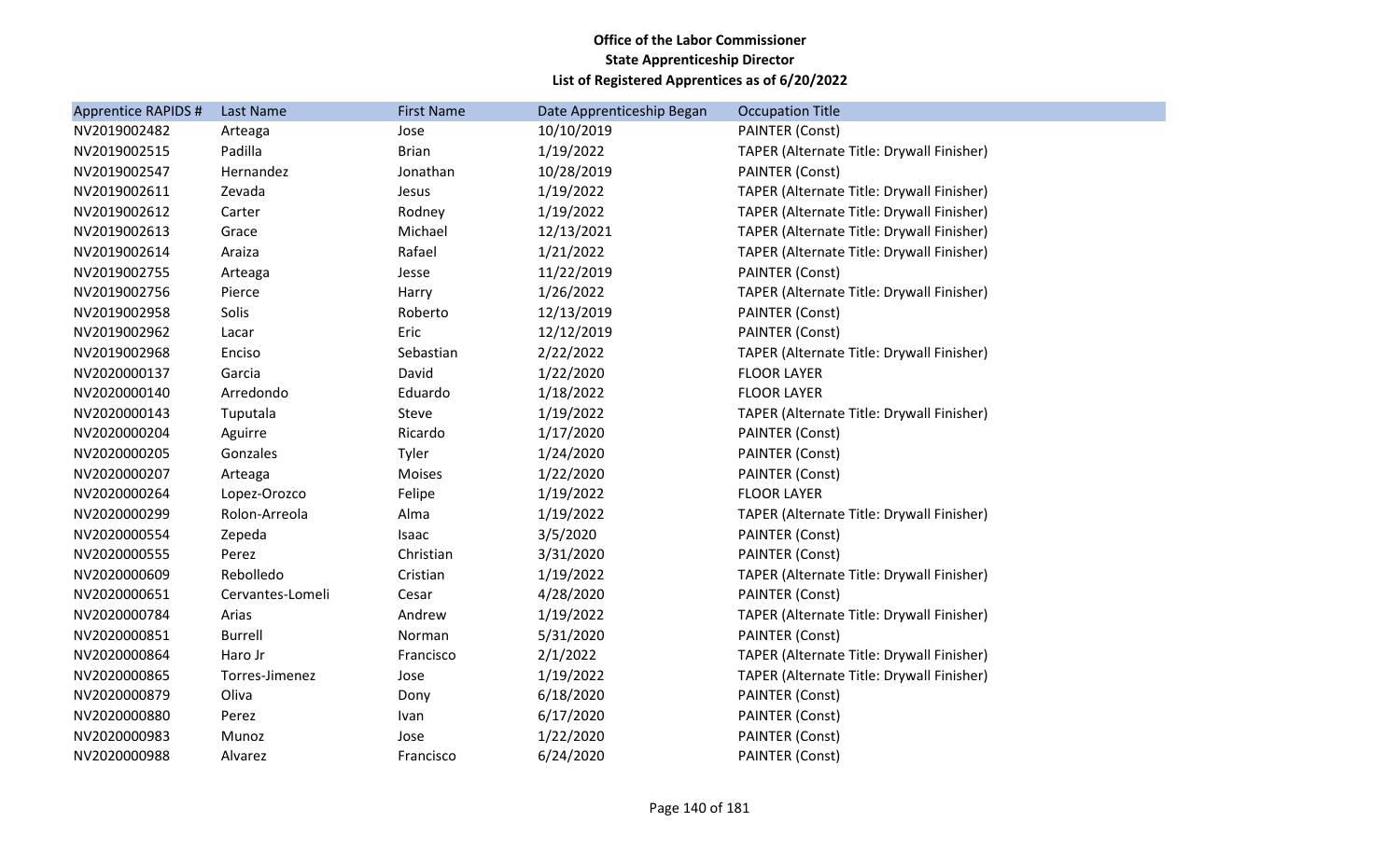| <b>Apprentice RAPIDS #</b> | Last Name         | <b>First Name</b> | Date Apprenticeship Began | <b>Occupation Title</b>                   |
|----------------------------|-------------------|-------------------|---------------------------|-------------------------------------------|
| NV2020001090               | Aguirre           | Juan              | 7/16/2020                 | <b>PAINTER (Const)</b>                    |
| NV2020001117               | Toscano           | Sergio            | 7/30/2020                 | <b>PAINTER (Const)</b>                    |
| NV2020001118               | Aguirre           | Arnoldo           | 1/19/2022                 | <b>FLOOR LAYER</b>                        |
| NV2020001201               | Acosta            | Josue             | 3/31/2022                 | TAPER (Alternate Title: Drywall Finisher) |
| NV2020001204               | Perez             | Horacio           | 8/13/2020                 | <b>PAINTER (Const)</b>                    |
| NV2020001224               | Perales           | Cristobal         | 1/28/2022                 | TAPER (Alternate Title: Drywall Finisher) |
| NV2020001384               | Graciano-Pinedo   | Jose              | 9/21/2020                 | PAINTER (Const)                           |
| NV2020001511               | Centina-Salazar   | Kevin             | 10/6/2020                 | <b>PAINTER (Const)</b>                    |
| NV2020001512               | Johnson           | Tyrone            | 10/7/2020                 | <b>PAINTER (Const)</b>                    |
| NV2020001581               | Garcia            | David             | 10/23/2020                | <b>PAINTER (Const)</b>                    |
| NV2020001582               | Antonio-Garcia    | Angel             | 10/26/2020                | <b>PAINTER (Const)</b>                    |
| NV2021000027               | Cedano            | Alejandro         | 1/21/2021                 | PAINTER (Const)                           |
| NV2021000030               | Alcaraz           | Alejandro         | 1/19/2022                 | <b>FLOOR LAYER</b>                        |
| NV2021000059               | Subia             | Jesus             | 2/3/2021                  | <b>PAINTER (Const)</b>                    |
| NV2021000062               | Gomez             | Jason             | 1/19/2022                 | <b>FLOOR LAYER</b>                        |
| NV2021000210               | Trejo             | Fernando          | 1/19/2022                 | TAPER (Alternate Title: Drywall Finisher) |
| NV2021000299               | Melgoza           | Jesus             | 3/24/2021                 | <b>PAINTER (Const)</b>                    |
| NV2021000342               | Hernandez         | Michael           | 1/28/2022                 | <b>FLOOR LAYER</b>                        |
| NV2021000364               | Sleeper           | Gionni            | 4/5/2021                  | PAINTER (Const)                           |
| NV2021000417               | Castro            | Daniel            | 1/5/2022                  | <b>FLOOR LAYER</b>                        |
| NV2021000427               | Martinez          | Jose              | 3/5/2021                  | <b>PAINTER (Const)</b>                    |
| NV2021000854               | Aguayo            | Gabriel           | 6/22/2021                 | <b>PAINTER (Const)</b>                    |
| NV2021000909               | Ledesma           | Yhair             | 7/6/2021                  | <b>PAINTER (Const)</b>                    |
| NV2021000926               | <b>Berwick</b>    | Gage              | 7/8/2021                  | PAINTER (Const)                           |
| NV2021001049               | Navarro           | Benito            | 1/19/2022                 | <b>FLOOR LAYER</b>                        |
| NV2021001053               | Medrano-Aguirre   | Ramiro            | 12/22/2021                | <b>FLOOR LAYER</b>                        |
| NV2021001189               | Carmona           | Fabian            | 1/19/2022                 | <b>FLOOR LAYER</b>                        |
| NV2021001203               | Vilchez           | Brayan            | 1/19/2022                 | <b>FLOOR LAYER</b>                        |
| NV2022000111               | Arreola           | Arturo            | 1/31/2022                 | <b>FLOOR LAYER</b>                        |
| NV2022000130               | White             | Damien            | 2/2/2022                  | TAPER (Alternate Title: Drywall Finisher) |
| NV2022000254               | Maldonado-Escobar | Samuel            | 2/24/2022                 | TAPER (Alternate Title: Drywall Finisher) |
| NV2022000290               | Calderon          | Jandoluis         | 2/28/2022                 | <b>FLOOR LAYER</b>                        |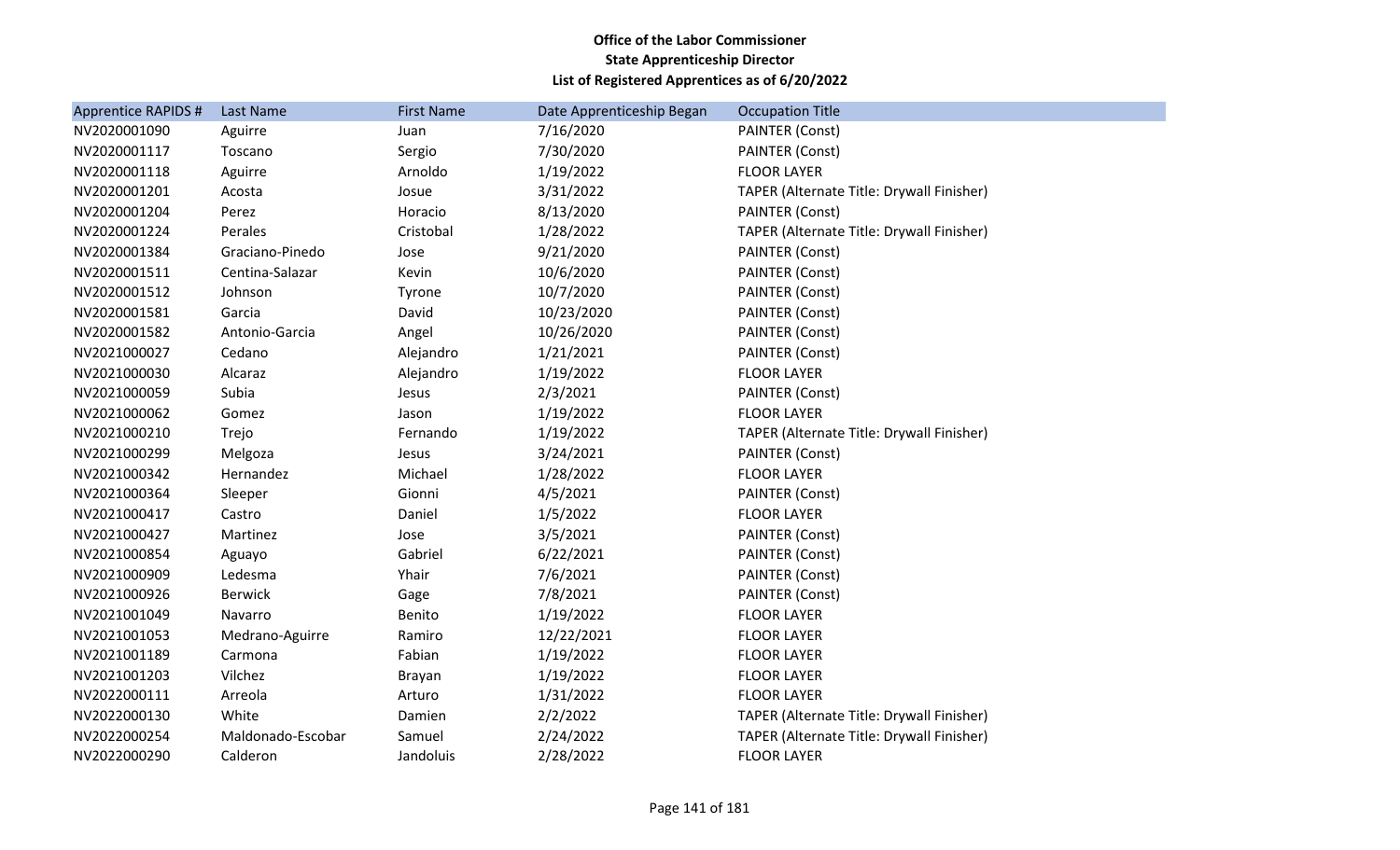| <b>Apprentice RAPIDS #</b> | Last Name      | <b>First Name</b> | Date Apprenticeship Began | <b>Occupation Title</b>                   |
|----------------------------|----------------|-------------------|---------------------------|-------------------------------------------|
| NV2022000350               | Clifton        | Dylan             | 3/10/2022                 | <b>FLOOR LAYER</b>                        |
| NV2022000370               | <b>Burress</b> | Shawn             | 3/16/2022                 | PAINTER (Const)                           |
| NV2022000380               | White          | Richard           | 3/18/2022                 | <b>FLOOR LAYER</b>                        |
| NV2022000564               | Purdy          | Marley            | 4/8/2022                  | <b>PAINTER (Const)</b>                    |
| NV2022000565               | Gomez          | Stephan           | 4/11/2022                 | <b>FLOOR LAYER</b>                        |
| NV2022000622               | Enciso         | Jonathan          | 4/12/2022                 | TAPER (Alternate Title: Drywall Finisher) |
| NV2022000655               | Pastor         | Melody            | 4/13/2022                 | PAINTER (Const)                           |
| NV2022000695               | Garibay        | Mateo             | 4/28/2022                 | PAINTER (Const)                           |
| NV2022000775               | Cobian         | Rogelio           | 5/2/2022                  | TAPER (Alternate Title: Drywall Finisher) |
| NV2022000799               | Franco-Gomez   | Kenny             | 5/10/2022                 | <b>PAINTER (Const)</b>                    |
| NV2022000800               | Hellebrand     | Breyland          | 5/10/2022                 | <b>PAINTER (Const)</b>                    |
| NV2022000801               | Otterness      | Robert            | 5/10/2022                 | <b>PAINTER (Const)</b>                    |
| NV2022000802               | Griffin        | Kevin             | 5/10/2022                 | PAINTER (Const)                           |
| NV2022000817               | Venegas        | Jorge             | 5/12/2022                 | TAPER (Alternate Title: Drywall Finisher) |
| NV2022000988               | Jeppesen       | Spencer           | 5/19/2022                 | <b>PAINTER (Const)</b>                    |
| NV2018000004               | Lesko          | Thomas            | 11/5/2020                 | <b>GLAZIER</b>                            |
| NV2018002497               | <b>Barraza</b> | Joe               | 11/2/2020                 | <b>GLAZIER</b>                            |
| NV2018002500               | Brown-Epstein  | Tristen           | 11/6/2020                 | <b>GLAZIER</b>                            |
| NV2018002502               | Glaster        | Tremayne          | 11/5/2020                 | <b>GLAZIER</b>                            |
| NV2018002503               | Grange         | Wyatt             | 12/14/2020                | <b>GLAZIER</b>                            |
| NV2018002505               | Houseworth     | lan               | 11/6/2020                 | <b>GLAZIER</b>                            |
| NV2018002506               | Mathis         | Gabriel           | 11/4/2020                 | <b>GLAZIER</b>                            |
| NV2018002507               | Phillips       | Mark              | 11/6/2020                 | <b>GLAZIER</b>                            |
| NV2019000897               | Skalecki       | Russel            | 10/30/2020                | <b>GLAZIER</b>                            |
| NV2019001078               | Leyton         | Anthony           | 11/6/2020                 | <b>GLAZIER</b>                            |
| NV2019001306               | Zarycki        | Ryan              | 11/17/2020                | <b>GLAZIER</b>                            |
| NV2019001612               | Vigil          | Mason             | 11/5/2020                 | <b>GLAZIER</b>                            |
| NV2019001729               | Kea            | Alva              | 11/10/2020                | <b>GLAZIER</b>                            |
| NV2019001730               | Giamanco       | Joseph            | 11/5/2020                 | <b>GLAZIER</b>                            |
| NV2019001731               | Weaver         | <b>Brian</b>      | 11/10/2020                | <b>GLAZIER</b>                            |
| NV2019002361               | <b>Banks</b>   | Aletta            | 11/5/2020                 | <b>GLAZIER</b>                            |
| NV2019002617               | Leyton         | Kevin             | 11/17/2020                | <b>GLAZIER</b>                            |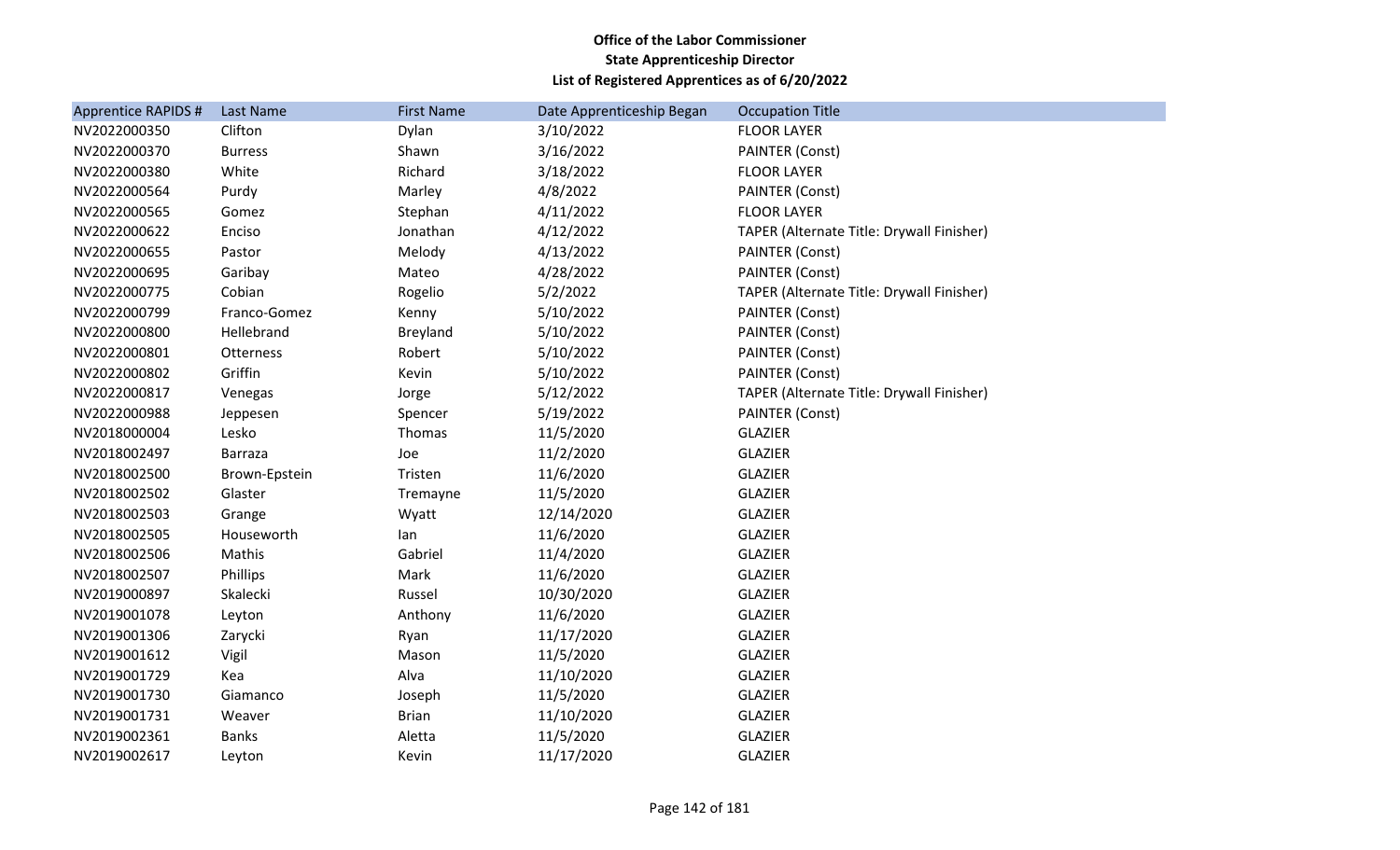| <b>Apprentice RAPIDS #</b> | Last Name       | <b>First Name</b> | Date Apprenticeship Began | <b>Occupation Title</b> |
|----------------------------|-----------------|-------------------|---------------------------|-------------------------|
| NV2019002757               | Fife            | Matthew           | 11/17/2020                | <b>GLAZIER</b>          |
| NV2019002758               | Alvarez         | Steven            | 11/5/2020                 | <b>GLAZIER</b>          |
| NV2019002759               | Wadley          | Andrew            | 11/5/2020                 | <b>GLAZIER</b>          |
| NV2019002966               | Leake           | Cody              | 11/9/2020                 | <b>GLAZIER</b>          |
| NV2019002967               | Beasley         | Devin             | 11/9/2020                 | <b>GLAZIER</b>          |
| NV2020000141               | Johnson         | Ronald            | 11/18/2020                | <b>GLAZIER</b>          |
| NV2020000142               | Fox             | Collin            | 11/5/2020                 | <b>GLAZIER</b>          |
| NV2020000262               | Lawrin          | Lonnie            | 11/5/2020                 | <b>GLAZIER</b>          |
| NV2020000297               | Ochoa           | Juan              | 11/9/2020                 | <b>GLAZIER</b>          |
| NV2020000563               | Puente          | Adrian            | 11/9/2020                 | <b>GLAZIER</b>          |
| NV2020000564               | Mangoba         | Rodney            | 11/5/2020                 | <b>GLAZIER</b>          |
| NV2020000565               | Cooper          | J Scott           | 11/6/2020                 | <b>GLAZIER</b>          |
| NV2020000566               | Ramos II        | Juan              | 11/18/2020                | <b>GLAZIER</b>          |
| NV2020000567               | Alford          | Adam              | 11/2/2020                 | <b>GLAZIER</b>          |
| NV2020000568               | Juarez          | Alan              | 12/16/2020                | <b>GLAZIER</b>          |
| NV2020000575               | Kroman          | Justin            | 10/28/2020                | <b>GLAZIER</b>          |
| NV2020000576               | Russell         | Noah              | 11/2/2020                 | <b>GLAZIER</b>          |
| NV2020000577               | Iturralde       | Miguel            | 11/18/2020                | <b>GLAZIER</b>          |
| NV2020000578               | Arriaga         | Santos            | 11/5/2020                 | <b>GLAZIER</b>          |
| NV2020000580               | Midel           | Thomas            | 10/15/2020                | <b>GLAZIER</b>          |
| NV2020000652               | Ogawa           | Ryan              | 10/15/2020                | <b>GLAZIER</b>          |
| NV2020000707               | Placencia       | Martin            | 11/5/2020                 | <b>GLAZIER</b>          |
| NV2021000340               | Mulchey         | Joseph            | 3/31/2021                 | <b>GLAZIER</b>          |
| NV2021000341               | Johnson         | Nathan            | 3/31/2021                 | <b>GLAZIER</b>          |
| NV2021000492               | Smits           | Christopher       | 4/27/2021                 | <b>GLAZIER</b>          |
| NV2021000538               | Watkins         | Paul              | 4/28/2021                 | <b>GLAZIER</b>          |
| NV2021000540               | Russell         | Adam              | 4/28/2021                 | <b>GLAZIER</b>          |
| NV2021000594               | Krueger-Ramirez | Christopher       | 5/10/2021                 | <b>GLAZIER</b>          |
| NV2021000616               | Franco          | Luis              | 5/11/2021                 | <b>GLAZIER</b>          |
| NV2021000620               | Coulter         | Jordan            | 5/13/2021                 | <b>GLAZIER</b>          |
| NV2021000758               | Almanza         | Andy              | 6/9/2021                  | <b>GLAZIER</b>          |
| NV2022001011               | Zayac           | Christopher       | 6/14/2022                 | <b>GLAZIER</b>          |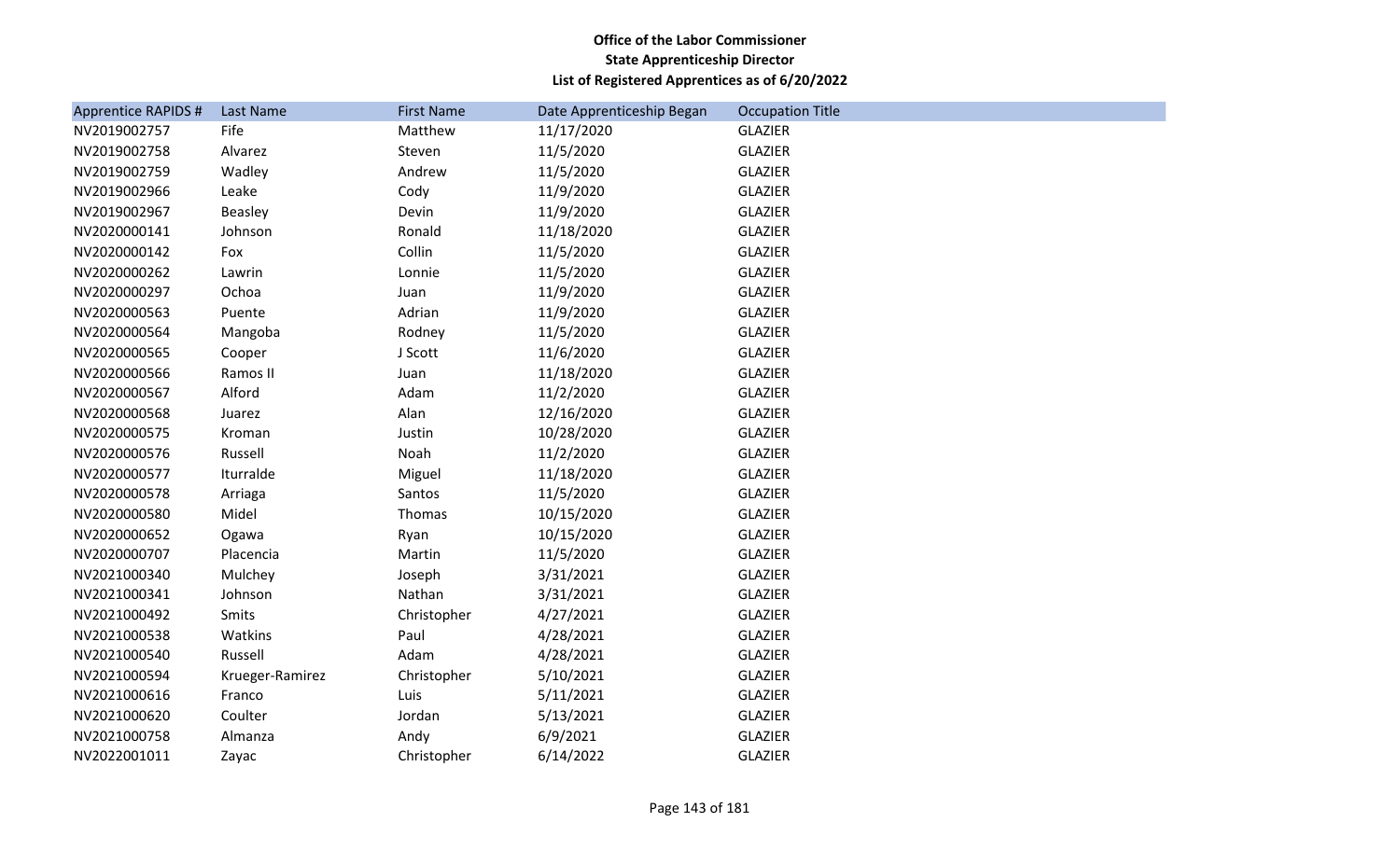| <b>Apprentice RAPIDS #</b> | Last Name      | <b>First Name</b> | Date Apprenticeship Began | <b>Occupation Title</b>            |
|----------------------------|----------------|-------------------|---------------------------|------------------------------------|
| NV16N033345                | VALENZUELA     | RICHARD           | 10/19/2016                | PLUMBER                            |
| NV17N033858                | KIPPENHAN      | <b>SETH</b>       | 3/13/2017                 | PIPE FITTER (Construction)         |
| NV17N033880                | LOPEZ-TORAL    | LEONARDO          | 5/10/2022                 | REFRIGERATION UNIT REPAIRER        |
| NV17N034033                | <b>COLLINS</b> | <b>ASHLEY</b>     | 4/26/2017                 | PLUMBER                            |
| NV17N034037                | <b>GEIGER</b>  | <b>DANIEL</b>     | 4/26/2017                 | PIPE FITTER (Construction)         |
| NV17N034042                | <b>NOEL</b>    | SABRINA           | 4/26/2017                 | PLUMBER                            |
| NV17N034047                | VAAI           | <b>DOUGLAS</b>    | 4/26/2017                 | PIPE FITTER (Construction)         |
| NV2018000495               | Anderson       | Christopher       | 1/22/2018                 | PIPE FITTER (Construction)         |
| NV2018000497               | Greiner        | Mark              | 1/22/2018                 | PIPE FITTER (Construction)         |
| NV2018000499               | Hebel          | Timothy           | 1/22/2018                 | PIPE FITTER (Construction)         |
| NV2018000501               | Hughes         | Denver            | 1/22/2018                 | PIPE FITTER (Construction)         |
| NV2018000502               | <b>Mullins</b> | Raymond           | 1/22/2018                 | PIPE FITTER (Construction)         |
| NV2018000504               | Schmaltz       | Stephen           | 1/22/2018                 | PLUMBER                            |
| NV2018000559               | Ontiveros      | Jaime             | 1/22/2018                 | PLUMBER                            |
| NV2018000562               | Zaragoza       | Isidro            | 1/22/2018                 | PLUMBER                            |
| NV2018001079               | <b>HOLT</b>    | <b>JOHN</b>       | 5/23/2018                 | REFRIGERATION UNIT REPAIRER        |
| NV2018002331               | Griffin        | Laurence          | 8/29/2018                 | PIPE FITTER (Construction)         |
| NV2018002332               | Crivelli       | Tyler             | 8/29/2018                 | PLUMBER                            |
| NV2018002333               | Jacoby         | Karnig            | 8/29/2018                 | PIPE FITTER (Construction)         |
| NV2018002336               | Montero        | Jose              | 8/29/2018                 | PIPE FITTER (Construction)         |
| NV2018002337               | Piroddi        | Giovanni          | 8/29/2018                 | PLUMBER                            |
| NV2018002339               | Renteria       | Armando           | 8/29/2018                 | PIPE FITTER (Construction)         |
| NV2018002340               | Rico           | Alfredo           | 7/16/2019                 | PIPE FITTER (Construction)         |
| NV2018002342               | Rios           | JuanLuis          | 8/29/2018                 | PIPE FITTER (Construction)         |
| NV2018002343               | Wampler        | Jacob             | 8/29/2018                 | PLUMBER                            |
| NV2018002453               | <b>Bates</b>   | Joel              | 9/13/2018                 | PIPE FITTER (Construction)         |
| NV2018002455               | Rodarte        | Francisco         | 9/13/2018                 | PIPE FITTER (Construction)         |
| NV2019000404               | Roberts        | Daniel            | 2/1/2019                  | PIPE FITTER (Construction)         |
| NV2019001158               | Jayme          | Philipp           | 5/29/2019                 | <b>REFRIGERATION UNIT REPAIRER</b> |
| NV2019001159               | Rich           | Kyle              | 5/29/2019                 | REFRIGERATION UNIT REPAIRER        |
| NV2019001161               | Stankevicius   | Julius            | 5/29/2019                 | <b>REFRIGERATION UNIT REPAIRER</b> |
| NV2019001557               | Bermudez       | Christopher       | 7/1/2019                  | PIPE FITTER (Construction)         |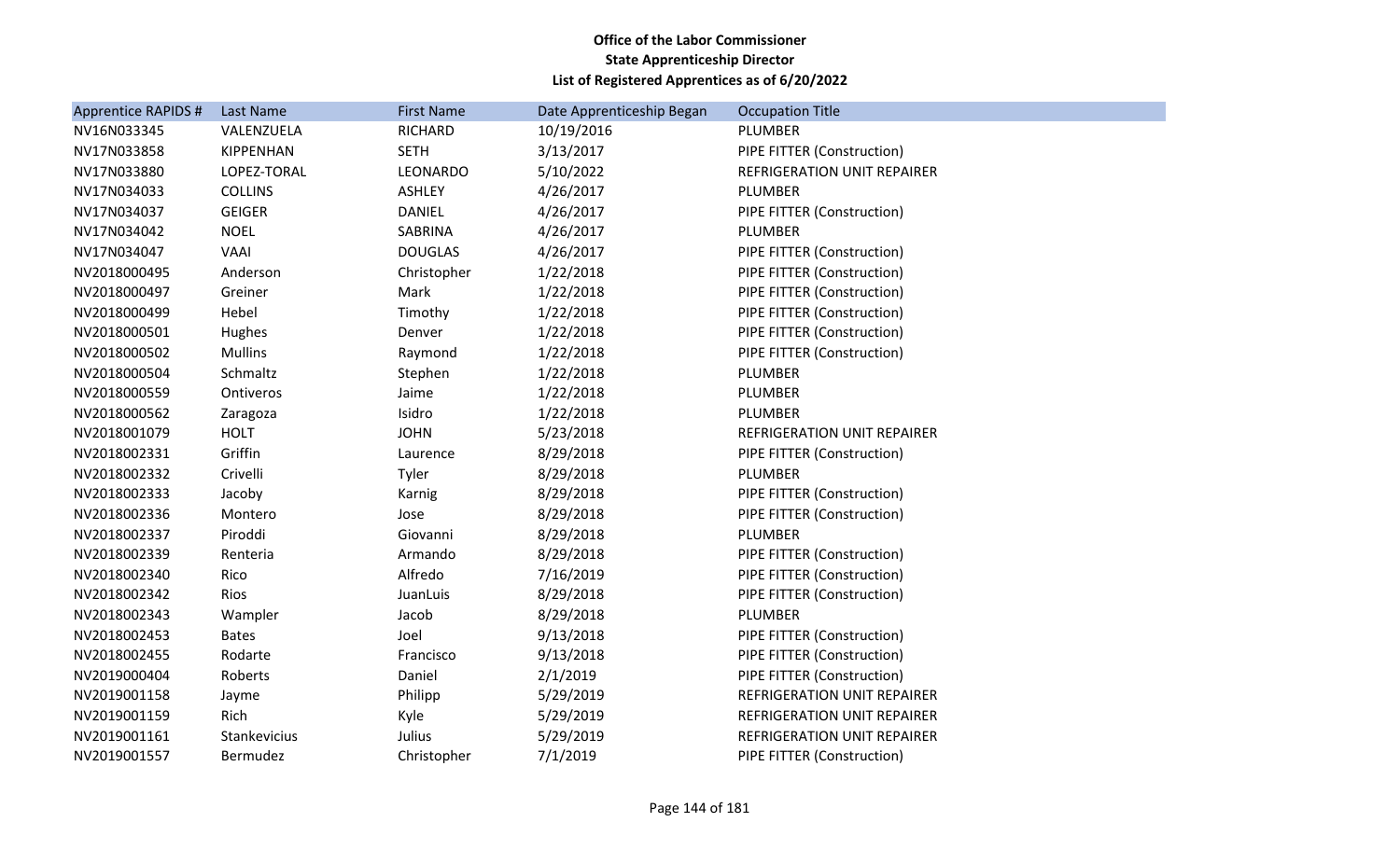| <b>Apprentice RAPIDS #</b> | Last Name         | <b>First Name</b> | Date Apprenticeship Began | <b>Occupation Title</b>            |
|----------------------------|-------------------|-------------------|---------------------------|------------------------------------|
| NV2019001558               | <b>Bluhm</b>      | Garrett           | 7/1/2019                  | PLUMBER                            |
| NV2019001559               | Corbett           | Michael           | 7/1/2019                  | PIPE FITTER (Construction)         |
| NV2019001560               | Murphy            | Joshua            | 7/1/2019                  | PLUMBER                            |
| NV2019001561               | Placencia-Ramirez | Francisco         | 7/1/2019                  | PIPE FITTER (Construction)         |
| NV2019001562               | Ross              | James             | 7/1/2019                  | PLUMBER                            |
| NV2019001564               | Stokes            | Ryan              | 7/1/2019                  | PIPE FITTER (Construction)         |
| NV2019001565               | Helgeson          | Dannon            | 7/1/2019                  | PIPE FITTER (Construction)         |
| NV2019001598               | Villatora         | Wendell           | 7/1/2019                  | PLUMBER                            |
| NV2019002149               | Casillas          | Eduardo           | 9/6/2019                  | PLUMBER                            |
| NV2020000018               | Mulrooney         | Sean              | 12/13/2019                | <b>REFRIGERATION UNIT REPAIRER</b> |
| NV2020000240               | Lott              | Samantha          | 1/30/2020                 | REFRIGERATION UNIT REPAIRER        |
| NV2020000761               | Cupp              | Alexander         | 5/20/2020                 | PLUMBER                            |
| NV2020000762               | Wescott           | Zachary           | 5/25/2021                 | PIPE FITTER (Construction)         |
| NV2020000795               | <b>Millsaps</b>   | Trevor            | 6/4/2020                  | PLUMBER                            |
| NV2020000796               | Hall              | Jeremiah          | 6/4/2020                  | PIPE FITTER (Construction)         |
| NV2020000797               | Boomhower         | William           | 5/27/2020                 | PIPE FITTER (Construction)         |
| NV2020000798               | Vik               | <b>Brian</b>      | 6/4/2020                  | PIPE FITTER (Construction)         |
| NV2020001196               | Fontenot          | Avree             | 8/4/2020                  | PLUMBER                            |
| NV2020001211               | Dansie            | Joshua            | 8/18/2020                 | PLUMBER                            |
| NV2020001330               | Hughes            | Jacob             | 9/11/2020                 | PLUMBER                            |
| NV2020001331               | Wolfe             | Johannes          | 9/11/2020                 | PLUMBER                            |
| NV2020001332               | Oleck             | John              | 9/11/2020                 | PLUMBER                            |
| NV2020001334               | Davis             | Lance             | 9/11/2020                 | PLUMBER                            |
| NV2020001376               | Natali            | Joshua            | 9/11/2020                 | PLUMBER                            |
| NV2021000587               | Knox Jr           | <b>Bret</b>       | 5/4/2021                  | PLUMBER                            |
| NV2021000597               | Rochester         | Matthew           | 5/4/2021                  | PIPE FITTER (Construction)         |
| NV2021000598               | <b>Bacock</b>     | Ethan             | 5/25/2021                 | PIPE FITTER (Construction)         |
| NV2021000599               | <b>Braun</b>      | Devon             | 5/11/2021                 | PLUMBER                            |
| NV2021000600               | Merk              | Joe               | 5/4/2021                  | PLUMBER                            |
| NV2021000601               | Warner            | William           | 5/4/2021                  | PIPE FITTER (Construction)         |
| NV2021000602               | <b>Banks</b>      | Trevor            | 5/4/2021                  | PLUMBER                            |
| NV2021000603               | Glazer            | Nikolas           | 5/4/2021                  | PLUMBER                            |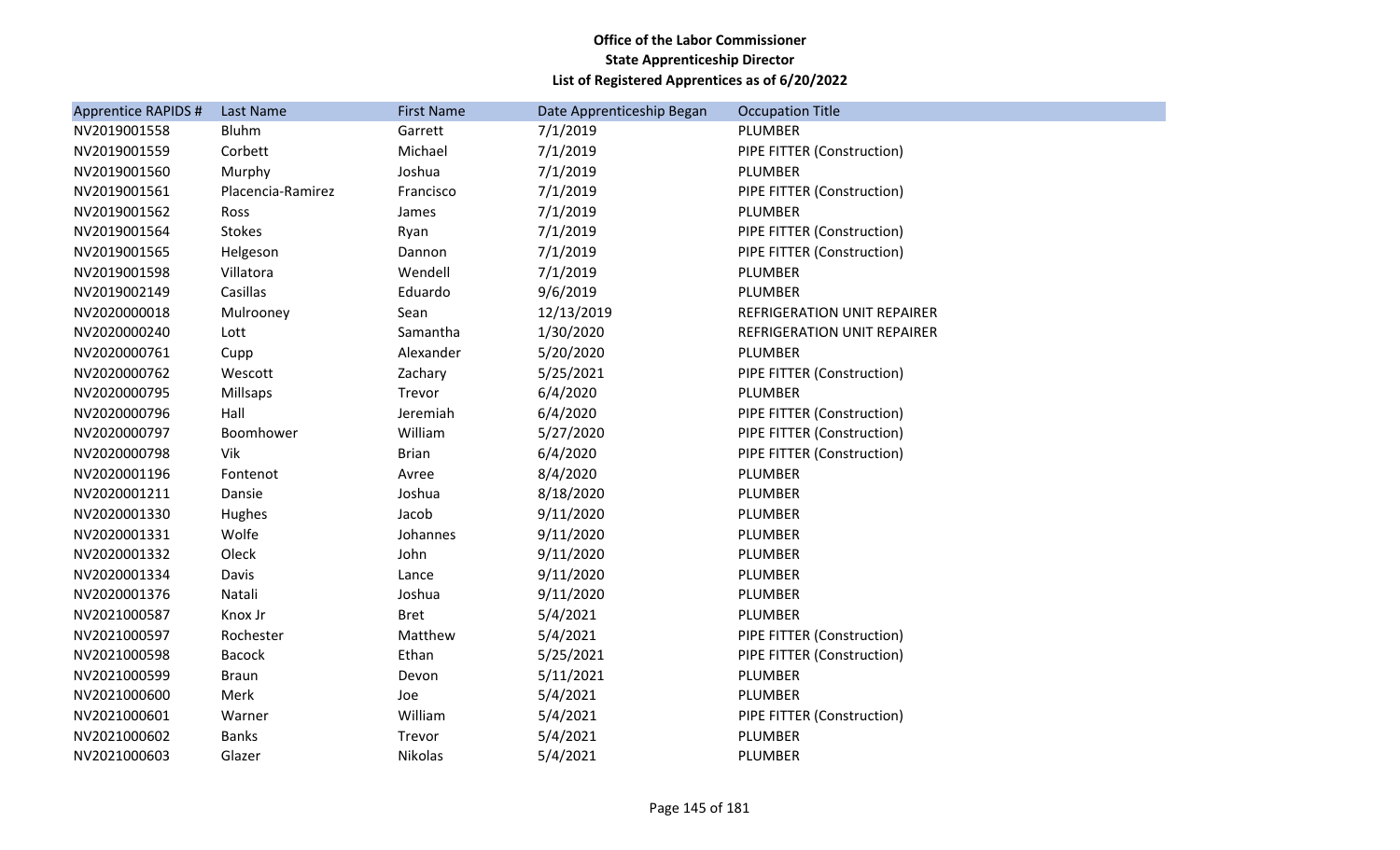| <b>Apprentice RAPIDS #</b> | Last Name  | <b>First Name</b> | Date Apprenticeship Began | <b>Occupation Title</b>     |
|----------------------------|------------|-------------------|---------------------------|-----------------------------|
| NV2021000611               | Arroyo     | Patrick           | 5/4/2021                  | PLUMBER                     |
| NV2021000615               | Thomas     | Dylan             | 5/4/2021                  | PLUMBER                     |
| NV2021000617               | Mathews    | Kyle              | 5/4/2021                  | PLUMBER                     |
| NV2021000618               | Thorpe     | Jason             | 5/4/2021                  | PLUMBER                     |
| NV2021000642               | Prope      | Josh              | 5/6/2021                  | PIPE FITTER (Construction)  |
| NV2021000643               | Luna       | Sebastian         | 5/6/2021                  | PIPE FITTER (Construction)  |
| NV2021000713               | Vasquez    | Justin            | 5/24/2021                 | PIPE FITTER (Construction)  |
| NV2021000714               | Duran      | Christopher       | 5/24/2021                 | REFRIGERATION UNIT REPAIRER |
| NV2021000718               | Rummer     | Travis            | 5/24/2021                 | REFRIGERATION UNIT REPAIRER |
| NV2021000719               | Pierson    | Robin             | 3/21/2022                 | PLUMBER                     |
| NV2021000723               | Janas      | <b>Brian</b>      | 5/24/2021                 | PLUMBER                     |
| NV2021000724               | Aguilar    | Joel              | 5/24/2021                 | PIPE FITTER (Construction)  |
| NV2021000727               | Jacoby     | Michael           | 5/24/2021                 | REFRIGERATION UNIT REPAIRER |
| NV2021000785               | Cono       | Mario             | 5/21/2021                 | REFRIGERATION UNIT REPAIRER |
| NV2021000786               | Perez      | Billy             | 5/24/2021                 | REFRIGERATION UNIT REPAIRER |
| NV2021000788               | Sabree     | Karimibn          | 5/24/2021                 | REFRIGERATION UNIT REPAIRER |
| NV2021000789               | Zermino    | Frakncisco        | 5/24/2021                 | REFRIGERATION UNIT REPAIRER |
| NV2021001230               | Atkins     | Colby             | 8/2/2021                  | REFRIGERATION UNIT REPAIRER |
| NV2021001235               | Guillen    | Roberto           | 8/16/2021                 | PIPE FITTER (Construction)  |
| NV2021001790               | Arrizon    | Ismael            | 7/27/2021                 | REFRIGERATION UNIT REPAIRER |
| NV2022000003               | Hartman    | Jaxson            | 1/4/2022                  | PLUMBER                     |
| NV2022000006               | Popour     | Justin            | 12/18/2021                | PLUMBER                     |
| NV2022000961               | Urena      | Isaac             | 5/25/2022                 | PIPE FITTER (Construction)  |
| NV2022000963               | Sandoval   | Hunter            | 5/25/2022                 | PLUMBER                     |
| NV2022000964               | Lucas      | Phillip           | 5/25/2022                 | PIPE FITTER (Construction)  |
| NV2022000965               | Aragon     | Caleb             | 5/25/2022                 | PIPE FITTER (Construction)  |
| NV2022000967               | Royer      | Christian         | 5/25/2022                 | PIPE FITTER (Construction)  |
| NV2022000968               | Riede      | Radni             | 5/25/2022                 | PLUMBER                     |
| NV2022000969               | Guillen    | Anthony           | 5/25/2022                 | PIPE FITTER (Construction)  |
| NV2022000970               | Ramos      | Eduardo           | 5/25/2022                 | PIPE FITTER (Construction)  |
| NV2022000971               | Johnson    | Jesse             | 5/25/2022                 | PLUMBER                     |
| NV2022000972               | Leadbetter | David             | 5/25/2022                 | PIPE FITTER (Construction)  |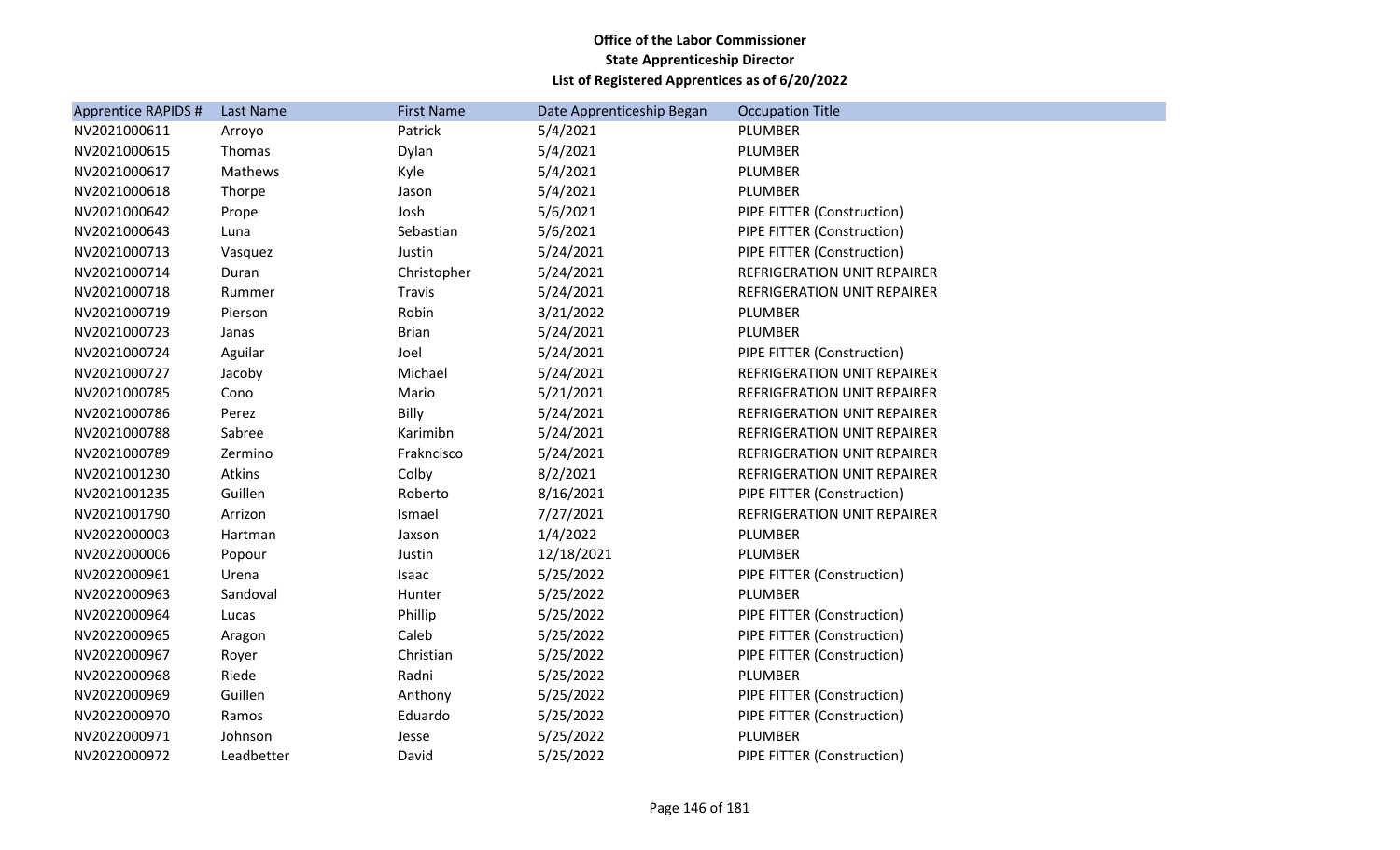| Apprentice RAPIDS # | Last Name            | <b>First Name</b> | Date Apprenticeship Began | <b>Occupation Title</b>    |
|---------------------|----------------------|-------------------|---------------------------|----------------------------|
| NV2022000974        | Elsfelder            | Jasiah            | 5/25/2022                 | <b>PLUMBER</b>             |
| NV2022000975        | Berreondo            | Marlon            | 5/25/2022                 | <b>PLUMBER</b>             |
| NV2022000978        | Fleck                | Curtis            | 5/25/2022                 | PIPE FITTER (Construction) |
| NV2022000979        | Perez                | Victoria          | 5/25/2022                 | <b>PLUMBER</b>             |
| NV2022000980        | Alverio              | Markus            | 5/25/2022                 | <b>PLUMBER</b>             |
| NV2022000981        | Martino              | Joseph            | 5/25/2022                 | PIPE FITTER (Construction) |
| NV16N033111         | <b>HEADD</b>         | <b>DUSHUAN</b>    | 8/29/2016                 | PIPE FITTER (Construction) |
| NV2017034677        | Stone                | Jack              | 8/28/2017                 | <b>PLUMBER</b>             |
| NV2017034869        | Carter               | Matthew           | 8/28/2017                 | <b>PLUMBER</b>             |
| NV2017034922        | Savala               | Glenford          | 8/28/2017                 | PLUMBER                    |
| NV2017034943        | Stone                | Jack              | 8/28/2017                 | PLUMBER                    |
| NV2018001502        | <b>Blake</b>         | Trevor            | 7/19/2018                 | PIPE FITTER (Construction) |
| NV2018001503        | <b>Breedlove III</b> | Oscar             | 7/19/2018                 | PIPE FITTER (Construction) |
| NV2018001504        | Denoon-Romero        | Chanse            | 7/2/2018                  | PIPE FITTER (Construction) |
| NV2018001506        | Faoliu               | Therosita         | 7/19/2018                 | PIPE FITTER (Construction) |
| NV2018001507        | Flores               | Luis              | 7/19/2018                 | PIPE FITTER (Construction) |
| NV2018001508        | Gaertner             | Joseph            | 7/19/2018                 | PIPE FITTER (Construction) |
| NV2018001510        | Guzman               | Margarita         | 7/19/2018                 | PIPE FITTER (Construction) |
| NV2018001512        | McDaniel             | <b>Brian</b>      | 7/19/2018                 | PIPE FITTER (Construction) |
| NV2018001513        | Medeiros             | Melvyn            | 7/19/2018                 | PIPE FITTER (Construction) |
| NV2018001514        | Morrison             | Lawrence          | 7/19/2018                 | PIPE FITTER (Construction) |
| NV2018001515        | Nilson               | Samuel            | 7/19/2018                 | PIPE FITTER (Construction) |
| NV2018001516        | Plemmons             | Cory              | 7/19/2018                 | PIPE FITTER (Construction) |
| NV2018001517        | Puffer               | Gunnar            | 7/19/2018                 | PIPE FITTER (Construction) |
| NV2018001518        | Small                | Clint             | 7/19/2018                 | PIPE FITTER (Construction) |
| NV2018001519        | Torok                | Joshua            | 7/19/2018                 | PIPE FITTER (Construction) |
| NV2018001520        | Walker               | Jeremy            | 7/19/2018                 | PIPE FITTER (Construction) |
| NV2018001521        | Witt                 | Levi              | 7/19/2018                 | PIPE FITTER (Construction) |
| NV2018001522        | Albin                | Chance            | 7/19/2018                 | PIPE FITTER (Construction) |
| NV2018001523        | Blossom              | Dyllan            | 7/19/2018                 | PIPE FITTER (Construction) |
| NV2018001524        | Cortez               | Shawn             | 7/19/2018                 | PIPE FITTER (Construction) |
| NV2018001525        | Dickson              | <b>Tyrece</b>     | 7/19/2018                 | PIPE FITTER (Construction) |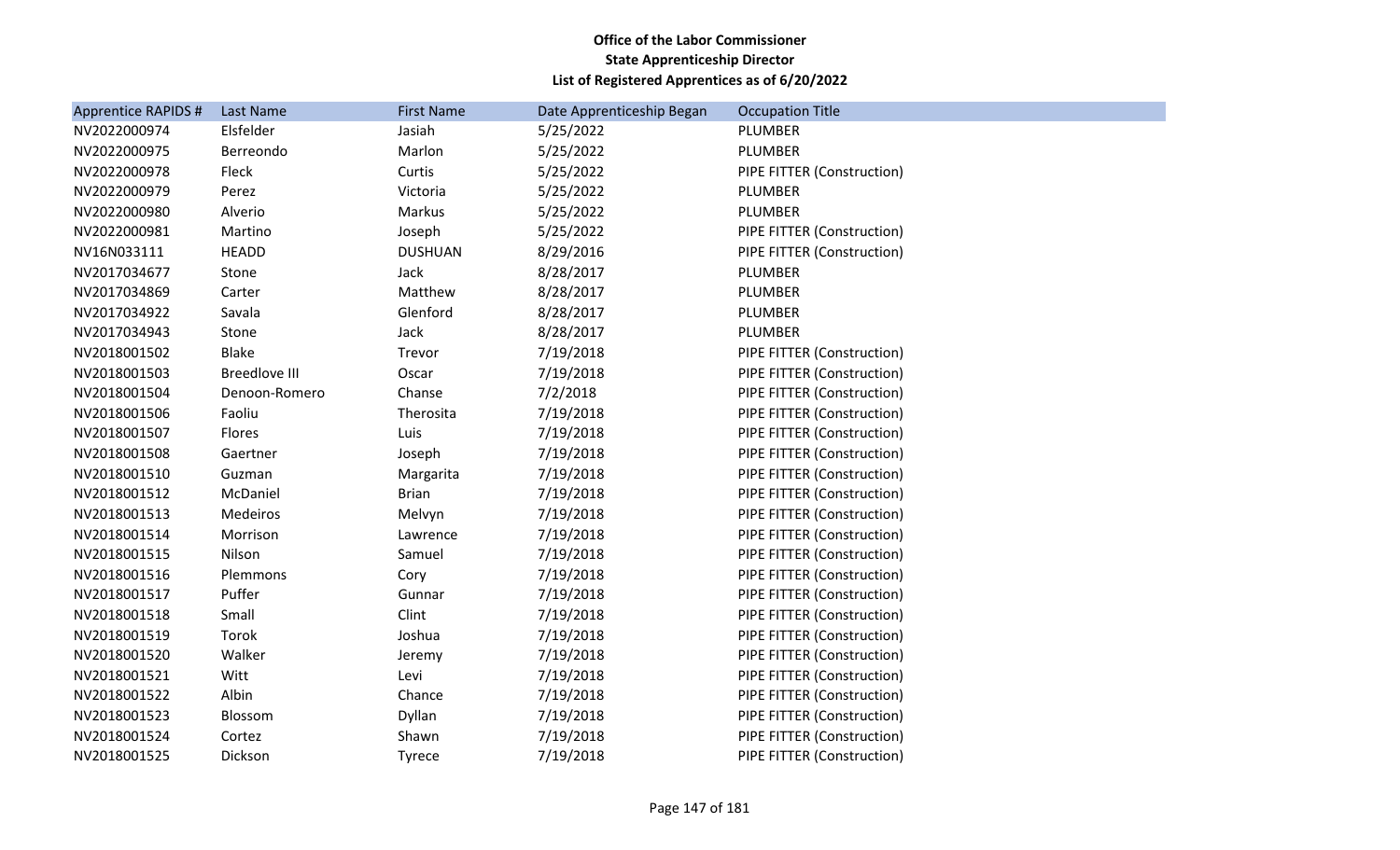| <b>Apprentice RAPIDS #</b> | Last Name       | <b>First Name</b> | Date Apprenticeship Began | <b>Occupation Title</b>    |
|----------------------------|-----------------|-------------------|---------------------------|----------------------------|
| NV2018001526               | Echague         | Alexis            | 7/19/2018                 | PIPE FITTER (Construction) |
| NV2018001529               | Garwood         | Joshua            | 7/19/2018                 | PIPE FITTER (Construction) |
| NV2018001530               | Iwinski         | Nicholas          | 7/19/2018                 | PIPE FITTER (Construction) |
| NV2018001531               | Jackson         | Kyle              | 7/19/2018                 | PIPE FITTER (Construction) |
| NV2018001532               | Mayor           | Juliana           | 7/19/2018                 | PIPE FITTER (Construction) |
| NV2018001533               | McGough         | Hunter            | 7/19/2018                 | PIPE FITTER (Construction) |
| NV2018001534               | Melchionne      | Patrick           | 7/19/2018                 | PIPE FITTER (Construction) |
| NV2018001535               | Munoz           | Rafael            | 7/19/2018                 | PIPE FITTER (Construction) |
| NV2018001536               | Pappageorge     | Thomas            | 7/19/2018                 | PIPE FITTER (Construction) |
| NV2018001537               | Roanhorse       | <b>Bernice</b>    | 7/19/2018                 | PIPE FITTER (Construction) |
| NV2018001538               | Smith           | Kela              | 7/19/2018                 | PIPE FITTER (Construction) |
| NV2018001540               | Urrea-Tapia     | Samuel            | 7/19/2018                 | PIPE FITTER (Construction) |
| NV2018001542               | Walters         | Raymond           | 7/19/2018                 | PIPE FITTER (Construction) |
| NV2018001543               | Wong            | Antoine           | 7/19/2018                 | PIPE FITTER (Construction) |
| NV2018001566               | Lane            | Kyle              | 7/19/2018                 | PIPE FITTER (Construction) |
| NV2018002104               | Abeysinghe      | Gayan             | 7/19/2018                 | PIPE FITTER (Construction) |
| NV2019001026               | Rincon          | Steven            | 4/18/2019                 | PIPE FITTER (Construction) |
| NV2019001027               | Erpelding Jr.   | Robert            | 4/18/2019                 | PIPE FITTER (Construction) |
| NV2019001028               | Viernes         | Lawrence          | 5/13/2019                 | PIPE FITTER (Construction) |
| NV2019001473               | Cobabe          | Timothy           | 6/28/2019                 | PIPE FITTER (Construction) |
| NV2019001474               | Cornejo-Moreira | Yeew              | 6/28/2019                 | PIPE FITTER (Construction) |
| NV2019001475               | Dearing         | Dylan             | 6/28/2019                 | PIPE FITTER (Construction) |
| NV2019001476               | Fernandez       | Brooklyn          | 6/28/2019                 | PIPE FITTER (Construction) |
| NV2019001477               | Gregg           | Jamie             | 6/28/2019                 | PIPE FITTER (Construction) |
| NV2019001478               | Jaimes          | <b>Branden</b>    | 6/28/2019                 | PIPE FITTER (Construction) |
| NV2019001479               | Masuch          | Devin             | 6/28/2019                 | PIPE FITTER (Construction) |
| NV2019001480               | Pantuso         | Nicholas          | 6/28/2019                 | PIPE FITTER (Construction) |
| NV2019001481               | Reiter          | Weston            | 6/28/2019                 | PIPE FITTER (Construction) |
| NV2019001483               | Santangelo      | Alfonso           | 6/28/2019                 | PIPE FITTER (Construction) |
| NV2019001484               | Sinclair        | Jeffrey           | 6/28/2019                 | PIPE FITTER (Construction) |
| NV2019001485               | Vasquez-Corral  | Angel             | 7/3/2019                  | PIPE FITTER (Construction) |
| NV2019001486               | Vaughn          | Steven            | 6/28/2019                 | PIPE FITTER (Construction) |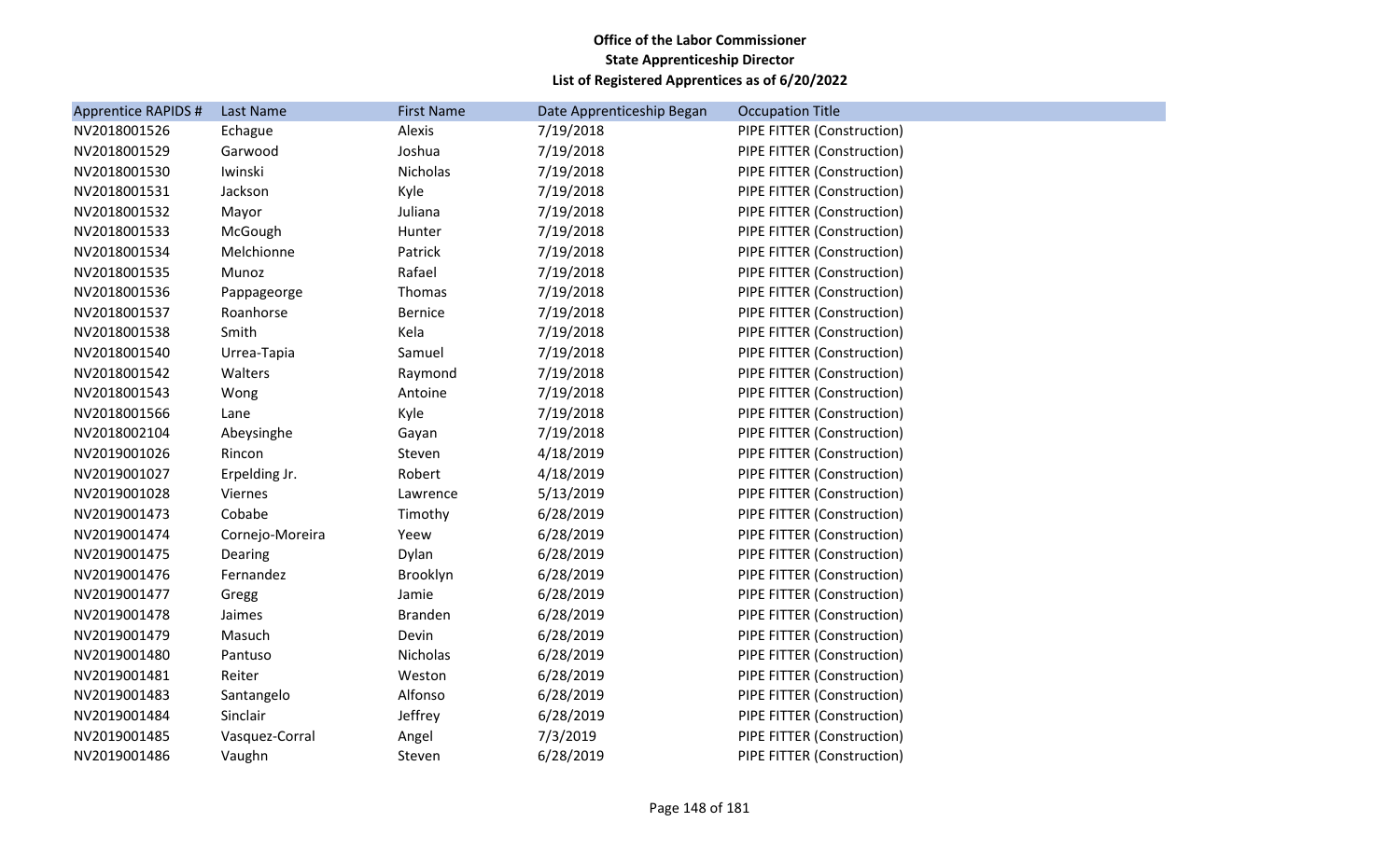| <b>Apprentice RAPIDS #</b> | Last Name    | <b>First Name</b> | Date Apprenticeship Began | <b>Occupation Title</b>    |
|----------------------------|--------------|-------------------|---------------------------|----------------------------|
| NV2019001487               | Ward         | Dylan             | 6/28/2019                 | PIPE FITTER (Construction) |
| NV2019001488               | Cintron      | Bronson           | 6/28/2019                 | PIPE FITTER (Construction) |
| NV2019001489               | Coop         | Travis            | 6/28/2019                 | PIPE FITTER (Construction) |
| NV2019001490               | D'Amora      | Kaylee            | 6/28/2019                 | PIPE FITTER (Construction) |
| NV2019001492               | Flanner      | Glen              | 6/28/2019                 | PIPE FITTER (Construction) |
| NV2019001493               | Grazzini     | Gerald            | 6/28/2019                 | PIPE FITTER (Construction) |
| NV2019001495               | Heron        | Jeffery           | 6/28/2019                 | PIPE FITTER (Construction) |
| NV2019001496               | Hosier       | Hegan             | 6/28/2019                 | PIPE FITTER (Construction) |
| NV2019001497               | Magdaleno    | Ruben             | 6/28/2019                 | PIPE FITTER (Construction) |
| NV2019001498               | O'Bryant     | Andrew            | 6/28/2019                 | PIPE FITTER (Construction) |
| NV2019001499               | Powers       | David             | 6/28/2019                 | PIPE FITTER (Construction) |
| NV2019001501               | Roonan       | Ryan              | 6/28/2019                 | PIPE FITTER (Construction) |
| NV2019001504               | Stangl       | Mason             | 6/28/2019                 | PIPE FITTER (Construction) |
| NV2019001505               | Valline      | Jacob             | 6/28/2019                 | PIPE FITTER (Construction) |
| NV2019001506               | Vasknetz     | Nickolas          | 6/28/2019                 | PIPE FITTER (Construction) |
| NV2019001509               | Zavala Jr.   | Abel              | 6/28/2019                 | PIPE FITTER (Construction) |
| NV2019001510               | Howard       | Kathryn           | 6/28/2019                 | PIPE FITTER (Construction) |
| NV2019001641               | Ridge        | Aaron             | 6/28/2019                 | PIPE FITTER (Construction) |
| NV2019001642               | Simmons      | Dillon            | 6/28/2019                 | PIPE FITTER (Construction) |
| NV2019001727               | Diaz         | Reese             | 6/28/2019                 | PIPE FITTER (Construction) |
| NV2019002172               | Abrica       | Jamie             | 8/27/2019                 | PIPE FITTER (Construction) |
| NV2019002173               | Alba         | <b>Brandon</b>    | 8/27/2019                 | PIPE FITTER (Construction) |
| NV2019002175               | Alvarez      | Dillon            | 9/10/2019                 | PIPE FITTER (Construction) |
| NV2019002176               | <b>Brown</b> | Leyen             | 8/27/2019                 | PIPE FITTER (Construction) |
| NV2019002177               | Estrada      | Marcus            | 8/27/2019                 | PIPE FITTER (Construction) |
| NV2019002178               | Fitzpatrick  | Eric              | 8/27/2019                 | PIPE FITTER (Construction) |
| NV2019002179               | Good         | Richard           | 8/27/2019                 | PIPE FITTER (Construction) |
| NV2019002180               | Ocksrider    | Richard           | 8/27/2019                 | PIPE FITTER (Construction) |
| NV2019002182               | Soulatha     | Phaikham          | 8/27/2019                 | PIPE FITTER (Construction) |
| NV2019002183               | Smith        | Travis            | 8/27/2019                 | PIPE FITTER (Construction) |
| NV2019002184               | Sous         | Christopher       | 8/27/2019                 | PIPE FITTER (Construction) |
| NV2019002185               | Vea          | Masao             | 8/27/2019                 | PIPE FITTER (Construction) |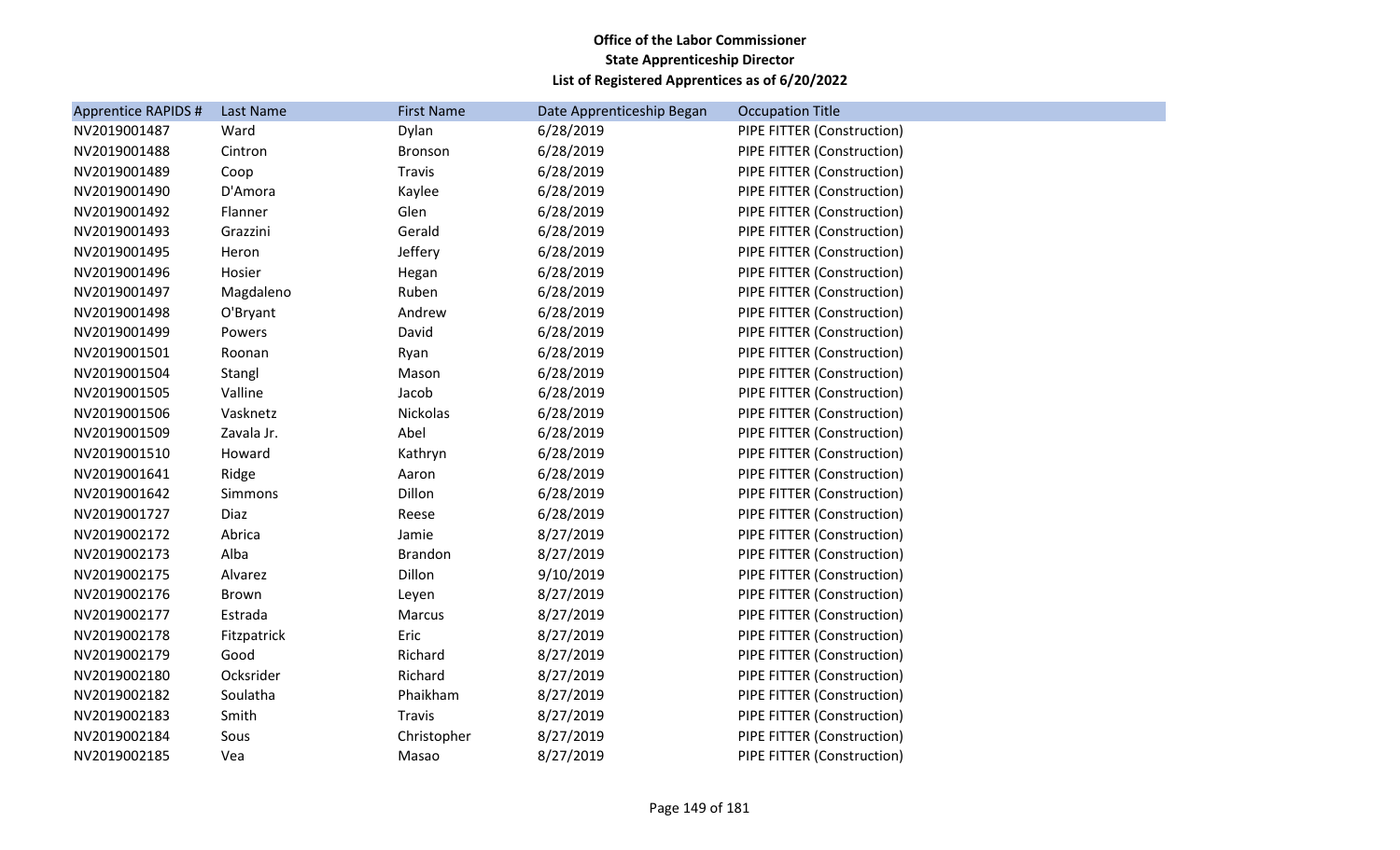| <b>Apprentice RAPIDS #</b> | Last Name      | <b>First Name</b> | Date Apprenticeship Began | <b>Occupation Title</b>    |
|----------------------------|----------------|-------------------|---------------------------|----------------------------|
| NV2019002186               | Ward           | Dale              | 8/27/2019                 | PIPE FITTER (Construction) |
| NV2019002187               | Alber          | Thomas            | 8/27/2019                 | PIPE FITTER (Construction) |
| NV2019002189               | Kolosiej       | Taras             | 8/27/2019                 | PIPE FITTER (Construction) |
| NV2019002190               | Ward           | Mason             | 8/27/2019                 | PIPE FITTER (Construction) |
| NV2019002451               | Lopez          | Franco            | 10/1/2019                 | PIPE FITTER (Construction) |
| NV2019002789               | McGill         | Terrence          | 10/1/2019                 | PIPE FITTER (Construction) |
| NV2020000242               | Perkins        | Tyler             | 1/23/2020                 | PIPE FITTER (Construction) |
| NV2020001026               | Garcia         | Bernardo          | 7/15/2020                 | PIPE FITTER (Construction) |
| NV2020001341               | Adams          | Cory              | 8/24/2020                 | PIPE FITTER (Construction) |
| NV2020001342               | Cano           | Mario             | 8/24/2020                 | PIPE FITTER (Construction) |
| NV2020001343               | Cline          | Raymond           | 8/24/2020                 | PIPE FITTER (Construction) |
| NV2020001344               | Garcia-Tavares | Leonardo          | 8/24/2020                 | PIPE FITTER (Construction) |
| NV2020001346               | Hoover         | Nathanael         | 8/24/2020                 | PIPE FITTER (Construction) |
| NV2020001347               | Hughes         | Kobe              | 8/24/2020                 | PIPE FITTER (Construction) |
| NV2020001348               | Koontz         | Joseph            | 8/24/2020                 | PIPE FITTER (Construction) |
| NV2020001349               | Kvetan         | Maximillian       | 8/24/2020                 | PIPE FITTER (Construction) |
| NV2020001350               | Levy           | Gabriel           | 8/24/2020                 | PIPE FITTER (Construction) |
| NV2020001352               | McCaw          | Steven            | 8/24/2020                 | PIPE FITTER (Construction) |
| NV2020001354               | McDonald       | Dustin            | 8/24/2020                 | PIPE FITTER (Construction) |
| NV2020001355               | O'Neill        | Kevin             | 8/24/2020                 | PIPE FITTER (Construction) |
| NV2020001356               | Rainey         | Eric              | 8/24/2020                 | PIPE FITTER (Construction) |
| NV2020001357               | Vasquez        | Jacob             | 8/24/2020                 | PIPE FITTER (Construction) |
| NV2020001358               | Villanueva     | Javier            | 8/24/2020                 | PIPE FITTER (Construction) |
| NV2020001359               | Vollmoeller    | <b>Blake</b>      | 8/24/2020                 | PIPE FITTER (Construction) |
| NV2020001361               | Warren         | Mack              | 8/24/2020                 | PIPE FITTER (Construction) |
| NV2021001394               | Alessandro     | Anthony           | 8/31/2021                 | PIPE FITTER (Construction) |
| NV2021001395               | Barragan       | Antonio           | 8/31/2021                 | PIPE FITTER (Construction) |
| NV2021001396               | Becker         | Travis            | 8/31/2021                 | PIPE FITTER (Construction) |
| NV2021001410               | Cervantes-Rios | Gabriel           | 8/31/2021                 | PIPE FITTER (Construction) |
| NV2021001411               | Diaz Aispuro   | Jared             | 8/31/2021                 | PIPE FITTER (Construction) |
| NV2021001412               | Gaspar         | Veronica          | 8/31/2021                 | PIPE FITTER (Construction) |
| NV2021001413               | Gonzalez       | Daniel            | 8/31/2021                 | PIPE FITTER (Construction) |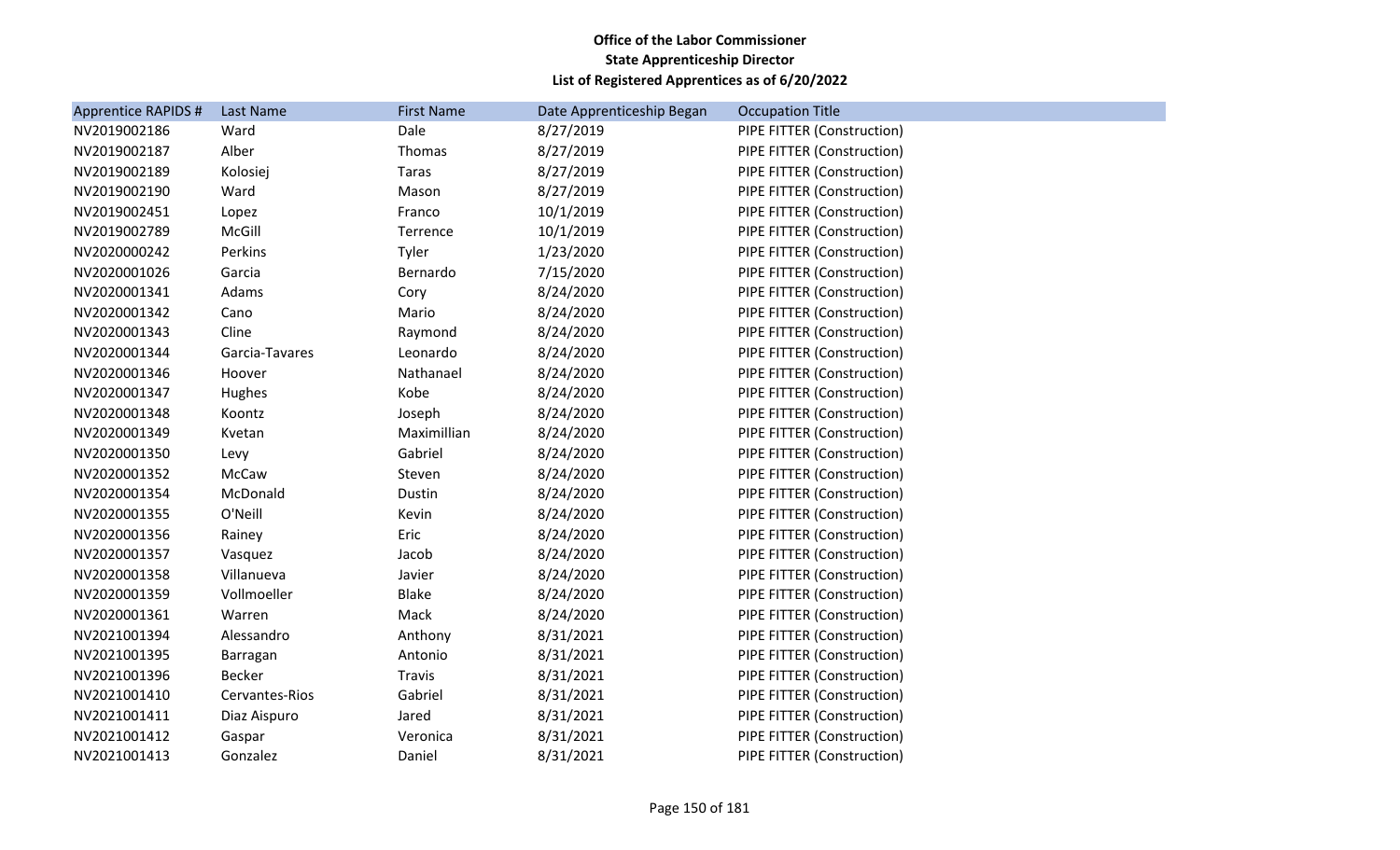| <b>Apprentice RAPIDS #</b> | Last Name        | <b>First Name</b> | Date Apprenticeship Began | <b>Occupation Title</b>    |
|----------------------------|------------------|-------------------|---------------------------|----------------------------|
| NV2021001414               | Harrison         | Julius            | 8/31/2021                 | PIPE FITTER (Construction) |
| NV2021001415               | John             | Vinny             | 8/31/2021                 | PIPE FITTER (Construction) |
| NV2021001416               | Johnston         | David             | 8/31/2021                 | PIPE FITTER (Construction) |
| NV2021001417               | Martin           | Zakkary           | 8/31/2021                 | PIPE FITTER (Construction) |
| NV2021001418               | Matthews         | Dylan             | 8/31/2021                 | PIPE FITTER (Construction) |
| NV2021001419               | Noce             | Noah              | 8/31/2021                 | PIPE FITTER (Construction) |
| NV2021001420               | Ralls            | Michael           | 8/31/2021                 | PIPE FITTER (Construction) |
| NV2021001421               | Sheppard         | De'Corin          | 8/31/2021                 | PIPE FITTER (Construction) |
| NV2021001422               | Siese            | Chase             | 8/31/2021                 | PIPE FITTER (Construction) |
| NV2021001423               | Striegel         | Timothy           | 8/31/2021                 | PIPE FITTER (Construction) |
| NV2021001424               | Violante         | Samuel            | 8/31/2021                 | PIPE FITTER (Construction) |
| NV2021001425               | Walters          | Mark              | 8/31/2021                 | PIPE FITTER (Construction) |
| NV2021001426               | Williams         | Kyle              | 8/31/2021                 | PIPE FITTER (Construction) |
| NV2021001428               | <b>Bunch III</b> | Kelly             | 8/31/2021                 | PIPE FITTER (Construction) |
| NV2018001547               | Easton           | Michael           | 7/19/2018                 | PIPE FITTER (Construction) |
| NV2018001548               | Eib              | Michael           | 7/19/2018                 | PIPE FITTER (Construction) |
| NV2018001550               | Wilson           | Wade              | 7/19/2018                 | PIPE FITTER (Construction) |
| NV2018001567               | Cuyson           | Rick              | 7/19/2018                 | PIPE FITTER (Construction) |
| NV2018002724               | Oman             | Nicholas          | 10/11/2018                | PIPE FITTER (Construction) |
| NV2018002725               | Nichols          | Jason             | 9/27/2018                 | PIPE FITTER (Construction) |
| NV2018002931               | Aguirre          | Zachary           | 11/6/2018                 | PIPE FITTER (Construction) |
| NV2019001511               | Duncan           | Zachary           | 6/28/2019                 | PIPE FITTER (Construction) |
| NV2021001429               | Garcia           | Jonathan          | 8/31/2021                 | PIPE FITTER (Construction) |
| NV2021001430               | Leslie           | Caelen            | 8/31/2021                 | PIPE FITTER (Construction) |
| NV16N033029                | <b>TORRES</b>    | SALVADOR          | 8/29/2016                 | PLUMBER                    |
| NV2018002268               | Hernandez        | Edwin             | 8/27/2018                 | PLUMBER                    |
| NV2018002269               | Hernandez        | Nelson            | 8/27/2018                 | PLUMBER                    |
| NV2018002271               | Mejia            | German            | 8/27/2018                 | PLUMBER                    |
| NV2019002056               | Castillo         | Brayan            | 8/26/2019                 | PLUMBER                    |
| NV2019002057               | Cribbs           | William           | 8/26/2019                 | PLUMBER                    |
| NV2019002058               | Estrada          | Ascencion         | 8/26/2019                 | PLUMBER                    |
| NV2019002059               | Fitzgerald       | Dennis            | 8/26/2019                 | PLUMBER                    |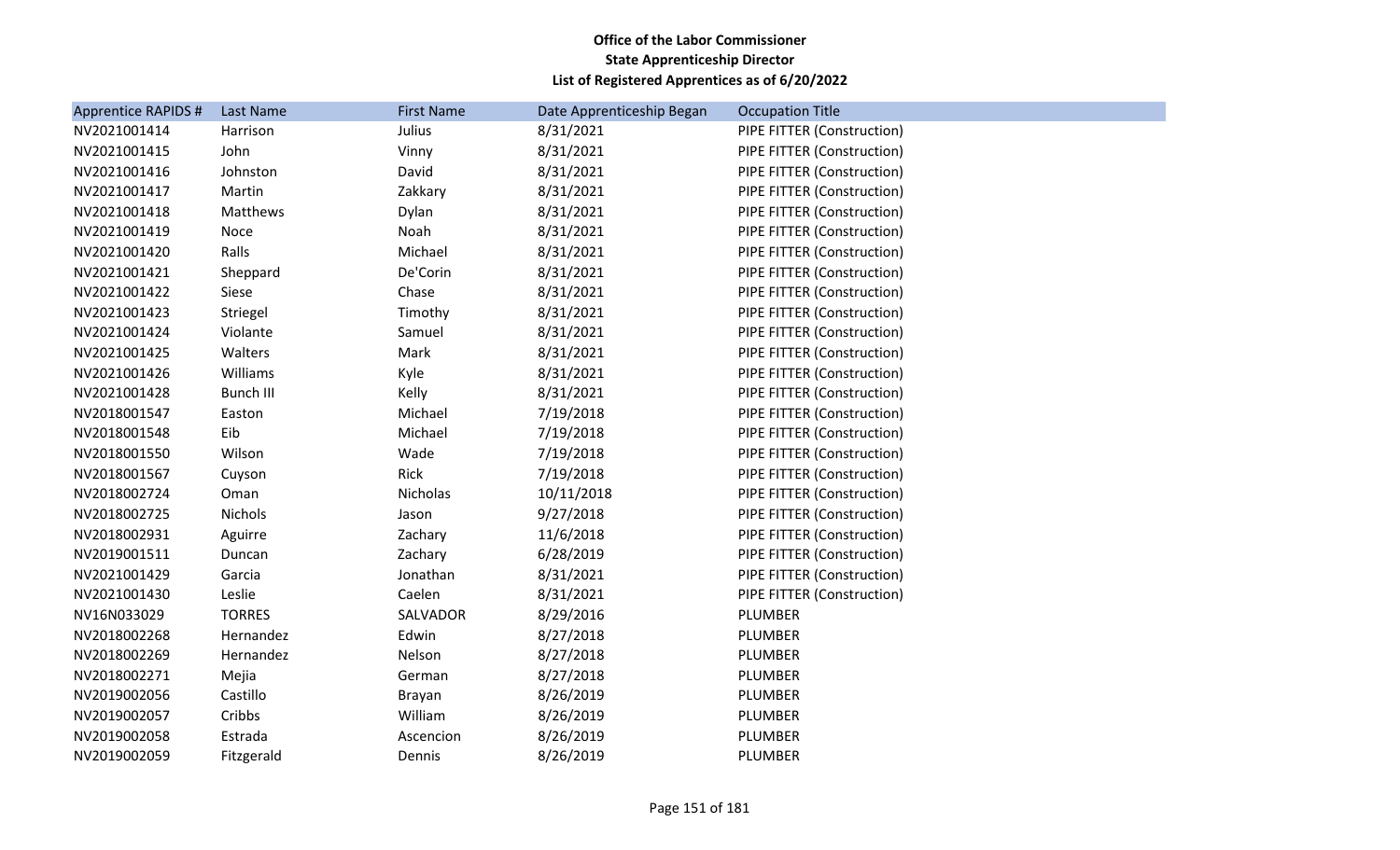| <b>Apprentice RAPIDS #</b> | Last Name      | <b>First Name</b> | Date Apprenticeship Began | <b>Occupation Title</b> |
|----------------------------|----------------|-------------------|---------------------------|-------------------------|
| NV2019002062               | Haley          | Michael           | 8/26/2019                 | PLUMBER                 |
| NV2019002063               | Herrera        | Juan              | 8/26/2019                 | PLUMBER                 |
| NV2019002064               | Hughes         | Douglas           | 8/26/2019                 | PLUMBER                 |
| NV2019002065               | Ibarra         | Carlos            | 8/26/2019                 | PLUMBER                 |
| NV2019002066               | Jackson        | David             | 8/26/2019                 | PLUMBER                 |
| NV2019002067               | Lawson         | David             | 8/26/2019                 | PLUMBER                 |
| NV2019002069               | Lopez          | Jesse             | 8/26/2019                 | PLUMBER                 |
| NV2019002072               | Rodriguez-Moya | Edward            | 8/26/2019                 | PLUMBER                 |
| NV2019002076               | Victorio       | Luiz              | 8/26/2019                 | PLUMBER                 |
| NV2019002078               | Bauer          | Jordan            | 9/3/2019                  | PLUMBER                 |
| NV2019002083               | De Loera       | Abel              | 9/3/2019                  | PLUMBER                 |
| NV2019002084               | Ekler          | Jacob             | 9/3/2019                  | PLUMBER                 |
| NV2019002086               | Flores         | Bryan             | 9/3/2019                  | PLUMBER                 |
| NV2019002089               | Madrid         | Aberham           | 9/3/2019                  | PLUMBER                 |
| NV2019002092               | Nero           | Tyler             | 9/3/2019                  | PLUMBER                 |
| NV2019002093               | Nibert         | Michael           | 9/3/2019                  | PLUMBER                 |
| NV2019002096               | Perales        | Reymundo          | 9/3/2019                  | PLUMBER                 |
| NV2019002098               | Spencer        | Chris             | 9/3/2019                  | PLUMBER                 |
| NV2019002100               | Vazquez        | Ociel             | 9/3/2019                  | PLUMBER                 |
| NV2019002102               | <b>Briceno</b> | Alvaro            | 8/27/2019                 | PLUMBER                 |
| NV2019002107               | Nieves         | Adrian            | 8/27/2019                 | PLUMBER                 |
| NV2020001542               | Ager           | Vaughn            | 10/12/2020                | PLUMBER                 |
| NV2020001543               | Andazola-Loya  | Carlos            | 10/12/2020                | PLUMBER                 |
| NV2020001545               | Cano           | Hector            | 10/12/2020                | PLUMBER                 |
| NV2020001547               | Gonzalez       | Everado           | 10/12/2020                | PLUMBER                 |
| NV2020001549               | Hernandez      | Eduardo           | 10/12/2020                | PLUMBER                 |
| NV2020001550               | Kachnik        | Mitchell          | 10/12/2020                | PLUMBER                 |
| NV2020001551               | Lister         | Edward            | 10/12/2020                | PLUMBER                 |
| NV2020001552               | Michel         | Hancy             | 10/12/2020                | PLUMBER                 |
| NV2020001556               | Rosales        | Johnny            | 10/12/2020                | PLUMBER                 |
| NV2020001557               | Saenz          | Vincent           | 10/12/2020                | PLUMBER                 |
| NV2020001558               | Sanchez        | Rodolfo           | 10/12/2020                | PLUMBER                 |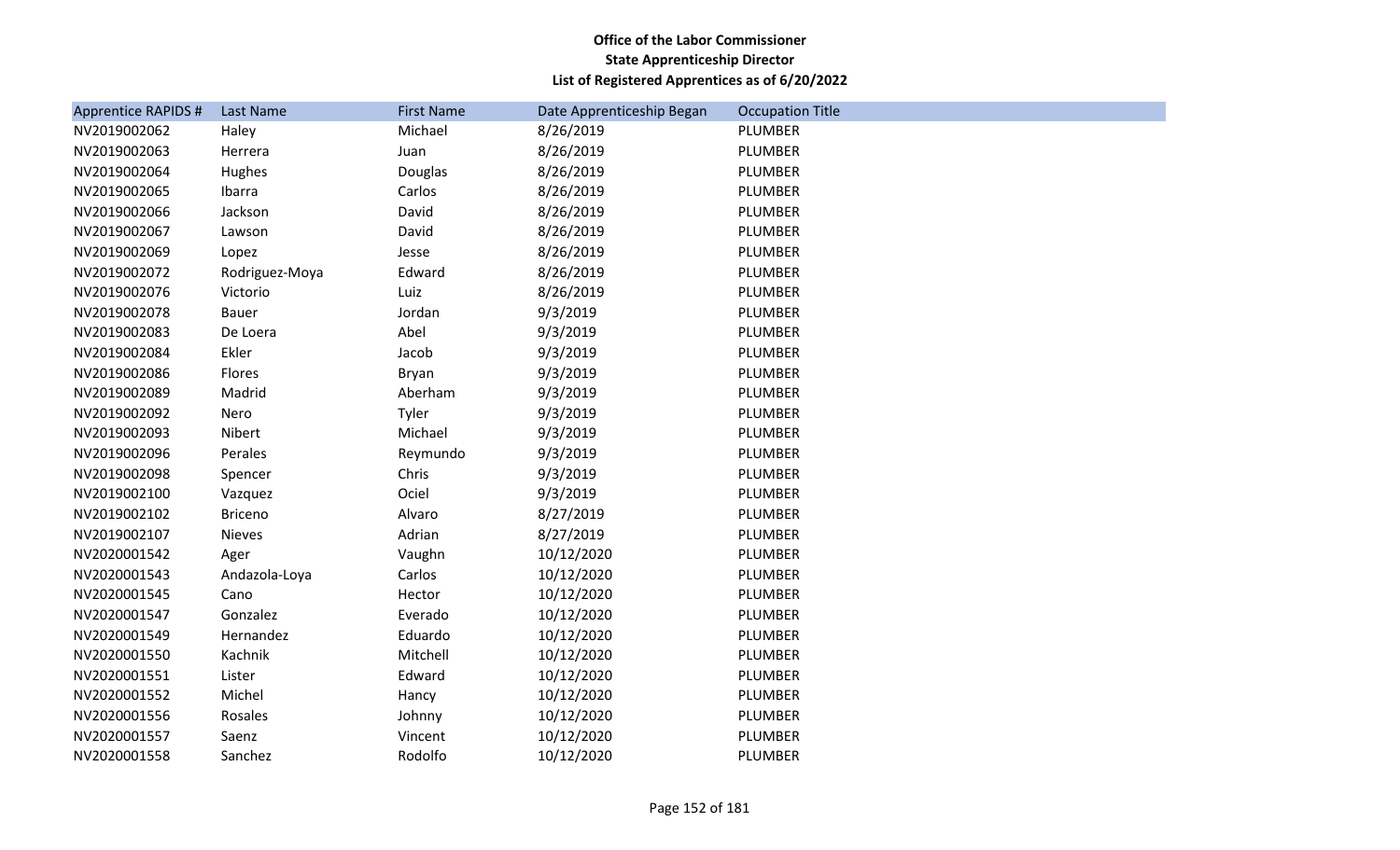| Apprentice RAPIDS # | Last Name       | <b>First Name</b> | Date Apprenticeship Began | <b>Occupation Title</b> |
|---------------------|-----------------|-------------------|---------------------------|-------------------------|
| NV2020001559        | Scholl          | Christopher       | 10/12/2020                | PLUMBER                 |
| NV2020001562        | Fernandez       | Christopher       | 10/12/2020                | PLUMBER                 |
| NV2021001326        | Reece           | Zachary           | 8/31/2021                 | PLUMBER                 |
| NV2021001334        | <b>Brambila</b> | Adrian            | 8/30/2021                 | PLUMBER                 |
| NV2021001335        | Machado         | <b>Brandon</b>    | 8/30/2021                 | PLUMBER                 |
| NV2021001336        | Cacal           | Francis           | 8/30/2021                 | PLUMBER                 |
| NV2021001337        | Camargo         | Marisol           | 8/30/2021                 | PLUMBER                 |
| NV2021001338        | Chaves Mendiola | Joseluis          | 8/30/2021                 | PLUMBER                 |
| NV2021001339        | Copfer          | Jacob             | 8/30/2021                 | PLUMBER                 |
| NV2021001340        | Finney          | Scott             | 8/30/2021                 | PLUMBER                 |
| NV2021001341        | Garcia          | Javier            | 8/30/2021                 | PLUMBER                 |
| NV2021001343        | Gutierrez       | Brenden           | 8/30/2021                 | PLUMBER                 |
| NV2021001345        | Lee             | David             | 8/30/2021                 | PLUMBER                 |
| NV2021001346        | Lovgren         | James             | 8/30/2021                 | PLUMBER                 |
| NV2021001348        | Napier          | Devon             | 8/30/2021                 | PLUMBER                 |
| NV2021001350        | Ochoa           | Joshua            | 8/30/2021                 | PLUMBER                 |
| NV2021001352        | Pascual         | Tano              | 8/30/2021                 | PLUMBER                 |
| NV2021001353        | Render          | Isaiah            | 8/30/2021                 | PLUMBER                 |
| NV2021001355        | Thompson        | Natasha           | 8/30/2021                 | PLUMBER                 |
| NV2021001357        | Villanueva      | Logan             | 8/30/2021                 | PLUMBER                 |
| NV2021001358        | Vretenar        | Zack              | 8/30/2021                 | PLUMBER                 |
| NV2021001359        | Hendrix         | Justin            | 8/30/2021                 | PLUMBER                 |
| NV2021001361        | Sergi           | Jeg               | 8/30/2021                 | PLUMBER                 |
| NV15N031196         | <b>ELLIS</b>    | <b>ARTHUR</b>     | 3/12/2015                 | SHEET METAL WORKER      |
| NV2017034504        | Carrillo-Pena   | Cesar             | 6/2/2017                  | SHEET METAL WORKER      |
| NV2017034574        | Piccinini       | Anthony           | 5/18/2017                 | SHEET METAL WORKER      |
| NV2018001072        | Ford            | Dustin            | 5/10/2018                 | SHEET METAL WORKER      |
| NV2018001350        | <b>Braxton</b>  | Donavan           | 7/11/2018                 | SHEET METAL WORKER      |
| NV2018001351        | <b>Braxton</b>  | Daniel            | 7/11/2018                 | SHEET METAL WORKER      |
| NV2018001352        | Borrero         | Anthony           | 7/11/2018                 | SHEET METAL WORKER      |
| NV2018001359        | Walsh           | Timothy           | 7/11/2018                 | SHEET METAL WORKER      |
| NV2018001361        | Redington       | Carlton           | 7/11/2018                 | SHEET METAL WORKER      |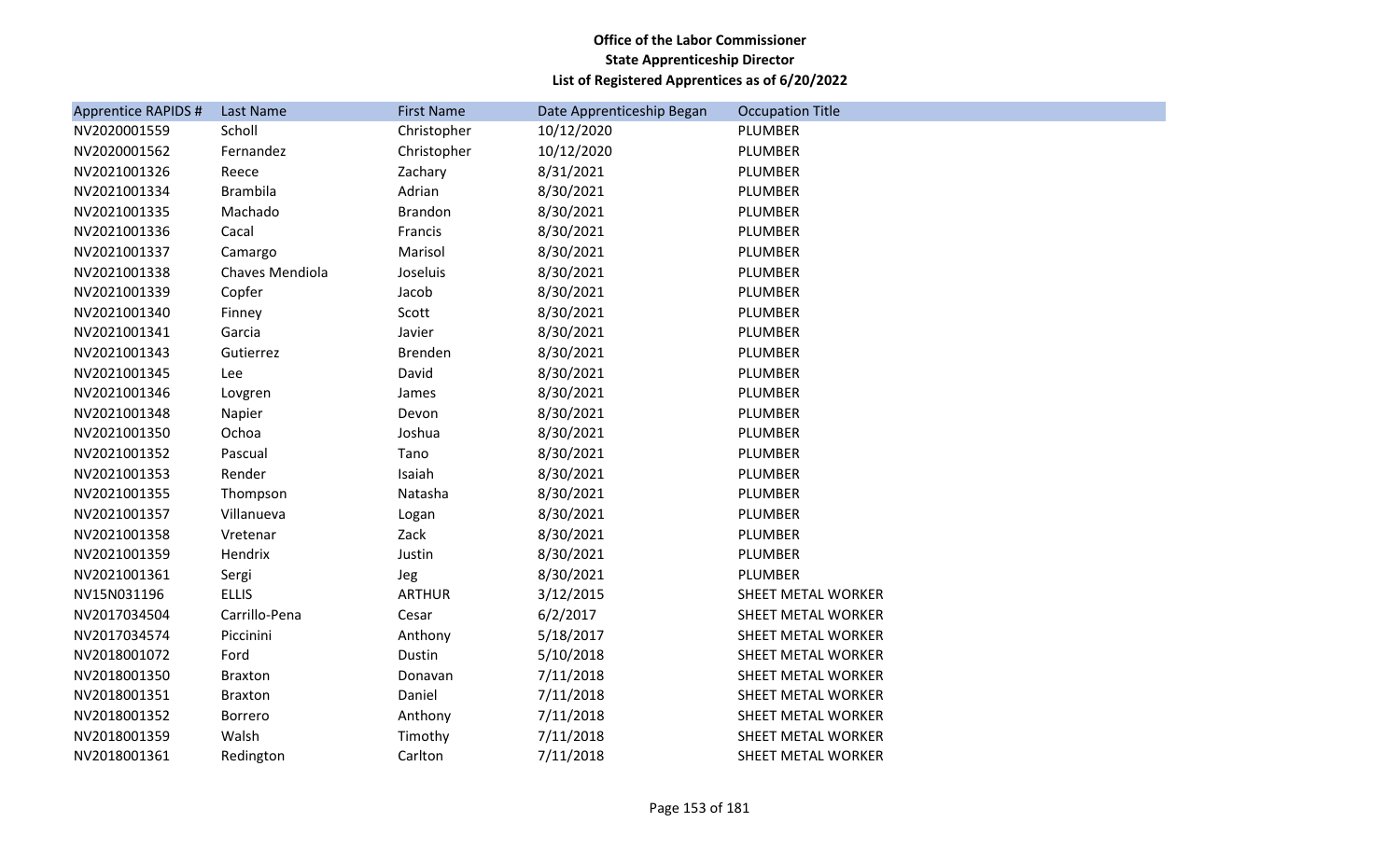| <b>Apprentice RAPIDS #</b> | Last Name       | <b>First Name</b> | Date Apprenticeship Began | <b>Occupation Title</b> |
|----------------------------|-----------------|-------------------|---------------------------|-------------------------|
| NV2018001364               | Villa-Reeves    | Edwardo           | 7/11/2018                 | SHEET METAL WORKER      |
| NV2018001368               | Hernandez       | Julio             | 7/11/2018                 | SHEET METAL WORKER      |
| NV2018002131               | Gomez           | Octavio           | 7/25/2018                 | SHEET METAL WORKER      |
| NV2018002192               | Warren          | Rusty             | 7/16/2018                 | SHEET METAL WORKER      |
| NV2018002194               | Nerida-Stockton | Christopher       | 8/30/2018                 | SHEET METAL WORKER      |
| NV2018002198               | Kahn            | Hunter            | 8/30/2018                 | SHEET METAL WORKER      |
| NV2018002425               | Thompson        | Connor            | 8/13/2018                 | SHEET METAL WORKER      |
| NV2018002449               | Riley           | Carl              | 9/11/2018                 | SHEET METAL WORKER      |
| NV2018002905               | Waltman         | Jerimiah          | 10/29/2018                | SHEET METAL WORKER      |
| NV2018002906               | Camacho         | Cody              | 10/29/2018                | SHEET METAL WORKER      |
| NV2018002909               | Horstman        | Hugh              | 10/29/2018                | SHEET METAL WORKER      |
| NV2019002418               | <b>Bradley</b>  | Caleb             | 9/30/2019                 | SHEET METAL WORKER      |
| NV2019002419               | Andrade         | Juan              | 9/27/2019                 | SHEET METAL WORKER      |
| NV2019002421               | Carr            | Michaela          | 9/27/2019                 | SHEET METAL WORKER      |
| NV2019002422               | Morrow          | Chase             | 9/27/2019                 | SHEET METAL WORKER      |
| NV2019002533               | Barlow          | Austin            | 10/28/2019                | SHEET METAL WORKER      |
| NV2019002535               | Martinez        | Eduardo           | 10/28/2019                | SHEET METAL WORKER      |
| NV2019002536               | Pixton          | Thomas            | 10/28/2019                | SHEET METAL WORKER      |
| NV2019002538               | <b>Burgoyne</b> | Tyler             | 10/28/2019                | SHEET METAL WORKER      |
| NV2019002539               | <b>Bravo</b>    | Kevin             | 10/28/2019                | SHEET METAL WORKER      |
| NV2019002540               | <b>Juris</b>    | Alvin             | 10/28/2019                | SHEET METAL WORKER      |
| NV2020000315               | Gonzalez        | Jonathan          | 1/13/2020                 | SHEET METAL WORKER      |
| NV2020001621               | Baro            | Chase             | 10/21/2020                | SHEET METAL WORKER      |
| NV2020001622               | Delagarza       | Giovanni          | 10/21/2020                | SHEET METAL WORKER      |
| NV2020001623               | Garcia-Tsuha    | Keoni             | 10/21/2020                | SHEET METAL WORKER      |
| NV2020001624               | Henderson       | Cooper            | 10/21/2020                | SHEET METAL WORKER      |
| NV2020001625               | Hooper          | Wyatt             | 10/21/2020                | SHEET METAL WORKER      |
| NV2020001626               | Ledezma         | Miguel            | 10/21/2020                | SHEET METAL WORKER      |
| NV2020001628               | Padilla-Garcia  | Alejandro         | 10/21/2020                | SHEET METAL WORKER      |
| NV2020001629               | Stewart         | Christopher       | 10/21/2020                | SHEET METAL WORKER      |
| NV2020001784               | McCahill        | Alan              | 10/21/2020                | SHEET METAL WORKER      |
| NV2020001659               | Henderson       | Nathan            | 10/21/2020                | SHEET METAL WORKER      |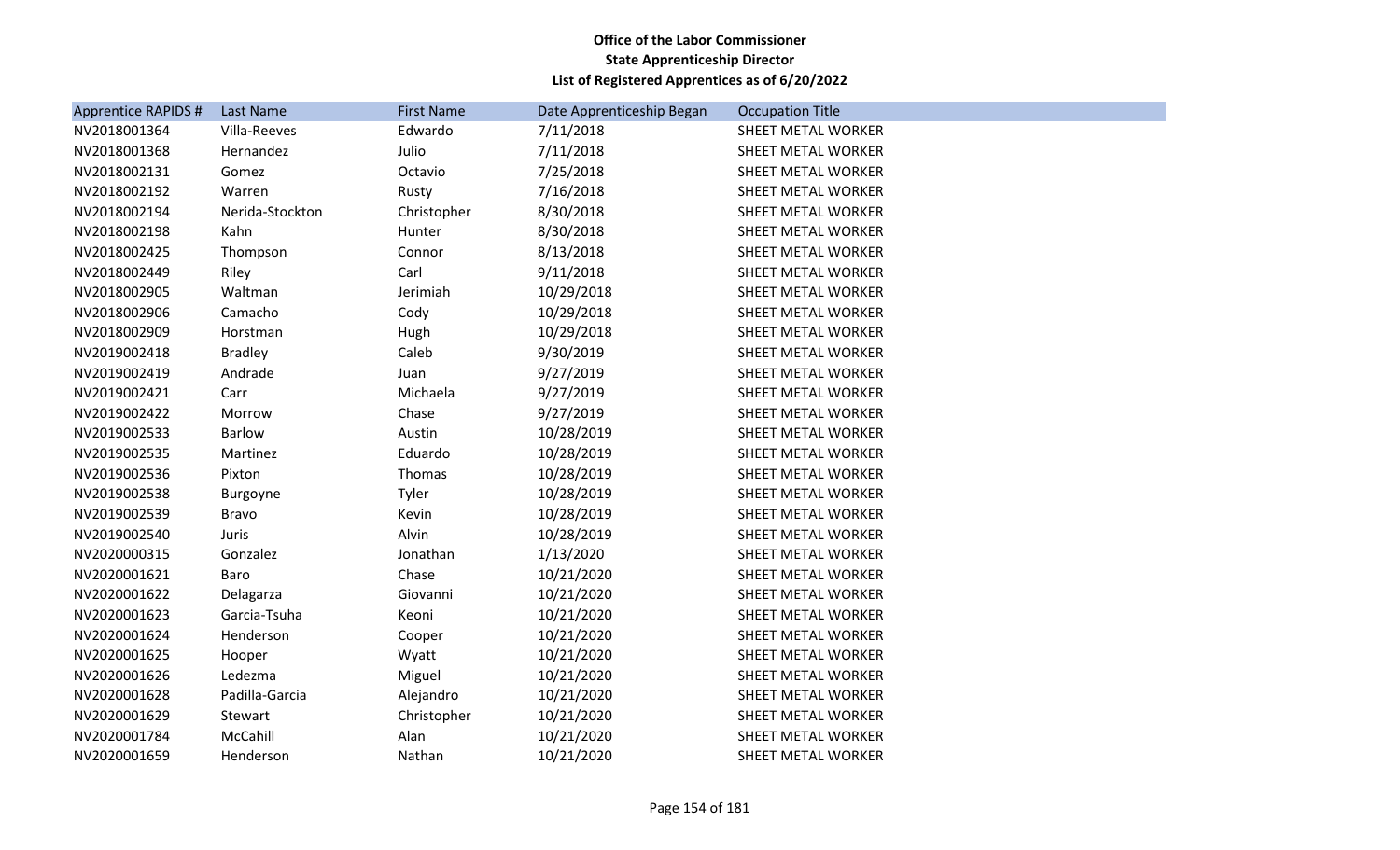| <b>Apprentice RAPIDS #</b> | Last Name           | <b>First Name</b> | Date Apprenticeship Began | <b>Occupation Title</b> |
|----------------------------|---------------------|-------------------|---------------------------|-------------------------|
| NV2021000885               | Bernal              | Michael           | 6/29/2021                 | SHEET METAL WORKER      |
| NV2021000886               | Cazares             | Sergio            | 6/29/2021                 | SHEET METAL WORKER      |
| NV2021000889               | Giles               | Austin            | 6/29/2021                 | SHEET METAL WORKER      |
| NV2021000890               | Golden              | Austin            | 6/29/2021                 | SHEET METAL WORKER      |
| NV2021000891               | Gonzalez            | Jose              | 6/29/2021                 | SHEET METAL WORKER      |
| NV2021000893               | Mederos             | Jose              | 6/29/2021                 | SHEET METAL WORKER      |
| NV2021000899               | Sweeney             | Tristan           | 6/29/2021                 | SHEET METAL WORKER      |
| NV2021000900               | Tucker              | Tyler             | 6/29/2021                 | SHEET METAL WORKER      |
| NV2021001714               | Moyer               | Scott             | 10/26/2021                | SHEET METAL WORKER      |
| NV2021001717               | Solares-Cota        | Alan              | 10/26/2021                | SHEET METAL WORKER      |
| NV2021001718               | Smith               | Daniel            | 10/26/2021                | SHEET METAL WORKER      |
| NV2021001719               | Chavez-Lara         | Javier            | 10/26/2021                | SHEET METAL WORKER      |
| NV2021001720               | Bingham             | Layton            | 10/26/2021                | SHEET METAL WORKER      |
| NV2021001721               | <b>Brigham</b>      | Robert            | 10/26/2021                | SHEET METAL WORKER      |
| NV2021001759               | Bernadino-Rodriguez | Johan             | 11/1/2021                 | SHEET METAL WORKER      |
| NV2022000993               | Lund                | Dakota            | 6/13/2022                 | SHEET METAL WORKER      |
| NV06N015695                | <b>WICKER</b>       | <b>CHRISTIAN</b>  | 7/1/2015                  | SHEET METAL WORKER      |
| NV2017034553               | Kearney             | Tobias            | 7/17/2017                 | SHEET METAL WORKER      |
| NV2017034555               | Mackenzie           | Jacob             | 7/17/2017                 | SHEET METAL WORKER      |
| NV2018001345               | Acosta              | Marc              | 7/11/2018                 | SHEET METAL WORKER      |
| NV2018001387               | Aveiro              | Chev-v            | 6/21/2018                 | SHEET METAL WORKER      |
| NV2018001391               | Bergstrom           | Matthew           | 7/11/2018                 | SHEET METAL WORKER      |
| NV2018001395               | Bown                | Joseph            | 7/11/2018                 | SHEET METAL WORKER      |
| NV2018001396               | <b>Bueno</b>        | Oliver            | 7/11/2018                 | SHEET METAL WORKER      |
| NV2018001397               | De Mauro-Pecpec     | Austin            | 7/11/2018                 | SHEET METAL WORKER      |
| NV2018001398               | Diaz                | John              | 7/11/2018                 | SHEET METAL WORKER      |
| NV2018001400               | Escobar-Gaytan      | Salvador          | 7/11/2018                 | SHEET METAL WORKER      |
| NV2018001401               | Gettrost            | Devin             | 7/11/2018                 | SHEET METAL WORKER      |
| NV2018001403               | Greene              | Timothy           | 7/11/2018                 | SHEET METAL WORKER      |
| NV2018001405               | Guerin              | Richard           | 7/11/2018                 | SHEET METAL WORKER      |
| NV2018001407               | Hausner             | Edward            | 7/11/2018                 | SHEET METAL WORKER      |
| NV2018001411               | Lambert             | Dolan             | 7/11/2018                 | SHEET METAL WORKER      |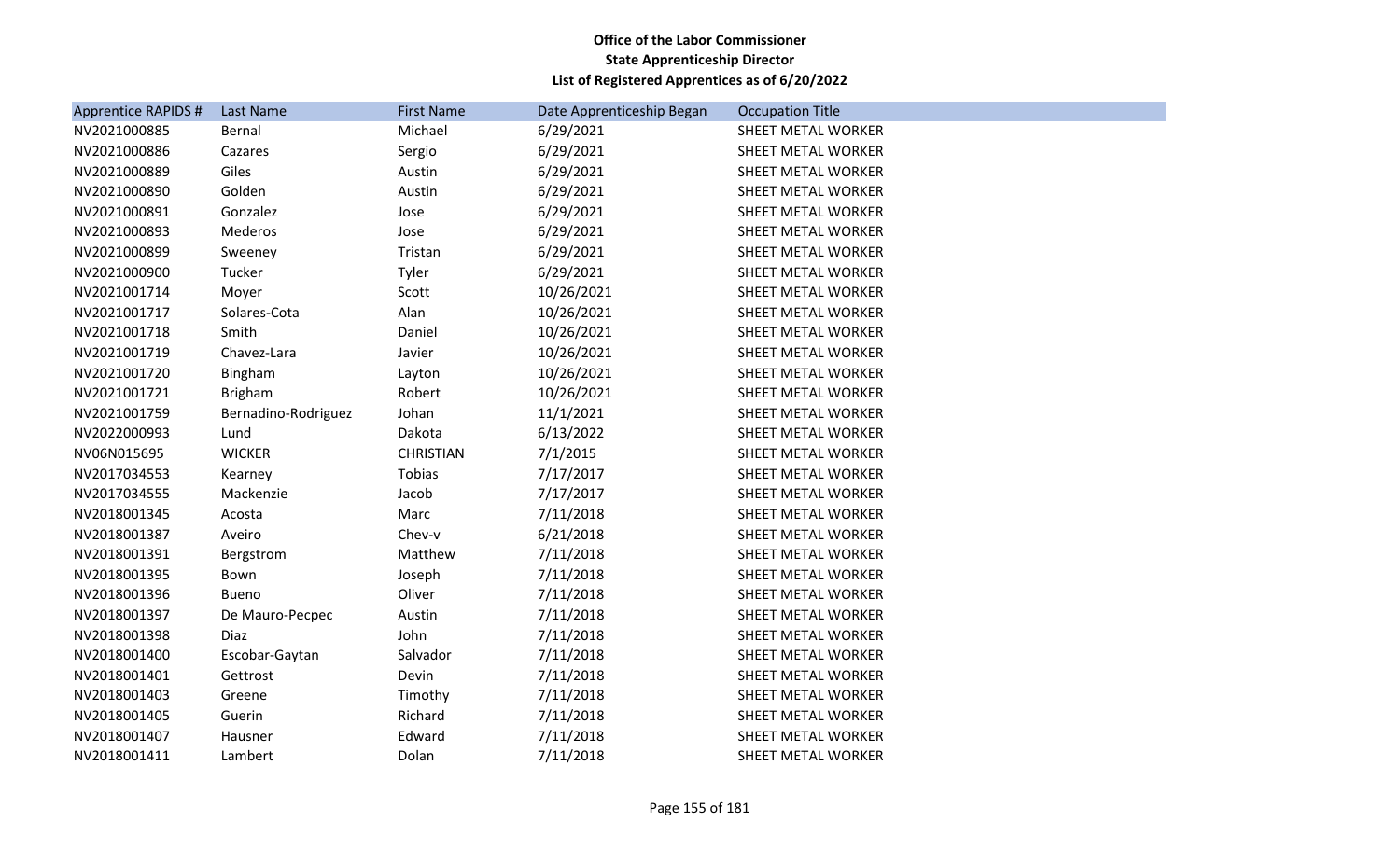| <b>Apprentice RAPIDS #</b> | Last Name         | <b>First Name</b> | Date Apprenticeship Began | <b>Occupation Title</b> |
|----------------------------|-------------------|-------------------|---------------------------|-------------------------|
| NV2018001412               | Lara              | Octavio           | 7/11/2018                 | SHEET METAL WORKER      |
| NV2018001414               | Lopez             | Miguel            | 7/11/2018                 | SHEET METAL WORKER      |
| NV2018001416               | Moore             | Joshua            | 7/11/2018                 | SHEET METAL WORKER      |
| NV2018001417               | Moss              | Alexander         | 7/11/2018                 | SHEET METAL WORKER      |
| NV2018001418               | Ramirez-Herrera   | Erick             | 7/11/2018                 | SHEET METAL WORKER      |
| NV2018001419               | Randall           | Devin             | 7/11/2018                 | SHEET METAL WORKER      |
| NV2018001420               | Rubio             | Jesus             | 7/11/2018                 | SHEET METAL WORKER      |
| NV2018001421               | Saunders          | Antonio           | 7/11/2018                 | SHEET METAL WORKER      |
| NV2018001422               | Schacht           | Justin            | 7/11/2018                 | SHEET METAL WORKER      |
| NV2018001423               | Schumacher        | Robert            | 7/11/2018                 | SHEET METAL WORKER      |
| NV2018001424               | Simmons           | Aaron             | 7/11/2018                 | SHEET METAL WORKER      |
| NV2018001425               | Sutton            | Grant             | 7/11/2018                 | SHEET METAL WORKER      |
| NV2018001426               | Ventura           | Antonette         | 7/11/2018                 | SHEET METAL WORKER      |
| NV2018001427               | Wright            | Joshua            | 7/11/2018                 | SHEET METAL WORKER      |
| NV2019000352               | <b>Beattie</b>    | Joshua            | 1/28/2019                 | SHEET METAL WORKER      |
| NV2019000354               | Steele            | Jamar             | 1/28/2019                 | SHEET METAL WORKER      |
| NV2019000355               | Wierschke         | Jason             | 1/28/2019                 | SHEET METAL WORKER      |
| NV2019000356               | Jones             | Dylan             | 1/28/2019                 | SHEET METAL WORKER      |
| NV2019000357               | Saravo            | William           | 1/28/2019                 | SHEET METAL WORKER      |
| NV2019000358               | Collins           | Justin            | 1/28/2019                 | SHEET METAL WORKER      |
| NV2019000359               | Fikstad           | Adam              | 1/28/2019                 | SHEET METAL WORKER      |
| NV2019000360               | Skadowski         | James             | 1/28/2019                 | SHEET METAL WORKER      |
| NV2019000362               | Sanchez           | Andres            | 1/28/2019                 | SHEET METAL WORKER      |
| NV2019000363               | Bernardino-Torres | Horacio           | 1/28/2019                 | SHEET METAL WORKER      |
| NV2019000364               | Alia              | Christopher       | 1/28/2019                 | SHEET METAL WORKER      |
| NV2019000365               | Duhon             | <b>Brandon</b>    | 1/28/2019                 | SHEET METAL WORKER      |
| NV2019000366               | Murrah            | Matthew           | 1/28/2019                 | SHEET METAL WORKER      |
| NV2019000368               | Gebhardt          | Marc              | 1/28/2019                 | SHEET METAL WORKER      |
| NV2019000370               | Lahey             | Alan              | 1/28/2019                 | SHEET METAL WORKER      |
| NV2019000371               | Uphoff            | Jordan            | 1/28/2019                 | SHEET METAL WORKER      |
| NV2019000373               | Carter            | Daniel            | 1/28/2019                 | SHEET METAL WORKER      |
| NV2019000378               | Walter            | <b>Bryce</b>      | 1/28/2019                 | SHEET METAL WORKER      |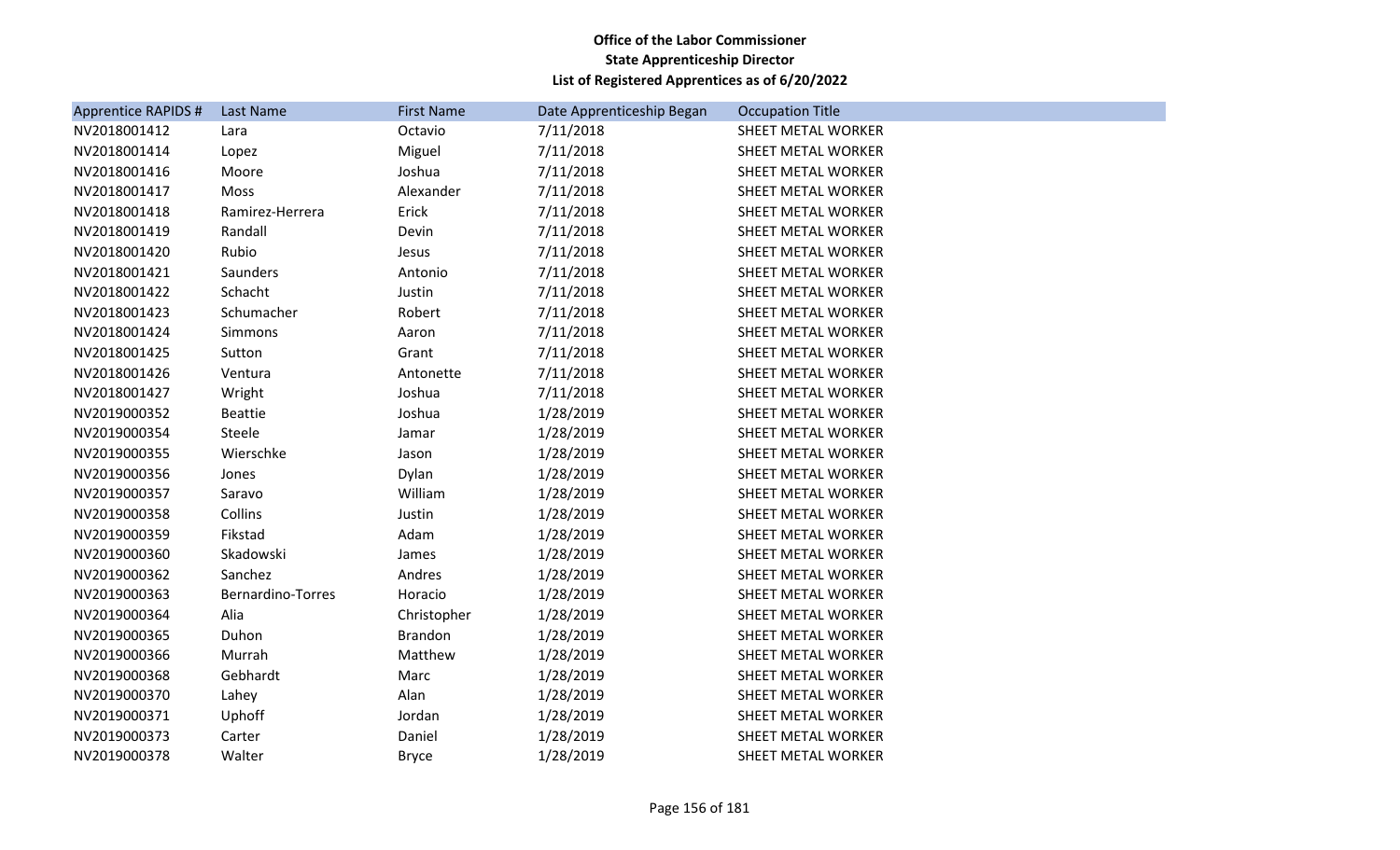| <b>Apprentice RAPIDS #</b> | Last Name          | <b>First Name</b> | Date Apprenticeship Began | <b>Occupation Title</b>   |
|----------------------------|--------------------|-------------------|---------------------------|---------------------------|
| NV2019000379               | DeAngelis          | Brayden           | 1/28/2019                 | SHEET METAL WORKER        |
| NV2019000381               | Arias              | Ruby              | 1/28/2019                 | SHEET METAL WORKER        |
| NV2019000382               | Martinez-Hernandez | Set               | 1/28/2019                 | SHEET METAL WORKER        |
| NV2019000383               | Stuart             | Roy               | 1/28/2019                 | SHEET METAL WORKER        |
| NV2019000384               | Bryan              | Zachary           | 1/28/2019                 | SHEET METAL WORKER        |
| NV2019000385               | Cuevas             | Jose              | 1/28/2019                 | SHEET METAL WORKER        |
| NV2019000386               | Jaramillo          | Eduardo           | 1/28/2019                 | <b>SHEET METAL WORKER</b> |
| NV2019000387               | Pinal              | Adrian            | 1/28/2019                 | SHEET METAL WORKER        |
| NV2019000388               | Hernandez          | Jose              | 1/28/2019                 | SHEET METAL WORKER        |
| NV2019000389               | Aschyan            | Harout            | 1/28/2019                 | SHEET METAL WORKER        |
| NV2019000390               | Santiago-Palomares | <b>Brian</b>      | 1/28/2019                 | SHEET METAL WORKER        |
| NV2019001445               | Lares              | Luis              | 7/1/2019                  | SHEET METAL WORKER        |
| NV2019001446               | Kolnik             | Kimberly          | 7/1/2019                  | SHEET METAL WORKER        |
| NV2019001448               | Christiansen       | Steven            | 7/1/2019                  | SHEET METAL WORKER        |
| NV2019001449               | McIntosh           | Matthew           | 7/1/2019                  | SHEET METAL WORKER        |
| NV2019001450               | Lopez              | Anthony           | 7/1/2019                  | SHEET METAL WORKER        |
| NV2019001451               | Raymond            | Dustin            | 7/1/2019                  | <b>SHEET METAL WORKER</b> |
| NV2019001452               | Crowl              | Khord             | 7/1/2019                  | SHEET METAL WORKER        |
| NV2019001453               | Pacheco            | Marcos            | 7/1/2019                  | SHEET METAL WORKER        |
| NV2019001455               | Moe                | Daniel            | 7/1/2019                  | SHEET METAL WORKER        |
| NV2019001703               | Jarvis             | Gary              | 7/29/2019                 | SHEET METAL WORKER        |
| NV2020000080               | Townsley           | Jonathan          | 1/15/2020                 | SHEET METAL WORKER        |
| NV2020000081               | Garcia-Ramirez     | Leonel            | 1/15/2020                 | SHEET METAL WORKER        |
| NV2020000082               | Baez               | Joseph            | 1/15/2020                 | SHEET METAL WORKER        |
| NV2020000083               | Valdez             | Alejandro         | 1/15/2020                 | SHEET METAL WORKER        |
| NV2020000084               | Rubio Ramirez      | Osmar             | 1/15/2020                 | SHEET METAL WORKER        |
| NV2020000088               | Moran              | Nathaniel         | 1/15/2020                 | SHEET METAL WORKER        |
| NV2020000089               | Landeros           | Joseph            | 1/15/2020                 | SHEET METAL WORKER        |
| NV2020000090               | Carrillo Venegas   | Juan              | 1/15/2020                 | SHEET METAL WORKER        |
| NV2020000091               | Forbes             | Justin            | 1/15/2020                 | SHEET METAL WORKER        |
| NV2020000092               | Bingman            | Cody              | 1/15/2020                 | SHEET METAL WORKER        |
| NV2020000093               | Hernandez          | Dylan             | 1/15/2020                 | SHEET METAL WORKER        |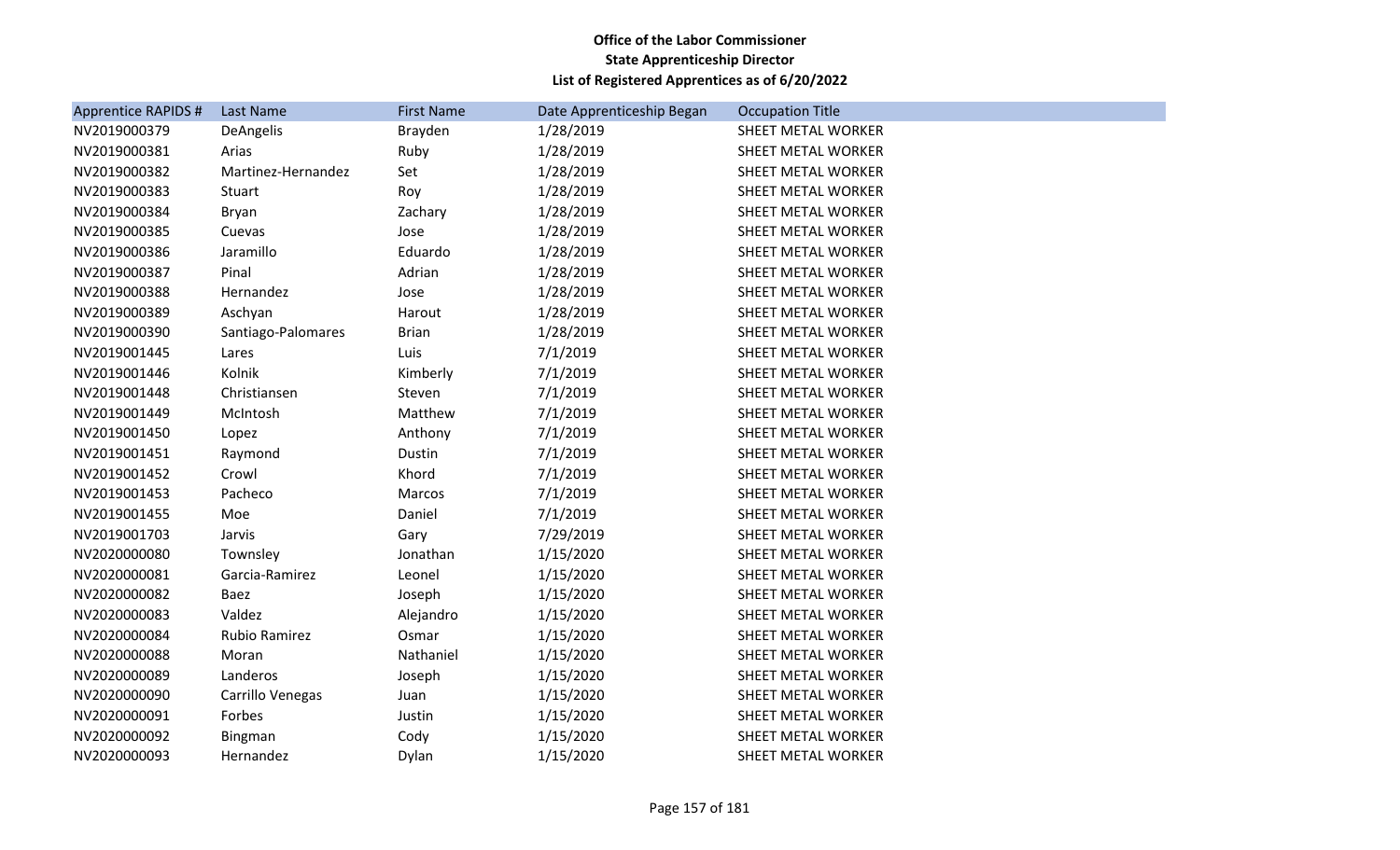| <b>Apprentice RAPIDS #</b> | Last Name | <b>First Name</b> | Date Apprenticeship Began | <b>Occupation Title</b>   |
|----------------------------|-----------|-------------------|---------------------------|---------------------------|
| NV2020000094               | Schaefer  | Austin            | 1/15/2020                 | SHEET METAL WORKER        |
| NV2020000095               | Sepulveda | Hector            | 1/15/2020                 | <b>SHEET METAL WORKER</b> |
| NV2020000097               | Heath     | Dakota            | 1/15/2020                 | SHEET METAL WORKER        |
| NV2020000098               | Conner    | Keimario          | 1/15/2020                 | SHEET METAL WORKER        |
| NV2020000100               | Hafen     | Chase             | 1/15/2020                 | SHEET METAL WORKER        |
| NV2020000101               | Ranieri   | Dominic           | 1/15/2020                 | SHEET METAL WORKER        |
| NV2020000102               | Hafen     | Tanner            | 1/15/2020                 | SHEET METAL WORKER        |
| NV2020000103               | Marshall  | Jacobi            | 1/15/2020                 | SHEET METAL WORKER        |
| NV2020000105               | Alires    | Tyler             | 1/15/2020                 | SHEET METAL WORKER        |
| NV2020000106               | Martinez  | Miguel            | 1/15/2020                 | SHEET METAL WORKER        |
| NV2020000108               | Meeks     | Cory              | 1/15/2020                 | SHEET METAL WORKER        |
| NV2020000109               | Krueger   | Dane              | 1/15/2020                 | SHEET METAL WORKER        |
| NV2020000110               | Wallet    | Kristina          | 1/15/2020                 | SHEET METAL WORKER        |
| NV2020000112               | Vazquez   | Tyler             | 1/15/2020                 | SHEET METAL WORKER        |
| NV2020000113               | Mitchell  | Todd              | 1/15/2020                 | <b>SHEET METAL WORKER</b> |
| NV2020000114               | Hernandez | Damian            | 1/15/2020                 | SHEET METAL WORKER        |
| NV2020001440               | Rembert   | Edward            | 9/18/2020                 | SHEET METAL WORKER        |
| NV2021000732               | Stalcup   | Laura             | 7/1/2021                  | SHEET METAL WORKER        |
| NV2021000733               | Escalante | Juan              | 7/1/2021                  | SHEET METAL WORKER        |
| NV2021000734               | Arias     | Maria             | 7/1/2021                  | SHEET METAL WORKER        |
| NV2021000735               | Prieto    | Jose              | 7/1/2021                  | SHEET METAL WORKER        |
| NV2021000736               | Munoz     | Antonio           | 7/1/2021                  | SHEET METAL WORKER        |
| NV2021000737               | Castellon | Jessie            | 7/1/2021                  | <b>SHEET METAL WORKER</b> |
| NV2021000738               | Sinnott   | Jacob             | 7/1/2021                  | SHEET METAL WORKER        |
| NV2021000739               | Fender    | James             | 7/1/2021                  | SHEET METAL WORKER        |
| NV2021000740               | Newton    | <b>Drake</b>      | 7/1/2021                  | SHEET METAL WORKER        |
| NV2021000741               | Razo      | Adrian            | 7/1/2021                  | SHEET METAL WORKER        |
| NV2021000742               | Cuckler   | David             | 7/1/2021                  | SHEET METAL WORKER        |
| NV2021000743               | Necas     | Ryan              | 7/1/2021                  | SHEET METAL WORKER        |
| NV2021000744               | Burnham   | <b>Blair</b>      | 7/1/2021                  | SHEET METAL WORKER        |
| NV2021000745               | Sow       | Olan              | 7/1/2021                  | SHEET METAL WORKER        |
| NV2021000746               | Johnson   | David             | 7/1/2021                  | SHEET METAL WORKER        |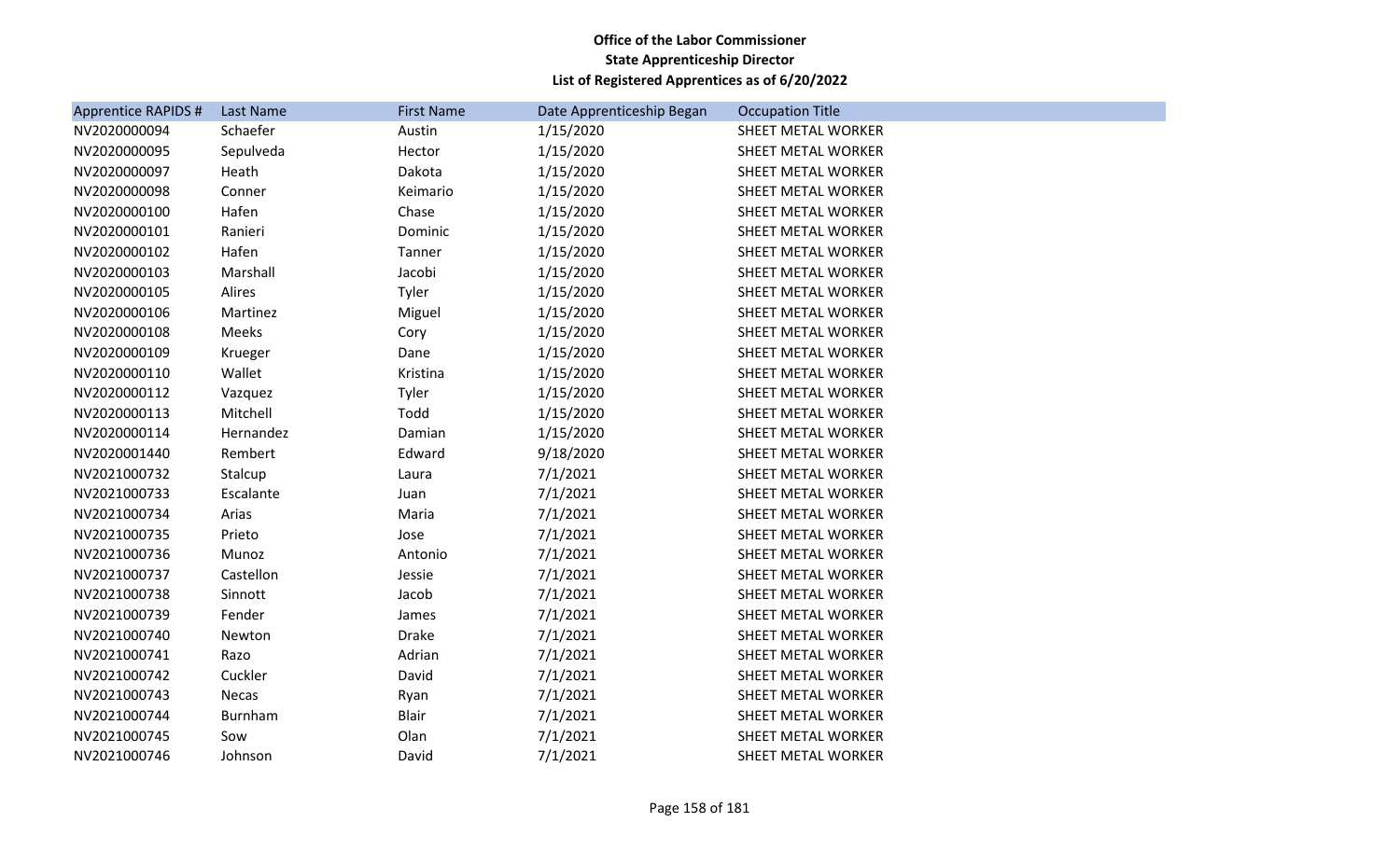| <b>Apprentice RAPIDS #</b> | Last Name      | <b>First Name</b> | Date Apprenticeship Began | <b>Occupation Title</b>                                               |
|----------------------------|----------------|-------------------|---------------------------|-----------------------------------------------------------------------|
| NV2021000747               | Mata           | Justin            | 7/1/2021                  | SHEET METAL WORKER                                                    |
| NV2021000748               | Foster         | Colton            | 7/1/2021                  | SHEET METAL WORKER                                                    |
| NV2021000749               | Beal           | Andrew            | 7/1/2021                  | SHEET METAL WORKER                                                    |
| NV2021000750               | Chavez         | Erick             | 7/1/2021                  | SHEET METAL WORKER                                                    |
| NV2021000751               | Farmer         | lan               | 7/1/2021                  | SHEET METAL WORKER                                                    |
| NV2021000752               | Guido          | Benjamin          | 7/1/2021                  | SHEET METAL WORKER                                                    |
| NV2021000936               | Tabangcura     | Travis            | 7/13/2021                 | SHEET METAL WORKER                                                    |
| NV2021001116               | Holland        | <b>Brandon</b>    | 7/26/2021                 | SHEET METAL WORKER                                                    |
| NV2021001147               | Farmer         | Ethan             | 7/26/2021                 | SHEET METAL WORKER                                                    |
| NV2021001466               | Word           | Thomas            | 9/16/2021                 | SHEET METAL WORKER                                                    |
| NV2022000117               | Bataya         | Nicole            | 1/31/2022                 | SHEET METAL WORKER                                                    |
| NV2022000597               | Thomas         | Deonte            | 4/15/2022                 | SHEET METAL WORKER                                                    |
| NV2022001027               | Morales        | Jon               | 6/15/2022                 | SHEET METAL WORKER                                                    |
| NV2019000793               | Tenbrink       | Daniel            | 4/1/2019                  | ELECTRICIAN, SUBSTATION                                               |
| NV2019000794               | Kinnaman       | Don               | 4/1/2019                  | ELECTRICIAN, SUBSTATION                                               |
| NV2019000797               | Chapman        | Eric              | 4/1/2019                  | ELECTRICIAN, SUBSTATION                                               |
| NV2019000798               | Hoover         | James             | 4/1/2019                  | ELECTRICIAN, SUBSTATION                                               |
| NV2019000817               | Clark          | Alan              | 4/1/2019                  | ELECTRICIAN, SUBSTATION                                               |
| NV2019000822               | Lyon           | Christopher       | 4/1/2019                  | <b>CUSTOMER SERVICE REPRESENTATIVE</b>                                |
| NV2019000827               | Call           | Kevin             | 4/1/2019                  | TELECOMMUNICATIONS TECHNICIAN (Alternate Title: Broadband Technician) |
| NV2019000828               | Wendel         | Christopher       | 4/1/2019                  | TELECOMMUNICATIONS TECHNICIAN (Alternate Title: Broadband Technician) |
| NV2019000829               | Osborne        | Josh              | 4/1/2019                  | <b>ELECTRIC METER REPAIRER</b>                                        |
| NV2019000857               | Johnson        | Trevor            | 4/1/2019                  | ELECTRICIAN, SUBSTATION                                               |
| NV2019000918               | Chapman        | Eric              | 4/1/2019                  | ELECTRICIAN, SUBSTATION                                               |
| NV2019001283               | <b>Duggins</b> | William           | 5/28/2019                 | ELECTRICIAN, SUBSTATION                                               |
| NV2020000669               | Conners        | Jacob             | 3/16/2020                 | LINE MAINTAINER (Alternate Title: High Voltage Electrician)           |
| NV2020000670               | Foster         | Travis            | 2/17/2020                 | LINE MAINTAINER (Alternate Title: High Voltage Electrician)           |
| NV2020000673               | Randall        | John              | 2/17/2020                 | LINE MAINTAINER (Alternate Title: High Voltage Electrician)           |
| NV2020000674               | Kincheloe      | Michale           | 2/17/2020                 | LINE MAINTAINER (Alternate Title: High Voltage Electrician)           |
| NV2020000676               | Hargrove       | Tanner            | 2/17/2020                 | LINE MAINTAINER (Alternate Title: High Voltage Electrician)           |
| NV2020000677               | Drewry         | Cody              | 2/17/2020                 | LINE MAINTAINER (Alternate Title: High Voltage Electrician)           |
| NV2020000678               | Webb           | Wade              | 2/17/2020                 | LINE MAINTAINER (Alternate Title: High Voltage Electrician)           |
|                            |                |                   |                           |                                                                       |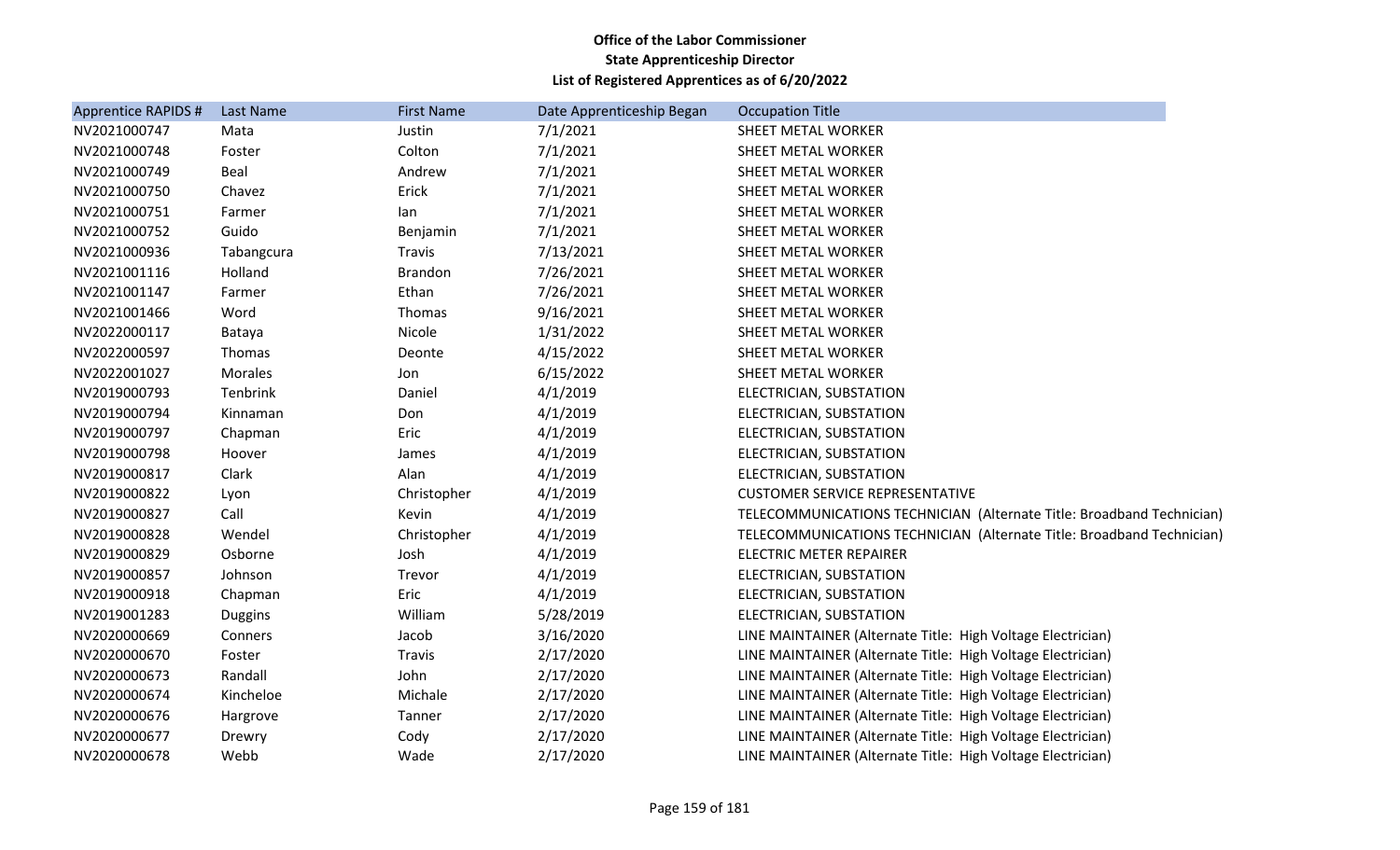| <b>Apprentice RAPIDS #</b> | Last Name       | <b>First Name</b> | Date Apprenticeship Began | <b>Occupation Title</b>                                     |
|----------------------------|-----------------|-------------------|---------------------------|-------------------------------------------------------------|
| NV2020000679               | Gillespie       | Richard           | 2/17/2020                 | LINE MAINTAINER (Alternate Title: High Voltage Electrician) |
| NV2020000691               | Cota            | Jean              | 2/17/2020                 | LINE MAINTAINER (Alternate Title: High Voltage Electrician) |
| NV2020000692               | Aiazzi          | Dakota            | 2/17/2020                 | LINE MAINTAINER (Alternate Title: High Voltage Electrician) |
| NV2022000102               | Ramirez         | Jose              | 1/11/2022                 | SPRINKLER FITTER (Existing Title: Pipe Fitter)              |
| NV2018000055               | Empey           | Theodore          | 7/22/2020                 | <b>CONSTRUCTION CRAFT LABORER</b>                           |
| NV2018002328               | Jackson         | <b>Ivory</b>      | 9/4/2018                  | <b>CONSTRUCTION CRAFT LABORER</b>                           |
| NV2018002329               | Jones           | Curtis            | 9/4/2018                  | <b>CONSTRUCTION CRAFT LABORER</b>                           |
| NV2018002347               | Mills           | Andrea            | 9/4/2018                  | <b>CONSTRUCTION CRAFT LABORER</b>                           |
| NV2019000711               | Armijo          | Destiney          | 4/5/2019                  | <b>CONSTRUCTION CRAFT LABORER</b>                           |
| NV2019000718               | Crain-McDonald  | Ephraim           | 4/5/2019                  | <b>CONSTRUCTION CRAFT LABORER</b>                           |
| NV2019000723               | Jackson         | Airron            | 4/5/2019                  | <b>CONSTRUCTION CRAFT LABORER</b>                           |
| NV2019000730               | Perez           | Mario             | 4/5/2019                  | <b>CONSTRUCTION CRAFT LABORER</b>                           |
| NV2019000732               | Quijano         | Ruben             | 9/21/2020                 | <b>CONSTRUCTION CRAFT LABORER</b>                           |
| NV2019000735               | Roberts         | Marvin            | 3/14/2022                 | <b>CONSTRUCTION CRAFT LABORER</b>                           |
| NV2019000736               | Roy             | Dan               | 4/5/2019                  | <b>CONSTRUCTION CRAFT LABORER</b>                           |
| NV2019000754               | Waters          | Rashad            | 4/5/2019                  | <b>CONSTRUCTION CRAFT LABORER</b>                           |
| NV2019001428               | CALDERON        | <b>ALEXIS</b>     | 7/1/2019                  | <b>CONSTRUCTION CRAFT LABORER</b>                           |
| NV2019001434               | <b>GIBSON</b>   | <b>JACQUELINE</b> | 7/1/2019                  | <b>CONSTRUCTION CRAFT LABORER</b>                           |
| NV2019001436               | <b>GOMEZ</b>    | <b>MOLLY</b>      | 7/1/2019                  | <b>CONSTRUCTION CRAFT LABORER</b>                           |
| NV2019001437               | <b>GUERRERO</b> | <b>VICTOR</b>     | 7/1/2019                  | <b>CONSTRUCTION CRAFT LABORER</b>                           |
| NV2019001438               | <b>HOOD</b>     | <b>CORY</b>       | 7/1/2019                  | <b>CONSTRUCTION CRAFT LABORER</b>                           |
| NV2019001442               | LAWRENCE        | <b>DEVION</b>     | 7/1/2019                  | <b>CONSTRUCTION CRAFT LABORER</b>                           |
| NV2019001461               | <b>TATE</b>     | <b>DEMETRUIS</b>  | 7/1/2019                  | <b>CONSTRUCTION CRAFT LABORER</b>                           |
| NV2019001462               | <b>VIVIANO</b>  | SALVATORE         | 7/1/2019                  | <b>CONSTRUCTION CRAFT LABORER</b>                           |
| NV2019001464               | <b>WILEY</b>    | CHAUKIE           | 7/1/2019                  | <b>CONSTRUCTION CRAFT LABORER</b>                           |
| NV2019001818               | <b>BLALOCK</b>  | <b>GARY</b>       | 8/18/2020                 | <b>CONSTRUCTION CRAFT LABORER</b>                           |
| NV2019001820               | <b>FRANCO</b>   | <b>JOSEPH</b>     | 8/19/2019                 | <b>CONSTRUCTION CRAFT LABORER</b>                           |
| NV2019001826               | <b>ROBERTS</b>  | VAUGHN            | 8/16/2019                 | <b>CONSTRUCTION CRAFT LABORER</b>                           |
| NV2019002395               | <b>MCCAIN</b>   | Sidney            | 10/4/2019                 | <b>CONSTRUCTION CRAFT LABORER</b>                           |
| NV2019002398               | <b>COLE</b>     | <b>JABARRI</b>    | 10/4/2019                 | <b>CONSTRUCTION CRAFT LABORER</b>                           |
| NV2019002402               | <b>DIAZ</b>     | <b>ALLENDE</b>    | 10/4/2019                 | <b>CONSTRUCTION CRAFT LABORER</b>                           |
| NV2019002403               | <b>MARTINEZ</b> | <b>FRANCISCO</b>  | 10/4/2019                 | <b>CONSTRUCTION CRAFT LABORER</b>                           |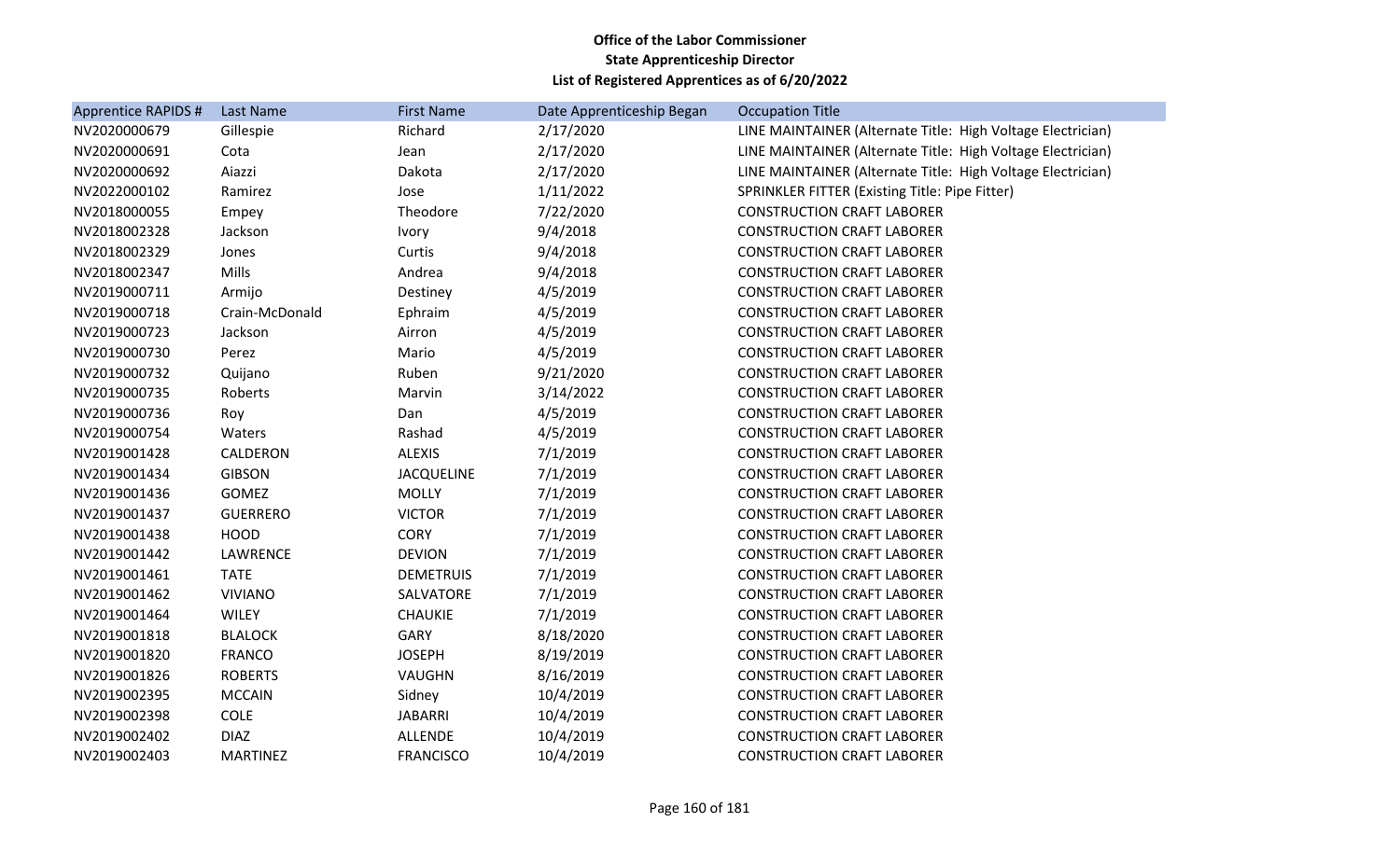| <b>Apprentice RAPIDS #</b> | Last Name        | <b>First Name</b>  | Date Apprenticeship Began | <b>Occupation Title</b>           |
|----------------------------|------------------|--------------------|---------------------------|-----------------------------------|
| NV2019002404               | LARIN VELASQUEZ  | <b>GIOVANNI</b>    | 10/4/2019                 | <b>CONSTRUCTION CRAFT LABORER</b> |
| NV2019002412               | <b>ALIDOU</b>    | ABDOU              | 10/4/2019                 | <b>CONSTRUCTION CRAFT LABORER</b> |
| NV2019002414               | ORTIZ ORDONEZ    | <b>JESUS</b>       | 10/4/2019                 | <b>CONSTRUCTION CRAFT LABORER</b> |
| NV2019002426               | <b>ROCHA</b>     | ANGEL              | 10/4/2019                 | <b>CONSTRUCTION CRAFT LABORER</b> |
| NV2020000418               | <b>HILTON</b>    | <b>RALPH</b>       | 3/3/2020                  | <b>CONSTRUCTION CRAFT LABORER</b> |
| NV2020000836               | <b>ALVAREZ</b>   | ALEJANDRO          | 6/12/2020                 | <b>CONSTRUCTION CRAFT LABORER</b> |
| NV2020000837               | ANDERSON         | <b>TOMMY</b>       | 6/12/2020                 | <b>CONSTRUCTION CRAFT LABORER</b> |
| NV2020000839               | <b>BURNS</b>     | NAJ'ZI             | 6/12/2020                 | <b>CONSTRUCTION CRAFT LABORER</b> |
| NV2020000840               | <b>COUNCIL</b>   | <b>ADRIAN</b>      | 6/12/2020                 | <b>CONSTRUCTION CRAFT LABORER</b> |
| NV2020000841               | <b>FLORES</b>    | <b>MAHILANI</b>    | 10/18/2021                | <b>CONSTRUCTION CRAFT LABORER</b> |
| NV2020000843               | <b>GARCIA</b>    | <b>JUSTIN</b>      | 6/12/2020                 | <b>CONSTRUCTION CRAFT LABORER</b> |
| NV2020000845               | <b>MENSCH</b>    | <b>NOLAN</b>       | 6/12/2020                 | <b>CONSTRUCTION CRAFT LABORER</b> |
| NV2020000846               | PEREZ            | <b>GILBERTO</b>    | 6/12/2020                 | <b>CONSTRUCTION CRAFT LABORER</b> |
| NV2020000848               | <b>SWEET</b>     | <b>MICHAEL</b>     | 6/12/2020                 | <b>CONSTRUCTION CRAFT LABORER</b> |
| NV2020000849               | <b>WILLIAMS</b>  | <b>VONTAE</b>      | 6/12/2020                 | <b>CONSTRUCTION CRAFT LABORER</b> |
| NV2021000070               | <b>ALCANTAR</b>  | <b>JULIO</b>       | 2/5/2021                  | <b>CONSTRUCTION CRAFT LABORER</b> |
| NV2021000071               | AMADOR-DIAZ      | <b>DAMION</b>      | 2/5/2021                  | <b>CONSTRUCTION CRAFT LABORER</b> |
| NV2021000072               | AMIAL            | <b>ANDRES</b>      | 2/5/2021                  | <b>CONSTRUCTION CRAFT LABORER</b> |
| NV2021000073               | <b>FLORES</b>    | <b>FRANCISCO</b>   | 2/5/2021                  | <b>CONSTRUCTION CRAFT LABORER</b> |
| NV2021000075               | <b>MERCADO</b>   | ABRAHAM            | 2/5/2021                  | <b>CONSTRUCTION CRAFT LABORER</b> |
| NV2021000076               | RAMIREZ          | <b>CHRISTOPHER</b> | 2/5/2021                  | <b>CONSTRUCTION CRAFT LABORER</b> |
| NV2021000394               | <b>BARGER</b>    | <b>ROBERT</b>      | 4/9/2021                  | <b>CONSTRUCTION CRAFT LABORER</b> |
| NV2021000396               | <b>CRESS</b>     | <b>KEVIN</b>       | 4/9/2021                  | <b>CONSTRUCTION CRAFT LABORER</b> |
| NV2021000397               | <b>GAMBLE II</b> | <b>REGINALD</b>    | 4/9/2021                  | <b>CONSTRUCTION CRAFT LABORER</b> |
| NV2021000400               | Hernandez        | Julian             | 4/9/2021                  | <b>CONSTRUCTION CRAFT LABORER</b> |
| NV2021000409               | <b>MARTINEZ</b>  | <b>RUBEN</b>       | 4/12/2021                 | <b>CONSTRUCTION CRAFT LABORER</b> |
| NV2021000410               | <b>ORTIZ</b>     | SANTIAGO           | 4/12/2021                 | <b>CONSTRUCTION CRAFT LABORER</b> |
| NV2021001179               | CAMARENA         | ALEJANDRO          | 8/6/2021                  | <b>CONSTRUCTION CRAFT LABORER</b> |
| NV2021001180               | <b>CAPLES</b>    | <b>CHRISTOPHER</b> | 8/6/2021                  | <b>CONSTRUCTION CRAFT LABORER</b> |
| NV2021001181               | <b>CHAVEZ</b>    | <b>CESAR</b>       | 8/6/2021                  | <b>CONSTRUCTION CRAFT LABORER</b> |
| NV2021001183               | <b>FAJARDO</b>   | <b>EDUARDO</b>     | 8/6/2021                  | <b>CONSTRUCTION CRAFT LABORER</b> |
| NV2021001184               | <b>HARKER</b>    | <b>NOAH</b>        | 8/6/2021                  | <b>CONSTRUCTION CRAFT LABORER</b> |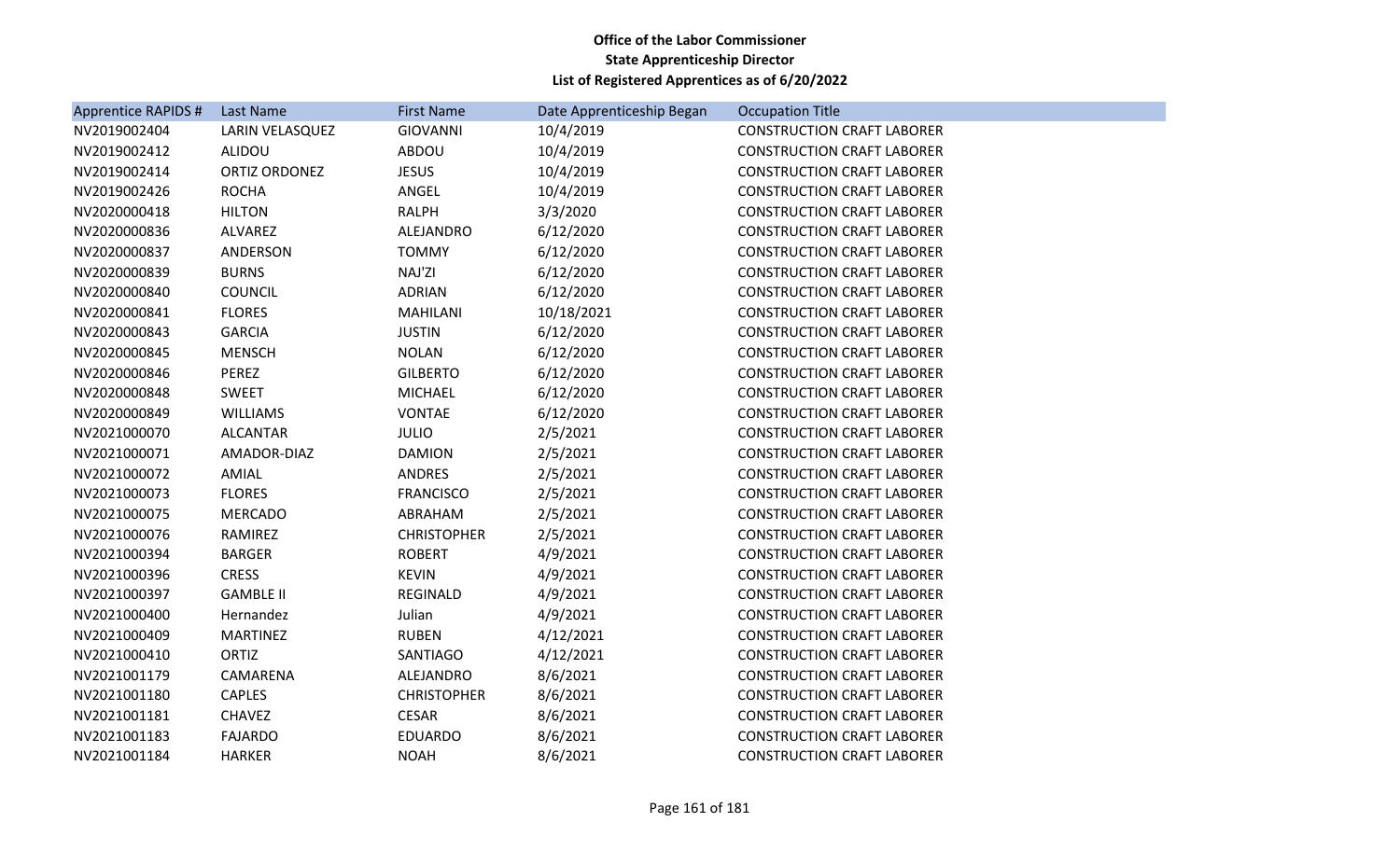| <b>Apprentice RAPIDS #</b> | Last Name               | <b>First Name</b>  | Date Apprenticeship Began | <b>Occupation Title</b>           |
|----------------------------|-------------------------|--------------------|---------------------------|-----------------------------------|
| NV2021001188               | <b>MERCADO</b>          | <b>FERNANDO</b>    | 8/6/2021                  | <b>CONSTRUCTION CRAFT LABORER</b> |
| NV2021001191               | <b>OTANEZ</b>           | <b>LUIS</b>        | 8/6/2021                  | <b>CONSTRUCTION CRAFT LABORER</b> |
| NV2021001192               | PHILOGENE               | <b>K'MAURIAN</b>   | 8/6/2021                  | <b>CONSTRUCTION CRAFT LABORER</b> |
| NV2021001193               | RAMIREZ                 | <b>FERNANDO</b>    | 8/6/2021                  | <b>CONSTRUCTION CRAFT LABORER</b> |
| NV2021001194               | <b>SHELTON</b>          | <b>STAN</b>        | 8/6/2021                  | <b>CONSTRUCTION CRAFT LABORER</b> |
| NV2021001309               | GONZALEZ                | <b>RICARDO</b>     | 8/30/2021                 | <b>CONSTRUCTION CRAFT LABORER</b> |
| NV2021001785               | VAUGHN                  | ANDREW             | 11/5/2021                 | <b>CONSTRUCTION CRAFT LABORER</b> |
| NV2021001824               | <b>RIOS</b>             | PEDRO              | 11/22/2021                | <b>CONSTRUCTION CRAFT LABORER</b> |
| NV2022000493               | <b>BARNHILL</b>         | <b>RYAN</b>        | 4/1/2022                  | <b>CONSTRUCTION CRAFT LABORER</b> |
| NV2022000495               | <b>BLEDSOE</b>          | <b>JEFFREY</b>     | 4/1/2022                  | <b>CONSTRUCTION CRAFT LABORER</b> |
| NV2022000496               | <b>BURKETT</b>          | ERIC               | 4/1/2022                  | <b>CONSTRUCTION CRAFT LABORER</b> |
| NV2022000498               | <b>CERON</b>            | EMMANUEL           | 4/1/2022                  | <b>CONSTRUCTION CRAFT LABORER</b> |
| NV2022000499               | <b>COOPER</b>           | <b>JAKHAI</b>      | 4/1/2022                  | <b>CONSTRUCTION CRAFT LABORER</b> |
| NV2022000500               | <b>CORNEJO</b>          | <b>DANIEL</b>      | 4/1/2022                  | <b>CONSTRUCTION CRAFT LABORER</b> |
| NV2022000501               | <b>FLORES</b>           | <b>OSVALDO</b>     | 4/1/2022                  | <b>CONSTRUCTION CRAFT LABORER</b> |
| NV2022000502               | FRANZ                   | <b>CHANCE</b>      | 4/1/2022                  | <b>CONSTRUCTION CRAFT LABORER</b> |
| NV2022000503               | <b>GARCIA</b>           | <b>EVERARDO</b>    | 4/1/2022                  | <b>CONSTRUCTION CRAFT LABORER</b> |
| NV2022000504               | <b>GAXIOLA</b>          | <b>ANTONIO</b>     | 4/1/2022                  | <b>CONSTRUCTION CRAFT LABORER</b> |
| NV2022000505               | <b>GIAMMANCO</b>        | <b>BENICIO</b>     | 4/1/2022                  | <b>CONSTRUCTION CRAFT LABORER</b> |
| NV2022000506               | GONZALEZ                | <b>EDUARDO</b>     | 4/1/2022                  | <b>CONSTRUCTION CRAFT LABORER</b> |
| NV2022000507               | <b>GRACIANO-MURILLO</b> | <b>EMILIO</b>      | 4/1/2022                  | <b>CONSTRUCTION CRAFT LABORER</b> |
| NV2022000508               | <b>HERRERA</b>          | JANE               | 4/1/2022                  | <b>CONSTRUCTION CRAFT LABORER</b> |
| NV2022000509               | <b>HINOJOS</b>          | ADRIANA            | 4/1/2022                  | <b>CONSTRUCTION CRAFT LABORER</b> |
| NV2022000510               | <b>HOLLAND</b>          | <b>CHRISTOPHER</b> | 4/1/2022                  | <b>CONSTRUCTION CRAFT LABORER</b> |
| NV2022000511               | <b>KNIGHT</b>           | <b>DAMIEN</b>      | 4/1/2022                  | <b>CONSTRUCTION CRAFT LABORER</b> |
| NV2022000512               | <b>LYTLE</b>            | <b>TREVOR</b>      | 4/1/2022                  | <b>CONSTRUCTION CRAFT LABORER</b> |
| NV2022000513               | <b>MARQUEZ</b>          | <b>ALEX</b>        | 4/1/2022                  | <b>CONSTRUCTION CRAFT LABORER</b> |
| NV2022000515               | <b>ORTEGA</b>           | SEBASTIAN          | 4/1/2022                  | <b>CONSTRUCTION CRAFT LABORER</b> |
| NV2022000516               | <b>PARRA</b>            | <b>ERICK</b>       | 4/1/2022                  | <b>CONSTRUCTION CRAFT LABORER</b> |
| NV2022000517               | RAMIREZ                 | <b>JULIAN</b>      | 4/1/2022                  | <b>CONSTRUCTION CRAFT LABORER</b> |
| NV2022000518               | <b>REYES</b>            | <b>DAVID</b>       | 4/1/2022                  | <b>CONSTRUCTION CRAFT LABORER</b> |
| NV2022000519               | <b>ROBLES</b>           | <b>THOMAS</b>      | 4/1/2022                  | <b>CONSTRUCTION CRAFT LABORER</b> |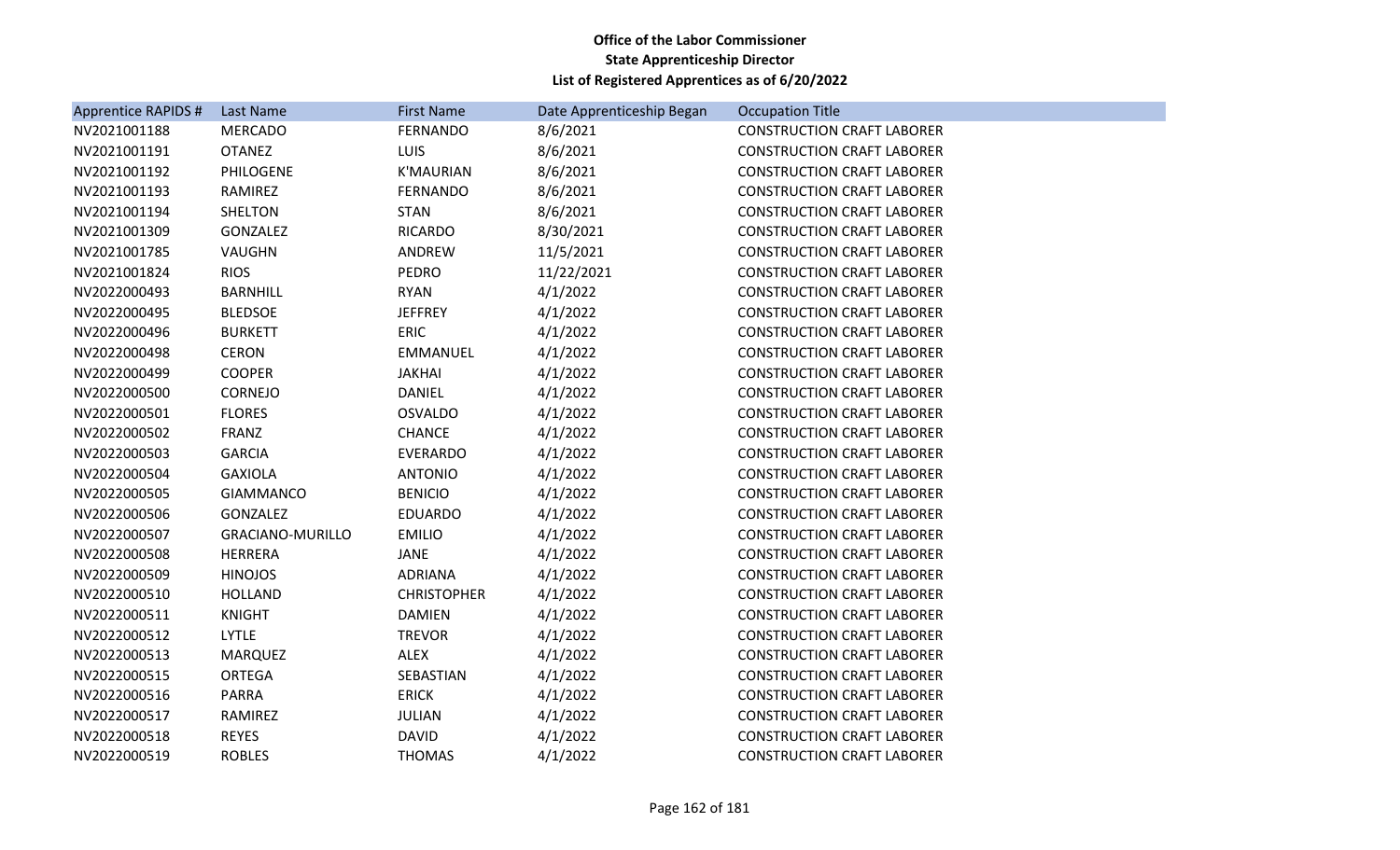| <b>Apprentice RAPIDS #</b> | Last Name       | <b>First Name</b> | Date Apprenticeship Began | <b>Occupation Title</b>           |
|----------------------------|-----------------|-------------------|---------------------------|-----------------------------------|
| NV2022000520               | <b>ROSALES</b>  | <b>IVAN</b>       | 4/1/2022                  | <b>CONSTRUCTION CRAFT LABORER</b> |
| NV2022000521               | SANDOVAL        | <b>ANTONIO</b>    | 4/1/2022                  | <b>CONSTRUCTION CRAFT LABORER</b> |
| NV2022000522               | SERRANO         | <b>MIGUEL</b>     | 4/1/2022                  | <b>CONSTRUCTION CRAFT LABORER</b> |
| NV2022000523               | SERRANO         | <b>OSCAR</b>      | 4/1/2022                  | <b>CONSTRUCTION CRAFT LABORER</b> |
| NV2022000524               | TIUMALU         | TULIFAU           | 4/1/2022                  | <b>CONSTRUCTION CRAFT LABORER</b> |
| NV2022000525               | <b>WILLIAMS</b> | <b>JONATHAN</b>   | 4/1/2022                  | <b>CONSTRUCTION CRAFT LABORER</b> |
| NV2022000526               | <b>WOOD</b>     | KEEYA             | 4/1/2022                  | <b>CONSTRUCTION CRAFT LABORER</b> |
| NV2022000563               | <b>RUDOLPH</b>  | <b>BRANDON</b>    | 4/1/2022                  | <b>CONSTRUCTION CRAFT LABORER</b> |
| NV17N033986                | SORIANO         | <b>GIANLAUREN</b> | 4/17/2017                 | <b>STATIONARY ENGINEER</b>        |
| NV2018000705               | Vogel           | Rex               | 3/12/2018                 | <b>STATIONARY ENGINEER</b>        |
| NV2018000960               | Smith           | Mary              | 4/18/2018                 | <b>STATIONARY ENGINEER</b>        |
| NV2018001499               | Moore           | Richard           | 7/25/2018                 | <b>STATIONARY ENGINEER</b>        |
| NV2018002117               | Lopez           | Daniel            | 8/16/2018                 | <b>STATIONARY ENGINEER</b>        |
| NV2018002118               | Kern            | Daniel            | 8/27/2018                 | <b>STATIONARY ENGINEER</b>        |
| NV2018002435               | Tasabia         | Angelene          | 8/29/2018                 | <b>STATIONARY ENGINEER</b>        |
| NV2018002436               | Metz            | Andrew            | 9/12/2018                 | <b>STATIONARY ENGINEER</b>        |
| NV2018002437               | <b>Brough</b>   | Larry             | 9/12/2018                 | <b>STATIONARY ENGINEER</b>        |
| NV2018002472               | McDonald        | Brandon           | 9/20/2018                 | <b>STATIONARY ENGINEER</b>        |
| NV2018002473               | Martin          | Charles           | 9/20/2018                 | <b>STATIONARY ENGINEER</b>        |
| NV2018002668               | Robertson       | Richard           | 10/15/2018                | <b>STATIONARY ENGINEER</b>        |
| NV2018002778               | Gunning         | Cody              | 10/24/2018                | <b>STATIONARY ENGINEER</b>        |
| NV2018002992               | Stiles Jr.      | Steven            | 11/20/2018                | <b>STATIONARY ENGINEER</b>        |
| NV2018002993               | Terry Jr.       | William           | 11/16/2018                | <b>STATIONARY ENGINEER</b>        |
| NV2019000421               | Derella         | Nicholas          | 1/23/2019                 | <b>STATIONARY ENGINEER</b>        |
| NV2019000422               | Daws            | Matthew           | 2/5/2019                  | <b>STATIONARY ENGINEER</b>        |
| NV2019000584               | Carlson         | Christin          | 3/11/2019                 | <b>STATIONARY ENGINEER</b>        |
| NV2019000716               | Haefner         | Dakoda            | 4/1/2019                  | <b>STATIONARY ENGINEER</b>        |
| NV2019000920               | Coughlin        | Damian            | 4/30/2019                 | <b>STATIONARY ENGINEER</b>        |
| NV2019000921               | Lawler          | Kurtis            | 4/30/2019                 | <b>STATIONARY ENGINEER</b>        |
| NV2019000922               | Januszkiewicz   | Arkadiusz         | 4/30/2019                 | <b>STATIONARY ENGINEER</b>        |
| NV2019000931               | Spaine          | Andrew            | 4/29/2019                 | <b>STATIONARY ENGINEER</b>        |
| NV2019000932               | Loderstedt      | Thomas            | 5/2/2019                  | <b>STATIONARY ENGINEER</b>        |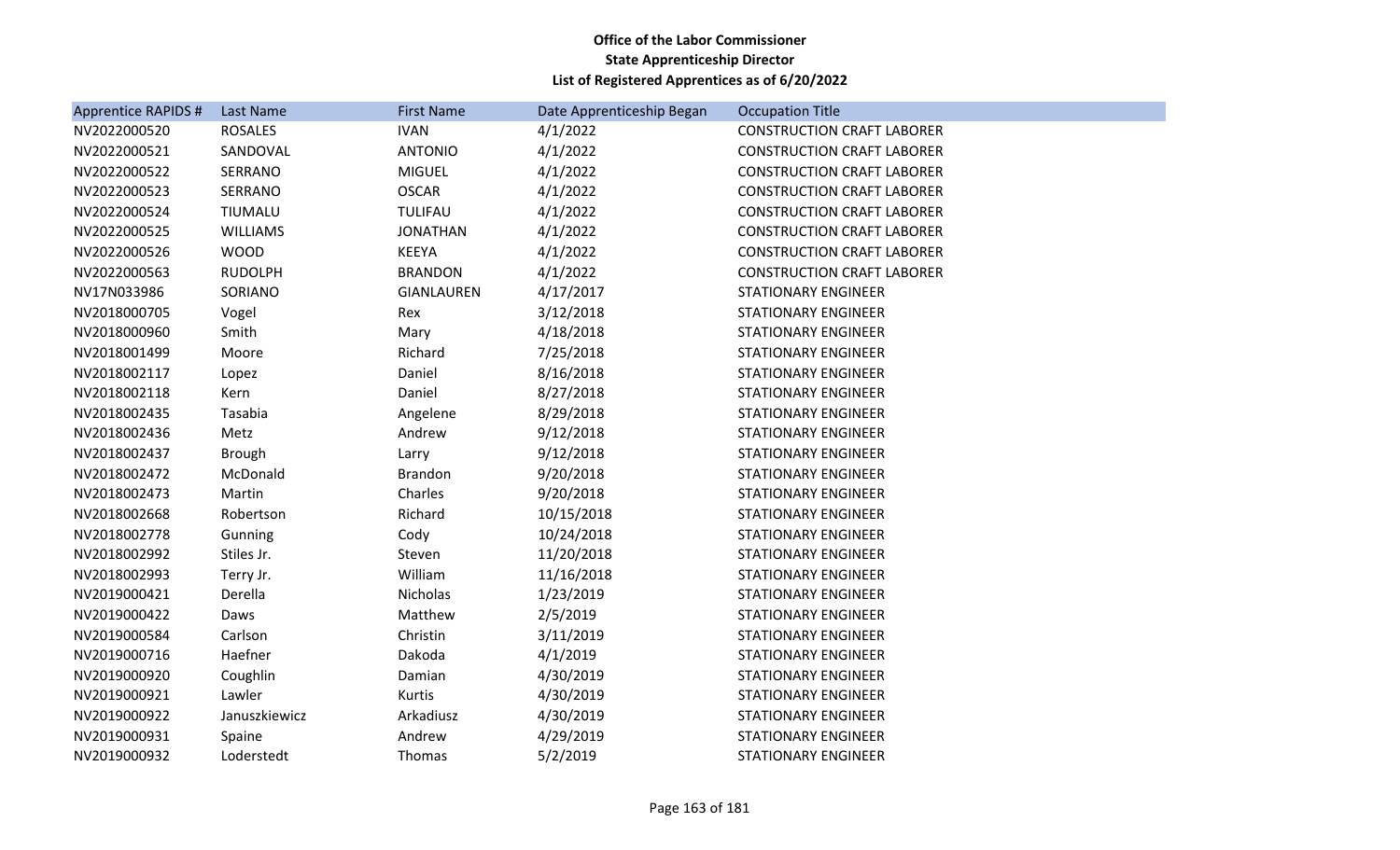| <b>Apprentice RAPIDS #</b> | Last Name          | <b>First Name</b> | Date Apprenticeship Began | <b>Occupation Title</b>    |
|----------------------------|--------------------|-------------------|---------------------------|----------------------------|
| NV2019001024               | Melvin             | Cameron           | 5/6/2019                  | <b>STATIONARY ENGINEER</b> |
| NV2019001222               | Chesna             | Alexander         | 5/29/2019                 | <b>STATIONARY ENGINEER</b> |
| NV2019001523               | Stone              | <b>Brennan</b>    | 6/26/2019                 | <b>STATIONARY ENGINEER</b> |
| NV2019001524               | Phung              | Hung              | 7/3/2019                  | <b>STATIONARY ENGINEER</b> |
| NV2019001695               | Coleman            | David             | 7/23/2019                 | <b>STATIONARY ENGINEER</b> |
| NV2019001708               | Hahn               | Diamond           | 7/29/2019                 | <b>STATIONARY ENGINEER</b> |
| NV2019001709               | Rogers             | Christian         | 7/25/2019                 | <b>STATIONARY ENGINEER</b> |
| NV2019001711               | Tinajero           | Fernando          | 7/23/2019                 | <b>STATIONARY ENGINEER</b> |
| NV2019001852               | Lambert            | Andrew            | 8/19/2019                 | <b>STATIONARY ENGINEER</b> |
| NV2019002230               | Frazier            | Jenifer           | 9/10/2019                 | <b>STATIONARY ENGINEER</b> |
| NV2019002431               | <b>Barnes</b>      | Bryan             | 9/25/2019                 | <b>STATIONARY ENGINEER</b> |
| NV2019002433               | Weiland            | Tommy             | 10/2/2019                 | <b>STATIONARY ENGINEER</b> |
| NV2019002603               | <b>Braithwaite</b> | James             | 11/6/2019                 | <b>STATIONARY ENGINEER</b> |
| NV2020000029               | <b>Vice</b>        | Norman            | 12/17/2019                | <b>STATIONARY ENGINEER</b> |
| NV2020000211               | Rowley             | Clinton           | 1/24/2020                 | <b>STATIONARY ENGINEER</b> |
| NV2020000374               | McTeir             | Ryan              | 1/15/2020                 | <b>STATIONARY ENGINEER</b> |
| NV2020000408               | Alexander          | Johnny            | 2/24/2020                 | <b>STATIONARY ENGINEER</b> |
| NV2020000478               | Takas              | Emma Lee          | 3/16/2020                 | <b>STATIONARY ENGINEER</b> |
| NV2020000479               | Gray               | Robbins           | 3/10/2020                 | <b>STATIONARY ENGINEER</b> |
| NV2021000783               | Plascencia         | <b>EM Joaquin</b> | 2/1/2021                  | <b>STATIONARY ENGINEER</b> |
| NV2021000810               | Prior              | Andrew            | 2/1/2021                  | <b>STATIONARY ENGINEER</b> |
| NV2021000940               | Gray               | Robbins           | 7/5/2021                  | <b>STATIONARY ENGINEER</b> |
| NV2021000941               | Slote              | William           | 7/14/2021                 | <b>STATIONARY ENGINEER</b> |
| NV2021000942               | Cabrera            | Miguel            | 7/5/2021                  | <b>STATIONARY ENGINEER</b> |
| NV2021001227               | Brown              | Keith             | 7/28/2021                 | <b>STATIONARY ENGINEER</b> |
| NV2021001228               | Masters            | Jesse             | 8/12/2021                 | <b>STATIONARY ENGINEER</b> |
| NV2021001330               | Vavra              | Mitchell          | 8/16/2021                 | <b>STATIONARY ENGINEER</b> |
| NV2021001331               | Pederson           | Matthew           | 9/2/2021                  | <b>STATIONARY ENGINEER</b> |
| NV2021001332               | Medeck             | Tyler             | 9/2/2021                  | <b>STATIONARY ENGINEER</b> |
| NV2021001333               | Fuller             | Melissa           | 9/2/2021                  | <b>STATIONARY ENGINEER</b> |
| NV2021001434               | Roelf              | Michael           | 9/7/2021                  | <b>STATIONARY ENGINEER</b> |
| NV2021001661               | pierson            | Spencer           | 8/25/2021                 | <b>STATIONARY ENGINEER</b> |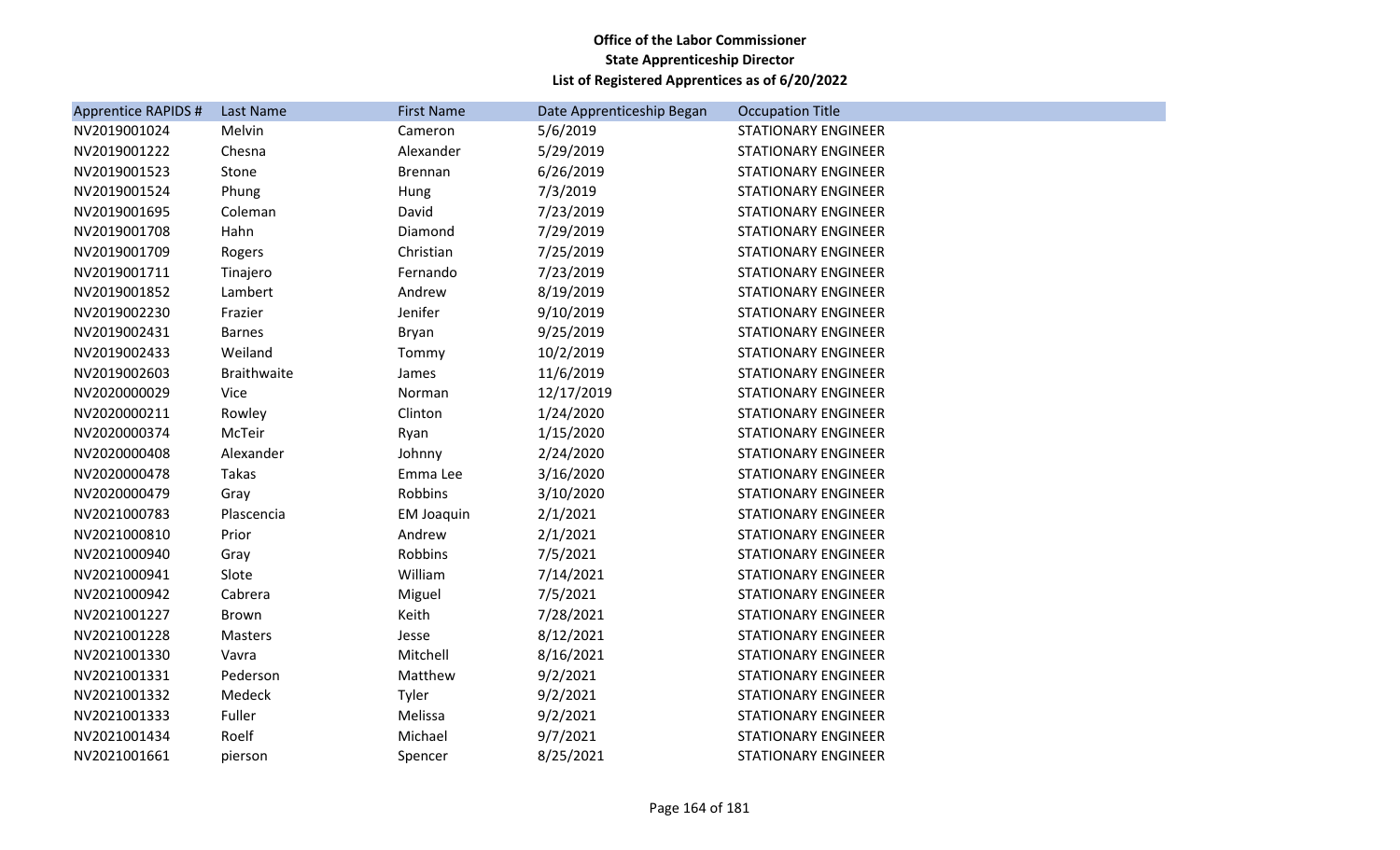| <b>Apprentice RAPIDS #</b> | Last Name       | <b>First Name</b> | Date Apprenticeship Began | <b>Occupation Title</b>    |
|----------------------------|-----------------|-------------------|---------------------------|----------------------------|
| NV2021001682               | Verso           | Angelo            | 10/18/2021                | <b>STATIONARY ENGINEER</b> |
| NV2021001684               | Pedraza         | Armando           | 10/11/2021                | <b>STATIONARY ENGINEER</b> |
| NV2021001688               | Ambrose         | Joshua            | 10/19/2021                | <b>STATIONARY ENGINEER</b> |
| NV2021001783               | Lopez           | Ernest            | 11/3/2021                 | <b>STATIONARY ENGINEER</b> |
| NV2021001784               | Dillan          | Urias             | 11/3/2021                 | <b>STATIONARY ENGINEER</b> |
| NV2022000047               | Norrbom         | Daryl             | 1/1/2022                  | <b>STATIONARY ENGINEER</b> |
| NV2022000048               | Hamilton        | Jerald            | 12/8/2021                 | <b>STATIONARY ENGINEER</b> |
| NV2022000049               | Jackson         | Jacob             | 12/21/2021                | <b>STATIONARY ENGINEER</b> |
| NV2022000053               | Cicconi         | Nikola            | 12/8/2021                 | <b>STATIONARY ENGINEER</b> |
| NV2022000341               | Croft           | Jeffrey           | 2/21/2022                 | <b>STATIONARY ENGINEER</b> |
| NV2022000342               | Favela          | Jorge             | 3/3/2022                  | <b>STATIONARY ENGINEER</b> |
| NV2022000390               | Rowe            | Jamie             | 3/8/2022                  | <b>STATIONARY ENGINEER</b> |
| NV2022000429               | Wiley           | Christopher       | 2/16/2022                 | <b>STATIONARY ENGINEER</b> |
| NV2022000576               | Poirer          | Dennis            | 3/30/2022                 | <b>STATIONARY ENGINEER</b> |
| NV2022000577               | Dunnavant       | Benjamin          | 4/11/2022                 | <b>STATIONARY ENGINEER</b> |
| NV2022000578               | Kaolelopono     | Ronald            | 4/12/2022                 | STATIONARY ENGINEER        |
| NV2022000809               | Chavez-Sandoval | Jose              | 5/2/2022                  | <b>STATIONARY ENGINEER</b> |
| NV2022000658               | Dozier-Chester  | Shawndreka        | 4/18/2022                 | Cook                       |
| NV2018000081               | <b>Byler</b>    | John              | 10/2/2017                 | PIPE FITTER (Construction) |
| NV2018000082               | Rippe           | Jimmy             | 9/27/2017                 | PIPE FITTER (Construction) |
| NV2018000219               | Roberts         | William           | 10/30/2017                | PIPE FITTER (Construction) |
| NV2018000316               | DeBruno         | Tyler             | 10/24/2017                | PIPE FITTER (Construction) |
| NV2018000469               | Rolfe           | Randee            | 1/17/2018                 | PIPE FITTER (Construction) |
| NV2018000912               | Duran           | Francisco         | 4/2/2018                  | PIPE FITTER (Construction) |
| NV2018002349               | Adams           | Randahl           | 8/20/2018                 | PIPE FITTER (Construction) |
| NV2018002350               | Frano           | Tanner            | 8/1/2018                  | PIPE FITTER (Construction) |
| NV2018002352               | Kohberger       | Scott             | 8/6/2018                  | PIPE FITTER (Construction) |
| NV2018002512               | Rains           | Travis            | 8/29/2018                 | PIPE FITTER (Construction) |
| NV2019000595               | Boh             | Tyler             | 2/27/2019                 | PIPE FITTER (Construction) |
| NV2019000596               | Anderson        | Bryan             | 10/29/2018                | PIPE FITTER (Construction) |
| NV2019000598               | Duncan          | Daniel            | 12/10/2018                | PIPE FITTER (Construction) |
| NV2019000645               | Soto-Ramirez    | <b>Bryan</b>      | 2/20/2019                 | PIPE FITTER (Construction) |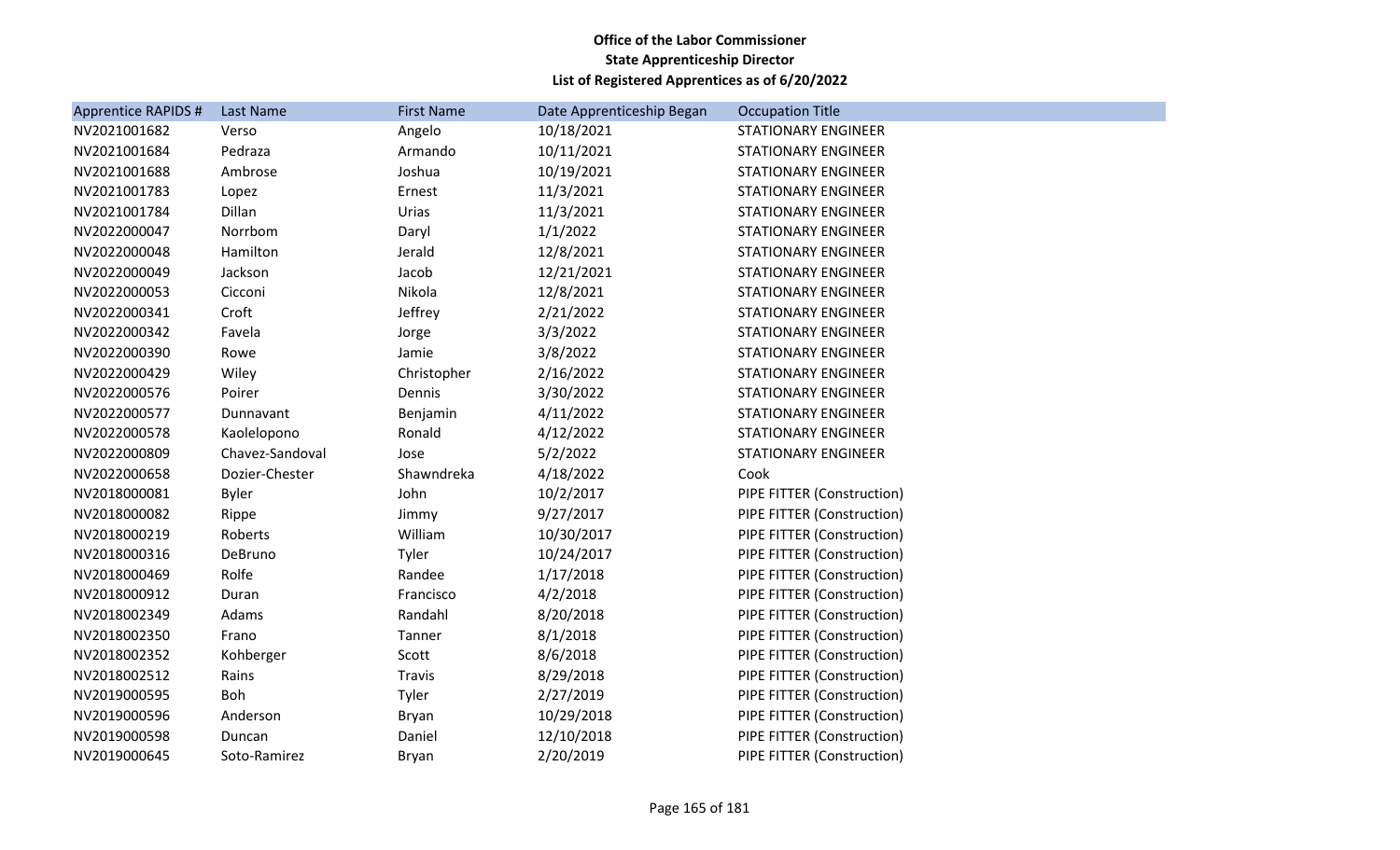| <b>Apprentice RAPIDS #</b> | Last Name        | <b>First Name</b> | Date Apprenticeship Began | <b>Occupation Title</b>    |
|----------------------------|------------------|-------------------|---------------------------|----------------------------|
| NV2019000650               | <b>Briddell</b>  | Shamoia           | 2/20/2019                 | PIPE FITTER (Construction) |
| NV2019000651               | Alexander        | Michael           | 2/20/2019                 | PIPE FITTER (Construction) |
| NV2019000652               | Aguilar          | Zackary           | 2/20/2019                 | PIPE FITTER (Construction) |
| NV2019000653               | Melvin           | Johnnie           | 2/20/2019                 | PIPE FITTER (Construction) |
| NV2019000655               | Silva            | Matthew           | 2/20/2019                 | PIPE FITTER (Construction) |
| NV2019000660               | Wiley            | Dylan             | 2/20/2019                 | PIPE FITTER (Construction) |
| NV2019000930               | Long             | Jerome            | 4/15/2019                 | PIPE FITTER (Construction) |
| NV2019001040               | Foster           | Rico              | 5/8/2019                  | PIPE FITTER (Construction) |
| NV2019001146               | Rusin            | Robert            | 5/3/2019                  | PIPE FITTER (Construction) |
| NV2019001157               | Chapman          | Christopher       | 6/3/2019                  | PIPE FITTER (Construction) |
| NV2019001191               | Davis            | Kelly             | 6/7/2019                  | PIPE FITTER (Construction) |
| NV2019001221               | Hernandez        | Nicholas          | 5/3/2019                  | PIPE FITTER (Construction) |
| NV2019001223               | Rodriguez        | Alejandro         | 5/20/2019                 | PIPE FITTER (Construction) |
| NV2019001324               | Peacha           | Evrin             | 5/6/2019                  | PIPE FITTER (Construction) |
| NV2019001350               | Alvarez          | Chace             | 6/20/2019                 | PIPE FITTER (Construction) |
| NV2019001386               | Fredericks       | Brandon           | 6/13/2019                 | PIPE FITTER (Construction) |
| NV2019001472               | Dicanio          | Joseph            | 7/2/2019                  | PIPE FITTER (Construction) |
| NV2019001500               | Bromley-Makowski | Alfred            | 6/13/2019                 | PIPE FITTER (Construction) |
| NV2019001638               | Razo             | Angel             | 7/16/2019                 | PIPE FITTER (Construction) |
| NV2019001715               | Franklin         | David             | 8/1/2019                  | PIPE FITTER (Construction) |
| NV2019001726               | Suazo            | Ricardo           | 8/5/2019                  | PIPE FITTER (Construction) |
| NV2019001757               | Scollard         | Jeremy            | 8/6/2019                  | PIPE FITTER (Construction) |
| NV2019001785               | Wagner           | Robert            | 8/14/2019                 | PIPE FITTER (Construction) |
| NV2019001858               | DePauw           | William           | 7/25/2019                 | PIPE FITTER (Construction) |
| NV2019001860               | Richey           | Joseph            | 8/21/2019                 | PIPE FITTER (Construction) |
| NV2019002192               | Fernandez-Madrid | Fernando          | 8/30/2019                 | PIPE FITTER (Construction) |
| NV2019002246               | Posada           | Rolando           | 9/9/2019                  | PIPE FITTER (Construction) |
| NV2019002477               | Rae              | Christopher       | 9/19/2019                 | PIPE FITTER (Construction) |
| NV2019002505               | Redington        | <b>Brian</b>      | 10/11/2019                | PIPE FITTER (Construction) |
| NV2019002610               | Deweerd          | Shane             | 11/4/2019                 | PIPE FITTER (Construction) |
| NV2019002628               | Carolina         | Dewayne           | 11/5/2019                 | PIPE FITTER (Construction) |
| NV2019002683               | Paulson          | Nathaniel         | 11/15/2019                | PIPE FITTER (Construction) |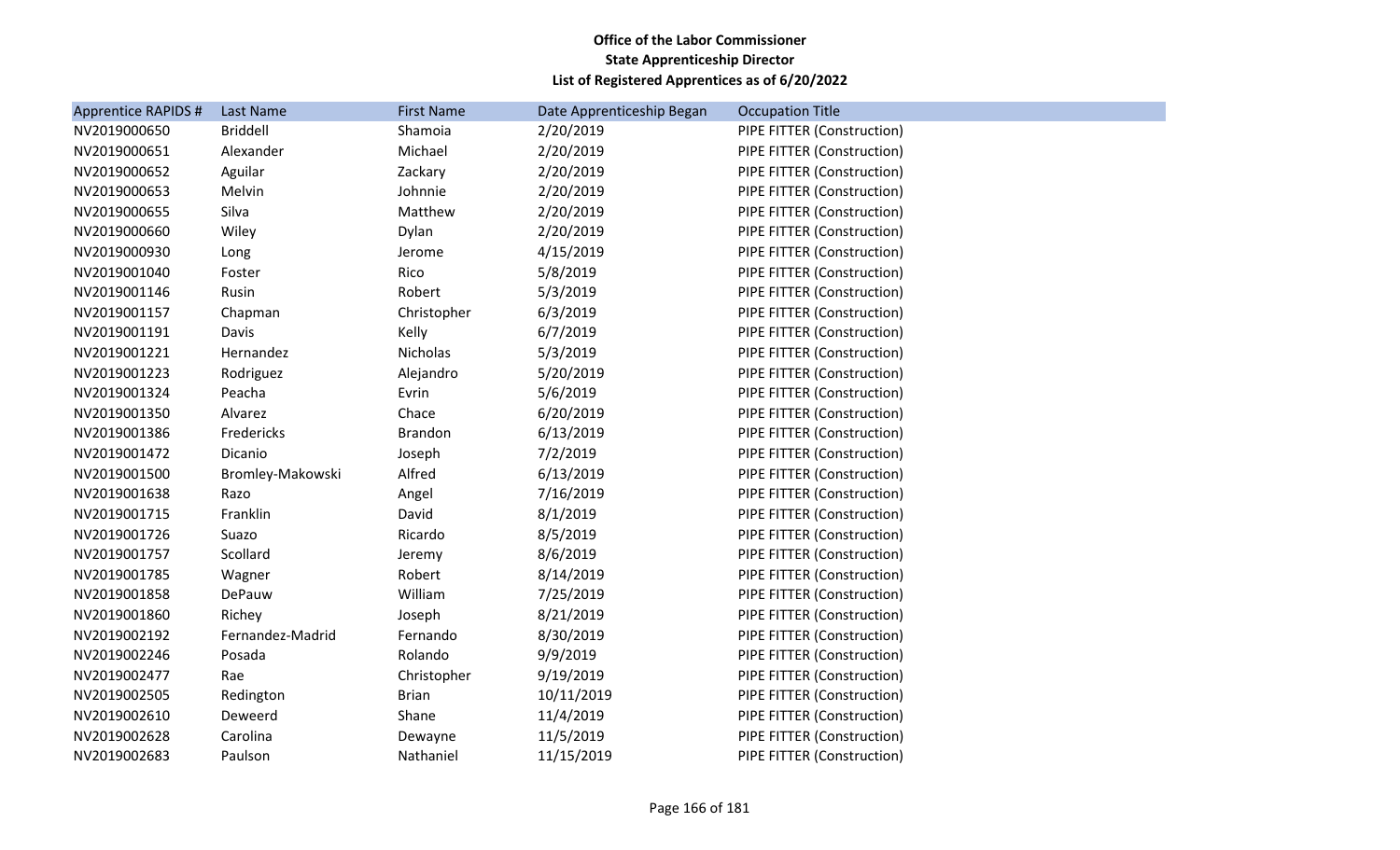| <b>Apprentice RAPIDS #</b> | Last Name         | <b>First Name</b> | Date Apprenticeship Began | <b>Occupation Title</b>    |
|----------------------------|-------------------|-------------------|---------------------------|----------------------------|
| NV2019002762               | Ingersoll         | Dane              | 10/11/2019                | PIPE FITTER (Construction) |
| NV2019002785               | Martinez-Franco   | Joel              | 12/4/2019                 | PIPE FITTER (Construction) |
| NV2019002851               | Darr              | Paul              | 11/11/2019                | PIPE FITTER (Construction) |
| NV2019002903               | Chaires           | Stephen           | 12/12/2019                | PIPE FITTER (Construction) |
| NV2019002904               | Hernandez-Reynoza | Eduardo           | 12/18/2019                | PIPE FITTER (Construction) |
| NV2019002970               | Muffley           | Charles           | 12/19/2019                | PIPE FITTER (Construction) |
| NV2020000439               | Griman            | Damon             | 2/13/2020                 | PIPE FITTER (Construction) |
| NV2020000442               | Garay             | Christian         | 3/6/2020                  | PIPE FITTER (Construction) |
| NV2020000443               | Perez Aguirre     | Diego             | 3/6/2020                  | PIPE FITTER (Construction) |
| NV2020000444               | Herrera           | Jose              | 3/6/2020                  | PIPE FITTER (Construction) |
| NV2020000543               | Martinez          | Lorenzo           | 3/23/2020                 | PIPE FITTER (Construction) |
| NV2020000544               | Rowland           | Scott             | 3/23/2020                 | PIPE FITTER (Construction) |
| NV2020000605               | Mercado           | Gerardo           | 4/14/2020                 | PIPE FITTER (Construction) |
| NV2020000656               | Stapleton         | Brycen            | 3/24/2020                 | PIPE FITTER (Construction) |
| NV2020000759               | Hamlin            | Austin            | 5/11/2020                 | PIPE FITTER (Construction) |
| NV2020000772               | Ortega            | Joel              | 6/1/2020                  | PIPE FITTER (Construction) |
| NV2020000940               | Kincheloe         | Tyler             | 6/8/2020                  | PIPE FITTER (Construction) |
| NV2020001014               | Polon             | Travis            | 6/22/2020                 | PIPE FITTER (Construction) |
| NV2020001038               | Lipkin            | Dylan             | 6/1/2020                  | PIPE FITTER (Construction) |
| NV2020001296               | Morrow            | Luke              | 8/6/2020                  | PIPE FITTER (Construction) |
| NV2020001329               | Milk              | Preston           | 8/6/2020                  | PIPE FITTER (Construction) |
| NV2020001387               | Mason             | Kyle              | 8/27/2020                 | PIPE FITTER (Construction) |
| NV2020001513               | Sutherland        | Thomas            | 9/30/2020                 | PIPE FITTER (Construction) |
| NV2020001578               | Mora Orozco       | Julio             | 10/19/2020                | PIPE FITTER (Construction) |
| NV2020001588               | Pacada            | Polani            | 10/22/2020                | PIPE FITTER (Construction) |
| NV2020001589               | Spendlove         | Ryan              | 10/22/2020                | PIPE FITTER (Construction) |
| NV2020001593               | Fredericks        | Billy             | 10/20/2020                | PIPE FITTER (Construction) |
| NV2020001805               | Van Dover         | Antony            | 12/4/2020                 | PIPE FITTER (Construction) |
| NV2021000050               | Cross             | Tristan           | 1/14/2021                 | PIPE FITTER (Construction) |
| NV2021000051               | Paredes-Serna     | Miguel            | 1/14/2021                 | PIPE FITTER (Construction) |
| NV2021000058               | Duarte            | Gilbert           | 1/22/2021                 | PIPE FITTER (Construction) |
| NV2021000267               | Honea             | <b>Brody</b>      | 3/15/2021                 | PIPE FITTER (Construction) |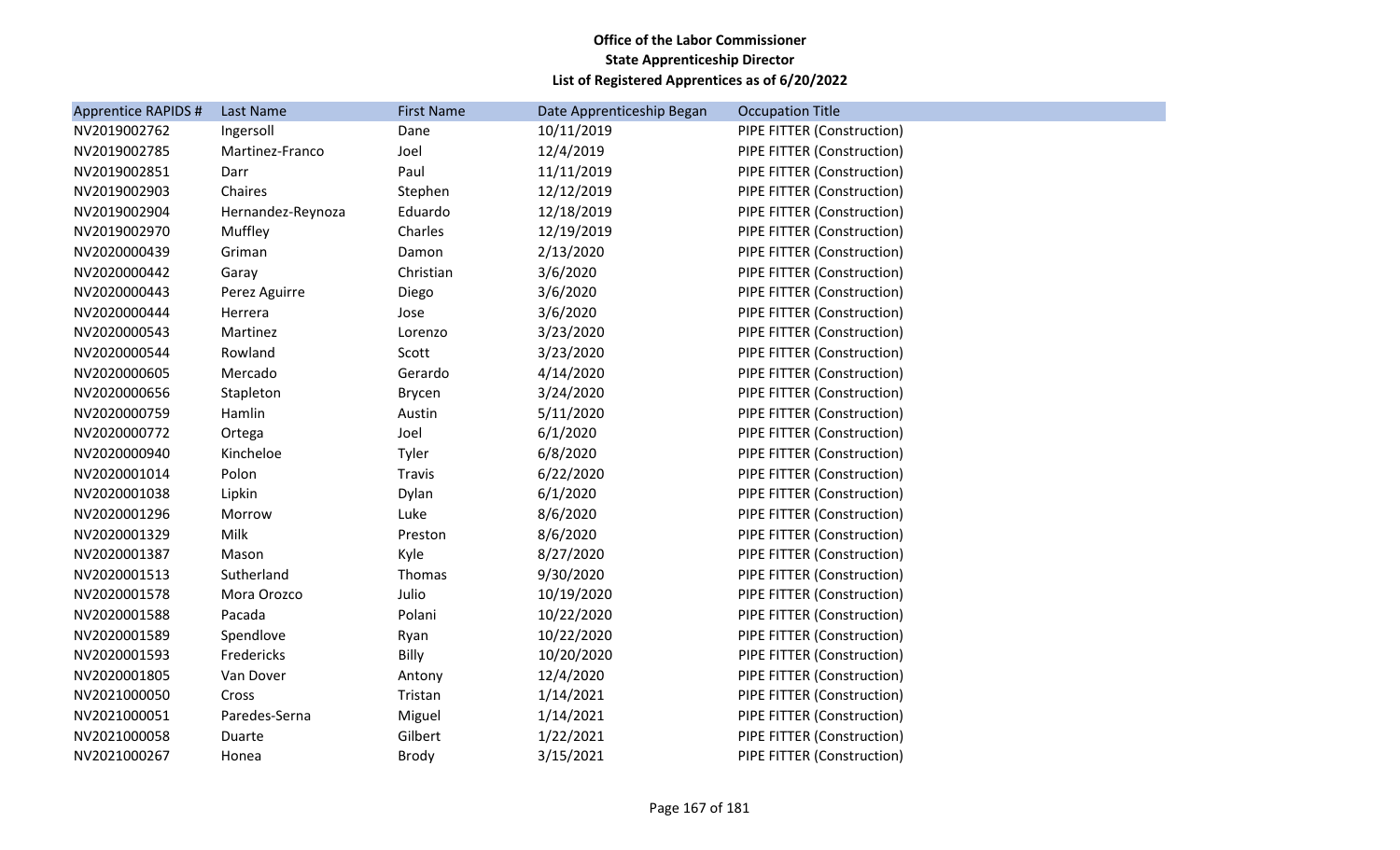| <b>Apprentice RAPIDS #</b> | Last Name           | <b>First Name</b> | Date Apprenticeship Began | <b>Occupation Title</b>    |
|----------------------------|---------------------|-------------------|---------------------------|----------------------------|
| NV2021000422               | <b>Betts</b>        | Michael           | 4/12/2021                 | PIPE FITTER (Construction) |
| NV2021000688               | Roe                 | Andrew            | 4/22/2021                 | PIPE FITTER (Construction) |
| NV2021000702               | Rataski             | Jonathan          | 6/1/2021                  | PIPE FITTER (Construction) |
| NV2021000753               | Montano             | Christopher       | 6/8/2021                  | PIPE FITTER (Construction) |
| NV2021000917               | Wainwright          | Nathan            | 6/30/2021                 | PIPE FITTER (Construction) |
| NV2021001264               | Mai'Lealo           | Tufa              | 8/19/2021                 | PIPE FITTER (Construction) |
| NV2021001557               | Chapman             | Cody              | 9/21/2021                 | PIPE FITTER (Construction) |
| NV2021001883               | Gomez               | Noah              | 10/18/2021                | PIPE FITTER (Construction) |
| NV2021001933               | Stewart             | Kenneth           | 11/7/2021                 | PIPE FITTER (Construction) |
| NV2021001939               | Cappellett          | Jacob             | 12/13/2021                | PIPE FITTER (Construction) |
| NV2021001940               | Medeiros            | Seth              | 12/6/2021                 | PIPE FITTER (Construction) |
| NV2021001941               | Newton              | Sidney            | 12/13/2021                | PIPE FITTER (Construction) |
| NV2022000004               | Spitzer             | Troy              | 12/20/2021                | PIPE FITTER (Construction) |
| NV2022000101               | Sandoval Villaneda  | Adolfo            | 1/21/2022                 | PIPE FITTER (Construction) |
| NV2022000126               | Harmon              | Asher             | 12/20/2021                | PIPE FITTER (Construction) |
| NV2022000133               | White               | <b>Brady</b>      | 1/21/2022                 | PIPE FITTER (Construction) |
| NV2022000134               | Van Diest           | Nelson            | 1/26/2022                 | PIPE FITTER (Construction) |
| NV2022000135               | Paz Henriquez       | Marlon            | 1/26/2022                 | PIPE FITTER (Construction) |
| NV2022000156               | Squillante          | Chaz              | 2/14/2022                 | PIPE FITTER (Construction) |
| NV2022000240               | Goree               | Ryan              | 2/18/2022                 | PIPE FITTER (Construction) |
| NV2022000313               | Deperte             | Justice           | 2/7/2022                  | PIPE FITTER (Construction) |
| NV2022000314               | Christian           | <b>Brandon</b>    | 2/28/2022                 | PIPE FITTER (Construction) |
| NV2022000315               | Villasenor-Alvarado | Fernando          | 2/28/2022                 | PIPE FITTER (Construction) |
| NV2022000555               | Miles               | <b>Brett</b>      | 2/22/2022                 | PIPE FITTER (Construction) |
| NV2022000556               | Ricca               | Edward            | 3/28/2022                 | PIPE FITTER (Construction) |
| NV2022000626               | Nunez               | Jeremy            | 3/28/2022                 | PIPE FITTER (Construction) |
| NV2022000627               | Rataski             | Joseph            | 4/4/2022                  | PIPE FITTER (Construction) |
| NV2022000629               | Taylor              | <b>Brandon</b>    | 3/28/2022                 | PIPE FITTER (Construction) |
| NV2022000640               | Pantazis            | <b>Brennan</b>    | 3/8/2022                  | PIPE FITTER (Construction) |
| NV2022000796               | Gutierrez           | Giovanni          | 3/30/2022                 | PIPE FITTER (Construction) |
| NV2022000797               | Palmquist           | Ryan              | 5/9/2022                  | PIPE FITTER (Construction) |
| NV2022000798               | Frey                | Joel              | 5/9/2022                  | PIPE FITTER (Construction) |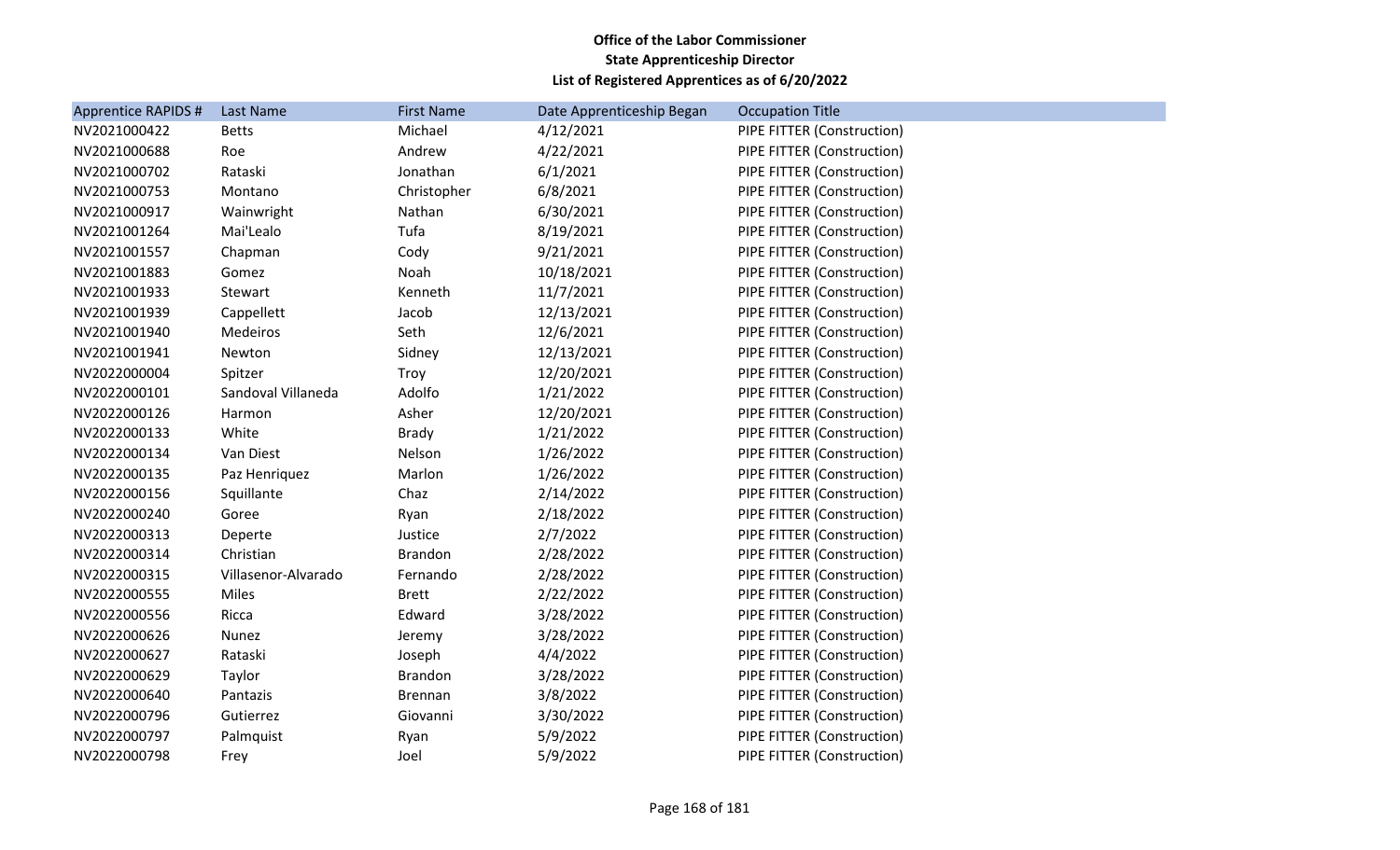| <b>Apprentice RAPIDS #</b> | Last Name       | <b>First Name</b> | Date Apprenticeship Began | <b>Occupation Title</b>    |
|----------------------------|-----------------|-------------------|---------------------------|----------------------------|
| NV2022000806               | Nixon           | Kyle              | 3/21/2022                 | PIPE FITTER (Construction) |
| NV2022000825               | <b>Birchall</b> | Dawson            | 4/5/2022                  | PIPE FITTER (Construction) |
| NV2022000839               | Wrobel          | Raymond           | 5/5/2022                  | PIPE FITTER (Construction) |
| NV2022000864               | Mingle          | Tyler             | 5/17/2022                 | PIPE FITTER (Construction) |
| NV2022000865               | Stimpson        | Spencer           | 5/24/2022                 | PIPE FITTER (Construction) |
| NV2022000866               | Molinares       | Jessica           | 5/16/2022                 | PIPE FITTER (Construction) |
| NV2022000891               | Sutton          | Anthony           | 5/23/2022                 | PIPE FITTER (Construction) |
| NV2022000892               | Mudd            | Thomas            | 5/10/2022                 | PIPE FITTER (Construction) |
| NV2022000992               | Santana         | Edwin             | 6/6/2022                  | PIPE FITTER (Construction) |
| NV2022001034               | Griman          | Darik             | 5/31/2022                 | PIPE FITTER (Construction) |
| NV2022001035               | Wireman         | Darran            | 5/31/2022                 | PIPE FITTER (Construction) |
| NV2018000780               | Mannion         | Gregory           | 3/20/2018                 | DECORATOR (Any Ind)        |
| NV2018001268               | Akins           | Kenneth           | 7/2/2018                  | <b>DECORATOR (Any Ind)</b> |
| NV2018001291               | Kephart         | Danielle          | 7/2/2018                  | DECORATOR (Any Ind)        |
| NV2018001305               | Salgado         | Giovann           | 7/2/2018                  | <b>DECORATOR (Any Ind)</b> |
| NV2018002367               | Gest            | Ashley            | 9/4/2018                  | <b>DECORATOR (Any Ind)</b> |
| NV2018002369               | Giannini        | Rhonda            | 9/4/2018                  | <b>DECORATOR (Any Ind)</b> |
| NV2018002398               | Ruvalcaba       | Albert            | 9/4/2018                  | DECORATOR (Any Ind)        |
| NV2018002407               | Trongtruk       | Joeto             | 9/4/2018                  | DECORATOR (Any Ind)        |
| NV2018002944               | <b>Broglia</b>  | Reis              | 11/27/2018                | <b>DECORATOR (Any Ind)</b> |
| NV2018002981               | Stanovich       | Michael           | 11/27/2018                | DECORATOR (Any Ind)        |
| NV2019001627               | Delgado         | Maireni           | 7/16/2019                 | <b>DECORATOR (Any Ind)</b> |
| NV2019001628               | Dickey          | <b>Brian</b>      | 7/16/2019                 | DECORATOR (Any Ind)        |
| NV2019001629               | Dziemieszko     | Adrienne          | 7/16/2019                 | <b>DECORATOR (Any Ind)</b> |
| NV2019001630               | Gittoes-Singh   | Shandra           | 7/16/2019                 | DECORATOR (Any Ind)        |
| NV2019001631               | Gomez           | Mauro             | 7/16/2019                 | <b>DECORATOR (Any Ind)</b> |
| NV2019001665               | Paddock         | Jennifer          | 7/16/2019                 | DECORATOR (Any Ind)        |
| NV2019001671               | Thomas          | Ternillia         | 7/16/2019                 | <b>DECORATOR (Any Ind)</b> |
| NV2019001673               | Williams        | Mark              | 7/16/2019                 | DECORATOR (Any Ind)        |
| NV2019002707               | Archibald       | Michelle          | 11/21/2019                | <b>DECORATOR (Any Ind)</b> |
| NV2019002710               | Clark           | Michael           | 11/21/2019                | <b>DECORATOR (Any Ind)</b> |
| NV2019002711               | Connelly        | Kelli             | 11/21/2019                | <b>DECORATOR (Any Ind)</b> |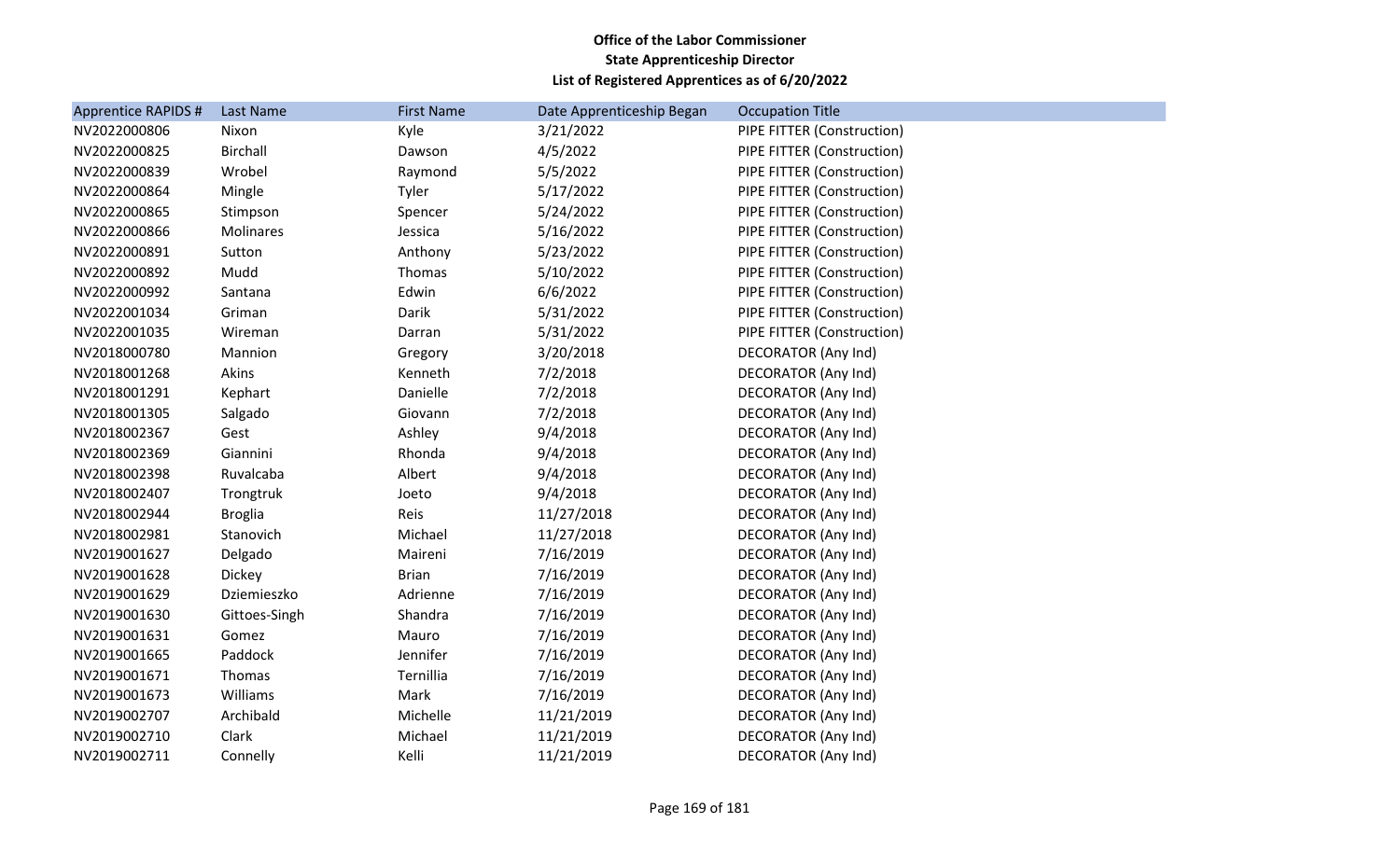| Apprentice RAPIDS # | Last Name      | <b>First Name</b> | Date Apprenticeship Began | <b>Occupation Title</b>    |
|---------------------|----------------|-------------------|---------------------------|----------------------------|
| NV2019002712        | Corral         | Gabriel           | 11/21/2019                | DECORATOR (Any Ind)        |
| NV2019002714        | Faaleava       | Andrew            | 11/21/2019                | DECORATOR (Any Ind)        |
| NV2019002715        | Fink           | Michael           | 11/21/2019                | <b>DECORATOR (Any Ind)</b> |
| NV2019002716        | Fisher         | <b>Brian</b>      | 11/21/2019                | <b>DECORATOR (Any Ind)</b> |
| NV2019002717        | Foust          | Thomas            | 11/21/2019                | DECORATOR (Any Ind)        |
| NV2019002720        | Helper         | Maria             | 11/21/2019                | <b>DECORATOR (Any Ind)</b> |
| NV2019002723        | Koozmitch      | William           | 11/21/2019                | <b>DECORATOR (Any Ind)</b> |
| NV2019002724        | Lappe          | Troy              | 11/21/2019                | DECORATOR (Any Ind)        |
| NV2019002726        | Lund           | Elizabeth         | 11/21/2019                | DECORATOR (Any Ind)        |
| NV2019002727        | Morrow         | Robert            | 11/21/2019                | <b>DECORATOR (Any Ind)</b> |
| NV2019002728        | Naone          | Allen             | 11/21/2019                | DECORATOR (Any Ind)        |
| NV2019002729        | Ortega         | Matthew           | 11/21/2019                | DECORATOR (Any Ind)        |
| NV2019002730        | Paez           | Max               | 11/21/2019                | DECORATOR (Any Ind)        |
| NV2019002731        | Price          | Roderick          | 11/21/2019                | <b>DECORATOR (Any Ind)</b> |
| NV2019002732        | Ramirez        | Christopher       | 11/21/2019                | <b>DECORATOR (Any Ind)</b> |
| NV2019002733        | Ramirez        | Steven            | 11/21/2019                | <b>DECORATOR (Any Ind)</b> |
| NV2019002734        | Smith          | <b>Brandon</b>    | 11/21/2019                | <b>DECORATOR (Any Ind)</b> |
| NV2019002735        | Tenney         | Alexis            | 11/21/2019                | <b>DECORATOR (Any Ind)</b> |
| NV2019002736        | Tenney         | Craig             | 11/21/2019                | DECORATOR (Any Ind)        |
| NV2019002737        | Thompson       | Jonathan          | 11/21/2019                | <b>DECORATOR (Any Ind)</b> |
| NV2019002739        | Weatherman     | Selah             | 11/21/2019                | <b>DECORATOR (Any Ind)</b> |
| NV2019002740        | Williams       | <b>Brian</b>      | 11/21/2019                | DECORATOR (Any Ind)        |
| NV2019002748        | Lemus          | Edgar             | 11/21/2019                | DECORATOR (Any Ind)        |
| NV2020000333        | Anderson       | Michael           | 2/19/2020                 | <b>DECORATOR (Any Ind)</b> |
| NV2020000335        | Alvarado       | John              | 2/19/2020                 | <b>DECORATOR (Any Ind)</b> |
| NV2020000336        | <b>Barrett</b> | Justin            | 2/19/2020                 | DECORATOR (Any Ind)        |
| NV2020000339        | Becnel         | Glenn             | 2/19/2020                 | <b>DECORATOR (Any Ind)</b> |
| NV2020000340        | Bishop         | Jason             | 2/19/2020                 | <b>DECORATOR (Any Ind)</b> |
| NV2020000341        | <b>Bryant</b>  | Nickalos          | 2/19/2020                 | <b>DECORATOR (Any Ind)</b> |
| NV2020000343        | <b>Burke</b>   | <b>Brian</b>      | 2/19/2020                 | DECORATOR (Any Ind)        |
| NV2020000344        | Casarrubias    | Alexis            | 2/19/2020                 | <b>DECORATOR (Any Ind)</b> |
| NV2020000345        | Cooper         | Justin            | 2/19/2020                 | <b>DECORATOR (Any Ind)</b> |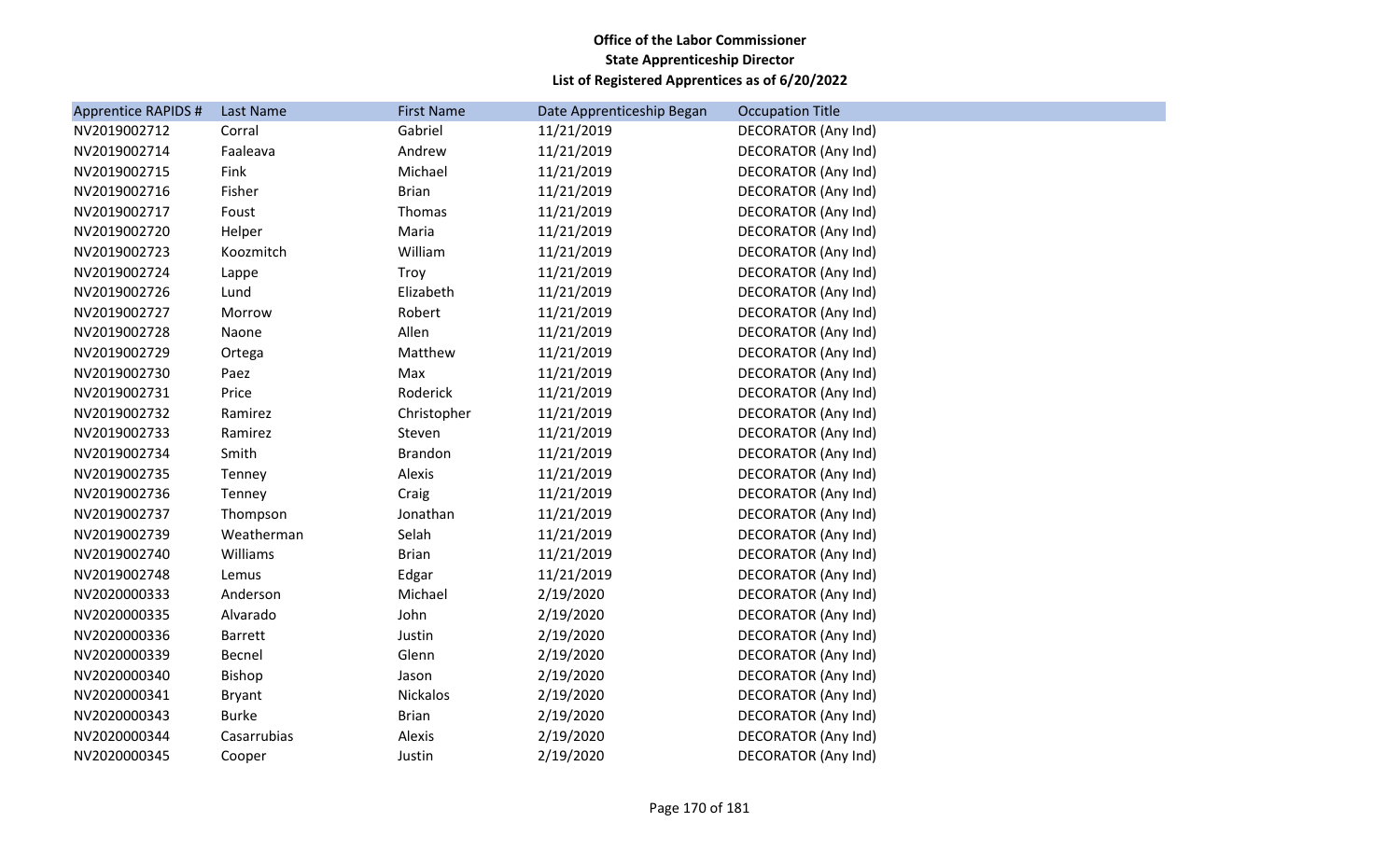| Apprentice RAPIDS # | Last Name      | <b>First Name</b> | Date Apprenticeship Began | <b>Occupation Title</b>    |
|---------------------|----------------|-------------------|---------------------------|----------------------------|
| NV2020000347        | Drew           | Ryan              | 2/19/2020                 | DECORATOR (Any Ind)        |
| NV2020000349        | Ford           | Tori              | 2/19/2020                 | DECORATOR (Any Ind)        |
| NV2020000351        | Green          | Daron             | 2/19/2020                 | DECORATOR (Any Ind)        |
| NV2020000352        | Jackson        | Jevell            | 2/19/2020                 | DECORATOR (Any Ind)        |
| NV2020000353        | Lafasto        | Anthony           | 2/19/2020                 | <b>DECORATOR (Any Ind)</b> |
| NV2020000354        | Hager          | John              | 2/19/2020                 | DECORATOR (Any Ind)        |
| NV2020000355        | Madonna        | Daniel            | 2/19/2020                 | DECORATOR (Any Ind)        |
| NV2020000356        | Morales        | Carlos            | 2/19/2020                 | DECORATOR (Any Ind)        |
| NV2020000357        | Munford        | Jamie             | 2/19/2020                 | DECORATOR (Any Ind)        |
| NV2020000358        | Nelson         | Kristine          | 2/19/2020                 | DECORATOR (Any Ind)        |
| NV2020000359        | Roberson       | Michael           | 2/19/2020                 | DECORATOR (Any Ind)        |
| NV2020000362        | Sounthala      | Mickey            | 2/19/2020                 | <b>DECORATOR (Any Ind)</b> |
| NV2020000363        | Sperry         | Quaylyn           | 2/19/2020                 | DECORATOR (Any Ind)        |
| NV2020000364        | Villareal      | Carla             | 2/19/2020                 | DECORATOR (Any Ind)        |
| NV2020000365        | Wright         | Zachary           | 2/19/2020                 | DECORATOR (Any Ind)        |
| NV2020000366        | Zermeno        | Andrea            | 2/19/2020                 | DECORATOR (Any Ind)        |
| NV2021001800        | Majtenyi       | Dylan             | 11/18/2021                | DECORATOR (Any Ind)        |
| NV2021001801        | <b>Brooks</b>  | <b>Tarig</b>      | 11/18/2021                | DECORATOR (Any Ind)        |
| NV2021001802        | Escamilla      | Ricky             | 11/18/2021                | DECORATOR (Any Ind)        |
| NV2021001803        | King           | <b>Bristian</b>   | 11/18/2021                | DECORATOR (Any Ind)        |
| NV2021001804        | Anderson       | Chyrye            | 11/18/2021                | <b>DECORATOR (Any Ind)</b> |
| NV2021001805        | Santasiero     | John              | 11/18/2021                | DECORATOR (Any Ind)        |
| NV2021001806        | Gurrola        | Michael           | 11/18/2021                | DECORATOR (Any Ind)        |
| NV2021001807        | Carter         | Andrea            | 11/18/2021                | DECORATOR (Any Ind)        |
| NV2021001808        | Campos         | Hetsel            | 11/18/2021                | <b>DECORATOR (Any Ind)</b> |
| NV2021001809        | Morgan         | Michael           | 11/18/2021                | DECORATOR (Any Ind)        |
| NV2021001810        | Livingston     | Malcolm           | 11/18/2021                | DECORATOR (Any Ind)        |
| NV2021001812        | Brown          | Justin            | 11/18/2021                | DECORATOR (Any Ind)        |
| NV2021001813        | Johnson        | Corry             | 11/18/2021                | DECORATOR (Any Ind)        |
| NV2021001814        | Berry          | Maurice           | 11/18/2021                | <b>DECORATOR (Any Ind)</b> |
| NV2021001815        | <b>Bunkley</b> | Kyle              | 11/18/2021                | DECORATOR (Any Ind)        |
| NV2021001816        | Case           | Michael           | 11/18/2021                | <b>DECORATOR (Any Ind)</b> |
|                     |                |                   |                           |                            |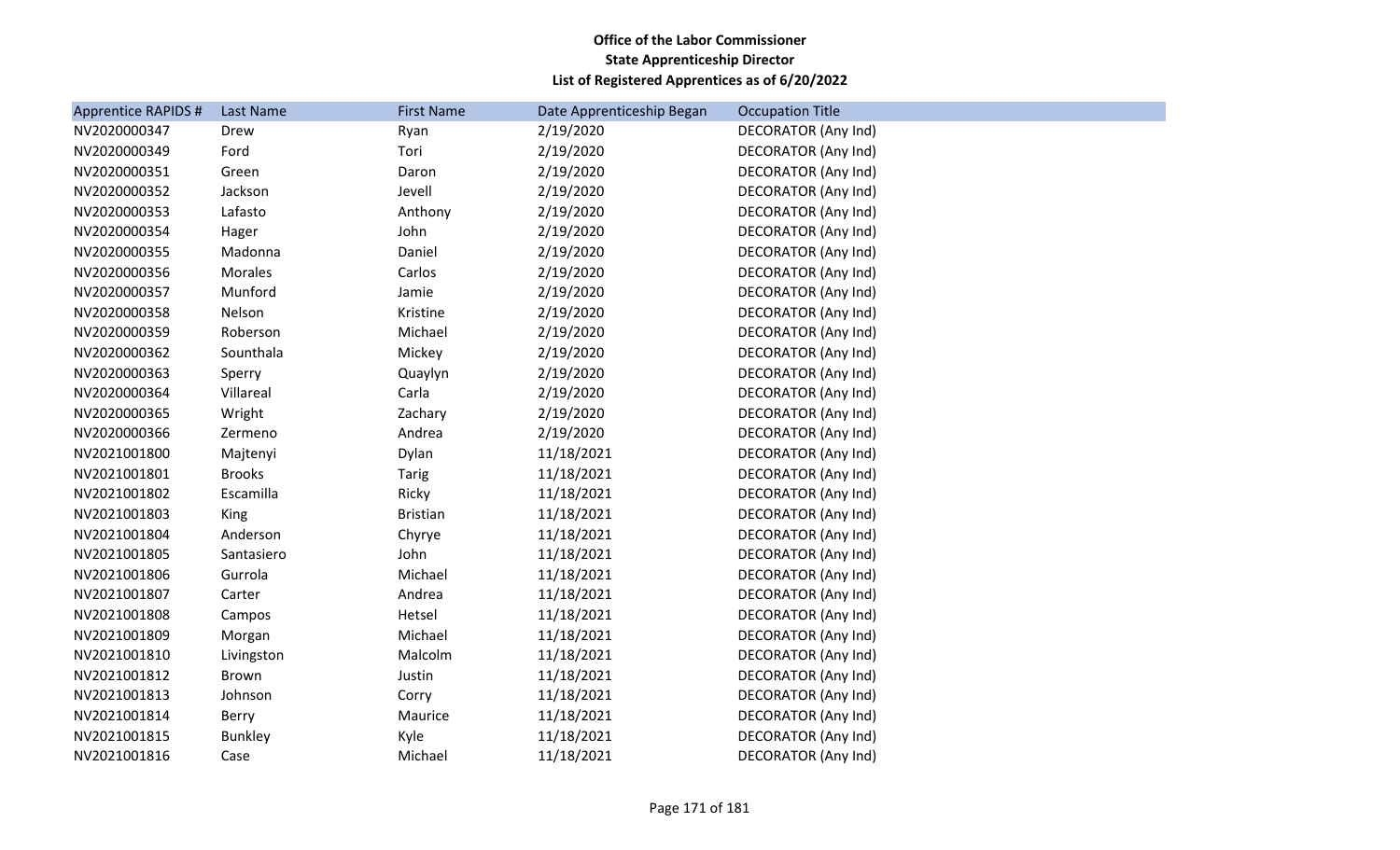| Apprentice RAPIDS # | Last Name     | <b>First Name</b> | Date Apprenticeship Began | <b>Occupation Title</b>    |
|---------------------|---------------|-------------------|---------------------------|----------------------------|
| NV2021001817        | Kasiotis      | Nicholas          | 11/18/2021                | <b>DECORATOR (Any Ind)</b> |
| NV2021001818        | Wade          | Johnny            | 11/18/2021                | <b>DECORATOR (Any Ind)</b> |
| NV2021001820        | Moffatt       | Ryan              | 11/18/2021                | <b>DECORATOR (Any Ind)</b> |
| NV2021001821        | Camanga       | Ken               | 11/18/2021                | DECORATOR (Any Ind)        |
| NV2021001822        | Preciado      | George            | 11/18/2021                | DECORATOR (Any Ind)        |
| NV2021001823        | Plotnick      | Ryan              | 11/18/2021                | <b>DECORATOR (Any Ind)</b> |
| NV2021001825        | Mason         | Antonio           | 11/18/2021                | <b>DECORATOR (Any Ind)</b> |
| NV2021001826        | Peck          | Ayriana           | 11/18/2021                | DECORATOR (Any Ind)        |
| NV2021001827        | Goins         | Jason             | 11/18/2021                | DECORATOR (Any Ind)        |
| NV2021001828        | Alexander     | Anthony           | 11/18/2021                | <b>DECORATOR (Any Ind)</b> |
| NV2021001829        | Hernandez     | Leonardo          | 11/18/2021                | <b>DECORATOR (Any Ind)</b> |
| NV2021001830        | Chotipradit   | Patrick           | 11/18/2021                | DECORATOR (Any Ind)        |
| NV2021001831        | Sharpe        | Kyle              | 11/18/2021                | DECORATOR (Any Ind)        |
| NV2021001832        | Miralli       | Krystapher        | 11/18/2021                | <b>DECORATOR (Any Ind)</b> |
| NV2021001833        | <b>Barnes</b> | Lynnwood          | 11/18/2021                | <b>DECORATOR (Any Ind)</b> |
| NV2021001834        | Davis         | Ameen             | 11/18/2021                | <b>DECORATOR (Any Ind)</b> |
| NV2021001835        | Cawalla       | Sage              | 11/18/2021                | <b>DECORATOR (Any Ind)</b> |
| NV2021001836        | Lucas         | Mac               | 11/18/2021                | <b>DECORATOR (Any Ind)</b> |
| NV2021001837        | Jones         | Joseph            | 11/18/2021                | DECORATOR (Any Ind)        |
| NV2021001838        | Fualaau       | Draven            | 11/18/2021                | DECORATOR (Any Ind)        |
| NV2021001839        | <b>Browne</b> | Michaele          | 11/18/2021                | <b>DECORATOR (Any Ind)</b> |
| NV2021001840        | Dillard       | Jonathan          | 11/18/2021                | DECORATOR (Any Ind)        |
| NV2021001841        | Hin           | Phuc              | 11/18/2021                | DECORATOR (Any Ind)        |
| NV2021001842        | Arquette      | Corey             | 11/18/2021                | <b>DECORATOR (Any Ind)</b> |
| NV2021001843        | Jimenez       | Mark              | 11/18/2021                | <b>DECORATOR (Any Ind)</b> |
| NV2021001844        | Alston        | Zavier            | 11/18/2021                | DECORATOR (Any Ind)        |
| NV2021001845        | Jordan        | Cole              | 11/18/2021                | DECORATOR (Any Ind)        |
| NV2021001846        | Loria         | Serene            | 11/18/2021                | <b>DECORATOR (Any Ind)</b> |
| NV2021001847        | Cortez        | Tony              | 11/18/2021                | <b>DECORATOR (Any Ind)</b> |
| NV2021001848        | Conners       | Christopher       | 11/18/2021                | <b>DECORATOR (Any Ind)</b> |
| NV2021001849        | Audino        | Shawn             | 11/18/2021                | DECORATOR (Any Ind)        |
| NV2021001850        | Masters       | Jennifer          | 11/18/2021                | <b>DECORATOR (Any Ind)</b> |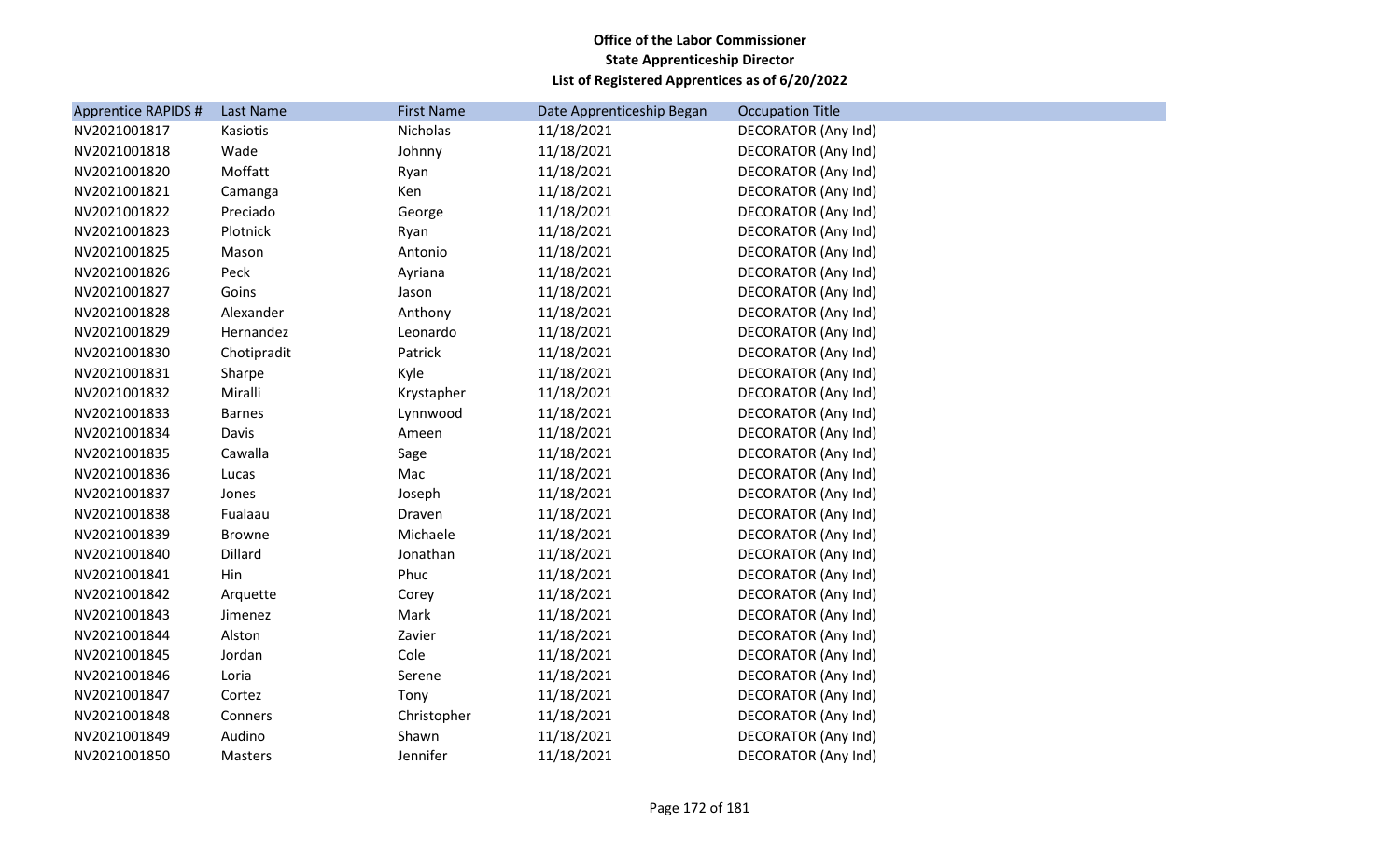| Apprentice RAPIDS # | Last Name      | <b>First Name</b>    | Date Apprenticeship Began | <b>Occupation Title</b>    |
|---------------------|----------------|----------------------|---------------------------|----------------------------|
| NV2021001852        | Perez          | Noel                 | 11/18/2021                | DECORATOR (Any Ind)        |
| NV2021001853        | Arcia          | Raymond              | 11/18/2021                | DECORATOR (Any Ind)        |
| NV2021001854        | Toyozaki       | Shawn                | 11/18/2021                | DECORATOR (Any Ind)        |
| NV2021001855        | Silva          | Alfredo              | 11/18/2021                | DECORATOR (Any Ind)        |
| NV2021001856        | McCumby        | Samuel               | 11/18/2021                | DECORATOR (Any Ind)        |
| NV2021001857        | Morales        | Michelle             | 11/18/2021                | DECORATOR (Any Ind)        |
| NV2022000161        | Smith          | Michael              | 2/14/2022                 | DECORATOR (Any Ind)        |
| NV2022000163        | Gregory        | <b>Brandon</b>       | 2/14/2022                 | DECORATOR (Any Ind)        |
| NV2022000164        | Adriao         | <b>Carlos Miguel</b> | 2/14/2022                 | DECORATOR (Any Ind)        |
| NV2022000165        | Aguilar-Umana  | Andrew               | 2/14/2022                 | DECORATOR (Any Ind)        |
| NV2022000166        | Barnson        | Michael              | 2/14/2022                 | DECORATOR (Any Ind)        |
| NV2022000167        | <b>Bauder</b>  | Nicholas             | 2/14/2022                 | DECORATOR (Any Ind)        |
| NV2022000168        | <b>Buergey</b> | Jennifer             | 2/14/2022                 | DECORATOR (Any Ind)        |
| NV2022000169        | Bohr           | Anthony              | 2/14/2022                 | DECORATOR (Any Ind)        |
| NV2022000170        | Byron          | Christopher          | 2/14/2022                 | DECORATOR (Any Ind)        |
| NV2022000173        | Carter         | Brandon              | 2/14/2022                 | DECORATOR (Any Ind)        |
| NV2022000174        | Carter         | Jethro               | 2/14/2022                 | DECORATOR (Any Ind)        |
| NV2022000175        | Coca           | Antonio              | 2/14/2022                 | <b>DECORATOR (Any Ind)</b> |
| NV2022000176        | Dryer          | Danika               | 2/14/2022                 | DECORATOR (Any Ind)        |
| NV2022000177        | Fowler         | Christopher          | 2/14/2022                 | DECORATOR (Any Ind)        |
| NV2022000178        | Franklin       | Monte                | 2/14/2022                 | <b>DECORATOR (Any Ind)</b> |
| NV2022000179        | Guzman-Escobar | Jose                 | 2/14/2022                 | DECORATOR (Any Ind)        |
| NV2022000180        | Harrison       | Lawrence             | 2/14/2022                 | DECORATOR (Any Ind)        |
| NV2022000181        | Ivy            | Joshua               | 2/14/2022                 | DECORATOR (Any Ind)        |
| NV2022000182        | Kamai          | Aryss                | 2/14/2022                 | DECORATOR (Any Ind)        |
| NV2022000183        | Keplinger      | <b>Brandon</b>       | 2/14/2022                 | DECORATOR (Any Ind)        |
| NV2022000184        | Keplinger      | Jaden                | 2/14/2022                 | DECORATOR (Any Ind)        |
| NV2022000185        | King           | Ollie                | 2/14/2022                 | DECORATOR (Any Ind)        |
| NV2022000187        | Kuahine        | Joseph               | 2/14/2022                 | DECORATOR (Any Ind)        |
| NV2022000188        | Lee            | Shannon              | 2/14/2022                 | DECORATOR (Any Ind)        |
| NV2022000189        | Lloyd          | Dave                 | 2/14/2022                 | DECORATOR (Any Ind)        |
| NV2022000190        | Lux            | Matthew              | 2/14/2022                 | DECORATOR (Any Ind)        |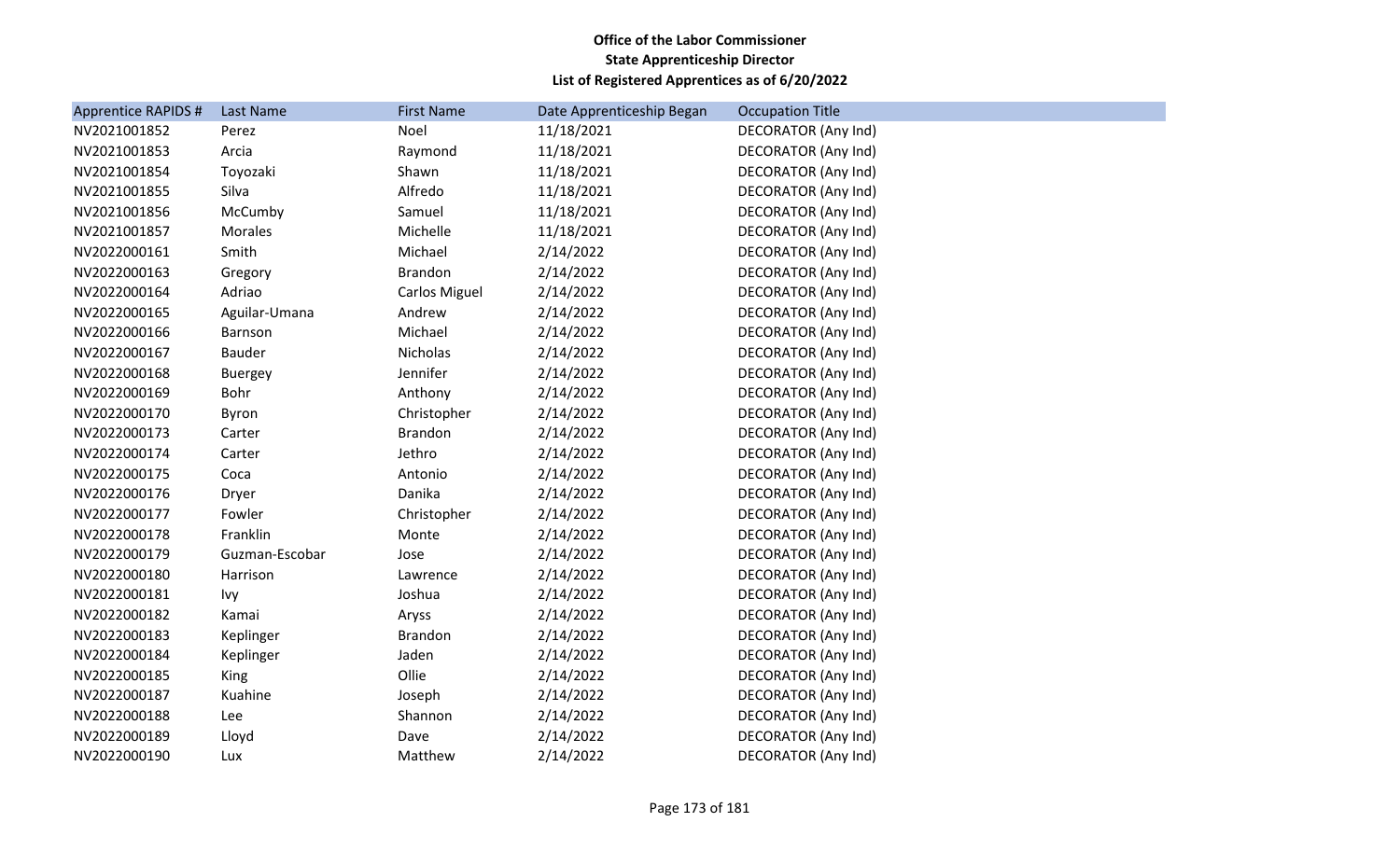| <b>Apprentice RAPIDS#</b> | Last Name           | <b>First Name</b> | Date Apprenticeship Began | <b>Occupation Title</b>    |
|---------------------------|---------------------|-------------------|---------------------------|----------------------------|
| NV2022000192              | Magaoay             | Kalani            | 2/14/2022                 | DECORATOR (Any Ind)        |
| NV2022000193              | Martinez            | Andrew            | 2/14/2022                 | DECORATOR (Any Ind)        |
| NV2022000194              | McCumby             | Ashlynn           | 2/14/2022                 | DECORATOR (Any Ind)        |
| NV2022000195              | McCumby             | Khaymen           | 2/14/2022                 | DECORATOR (Any Ind)        |
| NV2022000196              | Montijo             | Erik              | 2/14/2022                 | DECORATOR (Any Ind)        |
| NV2022000197              | Morgan              | Rodney            | 2/14/2022                 | DECORATOR (Any Ind)        |
| NV2022000198              | Oden                | Derek             | 2/14/2022                 | <b>DECORATOR (Any Ind)</b> |
| NV2022000199              | Percy               | Daimian           | 2/14/2022                 | DECORATOR (Any Ind)        |
| NV2022000201              | Phommaly            | <b>Tiger</b>      | 2/14/2022                 | DECORATOR (Any Ind)        |
| NV2022000205              | Predmore            | Jack              | 2/14/2022                 | DECORATOR (Any Ind)        |
| NV2022000207              | Rosas               | Omar              | 2/14/2022                 | <b>DECORATOR (Any Ind)</b> |
| NV2022000212              | Sosa                | Antonio           | 2/14/2022                 | DECORATOR (Any Ind)        |
| NV2022000213              | Scott               | Winfield          | 2/14/2022                 | DECORATOR (Any Ind)        |
| NV2022000217              | Sergant             | Elworth           | 2/14/2022                 | DECORATOR (Any Ind)        |
| NV2022000218              | Soto                | Ramon             | 2/14/2022                 | <b>DECORATOR (Any Ind)</b> |
| NV2022000219              | Vargas              | Rafael            | 2/14/2022                 | <b>DECORATOR (Any Ind)</b> |
| NV2022000220              | Terzi               | Derek             | 2/14/2022                 | <b>DECORATOR (Any Ind)</b> |
| NV2022000221              | Velarde             | Paul              | 2/14/2022                 | <b>DECORATOR (Any Ind)</b> |
| NV2022000222              | Wilson              | Brittany          | 2/14/2022                 | <b>DECORATOR (Any Ind)</b> |
| NV2022000223              | Wrathall            | Kiley             | 2/14/2022                 | <b>DECORATOR (Any Ind)</b> |
| NV2022000224              | <b>Banales</b>      | Daniel            | 2/14/2022                 | <b>DECORATOR (Any Ind)</b> |
| NV2022000714              | Alexander           | Nadia             | 5/3/2022                  | <b>DECORATOR (Any Ind)</b> |
| NV2022000715              | <b>Baber</b>        | Delon             | 5/3/2022                  | DECORATOR (Any Ind)        |
| NV2022000716              | <b>Baber</b>        | Samuel            | 5/3/2022                  | DECORATOR (Any Ind)        |
| NV2022000717              | <b>Berg</b>         | William           | 5/3/2022                  | <b>DECORATOR (Any Ind)</b> |
| NV2022000718              | Carlson             | LeRoy             | 5/3/2022                  | DECORATOR (Any Ind)        |
| NV2022000719              | Chavez              | Daniel            | 5/3/2022                  | DECORATOR (Any Ind)        |
| NV2022000720              | Decker              | Roy               | 5/3/2022                  | <b>DECORATOR (Any Ind)</b> |
| NV2022000721              | Donado              | Angel             | 5/3/2022                  | DECORATOR (Any Ind)        |
| NV2022000722              | Drollinger-Caldwell | Joshua            | 5/3/2022                  | <b>DECORATOR (Any Ind)</b> |
| NV2022000723              | Escobar             | Bryan             | 5/3/2022                  | DECORATOR (Any Ind)        |
| NV2022000724              | Espiritu            | Daniel            | 5/3/2022                  | <b>DECORATOR (Any Ind)</b> |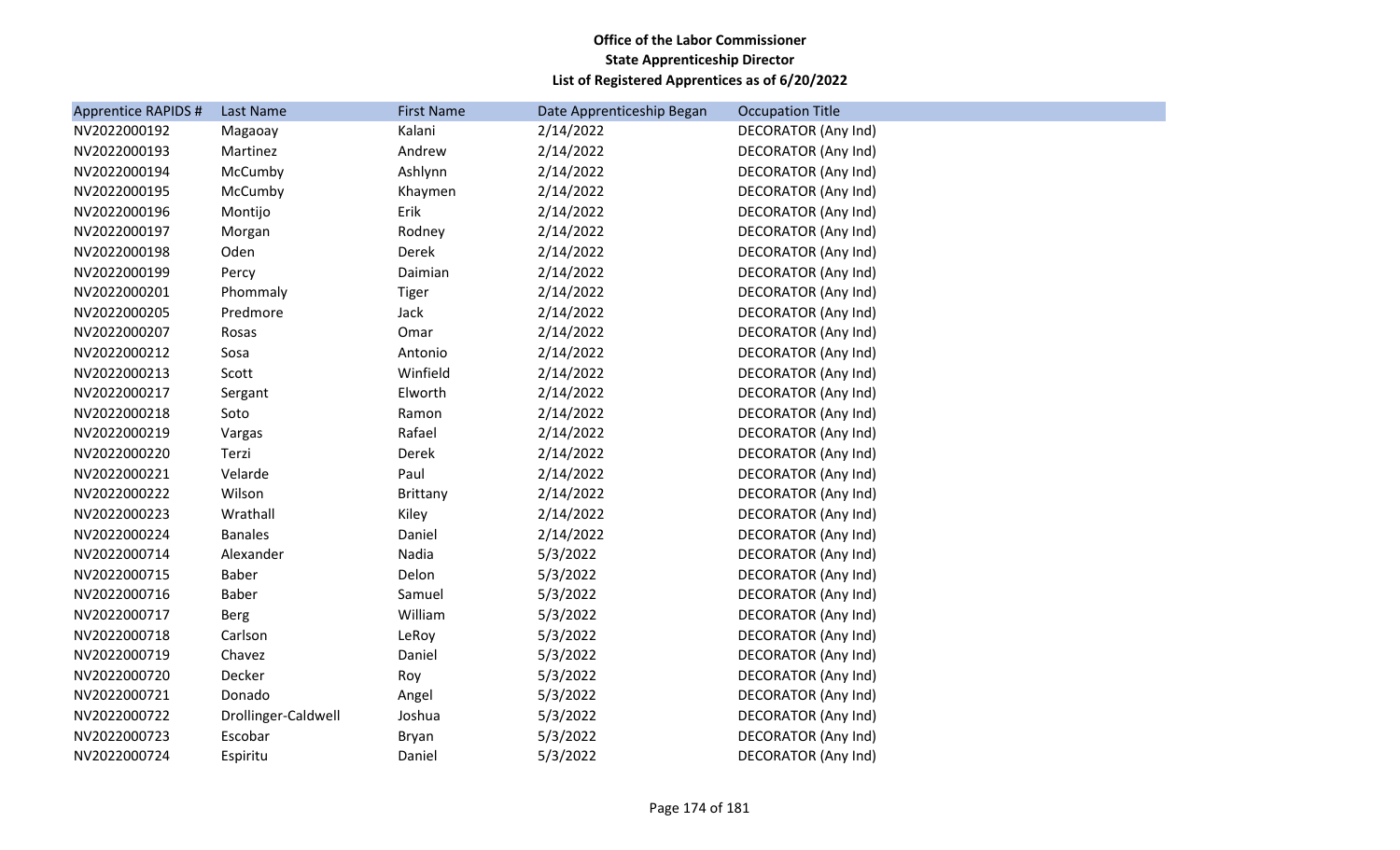| Apprentice RAPIDS # | Last Name       | <b>First Name</b> | Date Apprenticeship Began | <b>Occupation Title</b>                |
|---------------------|-----------------|-------------------|---------------------------|----------------------------------------|
| NV2022000732        | Fletes          | Samuel            | 5/3/2022                  | DECORATOR (Any Ind)                    |
| NV2022000733        | Gilbreath       | <b>Brandon</b>    | 5/3/2022                  | DECORATOR (Any Ind)                    |
| NV2022000734        | Gill            | Austin            | 5/3/2022                  | DECORATOR (Any Ind)                    |
| NV2022000735        | Hatcher         | Darryonne         | 5/3/2022                  | <b>DECORATOR (Any Ind)</b>             |
| NV2022000736        | Higbee          | Patricia          | 5/3/2022                  | DECORATOR (Any Ind)                    |
| NV2022000737        | Johnson         | Robert            | 5/3/2022                  | DECORATOR (Any Ind)                    |
| NV2022000738        | Leary           | Timothy           | 5/3/2022                  | <b>DECORATOR (Any Ind)</b>             |
| NV2022000740        | Manus           | Michael           | 5/3/2022                  | <b>DECORATOR (Any Ind)</b>             |
| NV2022000741        | Maltez          | <b>Bruce</b>      | 5/3/2022                  | DECORATOR (Any Ind)                    |
| NV2022000742        | Menkel          | Daniel            | 5/3/2022                  | <b>DECORATOR (Any Ind)</b>             |
| NV2022000743        | <b>Myers</b>    | Sawyer            | 5/3/2022                  | DECORATOR (Any Ind)                    |
| NV2022000744        | Palomino        | Cesar             | 5/3/2022                  | DECORATOR (Any Ind)                    |
| NV2022000745        | Pancoast        | Christopher       | 5/3/2022                  | DECORATOR (Any Ind)                    |
| NV2022000749        | Rumsey          | Jocelyn           | 5/3/2022                  | DECORATOR (Any Ind)                    |
| NV2022000751        | Testa           | Craig             | 5/3/2022                  | <b>DECORATOR (Any Ind)</b>             |
| NV2022000752        | Valdez          | David             | 5/3/2022                  | DECORATOR (Any Ind)                    |
| NV2022000754        | Williams        | Gregory           | 5/3/2022                  | <b>DECORATOR (Any Ind)</b>             |
| NV2022000756        | Williams        | Ronald            | 5/3/2022                  | <b>DECORATOR (Any Ind)</b>             |
| NV2018002083        | Mercado         | Jose              | 1/1/2022                  | CNC OPERATOR - MILLING AND TURNING     |
| NV2019000395        | Farrage         | Shara             | 1/1/2022                  | CNC OPERATOR - MILLING AND TURNING     |
| NV2019002201        | Enna            | Justin            | 4/26/2022                 | <b>Industrial Maintenance Mechanic</b> |
| NV2019002227        | Pompa           | Carmina           | 4/26/2022                 | INDUSTRIAL MANUFACTURING TECHNICIAN    |
| NV2020000203        | Rodriguez       | Angel             | 1/1/2022                  | CNC OPERATOR - MILLING AND TURNING     |
| NV2020001248        | Vera            | Santiago          | 5/4/2021                  | Industrial Maintenance Mechanic        |
| NV2021000169        | Martin          | Charles           | 4/14/2021                 | TOOL AND DIE MAKER (DIE MANUFACTURER)  |
| NV2021000170        | Lopez           | Francisco         | 4/14/2021                 | TOOL AND DIE MAKER (DIE MANUFACTURER)  |
| NV2021000172        | Mariscal        | Jose              | 4/14/2021                 | TOOL AND DIE MAKER (DIE MANUFACTURER)  |
| NV2021000174        | Burgoon-Brugger | Tori              | 4/12/2021                 | TOOL AND DIE MAKER (DIE MANUFACTURER)  |
| NV2021000214        | Finicum         | Jonathan          | 5/3/2021                  | Industrial Maintenance Mechanic        |
| NV2021000215        | Goings          | Adam              | 5/3/2021                  | <b>Industrial Maintenance Mechanic</b> |
| NV2021000217        | Smith           | Phillip           | 5/3/2021                  | <b>Industrial Maintenance Mechanic</b> |
| NV2021000218        | Madrigal-Viera  | Jaime             | 5/3/2021                  | Industrial Maintenance Mechanic        |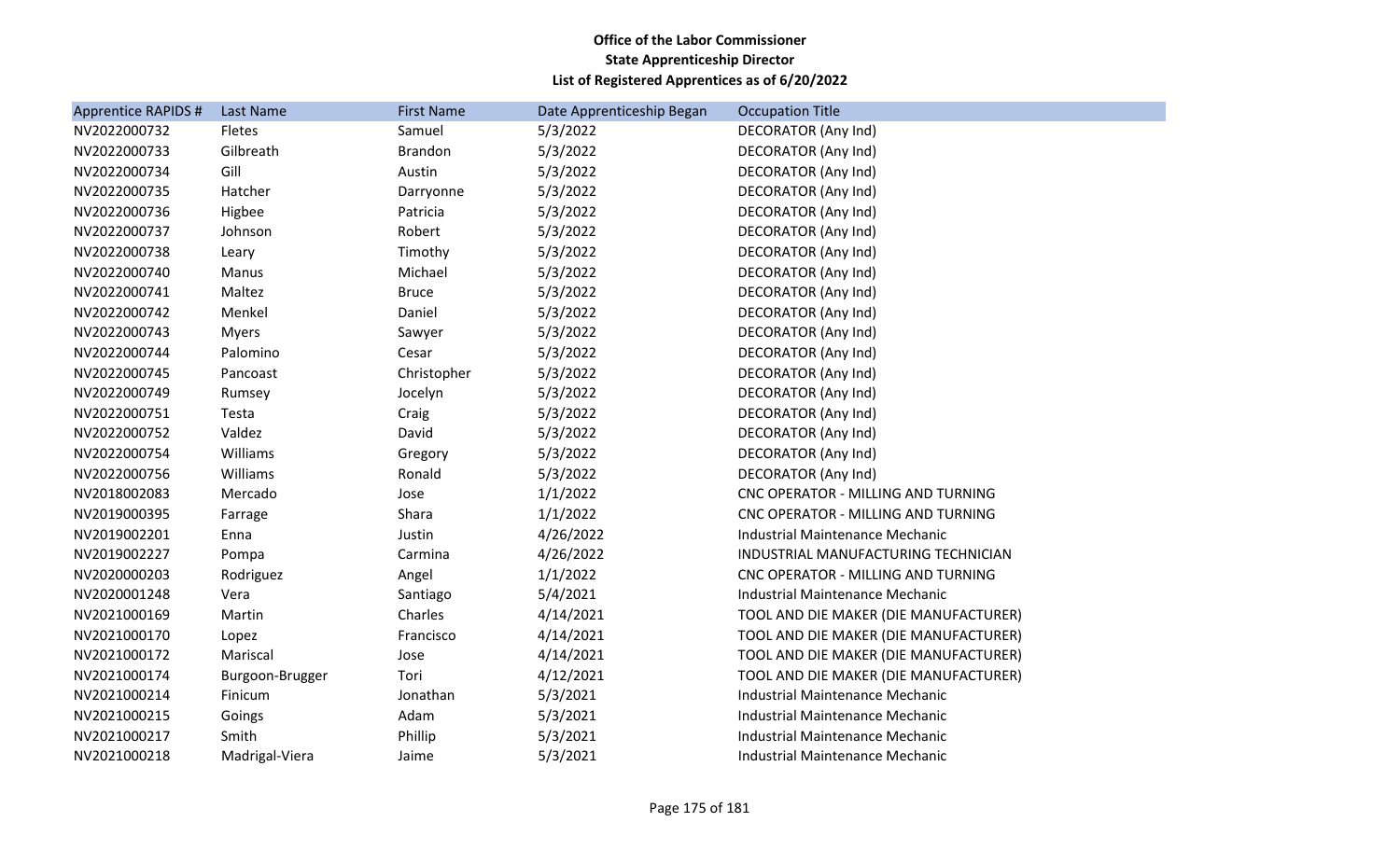| <b>Apprentice RAPIDS #</b> | Last Name        | <b>First Name</b> | Date Apprenticeship Began | <b>Occupation Title</b>                       |
|----------------------------|------------------|-------------------|---------------------------|-----------------------------------------------|
| NV2021000269               | Hernandez Mena   | Hector            | 4/21/2021                 | CNC Set-Up Programmer â€" Milling and Turning |
| NV2021000270               | Garcia-Ramos     | Erick             | 4/21/2021                 | CNC Set-Up Programmer â€" Milling and Turning |
| NV2021000294               | Coghlan          | Leroy             | 5/3/2021                  | Industrial Maintenance Mechanic               |
| NV2021000306               | Kausar           | Muhammad          | 5/3/2021                  | <b>Industrial Maintenance Mechanic</b>        |
| NV2021000573               | <b>Brooks</b>    | Michael           | 2/4/2021                  | Industrial Maintenance Mechanic               |
| NV2021000715               | Liquidano-Cortez | Miguel            | 6/3/2021                  | CNC OPERATOR - MILLING AND TURNING            |
| NV2021000757               | Ransler          | Mark              | 6/8/2021                  | CNC OPERATOR - MILLING AND TURNING            |
| NV2021000901               | Martin           | Thomas            | 5/10/2021                 | CNC OPERATOR - MILLING AND TURNING            |
| NV2021000927               | <b>Brill</b>     | Zachery           | 7/12/2021                 | TOOL AND DIE MAKER (DIE MANUFACTURER)         |
| NV2021000928               | Serratore        | Matthew           | 7/12/2021                 | TOOL AND DIE MAKER (DIE MANUFACTURER)         |
| NV2021000930               | Ortega-Trujillo  | Gerardo           | 7/12/2021                 | Industrial Maintenance Mechanic               |
| NV2021000931               | Stanton          | Derrick           | 7/12/2021                 | Industrial Maintenance Mechanic               |
| NV2021000932               | Wilson           | Nathan            | 7/12/2021                 | INDUSTRIAL MANUFACTURING TECHNICIAN           |
| NV2021000934               | <b>Start</b>     | Alexander         | 7/13/2021                 | INDUSTRIAL MANUFACTURING TECHNICIAN           |
| NV2021000935               | Rutherford       | Kyle              | 7/13/2021                 | Industrial Maintenance Mechanic               |
| NV2021001002               | Agens            | Steven            | 7/15/2021                 | TOOL AND DIE MAKER (DIE MANUFACTURER)         |
| NV2021001004               | Schadeck         | John Mark         | 7/6/2021                  | INDUSTRIAL MANUFACTURING TECHNICIAN           |
| NV2021001006               | Zielinski        | Marc              | 7/15/2021                 | TOOL AND DIE MAKER (DIE MANUFACTURER)         |
| NV2021001009               | Alvarado         | Michelle          | 7/14/2021                 | INDUSTRIAL MANUFACTURING TECHNICIAN           |
| NV2021001011               | Salvador         | Lailanie          | 7/15/2021                 | INDUSTRIAL MANUFACTURING TECHNICIAN           |
| NV2021001054               | Jacobsen         | Evan              | 7/20/2021                 | INDUSTRIAL MANUFACTURING TECHNICIAN           |
| NV2021001055               | Glynn            | Charles           | 7/20/2021                 | INDUSTRIAL MANUFACTURING TECHNICIAN           |
| NV2021001056               | McVey            | Caleb             | 7/19/2021                 | TOOL AND DIE MAKER (DIE MANUFACTURER)         |
| NV2021001057               | Diaz Perez       | David             | 7/19/2021                 | TOOL AND DIE MAKER (DIE MANUFACTURER)         |
| NV2021001058               | Maldonado        | Sheila            | 7/15/2021                 | Industrial Maintenance Mechanic               |
| NV2021001059               | Cabitac          | Sharmaine         | 7/20/2021                 | Industrial Maintenance Mechanic               |
| NV2021001060               | <b>Busa</b>      | Noel              | 7/15/2021                 | Industrial Maintenance Mechanic               |
| NV2021001061               | Zanabria         | Jonathan          | 7/20/2021                 | Industrial Maintenance Mechanic               |
| NV2021001062               | Amador           | Saul              | 7/19/2021                 | Industrial Maintenance Mechanic               |
| NV2021001063               | Madera-Falcon    | Luis              | 7/20/2021                 | Industrial Maintenance Mechanic               |
| NV2021001066               | Martinez         | Luis              | 7/15/2021                 | Industrial Maintenance Mechanic               |
| NV2021001067               | Munoz            | <b>Bobbie</b>     | 7/20/2021                 | Industrial Maintenance Mechanic               |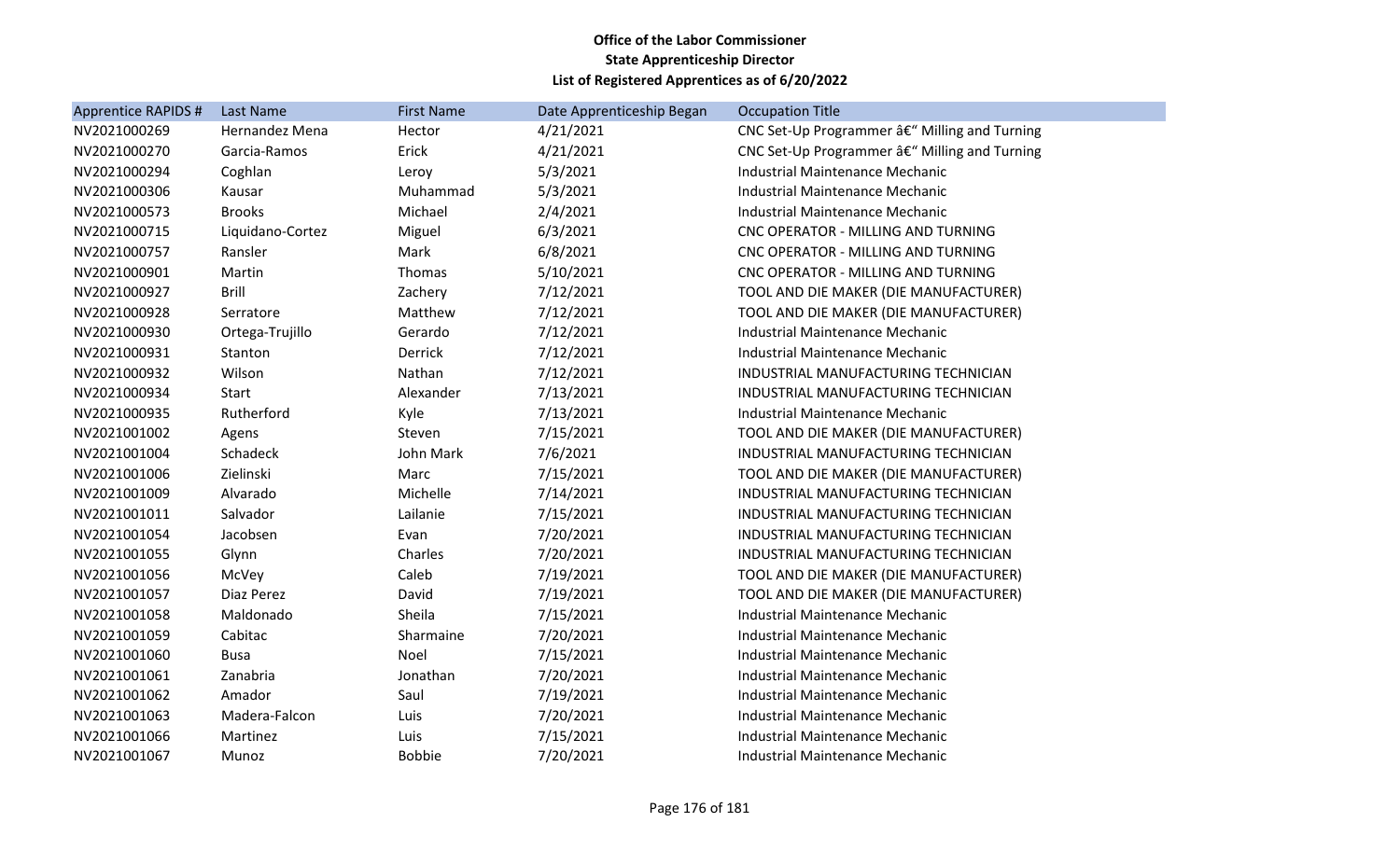| Matthew<br>Martinez<br><b>Industrial Maintenance Mechanic</b><br>7/20/2021<br>8/9/2021<br>INDUSTRIAL MANUFACTURING TECHNICIAN<br>Vega<br>Jadon<br>8/16/2021<br>Bermudez<br>Noel<br>INDUSTRIAL MANUFACTURING TECHNICIAN<br>Eduardo<br>8/16/2021<br>Trejo<br>Industrial Maintenance Mechanic<br>Ortal<br>Leander<br>8/16/2021<br><b>Industrial Maintenance Mechanic</b><br>8/18/2021<br>Barajas-Guerrero<br>NURSE ASSISTANT CERTIFIED (CB)<br>Laura<br>8/18/2021<br>Manicdao<br>NURSE ASSISTANT CERTIFIED (CB)<br>Jion<br>Perez-Jimenez<br>8/19/2021<br>Alexy<br><b>NURSE ASSISTANT CERTIFIED (CB)</b><br>8/19/2021<br>Perez<br>Ximena<br>NURSE ASSISTANT CERTIFIED (CB)<br>9/10/2021<br>Lily<br>Ramos<br><b>NURSE ASSISTANT CERTIFIED (CB)</b><br>Ashley<br>9/13/2021<br>NURSE ASSISTANT CERTIFIED (CB)<br>Rodriguez-Ruvalcaba<br>9/13/2021<br>Garcia<br>INDUSTRIAL MANUFACTURING TECHNICIAN<br>Joseph<br>9/13/2021<br>INDUSTRIAL MANUFACTURING TECHNICIAN<br>Cesar<br>Vasquez<br>9/13/2021<br>Perdigon<br>INDUSTRIAL MANUFACTURING TECHNICIAN<br>Jenesis<br>9/13/2021<br><b>Myles</b><br>INDUSTRIAL MANUFACTURING TECHNICIAN<br>Lavongsar<br>9/13/2021<br>Andreas<br>Karg<br>INDUSTRIAL MANUFACTURING TECHNICIAN<br>9/13/2021<br><b>Bond</b><br>Levi<br>INDUSTRIAL MANUFACTURING TECHNICIAN<br>9/13/2021<br>Aguilera Meza<br>INDUSTRIAL MANUFACTURING TECHNICIAN<br>Enrique<br>8/26/2021<br>Oates<br>Jarrod<br>Industrial Maintenance Mechanic<br>9/29/2021<br>Cruz<br>Jorge<br>9/30/2021<br><b>Brian</b><br>INDUSTRIAL MANUFACTURING TECHNICIAN<br>Martin<br>8/30/2021<br>Victor<br>Industrial Maintenance Mechanic<br>Amaya<br><b>Braden</b><br>Leslie<br>8/26/2021<br>Industrial Maintenance Mechanic<br>8/2/2021<br>Koskoni<br>INDUSTRIAL MANUFACTURING TECHNICIAN<br>Montoya<br>8/2/2021<br>Coleman<br>Sariyah<br>INDUSTRIAL MANUFACTURING TECHNICIAN<br>8/2/2021<br>Wiser<br>Hayden<br>INDUSTRIAL MANUFACTURING TECHNICIAN<br>8/12/2021<br>Diesel<br>INDUSTRIAL MANUFACTURING TECHNICIAN<br>Crews<br><b>Bach</b><br>8/2/2001<br>INDUSTRIAL MANUFACTURING TECHNICIAN<br>Joseph<br>8/12/2021<br>Malkovich<br><b>Blake</b><br>INDUSTRIAL MANUFACTURING TECHNICIAN<br>7/26/2021<br>Silverio<br>Contreras<br>INDUSTRIAL MANUFACTURING TECHNICIAN<br>7/22/2021<br>Earl<br>Kimberly<br>INDUSTRIAL MANUFACTURING TECHNICIAN<br>7/26/2021<br>INDUSTRIAL MANUFACTURING TECHNICIAN<br>Dale<br>Henry | Apprentice RAPIDS # | Last Name | <b>First Name</b> | Date Apprenticeship Began | <b>Occupation Title</b>                                                     |
|------------------------------------------------------------------------------------------------------------------------------------------------------------------------------------------------------------------------------------------------------------------------------------------------------------------------------------------------------------------------------------------------------------------------------------------------------------------------------------------------------------------------------------------------------------------------------------------------------------------------------------------------------------------------------------------------------------------------------------------------------------------------------------------------------------------------------------------------------------------------------------------------------------------------------------------------------------------------------------------------------------------------------------------------------------------------------------------------------------------------------------------------------------------------------------------------------------------------------------------------------------------------------------------------------------------------------------------------------------------------------------------------------------------------------------------------------------------------------------------------------------------------------------------------------------------------------------------------------------------------------------------------------------------------------------------------------------------------------------------------------------------------------------------------------------------------------------------------------------------------------------------------------------------------------------------------------------------------------------------------------------------------------------------------------------------------------------------------------------------------------------------------------------------------------------------------------------------------------------------------------------------------------------------------------------------------------------------------------------------------------------------------|---------------------|-----------|-------------------|---------------------------|-----------------------------------------------------------------------------|
|                                                                                                                                                                                                                                                                                                                                                                                                                                                                                                                                                                                                                                                                                                                                                                                                                                                                                                                                                                                                                                                                                                                                                                                                                                                                                                                                                                                                                                                                                                                                                                                                                                                                                                                                                                                                                                                                                                                                                                                                                                                                                                                                                                                                                                                                                                                                                                                                | NV2021001069        |           |                   |                           |                                                                             |
|                                                                                                                                                                                                                                                                                                                                                                                                                                                                                                                                                                                                                                                                                                                                                                                                                                                                                                                                                                                                                                                                                                                                                                                                                                                                                                                                                                                                                                                                                                                                                                                                                                                                                                                                                                                                                                                                                                                                                                                                                                                                                                                                                                                                                                                                                                                                                                                                | NV2021001231        |           |                   |                           |                                                                             |
|                                                                                                                                                                                                                                                                                                                                                                                                                                                                                                                                                                                                                                                                                                                                                                                                                                                                                                                                                                                                                                                                                                                                                                                                                                                                                                                                                                                                                                                                                                                                                                                                                                                                                                                                                                                                                                                                                                                                                                                                                                                                                                                                                                                                                                                                                                                                                                                                | NV2021001236        |           |                   |                           |                                                                             |
|                                                                                                                                                                                                                                                                                                                                                                                                                                                                                                                                                                                                                                                                                                                                                                                                                                                                                                                                                                                                                                                                                                                                                                                                                                                                                                                                                                                                                                                                                                                                                                                                                                                                                                                                                                                                                                                                                                                                                                                                                                                                                                                                                                                                                                                                                                                                                                                                | NV2021001237        |           |                   |                           |                                                                             |
|                                                                                                                                                                                                                                                                                                                                                                                                                                                                                                                                                                                                                                                                                                                                                                                                                                                                                                                                                                                                                                                                                                                                                                                                                                                                                                                                                                                                                                                                                                                                                                                                                                                                                                                                                                                                                                                                                                                                                                                                                                                                                                                                                                                                                                                                                                                                                                                                | NV2021001238        |           |                   |                           |                                                                             |
|                                                                                                                                                                                                                                                                                                                                                                                                                                                                                                                                                                                                                                                                                                                                                                                                                                                                                                                                                                                                                                                                                                                                                                                                                                                                                                                                                                                                                                                                                                                                                                                                                                                                                                                                                                                                                                                                                                                                                                                                                                                                                                                                                                                                                                                                                                                                                                                                | NV2021001258        |           |                   |                           |                                                                             |
|                                                                                                                                                                                                                                                                                                                                                                                                                                                                                                                                                                                                                                                                                                                                                                                                                                                                                                                                                                                                                                                                                                                                                                                                                                                                                                                                                                                                                                                                                                                                                                                                                                                                                                                                                                                                                                                                                                                                                                                                                                                                                                                                                                                                                                                                                                                                                                                                | NV2021001259        |           |                   |                           |                                                                             |
|                                                                                                                                                                                                                                                                                                                                                                                                                                                                                                                                                                                                                                                                                                                                                                                                                                                                                                                                                                                                                                                                                                                                                                                                                                                                                                                                                                                                                                                                                                                                                                                                                                                                                                                                                                                                                                                                                                                                                                                                                                                                                                                                                                                                                                                                                                                                                                                                | NV2021001262        |           |                   |                           |                                                                             |
|                                                                                                                                                                                                                                                                                                                                                                                                                                                                                                                                                                                                                                                                                                                                                                                                                                                                                                                                                                                                                                                                                                                                                                                                                                                                                                                                                                                                                                                                                                                                                                                                                                                                                                                                                                                                                                                                                                                                                                                                                                                                                                                                                                                                                                                                                                                                                                                                | NV2021001263        |           |                   |                           |                                                                             |
|                                                                                                                                                                                                                                                                                                                                                                                                                                                                                                                                                                                                                                                                                                                                                                                                                                                                                                                                                                                                                                                                                                                                                                                                                                                                                                                                                                                                                                                                                                                                                                                                                                                                                                                                                                                                                                                                                                                                                                                                                                                                                                                                                                                                                                                                                                                                                                                                | NV2021001397        |           |                   |                           |                                                                             |
|                                                                                                                                                                                                                                                                                                                                                                                                                                                                                                                                                                                                                                                                                                                                                                                                                                                                                                                                                                                                                                                                                                                                                                                                                                                                                                                                                                                                                                                                                                                                                                                                                                                                                                                                                                                                                                                                                                                                                                                                                                                                                                                                                                                                                                                                                                                                                                                                | NV2021001399        |           |                   |                           |                                                                             |
|                                                                                                                                                                                                                                                                                                                                                                                                                                                                                                                                                                                                                                                                                                                                                                                                                                                                                                                                                                                                                                                                                                                                                                                                                                                                                                                                                                                                                                                                                                                                                                                                                                                                                                                                                                                                                                                                                                                                                                                                                                                                                                                                                                                                                                                                                                                                                                                                | NV2021001400        |           |                   |                           |                                                                             |
|                                                                                                                                                                                                                                                                                                                                                                                                                                                                                                                                                                                                                                                                                                                                                                                                                                                                                                                                                                                                                                                                                                                                                                                                                                                                                                                                                                                                                                                                                                                                                                                                                                                                                                                                                                                                                                                                                                                                                                                                                                                                                                                                                                                                                                                                                                                                                                                                | NV2021001401        |           |                   |                           |                                                                             |
|                                                                                                                                                                                                                                                                                                                                                                                                                                                                                                                                                                                                                                                                                                                                                                                                                                                                                                                                                                                                                                                                                                                                                                                                                                                                                                                                                                                                                                                                                                                                                                                                                                                                                                                                                                                                                                                                                                                                                                                                                                                                                                                                                                                                                                                                                                                                                                                                | NV2021001402        |           |                   |                           |                                                                             |
|                                                                                                                                                                                                                                                                                                                                                                                                                                                                                                                                                                                                                                                                                                                                                                                                                                                                                                                                                                                                                                                                                                                                                                                                                                                                                                                                                                                                                                                                                                                                                                                                                                                                                                                                                                                                                                                                                                                                                                                                                                                                                                                                                                                                                                                                                                                                                                                                | NV2021001403        |           |                   |                           |                                                                             |
|                                                                                                                                                                                                                                                                                                                                                                                                                                                                                                                                                                                                                                                                                                                                                                                                                                                                                                                                                                                                                                                                                                                                                                                                                                                                                                                                                                                                                                                                                                                                                                                                                                                                                                                                                                                                                                                                                                                                                                                                                                                                                                                                                                                                                                                                                                                                                                                                | NV2021001405        |           |                   |                           |                                                                             |
|                                                                                                                                                                                                                                                                                                                                                                                                                                                                                                                                                                                                                                                                                                                                                                                                                                                                                                                                                                                                                                                                                                                                                                                                                                                                                                                                                                                                                                                                                                                                                                                                                                                                                                                                                                                                                                                                                                                                                                                                                                                                                                                                                                                                                                                                                                                                                                                                | NV2021001406        |           |                   |                           |                                                                             |
|                                                                                                                                                                                                                                                                                                                                                                                                                                                                                                                                                                                                                                                                                                                                                                                                                                                                                                                                                                                                                                                                                                                                                                                                                                                                                                                                                                                                                                                                                                                                                                                                                                                                                                                                                                                                                                                                                                                                                                                                                                                                                                                                                                                                                                                                                                                                                                                                | NV2021001407        |           |                   |                           |                                                                             |
|                                                                                                                                                                                                                                                                                                                                                                                                                                                                                                                                                                                                                                                                                                                                                                                                                                                                                                                                                                                                                                                                                                                                                                                                                                                                                                                                                                                                                                                                                                                                                                                                                                                                                                                                                                                                                                                                                                                                                                                                                                                                                                                                                                                                                                                                                                                                                                                                | NV2021001479        |           |                   |                           |                                                                             |
|                                                                                                                                                                                                                                                                                                                                                                                                                                                                                                                                                                                                                                                                                                                                                                                                                                                                                                                                                                                                                                                                                                                                                                                                                                                                                                                                                                                                                                                                                                                                                                                                                                                                                                                                                                                                                                                                                                                                                                                                                                                                                                                                                                                                                                                                                                                                                                                                | NV2021001480        |           |                   |                           | MAINT MECHANIC (Any Ind) (Alternate Title: Industrial Maintenance Mechanic) |
|                                                                                                                                                                                                                                                                                                                                                                                                                                                                                                                                                                                                                                                                                                                                                                                                                                                                                                                                                                                                                                                                                                                                                                                                                                                                                                                                                                                                                                                                                                                                                                                                                                                                                                                                                                                                                                                                                                                                                                                                                                                                                                                                                                                                                                                                                                                                                                                                | NV2021001481        |           |                   |                           |                                                                             |
|                                                                                                                                                                                                                                                                                                                                                                                                                                                                                                                                                                                                                                                                                                                                                                                                                                                                                                                                                                                                                                                                                                                                                                                                                                                                                                                                                                                                                                                                                                                                                                                                                                                                                                                                                                                                                                                                                                                                                                                                                                                                                                                                                                                                                                                                                                                                                                                                | NV2021001482        |           |                   |                           |                                                                             |
|                                                                                                                                                                                                                                                                                                                                                                                                                                                                                                                                                                                                                                                                                                                                                                                                                                                                                                                                                                                                                                                                                                                                                                                                                                                                                                                                                                                                                                                                                                                                                                                                                                                                                                                                                                                                                                                                                                                                                                                                                                                                                                                                                                                                                                                                                                                                                                                                | NV2021001495        |           |                   |                           |                                                                             |
|                                                                                                                                                                                                                                                                                                                                                                                                                                                                                                                                                                                                                                                                                                                                                                                                                                                                                                                                                                                                                                                                                                                                                                                                                                                                                                                                                                                                                                                                                                                                                                                                                                                                                                                                                                                                                                                                                                                                                                                                                                                                                                                                                                                                                                                                                                                                                                                                | NV2021001496        |           |                   |                           |                                                                             |
|                                                                                                                                                                                                                                                                                                                                                                                                                                                                                                                                                                                                                                                                                                                                                                                                                                                                                                                                                                                                                                                                                                                                                                                                                                                                                                                                                                                                                                                                                                                                                                                                                                                                                                                                                                                                                                                                                                                                                                                                                                                                                                                                                                                                                                                                                                                                                                                                | NV2021001603        |           |                   |                           |                                                                             |
|                                                                                                                                                                                                                                                                                                                                                                                                                                                                                                                                                                                                                                                                                                                                                                                                                                                                                                                                                                                                                                                                                                                                                                                                                                                                                                                                                                                                                                                                                                                                                                                                                                                                                                                                                                                                                                                                                                                                                                                                                                                                                                                                                                                                                                                                                                                                                                                                | NV2021001604        |           |                   |                           |                                                                             |
|                                                                                                                                                                                                                                                                                                                                                                                                                                                                                                                                                                                                                                                                                                                                                                                                                                                                                                                                                                                                                                                                                                                                                                                                                                                                                                                                                                                                                                                                                                                                                                                                                                                                                                                                                                                                                                                                                                                                                                                                                                                                                                                                                                                                                                                                                                                                                                                                | NV2021001605        |           |                   |                           |                                                                             |
|                                                                                                                                                                                                                                                                                                                                                                                                                                                                                                                                                                                                                                                                                                                                                                                                                                                                                                                                                                                                                                                                                                                                                                                                                                                                                                                                                                                                                                                                                                                                                                                                                                                                                                                                                                                                                                                                                                                                                                                                                                                                                                                                                                                                                                                                                                                                                                                                | NV2021001606        |           |                   |                           |                                                                             |
|                                                                                                                                                                                                                                                                                                                                                                                                                                                                                                                                                                                                                                                                                                                                                                                                                                                                                                                                                                                                                                                                                                                                                                                                                                                                                                                                                                                                                                                                                                                                                                                                                                                                                                                                                                                                                                                                                                                                                                                                                                                                                                                                                                                                                                                                                                                                                                                                | NV2021001640        |           |                   |                           |                                                                             |
|                                                                                                                                                                                                                                                                                                                                                                                                                                                                                                                                                                                                                                                                                                                                                                                                                                                                                                                                                                                                                                                                                                                                                                                                                                                                                                                                                                                                                                                                                                                                                                                                                                                                                                                                                                                                                                                                                                                                                                                                                                                                                                                                                                                                                                                                                                                                                                                                | NV2021001641        |           |                   |                           |                                                                             |
|                                                                                                                                                                                                                                                                                                                                                                                                                                                                                                                                                                                                                                                                                                                                                                                                                                                                                                                                                                                                                                                                                                                                                                                                                                                                                                                                                                                                                                                                                                                                                                                                                                                                                                                                                                                                                                                                                                                                                                                                                                                                                                                                                                                                                                                                                                                                                                                                | NV2021001642        |           |                   |                           |                                                                             |
|                                                                                                                                                                                                                                                                                                                                                                                                                                                                                                                                                                                                                                                                                                                                                                                                                                                                                                                                                                                                                                                                                                                                                                                                                                                                                                                                                                                                                                                                                                                                                                                                                                                                                                                                                                                                                                                                                                                                                                                                                                                                                                                                                                                                                                                                                                                                                                                                | NV2021001643        |           |                   |                           |                                                                             |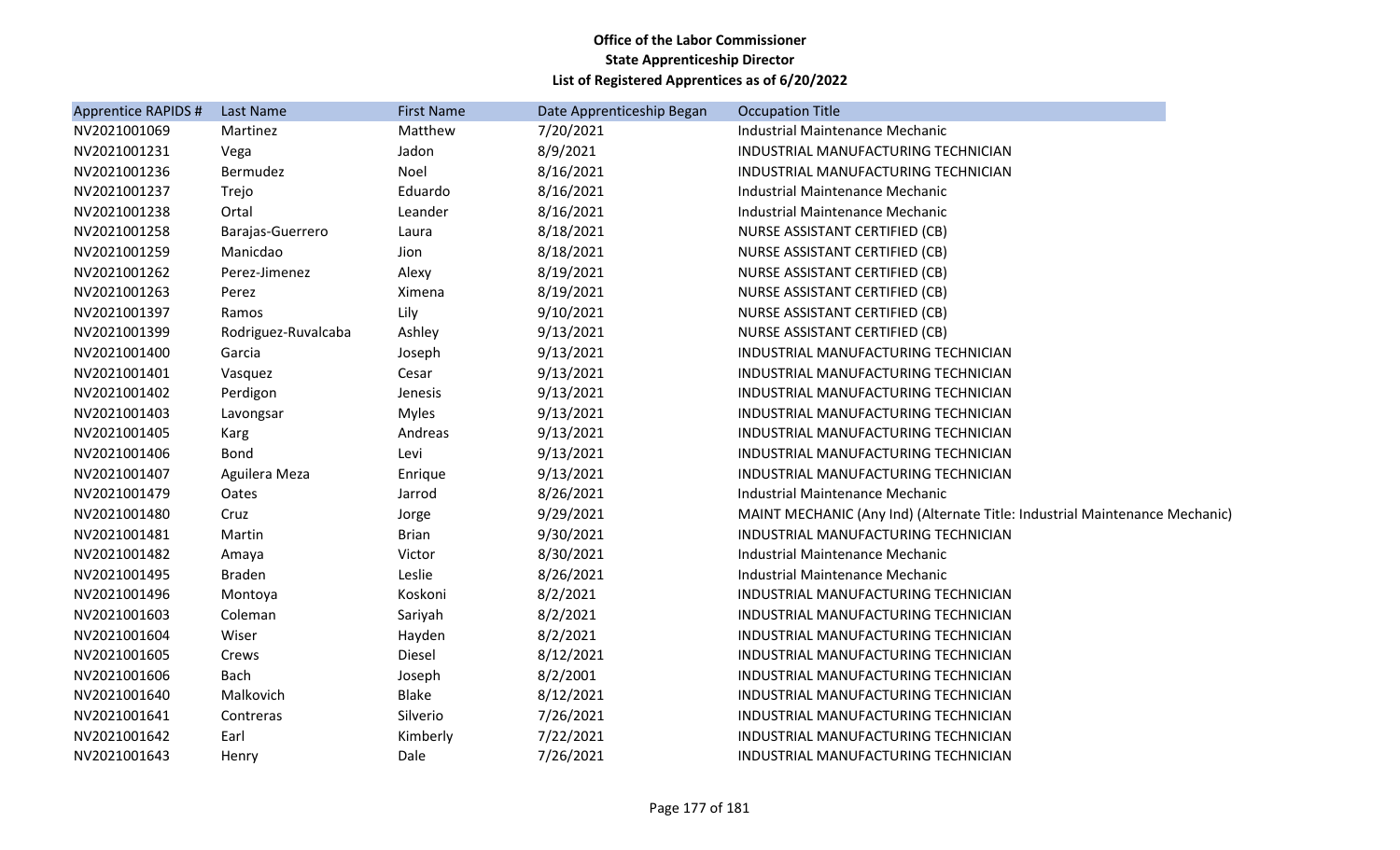| Apprentice RAPIDS # | Last Name              | <b>First Name</b> | Date Apprenticeship Began | <b>Occupation Title</b>               |
|---------------------|------------------------|-------------------|---------------------------|---------------------------------------|
| NV2021001644        | Burbano                | Maria             | 8/6/2021                  | INDUSTRIAL MANUFACTURING TECHNICIAN   |
| NV2021001646        | <b>Bennett</b>         | Jeremy            | 8/9/2021                  | INDUSTRIAL MANUFACTURING TECHNICIAN   |
| NV2021001647        | Cabag                  | Charisma          | 8/9/2021                  | INDUSTRIAL MANUFACTURING TECHNICIAN   |
| NV2021001648        | Maghirang              | Rowena            | 8/9/2021                  | INDUSTRIAL MANUFACTURING TECHNICIAN   |
| NV2021001649        | Ruiz                   | Michael           | 8/9/2021                  | INDUSTRIAL MANUFACTURING TECHNICIAN   |
| NV2021001650        | Silag                  | Alex              | 8/9/2021                  | INDUSTRIAL MANUFACTURING TECHNICIAN   |
| NV2021001651        | Lingad                 | Mia               | 8/10/2021                 | INDUSTRIAL MANUFACTURING TECHNICIAN   |
| NV2021001652        | Hoffay                 | Erica             | 8/11/2021                 | INDUSTRIAL MANUFACTURING TECHNICIAN   |
| NV2021001653        | Mitchell               | Derek             | 8/11/2021                 | INDUSTRIAL MANUFACTURING TECHNICIAN   |
| NV2021001654        | Pierrott               | James             | 8/11/2021                 | INDUSTRIAL MANUFACTURING TECHNICIAN   |
| NV2021001655        | Mengesha               | Leonardo          | 8/11/2021                 | INDUSTRIAL MANUFACTURING TECHNICIAN   |
| NV2021001656        | Dotson                 | Clinton           | 8/11/2021                 | INDUSTRIAL MANUFACTURING TECHNICIAN   |
| NV2021001660        | <b>Burdette</b>        | Mikayla           | 8/12/2021                 | INDUSTRIAL MANUFACTURING TECHNICIAN   |
| NV2021001702        | Quezada                | Juan              | 7/21/2021                 | Industrial Maintenance Mechanic       |
| NV2021001704        | <b>Farley Stickney</b> | Samuel            | 7/22/2021                 | INDUSTRIAL MANUFACTURING TECHNICIAN   |
| NV2021001705        | McClanahan             | Martha            | 7/21/2021                 | INDUSTRIAL MANUFACTURING TECHNICIAN   |
| NV2021001706        | Ahonima                | Ron               | 7/21/2021                 | INDUSTRIAL MANUFACTURING TECHNICIAN   |
| NV2021001707        | Saunders               | Katelynn          | 8/19/2021                 | INDUSTRIAL MANUFACTURING TECHNICIAN   |
| NV2021001708        | Schaffer               | Jasmine           | 9/1/2021                  | Industrial Maintenance Mechanic       |
| NV2021001711        | Reloj                  | Joel              | 10/8/2021                 | Industrial Maintenance Mechanic       |
| NV2021001909        | Bhardwaj               | Shivani           | 11/1/2021                 | NURSE ASSISTANT CERTIFIED (CB)        |
| NV2021001910        | Huerta                 | Tayleigh          | 11/1/2021                 | NURSE ASSISTANT CERTIFIED (CB)        |
| NV2021001911        | Harrison               | Christen          | 11/1/2021                 | <b>NURSE ASSISTANT CERTIFIED (CB)</b> |
| NV2021001913        | Rodriguez Castro       | Jacquelin         | 11/1/2021                 | NURSE ASSISTANT CERTIFIED (CB)        |
| NV2021001914        | Keltner                | Madison           | 11/1/2021                 | NURSE ASSISTANT CERTIFIED (CB)        |
| NV2021001915        | Munoz                  | Daisy             | 11/1/2021                 | NURSE ASSISTANT CERTIFIED (CB)        |
| NV2021001922        | Ferrell                | Jennifer          | 11/1/2021                 | NURSE ASSISTANT CERTIFIED (CB)        |
| NV2021001923        | Leyva                  | Stephanie         | 11/1/2021                 | NURSE ASSISTANT CERTIFIED (CB)        |
| NV2021001925        | Etoumi                 | Kassandra         | 11/1/2021                 | NURSE ASSISTANT CERTIFIED (CB)        |
| NV2021001927        | Gori                   | Melinda           | 11/1/2021                 | NURSE ASSISTANT CERTIFIED (CB)        |
| NV2022000074        | McGarr                 | Devin             | 1/23/2022                 | CNC OPERATOR - MILLING AND TURNING    |
| NV2022000075        | McKenna                | Aidan             | 1/23/2022                 | INDUSTRIAL MANUFACTURING TECHNICIAN   |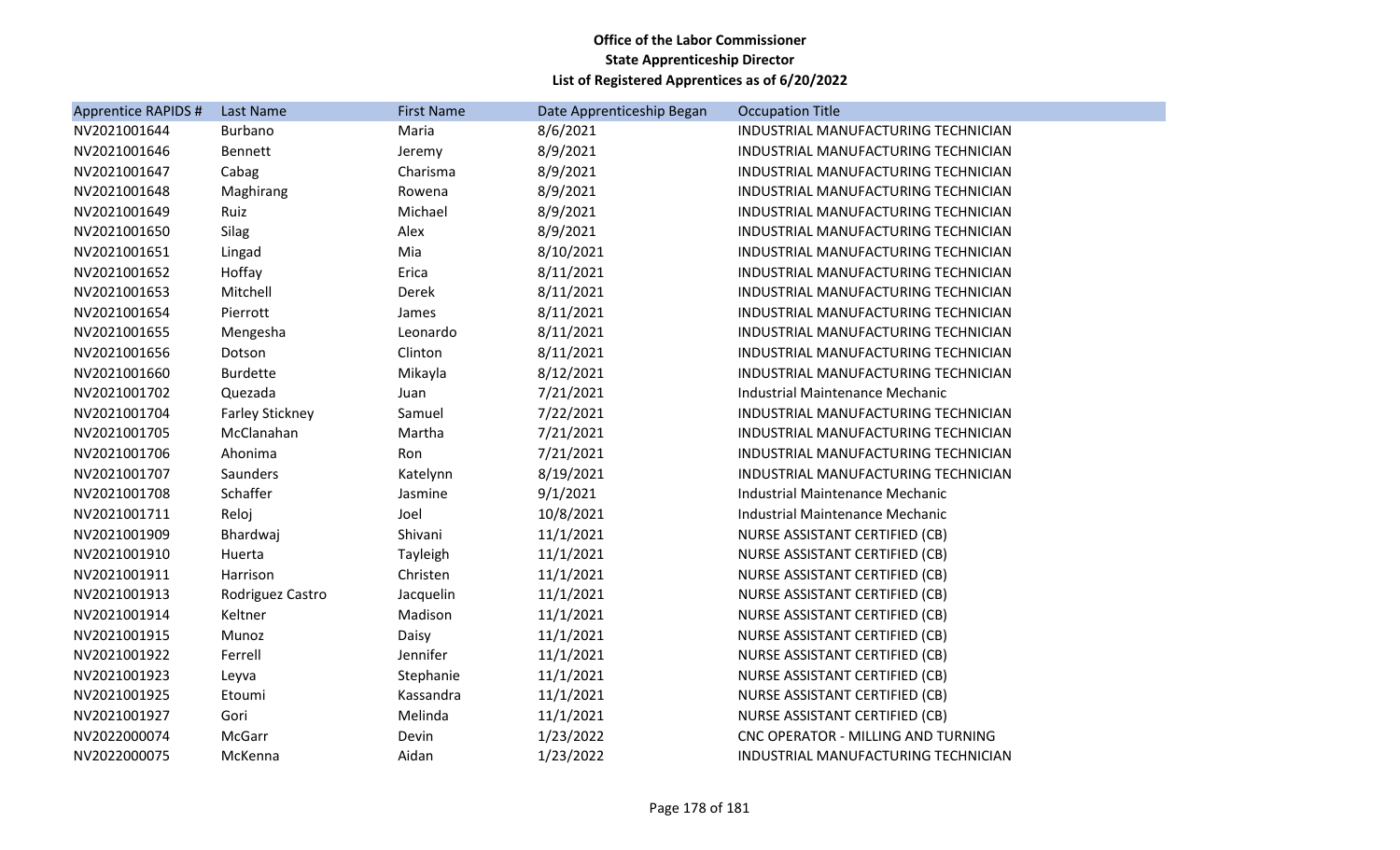| Apprentice RAPIDS # | Last Name        | <b>First Name</b> | Date Apprenticeship Began | <b>Occupation Title</b>                                           |
|---------------------|------------------|-------------------|---------------------------|-------------------------------------------------------------------|
| NV2022000076        | Greener          | John              | 1/18/2022                 | INDUSTRIAL MANUFACTURING TECHNICIAN                               |
| NV2022000093        | Beh              | Zan               | 1/26/2022                 | CNC OPERATOR - MILLING AND TURNING                                |
| NV2022000618        | Becerra          | Viviana           | 3/5/2022                  | INDUSTRIAL MANUFACTURING TECHNICIAN                               |
| NV2020000185        | <b>HANSEN</b>    | <b>DILLON</b>     | 2/3/2020                  | Industrial Maintenance Mechanic                                   |
| NV2020001532        | <b>WINKLER</b>   | PAUL              | 10/12/2020                | Industrial Maintenance Mechanic                                   |
| NV2021000638        | <b>JULIOT</b>    | <b>JASON</b>      | 5/10/2021                 | PIPE FITTER (Construction)                                        |
| NV2021000639        | RAMIREZ          | <b>RICARDO</b>    | 5/10/2021                 | PIPE FITTER (Construction)                                        |
| NV2021001151        | <b>WITT</b>      | <b>MICHAEL</b>    | 8/9/2021                  | <b>Industrial Maintenance Mechanic</b>                            |
| NV2021001233        | <b>KABISCH</b>   | GAGE              | 8/16/2021                 | Industrial Maintenance Mechanic                                   |
| NV2021001234        | <b>STRUFFERT</b> | <b>JAACOB</b>     | 8/16/2021                 | Water Treatment Plant Operator                                    |
| NV2021001709        | <b>BROCKETT</b>  | CONRAD            | 10/25/2021                | PIPE FITTER (Construction)                                        |
| NV2021001786        | <b>DAVIS</b>     | <b>RONALD</b>     | 11/8/2021                 | Water Treatment Plant Operator                                    |
| NV2021001787        | <b>BREWER</b>    | <b>AUSTIN</b>     | 11/8/2021                 | Water Treatment Plant Operator                                    |
| NV2022000489        | Paterson         | Spencer           | 4/4/2022                  | PIPE FITTER (Construction)                                        |
| NV2019002627        | WEINGART         | <b>JAMES</b>      | 11/11/2019                | SUPERVISORY CONTROL&DATA ACQ TEC (1106 V1) Hybrid 7000-8000 Hours |
| NV2018002543        | Olson            | Christopher       | 9/13/2021                 | ELECTRICIAN (Alternate Title: Interior Electrician)               |
| NV2019002389        | Ortiz            | Jason             | 9/16/2019                 | ELECTRICIAN (Alternate Title: Interior Electrician)               |
| NV2020001418        | Rocha            | Daniel            | 9/14/2020                 | ELECTRICIAN (Alternate Title: Interior Electrician)               |
| NV2020001419        | Harvey           | Jordan            | 9/14/2020                 | ELECTRICIAN (Alternate Title: Interior Electrician)               |
| NV2020001421        | Hall             | Matthew           | 9/14/2020                 | ELECTRICIAN (Alternate Title: Interior Electrician)               |
| NV2020001422        | Wallace          | James             | 9/14/2020                 | ELECTRICIAN (Alternate Title: Interior Electrician)               |
| NV2020001427        | Harvey           | Mason             | 9/14/2020                 | ELECTRICIAN (Alternate Title: Interior Electrician)               |
| NV2020001525        | Lopez            | Jesus             | 9/14/2020                 | ELECTRICIAN (Alternate Title: Interior Electrician)               |
| NV2021001562        | Shoop            | Samuel            | 10/4/2021                 | ELECTRICIAN (Alternate Title: Interior Electrician)               |
| NV2021001563        | Feathers         | Benjamin          | 9/13/2021                 | ELECTRICIAN (Alternate Title: Interior Electrician)               |
| NV2021001564        | Sepulveda        | Arielle           | 9/13/2021                 | ELECTRICIAN (Alternate Title: Interior Electrician)               |
| NV2021001566        | Barclay          | Curry             | 9/13/2021                 | ELECTRICIAN (Alternate Title: Interior Electrician)               |
| NV2021001567        | Arredondo        | Miguel            | 9/13/2021                 | ELECTRICIAN (Alternate Title: Interior Electrician)               |
| NV2021001568        | Paszak           | Dominik           | 9/6/2021                  | ELECTRICIAN (Alternate Title: Interior Electrician)               |
| NV2018002075        | McClard          | Allan             | 8/27/2018                 | METER REPAIRER (Any Ind)                                          |
| NV2019001801        | Zimmerle         | Jerry             | 8/15/2019                 | <b>SUBSTATION OPERATOR</b>                                        |
| NV2021000939        | McMahon          | <b>Brian</b>      | 11/14/2019                | LINE MAINTAINER (Alternate Title: High Voltage Electrician)       |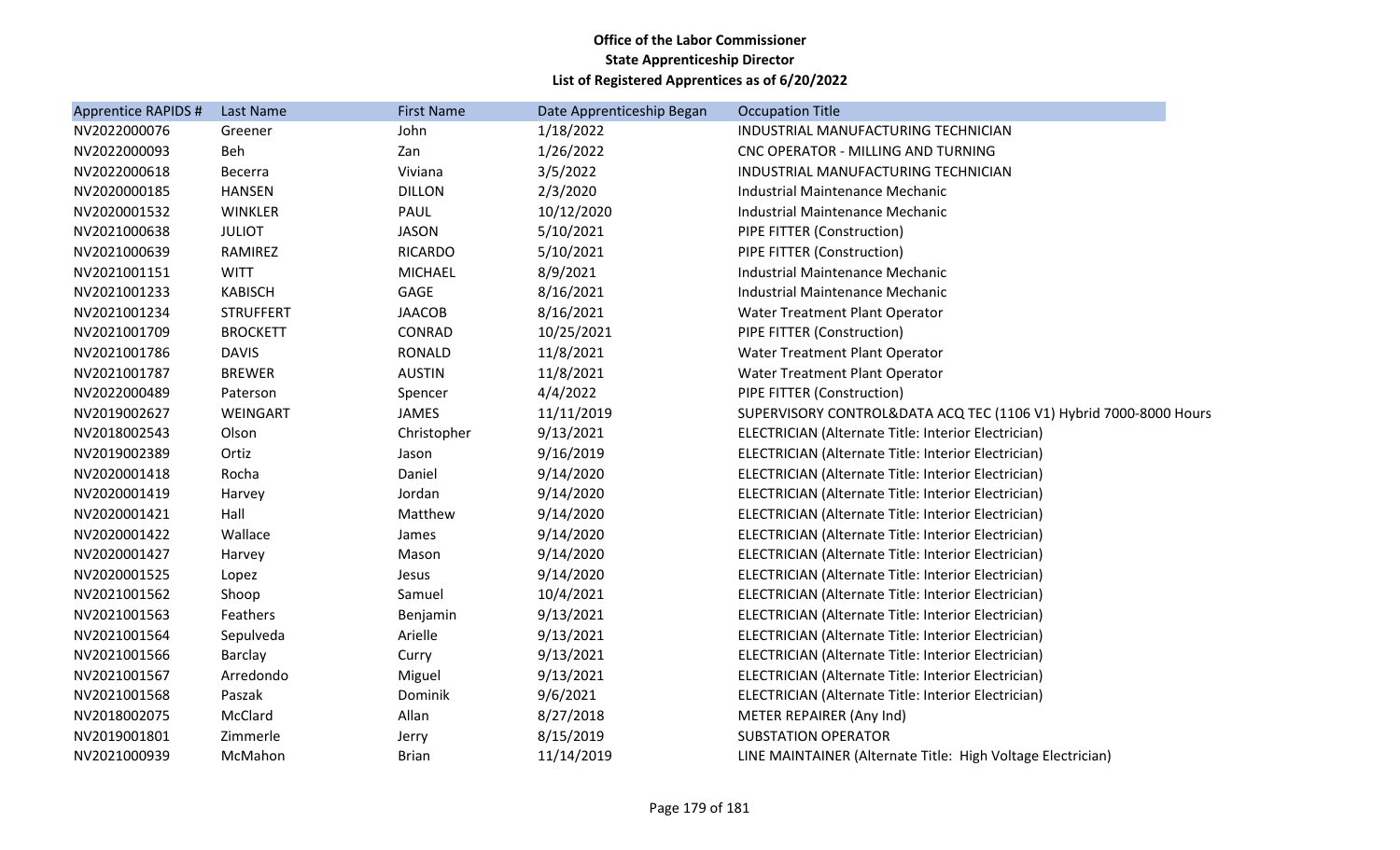| Apprentice RAPIDS # | Last Name         | <b>First Name</b> | Date Apprenticeship Began | <b>Occupation Title</b>                                     |
|---------------------|-------------------|-------------------|---------------------------|-------------------------------------------------------------|
| NV2021001241        | Castillo          | Leonel            | 8/9/2021                  | LINE MAINTAINER (Alternate Title: High Voltage Electrician) |
| NV2021001242        | Henry             | Jacob             | 8/16/2021                 | LINE MAINTAINER (Alternate Title: High Voltage Electrician) |
| NV2021001243        | Dehopringle       | Sean              | 9/25/2021                 | LINE MAINTAINER (Alternate Title: High Voltage Electrician) |
| NV2022000095        | Mitchell          | Jonathan          | 2/5/2022                  | LINE MAINTAINER (Alternate Title: High Voltage Electrician) |
| NV2022000096        | <b>Mestas</b>     | Vincent           | 2/18/2022                 | LINE MAINTAINER (Alternate Title: High Voltage Electrician) |
| NV2022000246        | Lira              | Luis              | 2/8/2022                  | <b>SUBSTATION OPERATOR</b>                                  |
| NV2022000368        | Harrington        | Kevin             | 3/14/2022                 | LINE MAINTAINER (Alternate Title: High Voltage Electrician) |
| NV2022000478        | Williams          | Alexander         | 3/28/2022                 | METER REPAIRER (Any Ind)                                    |
| NV05N010276         | <b>VILLEGAS</b>   | <b>HUGO</b>       | 1/1/2014                  | <b>ELECTRIC SIGN ASSEMBLER</b>                              |
| NV05N010279         | <b>CAOAGAS JR</b> | <b>FERDINAND</b>  | 3/14/2005                 | <b>ELECTRIC SIGN ASSEMBLER</b>                              |
| NV05N010275         | <b>RAMIREZ JR</b> | RAUL              | 1/1/2014                  | <b>ELECTRIC SIGN ASSEMBLER</b>                              |
| NV04N006689         | <b>WEST</b>       | <b>KENNETH</b>    | 9/11/2001                 | <b>ELECTRIC SIGN ASSEMBLER</b>                              |
| NV05N011254         | <b>CABRERA</b>    | <b>FERNANDO</b>   | 7/1/2012                  | <b>ELECTRIC SIGN ASSEMBLER</b>                              |
| NV06N016492         | ZIMMERMAN         | <b>JUSTON</b>     | 8/31/2006                 | ELECTRIC SIGN ASSEMBLER                                     |
| NV08N024471         | LARSEN            | <b>MATTHEW</b>    | 7/1/2008                  | <b>ELECTRIC SIGN ASSEMBLER</b>                              |
| NV08N024591         | <b>HAPIN</b>      | <b>HUBERT</b>     | 7/1/2008                  | <b>ELECTRIC SIGN ASSEMBLER</b>                              |
| NV08N024593         | <b>LASITER</b>    | JAMES             | 7/1/2008                  | ELECTRIC SIGN ASSEMBLER                                     |
| NV08N024694         | LOUISELLE         | JAMES             | 7/1/2008                  | ELECTRIC SIGN ASSEMBLER                                     |
| NV09N026523         | <b>HAMILTON</b>   | <b>JEFFREY</b>    | 7/1/2009                  | <b>ELECTRIC SIGN ASSEMBLER</b>                              |
| NV09N026524         | <b>PILATOS</b>    | <b>EMANUEL</b>    | 7/1/2009                  | ELECTRIC SIGN ASSEMBLER                                     |
| NV09N026526         | <b>VILLEGAS</b>   | <b>JOSHUA</b>     | 7/1/2009                  | <b>ELECTRIC SIGN ASSEMBLER</b>                              |
| NV09N026527         | SANDERS           | GARY              | 7/1/2009                  | <b>ELECTRIC SIGN ASSEMBLER</b>                              |
| NV09N026531         | <b>RODRIGUEZ</b>  | <b>JESSE</b>      | 7/1/2009                  | <b>ELECTRIC SIGN ASSEMBLER</b>                              |
| NV2018002654        | Randell           | Frank             | 9/1/2013                  | <b>ELECTRIC SIGN ASSEMBLER</b>                              |
| NV2018002741        | Day               | Theron            | 1/1/2017                  | <b>ELECTRIC SIGN ASSEMBLER</b>                              |
| NV2018002747        | Mayo              | Pariz             | 7/1/2018                  | ELECTRIC SIGN ASSEMBLER                                     |
| NV2018002749        | Wernli            | Robin             | 1/1/2017                  | <b>ELECTRIC SIGN ASSEMBLER</b>                              |
| NV2018002750        | <b>Brown</b>      | Frank             | 7/1/2016                  | ELECTRIC SIGN ASSEMBLER                                     |
| NV2018002752        | Flores            | Jesus             | 7/1/2018                  | <b>ELECTRIC SIGN ASSEMBLER</b>                              |
| NV2018002754        | Gonzalez          | Leonardo          | 7/1/2018                  | ELECTRIC SIGN ASSEMBLER                                     |
| NV2018002755        | <b>Neel</b>       | Travis            | 7/1/2018                  | ELECTRIC SIGN ASSEMBLER                                     |
| NV2018002756        | Bolden            | Gage              | 7/1/2018                  | ELECTRIC SIGN ASSEMBLER                                     |